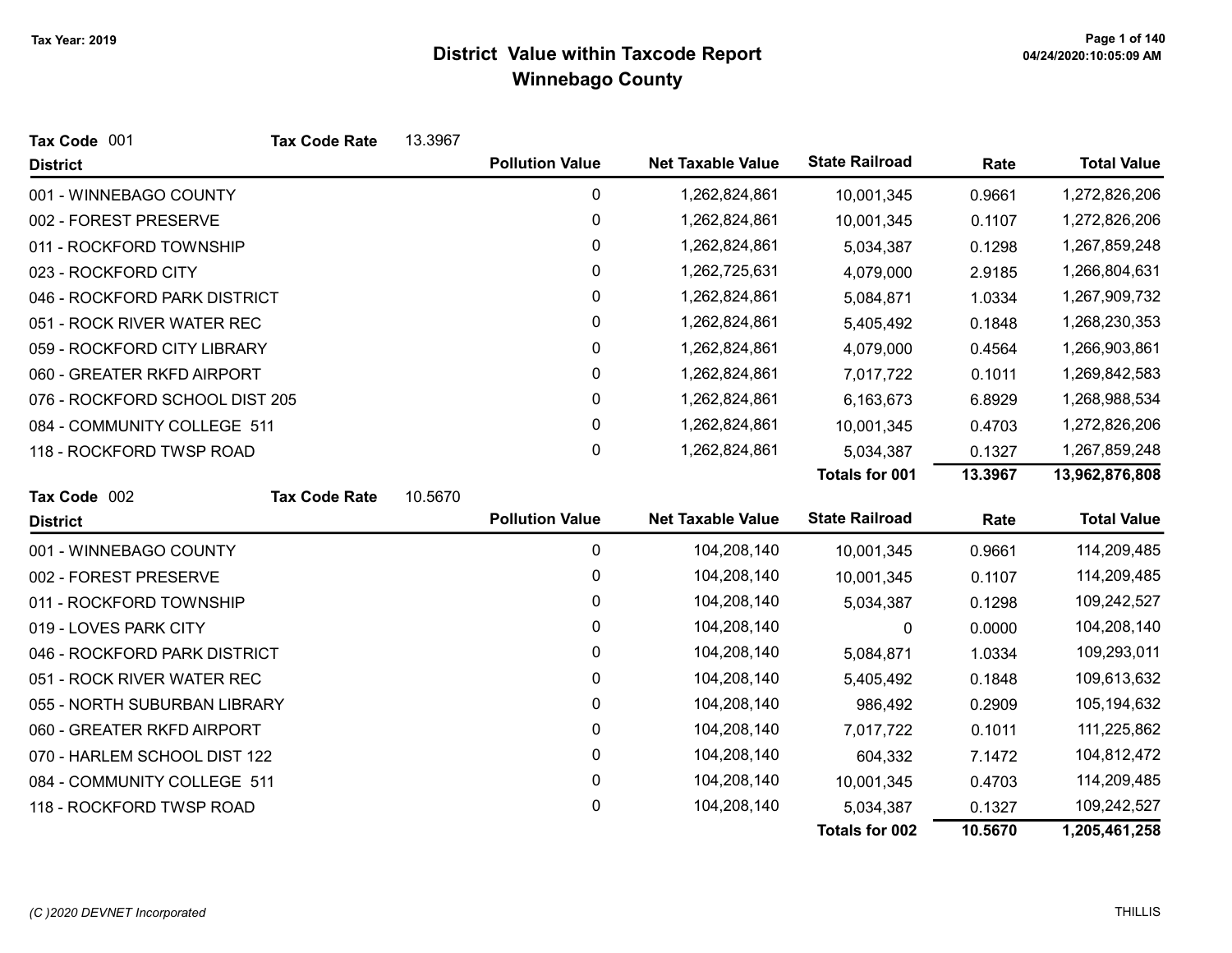| Tax Code 003                   | <b>Tax Code Rate</b> | 11.1894 |                        |                          |                       |         |                    |
|--------------------------------|----------------------|---------|------------------------|--------------------------|-----------------------|---------|--------------------|
| <b>District</b>                |                      |         | <b>Pollution Value</b> | <b>Net Taxable Value</b> | <b>State Railroad</b> | Rate    | <b>Total Value</b> |
| 001 - WINNEBAGO COUNTY         |                      |         | 0                      | 27,272,582               | 10,001,345            | 0.9661  | 37,273,927         |
| 002 - FOREST PRESERVE          |                      |         | $\boldsymbol{0}$       | 27,272,582               | 10,001,345            | 0.1107  | 37,273,927         |
| 011 - ROCKFORD TOWNSHIP        |                      |         | 0                      | 27,272,582               | 5,034,387             | 0.1298  | 32,306,969         |
| 031 - CHERRY VALLEY FIRE       |                      |         | $\pmb{0}$              | 27,272,582               | 759,924               | 0.9763  | 28,032,506         |
| 046 - ROCKFORD PARK DISTRICT   |                      |         | $\pmb{0}$              | 27,272,582               | 5,084,871             | 1.0334  | 32, 357, 453       |
| 054 - CHERRY VALLEY LIBRARY    |                      |         | $\pmb{0}$              | 27,272,582               | 981,213               | 0.3761  | 28,253,795         |
| 060 - GREATER RKFD AIRPORT     |                      |         | 0                      | 27,272,582               | 7,017,722             | 0.1011  | 34,290,304         |
| 076 - ROCKFORD SCHOOL DIST 205 |                      |         | 0                      | 27,272,582               | 6,163,673             | 6.8929  | 33,436,255         |
| 084 - COMMUNITY COLLEGE 511    |                      |         | 0                      | 27,272,582               | 10,001,345            | 0.4703  | 37,273,927         |
| 118 - ROCKFORD TWSP ROAD       |                      |         | $\mathbf 0$            | 27,272,582               | 5,034,387             | 0.1327  | 32,306,969         |
|                                |                      |         |                        |                          | Totals for 003        | 11.1894 | 332,806,032        |
| Tax Code 005                   | <b>Tax Code Rate</b> | 10.8133 |                        |                          |                       |         |                    |
| <b>District</b>                |                      |         | <b>Pollution Value</b> | <b>Net Taxable Value</b> | <b>State Railroad</b> | Rate    | <b>Total Value</b> |
| 001 - WINNEBAGO COUNTY         |                      |         | 0                      | 10,900,130               | 10,001,345            | 0.9661  | 20,901,475         |
| 002 - FOREST PRESERVE          |                      |         | $\pmb{0}$              | 10,900,130               | 10,001,345            | 0.1107  | 20,901,475         |
| 011 - ROCKFORD TOWNSHIP        |                      |         | 0                      | 10,900,130               | 5,034,387             | 0.1298  | 15,934,517         |
| 031 - CHERRY VALLEY FIRE       |                      |         | $\pmb{0}$              | 10,900,130               | 759,924               | 0.9763  | 11,660,054         |
| 046 - ROCKFORD PARK DISTRICT   |                      |         | 0                      | 10,900,130               | 5,084,871             | 1.0334  | 15,985,001         |
| 060 - GREATER RKFD AIRPORT     |                      |         | 0                      | 10,900,130               | 7,017,722             | 0.1011  | 17,917,852         |
| 076 - ROCKFORD SCHOOL DIST 205 |                      |         | 0                      | 10,900,130               | 6,163,673             | 6.8929  | 17,063,803         |
| 084 - COMMUNITY COLLEGE 511    |                      |         | $\pmb{0}$              | 10,900,130               | 10,001,345            | 0.4703  | 20,901,475         |
| 118 - ROCKFORD TWSP ROAD       |                      |         | 0                      | 10,900,130               | 5,034,387             | 0.1327  | 15,934,517         |
|                                |                      |         |                        |                          | Totals for 005        | 10.8133 | 157,200,169        |
| Tax Code 006                   | <b>Tax Code Rate</b> | 10.4586 |                        |                          |                       |         |                    |
| <b>District</b>                |                      |         | <b>Pollution Value</b> | <b>Net Taxable Value</b> | <b>State Railroad</b> | Rate    | <b>Total Value</b> |
| 001 - WINNEBAGO COUNTY         |                      |         | $\mathbf 0$            | 134,481,126              | 10,001,345            | 0.9661  | 144,482,471        |
| 002 - FOREST PRESERVE          |                      |         | $\mathbf 0$            | 134,481,126              | 10,001,345            | 0.1107  | 144,482,471        |
| 006 - HARLEM TOWNSHIP          |                      |         | $\boldsymbol{0}$       | 134,481,126              | 0                     | 0.1079  | 134,481,126        |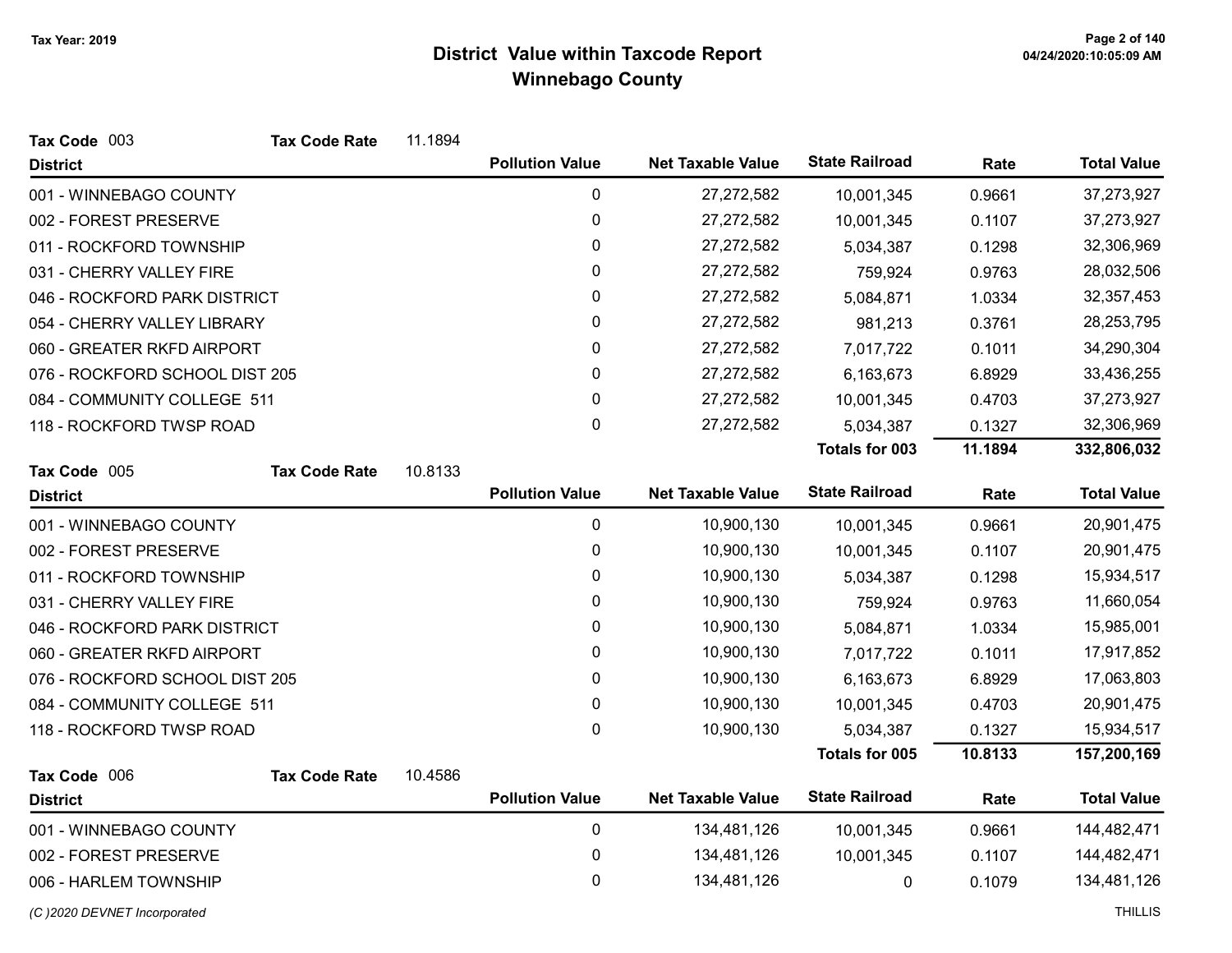| Tax Code 006                 | <b>Tax Code Rate</b> | 10.4586 |                        |                          |                       |         |                    |
|------------------------------|----------------------|---------|------------------------|--------------------------|-----------------------|---------|--------------------|
| <b>District</b>              |                      |         | <b>Pollution Value</b> | <b>Net Taxable Value</b> | <b>State Railroad</b> | Rate    | <b>Total Value</b> |
| 019 - LOVES PARK CITY        |                      |         | 0                      | 134,481,126              | 0                     | 0.0000  | 134,481,126        |
| 046 - ROCKFORD PARK DISTRICT |                      |         | 0                      | 134,481,126              | 5,084,871             | 1.0334  | 139,565,997        |
| 051 - ROCK RIVER WATER REC   |                      |         | 0                      | 134,481,126              | 5,405,492             | 0.1848  | 139,886,618        |
| 055 - NORTH SUBURBAN LIBRARY |                      |         | 0                      | 134,481,126              | 986,492               | 0.2909  | 135,467,618        |
| 060 - GREATER RKFD AIRPORT   |                      |         | 0                      | 134,481,126              | 7,017,722             | 0.1011  | 141,498,848        |
| 070 - HARLEM SCHOOL DIST 122 |                      |         | 0                      | 134,481,126              | 604,332               | 7.1472  | 135,085,458        |
| 084 - COMMUNITY COLLEGE 511  |                      |         | $\mathbf 0$            | 134,481,126              | 10,001,345            | 0.4703  | 144,482,471        |
| 113 - HARLEM TWSP ROAD       |                      |         | 0                      | 134,481,126              | 0                     | 0.0462  | 134,481,126        |
|                              |                      |         |                        |                          | <b>Totals for 006</b> | 10.4586 | 1,528,395,330      |
| Tax Code 007                 | <b>Tax Code Rate</b> | 10.2738 |                        |                          |                       |         |                    |
| <b>District</b>              |                      |         | <b>Pollution Value</b> | <b>Net Taxable Value</b> | <b>State Railroad</b> | Rate    | <b>Total Value</b> |
| 001 - WINNEBAGO COUNTY       |                      |         | $\mathbf 0$            | 3,932,670                | 10,001,345            | 0.9661  | 13,934,015         |
| 002 - FOREST PRESERVE        |                      |         | 0                      | 3,932,670                | 10,001,345            | 0.1107  | 13,934,015         |
| 006 - HARLEM TOWNSHIP        |                      |         | 0                      | 3,932,670                | 0                     | 0.1079  | 3,932,670          |
| 019 - LOVES PARK CITY        |                      |         | 0                      | 3,932,670                | 0                     | 0.0000  | 3,932,670          |
| 046 - ROCKFORD PARK DISTRICT |                      |         | 0                      | 3,932,670                | 5,084,871             | 1.0334  | 9,017,541          |
| 055 - NORTH SUBURBAN LIBRARY |                      |         | 0                      | 3,932,670                | 986,492               | 0.2909  | 4,919,162          |
| 060 - GREATER RKFD AIRPORT   |                      |         | 0                      | 3,932,670                | 7,017,722             | 0.1011  | 10,950,392         |
| 070 - HARLEM SCHOOL DIST 122 |                      |         | 0                      | 3,932,670                | 604,332               | 7.1472  | 4,537,002          |
| 084 - COMMUNITY COLLEGE 511  |                      |         | $\mathbf 0$            | 3,932,670                | 10,001,345            | 0.4703  | 13,934,015         |
| 113 - HARLEM TWSP ROAD       |                      |         | $\mathbf 0$            | 3,932,670                | 0                     | 0.0462  | 3,932,670          |
|                              |                      |         |                        |                          | <b>Totals for 007</b> | 10.2738 | 83,024,152         |
| Tax Code 008                 | <b>Tax Code Rate</b> | 10.3127 |                        |                          |                       |         |                    |
| <b>District</b>              |                      |         | <b>Pollution Value</b> | <b>Net Taxable Value</b> | <b>State Railroad</b> | Rate    | <b>Total Value</b> |
| 001 - WINNEBAGO COUNTY       |                      |         | $\mathbf 0$            | 53,223,276               | 10,001,345            | 0.9661  | 63,224,621         |
| 002 - FOREST PRESERVE        |                      |         | 0                      | 53,223,276               | 10,001,345            | 0.1107  | 63,224,621         |
| 011 - ROCKFORD TOWNSHIP      |                      |         | 0                      | 53,223,276               | 5,034,387             | 0.1298  | 58,257,663         |
| 019 - LOVES PARK CITY        |                      |         | $\mathbf 0$            | 53,223,276               | 0                     | 0.0000  | 53,223,276         |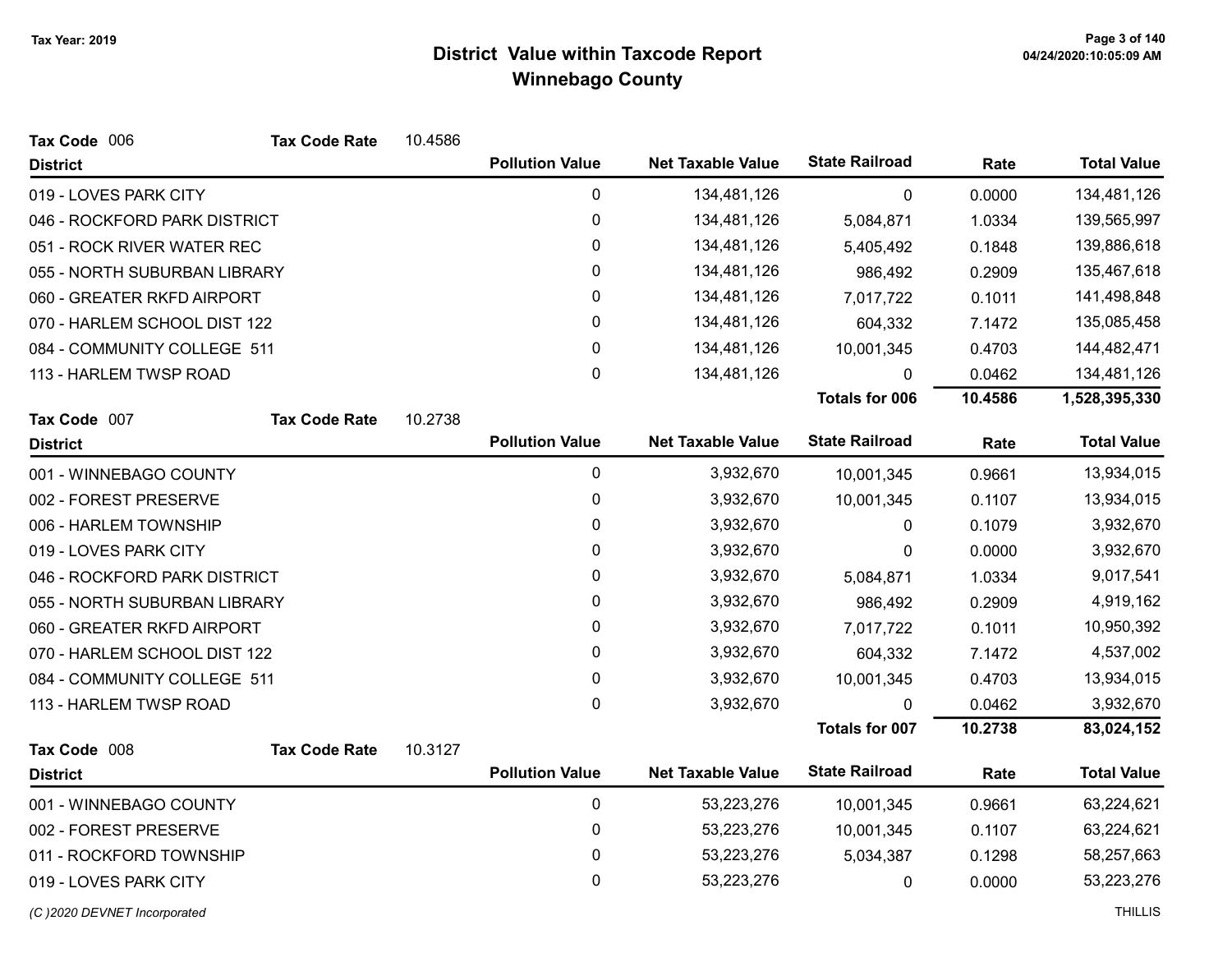| Tax Code 008                   | <b>Tax Code Rate</b> | 10.3127 |                        |                          |                       |         |                    |
|--------------------------------|----------------------|---------|------------------------|--------------------------|-----------------------|---------|--------------------|
| <b>District</b>                |                      |         | <b>Pollution Value</b> | <b>Net Taxable Value</b> | <b>State Railroad</b> | Rate    | <b>Total Value</b> |
| 046 - ROCKFORD PARK DISTRICT   |                      |         | 0                      | 53,223,276               | 5,084,871             | 1.0334  | 58,308,147         |
| 051 - ROCK RIVER WATER REC     |                      |         | 0                      | 53,223,276               | 5,405,492             | 0.1848  | 58,628,768         |
| 055 - NORTH SUBURBAN LIBRARY   |                      |         | 0                      | 53,223,276               | 986,492               | 0.2909  | 54,209,768         |
| 060 - GREATER RKFD AIRPORT     |                      |         | 0                      | 53,223,276               | 7,017,722             | 0.1011  | 60,240,998         |
| 076 - ROCKFORD SCHOOL DIST 205 |                      |         | 0                      | 53,223,276               | 6,163,673             | 6.8929  | 59,386,949         |
| 084 - COMMUNITY COLLEGE 511    |                      |         | 0                      | 53,223,276               | 10,001,345            | 0.4703  | 63,224,621         |
| 118 - ROCKFORD TWSP ROAD       |                      |         | 0                      | 53,223,276               | 5,034,387             | 0.1327  | 58,257,663         |
|                                |                      |         |                        |                          | <b>Totals for 008</b> | 10.3127 | 650,187,095        |
| Tax Code 010                   | <b>Tax Code Rate</b> | 11.0126 |                        |                          |                       |         |                    |
| <b>District</b>                |                      |         | <b>Pollution Value</b> | <b>Net Taxable Value</b> | <b>State Railroad</b> | Rate    | <b>Total Value</b> |
| 001 - WINNEBAGO COUNTY         |                      |         | $\mathbf 0$            | 3,030,957                | 10,001,345            | 0.9661  | 13,032,302         |
| 002 - FOREST PRESERVE          |                      |         | 0                      | 3,030,957                | 10,001,345            | 0.1107  | 13,032,302         |
| 011 - ROCKFORD TOWNSHIP        |                      |         | 0                      | 3,030,957                | 5,034,387             | 0.1298  | 8,065,344          |
| 037 - NORTH PARK FIRE          |                      |         | 0                      | 3,030,957                | 516,607               | 0.4456  | 3,547,564          |
| 046 - ROCKFORD PARK DISTRICT   |                      |         | 0                      | 3,030,957                | 5,084,871             | 1.0334  | 8,115,828          |
| 051 - ROCK RIVER WATER REC     |                      |         | 0                      | 3,030,957                | 5,405,492             | 0.1848  | 8,436,449          |
| 055 - NORTH SUBURBAN LIBRARY   |                      |         | 0                      | 3,030,957                | 986,492               | 0.2909  | 4,017,449          |
| 060 - GREATER RKFD AIRPORT     |                      |         | $\mathbf 0$            | 3,030,957                | 7,017,722             | 0.1011  | 10,048,679         |
| 070 - HARLEM SCHOOL DIST 122   |                      |         | 0                      | 3,030,957                | 604,332               | 7.1472  | 3,635,289          |
| 084 - COMMUNITY COLLEGE 511    |                      |         | $\pmb{0}$              | 3,030,957                | 10,001,345            | 0.4703  | 13,032,302         |
| 118 - ROCKFORD TWSP ROAD       |                      |         | $\mathbf 0$            | 3,030,957                | 5,034,387             | 0.1327  | 8,065,344          |
|                                |                      |         |                        |                          | <b>Totals for 010</b> | 11.0126 | 93,028,852         |
| Tax Code 012                   | <b>Tax Code Rate</b> | 8.9861  |                        |                          |                       |         |                    |
| <b>District</b>                |                      |         | <b>Pollution Value</b> | <b>Net Taxable Value</b> | <b>State Railroad</b> | Rate    | <b>Total Value</b> |
| 001 - WINNEBAGO COUNTY         |                      |         | $\mathbf 0$            | 168,618                  | 10,001,345            | 0.9661  | 10,169,963         |
| 002 - FOREST PRESERVE          |                      |         | 0                      | 168,618                  | 10,001,345            | 0.1107  | 10,169,963         |
| 006 - HARLEM TOWNSHIP          |                      |         | 0                      | 168,618                  | 0                     | 0.1079  | 168,618            |
| 019 - LOVES PARK CITY          |                      |         | $\mathbf{0}$           | 168,618                  | 0                     | 0.0000  | 168,618            |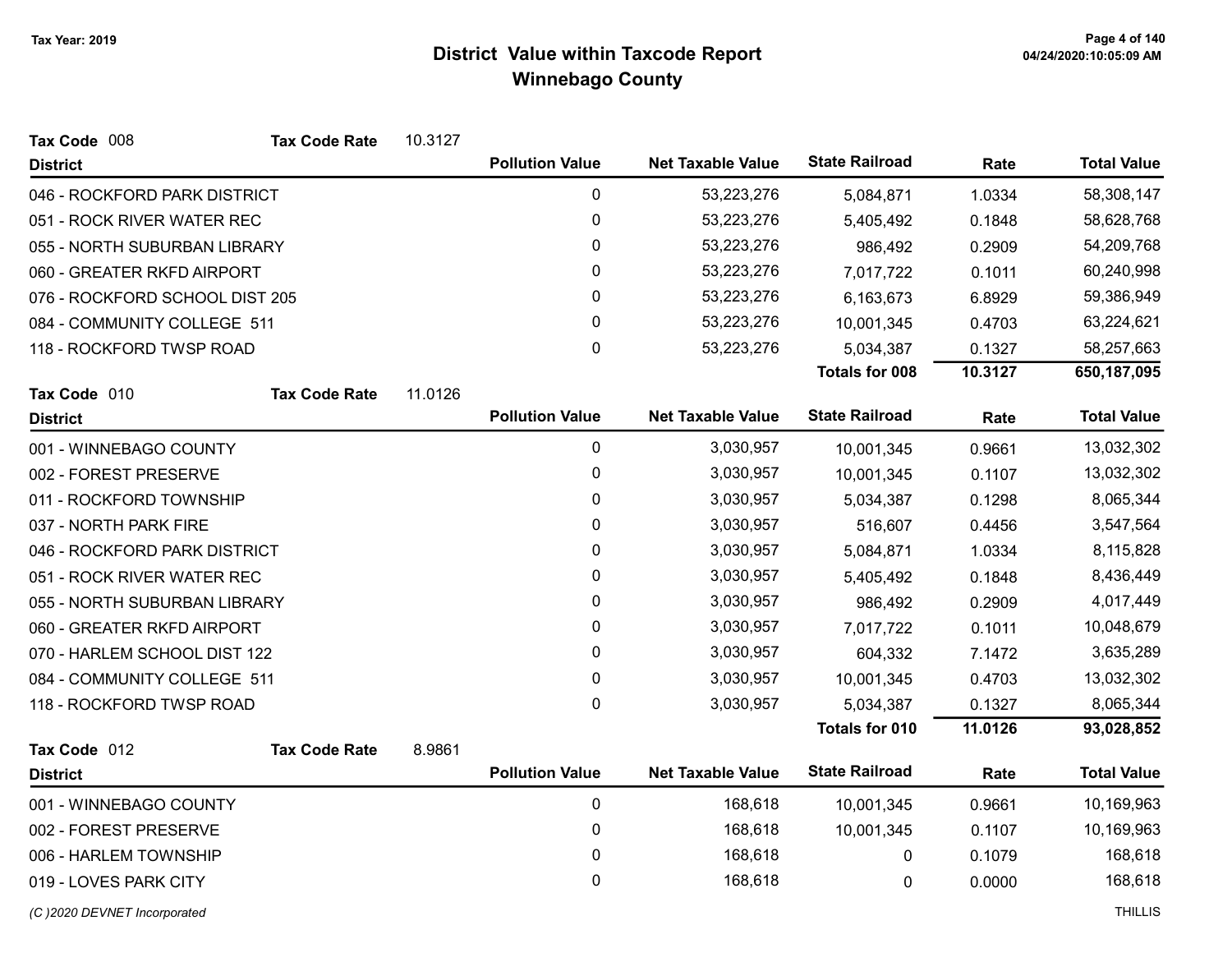| Tax Code 012                   | <b>Tax Code Rate</b>        | 8.9861  |                        |                          |                       |         |                    |
|--------------------------------|-----------------------------|---------|------------------------|--------------------------|-----------------------|---------|--------------------|
| <b>District</b>                |                             |         | <b>Pollution Value</b> | <b>Net Taxable Value</b> | <b>State Railroad</b> | Rate    | <b>Total Value</b> |
| 055 - NORTH SUBURBAN LIBRARY   |                             |         | 0                      | 168,618                  | 986,492               | 0.2909  | 1,155,110          |
| 060 - GREATER RKFD AIRPORT     |                             |         | 0                      | 168,618                  | 7,017,722             | 0.1011  | 7,186,340          |
| 076 - ROCKFORD SCHOOL DIST 205 |                             |         | 0                      | 168,618                  | 6,163,673             | 6.8929  | 6,332,291          |
|                                | 084 - COMMUNITY COLLEGE 511 |         | $\mathbf{0}$           | 168,618                  | 10,001,345            | 0.4703  | 10,169,963         |
| 113 - HARLEM TWSP ROAD         |                             |         | $\mathbf 0$            | 168,618                  | 0                     | 0.0462  | 168,618            |
|                                |                             |         |                        |                          | <b>Totals for 012</b> | 8.9861  | 45,689,484         |
| Tax Code 013                   | <b>Tax Code Rate</b>        | 10.4674 |                        |                          |                       |         |                    |
| <b>District</b>                |                             |         | <b>Pollution Value</b> | <b>Net Taxable Value</b> | <b>State Railroad</b> | Rate    | <b>Total Value</b> |
| 001 - WINNEBAGO COUNTY         |                             |         | 0                      | 22,255,718               | 10,001,345            | 0.9661  | 32,257,063         |
| 002 - FOREST PRESERVE          |                             |         | 0                      | 22,255,718               | 10,001,345            | 0.1107  | 32,257,063         |
| 011 - ROCKFORD TOWNSHIP        |                             |         | 0                      | 22,255,718               | 5,034,387             | 0.1298  | 27,290,105         |
| 037 - NORTH PARK FIRE          |                             |         | 0                      | 22,255,718               | 516,607               | 0.4456  | 22,772,325         |
| 046 - ROCKFORD PARK DISTRICT   |                             |         | 0                      | 22,255,718               | 5,084,871             | 1.0334  | 27,340,589         |
| 051 - ROCK RIVER WATER REC     |                             |         | 0                      | 22,255,718               | 5,405,492             | 0.1848  | 27,661,210         |
| 060 - GREATER RKFD AIRPORT     |                             |         | 0                      | 22,255,718               | 7,017,722             | 0.1011  | 29,273,440         |
| 076 - ROCKFORD SCHOOL DIST 205 |                             |         | 0                      | 22,255,718               | 6,163,673             | 6.8929  | 28,419,391         |
| 084 - COMMUNITY COLLEGE 511    |                             |         | 0                      | 22,255,718               | 10,001,345            | 0.4703  | 32,257,063         |
| 118 - ROCKFORD TWSP ROAD       |                             |         | 0                      | 22,255,718               | 5,034,387             | 0.1327  | 27,290,105         |
|                                |                             |         |                        |                          | Totals for 013        | 10.4674 | 286,818,354        |
| Tax Code 014                   | <b>Tax Code Rate</b>        | 13.3967 |                        |                          |                       |         |                    |
| <b>District</b>                |                             |         | <b>Pollution Value</b> | <b>Net Taxable Value</b> | <b>State Railroad</b> | Rate    | <b>Total Value</b> |
| 001 - WINNEBAGO COUNTY         |                             |         | $\mathbf 0$            | 1,571,657                | 10,001,345            | 0.9661  | 11,573,002         |
| 002 - FOREST PRESERVE          |                             |         | 0                      | 1,571,657                | 10,001,345            | 0.1107  | 11,573,002         |
| 011 - ROCKFORD TOWNSHIP        |                             |         | 0                      | 1,571,657                | 5,034,387             | 0.1298  | 6,606,044          |
| 023 - ROCKFORD CITY            |                             |         | 0                      | 1,571,657                | 4,079,000             | 2.9185  | 5,650,657          |
| 046 - ROCKFORD PARK DISTRICT   |                             |         | 0                      | 1,571,657                | 5,084,871             | 1.0334  | 6,656,528          |
| 051 - ROCK RIVER WATER REC     |                             |         | 0                      | 1,571,657                | 5,405,492             | 0.1848  | 6,977,149          |
| 059 - ROCKFORD CITY LIBRARY    |                             |         | 0                      | 1,571,657                | 4,079,000             | 0.4564  | 5,650,657          |
|                                |                             |         |                        |                          |                       |         |                    |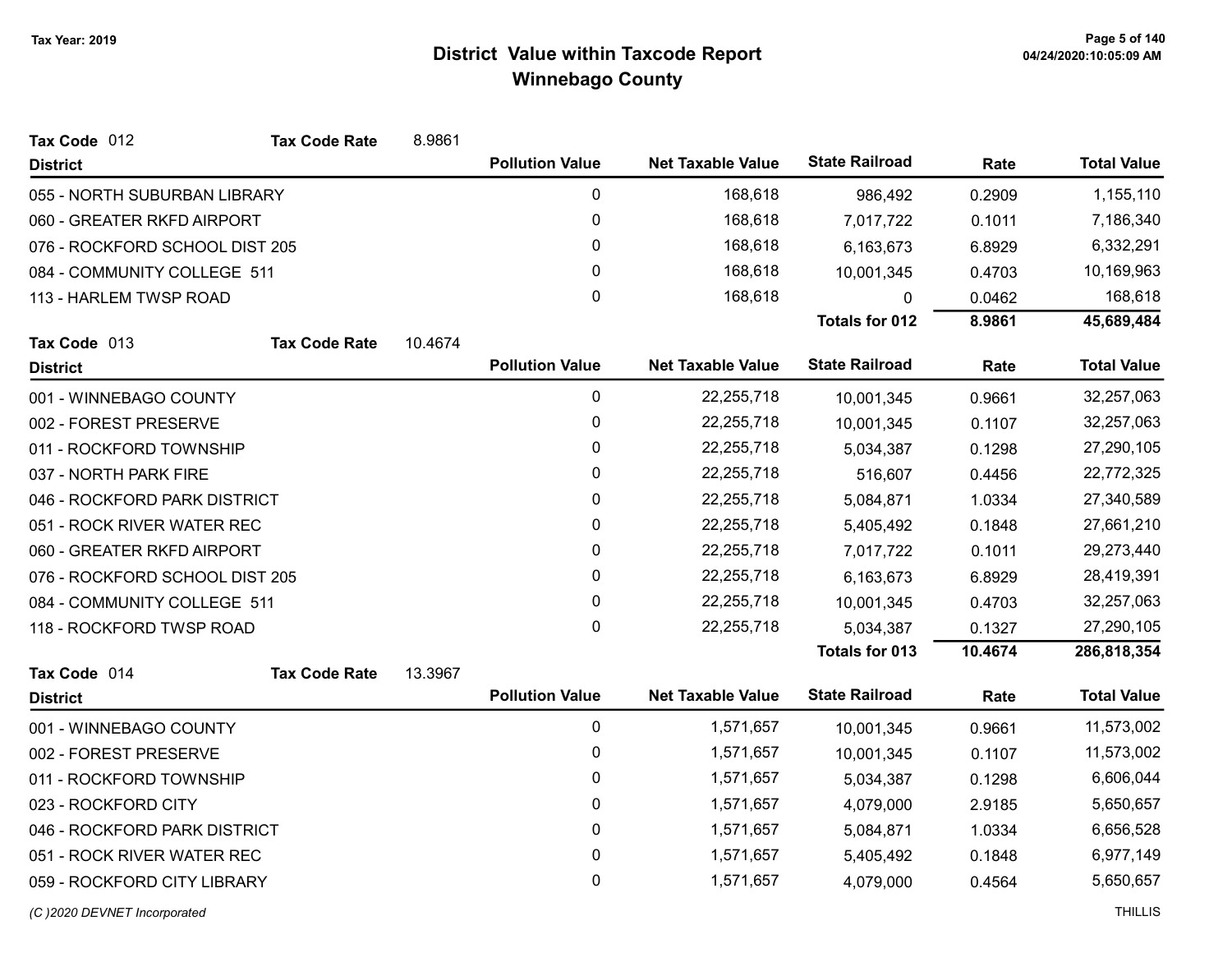| Tax Code 014                   | <b>Tax Code Rate</b> | 13.3967 |                        |                          |                       |         |                    |
|--------------------------------|----------------------|---------|------------------------|--------------------------|-----------------------|---------|--------------------|
| <b>District</b>                |                      |         | <b>Pollution Value</b> | <b>Net Taxable Value</b> | <b>State Railroad</b> | Rate    | <b>Total Value</b> |
| 060 - GREATER RKFD AIRPORT     |                      |         | 0                      | 1,571,657                | 7,017,722             | 0.1011  | 8,589,379          |
| 076 - ROCKFORD SCHOOL DIST 205 |                      |         | 0                      | 1,571,657                | 6,163,673             | 6.8929  | 7,735,330          |
| 084 - COMMUNITY COLLEGE 511    |                      |         | $\mathbf 0$            | 1,571,657                | 10,001,345            | 0.4703  | 11,573,002         |
| 104 - SOUTH ROCKFORD TIF       |                      |         | 0                      | 991,959                  | 0                     | 0.0000  | 991,959            |
| 118 - ROCKFORD TWSP ROAD       |                      |         | $\pmb{0}$              | 1,571,657                | 5,034,387             | 0.1327  | 6,606,044          |
|                                |                      |         |                        |                          | <b>Totals for 014</b> | 13.3967 | 90,182,753         |
| Tax Code 016                   | <b>Tax Code Rate</b> | 10.0218 |                        |                          |                       |         |                    |
| <b>District</b>                |                      |         | <b>Pollution Value</b> | <b>Net Taxable Value</b> | <b>State Railroad</b> | Rate    | <b>Total Value</b> |
| 001 - WINNEBAGO COUNTY         |                      |         | 0                      | 4,708                    | 10,001,345            | 0.9661  | 10,006,053         |
| 002 - FOREST PRESERVE          |                      |         | 0                      | 4,708                    | 10,001,345            | 0.1107  | 10,006,053         |
| 011 - ROCKFORD TOWNSHIP        |                      |         | 0                      | 4,708                    | 5,034,387             | 0.1298  | 5,039,095          |
| 046 - ROCKFORD PARK DISTRICT   |                      |         | 0                      | 4,708                    | 5,084,871             | 1.0334  | 5,089,579          |
| 051 - ROCK RIVER WATER REC     |                      |         | 0                      | 4,708                    | 5,405,492             | 0.1848  | 5,410,200          |
| 060 - GREATER RKFD AIRPORT     |                      |         | 0                      | 4,708                    | 7,017,722             | 0.1011  | 7,022,430          |
| 076 - ROCKFORD SCHOOL DIST 205 |                      |         | $\mathbf{0}$           | 4,708                    | 6,163,673             | 6.8929  | 6,168,381          |
| 084 - COMMUNITY COLLEGE 511    |                      |         | $\mathbf 0$            | 4,708                    | 10,001,345            | 0.4703  | 10,006,053         |
| 118 - ROCKFORD TWSP ROAD       |                      |         | 0                      | 4,708                    | 5,034,387             | 0.1327  | 5,039,095          |
|                                |                      |         |                        |                          | <b>Totals for 016</b> | 10.0218 | 63,786,939         |
| Tax Code 017                   | <b>Tax Code Rate</b> | 11.3742 |                        |                          |                       |         |                    |
| <b>District</b>                |                      |         | <b>Pollution Value</b> | <b>Net Taxable Value</b> | <b>State Railroad</b> | Rate    | <b>Total Value</b> |
| 001 - WINNEBAGO COUNTY         |                      |         | $\mathbf 0$            | 23,344,843               | 10,001,345            | 0.9661  | 33,346,188         |
| 002 - FOREST PRESERVE          |                      |         | 0                      | 23,344,843               | 10,001,345            | 0.1107  | 33,346,188         |
| 011 - ROCKFORD TOWNSHIP        |                      |         | $\mathbf 0$            | 23,344,843               | 5,034,387             | 0.1298  | 28,379,230         |
| 031 - CHERRY VALLEY FIRE       |                      |         | 0                      | 23,344,843               | 759,924               | 0.9763  | 24, 104, 767       |
| 046 - ROCKFORD PARK DISTRICT   |                      |         | 0                      | 23,344,843               | 5,084,871             | 1.0334  | 28,429,714         |
| 051 - ROCK RIVER WATER REC     |                      |         | 0                      | 23,344,843               | 5,405,492             | 0.1848  | 28,750,335         |
| 054 - CHERRY VALLEY LIBRARY    |                      |         | 0                      | 23,344,843               | 981,213               | 0.3761  | 24,326,056         |
| 060 - GREATER RKFD AIRPORT     |                      |         | $\mathbf 0$            | 23,344,843               | 7,017,722             | 0.1011  | 30,362,565         |
|                                |                      |         |                        |                          |                       |         |                    |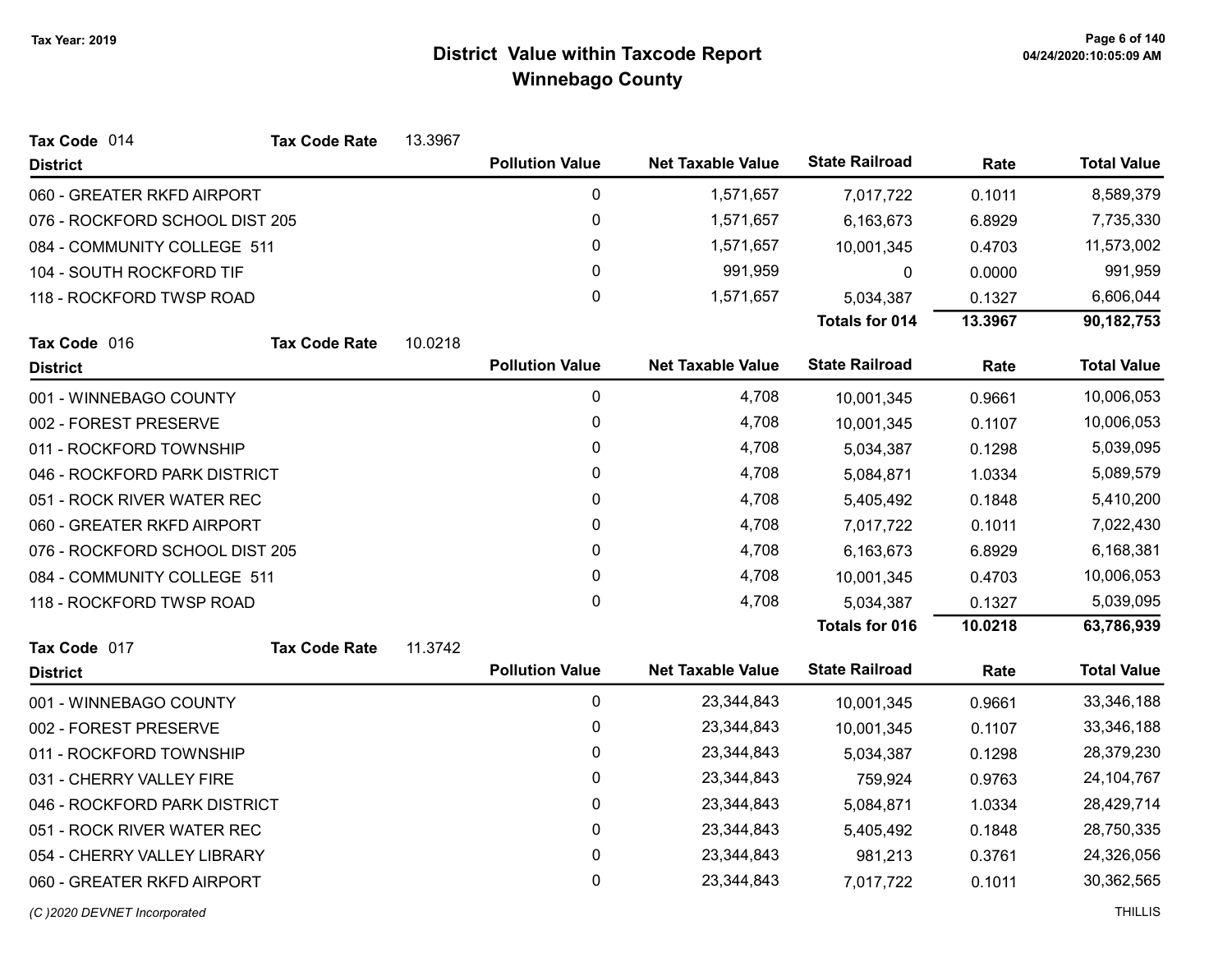| Tax Code 017                   | <b>Tax Code Rate</b> | 11.3742 |                        |                          |                       |         |                    |
|--------------------------------|----------------------|---------|------------------------|--------------------------|-----------------------|---------|--------------------|
| <b>District</b>                |                      |         | <b>Pollution Value</b> | <b>Net Taxable Value</b> | <b>State Railroad</b> | Rate    | <b>Total Value</b> |
| 076 - ROCKFORD SCHOOL DIST 205 |                      |         | 0                      | 23,344,843               | 6,163,673             | 6.8929  | 29,508,516         |
| 084 - COMMUNITY COLLEGE 511    |                      |         | 0                      | 23,344,843               | 10,001,345            | 0.4703  | 33,346,188         |
| 118 - ROCKFORD TWSP ROAD       |                      |         | 0                      | 23,344,843               | 5,034,387             | 0.1327  | 28,379,230         |
|                                |                      |         |                        |                          | <b>Totals for 017</b> | 11.3742 | 322,278,977        |
| Tax Code 018                   | <b>Tax Code Rate</b> | 10.9981 |                        |                          |                       |         |                    |
| <b>District</b>                |                      |         | <b>Pollution Value</b> | <b>Net Taxable Value</b> | <b>State Railroad</b> | Rate    | <b>Total Value</b> |
| 001 - WINNEBAGO COUNTY         |                      |         | 0                      | 51,371,714               | 10,001,345            | 0.9661  | 61,373,059         |
| 002 - FOREST PRESERVE          |                      |         | 0                      | 51,371,714               | 10,001,345            | 0.1107  | 61,373,059         |
| 011 - ROCKFORD TOWNSHIP        |                      |         | 0                      | 51,371,714               | 5,034,387             | 0.1298  | 56,406,101         |
| 031 - CHERRY VALLEY FIRE       |                      |         | 0                      | 51,371,714               | 759,924               | 0.9763  | 52, 131, 638       |
| 046 - ROCKFORD PARK DISTRICT   |                      |         | 0                      | 51,371,714               | 5,084,871             | 1.0334  | 56,456,585         |
| 051 - ROCK RIVER WATER REC     |                      |         | 0                      | 51,371,714               | 5,405,492             | 0.1848  | 56,777,206         |
| 060 - GREATER RKFD AIRPORT     |                      |         | $\mathbf{0}$           | 51,371,714               | 7,017,722             | 0.1011  | 58,389,436         |
| 076 - ROCKFORD SCHOOL DIST 205 |                      |         | 0                      | 51,371,714               | 6,163,673             | 6.8929  | 57,535,387         |
| 084 - COMMUNITY COLLEGE 511    |                      |         | 0                      | 51,371,714               | 10,001,345            | 0.4703  | 61,373,059         |
| 118 - ROCKFORD TWSP ROAD       |                      |         | 0                      | 51,371,714               | 5,034,387             | 0.1327  | 56,406,101         |
|                                |                      |         |                        |                          | <b>Totals for 018</b> | 10.9981 | 578,221,631        |
| Tax Code 019                   | <b>Tax Code Rate</b> | 9.9829  |                        |                          |                       |         |                    |
| <b>District</b>                |                      |         | <b>Pollution Value</b> | <b>Net Taxable Value</b> | <b>State Railroad</b> | Rate    | <b>Total Value</b> |
| 001 - WINNEBAGO COUNTY         |                      |         | 0                      | 0                        | 10,001,345            | 0.9661  | 10,001,345         |
| 002 - FOREST PRESERVE          |                      |         | 0                      | 0                        | 10,001,345            | 0.1107  | 10,001,345         |
| 006 - HARLEM TOWNSHIP          |                      |         | $\mathbf{0}$           | 0                        | $\mathbf{0}$          | 0.1079  | $\Omega$           |
| 019 - LOVES PARK CITY          |                      |         | 0                      | 0                        | 0                     | 0.0000  | $\Omega$           |
| 046 - ROCKFORD PARK DISTRICT   |                      |         | 0                      | 0                        | 5,084,871             | 1.0334  | 5,084,871          |
| 060 - GREATER RKFD AIRPORT     |                      |         | 0                      | 0                        | 7,017,722             | 0.1011  | 7,017,722          |
| 070 - HARLEM SCHOOL DIST 122   |                      |         | 0                      | 0                        | 604,332               | 7.1472  | 604,332            |
| 084 - COMMUNITY COLLEGE 511    |                      |         | 0                      | 0                        | 10,001,345            | 0.4703  | 10,001,345         |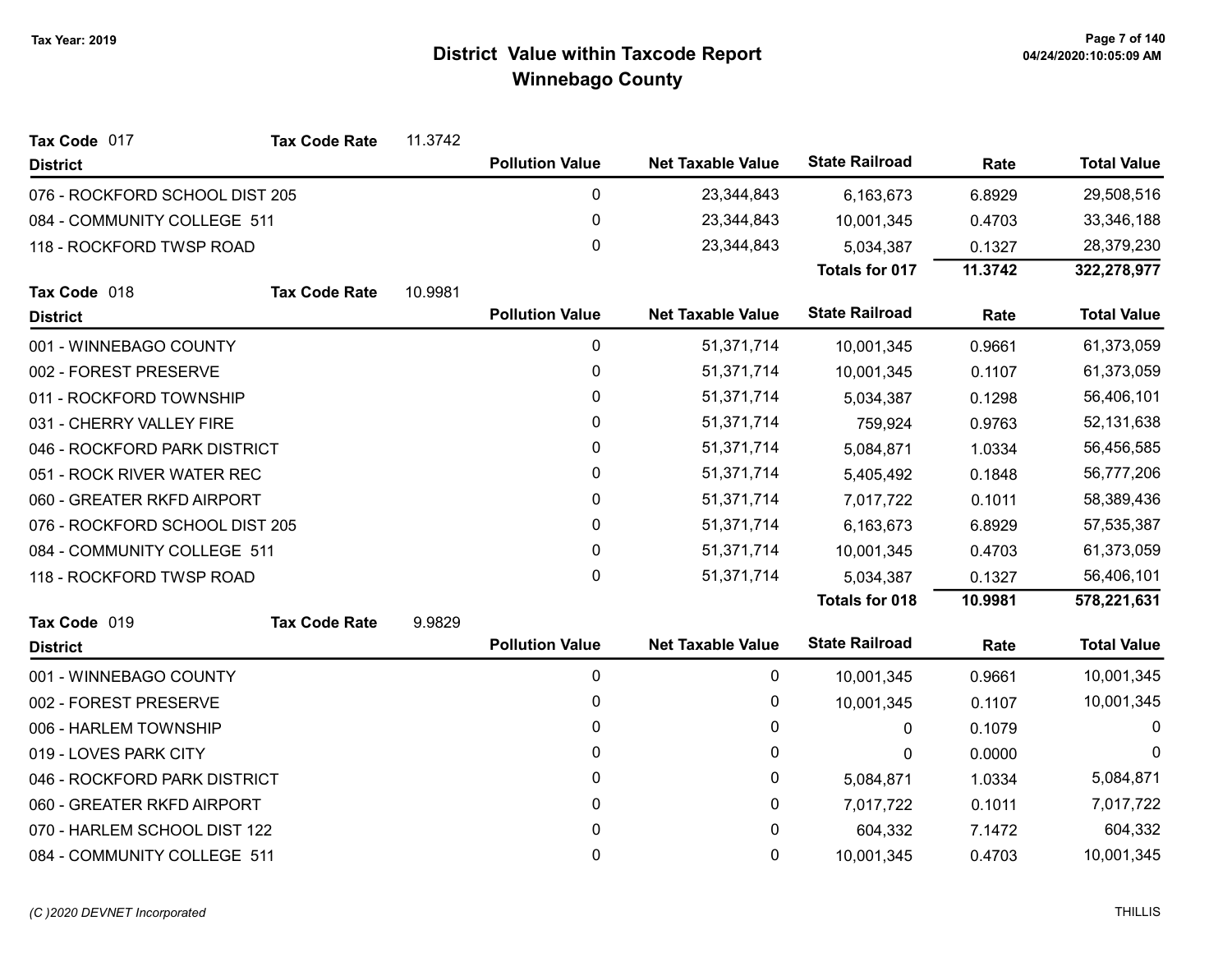| Tax Code 019                   | <b>Tax Code Rate</b> | 9.9829  |                        |                          |                       |         |                    |
|--------------------------------|----------------------|---------|------------------------|--------------------------|-----------------------|---------|--------------------|
| <b>District</b>                |                      |         | <b>Pollution Value</b> | <b>Net Taxable Value</b> | <b>State Railroad</b> | Rate    | <b>Total Value</b> |
| 113 - HARLEM TWSP ROAD         |                      |         | 0                      | 0                        | 0                     | 0.0462  | 0                  |
|                                |                      |         |                        |                          | <b>Totals for 019</b> | 9.9829  | 42,710,960         |
| Tax Code 020                   | <b>Tax Code Rate</b> | 10.0195 |                        |                          |                       |         |                    |
| <b>District</b>                |                      |         | <b>Pollution Value</b> | <b>Net Taxable Value</b> | <b>State Railroad</b> | Rate    | <b>Total Value</b> |
| 001 - WINNEBAGO COUNTY         |                      |         | 0                      | 22,461                   | 10,001,345            | 0.9661  | 10,023,806         |
| 002 - FOREST PRESERVE          |                      |         | 0                      | 22,461                   | 10,001,345            | 0.1107  | 10,023,806         |
| 006 - HARLEM TOWNSHIP          |                      |         | 0                      | 22,461                   | 0                     | 0.1079  | 22,461             |
| 019 - LOVES PARK CITY          |                      |         | 0                      | 22,461                   | 0                     | 0.0000  | 22,461             |
| 046 - ROCKFORD PARK DISTRICT   |                      |         | 0                      | 22,461                   | 5,084,871             | 1.0334  | 5,107,332          |
| 055 - NORTH SUBURBAN LIBRARY   |                      |         | 0                      | 22,461                   | 986,492               | 0.2909  | 1,008,953          |
| 060 - GREATER RKFD AIRPORT     |                      |         | 0                      | 22,461                   | 7,017,722             | 0.1011  | 7,040,183          |
| 076 - ROCKFORD SCHOOL DIST 205 |                      |         | 0                      | 22,461                   | 6,163,673             | 6.8929  | 6,186,134          |
| 084 - COMMUNITY COLLEGE 511    |                      |         | 0                      | 22,461                   | 10,001,345            | 0.4703  | 10,023,806         |
| 113 - HARLEM TWSP ROAD         |                      |         | $\pmb{0}$              | 22,461                   | 0                     | 0.0462  | 22,461             |
|                                |                      |         |                        |                          | <b>Totals for 020</b> | 10.0195 | 49,481,403         |
| Tax Code 021                   | <b>Tax Code Rate</b> | 13.6510 |                        |                          |                       |         |                    |
| <b>District</b>                |                      |         | <b>Pollution Value</b> | <b>Net Taxable Value</b> | <b>State Railroad</b> | Rate    | <b>Total Value</b> |
| 001 - WINNEBAGO COUNTY         |                      |         | 0                      | 17,383,351               | 10,001,345            | 0.9661  | 27,384,696         |
| 002 - FOREST PRESERVE          |                      |         | 0                      | 17,383,351               | 10,001,345            | 0.1107  | 27,384,696         |
| 011 - ROCKFORD TOWNSHIP        |                      |         | 0                      | 17,383,351               | 5,034,387             | 0.1298  | 22,417,738         |
| 023 - ROCKFORD CITY            |                      |         | 0                      | 17,383,351               | 4,079,000             | 2.9185  | 21,462,351         |
| 046 - ROCKFORD PARK DISTRICT   |                      |         | 0                      | 17,383,351               | 5,084,871             | 1.0334  | 22,468,222         |
| 051 - ROCK RIVER WATER REC     |                      |         | 0                      | 17,383,351               | 5,405,492             | 0.1848  | 22,788,843         |
| 059 - ROCKFORD CITY LIBRARY    |                      |         | 0                      | 17,383,351               | 4,079,000             | 0.4564  | 21,462,351         |
| 060 - GREATER RKFD AIRPORT     |                      |         | 0                      | 17,383,351               | 7,017,722             | 0.1011  | 24,401,073         |
| 070 - HARLEM SCHOOL DIST 122   |                      |         | 0                      | 17,383,351               | 604,332               | 7.1472  | 17,987,683         |
| 084 - COMMUNITY COLLEGE 511    |                      |         | 0                      | 17,383,351               | 10,001,345            | 0.4703  | 27,384,696         |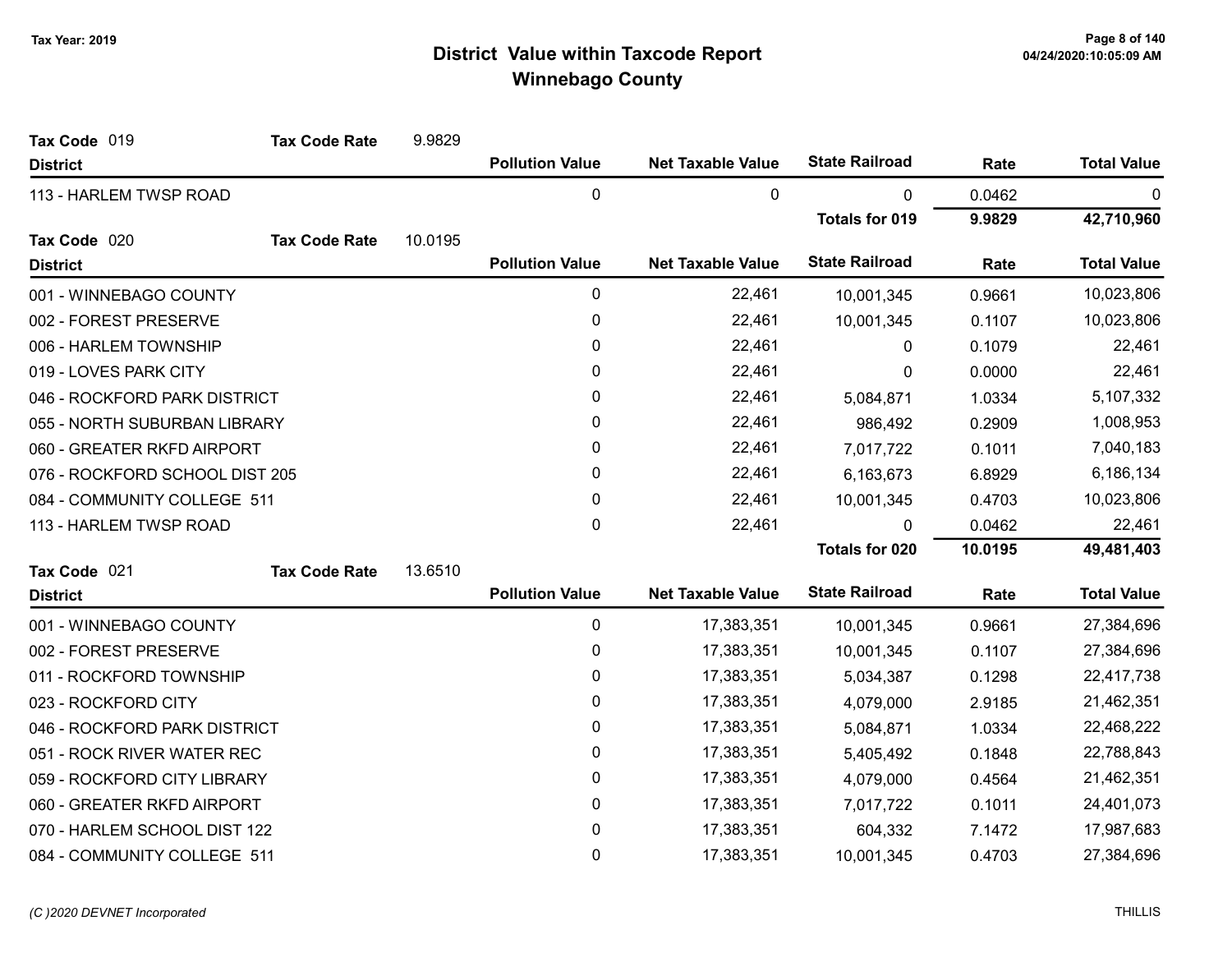| Tax Code 021                   | <b>Tax Code Rate</b> | 13.6510 |                        |                          |                       |         |                    |
|--------------------------------|----------------------|---------|------------------------|--------------------------|-----------------------|---------|--------------------|
| <b>District</b>                |                      |         | <b>Pollution Value</b> | <b>Net Taxable Value</b> | <b>State Railroad</b> | Rate    | <b>Total Value</b> |
| 118 - ROCKFORD TWSP ROAD       |                      |         | $\pmb{0}$              | 17,383,351               | 5,034,387             | 0.1327  | 22,417,738         |
|                                |                      |         |                        |                          | Totals for 021        | 13.6510 | 257,560,087        |
| Tax Code 026                   | <b>Tax Code Rate</b> | 10.2043 |                        |                          |                       |         |                    |
| <b>District</b>                |                      |         | <b>Pollution Value</b> | <b>Net Taxable Value</b> | <b>State Railroad</b> | Rate    | <b>Total Value</b> |
| 001 - WINNEBAGO COUNTY         |                      |         | $\pmb{0}$              | 31,160,124               | 10,001,345            | 0.9661  | 41,161,469         |
| 002 - FOREST PRESERVE          |                      |         | 0                      | 31, 160, 124             | 10,001,345            | 0.1107  | 41, 161, 469       |
| 006 - HARLEM TOWNSHIP          |                      |         | $\pmb{0}$              | 31,160,124               | 0                     | 0.1079  | 31,160,124         |
| 019 - LOVES PARK CITY          |                      |         | 0                      | 31,160,124               | 0                     | 0.0000  | 31,160,124         |
| 046 - ROCKFORD PARK DISTRICT   |                      |         | 0                      | 31,160,124               | 5,084,871             | 1.0334  | 36,244,995         |
| 051 - ROCK RIVER WATER REC     |                      |         | $\pmb{0}$              | 31,160,124               | 5,405,492             | 0.1848  | 36,565,616         |
| 055 - NORTH SUBURBAN LIBRARY   |                      |         | 0                      | 31,160,124               | 986,492               | 0.2909  | 32,146,616         |
| 060 - GREATER RKFD AIRPORT     |                      |         | $\pmb{0}$              | 31,160,124               | 7,017,722             | 0.1011  | 38,177,846         |
| 076 - ROCKFORD SCHOOL DIST 205 |                      |         | 0                      | 31,160,124               | 6,163,673             | 6.8929  | 37,323,797         |
| 084 - COMMUNITY COLLEGE 511    |                      |         | $\pmb{0}$              | 31,160,124               | 10,001,345            | 0.4703  | 41, 161, 469       |
| 113 - HARLEM TWSP ROAD         |                      |         | 0                      | 31,160,124               | $\mathbf{0}$          | 0.0462  | 31,160,124         |
|                                |                      |         |                        |                          | <b>Totals for 026</b> | 10.2043 | 397,423,649        |
| Tax Code 030                   | <b>Tax Code Rate</b> | 10.0218 |                        |                          |                       |         |                    |
| <b>District</b>                |                      |         | <b>Pollution Value</b> | <b>Net Taxable Value</b> | <b>State Railroad</b> | Rate    | <b>Total Value</b> |
| 001 - WINNEBAGO COUNTY         |                      |         | $\pmb{0}$              | 379,593                  | 10,001,345            | 0.9661  | 10,380,938         |
| 002 - FOREST PRESERVE          |                      |         | 0                      | 379,593                  | 10,001,345            | 0.1107  | 10,380,938         |
| 011 - ROCKFORD TOWNSHIP        |                      |         | $\pmb{0}$              | 379,593                  | 5,034,387             | 0.1298  | 5,413,980          |
| 019 - LOVES PARK CITY          |                      |         | 0                      | 379,593                  | 0                     | 0.0000  | 379,593            |
| 046 - ROCKFORD PARK DISTRICT   |                      |         | 0                      | 379,593                  | 5,084,871             | 1.0334  | 5,464,464          |
| 051 - ROCK RIVER WATER REC     |                      |         | $\pmb{0}$              | 379,593                  | 5,405,492             | 0.1848  | 5,785,085          |
| 060 - GREATER RKFD AIRPORT     |                      |         | 0                      | 379,593                  | 7,017,722             | 0.1011  | 7,397,315          |
| 076 - ROCKFORD SCHOOL DIST 205 |                      |         | 0                      | 379,593                  | 6,163,673             | 6.8929  | 6,543,266          |
| 084 - COMMUNITY COLLEGE 511    |                      |         | $\pmb{0}$              | 379,593                  | 10,001,345            | 0.4703  | 10,380,938         |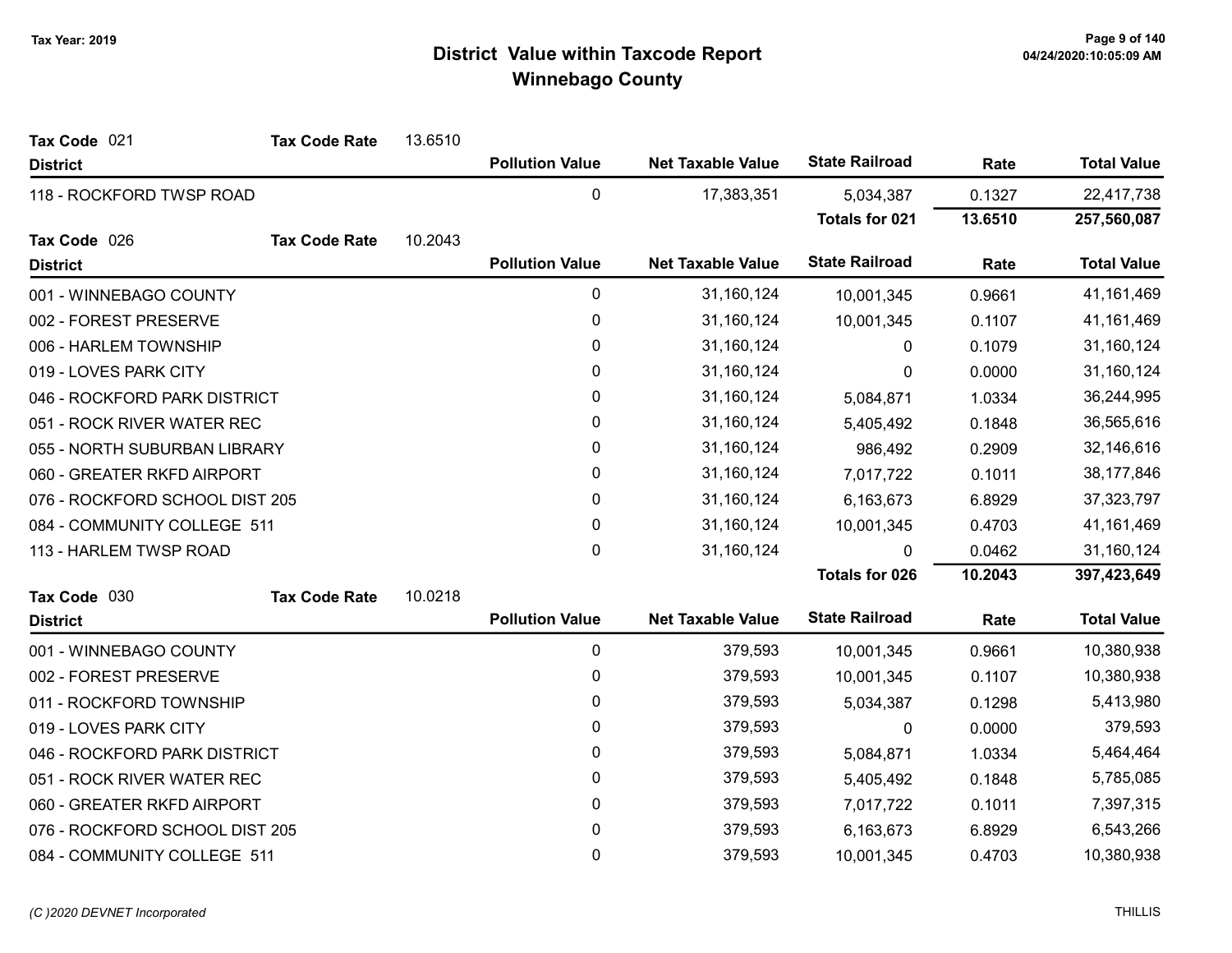| Tax Code 030                   | <b>Tax Code Rate</b> | 10.0218 |                        |                          |                       |            |                    |
|--------------------------------|----------------------|---------|------------------------|--------------------------|-----------------------|------------|--------------------|
| <b>District</b>                |                      |         | <b>Pollution Value</b> | <b>Net Taxable Value</b> | <b>State Railroad</b> | Rate       | <b>Total Value</b> |
| 118 - ROCKFORD TWSP ROAD       |                      |         | $\pmb{0}$              | 379,593                  | 5,034,387             | 0.1327     | 5,413,980          |
|                                |                      |         |                        |                          | Totals for 030        | 10.0218    | 67,540,497         |
| Tax Code 031                   | <b>Tax Code Rate</b> | 10.2826 |                        |                          |                       |            |                    |
| <b>District</b>                |                      |         | <b>Pollution Value</b> | <b>Net Taxable Value</b> | <b>State Railroad</b> | Rate       | <b>Total Value</b> |
| 001 - WINNEBAGO COUNTY         |                      |         | 0                      | 4,634,804                | 10,001,345            | 0.9661     | 14,636,149         |
| 002 - FOREST PRESERVE          |                      |         | 0                      | 4,634,804                | 10,001,345            | 0.1107     | 14,636,149         |
| 011 - ROCKFORD TOWNSHIP        |                      |         | $\mathbf 0$            | 4,634,804                | 5,034,387             | 0.1298     | 9,669,191          |
| 037 - NORTH PARK FIRE          |                      |         | $\mathbf{0}$           | 4,634,804                | 516,607               | 0.4456     | 5,151,411          |
| 046 - ROCKFORD PARK DISTRICT   |                      |         | 0                      | 4,634,804                | 5,084,871             | 1.0334     | 9,719,675          |
| 060 - GREATER RKFD AIRPORT     |                      |         | 0                      | 4,634,804                | 7,017,722             | 0.1011     | 11,652,526         |
| 076 - ROCKFORD SCHOOL DIST 205 |                      | 0       | 4,634,804              | 6,163,673                | 6.8929                | 10,798,477 |                    |
| 084 - COMMUNITY COLLEGE 511    |                      |         | 0                      | 4,634,804                | 10,001,345            | 0.4703     | 14,636,149         |
| 118 - ROCKFORD TWSP ROAD       |                      |         | 0                      | 4,634,804                | 5,034,387             | 0.1327     | 9,669,191          |
|                                |                      |         |                        |                          | <b>Totals for 031</b> | 10.2826    | 100,568,918        |
| Tax Code 035                   | <b>Tax Code Rate</b> | 10.3822 |                        |                          |                       |            |                    |
| <b>District</b>                |                      |         | <b>Pollution Value</b> | <b>Net Taxable Value</b> | <b>State Railroad</b> | Rate       | <b>Total Value</b> |
| 001 - WINNEBAGO COUNTY         |                      |         | $\pmb{0}$              | 818,108                  | 10,001,345            | 0.9661     | 10,819,453         |
| 002 - FOREST PRESERVE          |                      |         | 0                      | 818,108                  | 10,001,345            | 0.1107     | 10,819,453         |
| 011 - ROCKFORD TOWNSHIP        |                      |         | $\pmb{0}$              | 818,108                  | 5,034,387             | 0.1298     | 5,852,495          |
| 019 - LOVES PARK CITY          |                      |         | 0                      | 818,108                  | 0                     | 0.0000     | 818,108            |
| 046 - ROCKFORD PARK DISTRICT   |                      |         | 0                      | 818,108                  | 5,084,871             | 1.0334     | 5,902,979          |
| 055 - NORTH SUBURBAN LIBRARY   |                      |         | 0                      | 818,108                  | 986,492               | 0.2909     | 1,804,600          |
| 060 - GREATER RKFD AIRPORT     |                      |         | 0                      | 818,108                  | 7,017,722             | 0.1011     | 7,835,830          |
| 070 - HARLEM SCHOOL DIST 122   |                      |         | $\pmb{0}$              | 818,108                  | 604,332               | 7.1472     | 1,422,440          |
| 084 - COMMUNITY COLLEGE 511    |                      |         | 0                      | 818,108                  | 10,001,345            | 0.4703     | 10,819,453         |
| 118 - ROCKFORD TWSP ROAD       |                      |         | $\mathbf 0$            | 818,108                  | 5,034,387             | 0.1327     | 5,852,495          |
|                                |                      |         |                        |                          | <b>Totals for 035</b> | 10.3822    | 61,947,306         |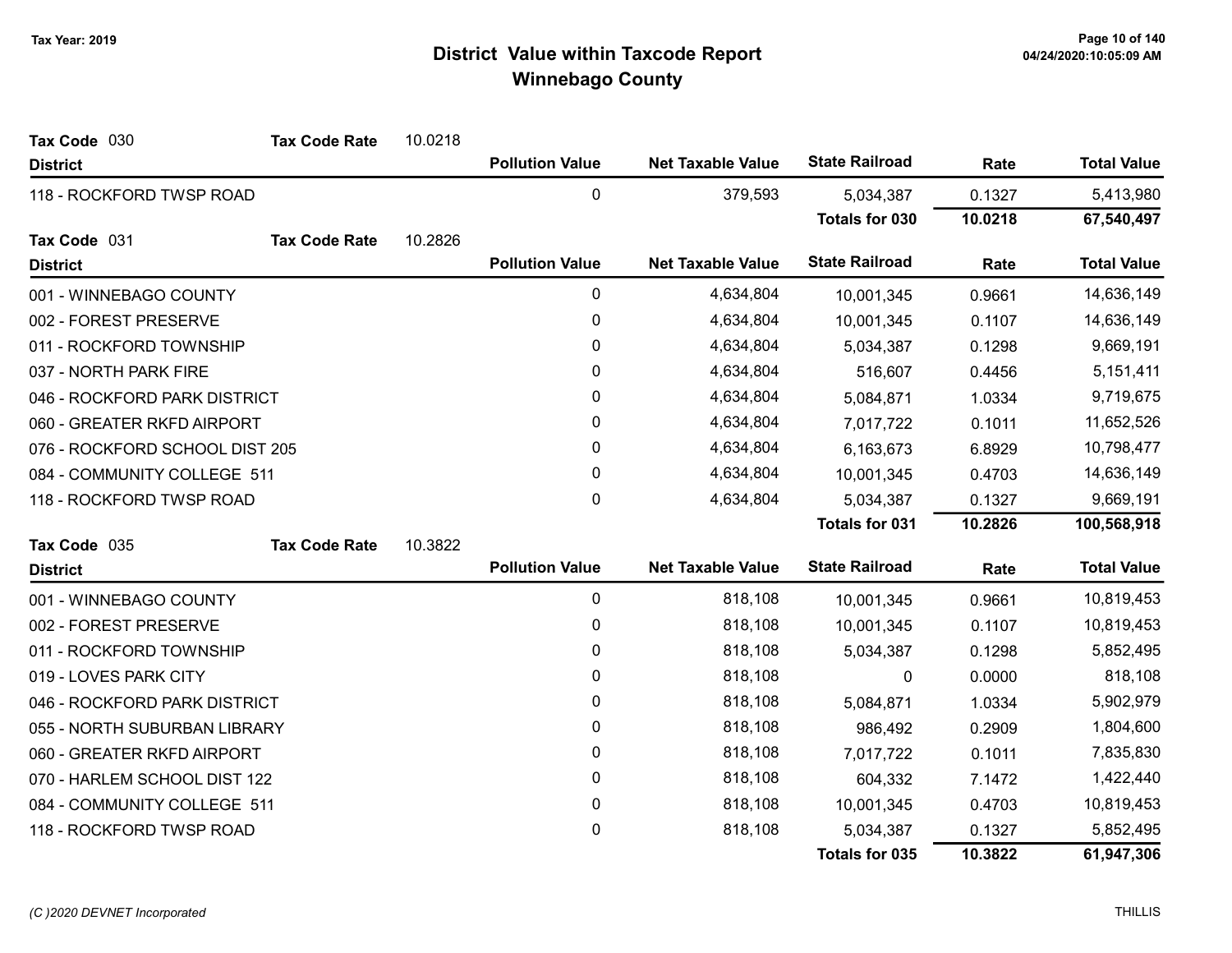| Tax Code 036                   | <b>Tax Code Rate</b> | 13.2119 |                        |                          |                       |         |                    |
|--------------------------------|----------------------|---------|------------------------|--------------------------|-----------------------|---------|--------------------|
| <b>District</b>                |                      |         | <b>Pollution Value</b> | <b>Net Taxable Value</b> | <b>State Railroad</b> | Rate    | <b>Total Value</b> |
| 001 - WINNEBAGO COUNTY         |                      |         | 0                      | 12,384,733               | 10,001,345            | 0.9661  | 22,386,078         |
| 002 - FOREST PRESERVE          |                      |         | 0                      | 12,384,733               | 10,001,345            | 0.1107  | 22,386,078         |
| 011 - ROCKFORD TOWNSHIP        |                      |         | $\pmb{0}$              | 12,384,733               | 5,034,387             | 0.1298  | 17,419,120         |
| 023 - ROCKFORD CITY            |                      |         | 0                      | 12,384,733               | 4,079,000             | 2.9185  | 16,463,733         |
| 046 - ROCKFORD PARK DISTRICT   |                      |         | 0                      | 12,384,733               | 5,084,871             | 1.0334  | 17,469,604         |
| 059 - ROCKFORD CITY LIBRARY    |                      |         | 0                      | 12,384,733               | 4,079,000             | 0.4564  | 16,463,733         |
| 060 - GREATER RKFD AIRPORT     |                      |         | $\mathbf{0}$           | 12,384,733               | 7,017,722             | 0.1011  | 19,402,455         |
| 076 - ROCKFORD SCHOOL DIST 205 |                      |         | 0                      | 12,384,733               | 6,163,673             | 6.8929  | 18,548,406         |
| 084 - COMMUNITY COLLEGE 511    |                      |         | $\mathbf{0}$           | 12,384,733               | 10,001,345            | 0.4703  | 22,386,078         |
| 118 - ROCKFORD TWSP ROAD       |                      |         | $\mathbf 0$            | 12,384,733               | 5,034,387             | 0.1327  | 17,419,120         |
|                                |                      |         |                        |                          | <b>Totals for 036</b> | 13.2119 | 190,344,405        |
| Tax Code 038                   | <b>Tax Code Rate</b> | 13.3967 |                        |                          |                       |         |                    |
| <b>District</b>                |                      |         | <b>Pollution Value</b> | <b>Net Taxable Value</b> | <b>State Railroad</b> | Rate    | <b>Total Value</b> |
| 001 - WINNEBAGO COUNTY         |                      |         | 0                      | 0                        | 10,001,345            | 0.9661  | 10,001,345         |
| 002 - FOREST PRESERVE          |                      |         | 0                      | $\pmb{0}$                | 10,001,345            | 0.1107  | 10,001,345         |
| 011 - ROCKFORD TOWNSHIP        |                      |         | 0                      | 0                        | 5,034,387             | 0.1298  | 5,034,387          |
| 023 - ROCKFORD CITY            |                      |         | $\mathbf{0}$           | $\pmb{0}$                | 4,079,000             | 2.9185  | 4,079,000          |
| 046 - ROCKFORD PARK DISTRICT   |                      |         | 0                      | 0                        | 5,084,871             | 1.0334  | 5,084,871          |
| 051 - ROCK RIVER WATER REC     |                      |         | 0                      | $\pmb{0}$                | 5,405,492             | 0.1848  | 5,405,492          |
| 059 - ROCKFORD CITY LIBRARY    |                      |         | 0                      | $\pmb{0}$                | 4,079,000             | 0.4564  | 4,079,000          |
| 060 - GREATER RKFD AIRPORT     |                      |         | 0                      | 0                        | 7,017,722             | 0.1011  | 7,017,722          |
| 076 - ROCKFORD SCHOOL DIST 205 |                      |         | 0                      | $\pmb{0}$                | 6,163,673             | 6.8929  | 6,163,673          |
| 084 - COMMUNITY COLLEGE 511    |                      |         | 0                      | 0                        | 10,001,345            | 0.4703  | 10,001,345         |
| 118 - ROCKFORD TWSP ROAD       |                      |         | $\mathbf 0$            | $\mathbf 0$              | 5,034,387             | 0.1327  | 5,034,387          |
|                                |                      |         |                        |                          | <b>Totals for 038</b> | 13.3967 | 71,902,567         |
| Tax Code 040                   | <b>Tax Code Rate</b> | 10.5735 |                        |                          |                       |         |                    |
| <b>District</b>                |                      |         | <b>Pollution Value</b> | <b>Net Taxable Value</b> | <b>State Railroad</b> | Rate    | <b>Total Value</b> |
| 001 - WINNEBAGO COUNTY         |                      |         | $\mathbf 0$            | 75,833                   | 10,001,345            | 0.9661  | 10,077,178         |
| (C) 2020 DEVNET Incorporated   |                      |         |                        |                          |                       |         | <b>THILLIS</b>     |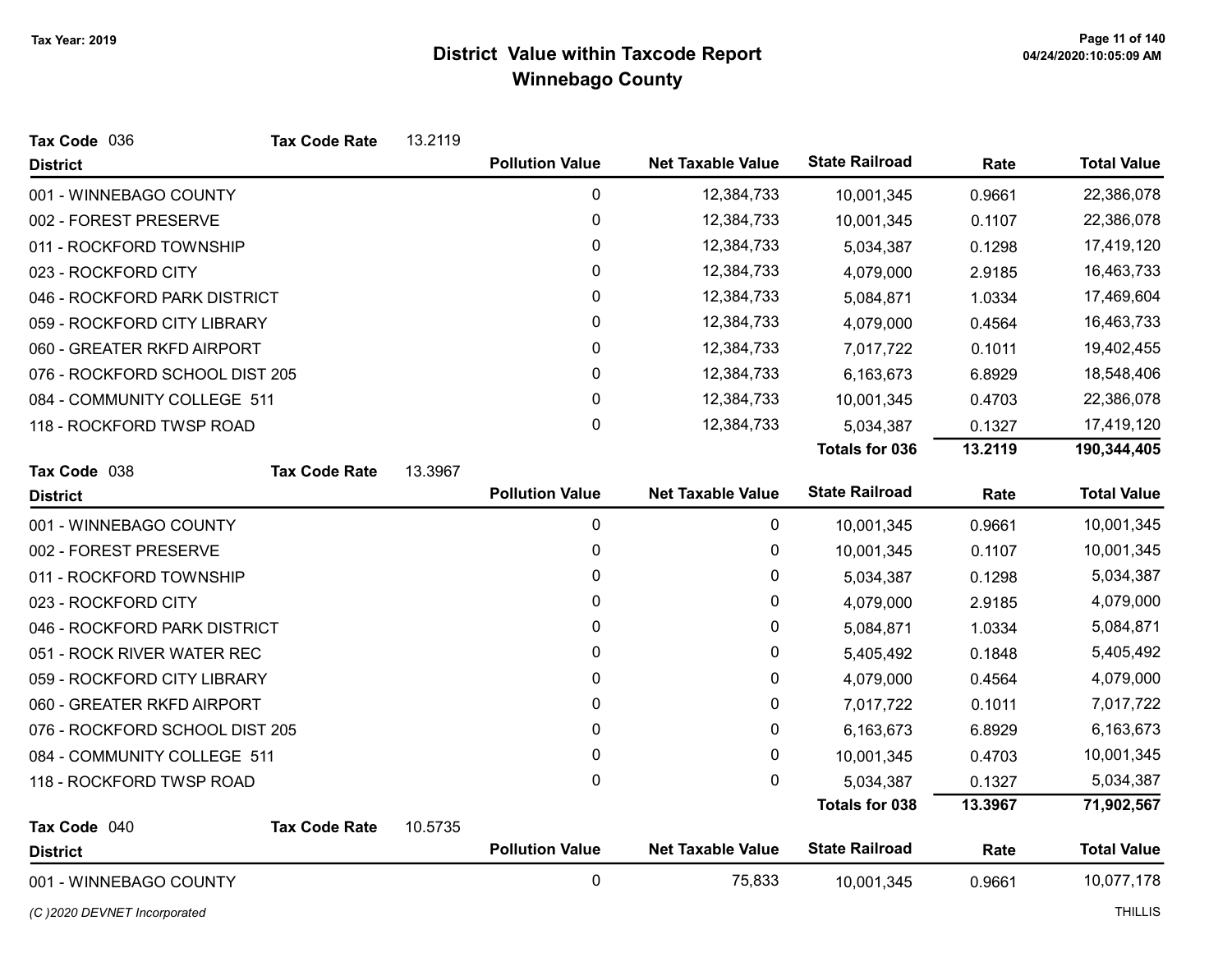| Tax Code 040                   | <b>Tax Code Rate</b> | 10.5735 |                        |                          |                       |         |                    |
|--------------------------------|----------------------|---------|------------------------|--------------------------|-----------------------|---------|--------------------|
| <b>District</b>                |                      |         | <b>Pollution Value</b> | <b>Net Taxable Value</b> | <b>State Railroad</b> | Rate    | <b>Total Value</b> |
| 002 - FOREST PRESERVE          |                      |         | $\pmb{0}$              | 75,833                   | 10,001,345            | 0.1107  | 10,077,178         |
| 011 - ROCKFORD TOWNSHIP        |                      |         | $\pmb{0}$              | 75,833                   | 5,034,387             | 0.1298  | 5,110,220          |
| 037 - NORTH PARK FIRE          |                      |         | 0                      | 75,833                   | 516,607               | 0.4456  | 592,440            |
| 046 - ROCKFORD PARK DISTRICT   |                      |         | 0                      | 75,833                   | 5,084,871             | 1.0334  | 5,160,704          |
| 055 - NORTH SUBURBAN LIBRARY   |                      |         | $\pmb{0}$              | 75,833                   | 986,492               | 0.2909  | 1,062,325          |
| 060 - GREATER RKFD AIRPORT     |                      |         | 0                      | 75,833                   | 7,017,722             | 0.1011  | 7,093,555          |
| 076 - ROCKFORD SCHOOL DIST 205 |                      |         | 0                      | 75,833                   | 6,163,673             | 6.8929  | 6,239,506          |
| 084 - COMMUNITY COLLEGE 511    |                      |         | 0                      | 75,833                   | 10,001,345            | 0.4703  | 10,077,178         |
| 118 - ROCKFORD TWSP ROAD       |                      |         | 0                      | 75,833                   | 5,034,387             | 0.1327  | 5,110,220          |
|                                |                      |         |                        |                          | <b>Totals for 040</b> | 10.5735 | 60,600,504         |
| Tax Code 042                   | <b>Tax Code Rate</b> | 10.6499 |                        |                          |                       |         |                    |
| <b>District</b>                |                      |         | <b>Pollution Value</b> | <b>Net Taxable Value</b> | <b>State Railroad</b> | Rate    | <b>Total Value</b> |
| 001 - WINNEBAGO COUNTY         |                      |         | 0                      | 3,406,009                | 10,001,345            | 0.9661  | 13,407,354         |
| 002 - FOREST PRESERVE          |                      |         | 0                      | 3,406,009                | 10,001,345            | 0.1107  | 13,407,354         |
| 006 - HARLEM TOWNSHIP          |                      |         | $\pmb{0}$              | 3,406,009                | 0                     | 0.1079  | 3,406,009          |
| 037 - NORTH PARK FIRE          |                      |         | 0                      | 3,406,009                | 516,607               | 0.4456  | 3,922,616          |
| 046 - ROCKFORD PARK DISTRICT   |                      |         | 0                      | 3,406,009                | 5,084,871             | 1.0334  | 8,490,880          |
| 051 - ROCK RIVER WATER REC     |                      |         | 0                      | 3,406,009                | 5,405,492             | 0.1848  | 8,811,501          |
| 055 - NORTH SUBURBAN LIBRARY   |                      |         | 0                      | 3,406,009                | 986,492               | 0.2909  | 4,392,501          |
| 060 - GREATER RKFD AIRPORT     |                      |         | $\pmb{0}$              | 3,406,009                | 7,017,722             | 0.1011  | 10,423,731         |
| 076 - ROCKFORD SCHOOL DIST 205 |                      |         | 0                      | 3,406,009                | 6,163,673             | 6.8929  | 9,569,682          |
| 084 - COMMUNITY COLLEGE 511    |                      |         | 0                      | 3,406,009                | 10,001,345            | 0.4703  | 13,407,354         |
| 113 - HARLEM TWSP ROAD         |                      |         | 0                      | 3,406,009                |                       | 0.0462  | 3,406,009          |
|                                |                      |         |                        |                          | <b>Totals for 042</b> | 10.6499 | 92,644,991         |
| Tax Code 044                   | <b>Tax Code Rate</b> | 10.1279 |                        |                          |                       |         |                    |
| <b>District</b>                |                      |         | <b>Pollution Value</b> | <b>Net Taxable Value</b> | <b>State Railroad</b> | Rate    | <b>Total Value</b> |
| 001 - WINNEBAGO COUNTY         |                      |         | $\pmb{0}$              | 15,690                   | 10,001,345            | 0.9661  | 10,017,035         |
| 002 - FOREST PRESERVE          |                      |         | 0                      | 15,690                   | 10,001,345            | 0.1107  | 10,017,035         |
| (C)2020 DEVNET Incorporated    |                      |         |                        |                          |                       |         | <b>THILLIS</b>     |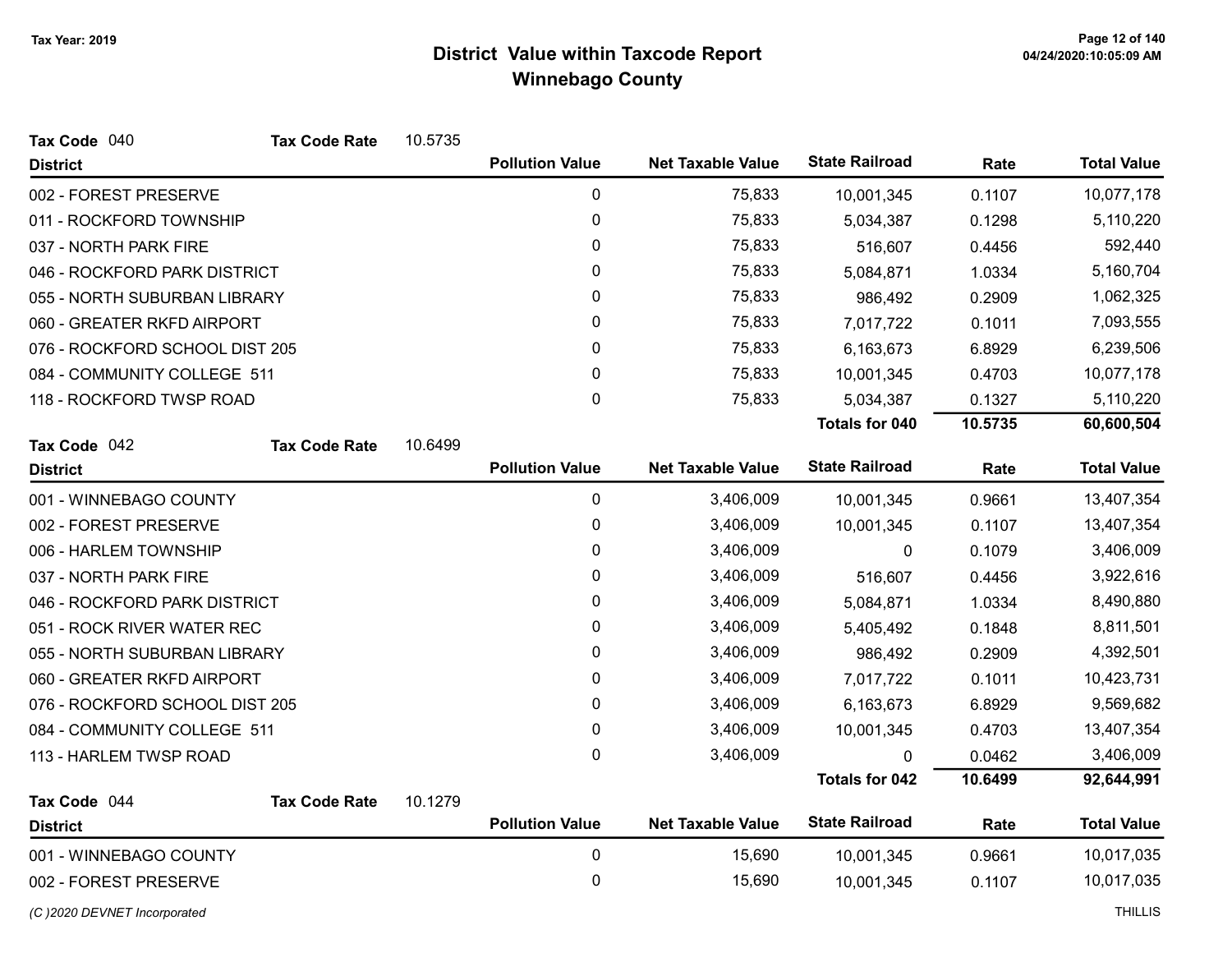| Tax Code 044                   | <b>Tax Code Rate</b> | 10.1279 |                        |                          |                       |         |                    |
|--------------------------------|----------------------|---------|------------------------|--------------------------|-----------------------|---------|--------------------|
| <b>District</b>                |                      |         | <b>Pollution Value</b> | <b>Net Taxable Value</b> | <b>State Railroad</b> | Rate    | <b>Total Value</b> |
| 011 - ROCKFORD TOWNSHIP        |                      |         | $\pmb{0}$              | 15,690                   | 5,034,387             | 0.1298  | 5,050,077          |
| 019 - LOVES PARK CITY          |                      |         | 0                      | 15,690                   | 0                     | 0.0000  | 15,690             |
| 046 - ROCKFORD PARK DISTRICT   |                      |         | 0                      | 15,690                   | 5,084,871             | 1.0334  | 5,100,561          |
| 055 - NORTH SUBURBAN LIBRARY   |                      |         | 0                      | 15,690                   | 986,492               | 0.2909  | 1,002,182          |
| 060 - GREATER RKFD AIRPORT     |                      |         | 0                      | 15,690                   | 7,017,722             | 0.1011  | 7,033,412          |
| 076 - ROCKFORD SCHOOL DIST 205 |                      |         | 0                      | 15,690                   | 6,163,673             | 6.8929  | 6,179,363          |
| 084 - COMMUNITY COLLEGE 511    |                      |         | 0                      | 15,690                   | 10,001,345            | 0.4703  | 10,017,035         |
| 118 - ROCKFORD TWSP ROAD       |                      |         | 0                      | 15,690                   | 5,034,387             | 0.1327  | 5,050,077          |
|                                |                      |         |                        |                          | <b>Totals for 044</b> | 10.1279 | 59,482,467         |
| Tax Code 045                   | <b>Tax Code Rate</b> | 9.1709  |                        |                          |                       |         |                    |
| <b>District</b>                |                      |         | <b>Pollution Value</b> | <b>Net Taxable Value</b> | <b>State Railroad</b> | Rate    | <b>Total Value</b> |
| 001 - WINNEBAGO COUNTY         |                      |         | $\mathbf 0$            | 288,867                  | 10,001,345            | 0.9661  | 10,290,212         |
| 002 - FOREST PRESERVE          |                      |         | 0                      | 288,867                  | 10,001,345            | 0.1107  | 10,290,212         |
| 006 - HARLEM TOWNSHIP          |                      |         | 0                      | 288,867                  | 0                     | 0.1079  | 288,867            |
| 019 - LOVES PARK CITY          |                      |         | 0                      | 288,867                  | 0                     | 0.0000  | 288,867            |
| 051 - ROCK RIVER WATER REC     |                      |         | 0                      | 288,867                  | 5,405,492             | 0.1848  | 5,694,359          |
| 055 - NORTH SUBURBAN LIBRARY   |                      |         | 0                      | 288,867                  | 986,492               | 0.2909  | 1,275,359          |
| 060 - GREATER RKFD AIRPORT     |                      |         | 0                      | 288,867                  | 7,017,722             | 0.1011  | 7,306,589          |
| 076 - ROCKFORD SCHOOL DIST 205 |                      |         | 0                      | 288,867                  | 6,163,673             | 6.8929  | 6,452,540          |
| 084 - COMMUNITY COLLEGE 511    |                      |         | 0                      | 288,867                  | 10,001,345            | 0.4703  | 10,290,212         |
| 113 - HARLEM TWSP ROAD         |                      |         | 0                      | 288,867                  | 0                     | 0.0462  | 288,867            |
|                                |                      |         |                        |                          | <b>Totals for 045</b> | 9.1709  | 52,466,084         |
| Tax Code 046                   | <b>Tax Code Rate</b> | 13.1864 |                        |                          |                       |         |                    |
| <b>District</b>                |                      |         | <b>Pollution Value</b> | <b>Net Taxable Value</b> | <b>State Railroad</b> | Rate    | <b>Total Value</b> |
| 001 - WINNEBAGO COUNTY         |                      |         | $\pmb{0}$              | 32,447                   | 10,001,345            | 0.9661  | 10,033,792         |
| 002 - FOREST PRESERVE          |                      |         | 0                      | 32,447                   | 10,001,345            | 0.1107  | 10,033,792         |
| 009 - OWEN TOWNSHIP            |                      |         | 0                      | 32,447                   | 427,382               | 0.1405  | 459,829            |
| 023 - ROCKFORD CITY            |                      |         | 0                      | 32,447                   | 4,079,000             | 2.9185  | 4, 111, 447        |
| (C) 2020 DEVNET Incorporated   |                      |         |                        |                          |                       |         | <b>THILLIS</b>     |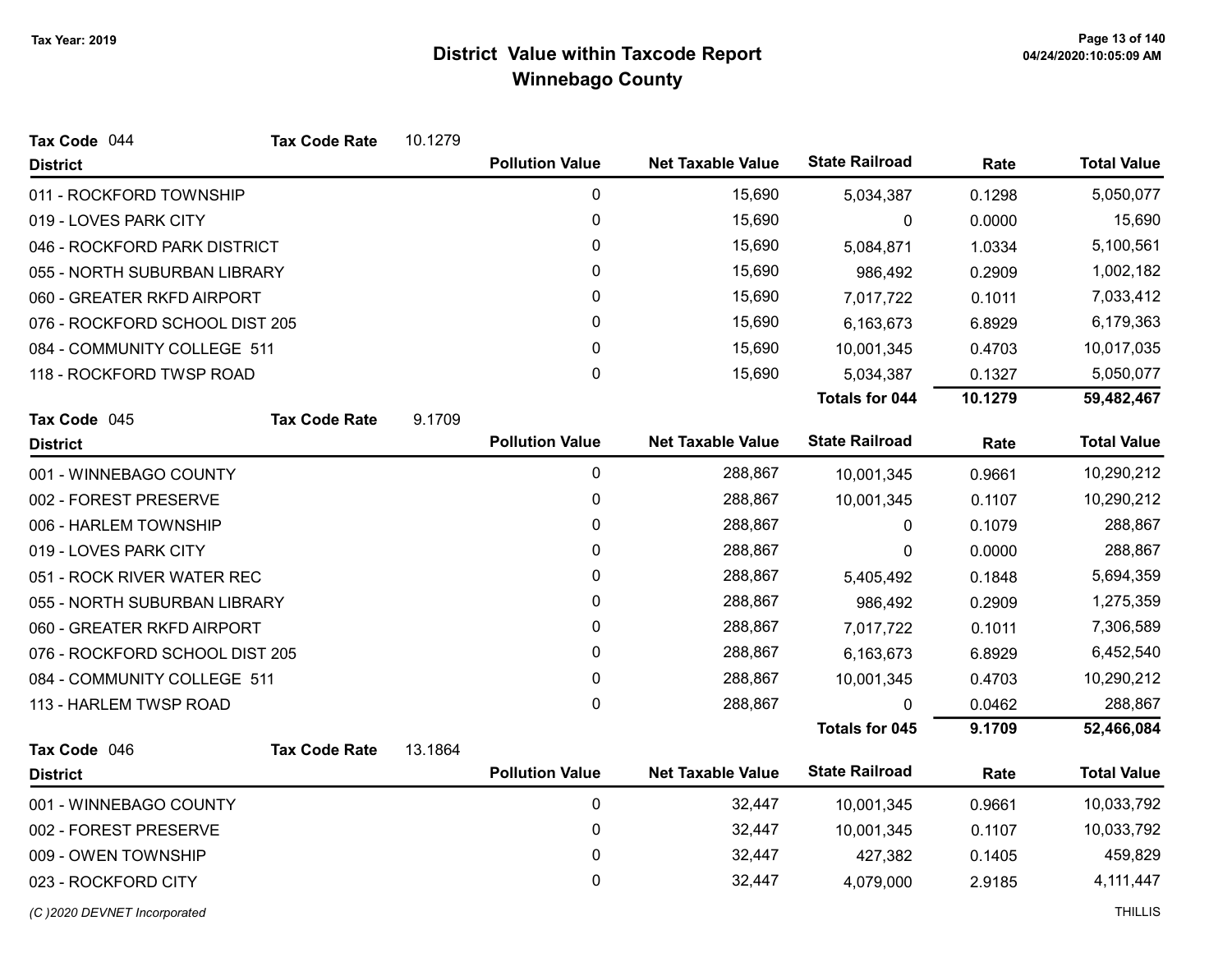| Tax Code 046                   | <b>Tax Code Rate</b> | 13.1864 |                        |                          |                       |         |                    |
|--------------------------------|----------------------|---------|------------------------|--------------------------|-----------------------|---------|--------------------|
| <b>District</b>                |                      |         | <b>Pollution Value</b> | <b>Net Taxable Value</b> | <b>State Railroad</b> | Rate    | <b>Total Value</b> |
| 046 - ROCKFORD PARK DISTRICT   |                      |         | 0                      | 32,447                   | 5,084,871             | 1.0334  | 5,117,318          |
| 059 - ROCKFORD CITY LIBRARY    |                      |         | $\pmb{0}$              | 32,447                   | 4,079,000             | 0.4564  | 4, 111, 447        |
| 076 - ROCKFORD SCHOOL DIST 205 |                      |         | 0                      | 32,447                   | 6,163,673             | 6.8929  | 6,196,120          |
| 084 - COMMUNITY COLLEGE 511    |                      |         | 0                      | 32,447                   | 10,001,345            | 0.4703  | 10,033,792         |
| 116 - OWEN TWSP ROAD           |                      |         | 0                      | 32,447                   | 427,382               | 0.1976  | 459,829            |
|                                |                      |         |                        |                          | <b>Totals for 046</b> | 13.1864 | 50,557,366         |
| Tax Code 047                   | <b>Tax Code Rate</b> | 13.3967 |                        |                          |                       |         |                    |
| <b>District</b>                |                      |         | <b>Pollution Value</b> | <b>Net Taxable Value</b> | <b>State Railroad</b> | Rate    | <b>Total Value</b> |
| 001 - WINNEBAGO COUNTY         |                      |         | $\pmb{0}$              | 3,861                    | 10,001,345            | 0.9661  | 10,005,206         |
| 002 - FOREST PRESERVE          |                      |         | 0                      | 3,861                    | 10,001,345            | 0.1107  | 10,005,206         |
| 011 - ROCKFORD TOWNSHIP        |                      |         | 0                      | 3,861                    | 5,034,387             | 0.1298  | 5,038,248          |
| 023 - ROCKFORD CITY            |                      |         | 0                      | 3,861                    | 4,079,000             | 2.9185  | 4,082,861          |
| 046 - ROCKFORD PARK DISTRICT   |                      |         | 0                      | 3,861                    | 5,084,871             | 1.0334  | 5,088,732          |
| 051 - ROCK RIVER WATER REC     |                      |         | 0                      | 3,861                    | 5,405,492             | 0.1848  | 5,409,353          |
| 059 - ROCKFORD CITY LIBRARY    |                      |         | 0                      | 3,861                    | 4,079,000             | 0.4564  | 4,082,861          |
| 060 - GREATER RKFD AIRPORT     |                      |         | 0                      | 3,861                    | 7,017,722             | 0.1011  | 7,021,583          |
| 076 - ROCKFORD SCHOOL DIST 205 |                      |         | 0                      | 3,861                    | 6,163,673             | 6.8929  | 6,167,534          |
| 084 - COMMUNITY COLLEGE 511    |                      |         | 0                      | 3,861                    | 10,001,345            | 0.4703  | 10,005,206         |
| 105 - LINCOLNWOOD TIF          |                      |         | 0                      | 417,127                  | 0                     | 0.0000  | 417,127            |
| 118 - ROCKFORD TWSP ROAD       |                      |         | 0                      | 3,861                    | 5,034,387             | 0.1327  | 5,038,248          |
|                                |                      |         |                        |                          | <b>Totals for 047</b> | 13.3967 | 72,362,165         |
| Tax Code 048                   | <b>Tax Code Rate</b> | 13.3967 |                        |                          |                       |         |                    |
| <b>District</b>                |                      |         | <b>Pollution Value</b> | <b>Net Taxable Value</b> | <b>State Railroad</b> | Rate    | <b>Total Value</b> |
| 001 - WINNEBAGO COUNTY         |                      |         | $\pmb{0}$              | 65,567                   | 10,001,345            | 0.9661  | 10,066,912         |
| 002 - FOREST PRESERVE          |                      |         | 0                      | 65,567                   | 10,001,345            | 0.1107  | 10,066,912         |
| 011 - ROCKFORD TOWNSHIP        |                      |         | $\pmb{0}$              | 65,567                   | 5,034,387             | 0.1298  | 5,099,954          |
| 023 - ROCKFORD CITY            |                      |         | 0                      | 65,567                   | 4,079,000             | 2.9185  | 4,144,567          |
| 046 - ROCKFORD PARK DISTRICT   |                      |         | 0                      | 65,567                   | 5,084,871             | 1.0334  | 5,150,438          |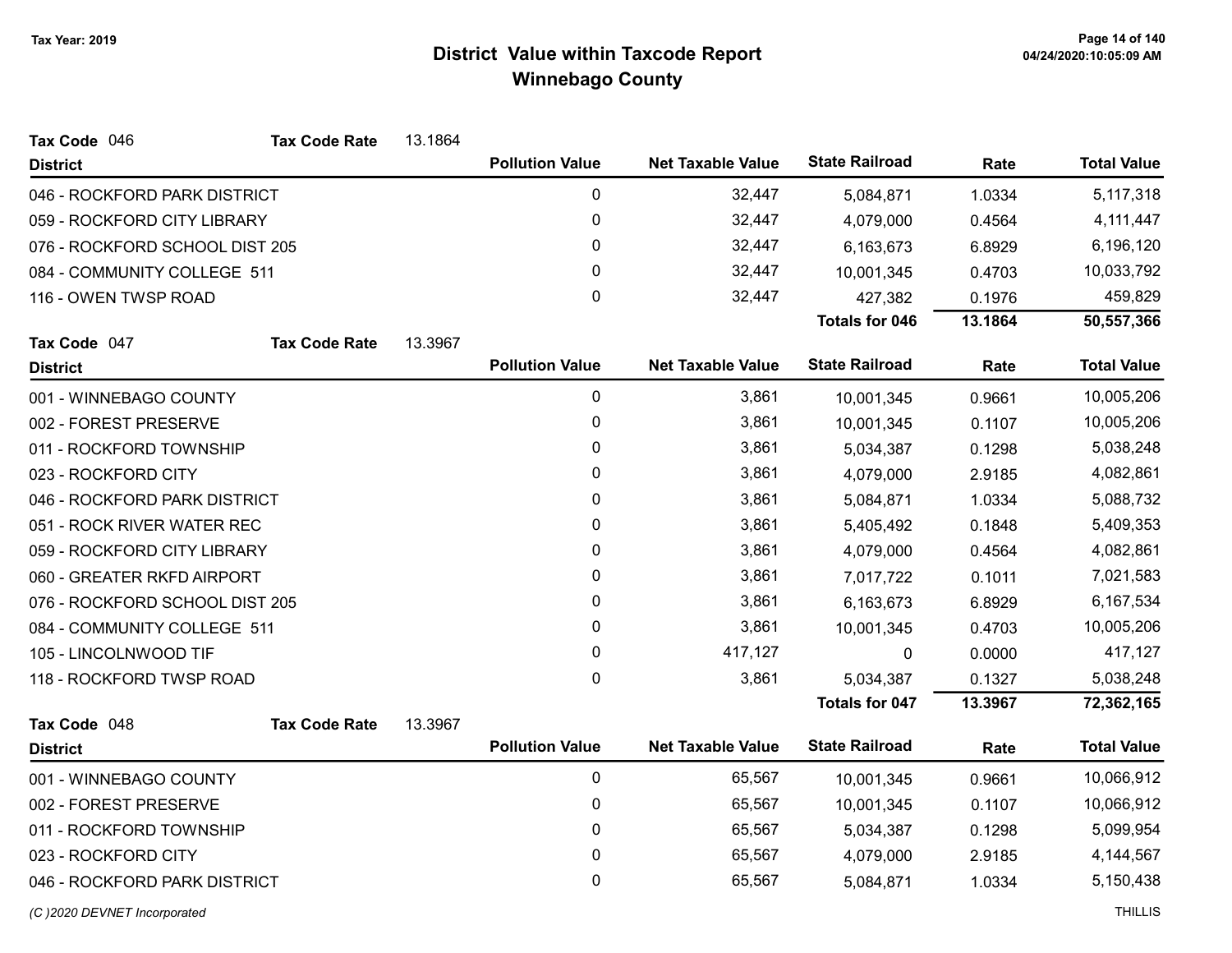| Tax Code 048                   | <b>Tax Code Rate</b> | 13.3967 |                        |                          |                       |         |                    |
|--------------------------------|----------------------|---------|------------------------|--------------------------|-----------------------|---------|--------------------|
| <b>District</b>                |                      |         | <b>Pollution Value</b> | <b>Net Taxable Value</b> | <b>State Railroad</b> | Rate    | <b>Total Value</b> |
| 051 - ROCK RIVER WATER REC     |                      |         | $\mathbf 0$            | 65,567                   | 5,405,492             | 0.1848  | 5,471,059          |
| 059 - ROCKFORD CITY LIBRARY    |                      |         | 0                      | 65,567                   | 4,079,000             | 0.4564  | 4,144,567          |
| 060 - GREATER RKFD AIRPORT     |                      |         | 0                      | 65,567                   | 7,017,722             | 0.1011  | 7,083,289          |
| 076 - ROCKFORD SCHOOL DIST 205 |                      |         | 0                      | 65,567                   | 6,163,673             | 6.8929  | 6,229,240          |
| 084 - COMMUNITY COLLEGE 511    |                      |         | 0                      | 65,567                   | 10,001,345            | 0.4703  | 10,066,912         |
| 107 - SPRINGFIELD CORNERS TIF  |                      |         | 0                      | 1,643,916                | 0                     | 0.0000  | 1,643,916          |
| 118 - ROCKFORD TWSP ROAD       |                      |         | 0                      | 65,567                   | 5,034,387             | 0.1327  | 5,099,954          |
|                                |                      |         |                        |                          | <b>Totals for 048</b> | 13.3967 | 74,267,720         |
| Tax Code 049                   | <b>Tax Code Rate</b> | 10.8066 |                        |                          |                       |         |                    |
| <b>District</b>                |                      |         | <b>Pollution Value</b> | <b>Net Taxable Value</b> | <b>State Railroad</b> | Rate    | <b>Total Value</b> |
| 001 - WINNEBAGO COUNTY         |                      |         | $\mathbf 0$            | 22,462,426               | 10,001,345            | 0.9661  | 32,463,771         |
| 002 - FOREST PRESERVE          |                      |         | $\mathbf 0$            | 22,462,426               | 10,001,345            | 0.1107  | 32,463,771         |
| 006 - HARLEM TOWNSHIP          |                      |         | $\mathbf 0$            | 22,462,426               | 0                     | 0.1079  | 22,462,426         |
| 025 - ROSCOE VILLAGE           |                      |         | 0                      | 22,462,426               | 0                     | 0.6422  | 22,462,426         |
| 035 - HARLEM-ROSCOE FIRE       |                      |         | 0                      | 22,462,426               | 412,085               | 0.7392  | 22,874,511         |
| 051 - ROCK RIVER WATER REC     |                      |         | 0                      | 22,462,426               | 5,405,492             | 0.1848  | 27,867,918         |
| 055 - NORTH SUBURBAN LIBRARY   |                      |         | 0                      | 22,462,426               | 986,492               | 0.2909  | 23,448,918         |
| 060 - GREATER RKFD AIRPORT     |                      |         | 0                      | 22,462,426               | 7,017,722             | 0.1011  | 29,480,148         |
| 070 - HARLEM SCHOOL DIST 122   |                      |         | 0                      | 22,462,426               | 604,332               | 7.1472  | 23,066,758         |
| 084 - COMMUNITY COLLEGE 511    |                      |         | 0                      | 22,462,426               | 10,001,345            | 0.4703  | 32,463,771         |
| 113 - HARLEM TWSP ROAD         |                      |         | 0                      | 22,462,426               | 0                     | 0.0462  | 22,462,426         |
|                                |                      |         |                        |                          | <b>Totals for 049</b> | 10.8066 | 291,516,844        |
| Tax Code 050                   | <b>Tax Code Rate</b> | 10.5699 |                        |                          |                       |         |                    |
| <b>District</b>                |                      |         | <b>Pollution Value</b> | <b>Net Taxable Value</b> | <b>State Railroad</b> | Rate    | <b>Total Value</b> |
| 001 - WINNEBAGO COUNTY         |                      |         | $\mathbf 0$            | 6,456,008                | 10,001,345            | 0.9661  | 16,457,353         |
| 002 - FOREST PRESERVE          |                      |         | 0                      | 6,456,008                | 10,001,345            | 0.1107  | 16,457,353         |
| 011 - ROCKFORD TOWNSHIP        |                      |         | 0                      | 6,456,008                | 5,034,387             | 0.1298  | 11,490,395         |
| 038 - NORTHWEST FIRE           |                      |         | 0                      | 6,456,008                | 331,926               | 0.5481  | 6,787,934          |
|                                |                      |         |                        |                          |                       |         |                    |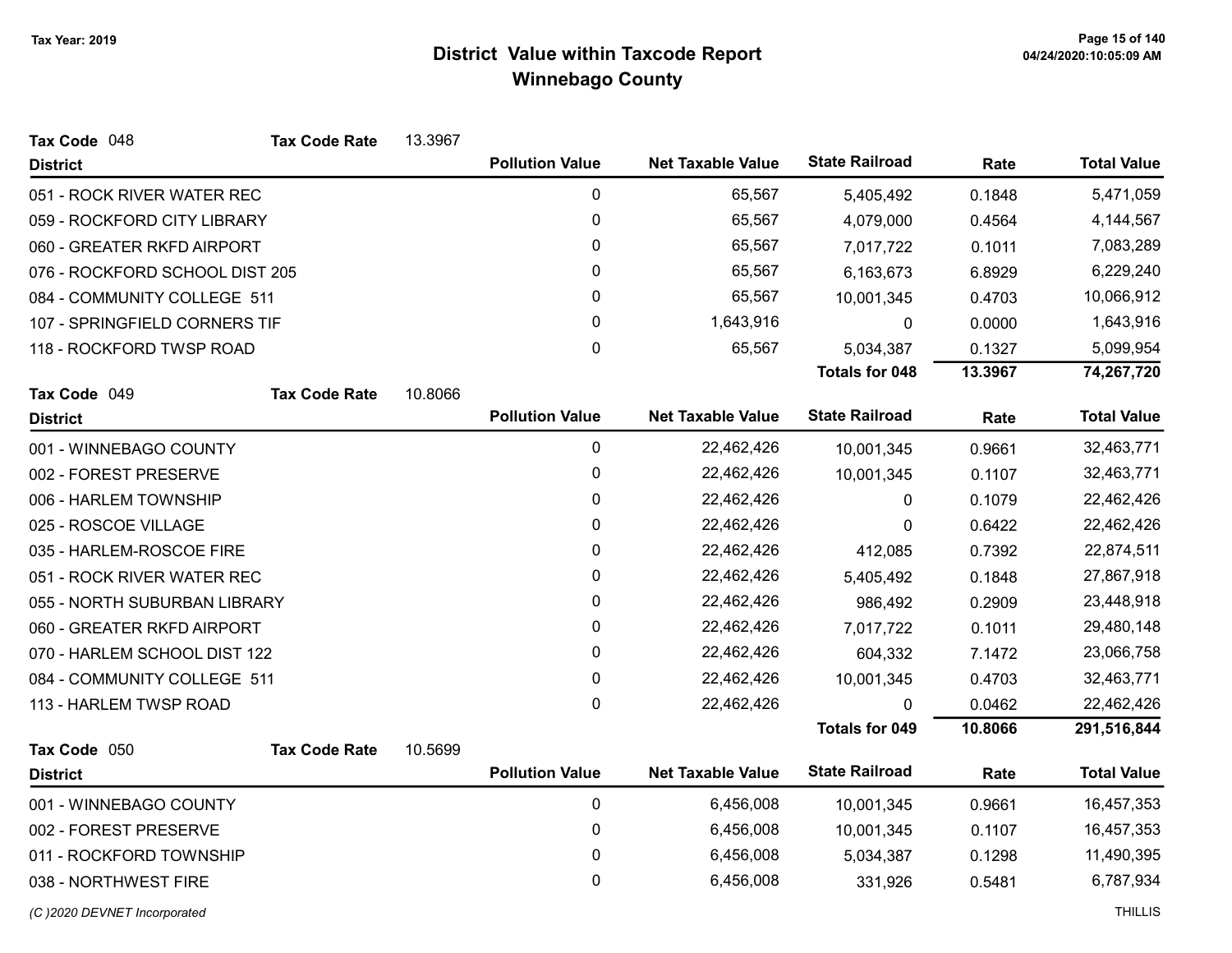| Tax Code 050                   | <b>Tax Code Rate</b>         | 10.5699 |                        |                          |                       |         |                    |
|--------------------------------|------------------------------|---------|------------------------|--------------------------|-----------------------|---------|--------------------|
| <b>District</b>                |                              |         | <b>Pollution Value</b> | <b>Net Taxable Value</b> | <b>State Railroad</b> | Rate    | <b>Total Value</b> |
| 046 - ROCKFORD PARK DISTRICT   |                              |         | 0                      | 6,456,008                | 5,084,871             | 1.0334  | 11,540,879         |
| 051 - ROCK RIVER WATER REC     |                              |         | $\pmb{0}$              | 6,456,008                | 5,405,492             | 0.1848  | 11,861,500         |
| 060 - GREATER RKFD AIRPORT     |                              |         | 0                      | 6,456,008                | 7,017,722             | 0.1011  | 13,473,730         |
| 076 - ROCKFORD SCHOOL DIST 205 |                              |         | 0                      | 6,456,008                | 6,163,673             | 6.8929  | 12,619,681         |
| 084 - COMMUNITY COLLEGE 511    |                              |         | 0                      | 6,456,008                | 10,001,345            | 0.4703  | 16,457,353         |
| 118 - ROCKFORD TWSP ROAD       |                              |         | $\mathbf 0$            | 6,456,008                | 5,034,387             | 0.1327  | 11,490,395         |
|                                |                              |         |                        |                          | Totals for 050        | 10.5699 | 128,636,573        |
| Tax Code 051                   | <b>Tax Code Rate</b>         | 10.3851 |                        |                          |                       |         |                    |
| <b>District</b>                |                              |         | <b>Pollution Value</b> | <b>Net Taxable Value</b> | <b>State Railroad</b> | Rate    | <b>Total Value</b> |
| 001 - WINNEBAGO COUNTY         |                              |         | 0                      | 9,247,680                | 10,001,345            | 0.9661  | 19,249,025         |
| 002 - FOREST PRESERVE          |                              |         | $\pmb{0}$              | 9,247,680                | 10,001,345            | 0.1107  | 19,249,025         |
| 011 - ROCKFORD TOWNSHIP        |                              |         | 0                      | 9,247,680                | 5,034,387             | 0.1298  | 14,282,067         |
| 038 - NORTHWEST FIRE           |                              |         | $\pmb{0}$              | 9,247,680                | 331,926               | 0.5481  | 9,579,606          |
| 046 - ROCKFORD PARK DISTRICT   |                              |         | $\pmb{0}$              | 9,247,680                | 5,084,871             | 1.0334  | 14,332,551         |
| 060 - GREATER RKFD AIRPORT     |                              |         | 0                      | 9,247,680                | 7,017,722             | 0.1011  | 16,265,402         |
| 076 - ROCKFORD SCHOOL DIST 205 |                              |         | 0                      | 9,247,680                | 6,163,673             | 6.8929  | 15,411,353         |
| 084 - COMMUNITY COLLEGE 511    |                              |         | $\mathbf 0$            | 9,247,680                | 10,001,345            | 0.4703  | 19,249,025         |
| 118 - ROCKFORD TWSP ROAD       |                              |         | $\mathbf 0$            | 9,247,680                | 5,034,387             | 0.1327  | 14,282,067         |
|                                |                              |         |                        |                          | Totals for 051        | 10.3851 | 141,900,121        |
| Tax Code 052                   | <b>Tax Code Rate</b>         | 10.5026 |                        |                          |                       |         |                    |
| <b>District</b>                |                              |         | <b>Pollution Value</b> | <b>Net Taxable Value</b> | <b>State Railroad</b> | Rate    | <b>Total Value</b> |
| 001 - WINNEBAGO COUNTY         |                              |         | $\pmb{0}$              | 395,001                  | 10,001,345            | 0.9661  | 10,396,346         |
| 002 - FOREST PRESERVE          |                              |         | $\pmb{0}$              | 395,001                  | 10,001,345            | 0.1107  | 10,396,346         |
| 011 - ROCKFORD TOWNSHIP        |                              |         | 0                      | 395,001                  | 5,034,387             | 0.1298  | 5,429,388          |
| 038 - NORTHWEST FIRE           |                              |         | 0                      | 395,001                  | 331,926               | 0.5481  | 726,927            |
|                                | 046 - ROCKFORD PARK DISTRICT |         | $\pmb{0}$              | 395,001                  | 5,084,871             | 1.0334  | 5,479,872          |
| 058 - WINNEBAGO LIBRARY        |                              |         | 0                      | 395,001                  | 0                     | 0.2078  | 395,001            |
| 060 - GREATER RKFD AIRPORT     |                              |         | 0                      | 395,001                  | 7,017,722             | 0.1011  | 7,412,723          |
|                                |                              |         |                        |                          |                       |         |                    |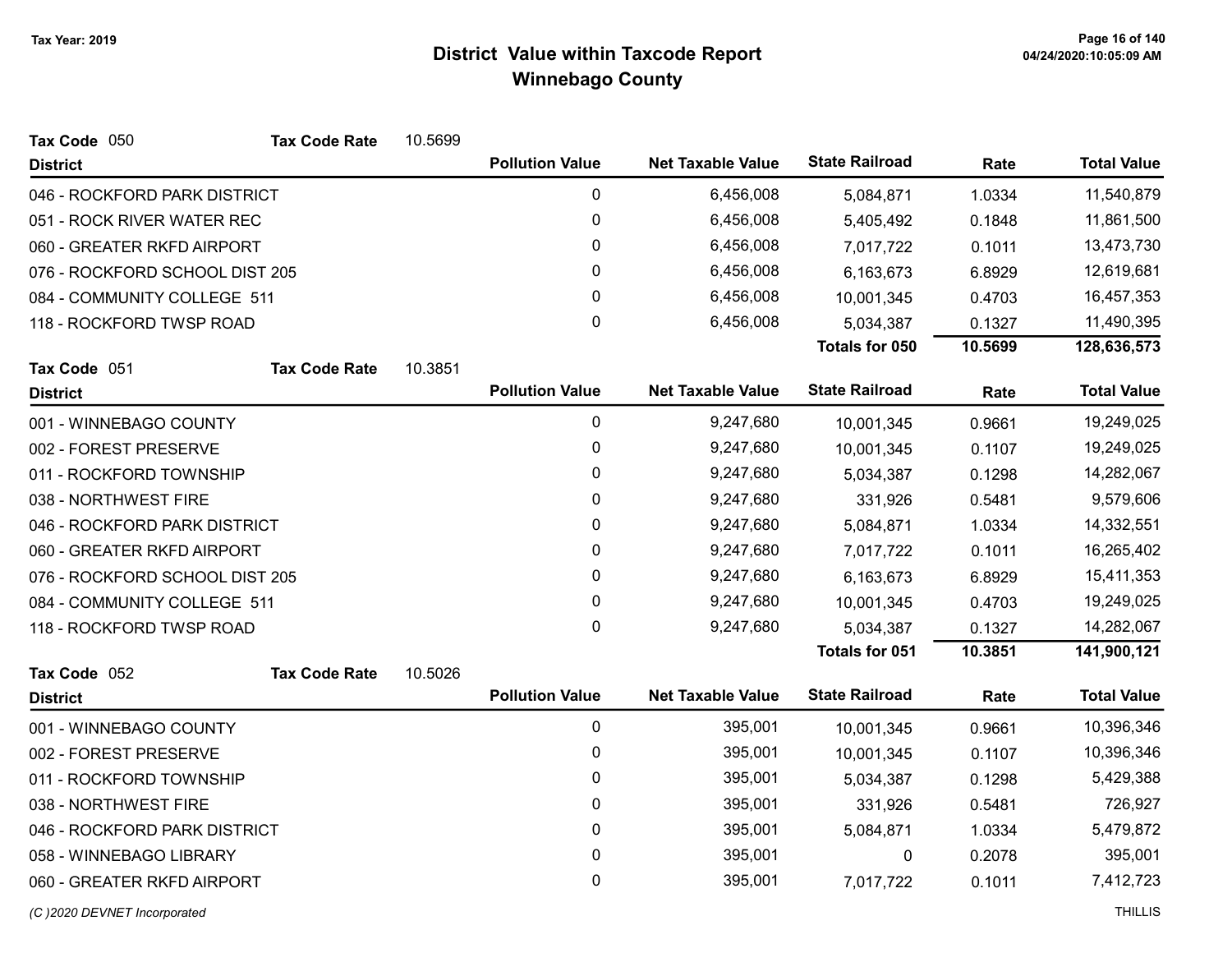| Tax Code 052<br><b>Tax Code Rate</b> | 10.5026 |                        |                          |                       |         |                    |
|--------------------------------------|---------|------------------------|--------------------------|-----------------------|---------|--------------------|
| <b>District</b>                      |         | <b>Pollution Value</b> | <b>Net Taxable Value</b> | <b>State Railroad</b> | Rate    | <b>Total Value</b> |
| 082 - WINNEBAGO UNIT SD #323         |         | $\pmb{0}$              | 395,001                  | 1,318,497             | 6.8026  | 1,713,498          |
| 084 - COMMUNITY COLLEGE 511          |         | $\pmb{0}$              | 395,001                  | 10,001,345            | 0.4703  | 10,396,346         |
| 118 - ROCKFORD TWSP ROAD             |         | $\mathbf 0$            | 395,001                  | 5,034,387             | 0.1327  | 5,429,388          |
|                                      |         |                        |                          | Totals for 052        | 10.5026 | 57,775,835         |
| Tax Code 053<br><b>Tax Code Rate</b> | 10.8413 |                        |                          |                       |         |                    |
| <b>District</b>                      |         | <b>Pollution Value</b> | <b>Net Taxable Value</b> | <b>State Railroad</b> | Rate    | <b>Total Value</b> |
| 001 - WINNEBAGO COUNTY               |         | $\pmb{0}$              | 1,841,679                | 10,001,345            | 0.9661  | 11,843,024         |
| 002 - FOREST PRESERVE                |         | $\pmb{0}$              | 1,841,679                | 10,001,345            | 0.1107  | 11,843,024         |
| 011 - ROCKFORD TOWNSHIP              |         | $\pmb{0}$              | 1,841,679                | 5,034,387             | 0.1298  | 6,876,066          |
| 036 - NEW MILFORD FIRE               |         | $\pmb{0}$              | 1,841,679                | 223,305               | 0.8195  | 2,064,984          |
| 046 - ROCKFORD PARK DISTRICT         |         | $\pmb{0}$              | 1,841,679                | 5,084,871             | 1.0334  | 6,926,550          |
| 051 - ROCK RIVER WATER REC           |         | 0                      | 1,841,679                | 5,405,492             | 0.1848  | 7,247,171          |
| 060 - GREATER RKFD AIRPORT           |         | $\pmb{0}$              | 1,841,679                | 7,017,722             | 0.1011  | 8,859,401          |
| 076 - ROCKFORD SCHOOL DIST 205       |         | $\pmb{0}$              | 1,841,679                | 6,163,673             | 6.8929  | 8,005,352          |
| 084 - COMMUNITY COLLEGE 511          |         | $\pmb{0}$              | 1,841,679                | 10,001,345            | 0.4703  | 11,843,024         |
| 118 - ROCKFORD TWSP ROAD             |         | $\mathbf 0$            | 1,841,679                | 5,034,387             | 0.1327  | 6,876,066          |
|                                      |         |                        |                          | Totals for 053        | 10.8413 | 82,384,662         |
| Tax Code 056<br><b>Tax Code Rate</b> | 13.3967 |                        |                          |                       |         |                    |
| <b>District</b>                      |         | <b>Pollution Value</b> | <b>Net Taxable Value</b> | <b>State Railroad</b> | Rate    | <b>Total Value</b> |
| 001 - WINNEBAGO COUNTY               |         | $\pmb{0}$              | 316,147                  | 10,001,345            | 0.9661  | 10,317,492         |
| 002 - FOREST PRESERVE                |         | 0                      | 316,147                  | 10,001,345            | 0.1107  | 10,317,492         |
| 011 - ROCKFORD TOWNSHIP              |         | $\pmb{0}$              | 316,147                  | 5,034,387             | 0.1298  | 5,350,534          |
| 023 - ROCKFORD CITY                  |         | $\pmb{0}$              | 316,147                  | 4,079,000             | 2.9185  | 4,395,147          |
| 046 - ROCKFORD PARK DISTRICT         |         | $\pmb{0}$              | 316,147                  | 5,084,871             | 1.0334  | 5,401,018          |
| 051 - ROCK RIVER WATER REC           |         | 0                      | 316,147                  | 5,405,492             | 0.1848  | 5,721,639          |
| 059 - ROCKFORD CITY LIBRARY          |         | $\pmb{0}$              | 316,147                  | 4,079,000             | 0.4564  | 4,395,147          |
| 060 - GREATER RKFD AIRPORT           |         | 0                      | 316,147                  | 7,017,722             | 0.1011  | 7,333,869          |
| 076 - ROCKFORD SCHOOL DIST 205       |         | 0                      | 316,147                  | 6,163,673             | 6.8929  | 6,479,820          |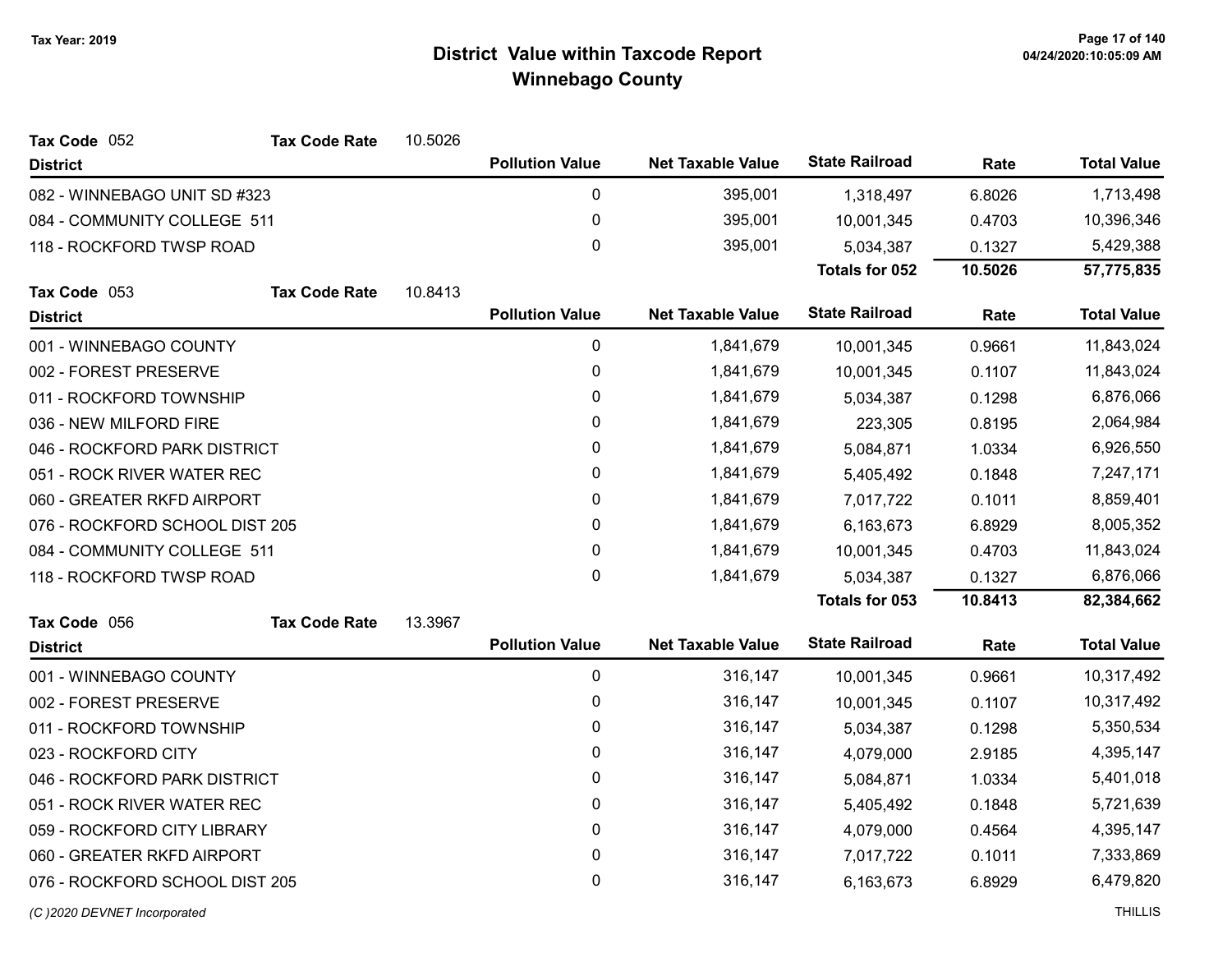| Tax Code 056                   | <b>Tax Code Rate</b> | 13.3967 |                        |                          |                       |         |                    |
|--------------------------------|----------------------|---------|------------------------|--------------------------|-----------------------|---------|--------------------|
| <b>District</b>                |                      |         | <b>Pollution Value</b> | <b>Net Taxable Value</b> | <b>State Railroad</b> | Rate    | <b>Total Value</b> |
| 084 - COMMUNITY COLLEGE 511    |                      |         | 0                      | 316,147                  | 10,001,345            | 0.4703  | 10,317,492         |
| 109 - COUNTRY OAKS SSA         |                      |         | 0                      | 316,147                  | $\mathbf{0}$          | 0.0000  | 316,147            |
| 118 - ROCKFORD TWSP ROAD       |                      |         | 0                      | 316,147                  | 5,034,387             | 0.1327  | 5,350,534          |
|                                |                      |         |                        |                          | <b>Totals for 056</b> | 13.3967 | 75,696,331         |
| Tax Code 057                   | <b>Tax Code Rate</b> | 10.5639 |                        |                          |                       |         |                    |
| <b>District</b>                |                      |         | <b>Pollution Value</b> | <b>Net Taxable Value</b> | <b>State Railroad</b> | Rate    | <b>Total Value</b> |
| 001 - WINNEBAGO COUNTY         |                      |         | 0                      | 9,492,308                | 10,001,345            | 0.9661  | 19,493,653         |
| 002 - FOREST PRESERVE          |                      |         | 0                      | 9,492,308                | 10,001,345            | 0.1107  | 19,493,653         |
| 011 - ROCKFORD TOWNSHIP        |                      |         | 0                      | 9,492,308                | 5,034,387             | 0.1298  | 14,526,695         |
| 043 - WEST SUBURBAN FIRE       |                      |         | 0                      | 9,492,308                | 27,246                | 0.5421  | 9,519,554          |
| 046 - ROCKFORD PARK DISTRICT   |                      |         | 0                      | 9,492,308                | 5,084,871             | 1.0334  | 14,577,179         |
| 051 - ROCK RIVER WATER REC     |                      |         | 0                      | 9,492,308                | 5,405,492             | 0.1848  | 14,897,800         |
| 060 - GREATER RKFD AIRPORT     |                      |         | 0                      | 9,492,308                | 7,017,722             | 0.1011  | 16,510,030         |
| 076 - ROCKFORD SCHOOL DIST 205 |                      |         | 0                      | 9,492,308                | 6,163,673             | 6.8929  | 15,655,981         |
| 084 - COMMUNITY COLLEGE 511    |                      |         | 0                      | 9,492,308                | 10,001,345            | 0.4703  | 19,493,653         |
| 118 - ROCKFORD TWSP ROAD       |                      |         | 0                      | 9,492,308                | 5,034,387             | 0.1327  | 14,526,695         |
|                                |                      |         |                        |                          | <b>Totals for 057</b> | 10.5639 | 158,694,893        |
| Tax Code 058                   | <b>Tax Code Rate</b> | 10.3791 |                        |                          |                       |         |                    |
| <b>District</b>                |                      |         | <b>Pollution Value</b> | <b>Net Taxable Value</b> | <b>State Railroad</b> | Rate    | <b>Total Value</b> |
| 001 - WINNEBAGO COUNTY         |                      |         | 0                      | 1,615,233                | 10,001,345            | 0.9661  | 11,616,578         |
| 002 - FOREST PRESERVE          |                      |         | 0                      | 1,615,233                | 10,001,345            | 0.1107  | 11,616,578         |
| 011 - ROCKFORD TOWNSHIP        |                      |         | 0                      | 1,615,233                | 5,034,387             | 0.1298  | 6,649,620          |
| 043 - WEST SUBURBAN FIRE       |                      |         | 0                      | 1,615,233                | 27,246                | 0.5421  | 1,642,479          |
| 046 - ROCKFORD PARK DISTRICT   |                      |         | 0                      | 1,615,233                | 5,084,871             | 1.0334  | 6,700,104          |
| 060 - GREATER RKFD AIRPORT     |                      |         | 0                      | 1,615,233                | 7,017,722             | 0.1011  | 8,632,955          |
| 076 - ROCKFORD SCHOOL DIST 205 |                      |         | 0                      | 1,615,233                | 6,163,673             | 6.8929  | 7,778,906          |
| 084 - COMMUNITY COLLEGE 511    |                      |         | 0                      | 1,615,233                | 10,001,345            | 0.4703  | 11,616,578         |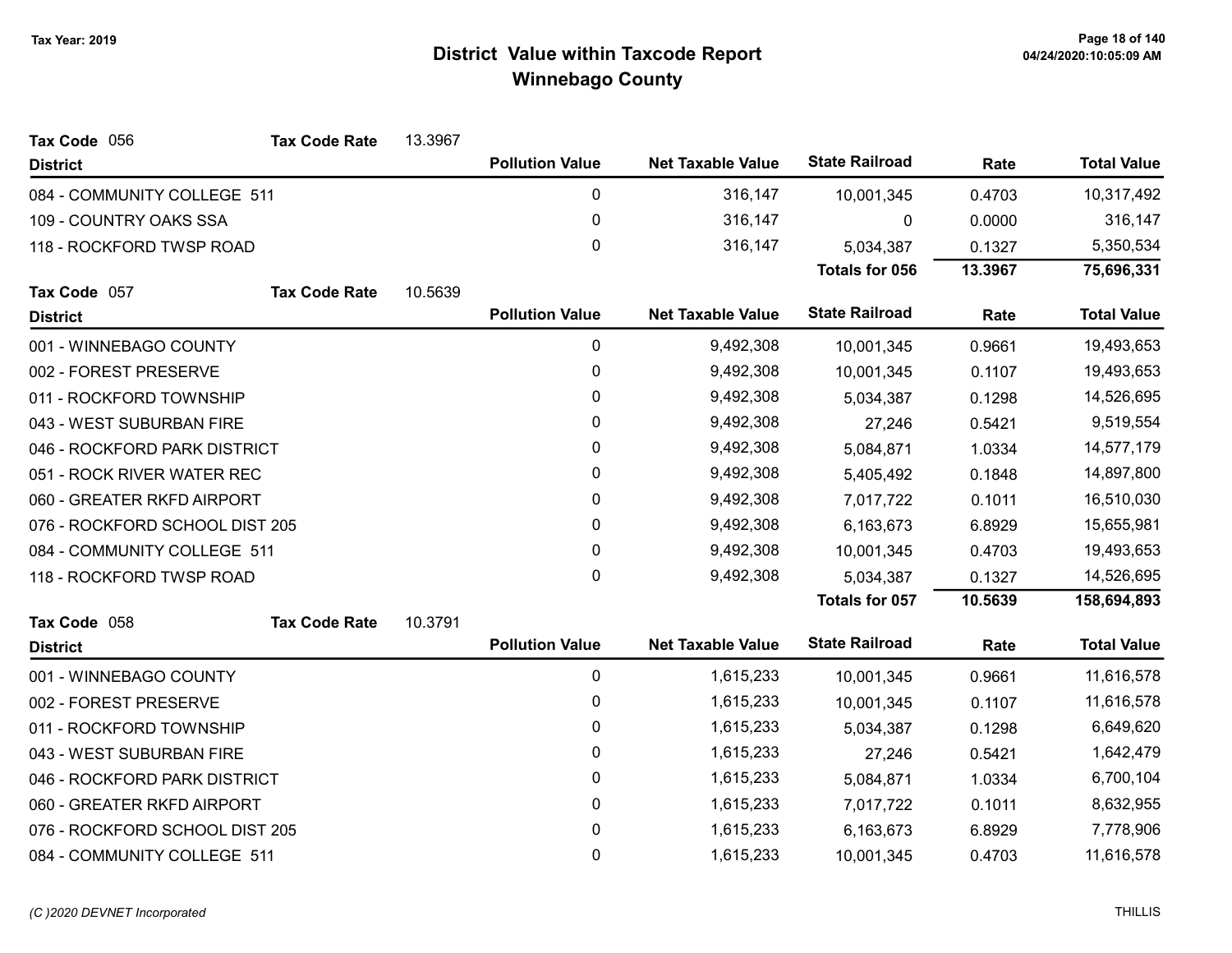| Tax Code 058                       | <b>Tax Code Rate</b> | 10.3791 |                        |                          |                       |         |                    |
|------------------------------------|----------------------|---------|------------------------|--------------------------|-----------------------|---------|--------------------|
| <b>District</b>                    |                      |         | <b>Pollution Value</b> | <b>Net Taxable Value</b> | <b>State Railroad</b> | Rate    | <b>Total Value</b> |
| 118 - ROCKFORD TWSP ROAD           |                      |         | $\mathbf 0$            | 1,615,233                | 5,034,387             | 0.1327  | 6,649,620          |
|                                    |                      |         |                        |                          | <b>Totals for 058</b> | 10.3791 | 72,903,418         |
| Tax Code 059                       | <b>Tax Code Rate</b> | 11.4035 |                        |                          |                       |         |                    |
| <b>District</b>                    |                      |         | <b>Pollution Value</b> | <b>Net Taxable Value</b> | <b>State Railroad</b> | Rate    | <b>Total Value</b> |
| 001 - WINNEBAGO COUNTY             |                      |         | 0                      | 1,469,984                | 10,001,345            | 0.9661  | 11,471,329         |
| 002 - FOREST PRESERVE              |                      |         | 0                      | 1,469,984                | 10,001,345            | 0.1107  | 11,471,329         |
| 011 - ROCKFORD TOWNSHIP            |                      |         | 0                      | 1,469,984                | 5,034,387             | 0.1298  | 6,504,371          |
| 043 - WEST SUBURBAN FIRE           |                      |         | 0                      | 1,469,984                | 27,246                | 0.5421  | 1,497,230          |
| 046 - ROCKFORD PARK DISTRICT       |                      |         | 0                      | 1,469,984                | 5,084,871             | 1.0334  | 6,554,855          |
| 051 - ROCK RIVER WATER REC         |                      |         | 0                      | 1,469,984                | 5,405,492             | 0.1848  | 6,875,476          |
| 060 - GREATER RKFD AIRPORT         |                      |         | 0                      | 1,469,984                | 7,017,722             | 0.1011  | 8,487,706          |
| 065 - WASHINGTON PARK STREET LIGHT |                      |         | $\mathbf 0$            | 1,469,984                | 0                     | 0.8396  | 1,469,984          |
| 076 - ROCKFORD SCHOOL DIST 205     |                      |         | 0                      | 1,469,984                | 6,163,673             | 6.8929  | 7,633,657          |
| 084 - COMMUNITY COLLEGE 511        |                      |         | 0                      | 1,469,984                | 10,001,345            | 0.4703  | 11,471,329         |
| 118 - ROCKFORD TWSP ROAD           |                      |         | 0                      | 1,469,984                | 5,034,387             | 0.1327  | 6,504,371          |
|                                    |                      |         |                        |                          | Totals for 059        | 11.4035 | 79,941,637         |
| Tax Code 060                       | <b>Tax Code Rate</b> | 10.4196 |                        |                          |                       |         |                    |
| <b>District</b>                    |                      |         | <b>Pollution Value</b> | <b>Net Taxable Value</b> | <b>State Railroad</b> | Rate    | <b>Total Value</b> |
| 001 - WINNEBAGO COUNTY             |                      |         | 0                      | 1,610,820                | 10,001,345            | 0.9661  | 11,612,165         |
| 002 - FOREST PRESERVE              |                      |         | 0                      | 1,610,820                | 10,001,345            | 0.1107  | 11,612,165         |
| 011 - ROCKFORD TOWNSHIP            |                      |         | 0                      | 1,610,820                | 5,034,387             | 0.1298  | 6,645,207          |
| 043 - WEST SUBURBAN FIRE           |                      |         | 0                      | 1,610,820                | 27,246                | 0.5421  | 1,638,066          |
| 046 - ROCKFORD PARK DISTRICT       |                      |         | 0                      | 1,610,820                | 5,084,871             | 1.0334  | 6,695,691          |
| 060 - GREATER RKFD AIRPORT         |                      |         | 0                      | 1,610,820                | 7,017,722             | 0.1011  | 8,628,542          |
| 062 - RKFD - WINN DRAINAGE         |                      |         | 0                      | 1,610,820                | 0                     | 0.0405  | 1,610,820          |
| 076 - ROCKFORD SCHOOL DIST 205     |                      |         | 0                      | 1,610,820                | 6,163,673             | 6.8929  | 7,774,493          |
| 084 - COMMUNITY COLLEGE 511        |                      |         | 0                      | 1,610,820                | 10,001,345            | 0.4703  | 11,612,165         |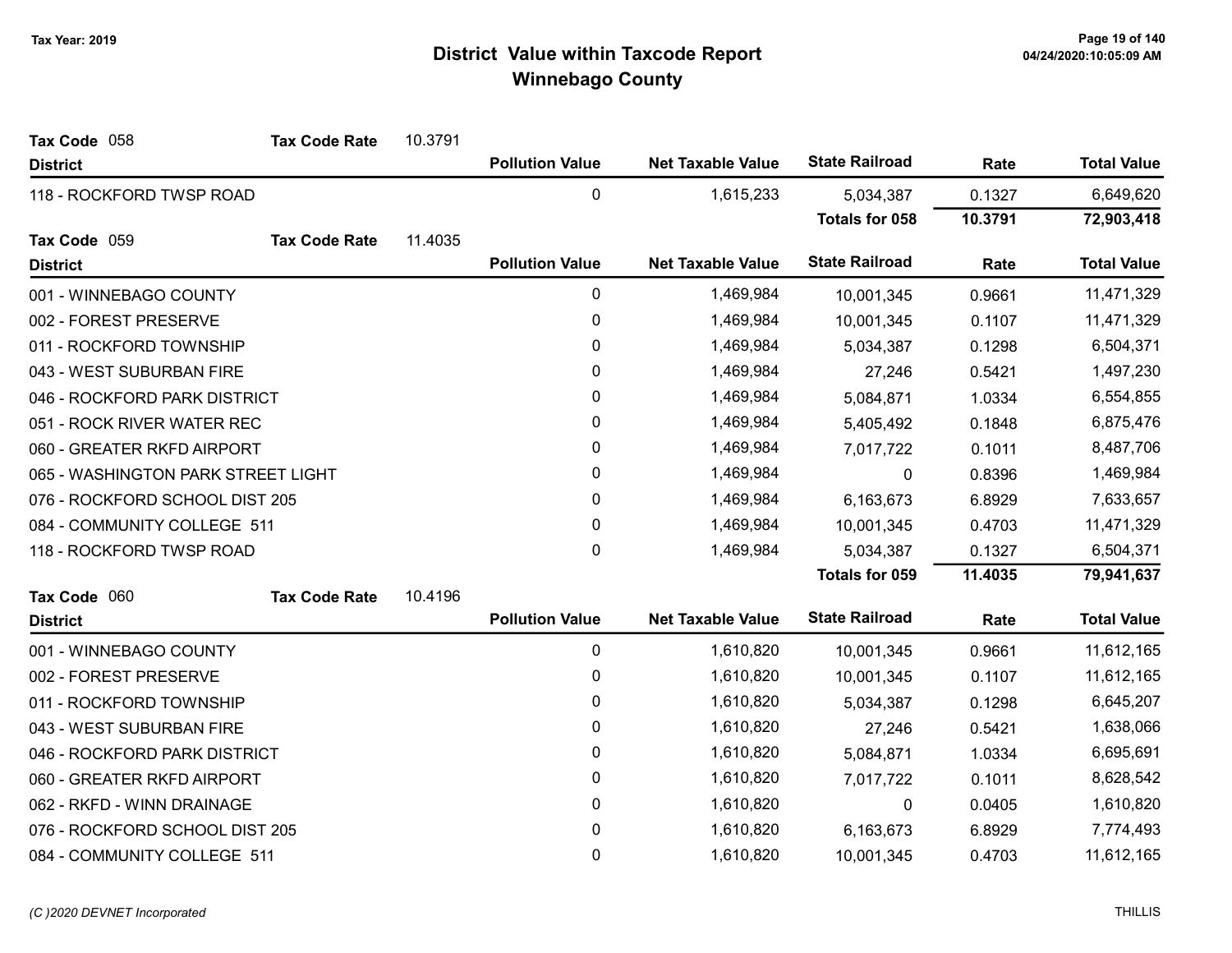| Tax Code 060                   | <b>Tax Code Rate</b> | 10.4196 |                        |                          |                       |         |                    |
|--------------------------------|----------------------|---------|------------------------|--------------------------|-----------------------|---------|--------------------|
| <b>District</b>                |                      |         | <b>Pollution Value</b> | <b>Net Taxable Value</b> | <b>State Railroad</b> | Rate    | <b>Total Value</b> |
| 118 - ROCKFORD TWSP ROAD       |                      |         | $\pmb{0}$              | 1,610,820                | 5,034,387             | 0.1327  | 6,645,207          |
|                                |                      |         |                        |                          | <b>Totals for 060</b> | 10.4196 | 74,474,521         |
| Tax Code 061                   | <b>Tax Code Rate</b> | 10.7583 |                        |                          |                       |         |                    |
| <b>District</b>                |                      |         | <b>Pollution Value</b> | <b>Net Taxable Value</b> | <b>State Railroad</b> | Rate    | <b>Total Value</b> |
| 001 - WINNEBAGO COUNTY         |                      |         | $\pmb{0}$              | 2,858,942                | 10,001,345            | 0.9661  | 12,860,287         |
| 002 - FOREST PRESERVE          |                      |         | $\pmb{0}$              | 2,858,942                | 10,001,345            | 0.1107  | 12,860,287         |
| 011 - ROCKFORD TOWNSHIP        |                      |         | 0                      | 2,858,942                | 5,034,387             | 0.1298  | 7,893,329          |
| 037 - NORTH PARK FIRE          |                      |         | 0                      | 2,858,942                | 516,607               | 0.4456  | 3,375,549          |
| 046 - ROCKFORD PARK DISTRICT   |                      |         | $\pmb{0}$              | 2,858,942                | 5,084,871             | 1.0334  | 7,943,813          |
| 051 - ROCK RIVER WATER REC     |                      |         | 0                      | 2,858,942                | 5,405,492             | 0.1848  | 8,264,434          |
| 055 - NORTH SUBURBAN LIBRARY   |                      |         | 0                      | 2,858,942                | 986,492               | 0.2909  | 3,845,434          |
| 060 - GREATER RKFD AIRPORT     |                      |         | 0                      | 2,858,942                | 7,017,722             | 0.1011  | 9,876,664          |
| 076 - ROCKFORD SCHOOL DIST 205 |                      |         | 0                      | 2,858,942                | 6,163,673             | 6.8929  | 9,022,615          |
| 084 - COMMUNITY COLLEGE 511    |                      |         | 0                      | 2,858,942                | 10,001,345            | 0.4703  | 12,860,287         |
| 118 - ROCKFORD TWSP ROAD       |                      |         | 0                      | 2,858,942                | 5,034,387             | 0.1327  | 7,893,329          |
|                                |                      |         |                        |                          | <b>Totals for 061</b> | 10.7583 | 96,696,028         |
| Tax Code 062                   | <b>Tax Code Rate</b> | 10.6044 |                        |                          |                       |         |                    |
| <b>District</b>                |                      |         | <b>Pollution Value</b> | <b>Net Taxable Value</b> | <b>State Railroad</b> | Rate    | <b>Total Value</b> |
| 001 - WINNEBAGO COUNTY         |                      |         | $\pmb{0}$              | 6,946,363                | 10,001,345            | 0.9661  | 16,947,708         |
| 002 - FOREST PRESERVE          |                      |         | 0                      | 6,946,363                | 10,001,345            | 0.1107  | 16,947,708         |
| 011 - ROCKFORD TOWNSHIP        |                      |         | 0                      | 6,946,363                | 5,034,387             | 0.1298  | 11,980,750         |
| 043 - WEST SUBURBAN FIRE       |                      |         | $\pmb{0}$              | 6,946,363                | 27,246                | 0.5421  | 6,973,609          |
| 046 - ROCKFORD PARK DISTRICT   |                      |         | 0                      | 6,946,363                | 5,084,871             | 1.0334  | 12,031,234         |
| 051 - ROCK RIVER WATER REC     |                      |         | 0                      | 6,946,363                | 5,405,492             | 0.1848  | 12,351,855         |
| 060 - GREATER RKFD AIRPORT     |                      |         | 0                      | 6,946,363                | 7,017,722             | 0.1011  | 13,964,085         |
| 062 - RKFD - WINN DRAINAGE     |                      |         | $\pmb{0}$              | 6,946,363                | 0                     | 0.0405  | 6,946,363          |
| 076 - ROCKFORD SCHOOL DIST 205 |                      |         | 0                      | 6,946,363                | 6,163,673             | 6.8929  | 13,110,036         |
| 084 - COMMUNITY COLLEGE 511    |                      |         | 0                      | 6,946,363                | 10,001,345            | 0.4703  | 16,947,708         |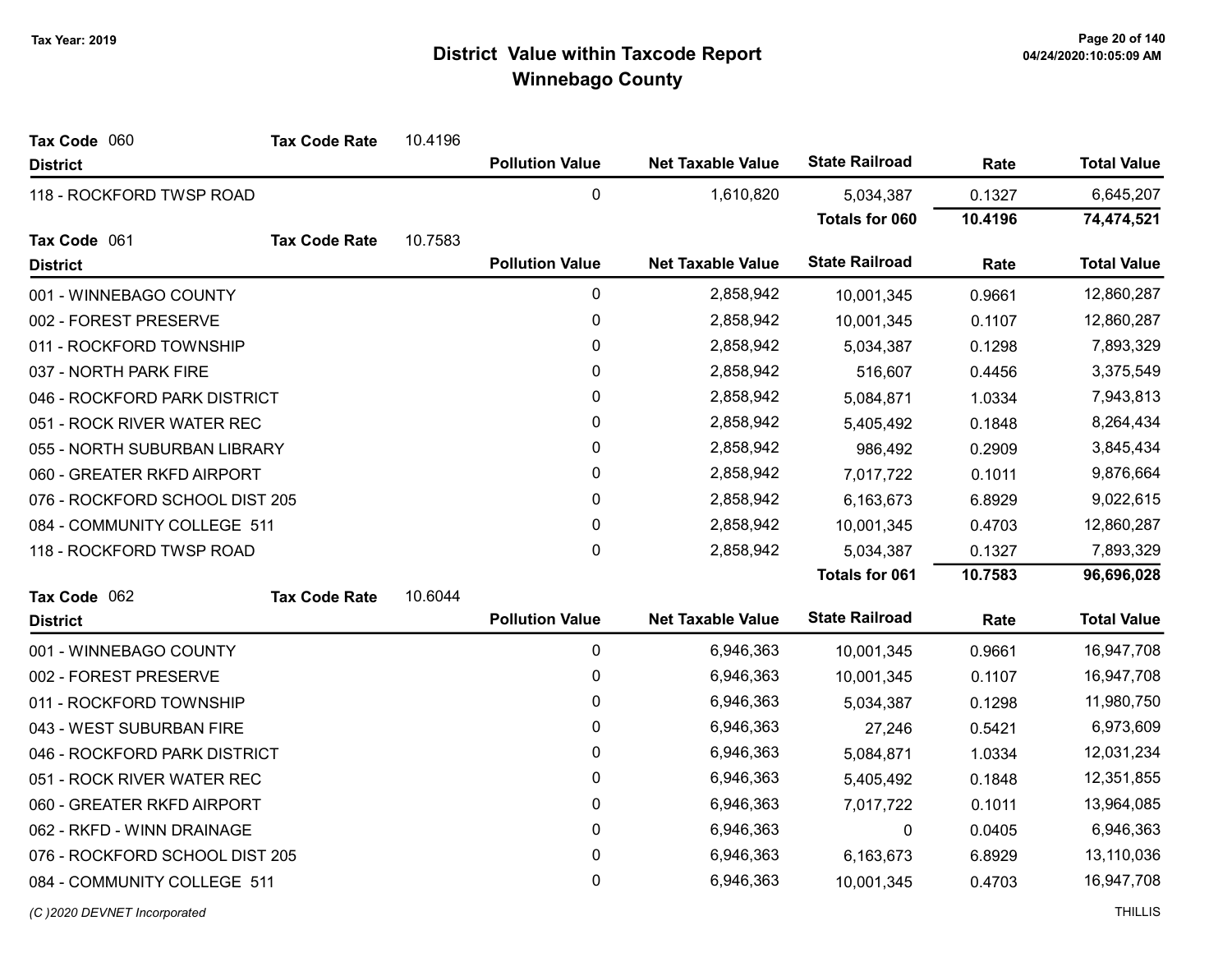| Tax Code 062                   | <b>Tax Code Rate</b> | 10.6044 |                        |                          |                       |         |                    |
|--------------------------------|----------------------|---------|------------------------|--------------------------|-----------------------|---------|--------------------|
| <b>District</b>                |                      |         | <b>Pollution Value</b> | <b>Net Taxable Value</b> | <b>State Railroad</b> | Rate    | <b>Total Value</b> |
| 118 - ROCKFORD TWSP ROAD       |                      |         | $\mathbf 0$            | 6,946,363                | 5,034,387             | 0.1327  | 11,980,750         |
|                                |                      |         |                        |                          | <b>Totals for 062</b> | 10.6044 | 140,181,806        |
| Tax Code 063                   | <b>Tax Code Rate</b> | 10.4966 |                        |                          |                       |         |                    |
| <b>District</b>                |                      |         | <b>Pollution Value</b> | <b>Net Taxable Value</b> | <b>State Railroad</b> | Rate    | <b>Total Value</b> |
| 001 - WINNEBAGO COUNTY         |                      |         | 0                      | 2,142,767                | 10,001,345            | 0.9661  | 12, 144, 112       |
| 002 - FOREST PRESERVE          |                      |         | 0                      | 2,142,767                | 10,001,345            | 0.1107  | 12, 144, 112       |
| 011 - ROCKFORD TOWNSHIP        |                      |         | $\pmb{0}$              | 2,142,767                | 5,034,387             | 0.1298  | 7,177,154          |
| 043 - WEST SUBURBAN FIRE       |                      |         | 0                      | 2,142,767                | 27,246                | 0.5421  | 2,170,013          |
| 046 - ROCKFORD PARK DISTRICT   |                      |         | $\pmb{0}$              | 2,142,767                | 5,084,871             | 1.0334  | 7,227,638          |
| 058 - WINNEBAGO LIBRARY        |                      |         | 0                      | 2,142,767                | 0                     | 0.2078  | 2,142,767          |
| 060 - GREATER RKFD AIRPORT     |                      |         | 0                      | 2,142,767                | 7,017,722             | 0.1011  | 9,160,489          |
| 082 - WINNEBAGO UNIT SD #323   |                      |         | 0                      | 2,142,767                | 1,318,497             | 6.8026  | 3,461,264          |
| 084 - COMMUNITY COLLEGE 511    |                      |         | 0                      | 2,142,767                | 10,001,345            | 0.4703  | 12, 144, 112       |
| 118 - ROCKFORD TWSP ROAD       |                      |         | $\pmb{0}$              | 2,142,767                | 5,034,387             | 0.1327  | 7,177,154          |
|                                |                      |         |                        |                          | Totals for 063        | 10.4966 | 74,948,815         |
| Tax Code 064                   | <b>Tax Code Rate</b> | 10.3164 |                        |                          |                       |         |                    |
| <b>District</b>                |                      |         | <b>Pollution Value</b> | <b>Net Taxable Value</b> | <b>State Railroad</b> | Rate    | <b>Total Value</b> |
| 001 - WINNEBAGO COUNTY         |                      |         | 0                      | 13,956,246               | 10,001,345            | 0.9661  | 23,957,591         |
| 002 - FOREST PRESERVE          |                      |         | $\pmb{0}$              | 13,956,246               | 10,001,345            | 0.1107  | 23,957,591         |
| 011 - ROCKFORD TOWNSHIP        |                      |         | 0                      | 13,956,246               | 5,034,387             | 0.1298  | 18,990,633         |
| 030 - BLACKHAWK FIRE           |                      |         | 0                      | 13,956,246               | 213,709               | 0.4794  | 14,169,955         |
| 046 - ROCKFORD PARK DISTRICT   |                      |         | 0                      | 13,956,246               | 5,084,871             | 1.0334  | 19,041,117         |
| 060 - GREATER RKFD AIRPORT     |                      |         | 0                      | 13,956,246               | 7,017,722             | 0.1011  | 20,973,968         |
| 076 - ROCKFORD SCHOOL DIST 205 |                      |         | $\pmb{0}$              | 13,956,246               | 6,163,673             | 6.8929  | 20,119,919         |
| 084 - COMMUNITY COLLEGE 511    |                      |         | $\pmb{0}$              | 13,956,246               | 10,001,345            | 0.4703  | 23,957,591         |
| 118 - ROCKFORD TWSP ROAD       |                      |         | $\pmb{0}$              | 13,956,246               | 5,034,387             | 0.1327  | 18,990,633         |
|                                |                      |         |                        |                          | <b>Totals for 064</b> | 10.3164 | 184,158,998        |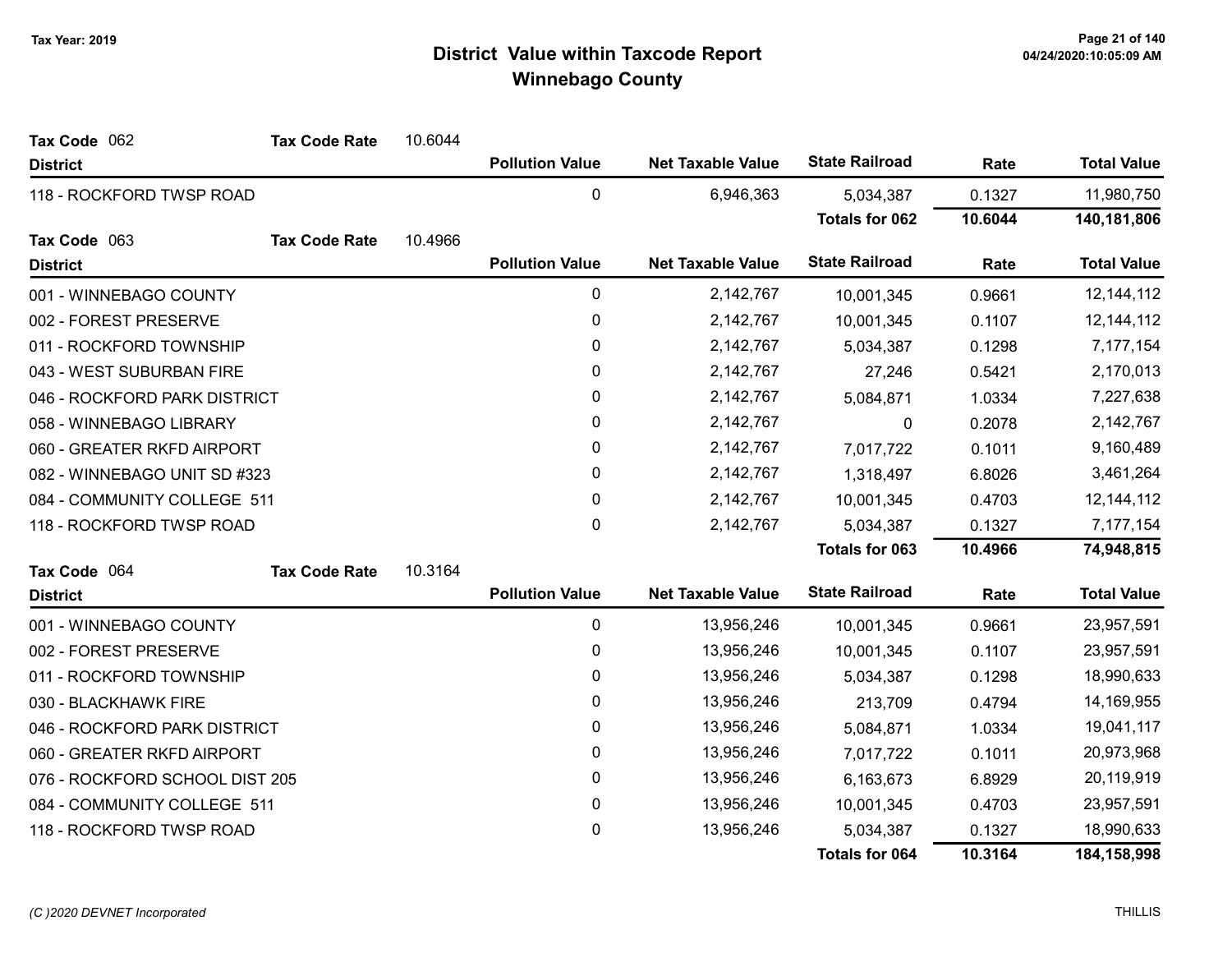| Tax Code 066                       | <b>Tax Code Rate</b> | 10.5012 |                        |                          |                       |         |                    |
|------------------------------------|----------------------|---------|------------------------|--------------------------|-----------------------|---------|--------------------|
| <b>District</b>                    |                      |         | <b>Pollution Value</b> | <b>Net Taxable Value</b> | <b>State Railroad</b> | Rate    | <b>Total Value</b> |
| 001 - WINNEBAGO COUNTY             |                      |         | $\mathbf 0$            | 12,392,860               | 10,001,345            | 0.9661  | 22,394,205         |
| 002 - FOREST PRESERVE              |                      |         | $\pmb{0}$              | 12,392,860               | 10,001,345            | 0.1107  | 22,394,205         |
| 011 - ROCKFORD TOWNSHIP            |                      |         | 0                      | 12,392,860               | 5,034,387             | 0.1298  | 17,427,247         |
| 030 - BLACKHAWK FIRE               |                      |         | 0                      | 12,392,860               | 213,709               | 0.4794  | 12,606,569         |
| 046 - ROCKFORD PARK DISTRICT       |                      |         | 0                      | 12,392,860               | 5,084,871             | 1.0334  | 17,477,731         |
| 051 - ROCK RIVER WATER REC         |                      |         | 0                      | 12,392,860               | 5,405,492             | 0.1848  | 17,798,352         |
| 060 - GREATER RKFD AIRPORT         |                      |         | 0                      | 12,392,860               | 7,017,722             | 0.1011  | 19,410,582         |
| 076 - ROCKFORD SCHOOL DIST 205     |                      |         | 0                      | 12,392,860               | 6,163,673             | 6.8929  | 18,556,533         |
| 084 - COMMUNITY COLLEGE 511        |                      |         | 0                      | 12,392,860               | 10,001,345            | 0.4703  | 22,394,205         |
| 118 - ROCKFORD TWSP ROAD           |                      |         | 0                      | 12,392,860               | 5,034,387             | 0.1327  | 17,427,247         |
|                                    |                      |         |                        |                          | <b>Totals for 066</b> | 10.5012 | 187,886,876        |
| Tax Code 068                       | <b>Tax Code Rate</b> | 10.4646 |                        |                          |                       |         |                    |
| <b>District</b>                    |                      |         | <b>Pollution Value</b> | <b>Net Taxable Value</b> | <b>State Railroad</b> | Rate    | <b>Total Value</b> |
| 001 - WINNEBAGO COUNTY             |                      |         | 0                      | 2,534,155                | 10,001,345            | 0.9661  | 12,535,500         |
| 002 - FOREST PRESERVE              |                      |         | 0                      | 2,534,155                | 10,001,345            | 0.1107  | 12,535,500         |
| 013 - ROSCOE TOWNSHIP              |                      |         | 0                      | 2,534,155                | 751,886               | 0.1431  | 3,286,041          |
| 025 - ROSCOE VILLAGE               |                      |         | 0                      | 2,534,155                | 0                     | 0.6422  | 2,534,155          |
| 035 - HARLEM-ROSCOE FIRE           |                      |         | 0                      | 2,534,155                | 412,085               | 0.7392  | 2,946,240          |
| 051 - ROCK RIVER WATER REC         |                      |         | 0                      | 2,534,155                | 5,405,492             | 0.1848  | 7,939,647          |
| 055 - NORTH SUBURBAN LIBRARY       |                      |         | 0                      | 2,534,155                | 986,492               | 0.2909  | 3,520,647          |
| 072 - PRAIRIE HILL SCHOOL DIST 133 |                      |         | 0                      | 2,534,155                | 0                     | 4.0864  | 2,534,155          |
| 077 - HONONEGAH HIGH SD #207       |                      |         | 0                      | 2,534,155                | 563,243               | 2.6611  | 3,097,398          |
| 084 - COMMUNITY COLLEGE 511        |                      |         | 0                      | 2,534,155                | 10,001,345            | 0.4703  | 12,535,500         |
| 120 - ROSCOE TWSP ROAD             |                      |         | $\mathbf 0$            | 2,534,155                | 751,886               | 0.1698  | 3,286,041          |
|                                    |                      |         |                        |                          | <b>Totals for 068</b> | 10.4646 | 66,750,824         |
| Tax Code 069                       | <b>Tax Code Rate</b> | 10.6187 |                        |                          |                       |         |                    |
| <b>District</b>                    |                      |         | <b>Pollution Value</b> | <b>Net Taxable Value</b> | <b>State Railroad</b> | Rate    | <b>Total Value</b> |
| 001 - WINNEBAGO COUNTY             |                      |         | 0                      | 6,687,940                | 10,001,345            | 0.9661  | 16,689,285         |

(C)2020 DEVNET Incorporated THILLIS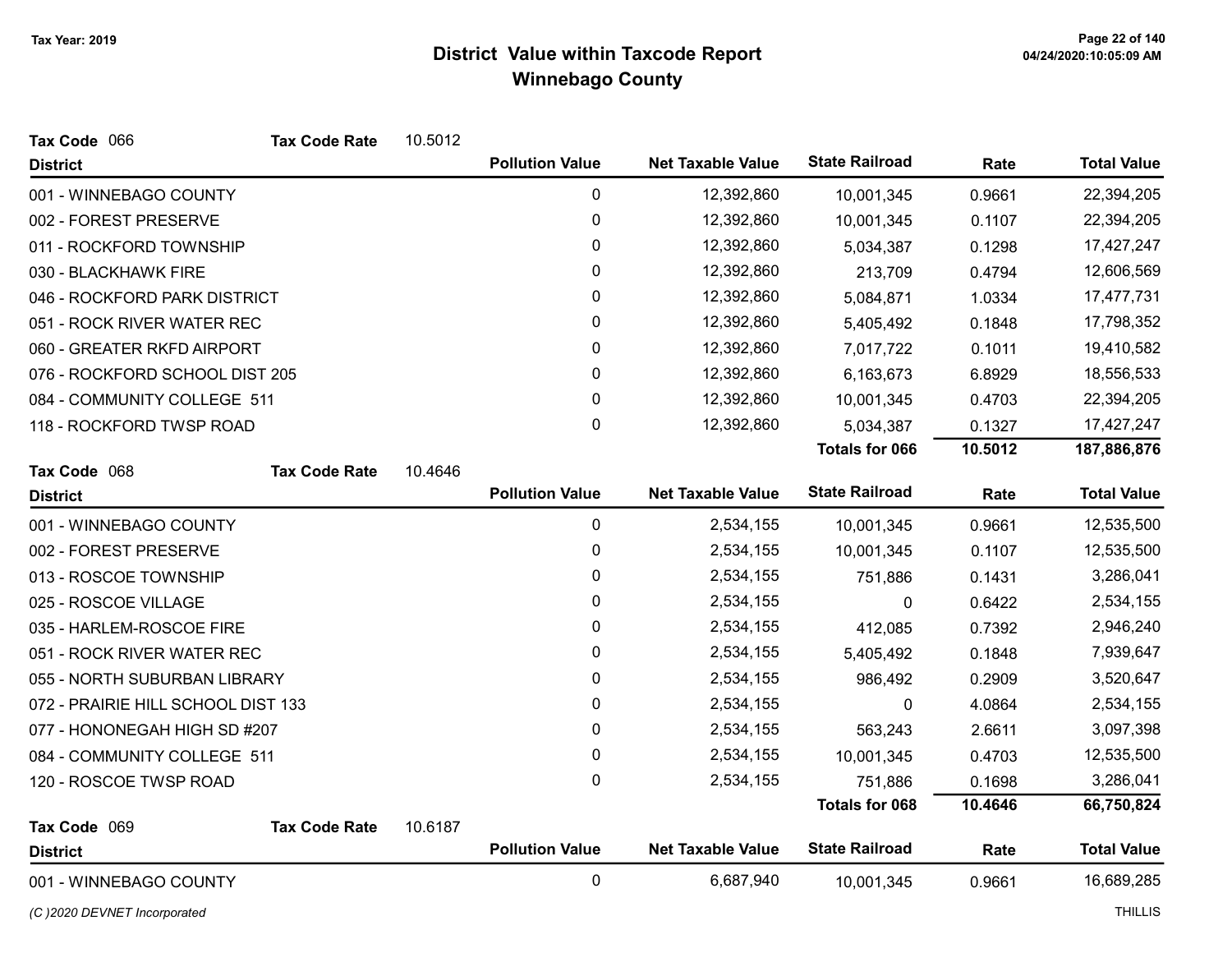| Tax Code 069                   | <b>Tax Code Rate</b> | 10.6187 |                        |                          |                       |         |                    |
|--------------------------------|----------------------|---------|------------------------|--------------------------|-----------------------|---------|--------------------|
| <b>District</b>                |                      |         | <b>Pollution Value</b> | <b>Net Taxable Value</b> | <b>State Railroad</b> | Rate    | <b>Total Value</b> |
| 002 - FOREST PRESERVE          |                      |         | 0                      | 6,687,940                | 10,001,345            | 0.1107  | 16,689,285         |
| 011 - ROCKFORD TOWNSHIP        |                      |         | 0                      | 6,687,940                | 5,034,387             | 0.1298  | 11,722,327         |
| 030 - BLACKHAWK FIRE           |                      |         | $\pmb{0}$              | 6,687,940                | 213,709               | 0.4794  | 6,901,649          |
| 046 - ROCKFORD PARK DISTRICT   |                      |         | 0                      | 6,687,940                | 5,084,871             | 1.0334  | 11,772,811         |
| 051 - ROCK RIVER WATER REC     |                      |         | 0                      | 6,687,940                | 5,405,492             | 0.1848  | 12,093,432         |
| 058 - WINNEBAGO LIBRARY        |                      |         | $\pmb{0}$              | 6,687,940                | 0                     | 0.2078  | 6,687,940          |
| 060 - GREATER RKFD AIRPORT     |                      |         | 0                      | 6,687,940                | 7,017,722             | 0.1011  | 13,705,662         |
| 082 - WINNEBAGO UNIT SD #323   |                      |         | 0                      | 6,687,940                | 1,318,497             | 6.8026  | 8,006,437          |
| 084 - COMMUNITY COLLEGE 511    |                      |         | $\mathbf{0}$           | 6,687,940                | 10,001,345            | 0.4703  | 16,689,285         |
| 118 - ROCKFORD TWSP ROAD       |                      |         | 0                      | 6,687,940                | 5,034,387             | 0.1327  | 11,722,327         |
|                                |                      |         |                        |                          | <b>Totals for 069</b> | 10.6187 | 132,680,440        |
| Tax Code 070                   | <b>Tax Code Rate</b> | 10.3127 |                        |                          |                       |         |                    |
| <b>District</b>                |                      |         | <b>Pollution Value</b> | <b>Net Taxable Value</b> | <b>State Railroad</b> | Rate    | <b>Total Value</b> |
| 001 - WINNEBAGO COUNTY         |                      |         | $\pmb{0}$              | 2,214,061                | 10,001,345            | 0.9661  | 12,215,406         |
| 002 - FOREST PRESERVE          |                      |         | 0                      | 2,214,061                | 10,001,345            | 0.1107  | 12,215,406         |
| 011 - ROCKFORD TOWNSHIP        |                      |         | $\pmb{0}$              | 2,214,061                | 5,034,387             | 0.1298  | 7,248,448          |
| 019 - LOVES PARK CITY          |                      |         | 0                      | 2,214,061                | 0                     | 0.0000  | 2,214,061          |
| 046 - ROCKFORD PARK DISTRICT   |                      |         | 0                      | 2,214,061                | 5,084,871             | 1.0334  | 7,298,932          |
| 051 - ROCK RIVER WATER REC     |                      |         | 0                      | 2,214,061                | 5,405,492             | 0.1848  | 7,619,553          |
| 055 - NORTH SUBURBAN LIBRARY   |                      |         | $\pmb{0}$              | 2,214,061                | 986,492               | 0.2909  | 3,200,553          |
| 060 - GREATER RKFD AIRPORT     |                      |         | 0                      | 2,214,061                | 7,017,722             | 0.1011  | 9,231,783          |
| 076 - ROCKFORD SCHOOL DIST 205 |                      |         | 0                      | 2,214,061                | 6,163,673             | 6.8929  | 8,377,734          |
| 084 - COMMUNITY COLLEGE 511    |                      |         | 0                      | 2,214,061                | 10,001,345            | 0.4703  | 12,215,406         |
| 118 - ROCKFORD TWSP ROAD       |                      |         | 0                      | 2,214,061                | 5,034,387             | 0.1327  | 7,248,448          |
| 136 - HARVEST HILLS SSA        |                      |         | 0                      | 2,214,061                | 0                     | 0.0000  | 2,214,061          |
|                                |                      |         |                        |                          | Totals for 070        | 10.3127 | 91,299,791         |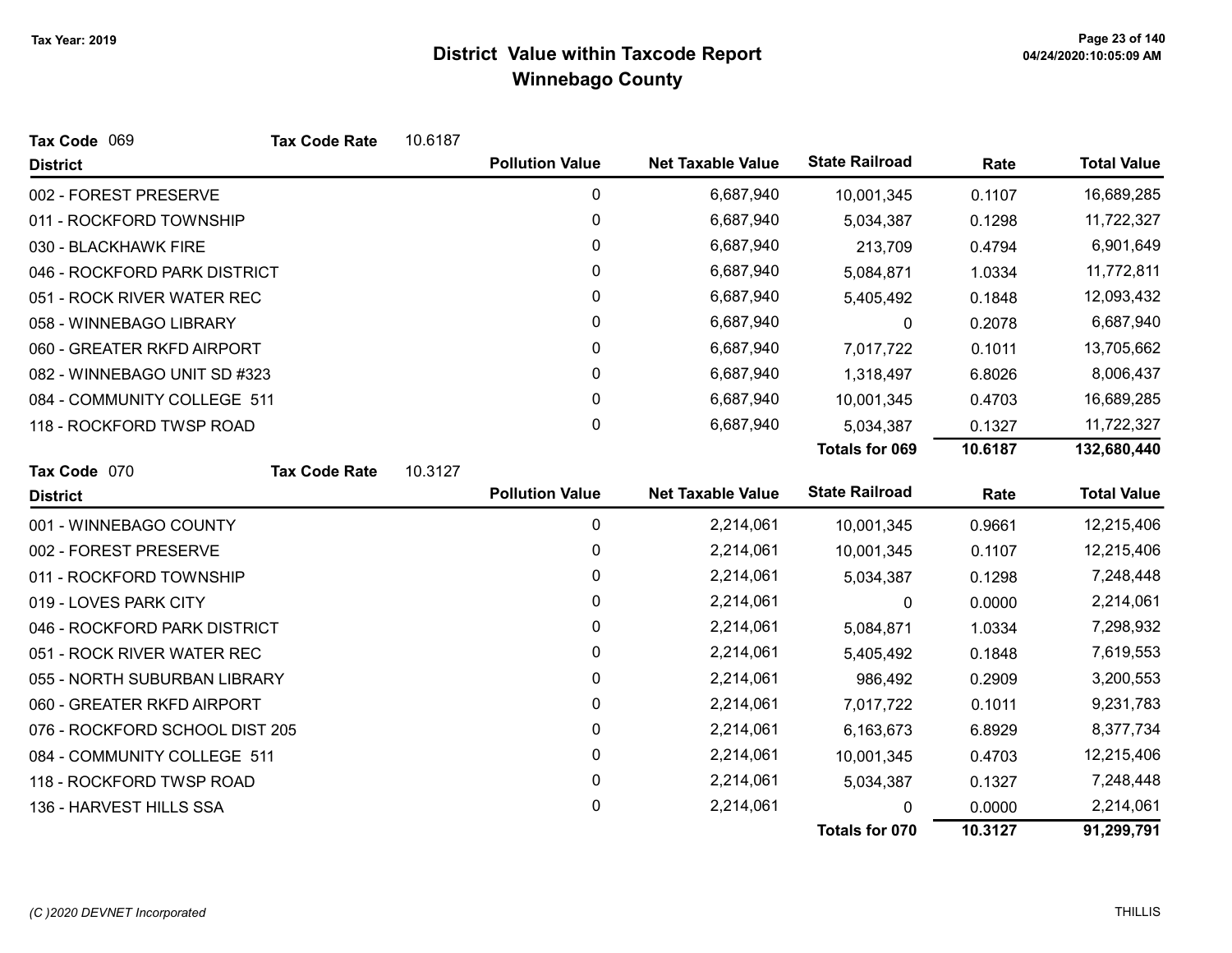| Tax Code 071                   | <b>Tax Code Rate</b> | 10.4339 |                        |                          |                       |         |                    |
|--------------------------------|----------------------|---------|------------------------|--------------------------|-----------------------|---------|--------------------|
| <b>District</b>                |                      |         | <b>Pollution Value</b> | <b>Net Taxable Value</b> | <b>State Railroad</b> | Rate    | <b>Total Value</b> |
| 001 - WINNEBAGO COUNTY         |                      |         | $\pmb{0}$              | 10,709,308               | 10,001,345            | 0.9661  | 20,710,653         |
| 002 - FOREST PRESERVE          |                      |         | 0                      | 10,709,308               | 10,001,345            | 0.1107  | 20,710,653         |
| 011 - ROCKFORD TOWNSHIP        |                      |         | 0                      | 10,709,308               | 5,034,387             | 0.1298  | 15,743,695         |
| 030 - BLACKHAWK FIRE           |                      |         | 0                      | 10,709,308               | 213,709               | 0.4794  | 10,923,017         |
| 046 - ROCKFORD PARK DISTRICT   |                      |         | 0                      | 10,709,308               | 5,084,871             | 1.0334  | 15,794,179         |
| 058 - WINNEBAGO LIBRARY        |                      |         | 0                      | 10,709,308               | 0                     | 0.2078  | 10,709,308         |
| 060 - GREATER RKFD AIRPORT     |                      |         | 0                      | 10,709,308               | 7,017,722             | 0.1011  | 17,727,030         |
| 082 - WINNEBAGO UNIT SD #323   |                      |         | 0                      | 10,709,308               | 1,318,497             | 6.8026  | 12,027,805         |
| 084 - COMMUNITY COLLEGE 511    |                      |         | $\mathbf{0}$           | 10,709,308               | 10,001,345            | 0.4703  | 20,710,653         |
| 118 - ROCKFORD TWSP ROAD       |                      |         | 0                      | 10,709,308               | 5,034,387             | 0.1327  | 15,743,695         |
|                                |                      |         |                        |                          | Totals for 071        | 10.4339 | 160,800,688        |
| Tax Code 072                   | <b>Tax Code Rate</b> | 10.1560 |                        |                          |                       |         |                    |
| <b>District</b>                |                      |         | <b>Pollution Value</b> | <b>Net Taxable Value</b> | <b>State Railroad</b> | Rate    | <b>Total Value</b> |
| 001 - WINNEBAGO COUNTY         |                      |         | $\pmb{0}$              | 45,891                   | 10,001,345            | 0.9661  | 10,047,236         |
| 002 - FOREST PRESERVE          |                      |         | $\mathbf 0$            | 45,891                   | 10,001,345            | 0.1107  | 10,047,236         |
| 011 - ROCKFORD TOWNSHIP        |                      |         | 0                      | 45,891                   | 5,034,387             | 0.1298  | 5,080,278          |
| 017 - CHERRY VALLEY VILLAGE    |                      |         | 0                      | 45,891                   | 194,575               | 0.0000  | 240,466            |
| 031 - CHERRY VALLEY FIRE       |                      |         | 0                      | 45,891                   | 759,924               | 0.9763  | 805,815            |
| 054 - CHERRY VALLEY LIBRARY    |                      |         | 0                      | 45,891                   | 981,213               | 0.3761  | 1,027,104          |
| 060 - GREATER RKFD AIRPORT     |                      |         | 0                      | 45,891                   | 7,017,722             | 0.1011  | 7,063,613          |
| 076 - ROCKFORD SCHOOL DIST 205 |                      |         | $\mathbf{0}$           | 45,891                   | 6,163,673             | 6.8929  | 6,209,564          |
| 084 - COMMUNITY COLLEGE 511    |                      |         | $\mathbf 0$            | 45,891                   | 10,001,345            | 0.4703  | 10,047,236         |
| 118 - ROCKFORD TWSP ROAD       |                      |         | 0                      | 45,891                   | 5,034,387             | 0.1327  | 5,080,278          |
|                                |                      |         |                        |                          | <b>Totals for 072</b> | 10.1560 | 55,648,826         |
| Tax Code 073                   | <b>Tax Code Rate</b> | 10.5371 |                        |                          |                       |         |                    |
| <b>District</b>                |                      |         | <b>Pollution Value</b> | <b>Net Taxable Value</b> | <b>State Railroad</b> | Rate    | <b>Total Value</b> |
| 001 - WINNEBAGO COUNTY         |                      |         | $\pmb{0}$              | 41,848                   | 10,001,345            | 0.9661  | 10,043,193         |
| 002 - FOREST PRESERVE          |                      |         | 0                      | 41,848                   | 10,001,345            | 0.1107  | 10,043,193         |
| (C)2020 DEVNET Incorporated    |                      |         |                        |                          |                       |         | <b>THILLIS</b>     |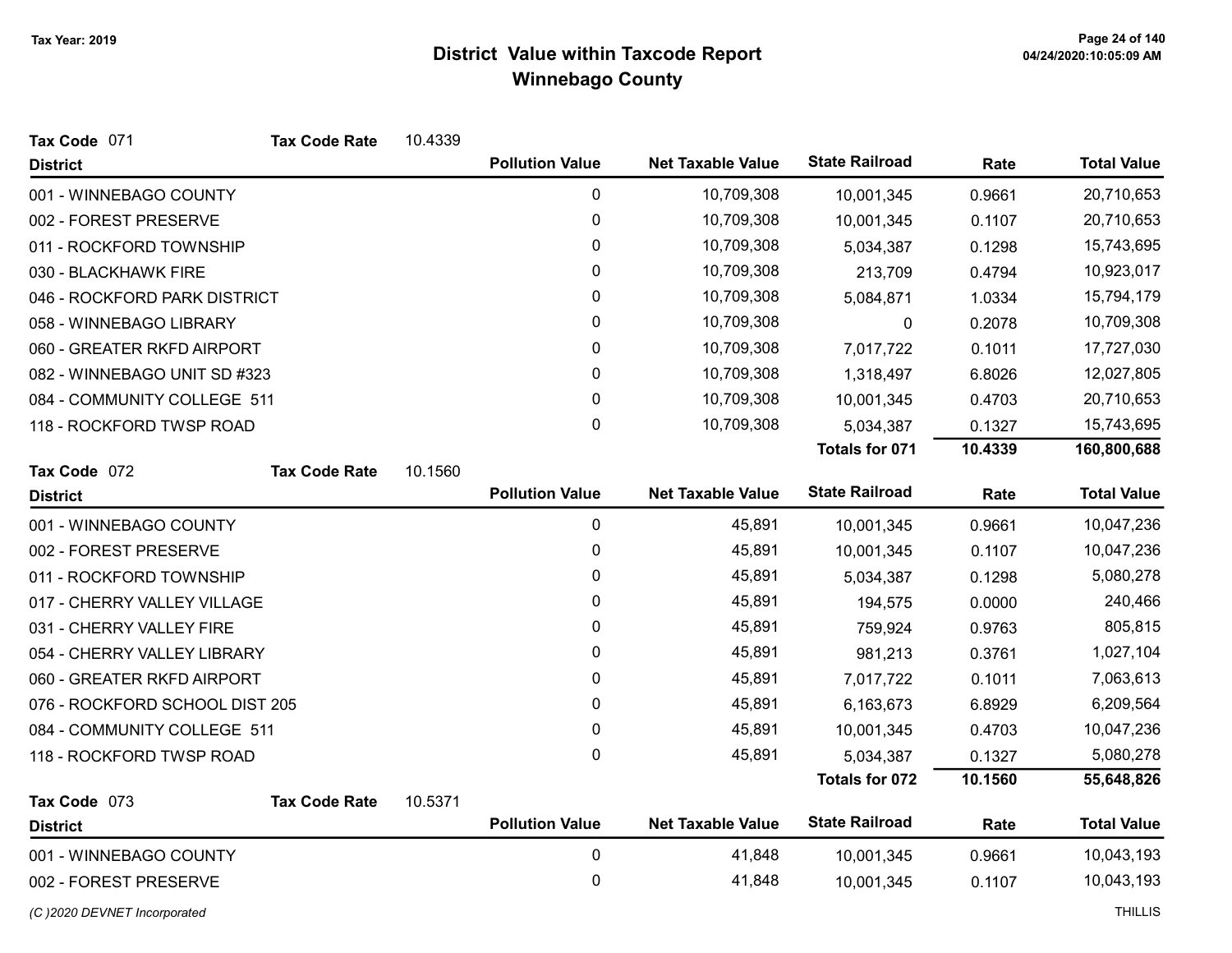| Tax Code 073                    | <b>Tax Code Rate</b> | 10.5371 |                        |                          |                       |            |                    |
|---------------------------------|----------------------|---------|------------------------|--------------------------|-----------------------|------------|--------------------|
| <b>District</b>                 |                      |         | <b>Pollution Value</b> | <b>Net Taxable Value</b> | <b>State Railroad</b> | Rate       | <b>Total Value</b> |
| 011 - ROCKFORD TOWNSHIP         |                      |         | 0                      | 41,848                   | 5,034,387             | 0.1298     | 5,076,235          |
| 043 - WEST SUBURBAN FIRE        |                      |         | $\pmb{0}$              | 41,848                   | 27,246                | 0.5421     | 69,094             |
| 046 - ROCKFORD PARK DISTRICT    |                      |         | 0                      | 41,848                   | 5,084,871             | 1.0334     | 5,126,719          |
| 058 - WINNEBAGO LIBRARY         |                      |         | $\pmb{0}$              | 41,848                   | 0                     | 0.2078     | 41,848             |
| 060 - GREATER RKFD AIRPORT      |                      |         | 0                      | 41,848                   | 7,017,722             | 0.1011     | 7,059,570          |
| 062 - RKFD - WINN DRAINAGE      |                      |         | 0                      | 41,848                   | 0                     | 0.0405     | 41,848             |
| 082 - WINNEBAGO UNIT SD #323    |                      |         | 0                      | 41,848                   | 1,318,497             | 6.8026     | 1,360,345          |
| 084 - COMMUNITY COLLEGE 511     |                      | 0       | 41,848                 | 10,001,345               | 0.4703                | 10,043,193 |                    |
| 118 - ROCKFORD TWSP ROAD        |                      |         | $\pmb{0}$              | 41,848                   | 5,034,387             | 0.1327     | 5,076,235          |
|                                 |                      |         |                        |                          | <b>Totals for 073</b> | 10.5371    | 53,981,473         |
| Tax Code 076                    | <b>Tax Code Rate</b> | 10.1279 |                        |                          |                       |            |                    |
| <b>District</b>                 |                      |         | <b>Pollution Value</b> | <b>Net Taxable Value</b> | <b>State Railroad</b> | Rate       | <b>Total Value</b> |
| 001 - WINNEBAGO COUNTY          |                      |         | 0                      | 1,117,351                | 10,001,345            | 0.9661     | 11,118,696         |
| 002 - FOREST PRESERVE           |                      |         | $\pmb{0}$              | 1,117,351                | 10,001,345            | 0.1107     | 11,118,696         |
| 011 - ROCKFORD TOWNSHIP         |                      |         | 0                      | 1,117,351                | 5,034,387             | 0.1298     | 6,151,738          |
| 019 - LOVES PARK CITY           |                      |         | 0                      | 1,117,351                | $\mathbf{0}$          | 0.0000     | 1,117,351          |
| 046 - ROCKFORD PARK DISTRICT    |                      |         | 0                      | 1,117,351                | 5,084,871             | 1.0334     | 6,202,222          |
| 055 - NORTH SUBURBAN LIBRARY    |                      |         | 0                      | 1,117,351                | 986,492               | 0.2909     | 2,103,843          |
| 060 - GREATER RKFD AIRPORT      |                      |         | 0                      | 1,117,351                | 7,017,722             | 0.1011     | 8,135,073          |
| 076 - ROCKFORD SCHOOL DIST 205  |                      |         | 0                      | 1,117,351                | 6,163,673             | 6.8929     | 7,281,024          |
| 084 - COMMUNITY COLLEGE 511     |                      |         | 0                      | 1,117,351                | 10,001,345            | 0.4703     | 11,118,696         |
| 118 - ROCKFORD TWSP ROAD        |                      |         | $\pmb{0}$              | 1,117,351                | 5,034,387             | 0.1327     | 6,151,738          |
| 136 - HARVEST HILLS SSA         |                      |         | $\mathbf 0$            | 1,117,351                | $\mathbf{0}$          | 0.0000     | 1,117,351          |
|                                 |                      |         |                        |                          | <b>Totals for 076</b> | 10.1279    | 71,616,428         |
| Tax Code 077<br><b>District</b> | <b>Tax Code Rate</b> | 10.0218 | <b>Pollution Value</b> | <b>Net Taxable Value</b> | <b>State Railroad</b> | Rate       | <b>Total Value</b> |
| 001 - WINNEBAGO COUNTY          |                      |         | 0                      | 151,186                  | 10,001,345            | 0.9661     | 10,152,531         |
| 002 - FOREST PRESERVE           |                      |         | 0                      | 151,186                  | 10,001,345            | 0.1107     | 10,152,531         |
|                                 |                      |         |                        |                          |                       |            |                    |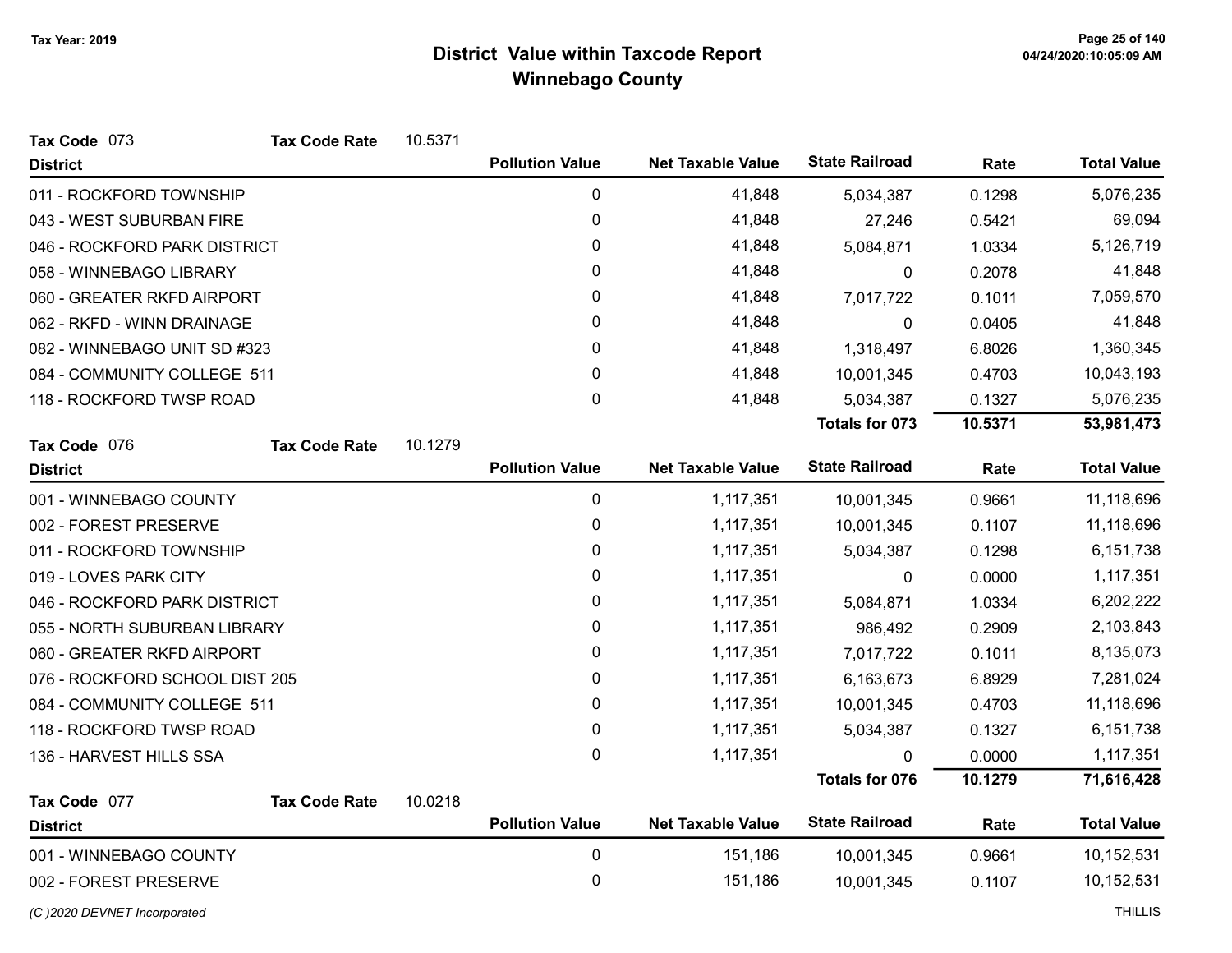| Tax Code 077                   | <b>Tax Code Rate</b> | 10.0218 |                        |                          |                       |           |                    |
|--------------------------------|----------------------|---------|------------------------|--------------------------|-----------------------|-----------|--------------------|
| <b>District</b>                |                      |         | <b>Pollution Value</b> | <b>Net Taxable Value</b> | <b>State Railroad</b> | Rate      | <b>Total Value</b> |
| 011 - ROCKFORD TOWNSHIP        |                      |         | 0                      | 151,186                  | 5,034,387             | 0.1298    | 5,185,573          |
| 019 - LOVES PARK CITY          |                      |         | $\mathbf 0$            | 151,186                  | 0                     | 0.0000    | 151,186            |
| 046 - ROCKFORD PARK DISTRICT   |                      |         | 0                      | 151,186                  | 5,084,871             | 1.0334    | 5,236,057          |
| 051 - ROCK RIVER WATER REC     |                      |         | 0                      | 151,186                  | 5,405,492             | 0.1848    | 5,556,678          |
| 060 - GREATER RKFD AIRPORT     |                      |         | 0                      | 151,186                  | 7,017,722             | 0.1011    | 7,168,908          |
| 076 - ROCKFORD SCHOOL DIST 205 |                      |         | 0                      | 151,186                  | 6,163,673             | 6.8929    | 6,314,859          |
| 084 - COMMUNITY COLLEGE 511    |                      |         | 0                      | 151,186                  | 10,001,345            | 0.4703    | 10,152,531         |
| 118 - ROCKFORD TWSP ROAD       |                      | 0       | 151,186                | 5,034,387                | 0.1327                | 5,185,573 |                    |
| 136 - HARVEST HILLS SSA        |                      |         | 0                      | 151,186                  | $\mathbf{0}$          | 0.0000    | 151,186            |
|                                |                      |         |                        |                          | Totals for 077        | 10.0218   | 65,407,613         |
| Tax Code 078                   | <b>Tax Code Rate</b> | 9.9134  |                        |                          |                       |           |                    |
| <b>District</b>                |                      |         | <b>Pollution Value</b> | <b>Net Taxable Value</b> | <b>State Railroad</b> | Rate      | <b>Total Value</b> |
| 001 - WINNEBAGO COUNTY         |                      |         | $\pmb{0}$              | 301,367                  | 10,001,345            | 0.9661    | 10,302,712         |
| 002 - FOREST PRESERVE          |                      |         | $\pmb{0}$              | 301,367                  | 10,001,345            | 0.1107    | 10,302,712         |
| 006 - HARLEM TOWNSHIP          |                      |         | 0                      | 301,367                  | $\mathbf{0}$          | 0.1079    | 301,367            |
| 019 - LOVES PARK CITY          |                      |         | 0                      | 301,367                  | 0                     | 0.0000    | 301,367            |
| 046 - ROCKFORD PARK DISTRICT   |                      |         | 0                      | 301,367                  | 5,084,871             | 1.0334    | 5,386,238          |
| 051 - ROCK RIVER WATER REC     |                      |         | 0                      | 301,367                  | 5,405,492             | 0.1848    | 5,706,859          |
| 060 - GREATER RKFD AIRPORT     |                      |         | 0                      | 301,367                  | 7,017,722             | 0.1011    | 7,319,089          |
| 076 - ROCKFORD SCHOOL DIST 205 |                      |         | 0                      | 301,367                  | 6,163,673             | 6.8929    | 6,465,040          |
| 084 - COMMUNITY COLLEGE 511    |                      |         | 0                      | 301,367                  | 10,001,345            | 0.4703    | 10,302,712         |
| 113 - HARLEM TWSP ROAD         |                      |         | 0                      | 301,367                  | $\Omega$              | 0.0462    | 301,367            |
|                                |                      |         |                        |                          | <b>Totals for 078</b> | 9.9134    | 56,689,463         |
| Tax Code 082                   | <b>Tax Code Rate</b> | 13.3967 |                        |                          |                       |           |                    |
| <b>District</b>                |                      |         | <b>Pollution Value</b> | <b>Net Taxable Value</b> | <b>State Railroad</b> | Rate      | <b>Total Value</b> |
| 001 - WINNEBAGO COUNTY         |                      |         | $\pmb{0}$              | 93,786                   | 10,001,345            | 0.9661    | 10,095,131         |
| 002 - FOREST PRESERVE          |                      |         | 0                      | 93,786                   | 10,001,345            | 0.1107    | 10,095,131         |
| 011 - ROCKFORD TOWNSHIP        |                      |         | 0                      | 93,786                   | 5,034,387             | 0.1298    | 5,128,173          |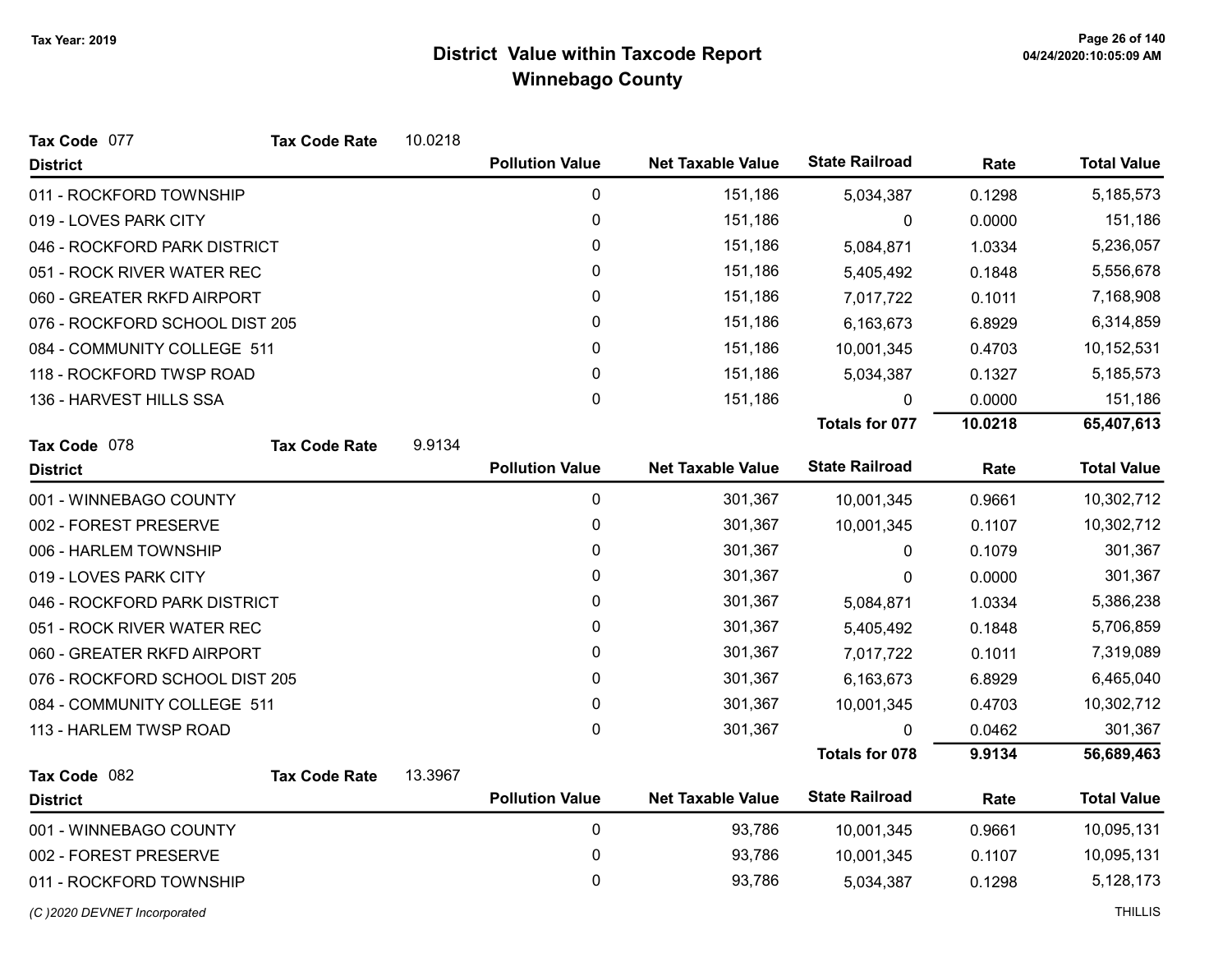| Tax Code 082                     | <b>Tax Code Rate</b> | 13.3967      |                        |                          |                       |            |                    |
|----------------------------------|----------------------|--------------|------------------------|--------------------------|-----------------------|------------|--------------------|
| <b>District</b>                  |                      |              | <b>Pollution Value</b> | <b>Net Taxable Value</b> | <b>State Railroad</b> | Rate       | <b>Total Value</b> |
| 023 - ROCKFORD CITY              |                      |              | 0                      | 93,786                   | 4,079,000             | 2.9185     | 4,172,786          |
| 046 - ROCKFORD PARK DISTRICT     |                      |              | 0                      | 93,786                   | 5,084,871             | 1.0334     | 5,178,657          |
| 051 - ROCK RIVER WATER REC       |                      |              | 0                      | 93,786                   | 5,405,492             | 0.1848     | 5,499,278          |
| 059 - ROCKFORD CITY LIBRARY      |                      |              | 0                      | 93,786                   | 4,079,000             | 0.4564     | 4,172,786          |
| 060 - GREATER RKFD AIRPORT       |                      |              | 0                      | 93,786                   | 7,017,722             | 0.1011     | 7,111,508          |
| 063 - WESTSIDE TIF #2            |                      |              | 0                      | 3,400                    | 0                     | 0.0000     | 3,400              |
| 076 - ROCKFORD SCHOOL DIST 205   |                      | 0            | 93,786                 | 6,163,673                | 6.8929                | 6,257,459  |                    |
| 084 - COMMUNITY COLLEGE 511      |                      | $\mathbf{0}$ | 93,786                 | 10,001,345               | 0.4703                | 10,095,131 |                    |
| 118 - ROCKFORD TWSP ROAD         |                      |              | $\mathbf 0$            | 93,786                   | 5,034,387             | 0.1327     | 5,128,173          |
|                                  |                      |              |                        |                          | <b>Totals for 082</b> | 13.3967    | 72,937,613         |
| Tax Code 083                     | <b>Tax Code Rate</b> | 10.5639      |                        |                          |                       |            |                    |
| <b>District</b>                  |                      |              | <b>Pollution Value</b> | <b>Net Taxable Value</b> | <b>State Railroad</b> | Rate       | <b>Total Value</b> |
| 001 - WINNEBAGO COUNTY           |                      |              | 0                      | 618,567                  | 10,001,345            | 0.9661     | 10,619,912         |
| 002 - FOREST PRESERVE            |                      |              | 0                      | 618,567                  | 10,001,345            | 0.1107     | 10,619,912         |
| 011 - ROCKFORD TOWNSHIP          |                      |              | $\mathbf{0}$           | 618,567                  | 5,034,387             | 0.1298     | 5,652,954          |
| 043 - WEST SUBURBAN FIRE         |                      |              | 0                      | 618,567                  | 27,246                | 0.5421     | 645,813            |
| 046 - ROCKFORD PARK DISTRICT     |                      |              | 0                      | 618,567                  | 5,084,871             | 1.0334     | 5,703,438          |
| 051 - ROCK RIVER WATER REC       |                      |              | 0                      | 618,567                  | 5,405,492             | 0.1848     | 6,024,059          |
| 060 - GREATER RKFD AIRPORT       |                      |              | $\mathbf{0}$           | 618,567                  | 7,017,722             | 0.1011     | 7,636,289          |
| 064 - LINCOLN-ACRES STREET LIGHT |                      |              | 0                      | 618,567                  | 0                     | 0.0000     | 618,567            |
| 076 - ROCKFORD SCHOOL DIST 205   |                      |              | $\mathbf{0}$           | 618,567                  | 6,163,673             | 6.8929     | 6,782,240          |
| 084 - COMMUNITY COLLEGE 511      |                      |              | $\mathbf 0$            | 618,567                  | 10,001,345            | 0.4703     | 10,619,912         |
| 118 - ROCKFORD TWSP ROAD         |                      |              | $\mathbf 0$            | 618,567                  | 5,034,387             | 0.1327     | 5,652,954          |
|                                  |                      |              |                        |                          | <b>Totals for 083</b> | 10.5639    | 70,576,050         |
| Tax Code 084                     | <b>Tax Code Rate</b> | 9.9125       |                        |                          |                       |            |                    |
| <b>District</b>                  |                      |              | <b>Pollution Value</b> | <b>Net Taxable Value</b> | <b>State Railroad</b> | Rate       | <b>Total Value</b> |
| 001 - WINNEBAGO COUNTY           |                      |              | 0                      | 539,078                  | 10,001,345            | 0.9661     | 10,540,423         |
| 002 - FOREST PRESERVE            |                      |              | 0                      | 539,078                  | 10,001,345            | 0.1107     | 10,540,423         |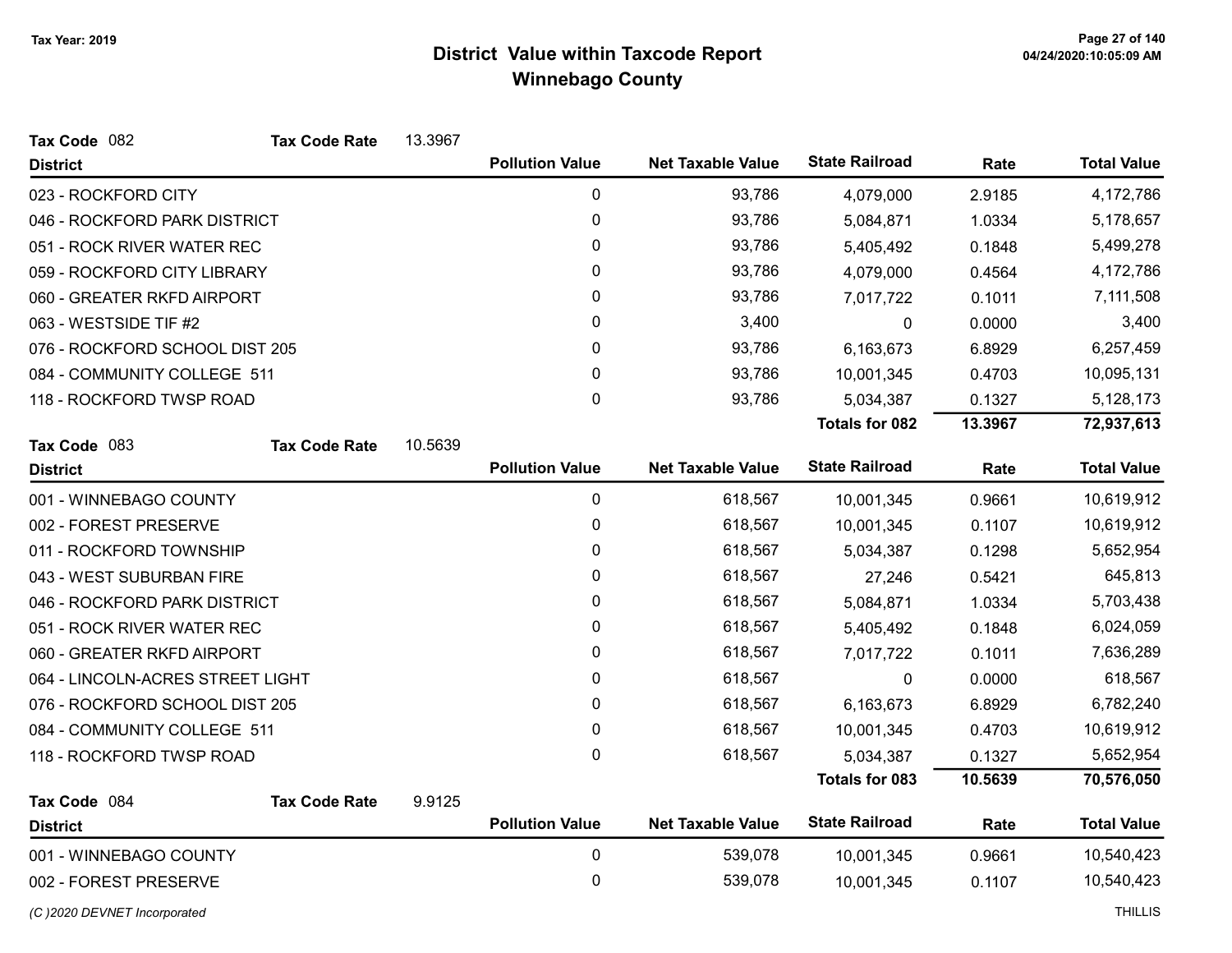| Tax Code 084                   | <b>Tax Code Rate</b> | 9.9125  |                        |                          |                       |         |                    |
|--------------------------------|----------------------|---------|------------------------|--------------------------|-----------------------|---------|--------------------|
| <b>District</b>                |                      |         | <b>Pollution Value</b> | <b>Net Taxable Value</b> | <b>State Railroad</b> | Rate    | <b>Total Value</b> |
| 011 - ROCKFORD TOWNSHIP        |                      |         | $\pmb{0}$              | 539,078                  | 5,034,387             | 0.1298  | 5,573,465          |
| 040 - ROCK RIVER FIRE          |                      |         | 0                      | 539,078                  | 620,761               | 0.0755  | 1,159,839          |
| 046 - ROCKFORD PARK DISTRICT   |                      |         | 0                      | 539,078                  | 5,084,871             | 1.0334  | 5,623,949          |
| 060 - GREATER RKFD AIRPORT     |                      |         | 0                      | 539,078                  | 7,017,722             | 0.1011  | 7,556,800          |
| 076 - ROCKFORD SCHOOL DIST 205 |                      |         | 0                      | 539,078                  | 6,163,673             | 6.8929  | 6,702,751          |
| 084 - COMMUNITY COLLEGE 511    |                      |         | 0                      | 539,078                  | 10,001,345            | 0.4703  | 10,540,423         |
| 118 - ROCKFORD TWSP ROAD       |                      |         | 0                      | 539,078                  | 5,034,387             | 0.1327  | 5,573,465          |
|                                |                      |         |                        |                          | <b>Totals for 084</b> | 9.9125  | 63,811,538         |
| Tax Code 085                   | <b>Tax Code Rate</b> | 13.3967 |                        |                          |                       |         |                    |
| <b>District</b>                |                      |         | <b>Pollution Value</b> | <b>Net Taxable Value</b> | <b>State Railroad</b> | Rate    | <b>Total Value</b> |
| 001 - WINNEBAGO COUNTY         |                      |         | $\mathbf 0$            | 8,976,856                | 10,001,345            | 0.9661  | 18,978,201         |
| 002 - FOREST PRESERVE          |                      |         | 0                      | 8,976,856                | 10,001,345            | 0.1107  | 18,978,201         |
| 011 - ROCKFORD TOWNSHIP        |                      |         | 0                      | 8,976,856                | 5,034,387             | 0.1298  | 14,011,243         |
| 023 - ROCKFORD CITY            |                      |         | 0                      | 8,976,856                | 4,079,000             | 2.9185  | 13,055,856         |
| 046 - ROCKFORD PARK DISTRICT   |                      |         | 0                      | 8,976,856                | 5,084,871             | 1.0334  | 14,061,727         |
| 051 - ROCK RIVER WATER REC     |                      |         | 0                      | 8,976,856                | 5,405,492             | 0.1848  | 14,382,348         |
| 059 - ROCKFORD CITY LIBRARY    |                      |         | 0                      | 8,976,856                | 4,079,000             | 0.4564  | 13,055,856         |
| 060 - GREATER RKFD AIRPORT     |                      |         | 0                      | 8,976,856                | 7,017,722             | 0.1011  | 15,994,578         |
| 067 - WEST STATE & CENTRAL TIF |                      |         | 0                      | 677,233                  | 0                     | 0.0000  | 677,233            |
| 076 - ROCKFORD SCHOOL DIST 205 |                      |         | 0                      | 8,976,856                | 6,163,673             | 6.8929  | 15,140,529         |
| 084 - COMMUNITY COLLEGE 511    |                      |         | 0                      | 8,976,856                | 10,001,345            | 0.4703  | 18,978,201         |
| 118 - ROCKFORD TWSP ROAD       |                      |         | 0                      | 8,976,856                | 5,034,387             | 0.1327  | 14,011,243         |
|                                |                      |         |                        |                          | <b>Totals for 085</b> | 13.3967 | 171,325,216        |
| Tax Code 086                   | <b>Tax Code Rate</b> | 13.2956 |                        |                          |                       |         |                    |
| <b>District</b>                |                      |         | <b>Pollution Value</b> | <b>Net Taxable Value</b> | <b>State Railroad</b> | Rate    | <b>Total Value</b> |
| 001 - WINNEBAGO COUNTY         |                      |         | $\mathbf 0$            | 1,207,995                | 10,001,345            | 0.9661  | 11,209,340         |
| 002 - FOREST PRESERVE          |                      |         | 0                      | 1,207,995                | 10,001,345            | 0.1107  | 11,209,340         |
| 011 - ROCKFORD TOWNSHIP        |                      |         | 0                      | 1,207,995                | 5,034,387             | 0.1298  | 6,242,382          |
|                                |                      |         |                        |                          |                       |         |                    |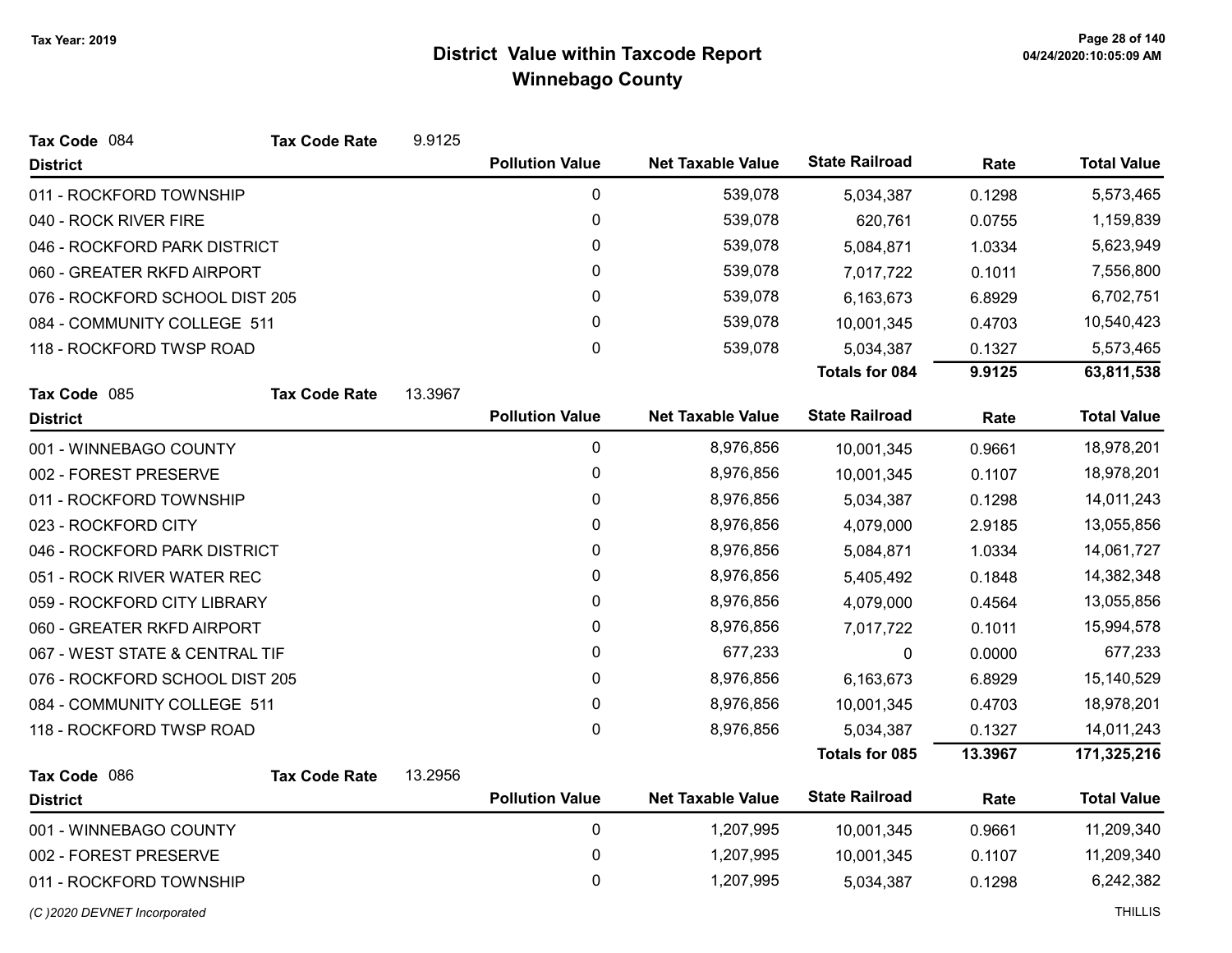| Tax Code 086                   | <b>Tax Code Rate</b> | 13.2956 |                        |                          |                       |         |                    |
|--------------------------------|----------------------|---------|------------------------|--------------------------|-----------------------|---------|--------------------|
| <b>District</b>                |                      |         | <b>Pollution Value</b> | <b>Net Taxable Value</b> | <b>State Railroad</b> | Rate    | <b>Total Value</b> |
| 023 - ROCKFORD CITY            |                      |         | 0                      | 1,207,995                | 4,079,000             | 2.9185  | 5,286,995          |
| 046 - ROCKFORD PARK DISTRICT   |                      |         | $\pmb{0}$              | 1,207,995                | 5,084,871             | 1.0334  | 6,292,866          |
| 051 - ROCK RIVER WATER REC     |                      |         | $\mathbf{0}$           | 1,207,995                | 5,405,492             | 0.1848  | 6,613,487          |
| 059 - ROCKFORD CITY LIBRARY    |                      |         | 0                      | 1,207,995                | 4,079,000             | 0.4564  | 5,286,995          |
| 076 - ROCKFORD SCHOOL DIST 205 |                      |         | 0                      | 1,207,995                | 6,163,673             | 6.8929  | 7,371,668          |
| 084 - COMMUNITY COLLEGE 511    |                      |         | 0                      | 1,207,995                | 10,001,345            | 0.4703  | 11,209,340         |
| 088 - NORTH MAIN & AUBURN TIF  |                      |         | 0                      | 213,475                  | $\mathbf 0$           | 0.0000  | 213,475            |
| 118 - ROCKFORD TWSP ROAD       |                      |         | 0                      | 1,207,995                | 5,034,387             | 0.1327  | 6,242,382          |
|                                |                      |         |                        |                          | <b>Totals for 086</b> | 13.2956 | 77,178,270         |
| Tax Code 090                   | <b>Tax Code Rate</b> | 9.4725  |                        |                          |                       |         |                    |
| <b>District</b>                |                      |         | <b>Pollution Value</b> | <b>Net Taxable Value</b> | <b>State Railroad</b> | Rate    | <b>Total Value</b> |
| 001 - WINNEBAGO COUNTY         |                      |         | 0                      | 5,778                    | 10,001,345            | 0.9661  | 10,007,123         |
| 002 - FOREST PRESERVE          |                      |         | 0                      | 5,778                    | 10,001,345            | 0.1107  | 10,007,123         |
| 011 - ROCKFORD TOWNSHIP        |                      |         | 0                      | 5,778                    | 5,034,387             | 0.1298  | 5,040,165          |
| 042 - STILLMAN FIRE            |                      |         | $\mathbf{0}$           | 5,778                    | 0                     | 0.6689  | 5,778              |
| 060 - GREATER RKFD AIRPORT     |                      |         | 0                      | 5,778                    | 7,017,722             | 0.1011  | 7,023,500          |
| 076 - ROCKFORD SCHOOL DIST 205 |                      |         | $\mathbf{0}$           | 5,778                    | 6,163,673             | 6.8929  | 6,169,451          |
| 084 - COMMUNITY COLLEGE 511    |                      |         | 0                      | 5,778                    | 10,001,345            | 0.4703  | 10,007,123         |
| 118 - ROCKFORD TWSP ROAD       |                      |         | $\mathbf 0$            | 5,778                    | 5,034,387             | 0.1327  | 5,040,165          |
|                                |                      |         |                        |                          | Totals for 090        | 9.4725  | 53,300,428         |
| Tax Code 091                   | <b>Tax Code Rate</b> | 8.3300  |                        |                          |                       |         |                    |
| <b>District</b>                |                      |         | <b>Pollution Value</b> | <b>Net Taxable Value</b> | <b>State Railroad</b> | Rate    | <b>Total Value</b> |
| 001 - WINNEBAGO COUNTY         |                      |         | $\mathbf 0$            | 9,436,746                | 10,001,345            | 0.9661  | 19,438,091         |
| 002 - FOREST PRESERVE          |                      |         | 0                      | 9,436,746                | 10,001,345            | 0.1107  | 19,438,091         |
| 011 - ROCKFORD TOWNSHIP        |                      |         | 0                      | 9,436,746                | 5,034,387             | 0.1298  | 14,471,133         |
| 042 - STILLMAN FIRE            |                      |         | 0                      | 9,436,746                | 0                     | 0.6689  | 9,436,746          |
| 060 - GREATER RKFD AIRPORT     |                      |         | 0                      | 9,436,746                | 7,017,722             | 0.1011  | 16,454,468         |
| 078 - MERIDIAN SCHOOL DIST 223 |                      |         | 0                      | 9,436,746                | 60,395                | 5.7504  | 9,497,141          |
| (C) 2020 DEVNET Incorporated   |                      |         |                        |                          |                       |         | <b>THILLIS</b>     |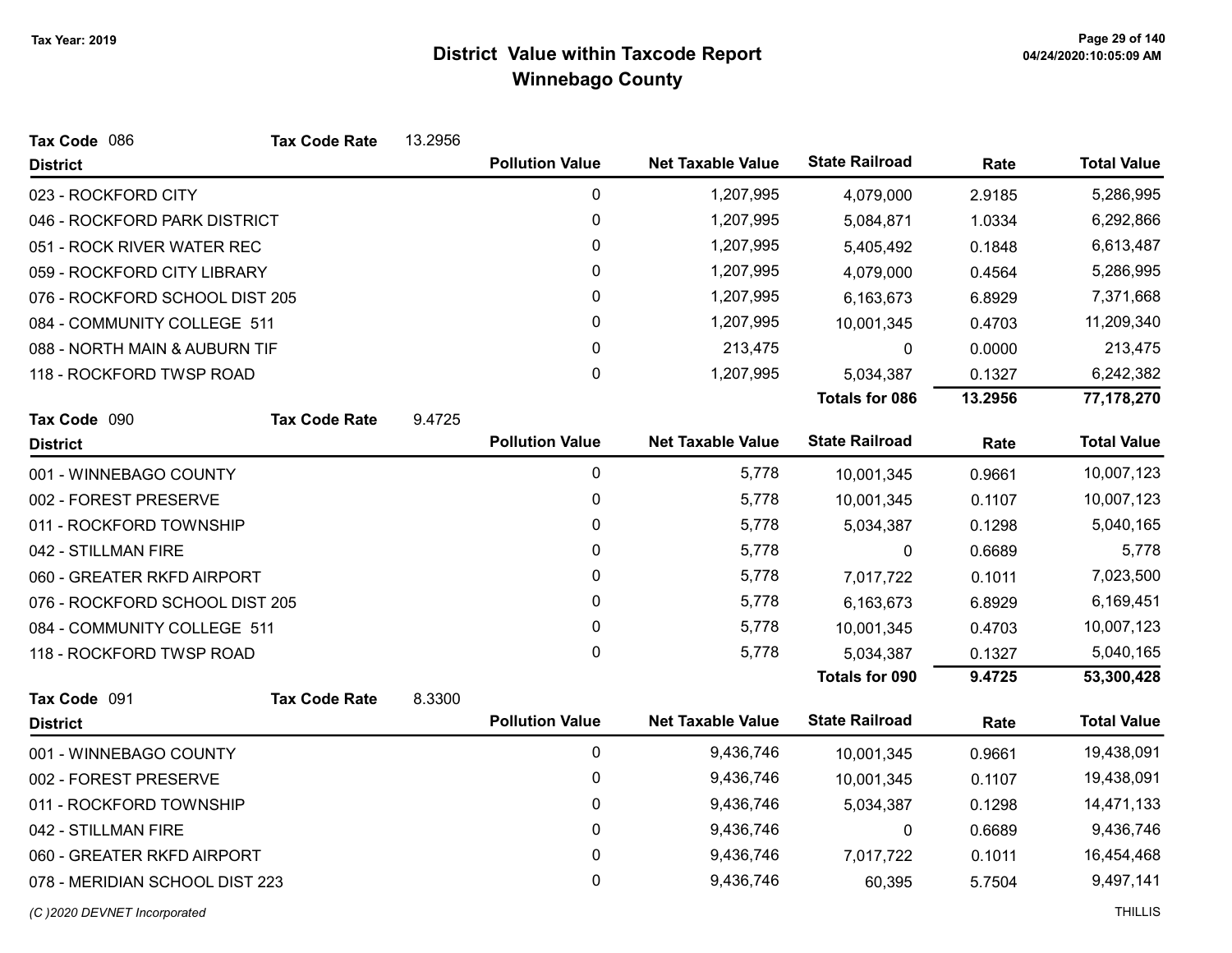| Tax Code 091                   | <b>Tax Code Rate</b> | 8.3300 |                        |                          |                       |            |                    |
|--------------------------------|----------------------|--------|------------------------|--------------------------|-----------------------|------------|--------------------|
| <b>District</b>                |                      |        | <b>Pollution Value</b> | <b>Net Taxable Value</b> | <b>State Railroad</b> | Rate       | <b>Total Value</b> |
| 084 - COMMUNITY COLLEGE 511    |                      |        | 0                      | 9,436,746                | 10,001,345            | 0.4703     | 19,438,091         |
| 118 - ROCKFORD TWSP ROAD       |                      |        | 0                      | 9,436,746                | 5,034,387             | 0.1327     | 14,471,133         |
|                                |                      |        |                        |                          | <b>Totals for 091</b> | 8.3300     | 122,644,894        |
| Tax Code 092                   | <b>Tax Code Rate</b> | 9.6231 |                        |                          |                       |            |                    |
| <b>District</b>                |                      |        | <b>Pollution Value</b> | <b>Net Taxable Value</b> | <b>State Railroad</b> | Rate       | <b>Total Value</b> |
| 001 - WINNEBAGO COUNTY         |                      |        | $\mathbf 0$            | 4,555,884                | 10,001,345            | 0.9661     | 14,557,229         |
| 002 - FOREST PRESERVE          |                      |        | 0                      | 4,555,884                | 10,001,345            | 0.1107     | 14,557,229         |
| 011 - ROCKFORD TOWNSHIP        |                      |        | 0                      | 4,555,884                | 5,034,387             | 0.1298     | 9,590,271          |
| 036 - NEW MILFORD FIRE         |                      |        | 0                      | 4,555,884                | 223,305               | 0.8195     | 4,779,189          |
| 060 - GREATER RKFD AIRPORT     |                      | 0      | 4,555,884              | 7,017,722                | 0.1011                | 11,573,606 |                    |
| 076 - ROCKFORD SCHOOL DIST 205 |                      | 0      | 4,555,884              | 6,163,673                | 6.8929                | 10,719,557 |                    |
| 084 - COMMUNITY COLLEGE 511    |                      | 0      | 4,555,884              | 10,001,345               | 0.4703                | 14,557,229 |                    |
| 118 - ROCKFORD TWSP ROAD       |                      |        | 0                      | 4,555,884                | 5,034,387             | 0.1327     | 9,590,271          |
|                                |                      |        |                        |                          | <b>Totals for 092</b> | 9.6231     | 89,924,581         |
|                                |                      |        |                        |                          |                       |            |                    |
| Tax Code 093                   | <b>Tax Code Rate</b> | 8.4806 |                        |                          |                       |            |                    |
| <b>District</b>                |                      |        | <b>Pollution Value</b> | <b>Net Taxable Value</b> | <b>State Railroad</b> | Rate       | <b>Total Value</b> |
| 001 - WINNEBAGO COUNTY         |                      |        | $\mathbf 0$            | 1,306,631                | 10,001,345            | 0.9661     | 11,307,976         |
| 002 - FOREST PRESERVE          |                      |        | 0                      | 1,306,631                | 10,001,345            | 0.1107     | 11,307,976         |
| 011 - ROCKFORD TOWNSHIP        |                      |        | 0                      | 1,306,631                | 5,034,387             | 0.1298     | 6,341,018          |
| 036 - NEW MILFORD FIRE         |                      |        | 0                      | 1,306,631                | 223,305               | 0.8195     | 1,529,936          |
| 060 - GREATER RKFD AIRPORT     |                      |        | 0                      | 1,306,631                | 7,017,722             | 0.1011     | 8,324,353          |
| 078 - MERIDIAN SCHOOL DIST 223 |                      |        | 0                      | 1,306,631                | 60,395                | 5.7504     | 1,367,026          |
| 084 - COMMUNITY COLLEGE 511    |                      |        | 0                      | 1,306,631                | 10,001,345            | 0.4703     | 11,307,976         |
| 118 - ROCKFORD TWSP ROAD       |                      |        | 0                      | 1,306,631                | 5,034,387             | 0.1327     | 6,341,018          |
|                                |                      |        |                        |                          | <b>Totals for 093</b> | 8.4806     | 57,827,279         |
| Tax Code 095                   | <b>Tax Code Rate</b> | 9.9992 |                        |                          |                       |            |                    |
| <b>District</b>                |                      |        | <b>Pollution Value</b> | <b>Net Taxable Value</b> | <b>State Railroad</b> | Rate       | <b>Total Value</b> |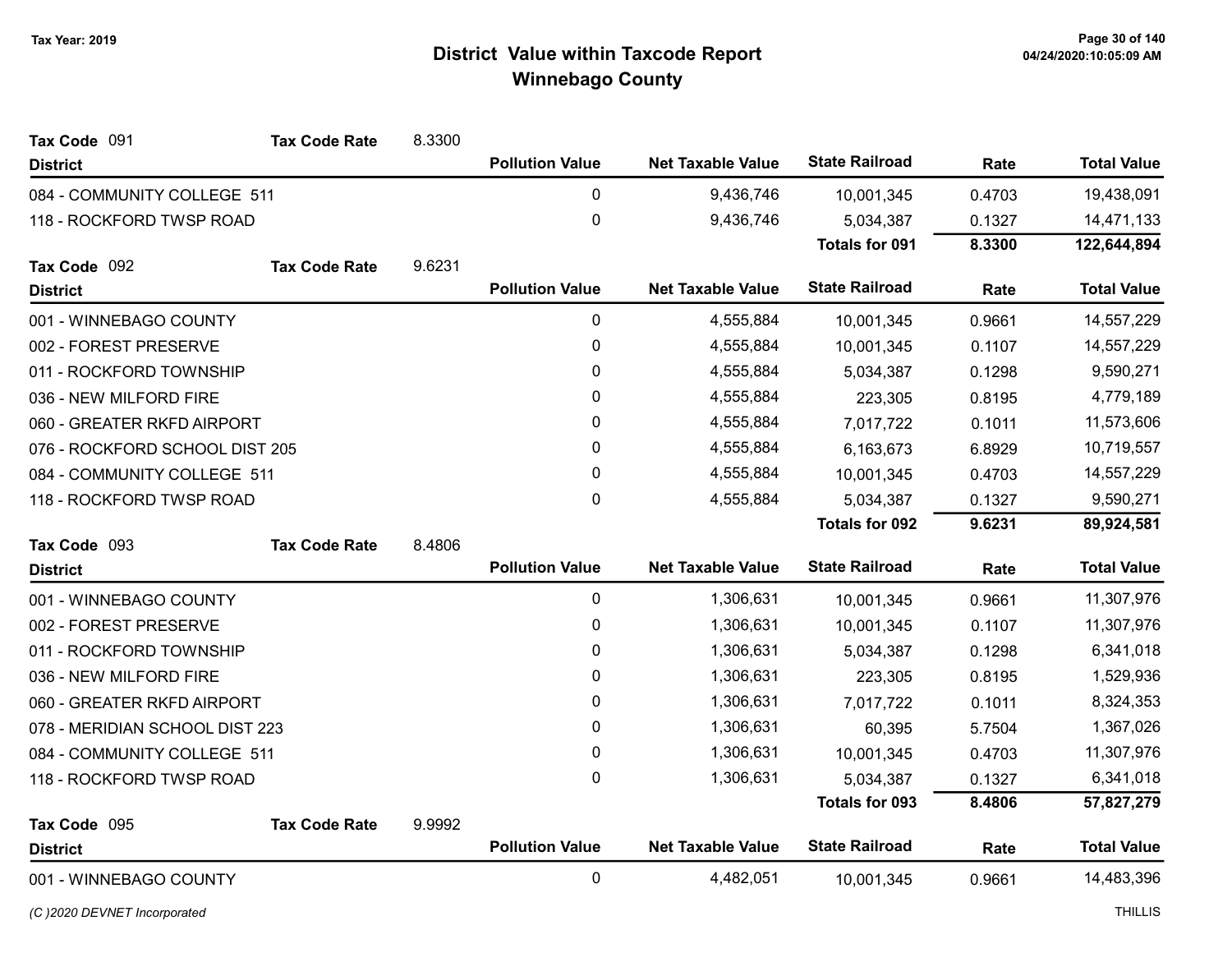| Tax Code 095                   | <b>Tax Code Rate</b> | 9.9992  |                        |                          |                       |            |                    |
|--------------------------------|----------------------|---------|------------------------|--------------------------|-----------------------|------------|--------------------|
| <b>District</b>                |                      |         | <b>Pollution Value</b> | <b>Net Taxable Value</b> | <b>State Railroad</b> | Rate       | <b>Total Value</b> |
| 002 - FOREST PRESERVE          |                      |         | 0                      | 4,482,051                | 10,001,345            | 0.1107     | 14,483,396         |
| 011 - ROCKFORD TOWNSHIP        |                      |         | $\mathbf 0$            | 4,482,051                | 5,034,387             | 0.1298     | 9,516,438          |
| 036 - NEW MILFORD FIRE         |                      |         | 0                      | 4,482,051                | 223,305               | 0.8195     | 4,705,356          |
| 054 - CHERRY VALLEY LIBRARY    |                      |         | $\pmb{0}$              | 4,482,051                | 981,213               | 0.3761     | 5,463,264          |
| 060 - GREATER RKFD AIRPORT     |                      |         | 0                      | 4,482,051                | 7,017,722             | 0.1011     | 11,499,773         |
| 076 - ROCKFORD SCHOOL DIST 205 |                      |         | 0                      | 4,482,051                | 6,163,673             | 6.8929     | 10,645,724         |
| 084 - COMMUNITY COLLEGE 511    |                      | 0       | 4,482,051              | 10,001,345               | 0.4703                | 14,483,396 |                    |
| 118 - ROCKFORD TWSP ROAD       |                      |         | $\mathbf 0$            | 4,482,051                | 5,034,387             | 0.1327     | 9,516,438          |
|                                |                      |         |                        |                          | <b>Totals for 095</b> | 9.9992     | 94,797,181         |
| Tax Code 096                   | <b>Tax Code Rate</b> | 11.0326 |                        |                          |                       |            |                    |
| <b>District</b>                |                      |         | <b>Pollution Value</b> | <b>Net Taxable Value</b> | <b>State Railroad</b> | Rate       | <b>Total Value</b> |
| 001 - WINNEBAGO COUNTY         |                      |         | $\mathbf 0$            | 7,835,225                | 10,001,345            | 0.9661     | 17,836,570         |
| 002 - FOREST PRESERVE          |                      |         | 0                      | 7,835,225                | 10,001,345            | 0.1107     | 17,836,570         |
| 011 - ROCKFORD TOWNSHIP        |                      |         | 0                      | 7,835,225                | 5,034,387             | 0.1298     | 12,869,612         |
| 036 - NEW MILFORD FIRE         |                      |         | 0                      | 7,835,225                | 223,305               | 0.8195     | 8,058,530          |
| 046 - ROCKFORD PARK DISTRICT   |                      |         | 0                      | 7,835,225                | 5,084,871             | 1.0334     | 12,920,096         |
| 054 - CHERRY VALLEY LIBRARY    |                      |         | 0                      | 7,835,225                | 981,213               | 0.3761     | 8,816,438          |
| 060 - GREATER RKFD AIRPORT     |                      |         | 0                      | 7,835,225                | 7,017,722             | 0.1011     | 14,852,947         |
| 076 - ROCKFORD SCHOOL DIST 205 |                      |         | 0                      | 7,835,225                | 6,163,673             | 6.8929     | 13,998,898         |
| 084 - COMMUNITY COLLEGE 511    |                      |         | 0                      | 7,835,225                | 10,001,345            | 0.4703     | 17,836,570         |
| 118 - ROCKFORD TWSP ROAD       |                      |         | 0                      | 7,835,225                | 5,034,387             | 0.1327     | 12,869,612         |
|                                |                      |         |                        |                          | <b>Totals for 096</b> | 11.0326    | 137,895,843        |
| Tax Code 099                   | <b>Tax Code Rate</b> | 10.6565 |                        |                          |                       |            |                    |
| <b>District</b>                |                      |         | <b>Pollution Value</b> | <b>Net Taxable Value</b> | <b>State Railroad</b> | Rate       | <b>Total Value</b> |
| 001 - WINNEBAGO COUNTY         |                      |         | $\mathbf 0$            | 5,171,193                | 10,001,345            | 0.9661     | 15,172,538         |
| 002 - FOREST PRESERVE          |                      | 0       | 5,171,193              | 10,001,345               | 0.1107                | 15,172,538 |                    |
| 011 - ROCKFORD TOWNSHIP        |                      | 0       | 5,171,193              | 5,034,387                | 0.1298                | 10,205,580 |                    |
| 036 - NEW MILFORD FIRE         |                      |         | $\mathbf 0$            | 5,171,193                | 223,305               | 0.8195     | 5,394,498          |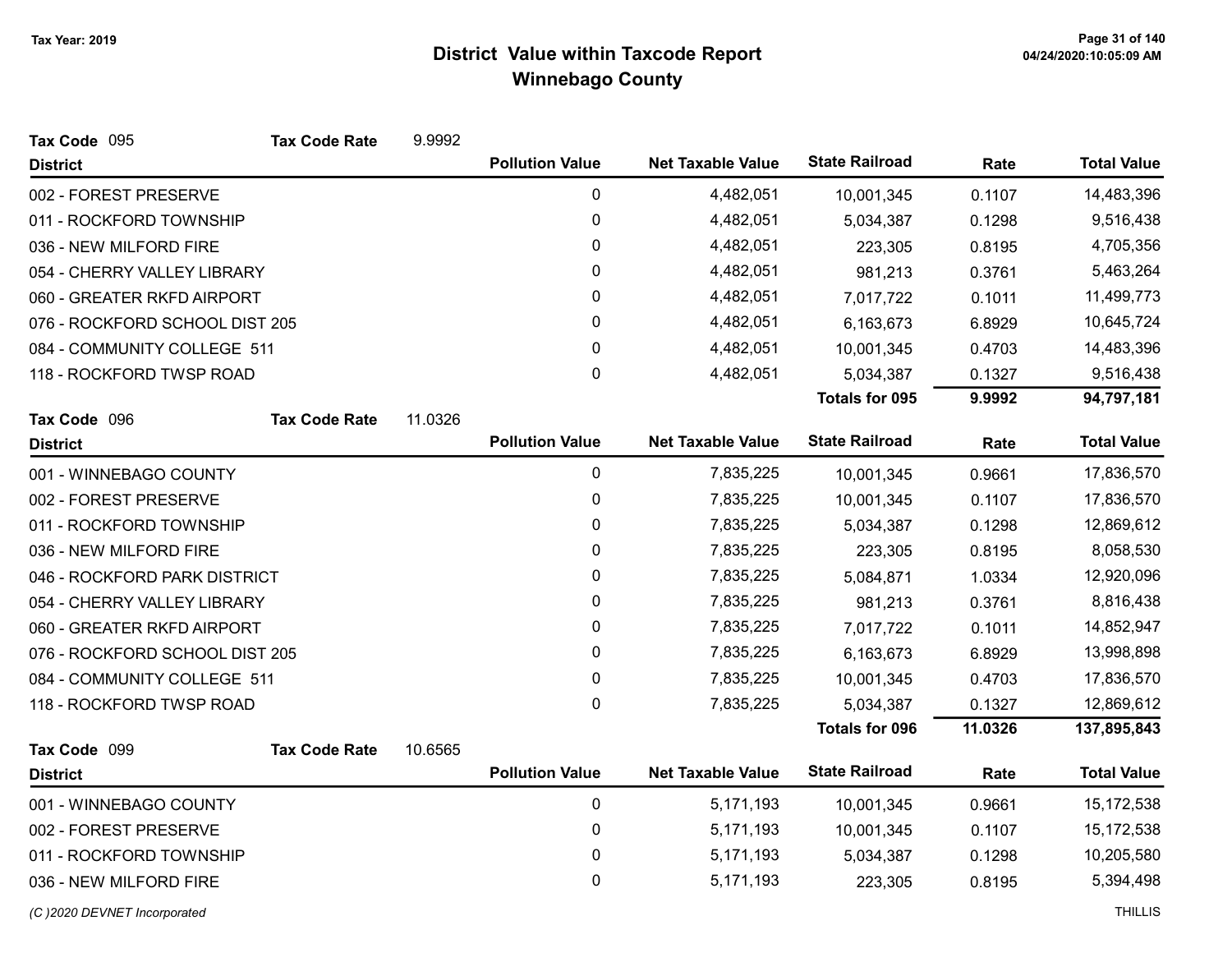| <b>State Railroad</b><br><b>Pollution Value</b><br><b>Net Taxable Value</b><br>Rate<br><b>District</b><br>0<br>5,171,193<br>1.0334<br>046 - ROCKFORD PARK DISTRICT<br>5,084,871<br>$\mathbf 0$<br>060 - GREATER RKFD AIRPORT<br>5,171,193<br>0.1011<br>7,017,722<br>0<br>076 - ROCKFORD SCHOOL DIST 205<br>5,171,193<br>6,163,673<br>6.8929 | <b>Total Value</b><br>10,256,064<br>12,188,915<br>11,334,866<br>15,172,538<br>10,205,580 |
|---------------------------------------------------------------------------------------------------------------------------------------------------------------------------------------------------------------------------------------------------------------------------------------------------------------------------------------------|------------------------------------------------------------------------------------------|
|                                                                                                                                                                                                                                                                                                                                             |                                                                                          |
|                                                                                                                                                                                                                                                                                                                                             |                                                                                          |
|                                                                                                                                                                                                                                                                                                                                             |                                                                                          |
|                                                                                                                                                                                                                                                                                                                                             |                                                                                          |
| $\mathbf 0$<br>084 - COMMUNITY COLLEGE 511<br>5,171,193<br>0.4703<br>10,001,345                                                                                                                                                                                                                                                             |                                                                                          |
| 0<br>5,171,193<br>118 - ROCKFORD TWSP ROAD<br>5,034,387<br>0.1327                                                                                                                                                                                                                                                                           |                                                                                          |
| 10.6565<br>Totals for 099                                                                                                                                                                                                                                                                                                                   | 105,103,117                                                                              |
| 10.0973<br><b>Tax Code Rate</b><br>Tax Code 104                                                                                                                                                                                                                                                                                             |                                                                                          |
| <b>State Railroad</b><br><b>Pollution Value</b><br><b>Net Taxable Value</b><br>Rate<br><b>District</b>                                                                                                                                                                                                                                      | <b>Total Value</b>                                                                       |
| $\pmb{0}$<br>2,077,795<br>001 - WINNEBAGO COUNTY<br>10,001,345<br>0.9661                                                                                                                                                                                                                                                                    | 12,079,140                                                                               |
| $\mathbf 0$<br>002 - FOREST PRESERVE<br>2,077,795<br>10,001,345<br>0.1107                                                                                                                                                                                                                                                                   | 12,079,140                                                                               |
| 0<br>2,077,795<br>011 - ROCKFORD TOWNSHIP<br>0.1298<br>5,034,387                                                                                                                                                                                                                                                                            | 7,112,182                                                                                |
| 0<br>2,077,795<br>040 - ROCK RIVER FIRE<br>620,761<br>0.0755                                                                                                                                                                                                                                                                                | 2,698,556                                                                                |
| $\mathbf 0$<br>2,077,795<br>046 - ROCKFORD PARK DISTRICT<br>1.0334<br>5,084,871                                                                                                                                                                                                                                                             | 7,162,666                                                                                |
| $\mathbf 0$<br>2,077,795<br>051 - ROCK RIVER WATER REC<br>5,405,492<br>0.1848                                                                                                                                                                                                                                                               | 7,483,287                                                                                |
| 0<br>2,077,795<br>060 - GREATER RKFD AIRPORT<br>0.1011<br>7,017,722                                                                                                                                                                                                                                                                         | 9,095,517                                                                                |
| 0<br>2,077,795<br>076 - ROCKFORD SCHOOL DIST 205<br>6,163,673<br>6.8929                                                                                                                                                                                                                                                                     | 8,241,468                                                                                |
| 0<br>2,077,795<br>084 - COMMUNITY COLLEGE 511<br>10,001,345<br>0.4703                                                                                                                                                                                                                                                                       | 12,079,140                                                                               |
| 0<br>2,077,795<br>118 - ROCKFORD TWSP ROAD<br>5,034,387<br>0.1327                                                                                                                                                                                                                                                                           | 7,112,182                                                                                |
| <b>Totals for 104</b><br>10.0973                                                                                                                                                                                                                                                                                                            | 85, 143, 278                                                                             |
| Tax Code 108<br><b>Tax Code Rate</b><br>9.7253                                                                                                                                                                                                                                                                                              |                                                                                          |
| <b>State Railroad</b><br><b>Pollution Value</b><br><b>Net Taxable Value</b><br>Rate<br><b>District</b>                                                                                                                                                                                                                                      | <b>Total Value</b>                                                                       |
| $\pmb{0}$<br>39,646<br>001 - WINNEBAGO COUNTY<br>10,001,345<br>0.9661                                                                                                                                                                                                                                                                       | 10,040,991                                                                               |
| 0<br>002 - FOREST PRESERVE<br>39,646<br>10,001,345<br>0.1107                                                                                                                                                                                                                                                                                | 10,040,991                                                                               |
| 0<br>39,646<br>006 - HARLEM TOWNSHIP<br>0<br>0.1079                                                                                                                                                                                                                                                                                         | 39,646                                                                                   |
| 0<br>39,646<br>020 - MACHESNEY PARK VILLAGE<br>0.0000<br>0                                                                                                                                                                                                                                                                                  | 39,646                                                                                   |
| $\pmb{0}$<br>39,646<br>035 - HARLEM-ROSCOE FIRE<br>412,085<br>0.7392                                                                                                                                                                                                                                                                        | 451,731                                                                                  |
| 055 - NORTH SUBURBAN LIBRARY<br>0<br>39,646<br>0.2909<br>986,492                                                                                                                                                                                                                                                                            | 1,026,138                                                                                |
| 0<br>39,646<br>060 - GREATER RKFD AIRPORT<br>7,017,722<br>0.1011                                                                                                                                                                                                                                                                            | 7,057,368                                                                                |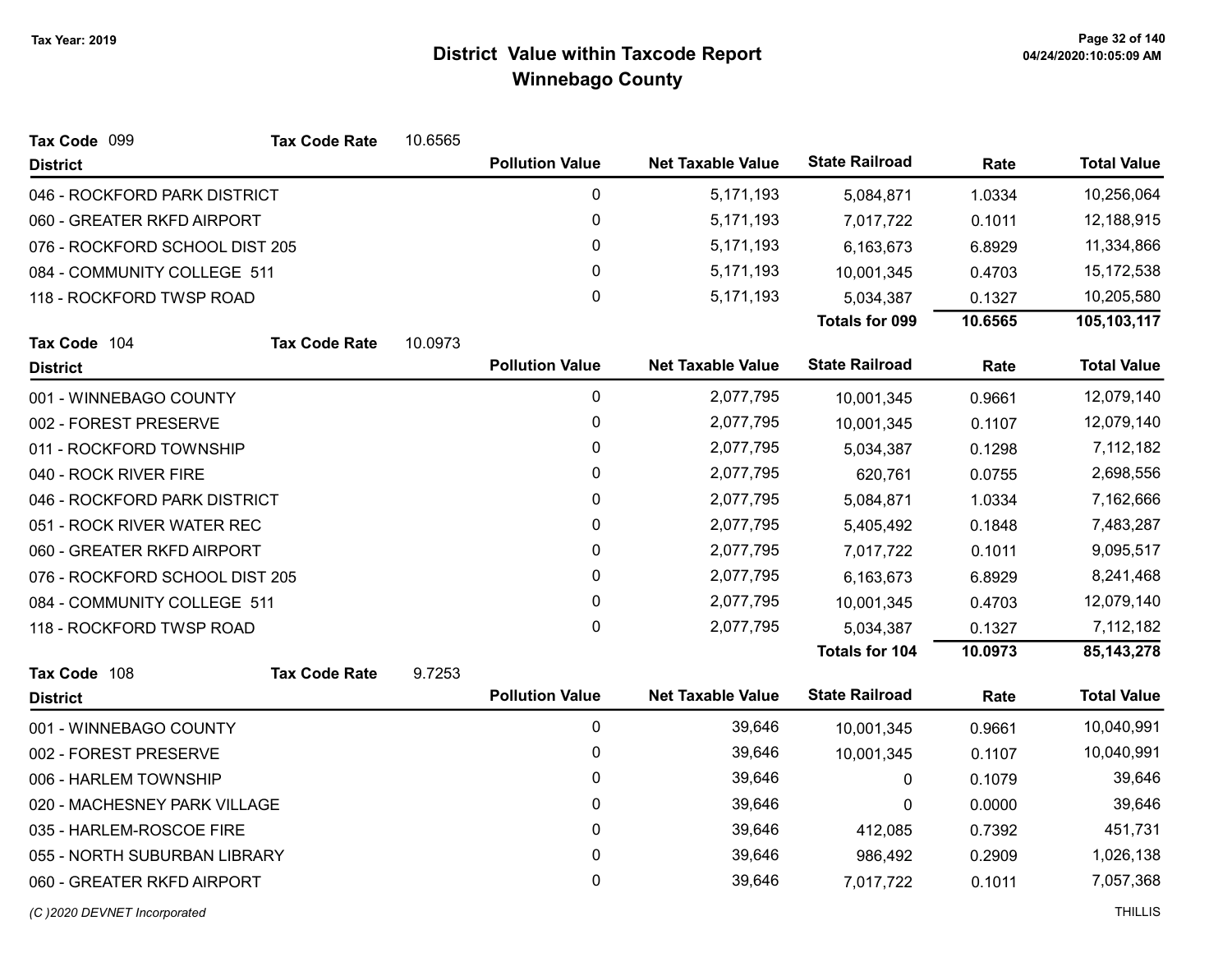| Tax Code 108                   | <b>Tax Code Rate</b> | 9.7253  |                        |                          |                       |        |                    |
|--------------------------------|----------------------|---------|------------------------|--------------------------|-----------------------|--------|--------------------|
| <b>District</b>                |                      |         | <b>Pollution Value</b> | <b>Net Taxable Value</b> | <b>State Railroad</b> | Rate   | <b>Total Value</b> |
| 076 - ROCKFORD SCHOOL DIST 205 |                      |         | $\pmb{0}$              | 39,646                   | 6,163,673             | 6.8929 | 6,203,319          |
| 084 - COMMUNITY COLLEGE 511    |                      |         | $\pmb{0}$              | 39,646                   | 10,001,345            | 0.4703 | 10,040,991         |
| 113 - HARLEM TWSP ROAD         |                      |         | $\mathbf 0$            | 39,646                   | $\Omega$              | 0.0462 | 39,646             |
|                                |                      |         |                        |                          | <b>Totals for 108</b> | 9.7253 | 44,980,467         |
| Tax Code 109                   | <b>Tax Code Rate</b> | 9.9101  |                        |                          |                       |        |                    |
| <b>District</b>                |                      |         | <b>Pollution Value</b> | <b>Net Taxable Value</b> | <b>State Railroad</b> | Rate   | <b>Total Value</b> |
| 001 - WINNEBAGO COUNTY         |                      |         | $\pmb{0}$              | 30,411,825               | 10,001,345            | 0.9661 | 40,413,170         |
| 002 - FOREST PRESERVE          |                      |         | $\pmb{0}$              | 30,411,825               | 10,001,345            | 0.1107 | 40,413,170         |
| 006 - HARLEM TOWNSHIP          |                      |         | 0                      | 30,411,825               | 0                     | 0.1079 | 30,411,825         |
| 020 - MACHESNEY PARK VILLAGE   |                      |         | 0                      | 30,411,825               | 0                     | 0.0000 | 30,411,825         |
| 035 - HARLEM-ROSCOE FIRE       |                      |         | 0                      | 30,411,825               | 412,085               | 0.7392 | 30,823,910         |
| 051 - ROCK RIVER WATER REC     |                      |         | $\pmb{0}$              | 30,411,825               | 5,405,492             | 0.1848 | 35,817,317         |
| 055 - NORTH SUBURBAN LIBRARY   |                      |         | $\pmb{0}$              | 30,411,825               | 986,492               | 0.2909 | 31,398,317         |
| 060 - GREATER RKFD AIRPORT     |                      |         | $\pmb{0}$              | 30,411,825               | 7,017,722             | 0.1011 | 37,429,547         |
| 076 - ROCKFORD SCHOOL DIST 205 |                      |         | 0                      | 30,411,825               | 6,163,673             | 6.8929 | 36,575,498         |
| 084 - COMMUNITY COLLEGE 511    |                      |         | $\mathbf 0$            | 30,411,825               | 10,001,345            | 0.4703 | 40,413,170         |
| 113 - HARLEM TWSP ROAD         |                      |         | $\mathbf 0$            | 30,411,825               | $\Omega$              | 0.0462 | 30,411,825         |
|                                |                      |         |                        |                          | <b>Totals for 109</b> | 9.9101 | 384,519,574        |
| Tax Code 110                   | <b>Tax Code Rate</b> | 10.4725 |                        |                          |                       |        |                    |
| <b>District</b>                |                      |         | <b>Pollution Value</b> | <b>Net Taxable Value</b> | <b>State Railroad</b> | Rate   | <b>Total Value</b> |
| 001 - WINNEBAGO COUNTY         |                      |         | 0                      | 24,202,956               | 10,001,345            | 0.9661 | 34,204,301         |
| 002 - FOREST PRESERVE          |                      |         | 0                      | 24,202,956               | 10,001,345            | 0.1107 | 34,204,301         |
| 004 - CHERRY VALLEY TOWNSHIP   |                      |         | $\mathbf 0$            | 24,202,956               | 1,555,953             | 0.1334 | 25,758,909         |
| 031 - CHERRY VALLEY FIRE       |                      |         | 0                      | 24,202,956               | 759,924               | 0.9763 | 24,962,880         |
| 051 - ROCK RIVER WATER REC     |                      |         | $\pmb{0}$              | 24,202,956               | 5,405,492             | 0.1848 | 29,608,448         |
| 054 - CHERRY VALLEY LIBRARY    |                      |         | 0                      | 24,202,956               | 981,213               | 0.3761 | 25, 184, 169       |
| 060 - GREATER RKFD AIRPORT     |                      |         | $\pmb{0}$              | 24,202,956               | 7,017,722             | 0.1011 | 31,220,678         |
| 076 - ROCKFORD SCHOOL DIST 205 |                      |         | $\mathbf 0$            | 24,202,956               | 6,163,673             | 6.8929 | 30,366,629         |
|                                |                      |         |                        |                          |                       |        |                    |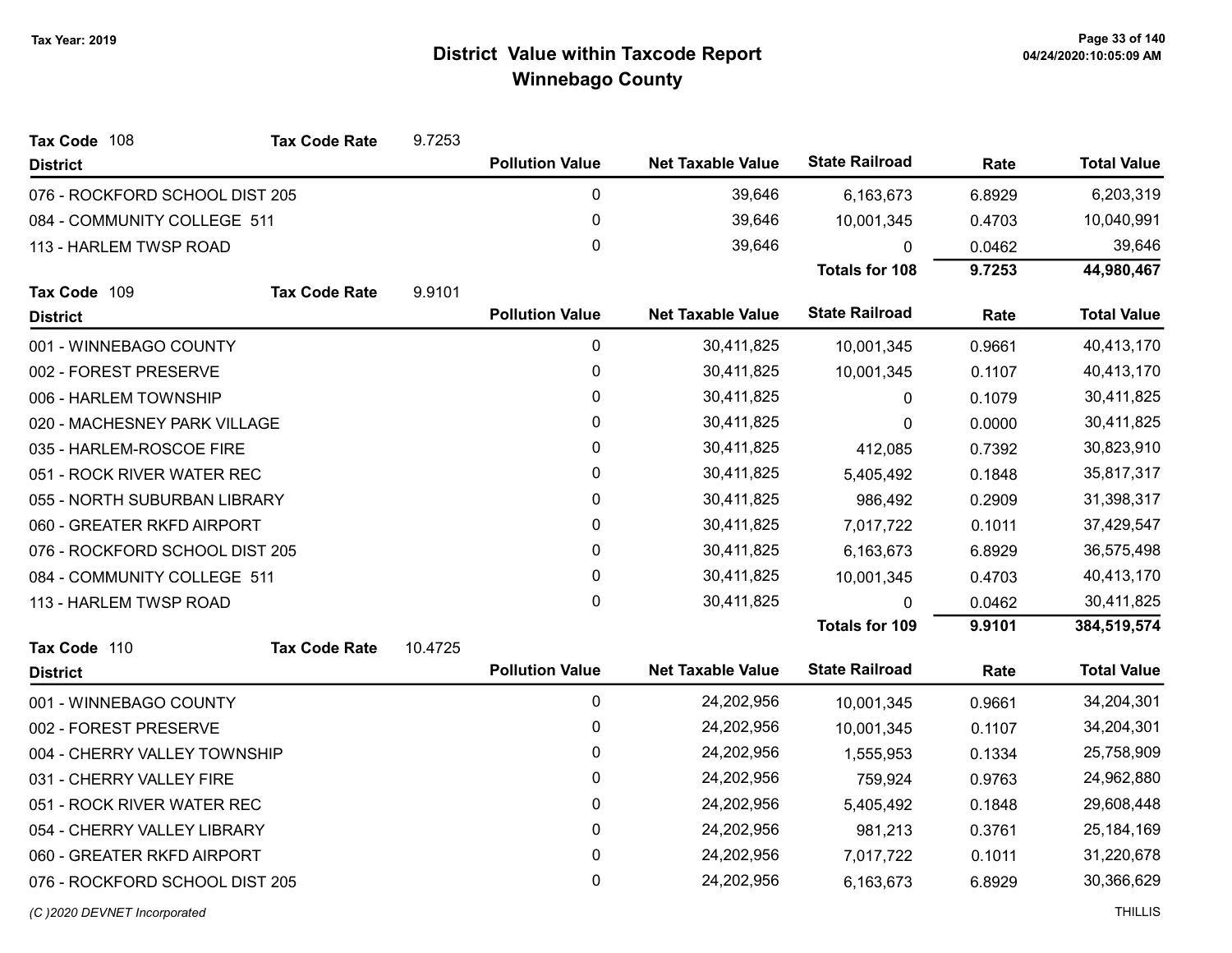| Tax Code 110                   | <b>Tax Code Rate</b>       | 10.4725 |                        |                          |                       |            |                    |
|--------------------------------|----------------------------|---------|------------------------|--------------------------|-----------------------|------------|--------------------|
| <b>District</b>                |                            |         | <b>Pollution Value</b> | <b>Net Taxable Value</b> | <b>State Railroad</b> | Rate       | <b>Total Value</b> |
| 084 - COMMUNITY COLLEGE 511    |                            |         | 0                      | 24,202,956               | 10,001,345            | 0.4703     | 34,204,301         |
| 111 - CHERRY VALLEY TWSP ROAD  |                            |         | 0                      | 24,202,956               | 1,555,953             | 0.2608     | 25,758,909         |
|                                |                            |         |                        |                          | <b>Totals for 110</b> | 10.4725    | 295,473,525        |
| Tax Code 111                   | <b>Tax Code Rate</b>       | 10.0964 |                        |                          |                       |            |                    |
| <b>District</b>                |                            |         | <b>Pollution Value</b> | <b>Net Taxable Value</b> | <b>State Railroad</b> | Rate       | <b>Total Value</b> |
| 001 - WINNEBAGO COUNTY         |                            |         | 0                      | 5,863,497                | 10,001,345            | 0.9661     | 15,864,842         |
| 002 - FOREST PRESERVE          |                            |         | 0                      | 5,863,497                | 10,001,345            | 0.1107     | 15,864,842         |
| 004 - CHERRY VALLEY TOWNSHIP   |                            |         | 0                      | 5,863,497                | 1,555,953             | 0.1334     | 7,419,450          |
| 031 - CHERRY VALLEY FIRE       |                            |         | 0                      | 5,863,497                | 759,924               | 0.9763     | 6,623,421          |
|                                | 051 - ROCK RIVER WATER REC |         | 0                      | 5,863,497                | 5,405,492             | 0.1848     | 11,268,989         |
| 060 - GREATER RKFD AIRPORT     |                            |         | 0                      | 5,863,497                | 7,017,722             | 0.1011     | 12,881,219         |
| 076 - ROCKFORD SCHOOL DIST 205 |                            |         | 0                      | 5,863,497                | 6,163,673             | 6.8929     | 12,027,170         |
| 084 - COMMUNITY COLLEGE 511    |                            | 0       | 5,863,497              | 10,001,345               | 0.4703                | 15,864,842 |                    |
| 111 - CHERRY VALLEY TWSP ROAD  |                            |         | $\mathbf 0$            | 5,863,497                | 1,555,953             | 0.2608     | 7,419,450          |
|                                |                            |         |                        |                          | <b>Totals for 111</b> | 10.0964    | 105,234,225        |
| Tax Code 112                   | <b>Tax Code Rate</b>       | 12.4950 |                        |                          |                       |            |                    |
| <b>District</b>                |                            |         | <b>Pollution Value</b> | <b>Net Taxable Value</b> | <b>State Railroad</b> | Rate       | <b>Total Value</b> |
| 001 - WINNEBAGO COUNTY         |                            |         | $\mathbf 0$            | 10,082,121               | 10,001,345            | 0.9661     | 20,083,466         |
| 002 - FOREST PRESERVE          |                            |         | 0                      | 10,082,121               | 10,001,345            | 0.1107     | 20,083,466         |
| 004 - CHERRY VALLEY TOWNSHIP   |                            |         | 0                      | 10,082,121               | 1,555,953             | 0.1334     | 11,638,074         |
| 023 - ROCKFORD CITY            |                            |         | 0                      | 10,082,121               | 4,079,000             | 2.9185     | 14, 161, 121       |
| 051 - ROCK RIVER WATER REC     |                            |         | 0                      | 10,082,121               | 5,405,492             | 0.1848     | 15,487,613         |
| 059 - ROCKFORD CITY LIBRARY    |                            |         | 0                      | 10,082,121               | 4,079,000             | 0.4564     | 14, 161, 121       |
| 060 - GREATER RKFD AIRPORT     |                            |         | $\pmb{0}$              | 10,082,121               | 7,017,722             | 0.1011     | 17,099,843         |
| 076 - ROCKFORD SCHOOL DIST 205 |                            |         | 0                      | 10,082,121               | 6,163,673             | 6.8929     | 16,245,794         |
| 084 - COMMUNITY COLLEGE 511    |                            |         | 0                      | 10,082,121               | 10,001,345            | 0.4703     | 20,083,466         |
| 111 - CHERRY VALLEY TWSP ROAD  |                            |         | 0                      | 10,082,121               | 1,555,953             | 0.2608     | 11,638,074         |
|                                |                            |         |                        |                          | <b>Totals for 112</b> | 12.4950    | 160,682,038        |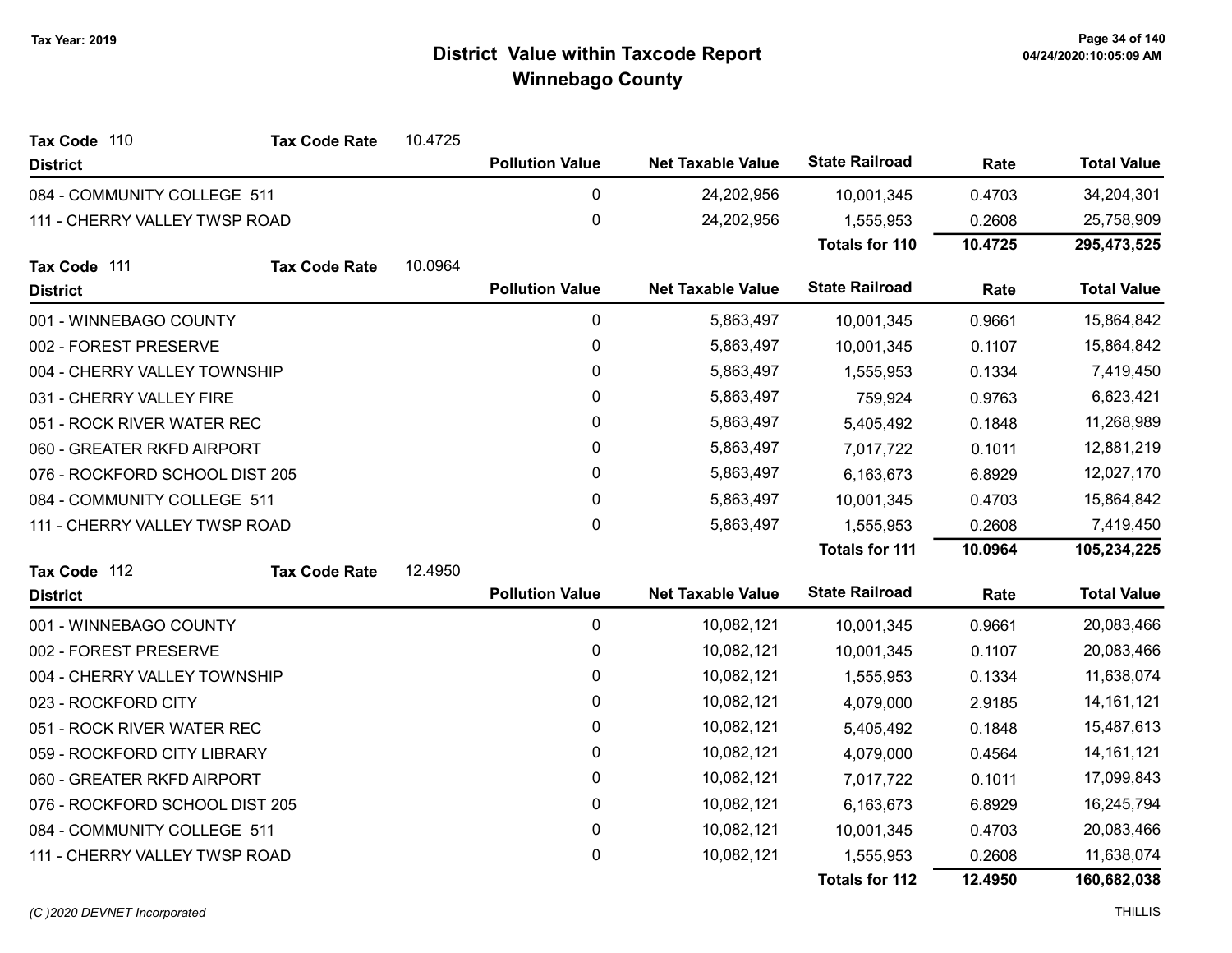| Tax Code 113                   | <b>Tax Code Rate</b> | 11.5059 |                        |                          |                       |         |                    |
|--------------------------------|----------------------|---------|------------------------|--------------------------|-----------------------|---------|--------------------|
| <b>District</b>                |                      |         | <b>Pollution Value</b> | <b>Net Taxable Value</b> | <b>State Railroad</b> | Rate    | <b>Total Value</b> |
| 001 - WINNEBAGO COUNTY         |                      |         | $\mathbf 0$            | 9,697,858                | 10,001,345            | 0.9661  | 19,699,203         |
| 002 - FOREST PRESERVE          |                      |         | 0                      | 9,697,858                | 10,001,345            | 0.1107  | 19,699,203         |
| 004 - CHERRY VALLEY TOWNSHIP   |                      |         | $\pmb{0}$              | 9,697,858                | 1,555,953             | 0.1334  | 11,253,811         |
| 031 - CHERRY VALLEY FIRE       |                      |         | $\mathbf{0}$           | 9,697,858                | 759,924               | 0.9763  | 10,457,782         |
| 046 - ROCKFORD PARK DISTRICT   |                      |         | $\pmb{0}$              | 9,697,858                | 5,084,871             | 1.0334  | 14,782,729         |
| 051 - ROCK RIVER WATER REC     |                      |         | $\pmb{0}$              | 9,697,858                | 5,405,492             | 0.1848  | 15,103,350         |
| 054 - CHERRY VALLEY LIBRARY    |                      |         | $\pmb{0}$              | 9,697,858                | 981,213               | 0.3761  | 10,679,071         |
| 060 - GREATER RKFD AIRPORT     |                      |         | $\pmb{0}$              | 9,697,858                | 7,017,722             | 0.1011  | 16,715,580         |
| 076 - ROCKFORD SCHOOL DIST 205 |                      |         | $\mathbf{0}$           | 9,697,858                | 6,163,673             | 6.8929  | 15,861,531         |
| 084 - COMMUNITY COLLEGE 511    |                      |         | $\pmb{0}$              | 9,697,858                | 10,001,345            | 0.4703  | 19,699,203         |
| 111 - CHERRY VALLEY TWSP ROAD  |                      |         | $\mathbf 0$            | 9,697,858                | 1,555,953             | 0.2608  | 11,253,811         |
|                                |                      |         |                        |                          | <b>Totals for 113</b> | 11.5059 | 165,205,274        |
| Tax Code 114                   | <b>Tax Code Rate</b> | 10.2877 |                        |                          |                       |         |                    |
| <b>District</b>                |                      |         | <b>Pollution Value</b> | <b>Net Taxable Value</b> | <b>State Railroad</b> | Rate    | <b>Total Value</b> |
| 001 - WINNEBAGO COUNTY         |                      |         | $\pmb{0}$              | 73,385,290               | 10,001,345            | 0.9661  | 83,386,635         |
| 002 - FOREST PRESERVE          |                      |         | $\mathbf 0$            | 73,385,290               | 10,001,345            | 0.1107  | 83,386,635         |
| 004 - CHERRY VALLEY TOWNSHIP   |                      |         | 0                      | 73,385,290               | 1,555,953             | 0.1334  | 74,941,243         |
| 031 - CHERRY VALLEY FIRE       |                      |         | 0                      | 73,385,290               | 759,924               | 0.9763  | 74, 145, 214       |
| 054 - CHERRY VALLEY LIBRARY    |                      |         | 0                      | 73,385,290               | 981,213               | 0.3761  | 74,366,503         |
| 060 - GREATER RKFD AIRPORT     |                      |         | $\pmb{0}$              | 73,385,290               | 7,017,722             | 0.1011  | 80,403,012         |
| 076 - ROCKFORD SCHOOL DIST 205 |                      |         | 0                      | 73,385,290               | 6,163,673             | 6.8929  | 79,548,963         |
| 084 - COMMUNITY COLLEGE 511    |                      |         | 0                      | 73,385,290               | 10,001,345            | 0.4703  | 83,386,635         |
| 111 - CHERRY VALLEY TWSP ROAD  |                      |         | 0                      | 73,385,290               | 1,555,953             | 0.2608  | 74,941,243         |
|                                |                      |         |                        |                          | <b>Totals for 114</b> | 10.2877 | 708,506,083        |
| Tax Code 115                   | <b>Tax Code Rate</b> | 9.9116  |                        |                          |                       |         |                    |
| <b>District</b>                |                      |         | <b>Pollution Value</b> | <b>Net Taxable Value</b> | <b>State Railroad</b> | Rate    | <b>Total Value</b> |
| 001 - WINNEBAGO COUNTY         |                      |         | $\mathbf 0$            | 5,512,823                | 10,001,345            | 0.9661  | 15,514,168         |
| 002 - FOREST PRESERVE          |                      |         | 0                      | 5,512,823                | 10,001,345            | 0.1107  | 15,514,168         |
| (C)2020 DEVNET Incorporated    |                      |         |                        |                          |                       |         | <b>THILLIS</b>     |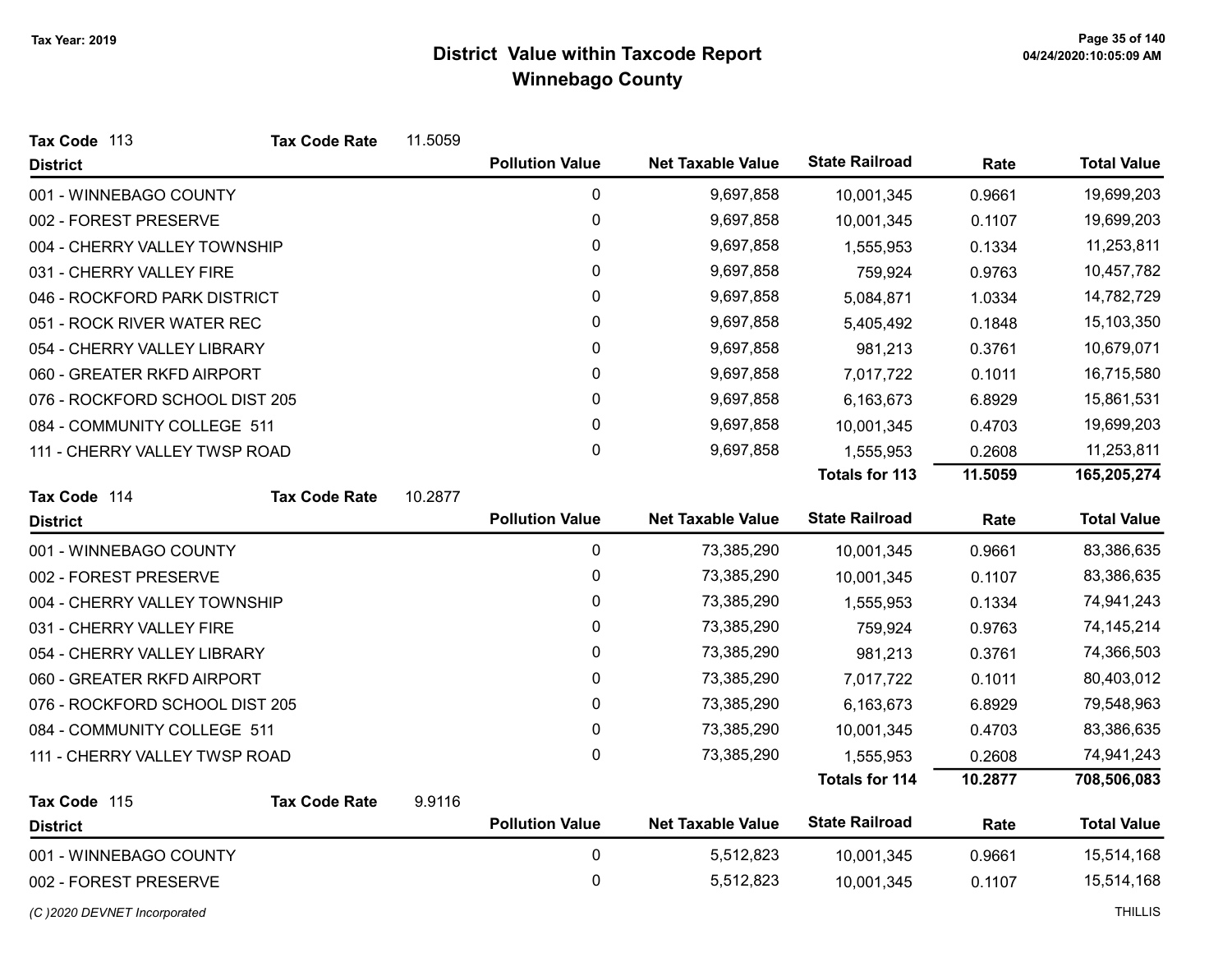| Tax Code 115                   | <b>Tax Code Rate</b> | 9.9116       |                        |                          |                       |            |                    |
|--------------------------------|----------------------|--------------|------------------------|--------------------------|-----------------------|------------|--------------------|
| <b>District</b>                |                      |              | <b>Pollution Value</b> | <b>Net Taxable Value</b> | <b>State Railroad</b> | Rate       | <b>Total Value</b> |
| 004 - CHERRY VALLEY TOWNSHIP   |                      |              | $\pmb{0}$              | 5,512,823                | 1,555,953             | 0.1334     | 7,068,776          |
| 031 - CHERRY VALLEY FIRE       |                      |              | $\mathbf 0$            | 5,512,823                | 759,924               | 0.9763     | 6,272,747          |
| 060 - GREATER RKFD AIRPORT     |                      |              | 0                      | 5,512,823                | 7,017,722             | 0.1011     | 12,530,545         |
| 076 - ROCKFORD SCHOOL DIST 205 |                      |              | 0                      | 5,512,823                | 6,163,673             | 6.8929     | 11,676,496         |
| 084 - COMMUNITY COLLEGE 511    |                      | 0            | 5,512,823              | 10,001,345               | 0.4703                | 15,514,168 |                    |
| 111 - CHERRY VALLEY TWSP ROAD  |                      |              | 0                      | 5,512,823                | 1,555,953             | 0.2608     | 7,068,776          |
|                                |                      |              |                        |                          | <b>Totals for 115</b> | 9.9116     | 91,159,844         |
| Tax Code 116                   | <b>Tax Code Rate</b> | 12.3102      |                        |                          | <b>State Railroad</b> |            |                    |
| <b>District</b>                |                      |              | <b>Pollution Value</b> | <b>Net Taxable Value</b> |                       | Rate       | <b>Total Value</b> |
| 001 - WINNEBAGO COUNTY         |                      |              | $\mathbf 0$            | 24,204                   | 10,001,345            | 0.9661     | 10,025,549         |
| 002 - FOREST PRESERVE          |                      | $\mathbf 0$  | 24,204                 | 10,001,345               | 0.1107                | 10,025,549 |                    |
| 004 - CHERRY VALLEY TOWNSHIP   |                      | $\mathbf{0}$ | 24,204                 | 1,555,953                | 0.1334                | 1,580,157  |                    |
| 023 - ROCKFORD CITY            |                      | 0            | 24,204                 | 4,079,000                | 2.9185                | 4,103,204  |                    |
| 059 - ROCKFORD CITY LIBRARY    |                      | 0            | 24,204                 | 4,079,000                | 0.4564                | 4,103,204  |                    |
| 060 - GREATER RKFD AIRPORT     |                      |              | $\pmb{0}$              | 24,204                   | 7,017,722             | 0.1011     | 7,041,926          |
| 076 - ROCKFORD SCHOOL DIST 205 |                      |              | 0                      | 24,204                   | 6,163,673             | 6.8929     | 6,187,877          |
| 084 - COMMUNITY COLLEGE 511    |                      |              | $\pmb{0}$              | 24,204                   | 10,001,345            | 0.4703     | 10,025,549         |
| 111 - CHERRY VALLEY TWSP ROAD  |                      |              | $\mathbf 0$            | 24,204                   | 1,555,953             | 0.2608     | 1,580,157          |
|                                |                      |              |                        |                          | <b>Totals for 116</b> | 12.3102    | 54,673,172         |
| Tax Code 117                   | <b>Tax Code Rate</b> | 13.3967      |                        |                          |                       |            |                    |
| <b>District</b>                |                      |              | <b>Pollution Value</b> | <b>Net Taxable Value</b> | <b>State Railroad</b> | Rate       | <b>Total Value</b> |
| 001 - WINNEBAGO COUNTY         |                      |              | $\pmb{0}$              | 11,895,928               | 10,001,345            | 0.9661     | 21,897,273         |
| 002 - FOREST PRESERVE          |                      |              | $\pmb{0}$              | 11,895,928               | 10,001,345            | 0.1107     | 21,897,273         |
| 011 - ROCKFORD TOWNSHIP        |                      |              | 0                      | 11,895,928               | 5,034,387             | 0.1298     | 16,930,315         |
| 023 - ROCKFORD CITY            |                      |              | 0                      | 11,895,928               | 4,079,000             | 2.9185     | 15,974,928         |
| 046 - ROCKFORD PARK DISTRICT   |                      |              | $\pmb{0}$              | 11,895,928               | 5,084,871             | 1.0334     | 16,980,799         |
| 051 - ROCK RIVER WATER REC     |                      |              | 0                      | 11,895,928               | 5,405,492             | 0.1848     | 17,301,420         |
| 059 - ROCKFORD CITY LIBRARY    |                      |              | 0                      | 11,895,928               | 4,079,000             | 0.4564     | 15,974,928         |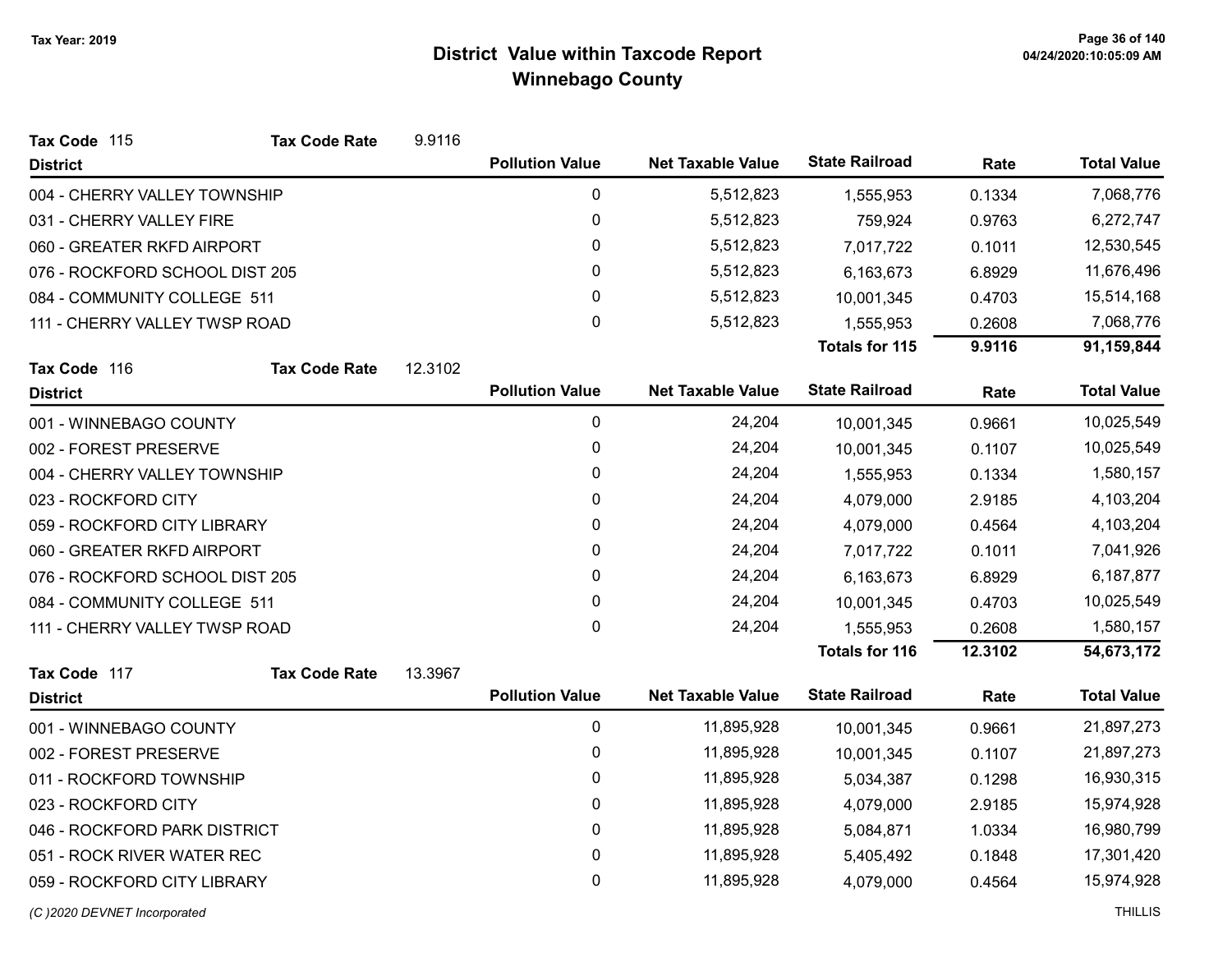| Tax Code 117                   | <b>Tax Code Rate</b>        | 13.3967 |                        |                          |                       |         |                    |
|--------------------------------|-----------------------------|---------|------------------------|--------------------------|-----------------------|---------|--------------------|
| <b>District</b>                |                             |         | <b>Pollution Value</b> | <b>Net Taxable Value</b> | <b>State Railroad</b> | Rate    | <b>Total Value</b> |
| 060 - GREATER RKFD AIRPORT     |                             |         | 0                      | 11,895,928               | 7,017,722             | 0.1011  | 18,913,650         |
| 066 - EAST STATE & ALPINE TIF  |                             |         | 0                      | 966,504                  | 0                     | 0.0000  | 966,504            |
| 076 - ROCKFORD SCHOOL DIST 205 |                             |         | 0                      | 11,895,928               | 6,163,673             | 6.8929  | 18,059,601         |
|                                | 084 - COMMUNITY COLLEGE 511 |         | 0                      | 11,895,928               | 10,001,345            | 0.4703  | 21,897,273         |
| 118 - ROCKFORD TWSP ROAD       |                             |         | 0                      | 11,895,928               | 5,034,387             | 0.1327  | 16,930,315         |
|                                |                             |         |                        |                          | <b>Totals for 117</b> | 13.3967 | 203,724,279        |
| Tax Code 118                   | <b>Tax Code Rate</b>        | 10.1644 |                        |                          |                       |         |                    |
| <b>District</b>                |                             |         | <b>Pollution Value</b> | <b>Net Taxable Value</b> | <b>State Railroad</b> | Rate    | <b>Total Value</b> |
| 001 - WINNEBAGO COUNTY         |                             |         | $\pmb{0}$              | 366,998                  | 10,001,345            | 0.9661  | 10,368,343         |
| 002 - FOREST PRESERVE          |                             |         | 0                      | 366,998                  | 10,001,345            | 0.1107  | 10,368,343         |
| 006 - HARLEM TOWNSHIP          |                             |         | 0                      | 366,998                  | 0                     | 0.1079  | 366,998            |
| 020 - MACHESNEY PARK VILLAGE   |                             |         | 0                      | 366,998                  | 0                     | 0.0000  | 366,998            |
| 035 - HARLEM-ROSCOE FIRE       |                             |         | $\pmb{0}$              | 366,998                  | 412,085               | 0.7392  | 779,083            |
| 051 - ROCK RIVER WATER REC     |                             |         | 0                      | 366,998                  | 5,405,492             | 0.1848  | 5,772,490          |
| 055 - NORTH SUBURBAN LIBRARY   |                             |         | 0                      | 366,998                  | 986,492               | 0.2909  | 1,353,490          |
| 060 - GREATER RKFD AIRPORT     |                             |         | 0                      | 366,998                  | 7,017,722             | 0.1011  | 7,384,720          |
| 070 - HARLEM SCHOOL DIST 122   |                             |         | $\pmb{0}$              | 366,998                  | 604,332               | 7.1472  | 971,330            |
| 084 - COMMUNITY COLLEGE 511    |                             |         | 0                      | 366,998                  | 10,001,345            | 0.4703  | 10,368,343         |
| 098 - MACHESNEY PARK TIF       |                             |         | 0                      | 8,572,219                | 0                     | 0.0000  | 8,572,219          |
| 113 - HARLEM TWSP ROAD         |                             |         | $\mathbf 0$            | 366,998                  | $\Omega$              | 0.0462  | 366,998            |
|                                |                             |         |                        |                          | <b>Totals for 118</b> | 10.1644 | 57,039,355         |
| Tax Code 119                   | <b>Tax Code Rate</b>        | 10.4725 |                        |                          |                       |         |                    |
| <b>District</b>                |                             |         | <b>Pollution Value</b> | <b>Net Taxable Value</b> | <b>State Railroad</b> | Rate    | <b>Total Value</b> |
| 001 - WINNEBAGO COUNTY         |                             |         | 0                      | 13,355,087               | 10,001,345            | 0.9661  | 23,356,432         |
| 002 - FOREST PRESERVE          |                             |         | 0                      | 13,355,087               | 10,001,345            | 0.1107  | 23,356,432         |
| 004 - CHERRY VALLEY TOWNSHIP   |                             |         | 0                      | 13,355,087               | 1,555,953             | 0.1334  | 14,911,040         |
| 017 - CHERRY VALLEY VILLAGE    |                             |         | 0                      | 13,355,087               | 194,575               | 0.0000  | 13,549,662         |
| 031 - CHERRY VALLEY FIRE       |                             |         | 0                      | 13,355,087               | 759,924               | 0.9763  | 14,115,011         |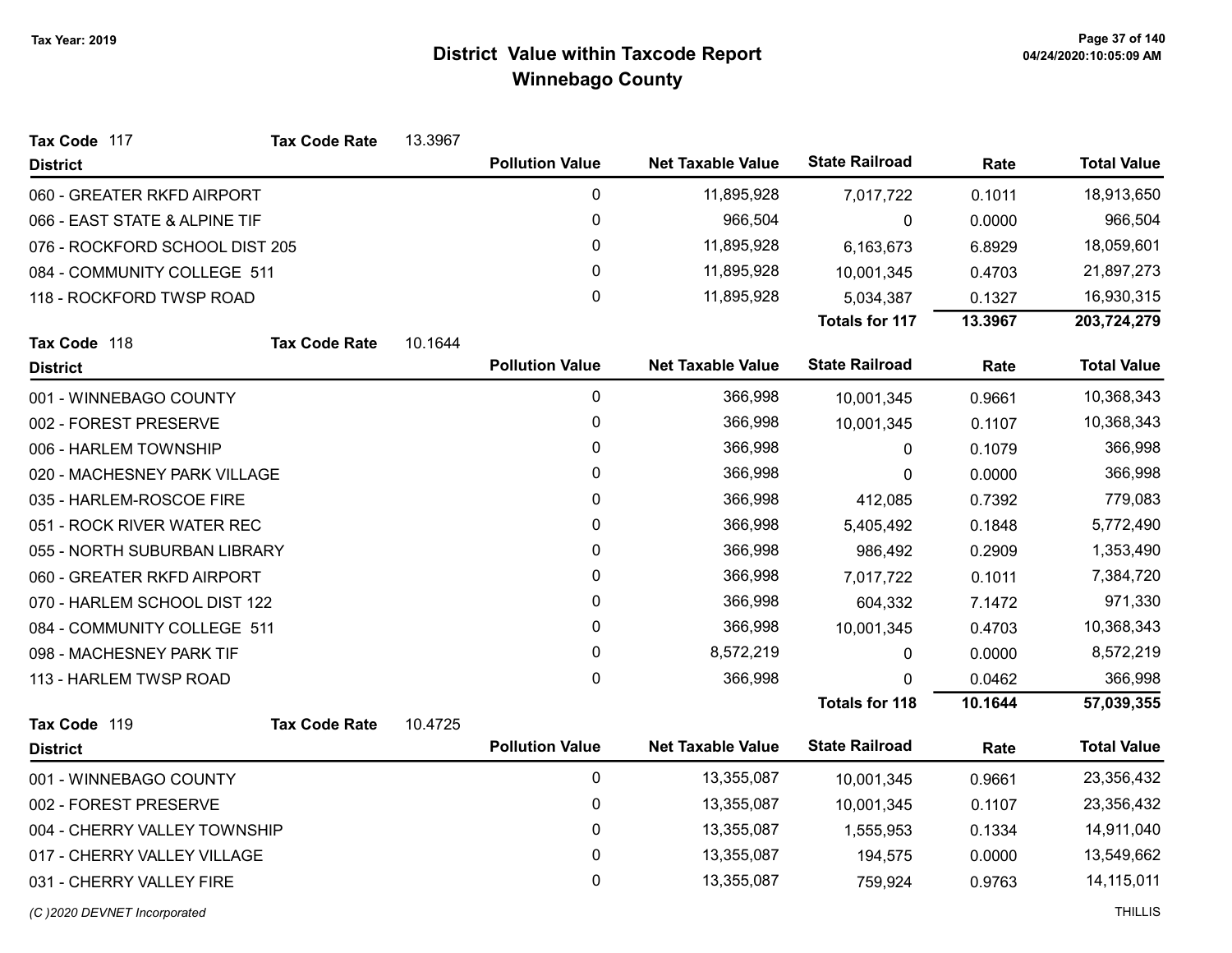| <b>State Railroad</b><br><b>Pollution Value</b><br><b>Net Taxable Value</b><br><b>Total Value</b><br>Rate<br><b>District</b><br>$\mathbf 0$<br>13,355,087<br>18,760,579<br>051 - ROCK RIVER WATER REC<br>0.1848<br>5,405,492<br>0<br>13,355,087<br>14,336,300<br>054 - CHERRY VALLEY LIBRARY<br>0.3761<br>981,213<br>0<br>13,355,087<br>20,372,809<br>060 - GREATER RKFD AIRPORT<br>7,017,722<br>0.1011<br>0<br>076 - ROCKFORD SCHOOL DIST 205<br>13,355,087<br>19,518,760<br>6,163,673<br>6.8929<br>$\mathbf 0$<br>084 - COMMUNITY COLLEGE 511<br>13,355,087<br>23,356,432<br>10,001,345<br>0.4703<br>0<br>13,355,087<br>14,911,040<br>111 - CHERRY VALLEY TWSP ROAD<br>0.2608<br>1,555,953<br><b>Totals for 119</b><br>10.4725<br>200,544,497<br>10.2877<br>Tax Code 120<br><b>Tax Code Rate</b><br><b>State Railroad</b><br><b>Pollution Value</b><br><b>Net Taxable Value</b><br><b>Total Value</b><br>Rate<br><b>District</b><br>0<br>3,626,648<br>001 - WINNEBAGO COUNTY<br>13,627,993<br>10,001,345<br>0.9661<br>0<br>13,627,993<br>002 - FOREST PRESERVE<br>3,626,648<br>10,001,345<br>0.1107<br>0<br>3,626,648<br>5,182,601<br>004 - CHERRY VALLEY TOWNSHIP<br>0.1334<br>1,555,953<br>0<br>017 - CHERRY VALLEY VILLAGE<br>3,626,648<br>3,821,223<br>194,575<br>0.0000<br>0<br>3,626,648<br>4,386,572<br>031 - CHERRY VALLEY FIRE<br>759,924<br>0.9763<br>0<br>4,607,861<br>054 - CHERRY VALLEY LIBRARY<br>3,626,648<br>981,213<br>0.3761<br>0<br>060 - GREATER RKFD AIRPORT<br>3,626,648<br>0.1011<br>10,644,370<br>7,017,722<br>076 - ROCKFORD SCHOOL DIST 205<br>0<br>9,790,321<br>3,626,648<br>6,163,673<br>6.8929<br>$\mathbf 0$<br>084 - COMMUNITY COLLEGE 511<br>3,626,648<br>13,627,993<br>10,001,345<br>0.4703<br>$\mathbf{0}$<br>5,182,601<br>111 - CHERRY VALLEY TWSP ROAD<br>3,626,648<br>0.2608<br>1,555,953<br><b>Totals for 120</b><br>10.2877<br>84,499,528 |
|-------------------------------------------------------------------------------------------------------------------------------------------------------------------------------------------------------------------------------------------------------------------------------------------------------------------------------------------------------------------------------------------------------------------------------------------------------------------------------------------------------------------------------------------------------------------------------------------------------------------------------------------------------------------------------------------------------------------------------------------------------------------------------------------------------------------------------------------------------------------------------------------------------------------------------------------------------------------------------------------------------------------------------------------------------------------------------------------------------------------------------------------------------------------------------------------------------------------------------------------------------------------------------------------------------------------------------------------------------------------------------------------------------------------------------------------------------------------------------------------------------------------------------------------------------------------------------------------------------------------------------------------------------------------------------------------------------------------------------------------------------------------------------------------------------------------------------------------------------------------------------------|
|                                                                                                                                                                                                                                                                                                                                                                                                                                                                                                                                                                                                                                                                                                                                                                                                                                                                                                                                                                                                                                                                                                                                                                                                                                                                                                                                                                                                                                                                                                                                                                                                                                                                                                                                                                                                                                                                                     |
|                                                                                                                                                                                                                                                                                                                                                                                                                                                                                                                                                                                                                                                                                                                                                                                                                                                                                                                                                                                                                                                                                                                                                                                                                                                                                                                                                                                                                                                                                                                                                                                                                                                                                                                                                                                                                                                                                     |
|                                                                                                                                                                                                                                                                                                                                                                                                                                                                                                                                                                                                                                                                                                                                                                                                                                                                                                                                                                                                                                                                                                                                                                                                                                                                                                                                                                                                                                                                                                                                                                                                                                                                                                                                                                                                                                                                                     |
|                                                                                                                                                                                                                                                                                                                                                                                                                                                                                                                                                                                                                                                                                                                                                                                                                                                                                                                                                                                                                                                                                                                                                                                                                                                                                                                                                                                                                                                                                                                                                                                                                                                                                                                                                                                                                                                                                     |
|                                                                                                                                                                                                                                                                                                                                                                                                                                                                                                                                                                                                                                                                                                                                                                                                                                                                                                                                                                                                                                                                                                                                                                                                                                                                                                                                                                                                                                                                                                                                                                                                                                                                                                                                                                                                                                                                                     |
|                                                                                                                                                                                                                                                                                                                                                                                                                                                                                                                                                                                                                                                                                                                                                                                                                                                                                                                                                                                                                                                                                                                                                                                                                                                                                                                                                                                                                                                                                                                                                                                                                                                                                                                                                                                                                                                                                     |
|                                                                                                                                                                                                                                                                                                                                                                                                                                                                                                                                                                                                                                                                                                                                                                                                                                                                                                                                                                                                                                                                                                                                                                                                                                                                                                                                                                                                                                                                                                                                                                                                                                                                                                                                                                                                                                                                                     |
|                                                                                                                                                                                                                                                                                                                                                                                                                                                                                                                                                                                                                                                                                                                                                                                                                                                                                                                                                                                                                                                                                                                                                                                                                                                                                                                                                                                                                                                                                                                                                                                                                                                                                                                                                                                                                                                                                     |
|                                                                                                                                                                                                                                                                                                                                                                                                                                                                                                                                                                                                                                                                                                                                                                                                                                                                                                                                                                                                                                                                                                                                                                                                                                                                                                                                                                                                                                                                                                                                                                                                                                                                                                                                                                                                                                                                                     |
|                                                                                                                                                                                                                                                                                                                                                                                                                                                                                                                                                                                                                                                                                                                                                                                                                                                                                                                                                                                                                                                                                                                                                                                                                                                                                                                                                                                                                                                                                                                                                                                                                                                                                                                                                                                                                                                                                     |
|                                                                                                                                                                                                                                                                                                                                                                                                                                                                                                                                                                                                                                                                                                                                                                                                                                                                                                                                                                                                                                                                                                                                                                                                                                                                                                                                                                                                                                                                                                                                                                                                                                                                                                                                                                                                                                                                                     |
|                                                                                                                                                                                                                                                                                                                                                                                                                                                                                                                                                                                                                                                                                                                                                                                                                                                                                                                                                                                                                                                                                                                                                                                                                                                                                                                                                                                                                                                                                                                                                                                                                                                                                                                                                                                                                                                                                     |
|                                                                                                                                                                                                                                                                                                                                                                                                                                                                                                                                                                                                                                                                                                                                                                                                                                                                                                                                                                                                                                                                                                                                                                                                                                                                                                                                                                                                                                                                                                                                                                                                                                                                                                                                                                                                                                                                                     |
|                                                                                                                                                                                                                                                                                                                                                                                                                                                                                                                                                                                                                                                                                                                                                                                                                                                                                                                                                                                                                                                                                                                                                                                                                                                                                                                                                                                                                                                                                                                                                                                                                                                                                                                                                                                                                                                                                     |
|                                                                                                                                                                                                                                                                                                                                                                                                                                                                                                                                                                                                                                                                                                                                                                                                                                                                                                                                                                                                                                                                                                                                                                                                                                                                                                                                                                                                                                                                                                                                                                                                                                                                                                                                                                                                                                                                                     |
|                                                                                                                                                                                                                                                                                                                                                                                                                                                                                                                                                                                                                                                                                                                                                                                                                                                                                                                                                                                                                                                                                                                                                                                                                                                                                                                                                                                                                                                                                                                                                                                                                                                                                                                                                                                                                                                                                     |
|                                                                                                                                                                                                                                                                                                                                                                                                                                                                                                                                                                                                                                                                                                                                                                                                                                                                                                                                                                                                                                                                                                                                                                                                                                                                                                                                                                                                                                                                                                                                                                                                                                                                                                                                                                                                                                                                                     |
|                                                                                                                                                                                                                                                                                                                                                                                                                                                                                                                                                                                                                                                                                                                                                                                                                                                                                                                                                                                                                                                                                                                                                                                                                                                                                                                                                                                                                                                                                                                                                                                                                                                                                                                                                                                                                                                                                     |
|                                                                                                                                                                                                                                                                                                                                                                                                                                                                                                                                                                                                                                                                                                                                                                                                                                                                                                                                                                                                                                                                                                                                                                                                                                                                                                                                                                                                                                                                                                                                                                                                                                                                                                                                                                                                                                                                                     |
|                                                                                                                                                                                                                                                                                                                                                                                                                                                                                                                                                                                                                                                                                                                                                                                                                                                                                                                                                                                                                                                                                                                                                                                                                                                                                                                                                                                                                                                                                                                                                                                                                                                                                                                                                                                                                                                                                     |
|                                                                                                                                                                                                                                                                                                                                                                                                                                                                                                                                                                                                                                                                                                                                                                                                                                                                                                                                                                                                                                                                                                                                                                                                                                                                                                                                                                                                                                                                                                                                                                                                                                                                                                                                                                                                                                                                                     |
| 9.8025<br>Tax Code 122<br><b>Tax Code Rate</b>                                                                                                                                                                                                                                                                                                                                                                                                                                                                                                                                                                                                                                                                                                                                                                                                                                                                                                                                                                                                                                                                                                                                                                                                                                                                                                                                                                                                                                                                                                                                                                                                                                                                                                                                                                                                                                      |
| <b>State Railroad</b><br><b>Pollution Value</b><br><b>Net Taxable Value</b><br><b>Total Value</b><br>Rate<br><b>District</b>                                                                                                                                                                                                                                                                                                                                                                                                                                                                                                                                                                                                                                                                                                                                                                                                                                                                                                                                                                                                                                                                                                                                                                                                                                                                                                                                                                                                                                                                                                                                                                                                                                                                                                                                                        |
| $\mathbf 0$<br>001 - WINNEBAGO COUNTY<br>531,248<br>10,532,593<br>0.9661<br>10,001,345                                                                                                                                                                                                                                                                                                                                                                                                                                                                                                                                                                                                                                                                                                                                                                                                                                                                                                                                                                                                                                                                                                                                                                                                                                                                                                                                                                                                                                                                                                                                                                                                                                                                                                                                                                                              |
| 0<br>002 - FOREST PRESERVE<br>531,248<br>0.1107<br>10,532,593<br>10,001,345                                                                                                                                                                                                                                                                                                                                                                                                                                                                                                                                                                                                                                                                                                                                                                                                                                                                                                                                                                                                                                                                                                                                                                                                                                                                                                                                                                                                                                                                                                                                                                                                                                                                                                                                                                                                         |
| 0<br>2,087,201<br>004 - CHERRY VALLEY TOWNSHIP<br>531,248<br>1,555,953<br>0.1334                                                                                                                                                                                                                                                                                                                                                                                                                                                                                                                                                                                                                                                                                                                                                                                                                                                                                                                                                                                                                                                                                                                                                                                                                                                                                                                                                                                                                                                                                                                                                                                                                                                                                                                                                                                                    |
| 0<br>031 - CHERRY VALLEY FIRE<br>531,248<br>1,291,172<br>759,924<br>0.9763                                                                                                                                                                                                                                                                                                                                                                                                                                                                                                                                                                                                                                                                                                                                                                                                                                                                                                                                                                                                                                                                                                                                                                                                                                                                                                                                                                                                                                                                                                                                                                                                                                                                                                                                                                                                          |
| 0<br>054 - CHERRY VALLEY LIBRARY<br>531,248<br>1,512,461<br>981,213<br>0.3761                                                                                                                                                                                                                                                                                                                                                                                                                                                                                                                                                                                                                                                                                                                                                                                                                                                                                                                                                                                                                                                                                                                                                                                                                                                                                                                                                                                                                                                                                                                                                                                                                                                                                                                                                                                                       |
| 0<br>531,248<br>7,548,970<br>060 - GREATER RKFD AIRPORT<br>0.1011<br>7,017,722                                                                                                                                                                                                                                                                                                                                                                                                                                                                                                                                                                                                                                                                                                                                                                                                                                                                                                                                                                                                                                                                                                                                                                                                                                                                                                                                                                                                                                                                                                                                                                                                                                                                                                                                                                                                      |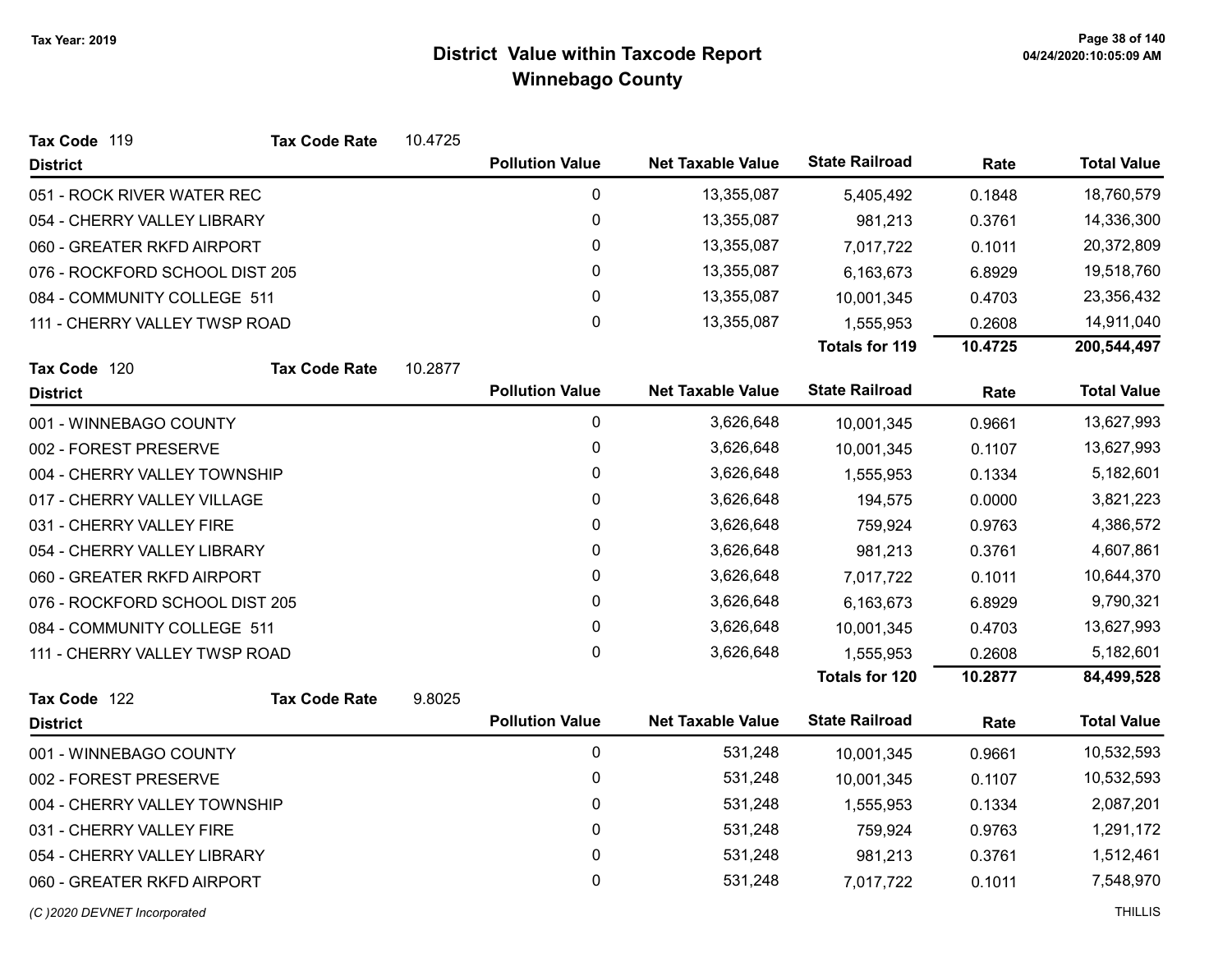| Tax Code 122                   | <b>Tax Code Rate</b> | 9.8025  |                        |                          |                       |         |                    |
|--------------------------------|----------------------|---------|------------------------|--------------------------|-----------------------|---------|--------------------|
| <b>District</b>                |                      |         | <b>Pollution Value</b> | <b>Net Taxable Value</b> | <b>State Railroad</b> | Rate    | <b>Total Value</b> |
| 083 - HIAWATHA SCHOOL DIST 426 |                      |         | $\pmb{0}$              | 531,248                  | 0                     | 6.2246  | 531,248            |
| 085 - COMMUNITY COLLEGE 523    |                      |         | $\pmb{0}$              | 531,248                  | 0                     | 0.6534  | 531,248            |
| 111 - CHERRY VALLEY TWSP ROAD  |                      |         | $\pmb{0}$              | 531,248                  | 1,555,953             | 0.2608  | 2,087,201          |
|                                |                      |         |                        |                          | <b>Totals for 122</b> | 9.8025  | 36,654,687         |
| Tax Code 123                   | <b>Tax Code Rate</b> | 12.3633 |                        |                          |                       |         |                    |
| <b>District</b>                |                      |         | <b>Pollution Value</b> | <b>Net Taxable Value</b> | <b>State Railroad</b> | Rate    | <b>Total Value</b> |
| 001 - WINNEBAGO COUNTY         |                      |         | $\pmb{0}$              | 673,396                  | 10,001,345            | 0.9661  | 10,674,741         |
| 002 - FOREST PRESERVE          |                      |         | $\pmb{0}$              | 673,396                  | 10,001,345            | 0.1107  | 10,674,741         |
| 011 - ROCKFORD TOWNSHIP        |                      |         | $\pmb{0}$              | 673,396                  | 5,034,387             | 0.1298  | 5,707,783          |
| 023 - ROCKFORD CITY            |                      |         | 0                      | 673,396                  | 4,079,000             | 2.9185  | 4,752,396          |
| 051 - ROCK RIVER WATER REC     |                      |         | 0                      | 673,396                  | 5,405,492             | 0.1848  | 6,078,888          |
| 059 - ROCKFORD CITY LIBRARY    |                      |         | 0                      | 673,396                  | 4,079,000             | 0.4564  | 4,752,396          |
| 060 - GREATER RKFD AIRPORT     |                      |         | 0                      | 673,396                  | 7,017,722             | 0.1011  | 7,691,118          |
| 076 - ROCKFORD SCHOOL DIST 205 |                      |         | $\mathbf 0$            | 673,396                  | 6,163,673             | 6.8929  | 6,837,069          |
| 084 - COMMUNITY COLLEGE 511    |                      |         | 0                      | 673,396                  | 10,001,345            | 0.4703  | 10,674,741         |
| 118 - ROCKFORD TWSP ROAD       |                      |         | 0                      | 673,396                  | 5,034,387             | 0.1327  | 5,707,783          |
|                                |                      |         |                        |                          | <b>Totals for 123</b> | 12.3633 | 73,551,656         |
| Tax Code 124                   | <b>Tax Code Rate</b> | 11.5059 |                        |                          |                       |         |                    |
| <b>District</b>                |                      |         | <b>Pollution Value</b> | <b>Net Taxable Value</b> | <b>State Railroad</b> | Rate    | <b>Total Value</b> |
| 001 - WINNEBAGO COUNTY         |                      |         | $\mathbf 0$            | 6,979,876                | 10,001,345            | 0.9661  | 16,981,221         |
| 002 - FOREST PRESERVE          |                      |         | $\mathbf 0$            | 6,979,876                | 10,001,345            | 0.1107  | 16,981,221         |
| 004 - CHERRY VALLEY TOWNSHIP   |                      |         | $\mathbf 0$            | 6,979,876                | 1,555,953             | 0.1334  | 8,535,829          |
| 017 - CHERRY VALLEY VILLAGE    |                      |         | $\pmb{0}$              | 6,979,876                | 194,575               | 0.0000  | 7,174,451          |
| 031 - CHERRY VALLEY FIRE       |                      |         | $\pmb{0}$              | 6,979,876                | 759,924               | 0.9763  | 7,739,800          |
| 046 - ROCKFORD PARK DISTRICT   |                      |         | 0                      | 6,979,876                | 5,084,871             | 1.0334  | 12,064,747         |
| 051 - ROCK RIVER WATER REC     |                      |         | $\pmb{0}$              | 6,979,876                | 5,405,492             | 0.1848  | 12,385,368         |
| 054 - CHERRY VALLEY LIBRARY    |                      |         | $\pmb{0}$              | 6,979,876                | 981,213               | 0.3761  | 7,961,089          |
| 060 - GREATER RKFD AIRPORT     |                      |         | 0                      | 6,979,876                | 7,017,722             | 0.1011  | 13,997,598         |
|                                |                      |         |                        |                          |                       |         |                    |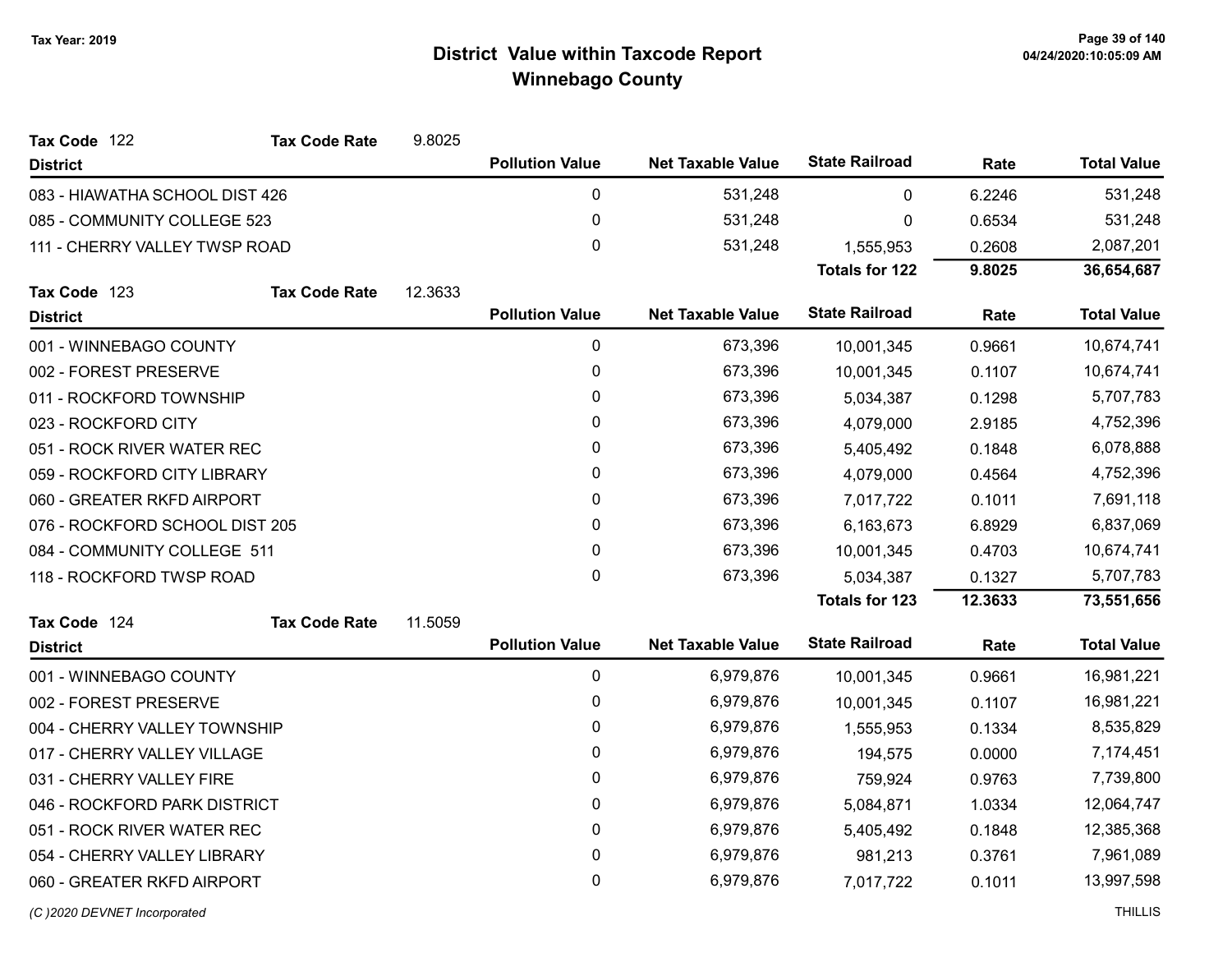| Tax Code 124                   | <b>Tax Code Rate</b>        | 11.5059   |                        |                          |                       |           |                    |
|--------------------------------|-----------------------------|-----------|------------------------|--------------------------|-----------------------|-----------|--------------------|
| <b>District</b>                |                             |           | <b>Pollution Value</b> | <b>Net Taxable Value</b> | <b>State Railroad</b> | Rate      | <b>Total Value</b> |
| 076 - ROCKFORD SCHOOL DIST 205 |                             |           | 0                      | 6,979,876                | 6,163,673             | 6.8929    | 13,143,549         |
| 084 - COMMUNITY COLLEGE 511    |                             |           | 0                      | 6,979,876                | 10,001,345            | 0.4703    | 16,981,221         |
| 111 - CHERRY VALLEY TWSP ROAD  |                             |           | $\mathbf 0$            | 6,979,876                | 1,555,953             | 0.2608    | 8,535,829          |
|                                |                             |           |                        |                          | <b>Totals for 124</b> | 11.5059   | 142,481,923        |
| Tax Code 125                   | <b>Tax Code Rate</b>        | 11.3211   |                        |                          |                       |           |                    |
| <b>District</b>                |                             |           | <b>Pollution Value</b> | <b>Net Taxable Value</b> | <b>State Railroad</b> | Rate      | <b>Total Value</b> |
| 001 - WINNEBAGO COUNTY         |                             |           | $\pmb{0}$              | 123,290                  | 10,001,345            | 0.9661    | 10,124,635         |
| 002 - FOREST PRESERVE          |                             |           | $\pmb{0}$              | 123,290                  | 10,001,345            | 0.1107    | 10,124,635         |
| 004 - CHERRY VALLEY TOWNSHIP   |                             |           | 0                      | 123,290                  | 1,555,953             | 0.1334    | 1,679,243          |
| 017 - CHERRY VALLEY VILLAGE    |                             |           | $\mathbf 0$            | 123,290                  | 194,575               | 0.0000    | 317,865            |
| 031 - CHERRY VALLEY FIRE       |                             | $\pmb{0}$ | 123,290                | 759,924                  | 0.9763                | 883,214   |                    |
| 046 - ROCKFORD PARK DISTRICT   |                             |           | 0                      | 123,290                  | 5,084,871             | 1.0334    | 5,208,161          |
| 054 - CHERRY VALLEY LIBRARY    |                             |           | $\pmb{0}$              | 123,290                  | 981,213               | 0.3761    | 1,104,503          |
| 060 - GREATER RKFD AIRPORT     |                             | 0         | 123,290                | 7,017,722                | 0.1011                | 7,141,012 |                    |
| 076 - ROCKFORD SCHOOL DIST 205 |                             | $\pmb{0}$ | 123,290                | 6,163,673                | 6.8929                | 6,286,963 |                    |
|                                | 084 - COMMUNITY COLLEGE 511 |           | $\pmb{0}$              | 123,290                  | 10,001,345            | 0.4703    | 10,124,635         |
| 111 - CHERRY VALLEY TWSP ROAD  |                             |           | $\mathbf 0$            | 123,290                  | 1,555,953             | 0.2608    | 1,679,243          |
|                                |                             |           |                        |                          | Totals for 125        | 11.3211   | 54,674,109         |
| Tax Code 126                   | <b>Tax Code Rate</b>        | 13.3967   |                        |                          |                       |           |                    |
| <b>District</b>                |                             |           | <b>Pollution Value</b> | <b>Net Taxable Value</b> | <b>State Railroad</b> | Rate      | <b>Total Value</b> |
| 001 - WINNEBAGO COUNTY         |                             |           | 0                      | 1,797,994                | 10,001,345            | 0.9661    | 11,799,339         |
| 002 - FOREST PRESERVE          |                             |           | $\pmb{0}$              | 1,797,994                | 10,001,345            | 0.1107    | 11,799,339         |
| 011 - ROCKFORD TOWNSHIP        |                             |           | $\pmb{0}$              | 1,797,994                | 5,034,387             | 0.1298    | 6,832,381          |
| 023 - ROCKFORD CITY            |                             |           | 0                      | 1,797,994                | 4,079,000             | 2.9185    | 5,876,994          |
| 046 - ROCKFORD PARK DISTRICT   |                             |           | $\pmb{0}$              | 1,797,994                | 5,084,871             | 1.0334    | 6,882,865          |
| 051 - ROCK RIVER WATER REC     |                             |           | 0                      | 1,797,994                | 5,405,492             | 0.1848    | 7,203,486          |
| 052 - PRESTON & CENTRAL TIF    |                             |           | $\pmb{0}$              | 624,589                  | 0                     | 0.0000    | 624,589            |
| 059 - ROCKFORD CITY LIBRARY    |                             |           | 0                      | 1,797,994                | 4,079,000             | 0.4564    | 5,876,994          |
| (C)2020 DEVNET Incorporated    |                             |           |                        |                          |                       |           | <b>THILLIS</b>     |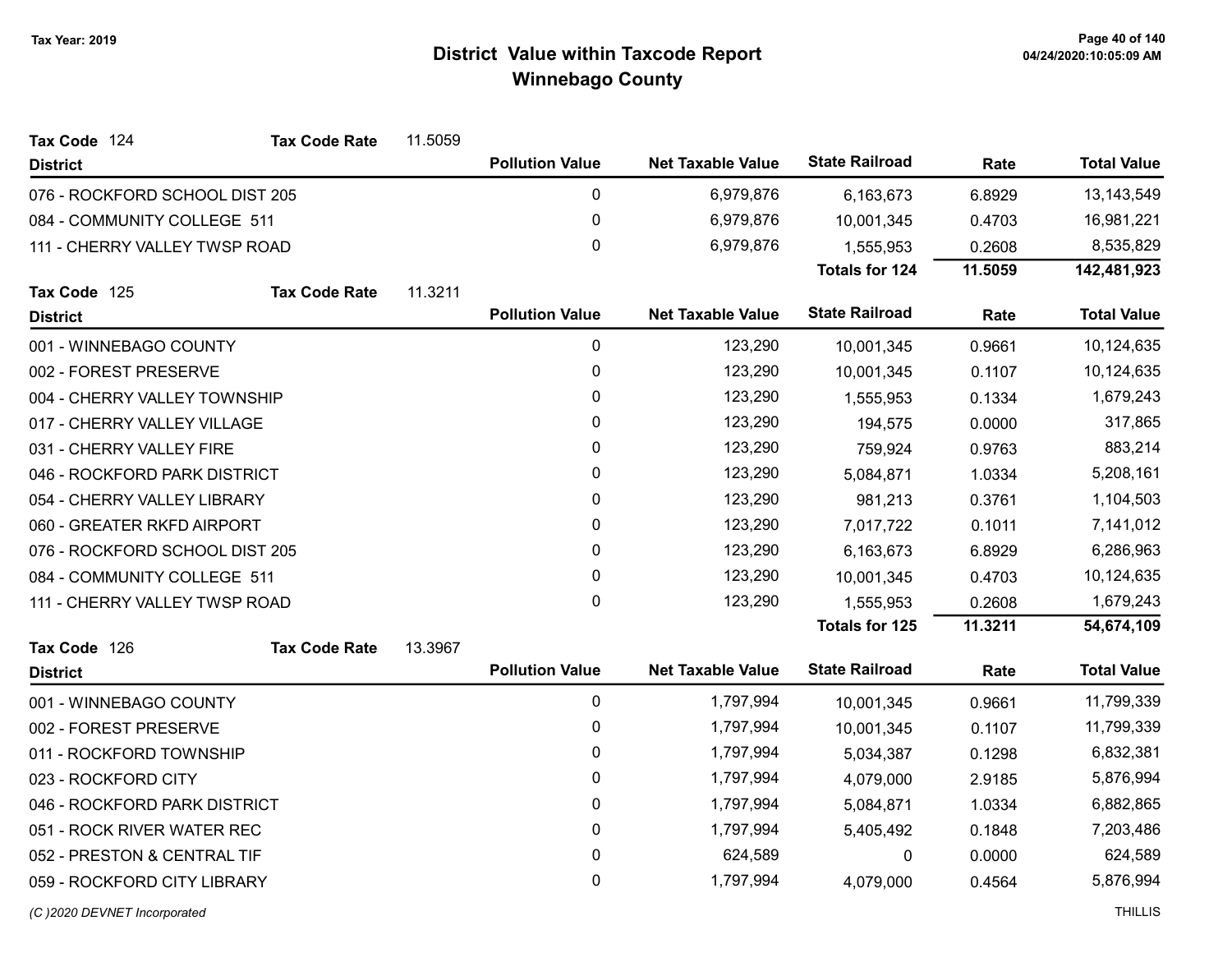| Tax Code 126                   | <b>Tax Code Rate</b> | 13.3967   |                        |                          |                       |             |                    |
|--------------------------------|----------------------|-----------|------------------------|--------------------------|-----------------------|-------------|--------------------|
| <b>District</b>                |                      |           | <b>Pollution Value</b> | <b>Net Taxable Value</b> | <b>State Railroad</b> | Rate        | <b>Total Value</b> |
| 060 - GREATER RKFD AIRPORT     |                      |           | $\pmb{0}$              | 1,797,994                | 7,017,722             | 0.1011      | 8,815,716          |
| 076 - ROCKFORD SCHOOL DIST 205 |                      |           | 0                      | 1,797,994                | 6,163,673             | 6.8929      | 7,961,667          |
| 084 - COMMUNITY COLLEGE 511    |                      |           | $\pmb{0}$              | 1,797,994                | 10,001,345            | 0.4703      | 11,799,339         |
| 118 - ROCKFORD TWSP ROAD       |                      |           | $\mathbf 0$            | 1,797,994                | 5,034,387             | 0.1327      | 6,832,381          |
|                                |                      |           |                        |                          | <b>Totals for 126</b> | 13.3967     | 92,305,090         |
| Tax Code 127                   | <b>Tax Code Rate</b> | 13.5284   |                        |                          |                       |             |                    |
| <b>District</b>                |                      |           | <b>Pollution Value</b> | <b>Net Taxable Value</b> | <b>State Railroad</b> | Rate        | <b>Total Value</b> |
| 001 - WINNEBAGO COUNTY         |                      |           | $\pmb{0}$              | 115,211,880              | 10,001,345            | 0.9661      | 125,213,225        |
| 002 - FOREST PRESERVE          |                      |           | $\pmb{0}$              | 115,211,880              | 10,001,345            | 0.1107      | 125,213,225        |
| 004 - CHERRY VALLEY TOWNSHIP   |                      | $\pmb{0}$ | 115,211,880            | 1,555,953                | 0.1334                | 116,767,833 |                    |
| 023 - ROCKFORD CITY            |                      | $\pmb{0}$ | 114,467,738            | 4,079,000                | 2.9185                | 118,546,738 |                    |
| 046 - ROCKFORD PARK DISTRICT   |                      |           | 0                      | 115,211,880              | 5,084,871             | 1.0334      | 120,296,751        |
| 051 - ROCK RIVER WATER REC     |                      | $\pmb{0}$ | 115,211,880            | 5,405,492                | 0.1848                | 120,617,372 |                    |
| 059 - ROCKFORD CITY LIBRARY    |                      | 0         | 115,211,880            | 4,079,000                | 0.4564                | 119,290,880 |                    |
| 060 - GREATER RKFD AIRPORT     |                      | $\pmb{0}$ | 115,211,880            | 7,017,722                | 0.1011                | 122,229,602 |                    |
| 076 - ROCKFORD SCHOOL DIST 205 |                      |           | 0                      | 115,211,880              | 6,163,673             | 6.8929      | 121,375,553        |
| 084 - COMMUNITY COLLEGE 511    |                      |           | $\pmb{0}$              | 115,211,880              | 10,001,345            | 0.4703      | 125,213,225        |
| 111 - CHERRY VALLEY TWSP ROAD  |                      |           | $\mathbf 0$            | 115,211,880              | 1,555,953             | 0.2608      | 116,767,833        |
|                                |                      |           |                        |                          | <b>Totals for 127</b> | 13.5284     | 1,331,532,237      |
| Tax Code 128                   | <b>Tax Code Rate</b> | 10.9450   |                        |                          |                       |             |                    |
| <b>District</b>                |                      |           | <b>Pollution Value</b> | <b>Net Taxable Value</b> | <b>State Railroad</b> | Rate        | <b>Total Value</b> |
| 001 - WINNEBAGO COUNTY         |                      |           | $\pmb{0}$              | 1,778,609                | 10,001,345            | 0.9661      | 11,779,954         |
| 002 - FOREST PRESERVE          |                      |           | $\pmb{0}$              | 1,778,609                | 10,001,345            | 0.1107      | 11,779,954         |
| 004 - CHERRY VALLEY TOWNSHIP   |                      |           | $\pmb{0}$              | 1,778,609                | 1,555,953             | 0.1334      | 3,334,562          |
| 031 - CHERRY VALLEY FIRE       |                      |           | $\pmb{0}$              | 1,778,609                | 759,924               | 0.9763      | 2,538,533          |
| 046 - ROCKFORD PARK DISTRICT   |                      |           | 0                      | 1,778,609                | 5,084,871             | 1.0334      | 6,863,480          |
| 060 - GREATER RKFD AIRPORT     |                      |           | $\pmb{0}$              | 1,778,609                | 7,017,722             | 0.1011      | 8,796,331          |
| 076 - ROCKFORD SCHOOL DIST 205 |                      |           | $\pmb{0}$              | 1,778,609                | 6,163,673             | 6.8929      | 7,942,282          |
| (C) 2020 DEVNET Incorporated   |                      |           |                        |                          |                       |             | <b>THILLIS</b>     |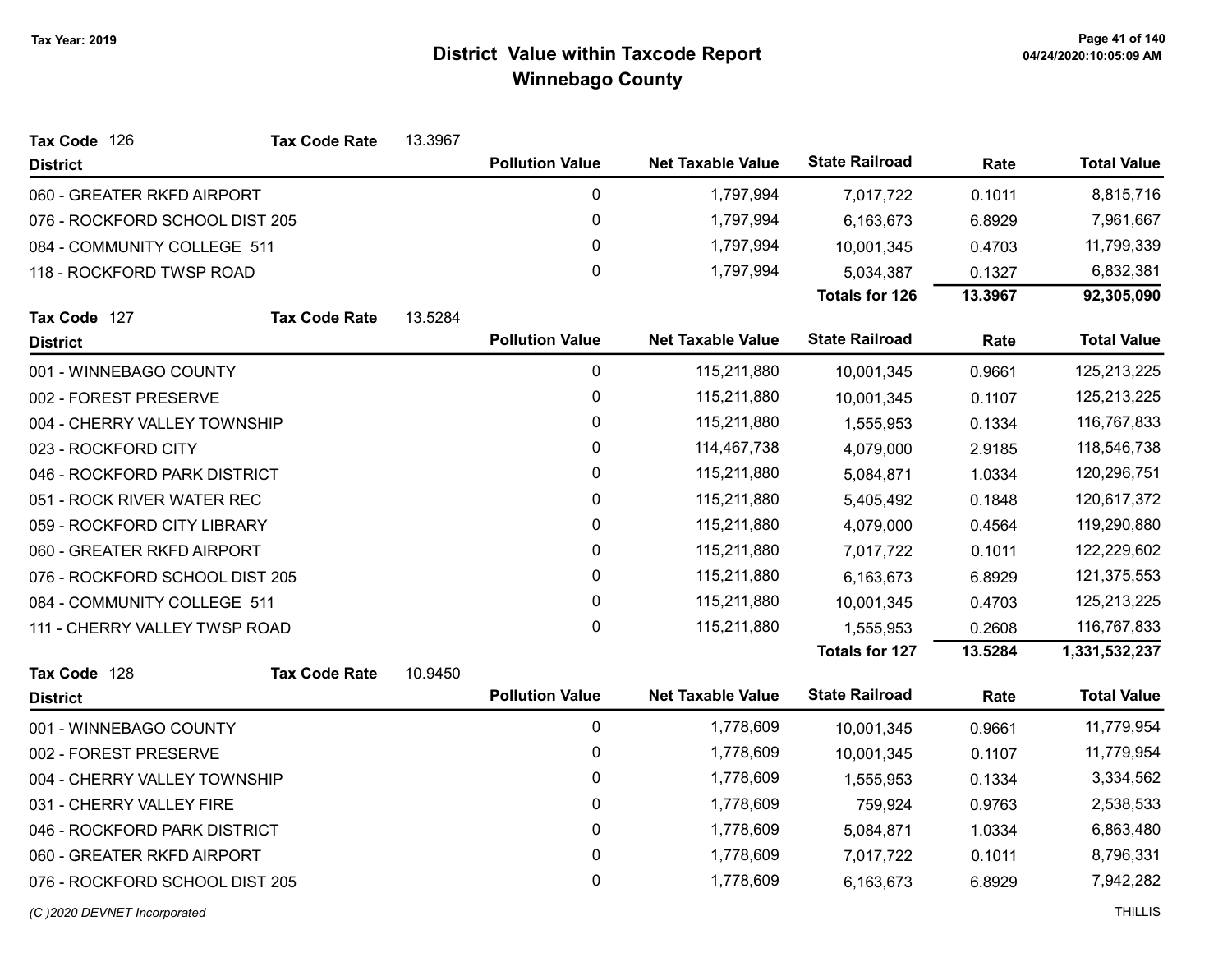| Tax Code 128                   | <b>Tax Code Rate</b> | 10.9450 |                        |                          |                       |         |                    |
|--------------------------------|----------------------|---------|------------------------|--------------------------|-----------------------|---------|--------------------|
| <b>District</b>                |                      |         | <b>Pollution Value</b> | <b>Net Taxable Value</b> | <b>State Railroad</b> | Rate    | <b>Total Value</b> |
| 084 - COMMUNITY COLLEGE 511    |                      |         | 0                      | 1,778,609                | 10,001,345            | 0.4703  | 11,779,954         |
| 111 - CHERRY VALLEY TWSP ROAD  |                      |         | 0                      | 1,778,609                | 1,555,953             | 0.2608  | 3,334,562          |
|                                |                      |         |                        |                          | <b>Totals for 128</b> | 10.9450 | 68,149,612         |
| Tax Code 129                   | <b>Tax Code Rate</b> | 11.3211 |                        |                          |                       |         |                    |
| <b>District</b>                |                      |         | <b>Pollution Value</b> | <b>Net Taxable Value</b> | <b>State Railroad</b> | Rate    | <b>Total Value</b> |
| 001 - WINNEBAGO COUNTY         |                      |         | 0                      | 13,394,203               | 10,001,345            | 0.9661  | 23,395,548         |
| 002 - FOREST PRESERVE          |                      |         | $\mathbf 0$            | 13,394,203               | 10,001,345            | 0.1107  | 23,395,548         |
| 004 - CHERRY VALLEY TOWNSHIP   |                      |         | 0                      | 13,394,203               | 1,555,953             | 0.1334  | 14,950,156         |
| 031 - CHERRY VALLEY FIRE       |                      |         | 0                      | 13,394,203               | 759,924               | 0.9763  | 14, 154, 127       |
| 046 - ROCKFORD PARK DISTRICT   |                      |         | 0                      | 13,394,203               | 5,084,871             | 1.0334  | 18,479,074         |
| 054 - CHERRY VALLEY LIBRARY    |                      |         | 0                      | 13,394,203               | 981,213               | 0.3761  | 14,375,416         |
| 060 - GREATER RKFD AIRPORT     |                      |         | 0                      | 13,394,203               | 7,017,722             | 0.1011  | 20,411,925         |
| 076 - ROCKFORD SCHOOL DIST 205 |                      |         | 0                      | 13,394,203               | 6,163,673             | 6.8929  | 19,557,876         |
| 084 - COMMUNITY COLLEGE 511    |                      |         | $\pmb{0}$              | 13,394,203               | 10,001,345            | 0.4703  | 23,395,548         |
| 111 - CHERRY VALLEY TWSP ROAD  |                      |         | 0                      | 13,394,203               | 1,555,953             | 0.2608  | 14,950,156         |
|                                |                      |         |                        |                          | <b>Totals for 129</b> | 11.3211 | 187,065,374        |
| Tax Code 130                   | <b>Tax Code Rate</b> | 10.3675 |                        |                          |                       |         |                    |
| <b>District</b>                |                      |         | <b>Pollution Value</b> | <b>Net Taxable Value</b> | <b>State Railroad</b> | Rate    | <b>Total Value</b> |
| 001 - WINNEBAGO COUNTY         |                      |         | $\mathbf 0$            | 4,189,762                | 10,001,345            | 0.9661  | 14, 191, 107       |
| 002 - FOREST PRESERVE          |                      |         | 0                      | 4,189,762                | 10,001,345            | 0.1107  | 14, 191, 107       |
| 006 - HARLEM TOWNSHIP          |                      |         | $\pmb{0}$              | 4,189,762                | 0                     | 0.1079  | 4,189,762          |
| 025 - ROSCOE VILLAGE           |                      |         | 0                      | 4,189,762                | 0                     | 0.6422  | 4,189,762          |
| 035 - HARLEM-ROSCOE FIRE       |                      |         | 0                      | 4,189,762                | 412,085               | 0.7392  | 4,601,847          |
| 055 - NORTH SUBURBAN LIBRARY   |                      |         | $\pmb{0}$              | 4,189,762                | 986,492               | 0.2909  | 5,176,254          |
| 060 - GREATER RKFD AIRPORT     |                      |         | 0                      | 4,189,762                | 7,017,722             | 0.1011  | 11,207,484         |
| 076 - ROCKFORD SCHOOL DIST 205 |                      |         | 0                      | 4,189,762                | 6,163,673             | 6.8929  | 10,353,435         |
| 084 - COMMUNITY COLLEGE 511    |                      |         | 0                      | 4,189,762                | 10,001,345            | 0.4703  | 14, 191, 107       |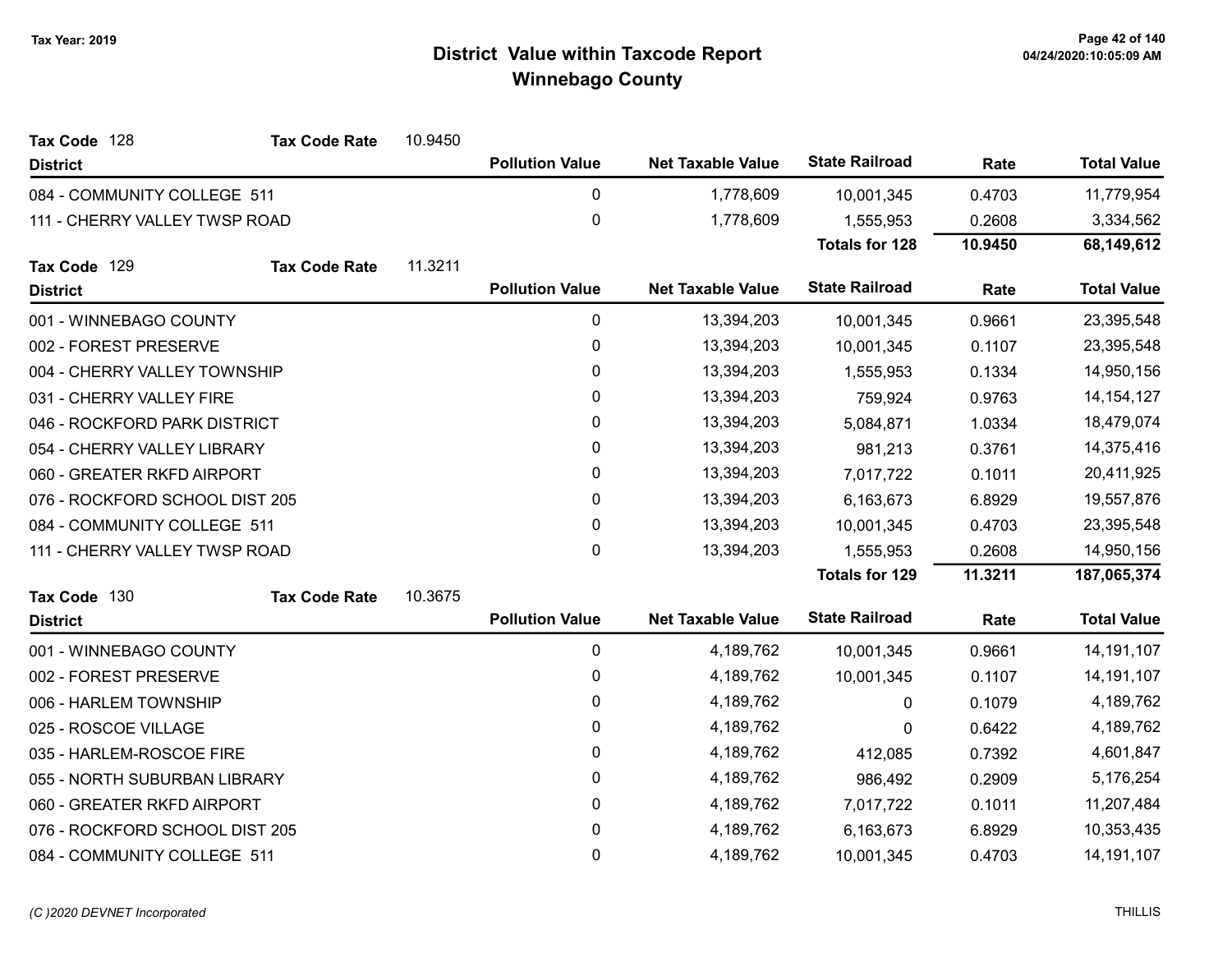| Tax Code 130                   | <b>Tax Code Rate</b> | 10.3675 |                        |                          |                       |         |                    |
|--------------------------------|----------------------|---------|------------------------|--------------------------|-----------------------|---------|--------------------|
| <b>District</b>                |                      |         | <b>Pollution Value</b> | <b>Net Taxable Value</b> | <b>State Railroad</b> | Rate    | <b>Total Value</b> |
| 113 - HARLEM TWSP ROAD         |                      |         | $\mathbf 0$            | 4,189,762                | 0                     | 0.0462  | 4,189,762          |
|                                |                      |         |                        |                          | <b>Totals for 130</b> | 10.3675 | 86,481,627         |
| Tax Code 131                   | <b>Tax Code Rate</b> | 12.1785 |                        |                          |                       |         |                    |
| <b>District</b>                |                      |         | <b>Pollution Value</b> | <b>Net Taxable Value</b> | <b>State Railroad</b> | Rate    | <b>Total Value</b> |
| 001 - WINNEBAGO COUNTY         |                      |         | $\pmb{0}$              | 3,839                    | 10,001,345            | 0.9661  | 10,005,184         |
| 002 - FOREST PRESERVE          |                      |         | 0                      | 3,839                    | 10,001,345            | 0.1107  | 10,005,184         |
| 011 - ROCKFORD TOWNSHIP        |                      |         | 0                      | 3,839                    | 5,034,387             | 0.1298  | 5,038,226          |
| 023 - ROCKFORD CITY            |                      |         | 0                      | 3,839                    | 4,079,000             | 2.9185  | 4,082,839          |
| 059 - ROCKFORD CITY LIBRARY    |                      |         | 0                      | 3,839                    | 4,079,000             | 0.4564  | 4,082,839          |
| 060 - GREATER RKFD AIRPORT     |                      |         | 0                      | 3,839                    | 7,017,722             | 0.1011  | 7,021,561          |
| 076 - ROCKFORD SCHOOL DIST 205 |                      |         | 0                      | 3,839                    | 6,163,673             | 6.8929  | 6,167,512          |
| 084 - COMMUNITY COLLEGE 511    |                      |         | $\mathbf 0$            | 3,839                    | 10,001,345            | 0.4703  | 10,005,184         |
| 118 - ROCKFORD TWSP ROAD       |                      |         | $\mathbf 0$            | 3,839                    | 5,034,387             | 0.1327  | 5,038,226          |
|                                |                      |         |                        |                          | <b>Totals for 131</b> | 12.1785 | 61,446,755         |
| Tax Code 133                   | <b>Tax Code Rate</b> | 10.1644 |                        |                          |                       |         |                    |
| <b>District</b>                |                      |         | <b>Pollution Value</b> | <b>Net Taxable Value</b> | <b>State Railroad</b> | Rate    | <b>Total Value</b> |
| 001 - WINNEBAGO COUNTY         |                      |         | 0                      | 106,946,937              | 10,001,345            | 0.9661  | 116,948,282        |
| 002 - FOREST PRESERVE          |                      |         | 0                      | 106,946,937              | 10,001,345            | 0.1107  | 116,948,282        |
| 006 - HARLEM TOWNSHIP          |                      |         | $\mathbf{0}$           | 106,946,937              | 0                     | 0.1079  | 106,946,937        |
| 020 - MACHESNEY PARK VILLAGE   |                      |         | $\pmb{0}$              | 106,946,937              | 0                     | 0.0000  | 106,946,937        |
| 035 - HARLEM-ROSCOE FIRE       |                      |         | 0                      | 106,946,937              | 412,085               | 0.7392  | 107,359,022        |
| 051 - ROCK RIVER WATER REC     |                      |         | 0                      | 106,946,937              | 5,405,492             | 0.1848  | 112,352,429        |
| 055 - NORTH SUBURBAN LIBRARY   |                      |         | 0                      | 106,946,937              | 986,492               | 0.2909  | 107,933,429        |
| 060 - GREATER RKFD AIRPORT     |                      |         | $\pmb{0}$              | 106,946,937              | 7,017,722             | 0.1011  | 113,964,659        |
| 070 - HARLEM SCHOOL DIST 122   |                      |         | 0                      | 106,946,937              | 604,332               | 7.1472  | 107,551,269        |
| 084 - COMMUNITY COLLEGE 511    |                      |         | 0                      | 106,946,937              | 10,001,345            | 0.4703  | 116,948,282        |
| 113 - HARLEM TWSP ROAD         |                      |         | 0                      | 106,946,937              | 0                     | 0.0462  | 106,946,937        |
|                                |                      |         |                        |                          | <b>Totals for 133</b> | 10.1644 | 1,220,846,465      |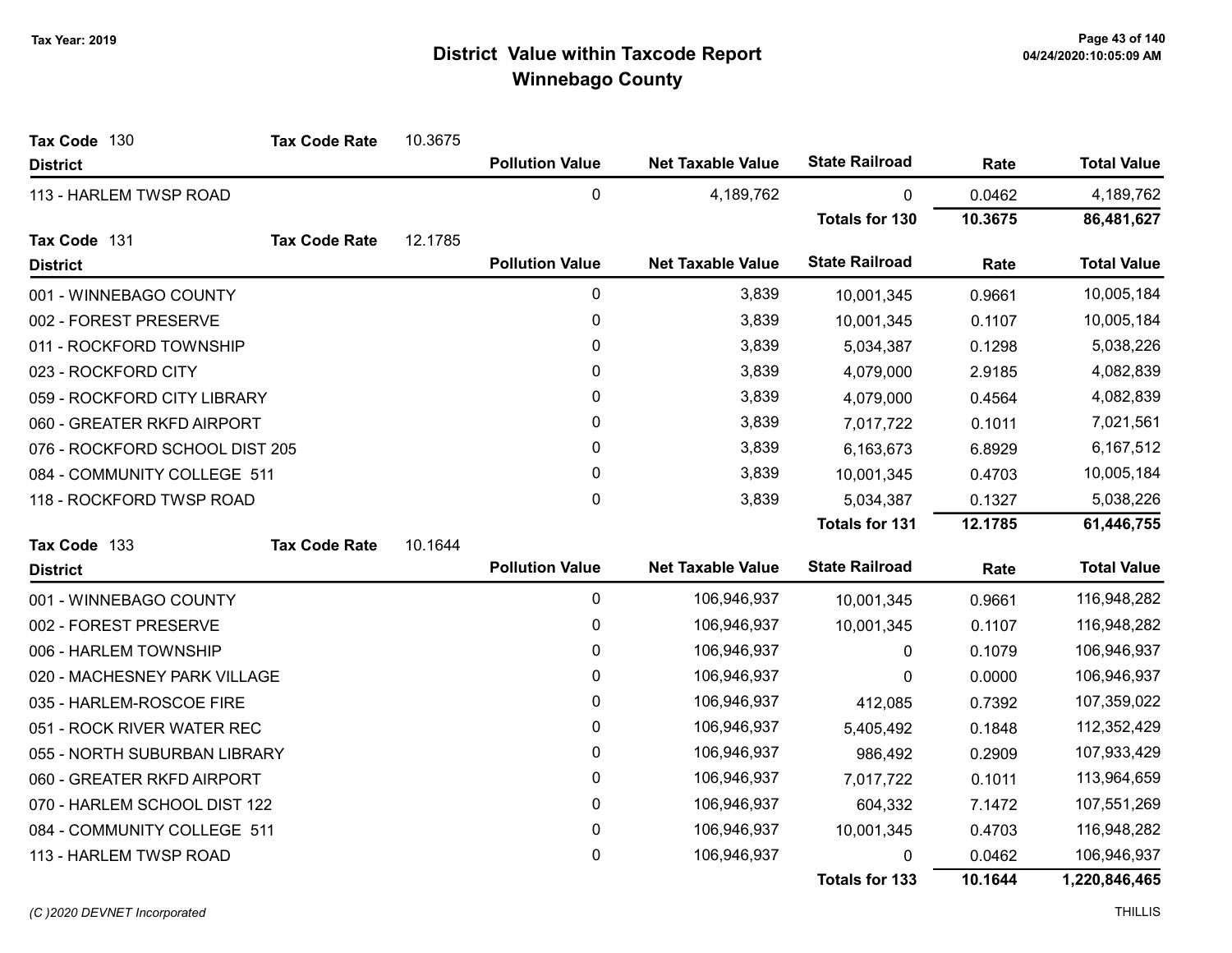| Tax Code 134                   | <b>Tax Code Rate</b> | 9.2404 |                        |                          |                       |        |                    |
|--------------------------------|----------------------|--------|------------------------|--------------------------|-----------------------|--------|--------------------|
| <b>District</b>                |                      |        | <b>Pollution Value</b> | <b>Net Taxable Value</b> | <b>State Railroad</b> | Rate   | <b>Total Value</b> |
| 001 - WINNEBAGO COUNTY         |                      |        | $\mathbf 0$            | 11,933                   | 10,001,345            | 0.9661 | 10,013,278         |
| 002 - FOREST PRESERVE          |                      |        | 0                      | 11,933                   | 10,001,345            | 0.1107 | 10,013,278         |
| 006 - HARLEM TOWNSHIP          |                      |        | 0                      | 11,933                   | 0                     | 0.1079 | 11,933             |
| 019 - LOVES PARK CITY          |                      |        | 0                      | 11,933                   | 0                     | 0.0000 | 11,933             |
| 055 - NORTH SUBURBAN LIBRARY   |                      |        | 0                      | 11,933                   | 986,492               | 0.2909 | 998,425            |
| 060 - GREATER RKFD AIRPORT     |                      |        | 0                      | 11,933                   | 7,017,722             | 0.1011 | 7,029,655          |
| 070 - HARLEM SCHOOL DIST 122   |                      |        | 0                      | 11,933                   | 604,332               | 7.1472 | 616,265            |
| 084 - COMMUNITY COLLEGE 511    |                      |        | 0                      | 11,933                   | 10,001,345            | 0.4703 | 10,013,278         |
| 113 - HARLEM TWSP ROAD         |                      |        | 0                      | 11,933                   | 0                     | 0.0462 | 11,933             |
|                                |                      |        |                        |                          | <b>Totals for 134</b> | 9.2404 | 38,719,978         |
| Tax Code 135                   | <b>Tax Code Rate</b> | 9.7253 |                        |                          |                       |        |                    |
| <b>District</b>                |                      |        | <b>Pollution Value</b> | <b>Net Taxable Value</b> | <b>State Railroad</b> | Rate   | <b>Total Value</b> |
| 001 - WINNEBAGO COUNTY         |                      |        | 0                      | 7,432,730                | 10,001,345            | 0.9661 | 17,434,075         |
| 002 - FOREST PRESERVE          |                      |        | 0                      | 7,432,730                | 10,001,345            | 0.1107 | 17,434,075         |
| 006 - HARLEM TOWNSHIP          |                      |        | $\mathbf 0$            | 7,432,730                | 0                     | 0.1079 | 7,432,730          |
| 035 - HARLEM-ROSCOE FIRE       |                      |        | 0                      | 7,432,730                | 412,085               | 0.7392 | 7,844,815          |
| 055 - NORTH SUBURBAN LIBRARY   |                      |        | $\mathbf{0}$           | 7,432,730                | 986,492               | 0.2909 | 8,419,222          |
| 060 - GREATER RKFD AIRPORT     |                      |        | 0                      | 7,432,730                | 7,017,722             | 0.1011 | 14,450,452         |
| 076 - ROCKFORD SCHOOL DIST 205 |                      |        | 0                      | 7,432,730                | 6,163,673             | 6.8929 | 13,596,403         |
| 084 - COMMUNITY COLLEGE 511    |                      |        | $\pmb{0}$              | 7,432,730                | 10,001,345            | 0.4703 | 17,434,075         |
| 113 - HARLEM TWSP ROAD         |                      |        | $\mathbf 0$            | 7,432,730                | $\Omega$              | 0.0462 | 7,432,730          |
|                                |                      |        |                        |                          | <b>Totals for 135</b> | 9.7253 | 111,478,577        |
| Tax Code 136                   | <b>Tax Code Rate</b> | 9.5696 |                        |                          |                       |        |                    |
| <b>District</b>                |                      |        | <b>Pollution Value</b> | <b>Net Taxable Value</b> | <b>State Railroad</b> | Rate   | <b>Total Value</b> |
| 001 - WINNEBAGO COUNTY         |                      |        | $\mathbf 0$            | 27,487,447               | 10,001,345            | 0.9661 | 37,488,792         |
| 002 - FOREST PRESERVE          |                      |        | 0                      | 27,487,447               | 10,001,345            | 0.1107 | 37,488,792         |
| 006 - HARLEM TOWNSHIP          |                      |        | 0                      | 27,487,447               | 0                     | 0.1079 | 27,487,447         |
| 035 - HARLEM-ROSCOE FIRE       |                      |        | $\mathbf 0$            | 27,487,447               | 412,085               | 0.7392 | 27,899,532         |
| (C) 2020 DEVNET Incorporated   |                      |        |                        |                          |                       |        | <b>THILLIS</b>     |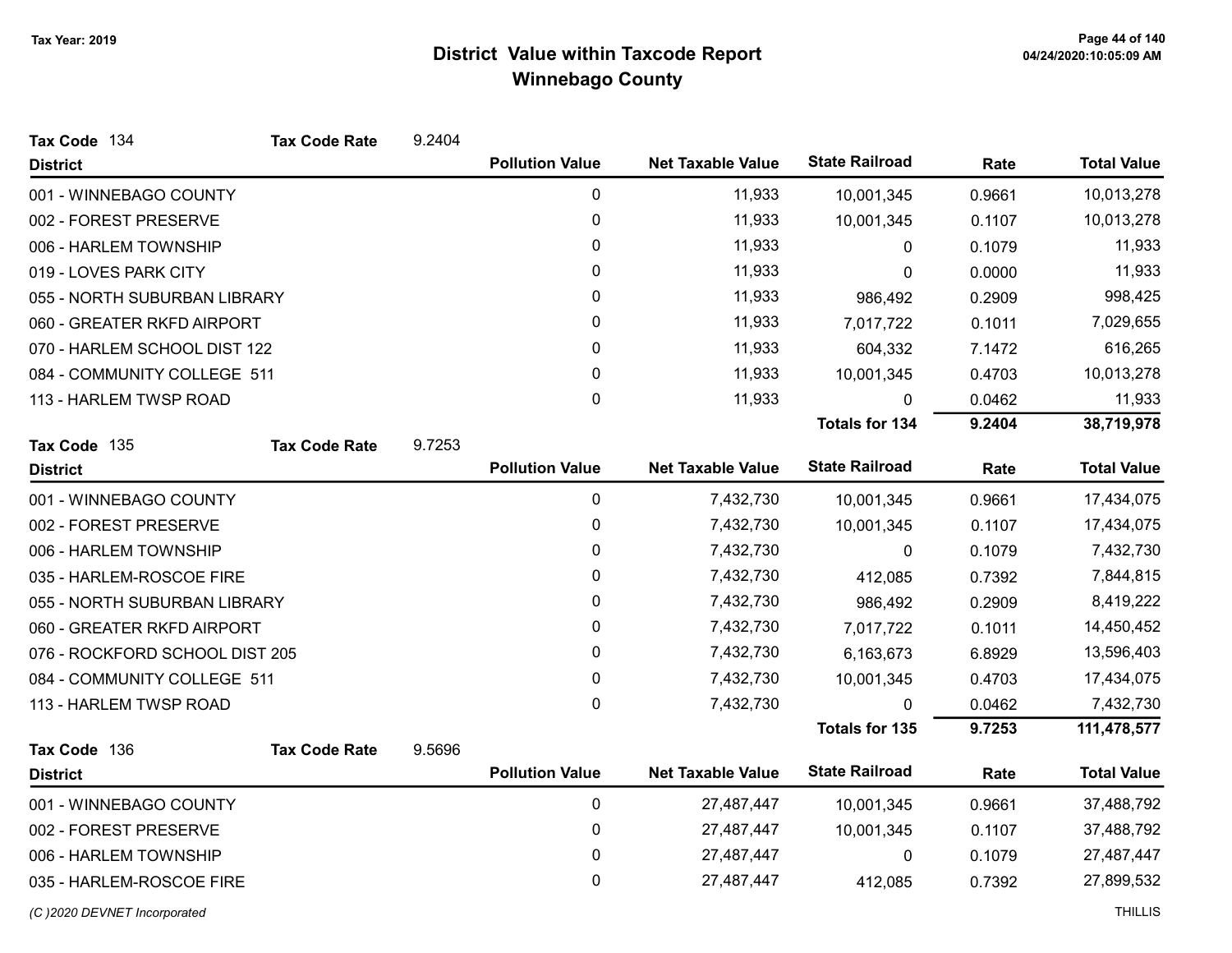| Tax Code 136                 | <b>Tax Code Rate</b> | 9.5696 |                        |                          |                       |        |                    |
|------------------------------|----------------------|--------|------------------------|--------------------------|-----------------------|--------|--------------------|
| <b>District</b>              |                      |        | <b>Pollution Value</b> | <b>Net Taxable Value</b> | <b>State Railroad</b> | Rate   | <b>Total Value</b> |
| 055 - NORTH SUBURBAN LIBRARY |                      |        | $\pmb{0}$              | 27,487,447               | 986,492               | 0.2909 | 28,473,939         |
| 060 - GREATER RKFD AIRPORT   |                      |        | $\pmb{0}$              | 27,487,447               | 7,017,722             | 0.1011 | 34,505,169         |
| 071 - KINNIKINNICK SD #131   |                      |        | 0                      | 27,487,447               | 101,873               | 4.0761 | 27,589,320         |
| 077 - HONONEGAH HIGH SD #207 |                      |        | 0                      | 27,487,447               | 563,243               | 2.6611 | 28,050,690         |
| 084 - COMMUNITY COLLEGE 511  |                      |        | 0                      | 27,487,447               | 10,001,345            | 0.4703 | 37,488,792         |
| 113 - HARLEM TWSP ROAD       |                      |        | 0                      | 27,487,447               | 0                     | 0.0462 | 27,487,447         |
|                              |                      |        |                        |                          | <b>Totals for 136</b> | 9.5696 | 313,959,920        |
| Tax Code 137                 | <b>Tax Code Rate</b> | 9.9796 |                        |                          |                       |        |                    |
| <b>District</b>              |                      |        | <b>Pollution Value</b> | <b>Net Taxable Value</b> | <b>State Railroad</b> | Rate   | <b>Total Value</b> |
| 001 - WINNEBAGO COUNTY       |                      |        | 0                      | 50,254,672               | 10,001,345            | 0.9661 | 60,256,017         |
| 002 - FOREST PRESERVE        |                      |        | 0                      | 50,254,672               | 10,001,345            | 0.1107 | 60,256,017         |
| 006 - HARLEM TOWNSHIP        |                      |        | 0                      | 50,254,672               | $\mathbf{0}$          | 0.1079 | 50,254,672         |
| 020 - MACHESNEY PARK VILLAGE |                      |        | 0                      | 50,254,672               | 0                     | 0.0000 | 50,254,672         |
| 035 - HARLEM-ROSCOE FIRE     |                      |        | 0                      | 50,254,672               | 412,085               | 0.7392 | 50,666,757         |
| 055 - NORTH SUBURBAN LIBRARY |                      |        | 0                      | 50,254,672               | 986,492               | 0.2909 | 51,241,164         |
| 060 - GREATER RKFD AIRPORT   |                      |        | 0                      | 50,254,672               | 7,017,722             | 0.1011 | 57,272,394         |
| 070 - HARLEM SCHOOL DIST 122 |                      |        | 0                      | 50,254,672               | 604,332               | 7.1472 | 50,859,004         |
| 084 - COMMUNITY COLLEGE 511  |                      |        | 0                      | 50,254,672               | 10,001,345            | 0.4703 | 60,256,017         |
| 113 - HARLEM TWSP ROAD       |                      |        | 0                      | 50,254,672               | 0                     | 0.0462 | 50,254,672         |
|                              |                      |        |                        |                          | <b>Totals for 137</b> | 9.9796 | 541,571,386        |
| Tax Code 139                 | <b>Tax Code Rate</b> | 9.6860 |                        |                          |                       |        |                    |
| <b>District</b>              |                      |        | <b>Pollution Value</b> | <b>Net Taxable Value</b> | <b>State Railroad</b> | Rate   | <b>Total Value</b> |
| 001 - WINNEBAGO COUNTY       |                      |        | $\pmb{0}$              | 7,833,918                | 10,001,345            | 0.9661 | 17,835,263         |
| 002 - FOREST PRESERVE        |                      |        | 0                      | 7,833,918                | 10,001,345            | 0.1107 | 17,835,263         |
| 006 - HARLEM TOWNSHIP        |                      |        | 0                      | 7,833,918                | 0                     | 0.1079 | 7,833,918          |
| 020 - MACHESNEY PARK VILLAGE |                      |        | 0                      | 7,833,918                | 0                     | 0.0000 | 7,833,918          |
| 037 - NORTH PARK FIRE        |                      |        | 0                      | 7,833,918                | 516,607               | 0.4456 | 8,350,525          |
| 055 - NORTH SUBURBAN LIBRARY |                      |        | 0                      | 7,833,918                | 986,492               | 0.2909 | 8,820,410          |
| (C) 2020 DEVNET Incorporated |                      |        |                        |                          |                       |        | <b>THILLIS</b>     |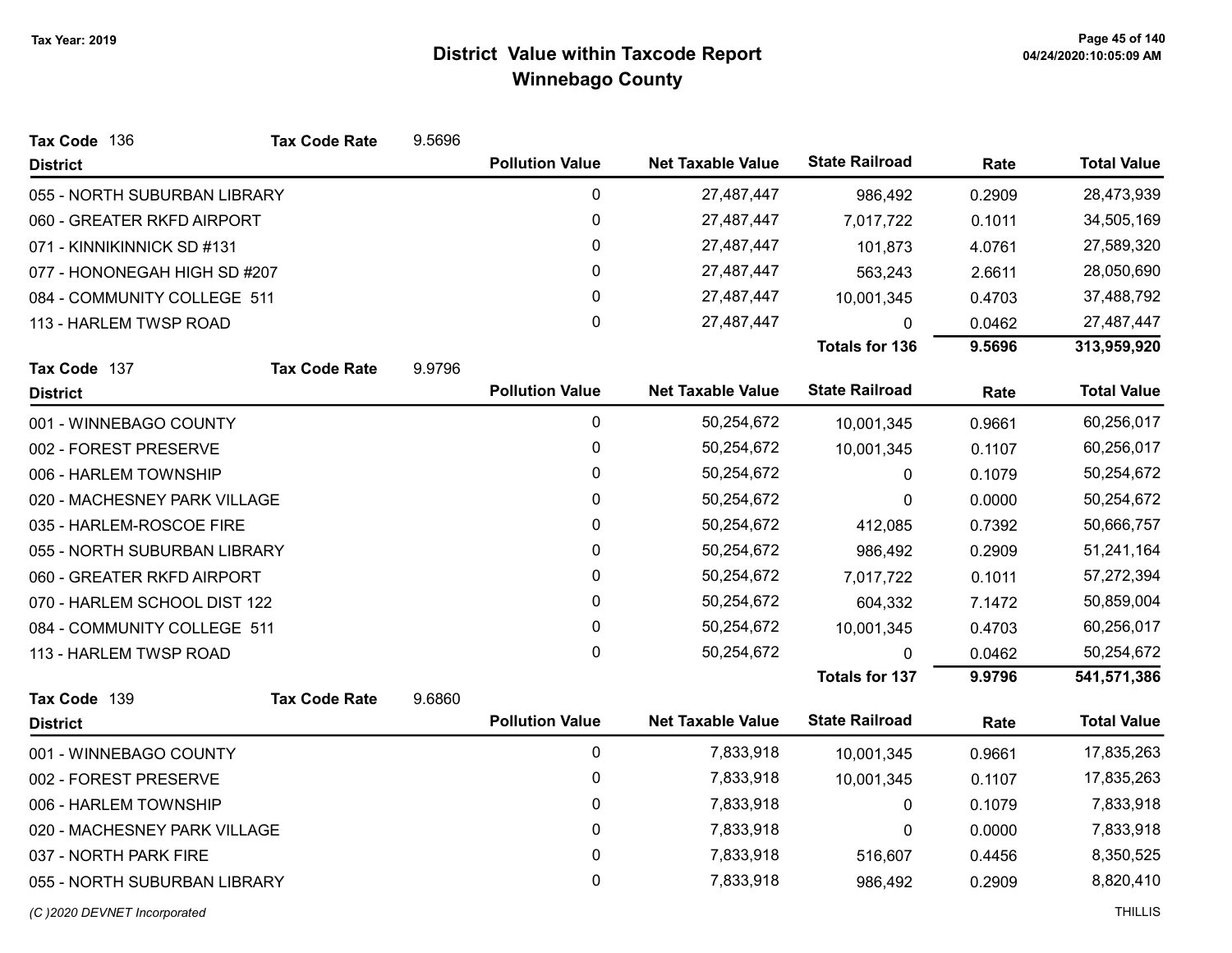| Tax Code 139                   | <b>Tax Code Rate</b> | 9.6860       |                        |                          |                       |            |                    |
|--------------------------------|----------------------|--------------|------------------------|--------------------------|-----------------------|------------|--------------------|
| <b>District</b>                |                      |              | <b>Pollution Value</b> | <b>Net Taxable Value</b> | <b>State Railroad</b> | Rate       | <b>Total Value</b> |
| 060 - GREATER RKFD AIRPORT     |                      |              | 0                      | 7,833,918                | 7,017,722             | 0.1011     | 14,851,640         |
| 070 - HARLEM SCHOOL DIST 122   |                      |              | 0                      | 7,833,918                | 604,332               | 7.1472     | 8,438,250          |
| 084 - COMMUNITY COLLEGE 511    |                      |              | 0                      | 7,833,918                | 10,001,345            | 0.4703     | 17,835,263         |
| 113 - HARLEM TWSP ROAD         |                      |              | 0                      | 7,833,918                | 0                     | 0.0462     | 7,833,918          |
|                                |                      |              |                        |                          | <b>Totals for 139</b> | 9.6860     | 117,468,368        |
| Tax Code 140                   | <b>Tax Code Rate</b> | 9.1408       |                        |                          |                       |            |                    |
| <b>District</b>                |                      |              | <b>Pollution Value</b> | <b>Net Taxable Value</b> | <b>State Railroad</b> | Rate       | <b>Total Value</b> |
| 001 - WINNEBAGO COUNTY         |                      |              | 0                      | 53,339                   | 10,001,345            | 0.9661     | 10,054,684         |
| 002 - FOREST PRESERVE          |                      |              | 0                      | 53,339                   | 10,001,345            | 0.1107     | 10,054,684         |
| 006 - HARLEM TOWNSHIP          |                      |              | 0                      | 53,339                   | $\mathbf{0}$          | 0.1079     | 53,339             |
| 037 - NORTH PARK FIRE          |                      | 0            | 53,339                 | 516,607                  | 0.4456                | 569,946    |                    |
| 060 - GREATER RKFD AIRPORT     |                      |              | $\mathbf{0}$           | 53,339                   | 7,017,722             | 0.1011     | 7,071,061          |
| 076 - ROCKFORD SCHOOL DIST 205 |                      |              | 0                      | 53,339                   | 6,163,673             | 6.8929     | 6,217,012          |
| 084 - COMMUNITY COLLEGE 511    |                      | $\mathbf{0}$ | 53,339                 | 10,001,345               | 0.4703                | 10,054,684 |                    |
| 113 - HARLEM TWSP ROAD         |                      |              | $\mathbf{0}$           | 53,339                   | $\mathbf{0}$          | 0.0462     | 53,339             |
|                                |                      |              |                        |                          | <b>Totals for 140</b> | 9.1408     | 44,128,749         |
| Tax Code 141                   | <b>Tax Code Rate</b> | 9.9796       |                        |                          |                       |            |                    |
| <b>District</b>                |                      |              | <b>Pollution Value</b> | <b>Net Taxable Value</b> | <b>State Railroad</b> | Rate       | <b>Total Value</b> |
| 001 - WINNEBAGO COUNTY         |                      |              | 0                      | 221,826                  | 10,001,345            | 0.9661     | 10,223,171         |
| 002 - FOREST PRESERVE          |                      |              | 0                      | 221,826                  | 10,001,345            | 0.1107     | 10,223,171         |
| 006 - HARLEM TOWNSHIP          |                      |              | 0                      | 221,826                  | $\mathbf{0}$          | 0.1079     | 221,826            |
| 020 - MACHESNEY PARK VILLAGE   |                      |              | 0                      | 221,826                  | 0                     | 0.0000     | 221,826            |
| 035 - HARLEM-ROSCOE FIRE       |                      |              | 0                      | 221,826                  | 412,085               | 0.7392     | 633,911            |
| 055 - NORTH SUBURBAN LIBRARY   |                      |              | 0                      | 221,826                  | 986,492               | 0.2909     | 1,208,318          |
| 060 - GREATER RKFD AIRPORT     |                      |              | 0                      | 221,826                  | 7,017,722             | 0.1011     | 7,239,548          |
| 070 - HARLEM SCHOOL DIST 122   |                      |              | 0                      | 221,826                  | 604,332               | 7.1472     | 826,158            |
| 084 - COMMUNITY COLLEGE 511    |                      |              | 0                      | 221,826                  | 10,001,345            | 0.4703     | 10,223,171         |
| 098 - MACHESNEY PARK TIF       |                      |              | $\mathbf 0$            | 611,921                  | 0                     | 0.0000     | 611,921            |
|                                |                      |              |                        |                          |                       |            |                    |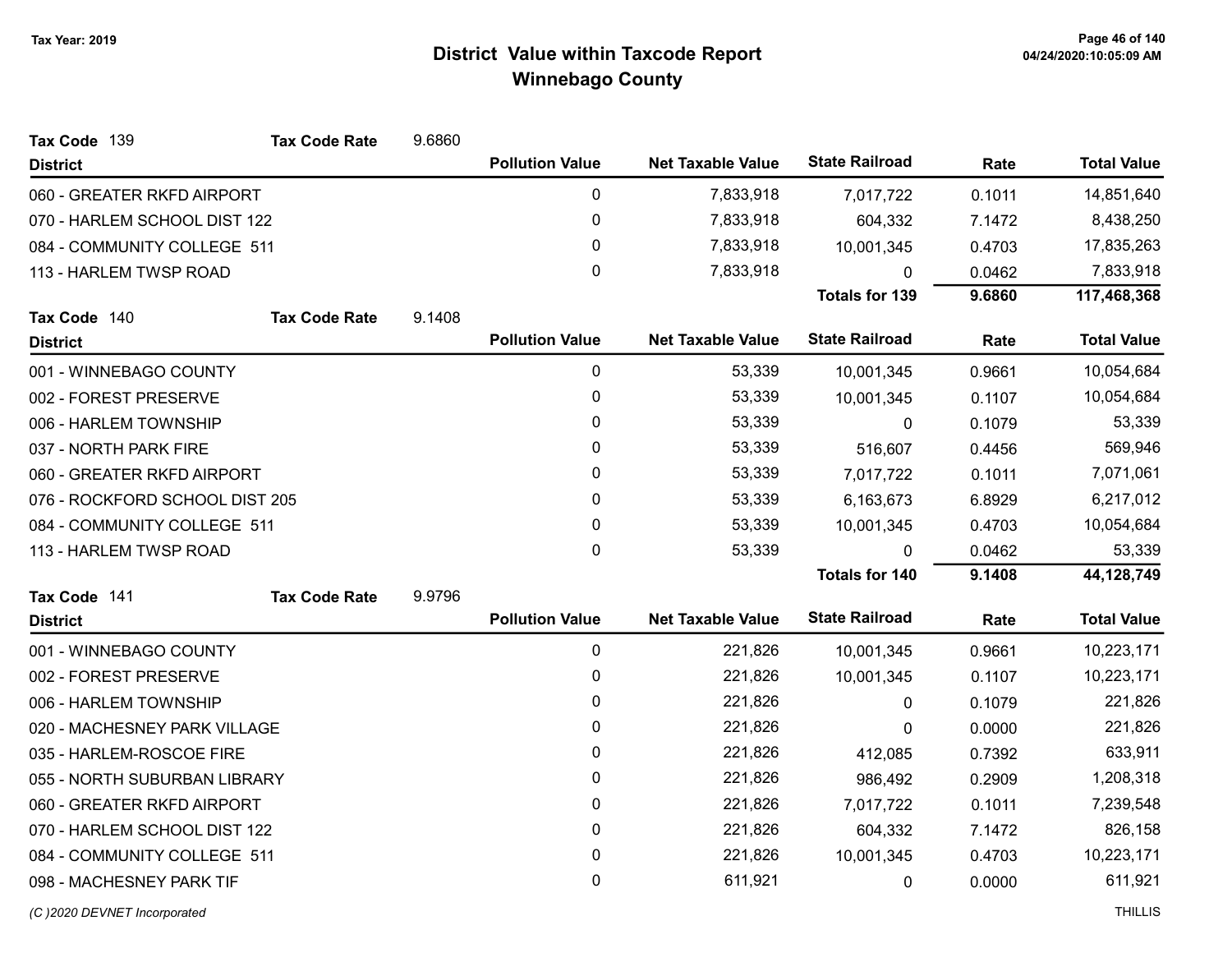| Tax Code 141                 | <b>Tax Code Rate</b> | 9.9796    |                        |                          |                       |            |                    |
|------------------------------|----------------------|-----------|------------------------|--------------------------|-----------------------|------------|--------------------|
| <b>District</b>              |                      |           | <b>Pollution Value</b> | <b>Net Taxable Value</b> | <b>State Railroad</b> | Rate       | <b>Total Value</b> |
| 113 - HARLEM TWSP ROAD       |                      |           | $\mathbf 0$            | 221,826                  | 0                     | 0.0462     | 221,826            |
|                              |                      |           |                        |                          | <b>Totals for 141</b> | 9.9796     | 41,854,847         |
| Tax Code 142                 | <b>Tax Code Rate</b> | 10.7194   |                        |                          |                       |            |                    |
| <b>District</b>              |                      |           | <b>Pollution Value</b> | <b>Net Taxable Value</b> | <b>State Railroad</b> | Rate       | <b>Total Value</b> |
| 001 - WINNEBAGO COUNTY       |                      |           | $\pmb{0}$              | 4,109                    | 10,001,345            | 0.9661     | 10,005,454         |
| 002 - FOREST PRESERVE        |                      |           | 0                      | 4,109                    | 10,001,345            | 0.1107     | 10,005,454         |
| 006 - HARLEM TOWNSHIP        |                      |           | 0                      | 4,109                    | 0                     | 0.1079     | 4,109              |
| 037 - NORTH PARK FIRE        |                      |           | 0                      | 4,109                    | 516,607               | 0.4456     | 520,716            |
| 046 - ROCKFORD PARK DISTRICT |                      |           | 0                      | 4,109                    | 5,084,871             | 1.0334     | 5,088,980          |
| 055 - NORTH SUBURBAN LIBRARY |                      | 0         | 4,109                  | 986,492                  | 0.2909                | 990,601    |                    |
| 060 - GREATER RKFD AIRPORT   |                      | 0         | 4,109                  | 7,017,722                | 0.1011                | 7,021,831  |                    |
| 070 - HARLEM SCHOOL DIST 122 |                      | $\pmb{0}$ | 4,109                  | 604,332                  | 7.1472                | 608,441    |                    |
| 084 - COMMUNITY COLLEGE 511  |                      | 0         | 4,109                  | 10,001,345               | 0.4703                | 10,005,454 |                    |
| 113 - HARLEM TWSP ROAD       |                      |           | 0                      | 4,109                    | $\mathbf{0}$          | 0.0462     | 4,109              |
|                              |                      |           |                        |                          | <b>Totals for 142</b> | 10.7194    | 44,255,149         |
| Tax Code 143                 | <b>Tax Code Rate</b> | 9.4252    |                        |                          |                       |            |                    |
| <b>District</b>              |                      |           | <b>Pollution Value</b> | <b>Net Taxable Value</b> | <b>State Railroad</b> | Rate       | <b>Total Value</b> |
| 001 - WINNEBAGO COUNTY       |                      |           | 0                      | 2,561,184                | 10,001,345            | 0.9661     | 12,562,529         |
| 002 - FOREST PRESERVE        |                      |           | 0                      | 2,561,184                | 10,001,345            | 0.1107     | 12,562,529         |
| 006 - HARLEM TOWNSHIP        |                      |           | 0                      | 2,561,184                | 0                     | 0.1079     | 2,561,184          |
| 019 - LOVES PARK CITY        |                      |           | $\mathbf{0}$           | 2,561,184                | 0                     | 0.0000     | 2,561,184          |
| 051 - ROCK RIVER WATER REC   |                      |           | 0                      | 2,561,184                | 5,405,492             | 0.1848     | 7,966,676          |
| 055 - NORTH SUBURBAN LIBRARY |                      |           | 0                      | 2,561,184                | 986,492               | 0.2909     | 3,547,676          |
| 060 - GREATER RKFD AIRPORT   |                      |           | $\pmb{0}$              | 2,561,184                | 7,017,722             | 0.1011     | 9,578,906          |
| 070 - HARLEM SCHOOL DIST 122 |                      |           | 0                      | 2,561,184                | 604,332               | 7.1472     | 3,165,516          |
| 084 - COMMUNITY COLLEGE 511  |                      |           | 0                      | 2,561,184                | 10,001,345            | 0.4703     | 12,562,529         |
| 113 - HARLEM TWSP ROAD       |                      |           | 0                      | 2,561,184                | 0                     | 0.0462     | 2,561,184          |
|                              |                      |           |                        |                          | Totals for 143        | 9.4252     | 69,629,913         |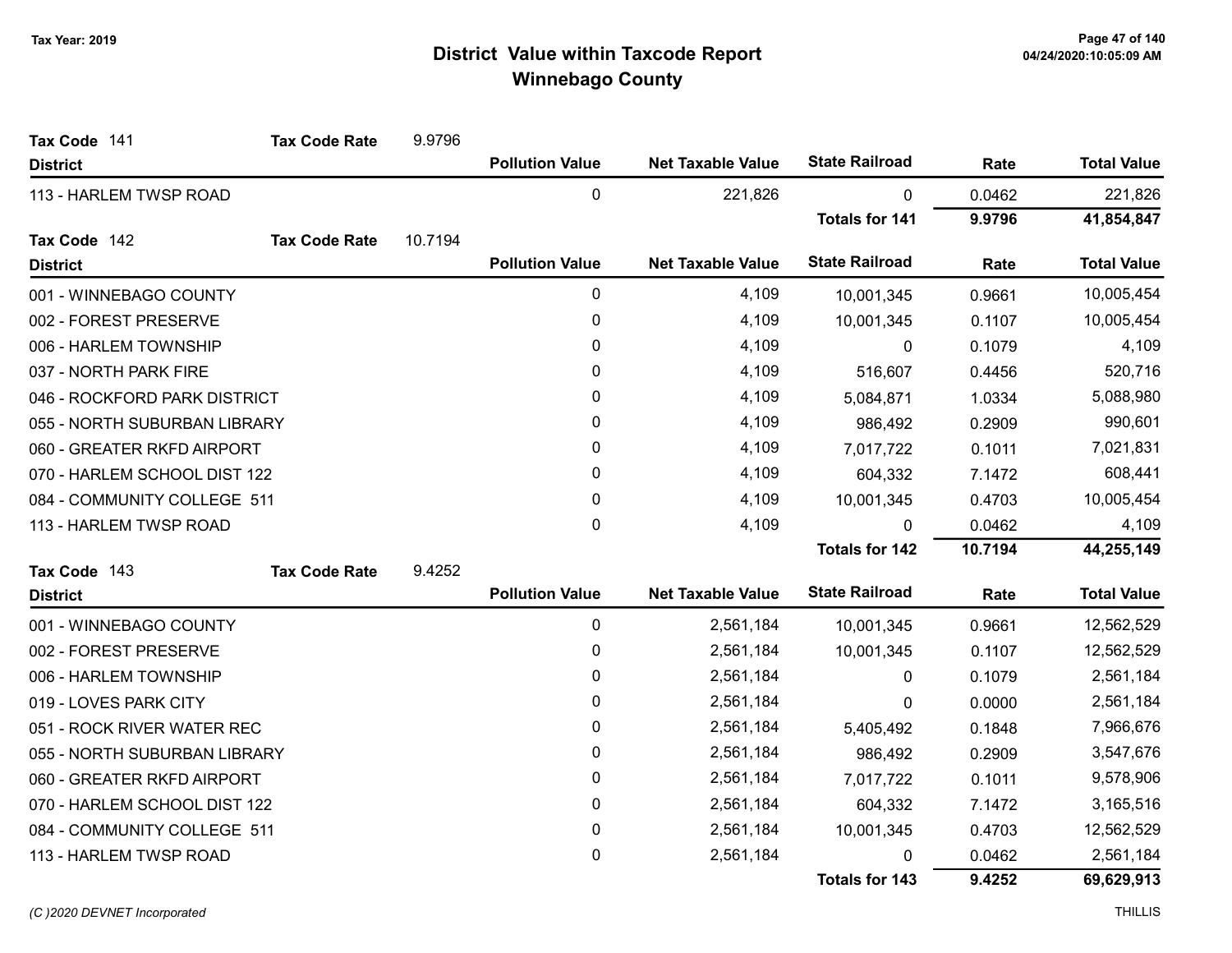| Tax Code 144                   | <b>Tax Code Rate</b> | 9.8708  |                        |                          |                       |             |                    |
|--------------------------------|----------------------|---------|------------------------|--------------------------|-----------------------|-------------|--------------------|
| <b>District</b>                |                      |         | <b>Pollution Value</b> | <b>Net Taxable Value</b> | <b>State Railroad</b> | Rate        | <b>Total Value</b> |
| 001 - WINNEBAGO COUNTY         |                      |         | 0                      | 109,466,448              | 10,001,345            | 0.9661      | 119,467,793        |
| 002 - FOREST PRESERVE          |                      |         | $\mathbf 0$            | 109,466,448              | 10,001,345            | 0.1107      | 119,467,793        |
| 006 - HARLEM TOWNSHIP          |                      |         | 0                      | 109,466,448              | 0                     | 0.1079      | 109,466,448        |
| 020 - MACHESNEY PARK VILLAGE   |                      |         | 0                      | 109,466,448              | 0                     | 0.0000      | 109,466,448        |
| 037 - NORTH PARK FIRE          |                      |         | 0                      | 109,466,448              | 516,607               | 0.4456      | 109,983,055        |
| 051 - ROCK RIVER WATER REC     |                      | 0       | 109,466,448            | 5,405,492                | 0.1848                | 114,871,940 |                    |
| 055 - NORTH SUBURBAN LIBRARY   |                      |         | 0                      | 109,466,448              | 986,492               | 0.2909      | 110,452,940        |
| 060 - GREATER RKFD AIRPORT     |                      |         | 0                      | 109,466,448              | 7,017,722             | 0.1011      | 116,484,170        |
| 070 - HARLEM SCHOOL DIST 122   |                      |         | 0                      | 109,466,448              | 604,332               | 7.1472      | 110,070,780        |
| 084 - COMMUNITY COLLEGE 511    |                      |         | $\mathbf{0}$           | 109,466,448              | 10,001,345            | 0.4703      | 119,467,793        |
| 113 - HARLEM TWSP ROAD         |                      |         | 0                      | 109,466,448              | 0                     | 0.0462      | 109,466,448        |
|                                |                      |         |                        |                          | <b>Totals for 144</b> | 9.8708      | 1,248,665,608      |
| Tax Code 145                   | <b>Tax Code Rate</b> | 9.4317  |                        |                          |                       |             |                    |
| <b>District</b>                |                      |         | <b>Pollution Value</b> | <b>Net Taxable Value</b> | <b>State Railroad</b> | Rate        | <b>Total Value</b> |
| 001 - WINNEBAGO COUNTY         |                      |         | 0                      | 4,548,007                | 10,001,345            | 0.9661      | 14,549,352         |
| 002 - FOREST PRESERVE          |                      |         | 0                      | 4,548,007                | 10,001,345            | 0.1107      | 14,549,352         |
| 006 - HARLEM TOWNSHIP          |                      |         | 0                      | 4,548,007                | 0                     | 0.1079      | 4,548,007          |
| 037 - NORTH PARK FIRE          |                      |         | 0                      | 4,548,007                | 516,607               | 0.4456      | 5,064,614          |
| 055 - NORTH SUBURBAN LIBRARY   |                      |         | $\mathbf{0}$           | 4,548,007                | 986,492               | 0.2909      | 5,534,499          |
| 060 - GREATER RKFD AIRPORT     |                      |         | 0                      | 4,548,007                | 7,017,722             | 0.1011      | 11,565,729         |
| 076 - ROCKFORD SCHOOL DIST 205 |                      |         | 0                      | 4,548,007                | 6,163,673             | 6.8929      | 10,711,680         |
| 084 - COMMUNITY COLLEGE 511    |                      |         | $\mathbf 0$            | 4,548,007                | 10,001,345            | 0.4703      | 14,549,352         |
| 113 - HARLEM TWSP ROAD         |                      |         | $\mathbf{0}$           | 4,548,007                | 0                     | 0.0462      | 4,548,007          |
|                                |                      |         |                        |                          | <b>Totals for 145</b> | 9.4317      | 85,620,592         |
| Tax Code 146                   | <b>Tax Code Rate</b> | 13.4723 |                        |                          |                       |             |                    |
| <b>District</b>                |                      |         | <b>Pollution Value</b> | <b>Net Taxable Value</b> | <b>State Railroad</b> | Rate        | <b>Total Value</b> |
| 001 - WINNEBAGO COUNTY         |                      |         | $\pmb{0}$              | 18,576,679               | 10,001,345            | 0.9661      | 28,578,024         |
| 002 - FOREST PRESERVE          |                      |         | 0                      | 18,576,679               | 10,001,345            | 0.1107      | 28,578,024         |
|                                |                      |         |                        |                          |                       |             |                    |

(C)2020 DEVNET Incorporated THILLIS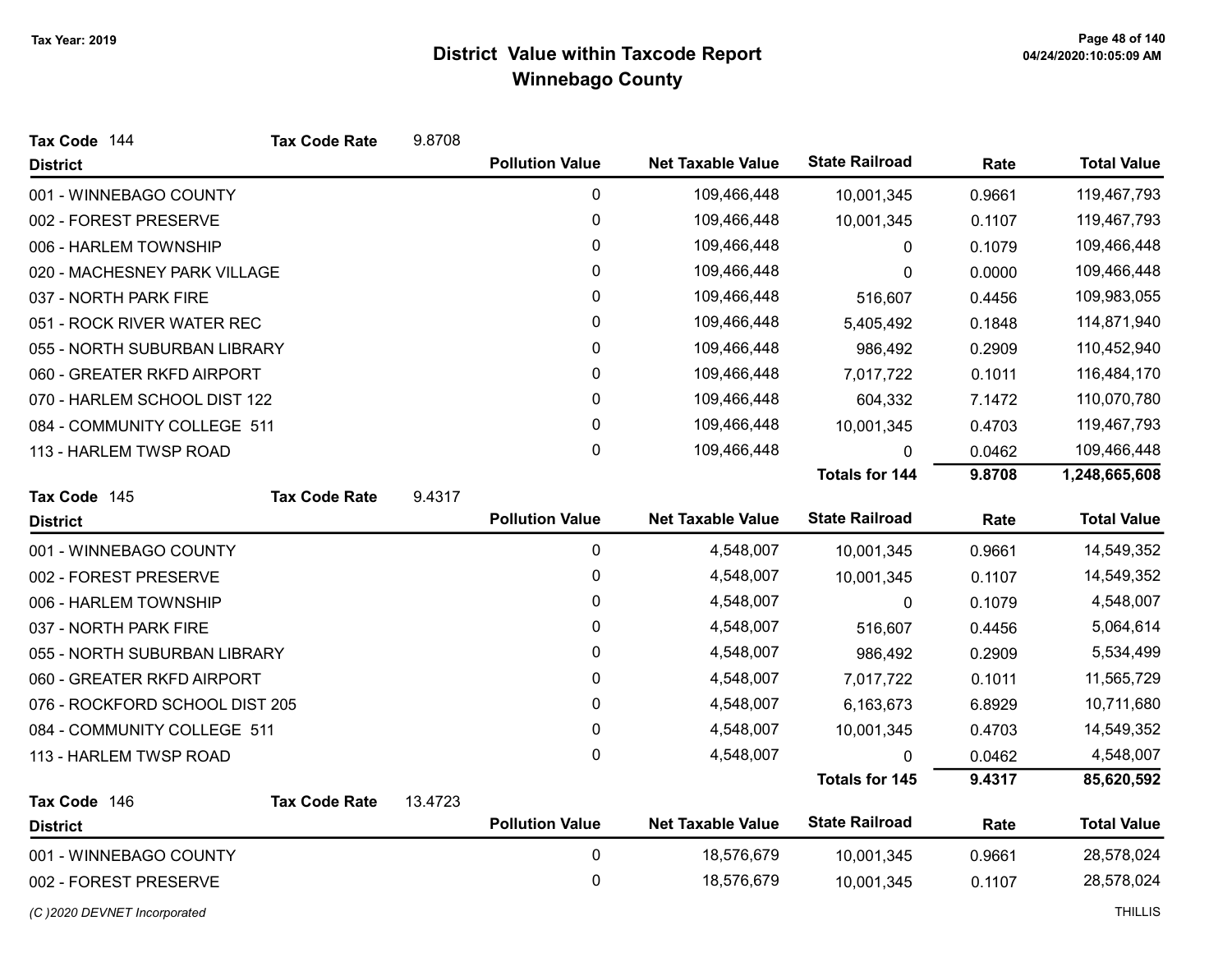| Tax Code 146                   | <b>Tax Code Rate</b> | 13.4723 |                        |                          |                       |         |                    |
|--------------------------------|----------------------|---------|------------------------|--------------------------|-----------------------|---------|--------------------|
| <b>District</b>                |                      |         | <b>Pollution Value</b> | <b>Net Taxable Value</b> | <b>State Railroad</b> | Rate    | <b>Total Value</b> |
| 009 - OWEN TOWNSHIP            |                      |         | 0                      | 18,576,679               | 427,382               | 0.1405  | 19,004,061         |
| 023 - ROCKFORD CITY            |                      |         | $\pmb{0}$              | 18,576,679               | 4,079,000             | 2.9185  | 22,655,679         |
| 046 - ROCKFORD PARK DISTRICT   |                      |         | 0                      | 18,576,679               | 5,084,871             | 1.0334  | 23,661,550         |
| 051 - ROCK RIVER WATER REC     |                      |         | 0                      | 18,576,679               | 5,405,492             | 0.1848  | 23,982,171         |
| 059 - ROCKFORD CITY LIBRARY    |                      |         | 0                      | 18,576,679               | 4,079,000             | 0.4564  | 22,655,679         |
| 060 - GREATER RKFD AIRPORT     |                      |         | $\mathbf 0$            | 18,576,679               | 7,017,722             | 0.1011  | 25,594,401         |
| 076 - ROCKFORD SCHOOL DIST 205 |                      |         | 0                      | 18,576,679               | 6,163,673             | 6.8929  | 24,740,352         |
| 084 - COMMUNITY COLLEGE 511    |                      |         | 0                      | 18,576,679               | 10,001,345            | 0.4703  | 28,578,024         |
| 116 - OWEN TWSP ROAD           |                      |         | 0                      | 18,576,679               | 427,382               | 0.1976  | 19,004,061         |
|                                |                      |         |                        |                          | <b>Totals for 146</b> | 13.4723 | 267,032,026        |
| Tax Code 147                   | <b>Tax Code Rate</b> | 10.9042 |                        |                          |                       |         |                    |
| <b>District</b>                |                      |         | <b>Pollution Value</b> | <b>Net Taxable Value</b> | <b>State Railroad</b> | Rate    | <b>Total Value</b> |
| 001 - WINNEBAGO COUNTY         |                      |         | $\pmb{0}$              | 69,561                   | 10,001,345            | 0.9661  | 10,070,906         |
| 002 - FOREST PRESERVE          |                      |         | 0                      | 69,561                   | 10,001,345            | 0.1107  | 10,070,906         |
| 006 - HARLEM TOWNSHIP          |                      |         | 0                      | 69,561                   | 0                     | 0.1079  | 69,561             |
| 037 - NORTH PARK FIRE          |                      |         | 0                      | 69,561                   | 516,607               | 0.4456  | 586,168            |
| 046 - ROCKFORD PARK DISTRICT   |                      |         | 0                      | 69,561                   | 5,084,871             | 1.0334  | 5,154,432          |
| 051 - ROCK RIVER WATER REC     |                      |         | 0                      | 69,561                   | 5,405,492             | 0.1848  | 5,475,053          |
| 055 - NORTH SUBURBAN LIBRARY   |                      |         | 0                      | 69,561                   | 986,492               | 0.2909  | 1,056,053          |
| 060 - GREATER RKFD AIRPORT     |                      |         | 0                      | 69,561                   | 7,017,722             | 0.1011  | 7,087,283          |
| 070 - HARLEM SCHOOL DIST 122   |                      |         | 0                      | 69,561                   | 604,332               | 7.1472  | 673,893            |
| 084 - COMMUNITY COLLEGE 511    |                      |         | 0                      | 69,561                   | 10,001,345            | 0.4703  | 10,070,906         |
| 113 - HARLEM TWSP ROAD         |                      |         | 0                      | 69,561                   | 0                     | 0.0462  | 69,561             |
|                                |                      |         |                        |                          | <b>Totals for 147</b> | 10.9042 | 50,384,722         |
| Tax Code 148                   | <b>Tax Code Rate</b> | 9.5110  |                        |                          |                       |         |                    |
| <b>District</b>                |                      |         | <b>Pollution Value</b> | <b>Net Taxable Value</b> | <b>State Railroad</b> | Rate    | <b>Total Value</b> |
| 001 - WINNEBAGO COUNTY         |                      |         | 0                      | 940                      | 10,001,345            | 0.9661  | 10,002,285         |
| 002 - FOREST PRESERVE          |                      |         | 0                      | 940                      | 10,001,345            | 0.1107  | 10,002,285         |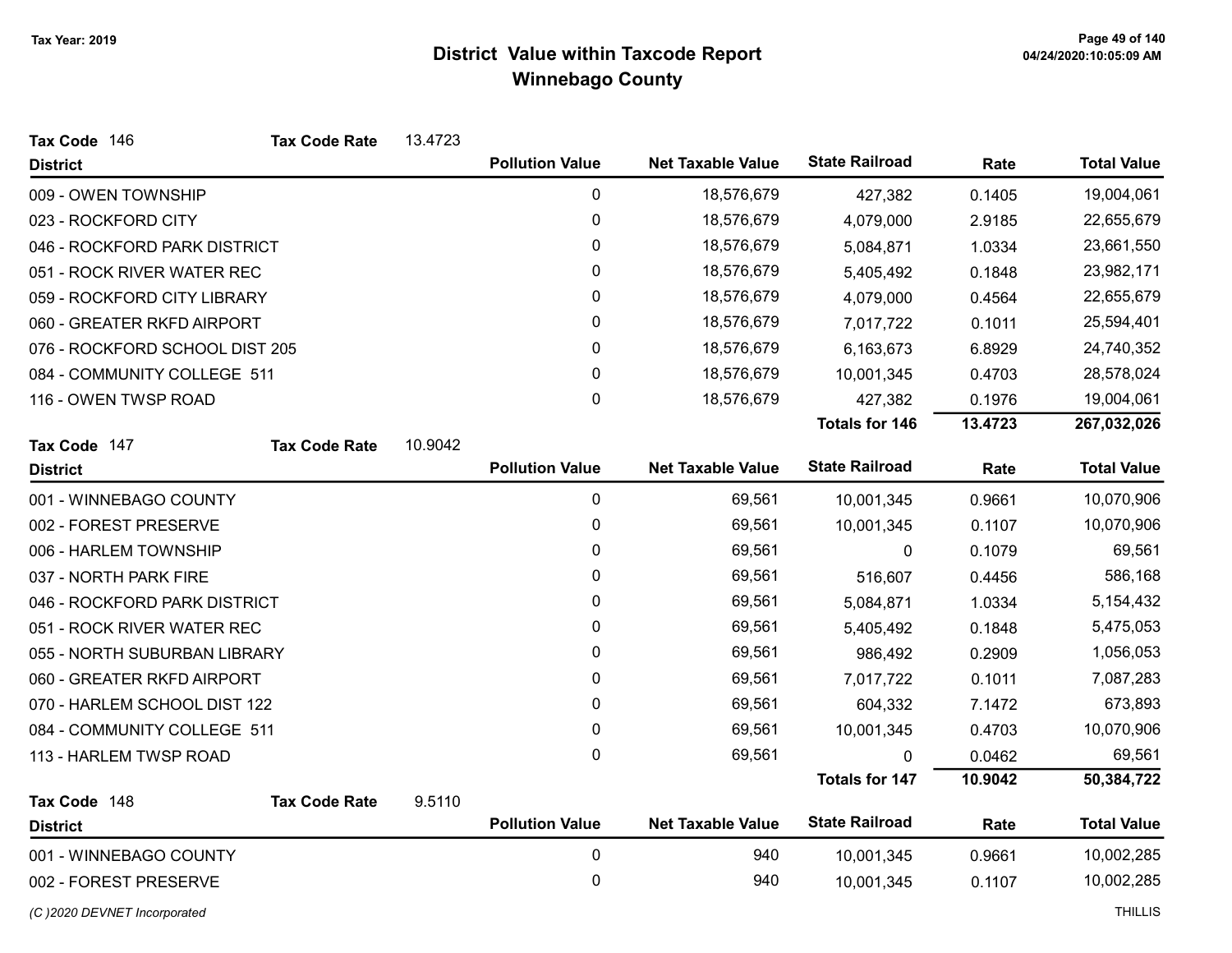| Tax Code 148                   | <b>Tax Code Rate</b> | 9.5110  |                        |                          |                       |         |                    |
|--------------------------------|----------------------|---------|------------------------|--------------------------|-----------------------|---------|--------------------|
| <b>District</b>                |                      |         | <b>Pollution Value</b> | <b>Net Taxable Value</b> | <b>State Railroad</b> | Rate    | <b>Total Value</b> |
| 009 - OWEN TOWNSHIP            |                      |         | $\mathbf 0$            | 940                      | 427,382               | 0.1405  | 428,322            |
| 038 - NORTHWEST FIRE           |                      |         | $\mathbf 0$            | 940                      | 331,926               | 0.5481  | 332,866            |
| 051 - ROCK RIVER WATER REC     |                      |         | 0                      | 940                      | 5,405,492             | 0.1848  | 5,406,432          |
| 076 - ROCKFORD SCHOOL DIST 205 |                      |         | 0                      | 940                      | 6,163,673             | 6.8929  | 6,164,613          |
| 084 - COMMUNITY COLLEGE 511    |                      |         | 0                      | 940                      | 10,001,345            | 0.4703  | 10,002,285         |
| 116 - OWEN TWSP ROAD           |                      |         | 0                      | 940                      | 427,382               | 0.1976  | 428,322            |
|                                |                      |         |                        |                          | Totals for 148        | 9.5110  | 42,767,410         |
| Tax Code 149                   | <b>Tax Code Rate</b> | 10.6218 |                        |                          |                       |         |                    |
| <b>District</b>                |                      |         | <b>Pollution Value</b> | <b>Net Taxable Value</b> | <b>State Railroad</b> | Rate    | <b>Total Value</b> |
| 001 - WINNEBAGO COUNTY         |                      |         | 0                      | 31,572,109               | 10,001,345            | 0.9661  | 41,573,454         |
| 002 - FOREST PRESERVE          |                      |         | $\pmb{0}$              | 31,572,109               | 10,001,345            | 0.1107  | 41,573,454         |
| 006 - HARLEM TOWNSHIP          |                      |         | 0                      | 31,572,109               | 0                     | 0.1079  | 31,572,109         |
| 025 - ROSCOE VILLAGE           |                      |         | 0                      | 31,572,109               | 0                     | 0.6422  | 31,572,109         |
| 035 - HARLEM-ROSCOE FIRE       |                      |         | 0                      | 31,572,109               | 412,085               | 0.7392  | 31,984,194         |
| 055 - NORTH SUBURBAN LIBRARY   |                      |         | 0                      | 31,572,109               | 986,492               | 0.2909  | 32,558,601         |
| 060 - GREATER RKFD AIRPORT     |                      |         | 0                      | 31,572,109               | 7,017,722             | 0.1011  | 38,589,831         |
| 070 - HARLEM SCHOOL DIST 122   |                      |         | 0                      | 31,572,109               | 604,332               | 7.1472  | 32,176,441         |
| 084 - COMMUNITY COLLEGE 511    |                      |         | 0                      | 31,572,109               | 10,001,345            | 0.4703  | 41,573,454         |
| 113 - HARLEM TWSP ROAD         |                      |         | $\mathbf 0$            | 31,572,109               | $\mathbf{0}$          | 0.0462  | 31,572,109         |
|                                |                      |         |                        |                          | <b>Totals for 149</b> | 10.6218 | 354,745,756        |
| Tax Code 150                   | <b>Tax Code Rate</b> | 10.4607 |                        |                          |                       |         |                    |
| <b>District</b>                |                      |         | <b>Pollution Value</b> | <b>Net Taxable Value</b> | <b>State Railroad</b> | Rate    | <b>Total Value</b> |
| 001 - WINNEBAGO COUNTY         |                      |         | 0                      | 102,397                  | 10,001,345            | 0.9661  | 10,103,742         |
| 002 - FOREST PRESERVE          |                      |         | 0                      | 102,397                  | 10,001,345            | 0.1107  | 10,103,742         |
| 009 - OWEN TOWNSHIP            |                      |         | 0                      | 102,397                  | 427,382               | 0.1405  | 529,779            |
| 038 - NORTHWEST FIRE           |                      |         | $\pmb{0}$              | 102,397                  | 331,926               | 0.5481  | 434,323            |
| 046 - ROCKFORD PARK DISTRICT   |                      |         | 0                      | 102,397                  | 5,084,871             | 1.0334  | 5,187,268          |
| 060 - GREATER RKFD AIRPORT     |                      |         | 0                      | 102,397                  | 7,017,722             | 0.1011  | 7,120,119          |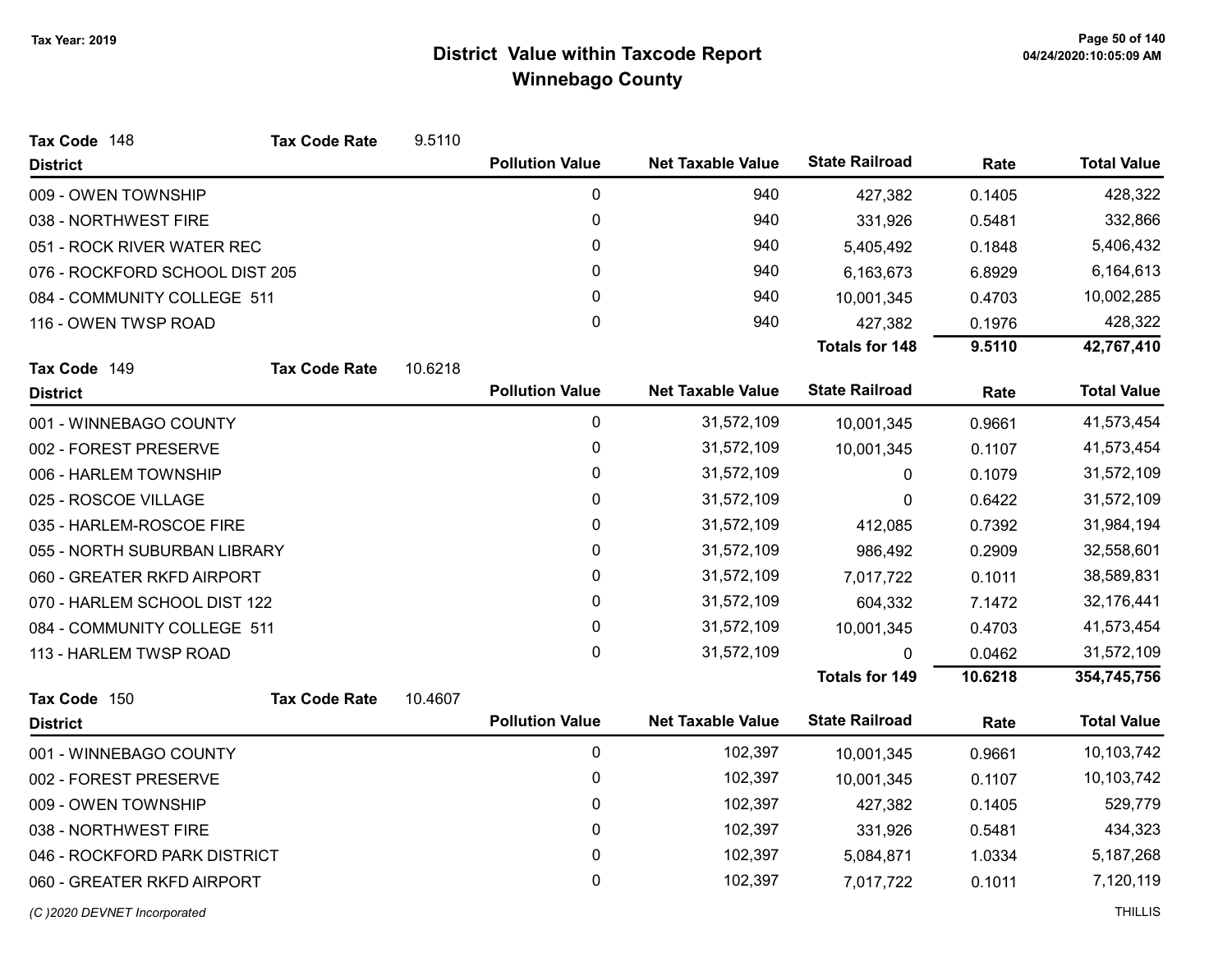| Tax Code 150                   | <b>Tax Code Rate</b> | 10.4607 |                        |                          |                       |         |                    |
|--------------------------------|----------------------|---------|------------------------|--------------------------|-----------------------|---------|--------------------|
| <b>District</b>                |                      |         | <b>Pollution Value</b> | <b>Net Taxable Value</b> | <b>State Railroad</b> | Rate    | <b>Total Value</b> |
| 076 - ROCKFORD SCHOOL DIST 205 |                      |         | $\pmb{0}$              | 102,397                  | 6,163,673             | 6.8929  | 6,266,070          |
| 084 - COMMUNITY COLLEGE 511    |                      |         | 0                      | 102,397                  | 10,001,345            | 0.4703  | 10,103,742         |
| 116 - OWEN TWSP ROAD           |                      |         | $\mathbf 0$            | 102,397                  | 427,382               | 0.1976  | 529,779            |
|                                |                      |         |                        |                          | Totals for 150        | 10.4607 | 50,378,564         |
| Tax Code 151                   | <b>Tax Code Rate</b> | 11.1978 |                        |                          |                       |         |                    |
| <b>District</b>                |                      |         | <b>Pollution Value</b> | <b>Net Taxable Value</b> | <b>State Railroad</b> | Rate    | <b>Total Value</b> |
| 001 - WINNEBAGO COUNTY         |                      |         | 0                      | 810                      | 10,001,345            | 0.9661  | 10,002,155         |
| 002 - FOREST PRESERVE          |                      |         | 0                      | 810                      | 10,001,345            | 0.1107  | 10,002,155         |
| 006 - HARLEM TOWNSHIP          |                      |         | 0                      | 810                      | $\Omega$              | 0.1079  | 810                |
| 035 - HARLEM-ROSCOE FIRE       |                      |         | 0                      | 810                      | 412,085               | 0.7392  | 412,895            |
| 046 - ROCKFORD PARK DISTRICT   |                      |         | $\pmb{0}$              | 810                      | 5,084,871             | 1.0334  | 5,085,681          |
| 051 - ROCK RIVER WATER REC     |                      |         | 0                      | 810                      | 5,405,492             | 0.1848  | 5,406,302          |
| 055 - NORTH SUBURBAN LIBRARY   |                      |         | $\mathbf 0$            | 810                      | 986,492               | 0.2909  | 987,302            |
| 060 - GREATER RKFD AIRPORT     |                      |         | $\mathbf{0}$           | 810                      | 7,017,722             | 0.1011  | 7,018,532          |
| 070 - HARLEM SCHOOL DIST 122   |                      |         | 0                      | 810                      | 604,332               | 7.1472  | 605,142            |
| 084 - COMMUNITY COLLEGE 511    |                      |         | 0                      | 810                      | 10,001,345            | 0.4703  | 10,002,155         |
| 113 - HARLEM TWSP ROAD         |                      |         | $\mathbf{0}$           | 810                      | $\Omega$              | 0.0462  | 810                |
|                                |                      |         |                        |                          | <b>Totals for 151</b> | 11.1978 | 49,523,939         |
| Tax Code 152                   | <b>Tax Code Rate</b> | 11.1978 |                        |                          |                       |         |                    |
| <b>District</b>                |                      |         | <b>Pollution Value</b> | <b>Net Taxable Value</b> | <b>State Railroad</b> | Rate    | <b>Total Value</b> |
| 001 - WINNEBAGO COUNTY         |                      |         | $\pmb{0}$              | 4,463,277                | 10,001,345            | 0.9661  | 14,464,622         |
| 002 - FOREST PRESERVE          |                      |         | $\pmb{0}$              | 4,463,277                | 10,001,345            | 0.1107  | 14,464,622         |
| 006 - HARLEM TOWNSHIP          |                      |         | $\mathbf 0$            | 4,463,277                | $\Omega$              | 0.1079  | 4,463,277          |
| 020 - MACHESNEY PARK VILLAGE   |                      |         | $\mathbf{0}$           | 4,463,277                | 0                     | 0.0000  | 4,463,277          |
| 035 - HARLEM-ROSCOE FIRE       |                      |         | $\mathbf 0$            | 4,463,277                | 412,085               | 0.7392  | 4,875,362          |
| 046 - ROCKFORD PARK DISTRICT   |                      |         | 0                      | 4,463,277                | 5,084,871             | 1.0334  | 9,548,148          |
| 051 - ROCK RIVER WATER REC     |                      |         | $\pmb{0}$              | 4,463,277                | 5,405,492             | 0.1848  | 9,868,769          |
| 055 - NORTH SUBURBAN LIBRARY   |                      |         | 0                      | 4,463,277                | 986,492               | 0.2909  | 5,449,769          |
| (C) 2020 DEVNET Incorporated   |                      |         |                        |                          |                       |         | <b>THILLIS</b>     |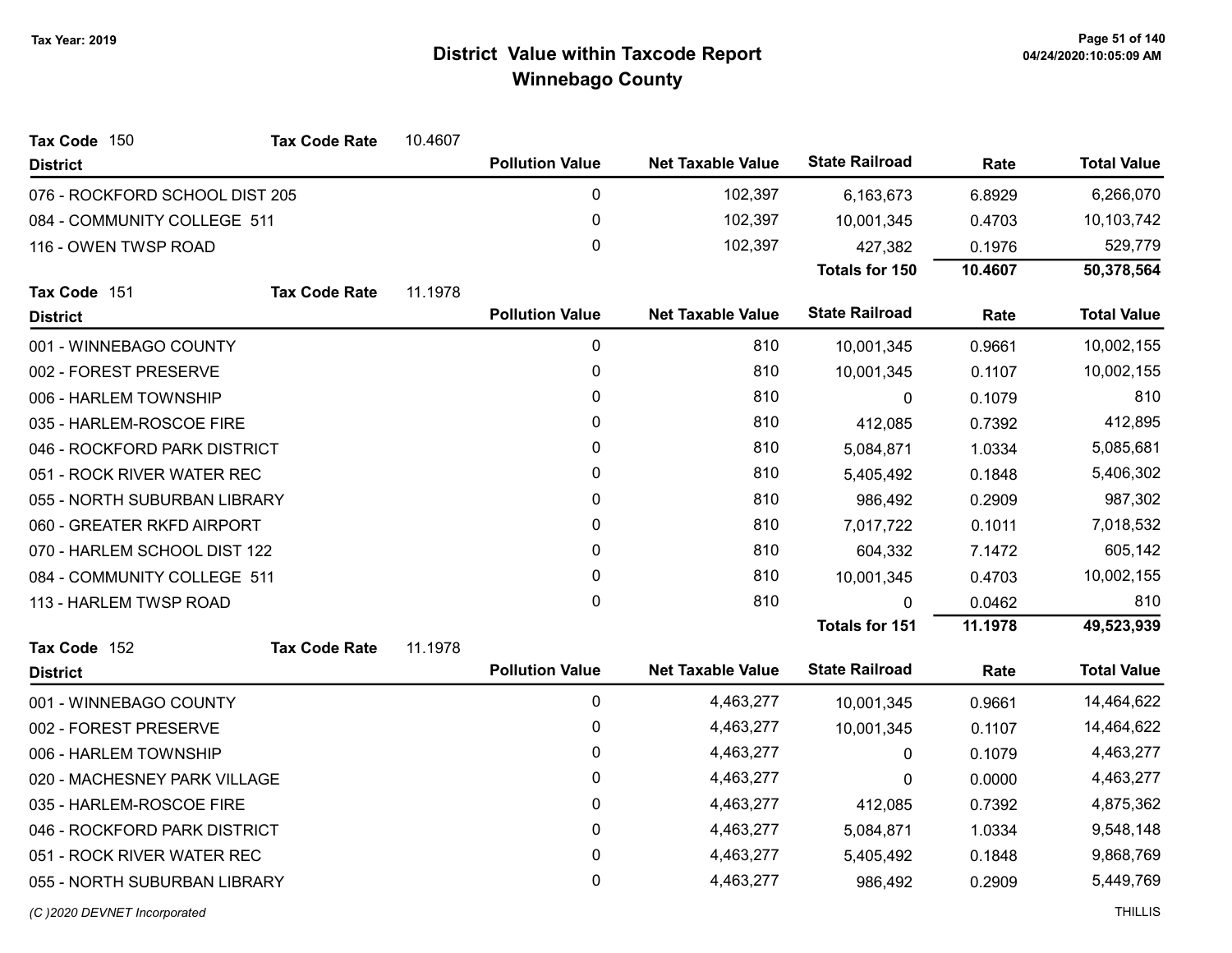| Tax Code 152                   | <b>Tax Code Rate</b> | 11.1978 |                        |                          |                       |         |                    |
|--------------------------------|----------------------|---------|------------------------|--------------------------|-----------------------|---------|--------------------|
| <b>District</b>                |                      |         | <b>Pollution Value</b> | <b>Net Taxable Value</b> | <b>State Railroad</b> | Rate    | <b>Total Value</b> |
| 060 - GREATER RKFD AIRPORT     |                      |         | $\mathbf 0$            | 4,463,277                | 7,017,722             | 0.1011  | 11,480,999         |
| 070 - HARLEM SCHOOL DIST 122   |                      |         | 0                      | 4,463,277                | 604,332               | 7.1472  | 5,067,609          |
| 084 - COMMUNITY COLLEGE 511    |                      |         | $\mathbf 0$            | 4,463,277                | 10,001,345            | 0.4703  | 14,464,622         |
| 113 - HARLEM TWSP ROAD         |                      |         | $\mathbf 0$            | 4,463,277                | U                     | 0.0462  | 4,463,277          |
|                                |                      |         |                        |                          | Totals for 152        | 11.1978 | 103,074,353        |
| Tax Code 153                   | <b>Tax Code Rate</b> | 10.1644 |                        |                          |                       |         |                    |
| <b>District</b>                |                      |         | <b>Pollution Value</b> | <b>Net Taxable Value</b> | <b>State Railroad</b> | Rate    | <b>Total Value</b> |
| 001 - WINNEBAGO COUNTY         |                      |         | 0                      | 828,638                  | 10,001,345            | 0.9661  | 10,829,983         |
| 002 - FOREST PRESERVE          |                      |         | 0                      | 828,638                  | 10,001,345            | 0.1107  | 10,829,983         |
| 006 - HARLEM TOWNSHIP          |                      |         | $\mathbf 0$            | 828,638                  | 0                     | 0.1079  | 828,638            |
| 035 - HARLEM-ROSCOE FIRE       |                      |         | 0                      | 828,638                  | 412,085               | 0.7392  | 1,240,723          |
| 051 - ROCK RIVER WATER REC     |                      |         | 0                      | 828,638                  | 5,405,492             | 0.1848  | 6,234,130          |
| 055 - NORTH SUBURBAN LIBRARY   |                      |         | 0                      | 828,638                  | 986,492               | 0.2909  | 1,815,130          |
| 060 - GREATER RKFD AIRPORT     |                      |         | $\mathbf{0}$           | 828,638                  | 7,017,722             | 0.1011  | 7,846,360          |
| 070 - HARLEM SCHOOL DIST 122   |                      |         | 0                      | 828,638                  | 604,332               | 7.1472  | 1,432,970          |
| 084 - COMMUNITY COLLEGE 511    |                      |         | 0                      | 828,638                  | 10,001,345            | 0.4703  | 10,829,983         |
| 113 - HARLEM TWSP ROAD         |                      |         | $\mathbf{0}$           | 828,638                  | $\Omega$              | 0.0462  | 828,638            |
|                                |                      |         |                        |                          | <b>Totals for 153</b> | 10.1644 | 52,716,538         |
| Tax Code 154                   | <b>Tax Code Rate</b> | 13.2875 |                        |                          |                       |         |                    |
| <b>District</b>                |                      |         | <b>Pollution Value</b> | <b>Net Taxable Value</b> | <b>State Railroad</b> | Rate    | <b>Total Value</b> |
| 001 - WINNEBAGO COUNTY         |                      |         | $\pmb{0}$              | 109,418                  | 10,001,345            | 0.9661  | 10,110,763         |
| 002 - FOREST PRESERVE          |                      |         | $\mathbf 0$            | 109,418                  | 10,001,345            | 0.1107  | 10,110,763         |
| 009 - OWEN TOWNSHIP            |                      |         | 0                      | 109,418                  | 427,382               | 0.1405  | 536,800            |
| 023 - ROCKFORD CITY            |                      |         | $\mathbf{0}$           | 109,418                  | 4,079,000             | 2.9185  | 4,188,418          |
| 046 - ROCKFORD PARK DISTRICT   |                      |         | $\mathbf 0$            | 109,418                  | 5,084,871             | 1.0334  | 5,194,289          |
| 059 - ROCKFORD CITY LIBRARY    |                      |         | 0                      | 109,418                  | 4,079,000             | 0.4564  | 4,188,418          |
| 060 - GREATER RKFD AIRPORT     |                      |         | 0                      | 109,418                  | 7,017,722             | 0.1011  | 7,127,140          |
| 076 - ROCKFORD SCHOOL DIST 205 |                      |         | 0                      | 109,418                  | 6,163,673             | 6.8929  | 6,273,091          |
| (C) 2020 DEVNET Incorporated   |                      |         |                        |                          |                       |         | <b>THILLIS</b>     |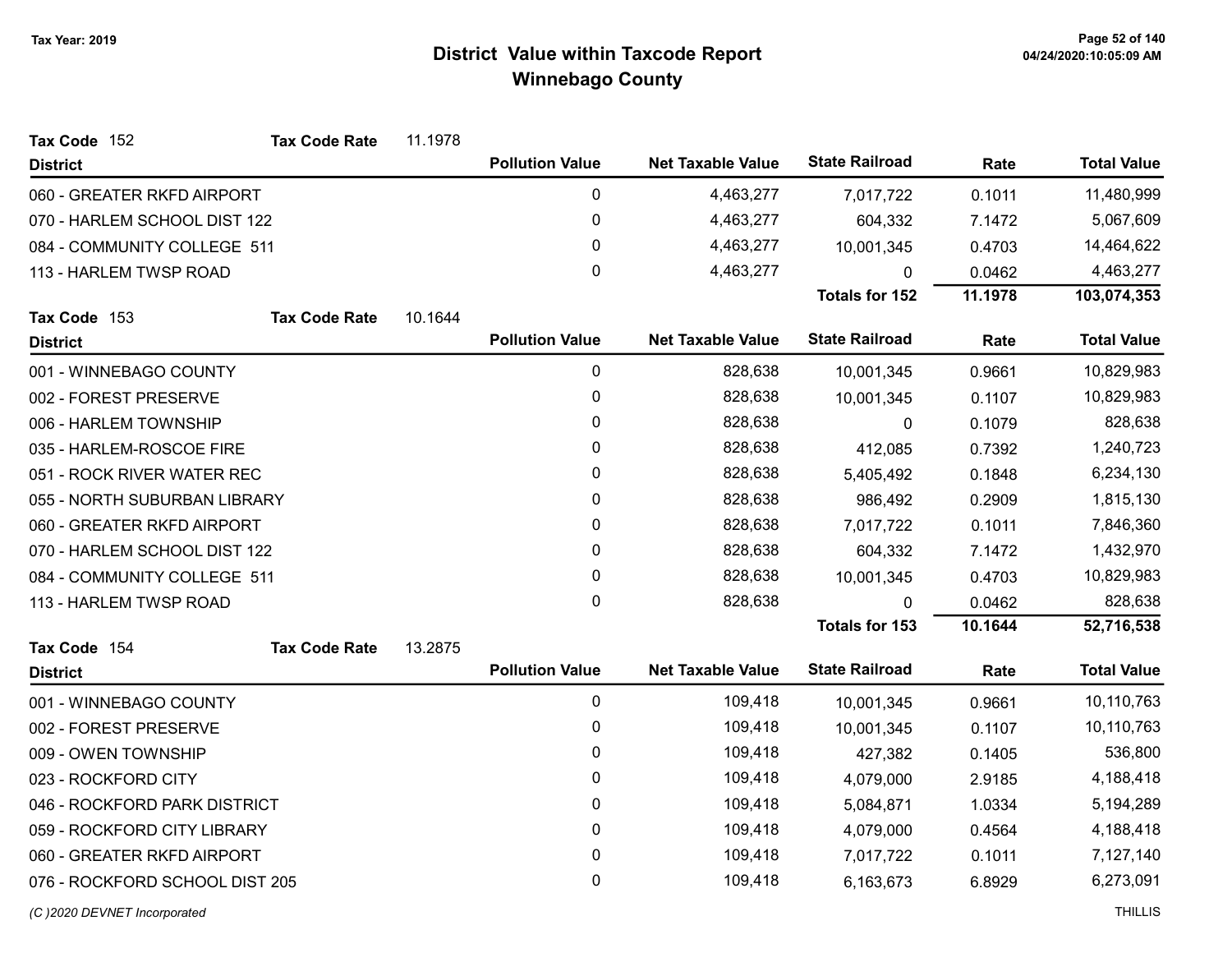| Tax Code 154                   | <b>Tax Code Rate</b> | 13.2875 |                        |                          |                       |         |                    |
|--------------------------------|----------------------|---------|------------------------|--------------------------|-----------------------|---------|--------------------|
| <b>District</b>                |                      |         | <b>Pollution Value</b> | <b>Net Taxable Value</b> | <b>State Railroad</b> | Rate    | <b>Total Value</b> |
| 084 - COMMUNITY COLLEGE 511    |                      |         | 0                      | 109,418                  | 10,001,345            | 0.4703  | 10,110,763         |
| 116 - OWEN TWSP ROAD           |                      |         | $\pmb{0}$              | 109,418                  | 427,382               | 0.1976  | 536,800            |
|                                |                      |         |                        |                          | Totals for 154        | 13.2875 | 58,377,245         |
| Tax Code 155                   | <b>Tax Code Rate</b> | 9.5767  |                        |                          |                       |         |                    |
| <b>District</b>                |                      |         | <b>Pollution Value</b> | <b>Net Taxable Value</b> | <b>State Railroad</b> | Rate    | <b>Total Value</b> |
| 001 - WINNEBAGO COUNTY         |                      |         | 0                      | 7,971,687                | 10,001,345            | 0.9661  | 17,973,032         |
| 002 - FOREST PRESERVE          |                      |         | $\pmb{0}$              | 7,971,687                | 10,001,345            | 0.1107  | 17,973,032         |
| 009 - OWEN TOWNSHIP            |                      |         | 0                      | 7,971,687                | 427,382               | 0.1405  | 8,399,069          |
| 041 - ROCKTON FIRE             |                      |         | 0                      | 7,971,687                | 496,081               | 0.6975  | 8,467,768          |
| 060 - GREATER RKFD AIRPORT     |                      |         | 0                      | 7,971,687                | 7,017,722             | 0.1011  | 14,989,409         |
| 076 - ROCKFORD SCHOOL DIST 205 |                      |         | 0                      | 7,971,687                | 6,163,673             | 6.8929  | 14,135,360         |
| 084 - COMMUNITY COLLEGE 511    |                      |         | $\mathbf{0}$           | 7,971,687                | 10,001,345            | 0.4703  | 17,973,032         |
| 116 - OWEN TWSP ROAD           |                      |         | $\mathbf 0$            | 7,971,687                | 427,382               | 0.1976  | 8,399,069          |
|                                |                      |         |                        |                          | <b>Totals for 155</b> | 9.5767  | 108,309,771        |
| Tax Code 156                   | <b>Tax Code Rate</b> | 9.4273  |                        |                          |                       |         |                    |
| <b>District</b>                |                      |         | <b>Pollution Value</b> | <b>Net Taxable Value</b> | <b>State Railroad</b> | Rate    | <b>Total Value</b> |
| 001 - WINNEBAGO COUNTY         |                      |         | $\mathbf 0$            | 17,820,214               | 10,001,345            | 0.9661  | 27,821,559         |
| 002 - FOREST PRESERVE          |                      |         | 0                      | 17,820,214               | 10,001,345            | 0.1107  | 27,821,559         |
| 009 - OWEN TOWNSHIP            |                      |         | 0                      | 17,820,214               | 427,382               | 0.1405  | 18,247,596         |
| 038 - NORTHWEST FIRE           |                      |         | 0                      | 17,820,214               | 331,926               | 0.5481  | 18, 152, 140       |
| 060 - GREATER RKFD AIRPORT     |                      |         | 0                      | 17,820,214               | 7,017,722             | 0.1011  | 24,837,936         |
| 076 - ROCKFORD SCHOOL DIST 205 |                      |         | 0                      | 17,820,214               | 6,163,673             | 6.8929  | 23,983,887         |
| 084 - COMMUNITY COLLEGE 511    |                      |         | 0                      | 17,820,214               | 10,001,345            | 0.4703  | 27,821,559         |
| 116 - OWEN TWSP ROAD           |                      |         | 0                      | 17,820,214               | 427,382               | 0.1976  | 18,247,596         |
|                                |                      |         |                        |                          | <b>Totals for 156</b> | 9.4273  | 186,933,832        |
| Tax Code 157                   | <b>Tax Code Rate</b> | 12.2541 |                        |                          |                       |         |                    |
| <b>District</b>                |                      |         | <b>Pollution Value</b> | <b>Net Taxable Value</b> | <b>State Railroad</b> | Rate    | <b>Total Value</b> |
| 001 - WINNEBAGO COUNTY         |                      |         | $\mathbf 0$            | 80,584                   | 10,001,345            | 0.9661  | 10,081,929         |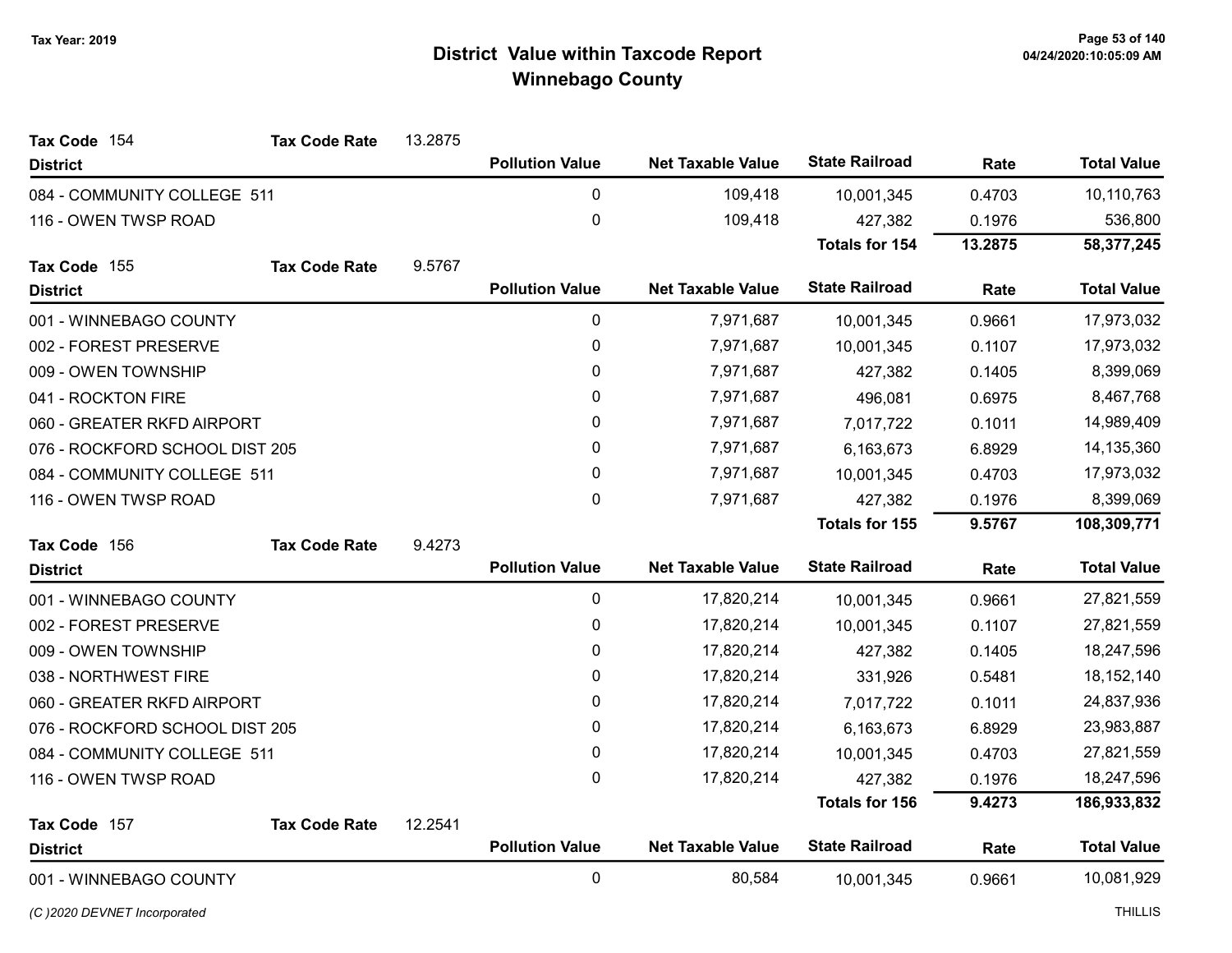| Tax Code 157                   | <b>Tax Code Rate</b> | 12.2541 |                        |                          |                       |         |                    |
|--------------------------------|----------------------|---------|------------------------|--------------------------|-----------------------|---------|--------------------|
| <b>District</b>                |                      |         | <b>Pollution Value</b> | <b>Net Taxable Value</b> | <b>State Railroad</b> | Rate    | <b>Total Value</b> |
| 002 - FOREST PRESERVE          |                      |         | $\pmb{0}$              | 80,584                   | 10,001,345            | 0.1107  | 10,081,929         |
| 009 - OWEN TOWNSHIP            |                      |         | 0                      | 80,584                   | 427,382               | 0.1405  | 507,966            |
| 023 - ROCKFORD CITY            |                      |         | 0                      | 80,584                   | 4,079,000             | 2.9185  | 4,159,584          |
| 059 - ROCKFORD CITY LIBRARY    |                      |         | 0                      | 80,584                   | 4,079,000             | 0.4564  | 4,159,584          |
| 060 - GREATER RKFD AIRPORT     |                      |         | 0                      | 80,584                   | 7,017,722             | 0.1011  | 7,098,306          |
| 076 - ROCKFORD SCHOOL DIST 205 |                      |         | 0                      | 80,584                   | 6,163,673             | 6.8929  | 6,244,257          |
| 084 - COMMUNITY COLLEGE 511    |                      |         | 0                      | 80,584                   | 10,001,345            | 0.4703  | 10,081,929         |
| 116 - OWEN TWSP ROAD           |                      |         | 0                      | 80,584                   | 427,382               | 0.1976  | 507,966            |
|                                |                      |         |                        |                          | <b>Totals for 157</b> | 12.2541 | 52,923,450         |
| Tax Code 158                   | <b>Tax Code Rate</b> | 10.9042 |                        |                          |                       |         |                    |
| <b>District</b>                |                      |         | <b>Pollution Value</b> | <b>Net Taxable Value</b> | <b>State Railroad</b> | Rate    | <b>Total Value</b> |
| 001 - WINNEBAGO COUNTY         |                      |         | 0                      | 6,244,342                | 10,001,345            | 0.9661  | 16,245,687         |
| 002 - FOREST PRESERVE          |                      |         | 0                      | 6,244,342                | 10,001,345            | 0.1107  | 16,245,687         |
| 006 - HARLEM TOWNSHIP          |                      |         | 0                      | 6,244,342                | 0                     | 0.1079  | 6,244,342          |
| 020 - MACHESNEY PARK VILLAGE   |                      |         | 0                      | 6,244,342                | 0                     | 0.0000  | 6,244,342          |
| 037 - NORTH PARK FIRE          |                      |         | 0                      | 6,244,342                | 516,607               | 0.4456  | 6,760,949          |
| 046 - ROCKFORD PARK DISTRICT   |                      |         | 0                      | 6,244,342                | 5,084,871             | 1.0334  | 11,329,213         |
| 051 - ROCK RIVER WATER REC     |                      |         | 0                      | 6,244,342                | 5,405,492             | 0.1848  | 11,649,834         |
| 055 - NORTH SUBURBAN LIBRARY   |                      |         | 0                      | 6,244,342                | 986,492               | 0.2909  | 7,230,834          |
| 060 - GREATER RKFD AIRPORT     |                      |         | 0                      | 6,244,342                | 7,017,722             | 0.1011  | 13,262,064         |
| 070 - HARLEM SCHOOL DIST 122   |                      |         | 0                      | 6,244,342                | 604,332               | 7.1472  | 6,848,674          |
| 084 - COMMUNITY COLLEGE 511    |                      |         | $\mathbf 0$            | 6,244,342                | 10,001,345            | 0.4703  | 16,245,687         |
| 113 - HARLEM TWSP ROAD         |                      |         | 0                      | 6,244,342                | 0                     | 0.0462  | 6,244,342          |
|                                |                      |         |                        |                          | <b>Totals for 158</b> | 10.9042 | 124,551,655        |
| Tax Code 159                   | <b>Tax Code Rate</b> | 10.4651 |                        |                          |                       |         |                    |
| <b>District</b>                |                      |         | <b>Pollution Value</b> | <b>Net Taxable Value</b> | <b>State Railroad</b> | Rate    | <b>Total Value</b> |
| 001 - WINNEBAGO COUNTY         |                      |         | $\mathbf 0$            | 237,811                  | 10,001,345            | 0.9661  | 10,239,156         |
| 002 - FOREST PRESERVE          |                      |         | 0                      | 237,811                  | 10,001,345            | 0.1107  | 10,239,156         |

(C)2020 DEVNET Incorporated THILLIS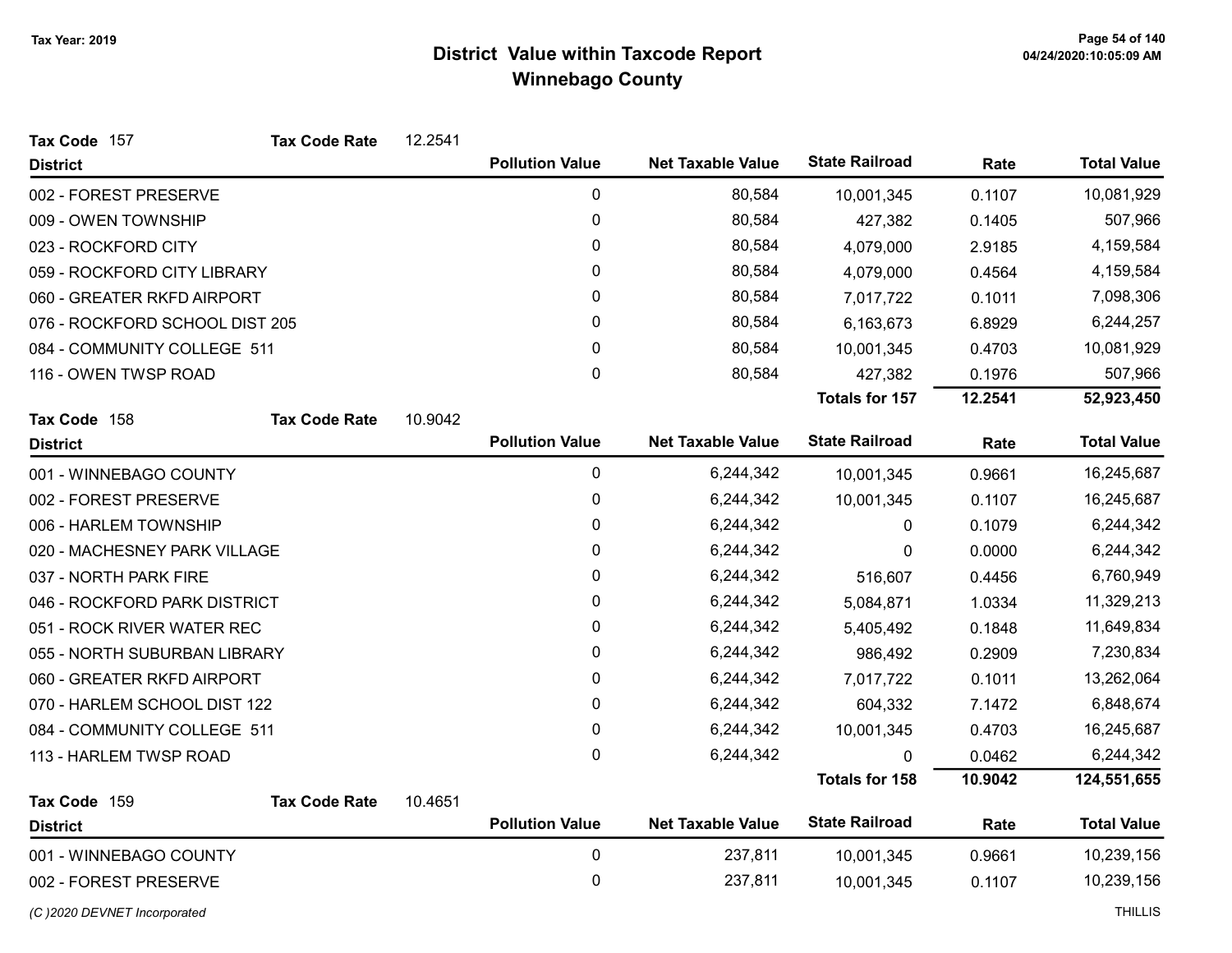| Tax Code 159                   | <b>Tax Code Rate</b> | 10.4651 |                        |                          |                       |         |                    |
|--------------------------------|----------------------|---------|------------------------|--------------------------|-----------------------|---------|--------------------|
| <b>District</b>                |                      |         | <b>Pollution Value</b> | <b>Net Taxable Value</b> | <b>State Railroad</b> | Rate    | <b>Total Value</b> |
| 006 - HARLEM TOWNSHIP          |                      |         | 0                      | 237,811                  | 0                     | 0.1079  | 237,811            |
| 037 - NORTH PARK FIRE          |                      |         | 0                      | 237,811                  | 516,607               | 0.4456  | 754,418            |
| 046 - ROCKFORD PARK DISTRICT   |                      |         | 0                      | 237,811                  | 5,084,871             | 1.0334  | 5,322,682          |
| 055 - NORTH SUBURBAN LIBRARY   |                      |         | 0                      | 237,811                  | 986,492               | 0.2909  | 1,224,303          |
| 060 - GREATER RKFD AIRPORT     |                      |         | 0                      | 237,811                  | 7,017,722             | 0.1011  | 7,255,533          |
| 076 - ROCKFORD SCHOOL DIST 205 |                      |         | 0                      | 237,811                  | 6,163,673             | 6.8929  | 6,401,484          |
| 084 - COMMUNITY COLLEGE 511    |                      |         | 0                      | 237,811                  | 10,001,345            | 0.4703  | 10,239,156         |
| 113 - HARLEM TWSP ROAD         |                      |         | 0                      | 237,811                  | 0                     | 0.0462  | 237,811            |
|                                |                      |         |                        |                          | <b>Totals for 159</b> | 10.4651 | 52,151,510         |
| Tax Code 160                   | <b>Tax Code Rate</b> | 9.8708  |                        |                          |                       |         |                    |
| <b>District</b>                |                      |         | <b>Pollution Value</b> | <b>Net Taxable Value</b> | <b>State Railroad</b> | Rate    | <b>Total Value</b> |
| 001 - WINNEBAGO COUNTY         |                      |         | $\pmb{0}$              | 494,890                  | 10,001,345            | 0.9661  | 10,496,235         |
| 002 - FOREST PRESERVE          |                      |         | 0                      | 494,890                  | 10,001,345            | 0.1107  | 10,496,235         |
| 006 - HARLEM TOWNSHIP          |                      |         | 0                      | 494,890                  | 0                     | 0.1079  | 494,890            |
| 037 - NORTH PARK FIRE          |                      |         | 0                      | 494,890                  | 516,607               | 0.4456  | 1,011,497          |
| 051 - ROCK RIVER WATER REC     |                      |         | 0                      | 494,890                  | 5,405,492             | 0.1848  | 5,900,382          |
| 055 - NORTH SUBURBAN LIBRARY   |                      |         | 0                      | 494,890                  | 986,492               | 0.2909  | 1,481,382          |
| 060 - GREATER RKFD AIRPORT     |                      |         | 0                      | 494,890                  | 7,017,722             | 0.1011  | 7,512,612          |
| 070 - HARLEM SCHOOL DIST 122   |                      |         | 0                      | 494,890                  | 604,332               | 7.1472  | 1,099,222          |
| 084 - COMMUNITY COLLEGE 511    |                      |         | 0                      | 494,890                  | 10,001,345            | 0.4703  | 10,496,235         |
| 113 - HARLEM TWSP ROAD         |                      |         | 0                      | 494,890                  | $\Omega$              | 0.0462  | 494,890            |
|                                |                      |         |                        |                          | <b>Totals for 160</b> | 9.8708  | 49,483,580         |
| Tax Code 161                   | <b>Tax Code Rate</b> | 8.8314  |                        |                          |                       |         |                    |
| <b>District</b>                |                      |         | <b>Pollution Value</b> | <b>Net Taxable Value</b> | <b>State Railroad</b> | Rate    | <b>Total Value</b> |
| 001 - WINNEBAGO COUNTY         |                      |         | $\pmb{0}$              | 107,002                  | 10,001,345            | 0.9661  | 10,108,347         |
| 002 - FOREST PRESERVE          |                      |         | 0                      | 107,002                  | 10,001,345            | 0.1107  | 10,108,347         |
| 009 - OWEN TOWNSHIP            |                      |         | 0                      | 107,002                  | 427,382               | 0.1405  | 534,384            |
| 038 - NORTHWEST FIRE           |                      |         | 0                      | 107,002                  | 331,926               | 0.5481  | 438,928            |
| (C) 2020 DEVNET Incorporated   |                      |         |                        |                          |                       |         | <b>THILLIS</b>     |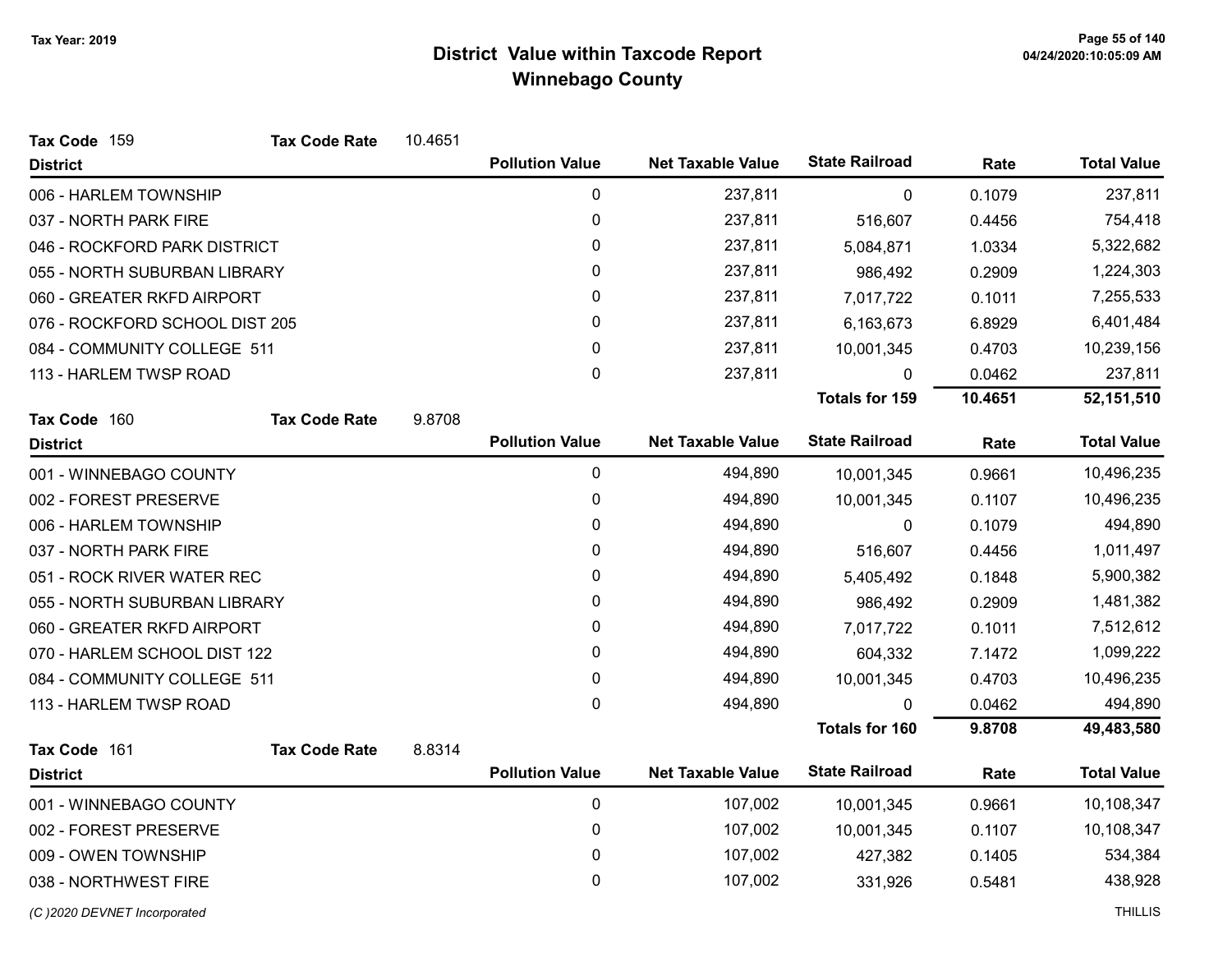| Tax Code 161                  | <b>Tax Code Rate</b> | 8.8314 |                        |                          |                       |        |                    |
|-------------------------------|----------------------|--------|------------------------|--------------------------|-----------------------|--------|--------------------|
| <b>District</b>               |                      |        | <b>Pollution Value</b> | <b>Net Taxable Value</b> | <b>State Railroad</b> | Rate   | <b>Total Value</b> |
| 060 - GREATER RKFD AIRPORT    |                      |        | $\mathbf 0$            | 107,002                  | 7,017,722             | 0.1011 | 7,124,724          |
| 074 - ROCKTON SCHOOL DIST 140 |                      |        | 0                      | 107,002                  | 461,370               | 3.6359 | 568,372            |
| 077 - HONONEGAH HIGH SD #207  |                      |        | 0                      | 107,002                  | 563,243               | 2.6611 | 670,245            |
| 084 - COMMUNITY COLLEGE 511   |                      |        | 0                      | 107,002                  | 10,001,345            | 0.4703 | 10,108,347         |
| 116 - OWEN TWSP ROAD          |                      |        | 0                      | 107,002                  | 427,382               | 0.1976 | 534,384            |
|                               |                      |        |                        |                          | <b>Totals for 161</b> | 8.8314 | 40,196,078         |
| Tax Code 162                  | <b>Tax Code Rate</b> | 9.5448 |                        |                          |                       |        |                    |
| <b>District</b>               |                      |        | <b>Pollution Value</b> | <b>Net Taxable Value</b> | <b>State Railroad</b> | Rate   | <b>Total Value</b> |
| 001 - WINNEBAGO COUNTY        |                      |        | 0                      | 521,961                  | 10,001,345            | 0.9661 | 10,523,306         |
| 002 - FOREST PRESERVE         |                      |        | 0                      | 521,961                  | 10,001,345            | 0.1107 | 10,523,306         |
| 009 - OWEN TOWNSHIP           |                      |        | 0                      | 521,961                  | 427,382               | 0.1405 | 949,343            |
| 038 - NORTHWEST FIRE          |                      |        | 0                      | 521,961                  | 331,926               | 0.5481 | 853,887            |
| 058 - WINNEBAGO LIBRARY       |                      |        | 0                      | 521,961                  | 0                     | 0.2078 | 521,961            |
| 060 - GREATER RKFD AIRPORT    |                      |        | 0                      | 521,961                  | 7,017,722             | 0.1011 | 7,539,683          |
| 082 - WINNEBAGO UNIT SD #323  |                      |        | 0                      | 521,961                  | 1,318,497             | 6.8026 | 1,840,458          |
| 084 - COMMUNITY COLLEGE 511   |                      |        | 0                      | 521,961                  | 10,001,345            | 0.4703 | 10,523,306         |
| 116 - OWEN TWSP ROAD          |                      |        | $\Omega$               | 521,961                  | 427,382               | 0.1976 | 949,343            |
|                               |                      |        |                        |                          | Totals for 162        | 9.5448 | 44,224,593         |
| Tax Code 163                  | <b>Tax Code Rate</b> | 9.9796 |                        |                          |                       |        |                    |
| <b>District</b>               |                      |        | <b>Pollution Value</b> | <b>Net Taxable Value</b> | <b>State Railroad</b> | Rate   | <b>Total Value</b> |
| 001 - WINNEBAGO COUNTY        |                      |        | $\mathbf 0$            | 1,824,507                | 10,001,345            | 0.9661 | 11,825,852         |
| 002 - FOREST PRESERVE         |                      |        | 0                      | 1,824,507                | 10,001,345            | 0.1107 | 11,825,852         |
| 006 - HARLEM TOWNSHIP         |                      |        | 0                      | 1,824,507                | 0                     | 0.1079 | 1,824,507          |
| 035 - HARLEM-ROSCOE FIRE      |                      |        | 0                      | 1,824,507                | 412,085               | 0.7392 | 2,236,592          |
| 055 - NORTH SUBURBAN LIBRARY  |                      |        | 0                      | 1,824,507                | 986,492               | 0.2909 | 2,810,999          |
| 060 - GREATER RKFD AIRPORT    |                      |        | 0                      | 1,824,507                | 7,017,722             | 0.1011 | 8,842,229          |
| 070 - HARLEM SCHOOL DIST 122  |                      |        | $\mathbf 0$            | 1,824,507                | 604,332               | 7.1472 | 2,428,839          |
| 084 - COMMUNITY COLLEGE 511   |                      |        | 0                      | 1,824,507                | 10,001,345            | 0.4703 | 11,825,852         |
| (C) 2020 DEVNET Incorporated  |                      |        |                        |                          |                       |        | <b>THILLIS</b>     |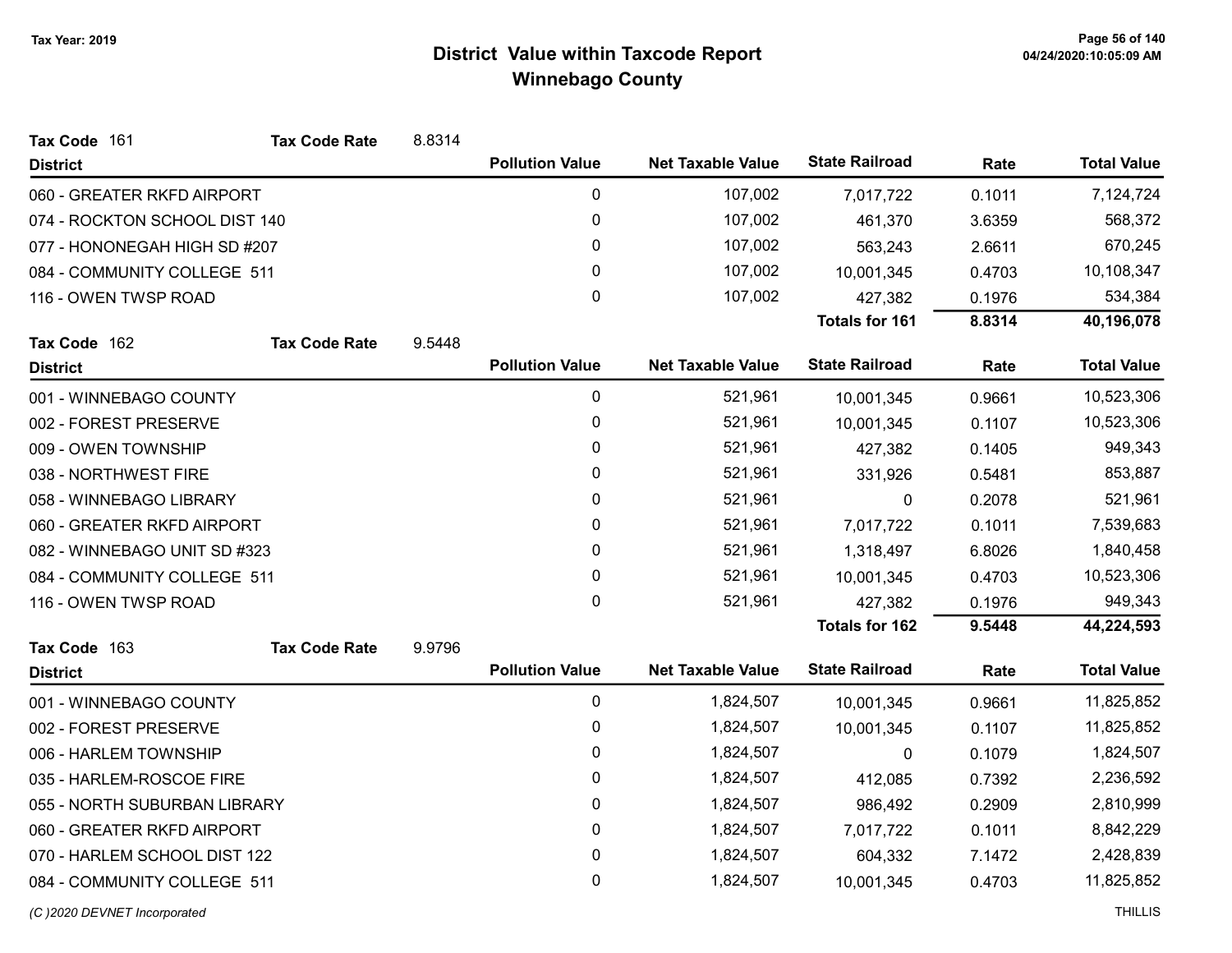| Tax Code 163                  | <b>Tax Code Rate</b> | 9.9796 |                        |                          |                       |        |                    |
|-------------------------------|----------------------|--------|------------------------|--------------------------|-----------------------|--------|--------------------|
| <b>District</b>               |                      |        | <b>Pollution Value</b> | <b>Net Taxable Value</b> | <b>State Railroad</b> | Rate   | <b>Total Value</b> |
| 113 - HARLEM TWSP ROAD        |                      |        | $\mathbf 0$            | 1,824,507                | $\mathbf{0}$          | 0.0462 | 1,824,507          |
|                               |                      |        |                        |                          | <b>Totals for 163</b> | 9.9796 | 55,445,229         |
| Tax Code 164                  | <b>Tax Code Rate</b> | 9.6860 |                        |                          |                       |        |                    |
| <b>District</b>               |                      |        | <b>Pollution Value</b> | <b>Net Taxable Value</b> | <b>State Railroad</b> | Rate   | <b>Total Value</b> |
| 001 - WINNEBAGO COUNTY        |                      |        | 0                      | 88,935                   | 10,001,345            | 0.9661 | 10,090,280         |
| 002 - FOREST PRESERVE         |                      |        | $\pmb{0}$              | 88,935                   | 10,001,345            | 0.1107 | 10,090,280         |
| 006 - HARLEM TOWNSHIP         |                      |        | 0                      | 88,935                   | 0                     | 0.1079 | 88,935             |
| 037 - NORTH PARK FIRE         |                      |        | $\mathbf{0}$           | 88,935                   | 516,607               | 0.4456 | 605,542            |
| 055 - NORTH SUBURBAN LIBRARY  |                      |        | $\pmb{0}$              | 88,935                   | 986,492               | 0.2909 | 1,075,427          |
| 060 - GREATER RKFD AIRPORT    |                      |        | 0                      | 88,935                   | 7,017,722             | 0.1011 | 7,106,657          |
| 070 - HARLEM SCHOOL DIST 122  |                      |        | 0                      | 88,935                   | 604,332               | 7.1472 | 693,267            |
| 084 - COMMUNITY COLLEGE 511   |                      |        | 0                      | 88,935                   | 10,001,345            | 0.4703 | 10,090,280         |
| 113 - HARLEM TWSP ROAD        |                      |        | 0                      | 88,935                   | $\Omega$              | 0.0462 | 88,935             |
|                               |                      |        |                        |                          | <b>Totals for 164</b> | 9.6860 | 39,929,603         |
| Tax Code 165                  | <b>Tax Code Rate</b> | 8.9808 |                        |                          |                       |        |                    |
| <b>District</b>               |                      |        | <b>Pollution Value</b> | <b>Net Taxable Value</b> | <b>State Railroad</b> | Rate   | <b>Total Value</b> |
| 001 - WINNEBAGO COUNTY        |                      |        | 0                      | 14,648,494               | 10,001,345            | 0.9661 | 24,649,839         |
| 002 - FOREST PRESERVE         |                      |        | $\pmb{0}$              | 14,648,494               | 10,001,345            | 0.1107 | 24,649,839         |
| 009 - OWEN TOWNSHIP           |                      |        | $\pmb{0}$              | 14,648,494               | 427,382               | 0.1405 | 15,075,876         |
| 041 - ROCKTON FIRE            |                      |        | 0                      | 14,648,494               | 496,081               | 0.6975 | 15, 144, 575       |
| 060 - GREATER RKFD AIRPORT    |                      |        | 0                      | 14,648,494               | 7,017,722             | 0.1011 | 21,666,216         |
| 074 - ROCKTON SCHOOL DIST 140 |                      |        | 0                      | 14,648,494               | 461,370               | 3.6359 | 15,109,864         |
| 077 - HONONEGAH HIGH SD #207  |                      |        | 0                      | 14,648,494               | 563,243               | 2.6611 | 15,211,737         |
| 084 - COMMUNITY COLLEGE 511   |                      |        | 0                      | 14,648,494               | 10,001,345            | 0.4703 | 24,649,839         |
| 116 - OWEN TWSP ROAD          |                      |        | 0                      | 14,648,494               | 427,382               | 0.1976 | 15,075,876         |
|                               |                      |        |                        |                          | <b>Totals for 165</b> | 8.9808 | 171,233,661        |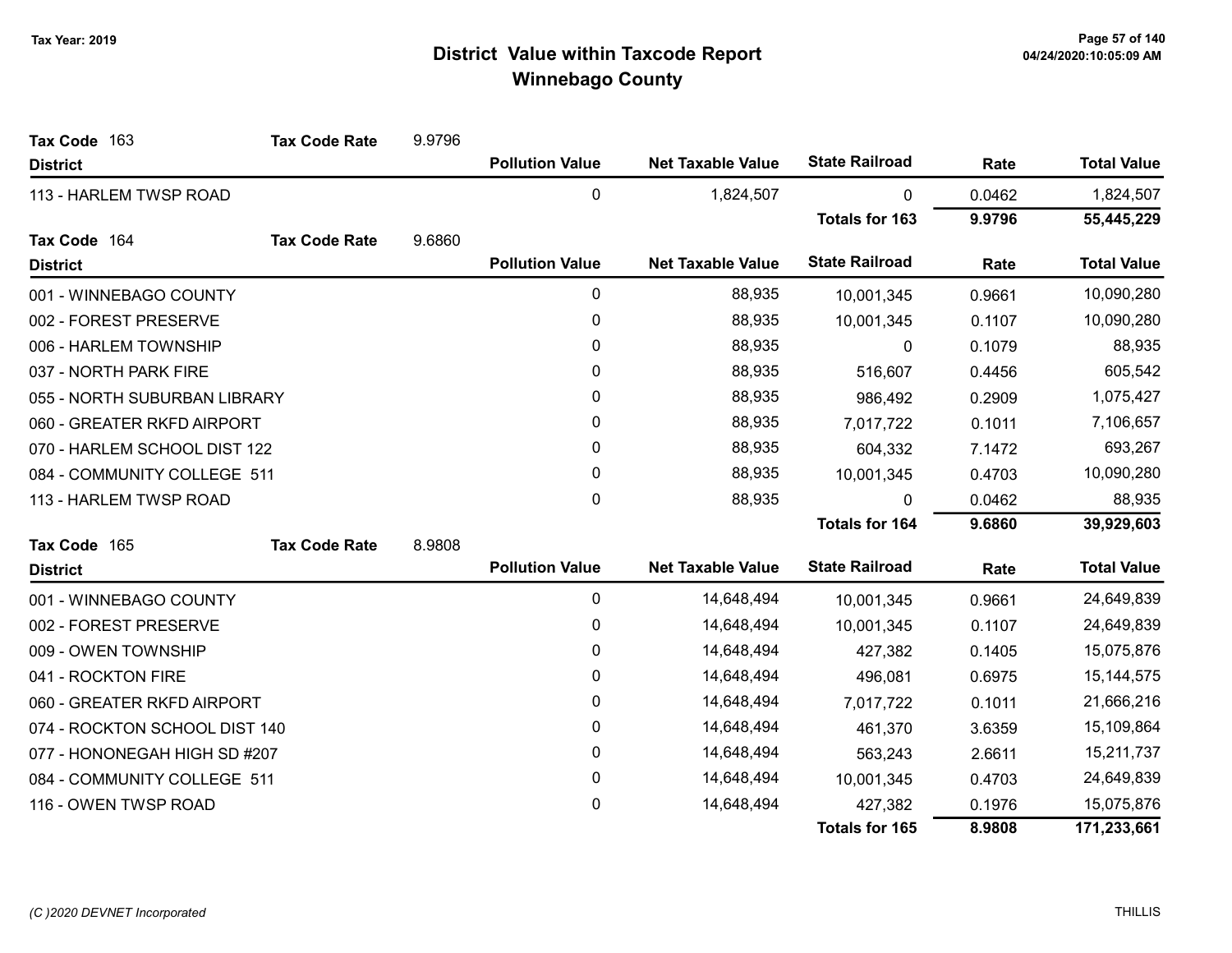| Tax Code 167                   | <b>Tax Code Rate</b> | 9.3262 |                        |                          |                       |        |                    |
|--------------------------------|----------------------|--------|------------------------|--------------------------|-----------------------|--------|--------------------|
| <b>District</b>                |                      |        | <b>Pollution Value</b> | <b>Net Taxable Value</b> | <b>State Railroad</b> | Rate   | <b>Total Value</b> |
| 001 - WINNEBAGO COUNTY         |                      |        | 0                      | 5,396,458                | 10,001,345            | 0.9661 | 15,397,803         |
| 002 - FOREST PRESERVE          |                      |        | 0                      | 5,396,458                | 10,001,345            | 0.1107 | 15,397,803         |
| 009 - OWEN TOWNSHIP            |                      |        | 0                      | 5,396,458                | 427,382               | 0.1405 | 5,823,840          |
| 038 - NORTHWEST FIRE           |                      |        | 0                      | 5,396,458                | 331,926               | 0.5481 | 5,728,384          |
| 076 - ROCKFORD SCHOOL DIST 205 |                      |        | 0                      | 5,396,458                | 6,163,673             | 6.8929 | 11,560,131         |
| 084 - COMMUNITY COLLEGE 511    |                      |        | 0                      | 5,396,458                | 10,001,345            | 0.4703 | 15,397,803         |
| 116 - OWEN TWSP ROAD           |                      |        | 0                      | 5,396,458                | 427,382               | 0.1976 | 5,823,840          |
|                                |                      |        |                        |                          | <b>Totals for 167</b> | 9.3262 | 75,129,604         |
| Tax Code 168                   | <b>Tax Code Rate</b> | 8.9808 |                        |                          |                       |        |                    |
| <b>District</b>                |                      |        | <b>Pollution Value</b> | <b>Net Taxable Value</b> | <b>State Railroad</b> | Rate   | <b>Total Value</b> |
| 001 - WINNEBAGO COUNTY         |                      |        | 0                      | 0                        | 10,001,345            | 0.9661 | 10,001,345         |
| 002 - FOREST PRESERVE          |                      |        | 0                      | 0                        | 10,001,345            | 0.1107 | 10,001,345         |
| 009 - OWEN TOWNSHIP            |                      |        | 0                      | 0                        | 427,382               | 0.1405 | 427,382            |
| 020 - MACHESNEY PARK VILLAGE   |                      |        | 0                      | 0                        | 0                     | 0.0000 | $\mathbf 0$        |
| 041 - ROCKTON FIRE             |                      |        | 0                      | 0                        | 496,081               | 0.6975 | 496,081            |
| 060 - GREATER RKFD AIRPORT     |                      |        | 0                      | 0                        | 7,017,722             | 0.1011 | 7,017,722          |
| 074 - ROCKTON SCHOOL DIST 140  |                      |        | 0                      | 0                        | 461,370               | 3.6359 | 461,370            |
| 077 - HONONEGAH HIGH SD #207   |                      |        | 0                      | 0                        | 563,243               | 2.6611 | 563,243            |
| 084 - COMMUNITY COLLEGE 511    |                      |        | 0                      | 0                        | 10,001,345            | 0.4703 | 10,001,345         |
| 116 - OWEN TWSP ROAD           |                      |        | 0                      | 0                        | 427,382               | 0.1976 | 427,382            |
|                                |                      |        |                        |                          | <b>Totals for 168</b> | 8.9808 | 39,397,215         |
| Tax Code 169                   | <b>Tax Code Rate</b> | 9.7182 |                        |                          |                       |        |                    |
| <b>District</b>                |                      |        | <b>Pollution Value</b> | <b>Net Taxable Value</b> | <b>State Railroad</b> | Rate   | <b>Total Value</b> |
| 001 - WINNEBAGO COUNTY         |                      |        | 0                      | 7,888,747                | 10,001,345            | 0.9661 | 17,890,092         |
| 002 - FOREST PRESERVE          |                      |        | 0                      | 7,888,747                | 10,001,345            | 0.1107 | 17,890,092         |
| 009 - OWEN TOWNSHIP            |                      |        | 0                      | 7,888,747                | 427,382               | 0.1405 | 8,316,129          |
| 038 - NORTHWEST FIRE           |                      |        | 0                      | 7,888,747                | 331,926               | 0.5481 | 8,220,673          |
| 055 - NORTH SUBURBAN LIBRARY   |                      |        | 0                      | 7,888,747                | 986,492               | 0.2909 | 8,875,239          |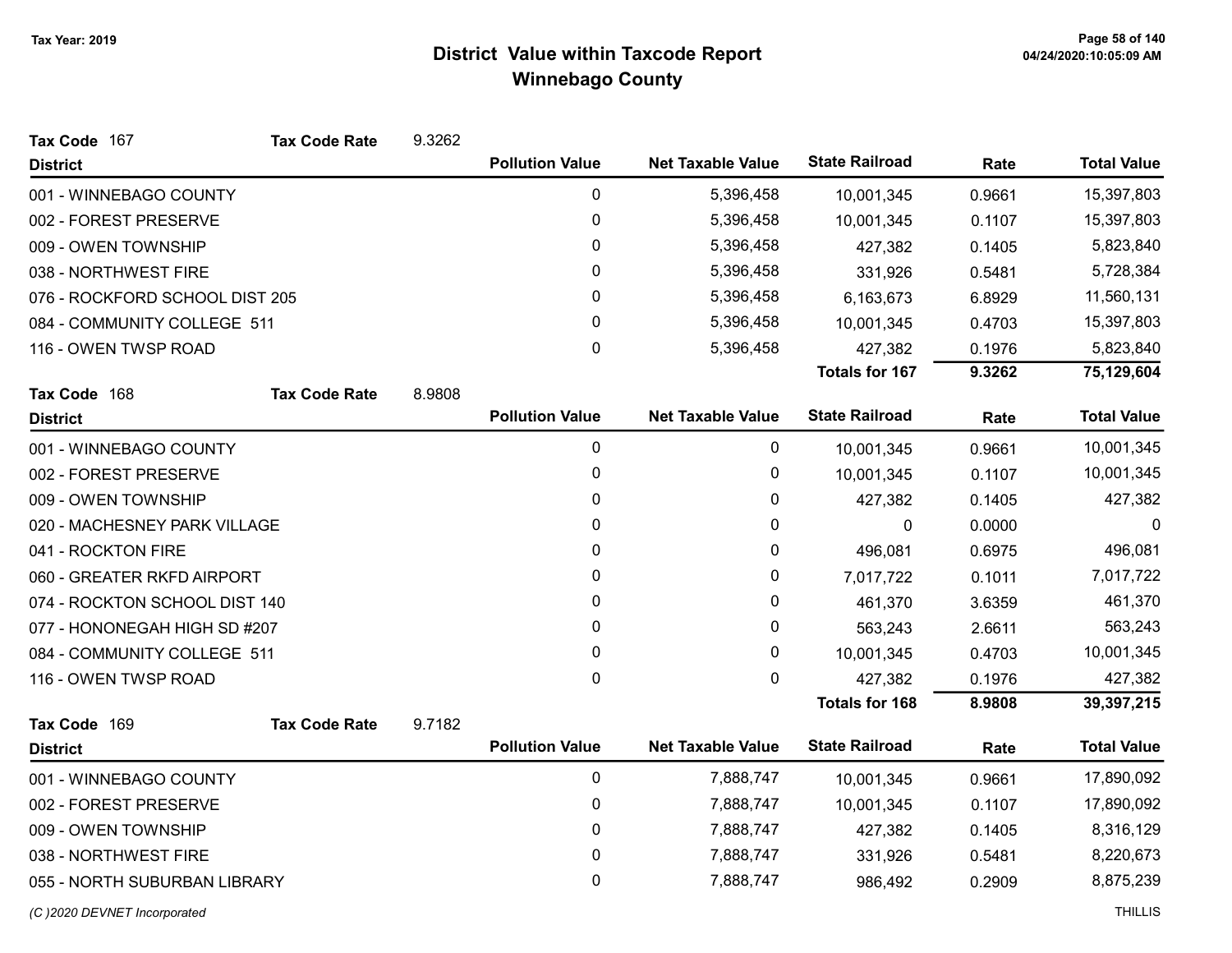| Tax Code 169                   | <b>Tax Code Rate</b> | 9.7182  |                        |                          |                       |        |                    |
|--------------------------------|----------------------|---------|------------------------|--------------------------|-----------------------|--------|--------------------|
| <b>District</b>                |                      |         | <b>Pollution Value</b> | <b>Net Taxable Value</b> | <b>State Railroad</b> | Rate   | <b>Total Value</b> |
| 060 - GREATER RKFD AIRPORT     |                      |         | 0                      | 7,888,747                | 7,017,722             | 0.1011 | 14,906,469         |
| 076 - ROCKFORD SCHOOL DIST 205 |                      |         | $\pmb{0}$              | 7,888,747                | 6,163,673             | 6.8929 | 14,052,420         |
| 084 - COMMUNITY COLLEGE 511    |                      |         | 0                      | 7,888,747                | 10,001,345            | 0.4703 | 17,890,092         |
| 116 - OWEN TWSP ROAD           |                      |         | $\mathbf 0$            | 7,888,747                | 427,382               | 0.1976 | 8,316,129          |
|                                |                      |         |                        |                          | <b>Totals for 169</b> | 9.7182 | 116,357,335        |
| Tax Code 170                   | <b>Tax Code Rate</b> | 9.6121  |                        |                          |                       |        |                    |
| <b>District</b>                |                      |         | <b>Pollution Value</b> | <b>Net Taxable Value</b> | <b>State Railroad</b> | Rate   | <b>Total Value</b> |
| 001 - WINNEBAGO COUNTY         |                      |         | 0                      | 109,799                  | 10,001,345            | 0.9661 | 10,111,144         |
| 002 - FOREST PRESERVE          |                      |         | $\pmb{0}$              | 109,799                  | 10,001,345            | 0.1107 | 10,111,144         |
| 009 - OWEN TOWNSHIP            |                      |         | 0                      | 109,799                  | 427,382               | 0.1405 | 537,181            |
| 038 - NORTHWEST FIRE           |                      |         | $\pmb{0}$              | 109,799                  | 331,926               | 0.5481 | 441,725            |
| 051 - ROCK RIVER WATER REC     |                      |         | 0                      | 109,799                  | 5,405,492             | 0.1848 | 5,515,291          |
| 060 - GREATER RKFD AIRPORT     |                      |         | 0                      | 109,799                  | 7,017,722             | 0.1011 | 7,127,521          |
| 076 - ROCKFORD SCHOOL DIST 205 |                      |         | 0                      | 109,799                  | 6,163,673             | 6.8929 | 6,273,472          |
| 084 - COMMUNITY COLLEGE 511    |                      |         | $\pmb{0}$              | 109,799                  | 10,001,345            | 0.4703 | 10,111,144         |
| 116 - OWEN TWSP ROAD           |                      |         | $\mathbf 0$            | 109,799                  | 427,382               | 0.1976 | 537,181            |
|                                |                      |         |                        |                          | <b>Totals for 170</b> | 9.6121 | 50,765,803         |
| Tax Code 171                   | <b>Tax Code Rate</b> | 10.6455 |                        |                          |                       |        |                    |
| <b>District</b>                |                      |         | <b>Pollution Value</b> | <b>Net Taxable Value</b> | <b>State Railroad</b> | Rate   | <b>Total Value</b> |
| 001 - WINNEBAGO COUNTY         |                      |         | $\pmb{0}$              | 139,311                  | 10,001,345            | 0.9661 | 10,140,656         |
| 002 - FOREST PRESERVE          |                      |         | 0                      | 139,311                  | 10,001,345            | 0.1107 | 10,140,656         |
| 009 - OWEN TOWNSHIP            |                      |         | $\pmb{0}$              | 139,311                  | 427,382               | 0.1405 | 566,693            |
| 038 - NORTHWEST FIRE           |                      |         | 0                      | 139,311                  | 331,926               | 0.5481 | 471,237            |
| 046 - ROCKFORD PARK DISTRICT   |                      |         | $\pmb{0}$              | 139,311                  | 5,084,871             | 1.0334 | 5,224,182          |
| 051 - ROCK RIVER WATER REC     |                      |         | 0                      | 139,311                  | 5,405,492             | 0.1848 | 5,544,803          |
| 060 - GREATER RKFD AIRPORT     |                      |         | 0                      | 139,311                  | 7,017,722             | 0.1011 | 7,157,033          |
| 076 - ROCKFORD SCHOOL DIST 205 |                      |         | 0                      | 139,311                  | 6,163,673             | 6.8929 | 6,302,984          |
| 084 - COMMUNITY COLLEGE 511    |                      |         | $\mathbf{0}$           | 139,311                  | 10,001,345            | 0.4703 | 10,140,656         |
|                                |                      |         |                        |                          |                       |        |                    |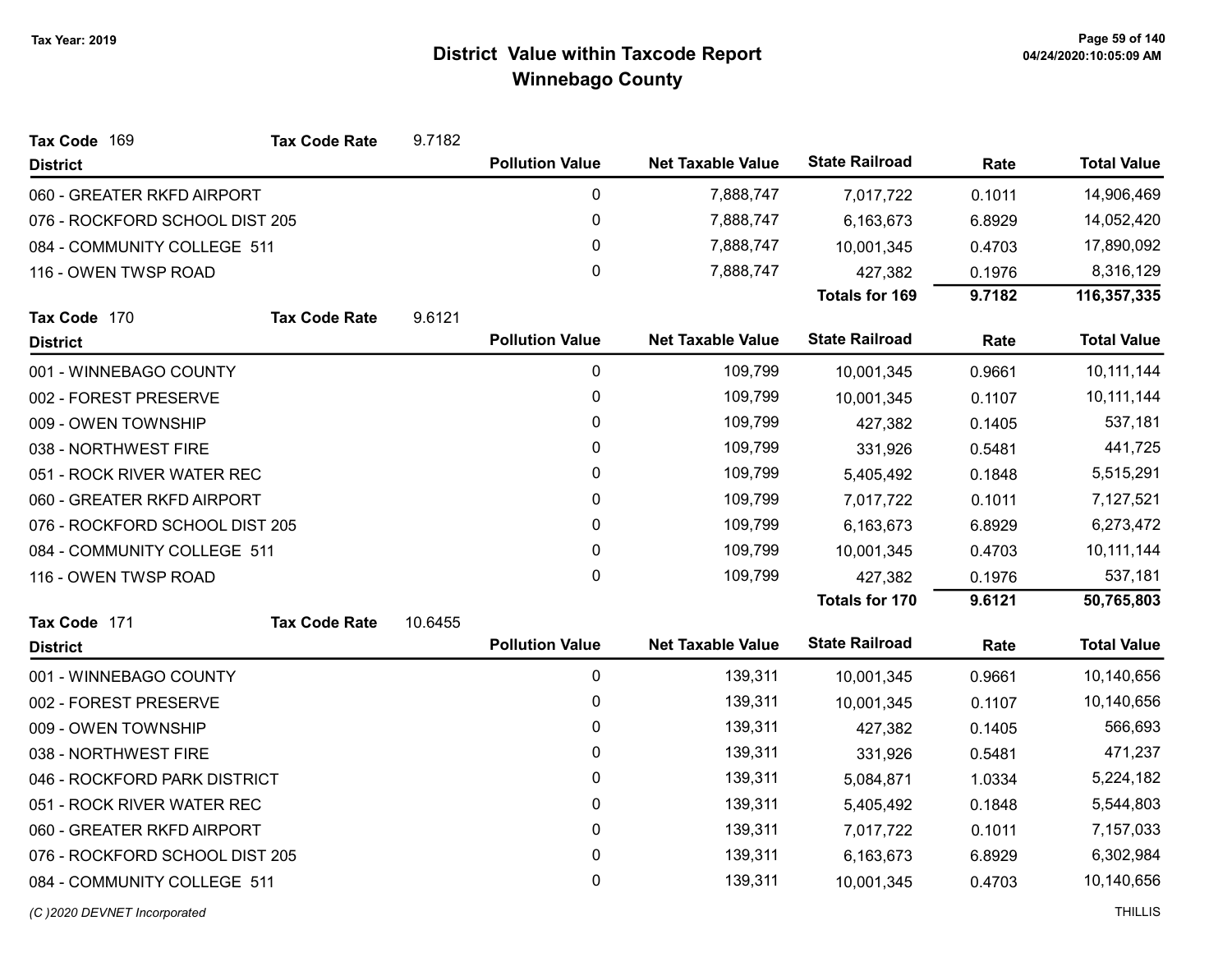| Tax Code 171                       | <b>Tax Code Rate</b> | 10.6455 |                        |                          |                       |         |                    |
|------------------------------------|----------------------|---------|------------------------|--------------------------|-----------------------|---------|--------------------|
| <b>District</b>                    |                      |         | <b>Pollution Value</b> | <b>Net Taxable Value</b> | <b>State Railroad</b> | Rate    | <b>Total Value</b> |
| 116 - OWEN TWSP ROAD               |                      |         | 0                      | 139,311                  | 427,382               | 0.1976  | 566,693            |
|                                    |                      |         |                        |                          | <b>Totals for 171</b> | 10.6455 | 56,255,593         |
| Tax Code 172                       | <b>Tax Code Rate</b> | 13.3712 |                        |                          |                       |         |                    |
| <b>District</b>                    |                      |         | <b>Pollution Value</b> | <b>Net Taxable Value</b> | <b>State Railroad</b> | Rate    | <b>Total Value</b> |
| 001 - WINNEBAGO COUNTY             |                      |         | $\pmb{0}$              | 230,063                  | 10,001,345            | 0.9661  | 10,231,408         |
| 002 - FOREST PRESERVE              |                      |         | 0                      | 230,063                  | 10,001,345            | 0.1107  | 10,231,408         |
| 009 - OWEN TOWNSHIP                |                      |         | $\pmb{0}$              | 230,063                  | 427,382               | 0.1405  | 657,445            |
| 023 - ROCKFORD CITY                |                      |         | 0                      | 230,063                  | 4,079,000             | 2.9185  | 4,309,063          |
| 046 - ROCKFORD PARK DISTRICT       |                      |         | 0                      | 230,063                  | 5,084,871             | 1.0334  | 5,314,934          |
| 051 - ROCK RIVER WATER REC         |                      |         | $\pmb{0}$              | 230,063                  | 5,405,492             | 0.1848  | 5,635,555          |
| 059 - ROCKFORD CITY LIBRARY        |                      |         | 0                      | 230,063                  | 4,079,000             | 0.4564  | 4,309,063          |
| 076 - ROCKFORD SCHOOL DIST 205     |                      |         | 0                      | 230,063                  | 6,163,673             | 6.8929  | 6,393,736          |
| 084 - COMMUNITY COLLEGE 511        |                      |         | 0                      | 230,063                  | 10,001,345            | 0.4703  | 10,231,408         |
| 116 - OWEN TWSP ROAD               |                      |         | 0                      | 230,063                  | 427,382               | 0.1976  | 657,445            |
|                                    |                      |         |                        |                          | Totals for 172        | 13.3712 | 57,971,465         |
| Tax Code 175                       | <b>Tax Code Rate</b> | 9.8896  |                        |                          |                       |         |                    |
| <b>District</b>                    |                      |         | <b>Pollution Value</b> | <b>Net Taxable Value</b> | <b>State Railroad</b> | Rate    | <b>Total Value</b> |
| 001 - WINNEBAGO COUNTY             |                      |         | 0                      | 42,598,383               | 10,001,345            | 0.9661  | 52,599,728         |
| 002 - FOREST PRESERVE              |                      |         | 0                      | 42,598,383               | 10,001,345            | 0.1107  | 52,599,728         |
| 013 - ROSCOE TOWNSHIP              |                      |         | 0                      | 42,598,383               | 751,886               | 0.1431  | 43,350,269         |
| 026 - SOUTH BELOIT CITY            |                      |         | $\mathbf{0}$           | 42,598,383               | 1,188,777             | 1.0813  | 43,787,160         |
| 061 - SOUTH BELOIT CITY LIBRARY    |                      |         | 0                      | 42,598,383               | 1,188,777             | 0.2008  | 43,787,160         |
| 072 - PRAIRIE HILL SCHOOL DIST 133 |                      |         | 0                      | 42,598,383               | 0                     | 4.0864  | 42,598,383         |
| 077 - HONONEGAH HIGH SD #207       |                      |         | 0                      | 42,598,383               | 563,243               | 2.6611  | 43, 161, 626       |
| 084 - COMMUNITY COLLEGE 511        |                      |         | 0                      | 42,598,383               | 10,001,345            | 0.4703  | 52,599,728         |
| 120 - ROSCOE TWSP ROAD             |                      |         | 0                      | 42,598,383               | 751,886               | 0.1698  | 43,350,269         |
|                                    |                      |         |                        |                          | Totals for 175        | 9.8896  | 417,834,051        |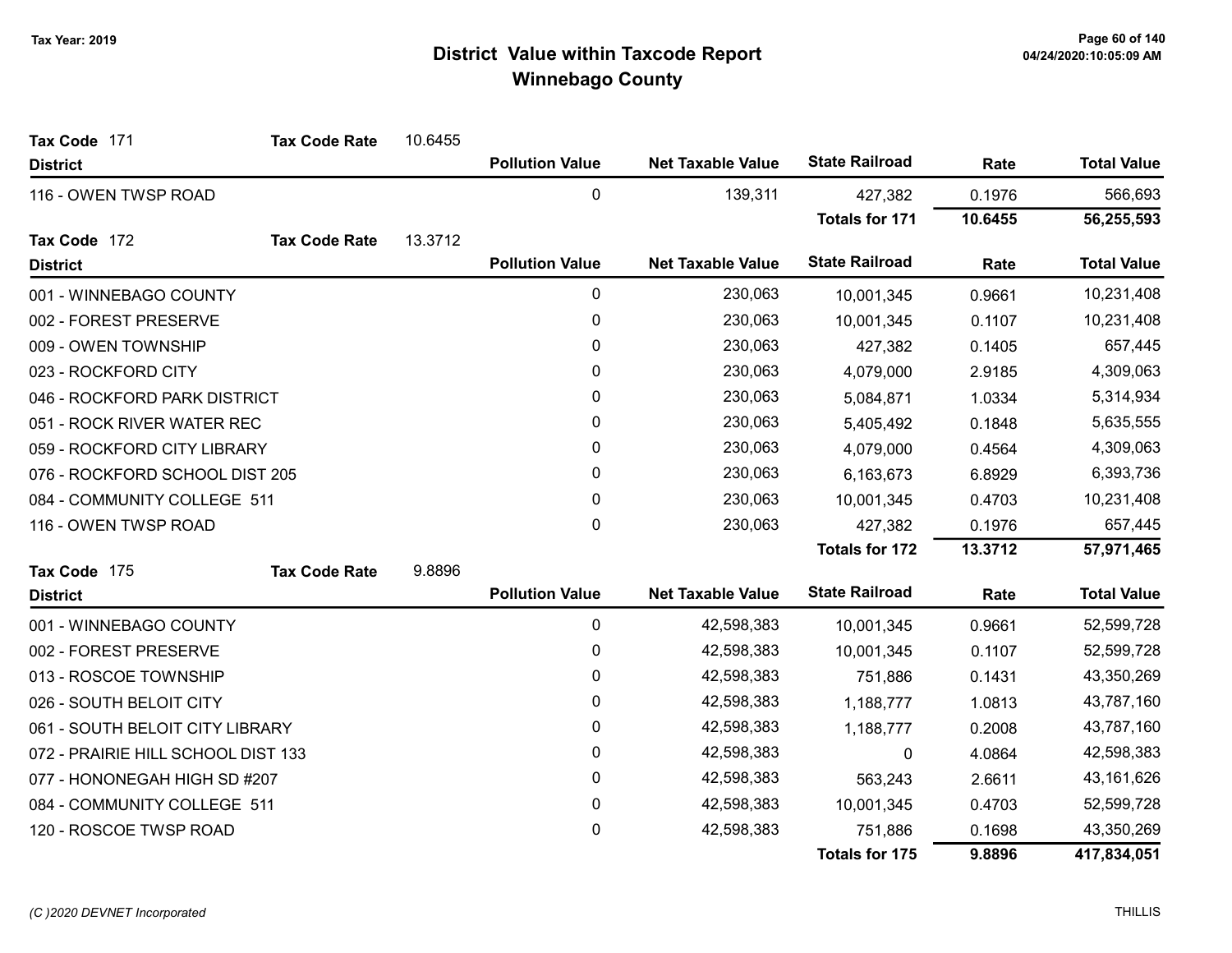| Tax Code 176                       | <b>Tax Code Rate</b> | 8.8984 |                        |                          |                       |        |                    |
|------------------------------------|----------------------|--------|------------------------|--------------------------|-----------------------|--------|--------------------|
| <b>District</b>                    |                      |        | <b>Pollution Value</b> | <b>Net Taxable Value</b> | <b>State Railroad</b> | Rate   | <b>Total Value</b> |
| 001 - WINNEBAGO COUNTY             |                      |        | $\pmb{0}$              | 363,962                  | 10,001,345            | 0.9661 | 10,365,307         |
| 002 - FOREST PRESERVE              |                      |        | 0                      | 363,962                  | 10,001,345            | 0.1107 | 10,365,307         |
| 013 - ROSCOE TOWNSHIP              |                      |        | $\mathbf{0}$           | 363,962                  | 751,886               | 0.1431 | 1,115,848          |
| 055 - NORTH SUBURBAN LIBRARY       |                      |        | 0                      | 363,962                  | 986,492               | 0.2909 | 1,350,454          |
| 072 - PRAIRIE HILL SCHOOL DIST 133 |                      |        | 0                      | 363,962                  | 0                     | 4.0864 | 363,962            |
| 077 - HONONEGAH HIGH SD #207       |                      |        | $\pmb{0}$              | 363,962                  | 563,243               | 2.6611 | 927,205            |
| 084 - COMMUNITY COLLEGE 511        |                      |        | $\pmb{0}$              | 363,962                  | 10,001,345            | 0.4703 | 10,365,307         |
| 120 - ROSCOE TWSP ROAD             |                      |        | $\mathbf 0$            | 363,962                  | 751,886               | 0.1698 | 1,115,848          |
|                                    |                      |        |                        |                          | <b>Totals for 176</b> | 8.8984 | 35,969,238         |
| Tax Code 177                       | <b>Tax Code Rate</b> | 9.3741 |                        |                          |                       |        |                    |
| <b>District</b>                    |                      |        | <b>Pollution Value</b> | <b>Net Taxable Value</b> | <b>State Railroad</b> | Rate   | <b>Total Value</b> |
| 001 - WINNEBAGO COUNTY             |                      |        | 0                      | 13,135,925               | 10,001,345            | 0.9661 | 23, 137, 270       |
| 002 - FOREST PRESERVE              |                      |        | $\pmb{0}$              | 13,135,925               | 10,001,345            | 0.1107 | 23, 137, 270       |
| 013 - ROSCOE TOWNSHIP              |                      |        | $\pmb{0}$              | 13,135,925               | 751,886               | 0.1431 | 13,887,811         |
| 026 - SOUTH BELOIT CITY            |                      |        | 0                      | 13,135,925               | 1,188,777             | 1.0813 | 14,324,702         |
| 061 - SOUTH BELOIT CITY LIBRARY    |                      |        | $\pmb{0}$              | 13,135,925               | 1,188,777             | 0.2008 | 14,324,702         |
| 079 - SOUTH BELOIT SD #320         |                      |        | 0                      | 13,135,925               | 1,291,205             | 6.2320 | 14,427,130         |
| 084 - COMMUNITY COLLEGE 511        |                      |        | $\pmb{0}$              | 13,135,925               | 10,001,345            | 0.4703 | 23, 137, 270       |
| 120 - ROSCOE TWSP ROAD             |                      |        | $\mathbf 0$            | 13,135,925               | 751,886               | 0.1698 | 13,887,811         |
|                                    |                      |        |                        |                          | <b>Totals for 177</b> | 9.3741 | 140,263,966        |
| Tax Code 178                       | <b>Tax Code Rate</b> | 8.3829 |                        |                          |                       |        |                    |
| <b>District</b>                    |                      |        | <b>Pollution Value</b> | <b>Net Taxable Value</b> | <b>State Railroad</b> | Rate   | <b>Total Value</b> |
| 001 - WINNEBAGO COUNTY             |                      |        | $\mathbf 0$            | 13,448                   | 10,001,345            | 0.9661 | 10,014,793         |
| 002 - FOREST PRESERVE              |                      |        | 0                      | 13,448                   | 10,001,345            | 0.1107 | 10,014,793         |
| 013 - ROSCOE TOWNSHIP              |                      |        | $\pmb{0}$              | 13,448                   | 751,886               | 0.1431 | 765,334            |
| 055 - NORTH SUBURBAN LIBRARY       |                      |        | 0                      | 13,448                   | 986,492               | 0.2909 | 999,940            |
| 079 - SOUTH BELOIT SD #320         |                      |        | $\pmb{0}$              | 13,448                   | 1,291,205             | 6.2320 | 1,304,653          |
| 084 - COMMUNITY COLLEGE 511        |                      |        | 0                      | 13,448                   | 10,001,345            | 0.4703 | 10,014,793         |
| (C) 2020 DEVNET Incorporated       |                      |        |                        |                          |                       |        | <b>THILLIS</b>     |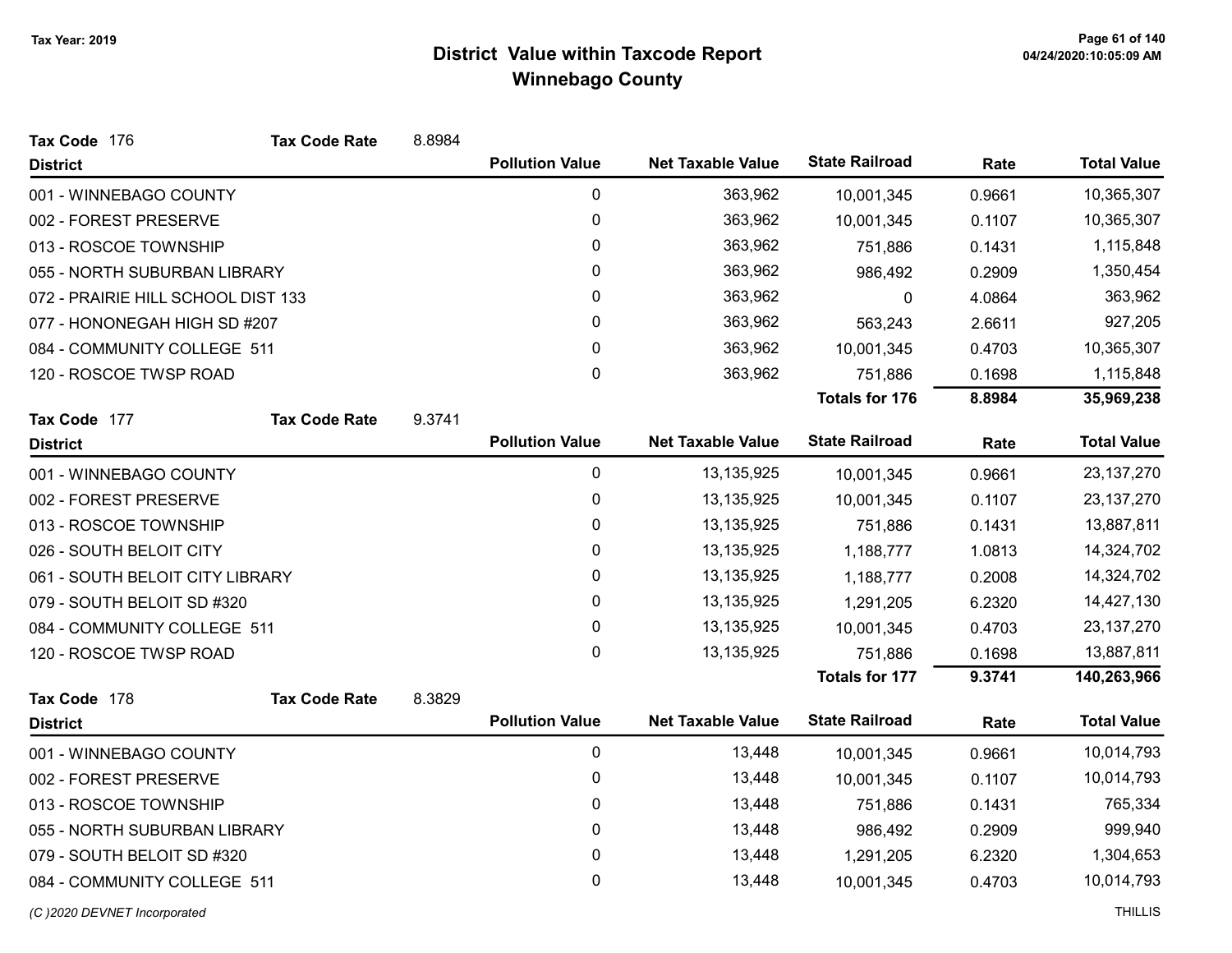| Tax Code 178                       | <b>Tax Code Rate</b> | 8.3829 |                        |                          |                       |        |                    |
|------------------------------------|----------------------|--------|------------------------|--------------------------|-----------------------|--------|--------------------|
| <b>District</b>                    |                      |        | <b>Pollution Value</b> | <b>Net Taxable Value</b> | <b>State Railroad</b> | Rate   | <b>Total Value</b> |
| 120 - ROSCOE TWSP ROAD             |                      |        | $\mathbf 0$            | 13,448                   | 751,886               | 0.1698 | 765,334            |
|                                    |                      |        |                        |                          | <b>Totals for 178</b> | 8.3829 | 33,879,640         |
| Tax Code 179                       | <b>Tax Code Rate</b> | 9.1221 |                        |                          |                       |        |                    |
| <b>District</b>                    |                      |        | <b>Pollution Value</b> | <b>Net Taxable Value</b> | <b>State Railroad</b> | Rate   | <b>Total Value</b> |
| 001 - WINNEBAGO COUNTY             |                      |        | $\pmb{0}$              | 9,266,318                | 10,001,345            | 0.9661 | 19,267,663         |
| 002 - FOREST PRESERVE              |                      |        | 0                      | 9,266,318                | 10,001,345            | 0.1107 | 19,267,663         |
| 013 - ROSCOE TOWNSHIP              |                      |        | 0                      | 9,266,318                | 751,886               | 0.1431 | 10,018,204         |
| 035 - HARLEM-ROSCOE FIRE           |                      |        | 0                      | 9,266,318                | 412,085               | 0.7392 | 9,678,403          |
| 055 - NORTH SUBURBAN LIBRARY       |                      |        | $\pmb{0}$              | 9,266,318                | 986,492               | 0.2909 | 10,252,810         |
| 079 - SOUTH BELOIT SD #320         |                      |        | 0                      | 9,266,318                | 1,291,205             | 6.2320 | 10,557,523         |
| 084 - COMMUNITY COLLEGE 511        |                      |        | 0                      | 9,266,318                | 10,001,345            | 0.4703 | 19,267,663         |
| 120 - ROSCOE TWSP ROAD             |                      |        | 0                      | 9,266,318                | 751,886               | 0.1698 | 10,018,204         |
|                                    |                      |        |                        |                          | <b>Totals for 179</b> | 9.1221 | 108,328,133        |
| Tax Code 180                       | <b>Tax Code Rate</b> | 9.6376 |                        |                          |                       |        |                    |
| <b>District</b>                    |                      |        | <b>Pollution Value</b> | <b>Net Taxable Value</b> | <b>State Railroad</b> | Rate   | <b>Total Value</b> |
| 001 - WINNEBAGO COUNTY             |                      |        | 0                      | 70,725,789               | 10,001,345            | 0.9661 | 80,727,134         |
| 002 - FOREST PRESERVE              |                      |        | $\mathbf 0$            | 70,725,789               | 10,001,345            | 0.1107 | 80,727,134         |
| 013 - ROSCOE TOWNSHIP              |                      |        | $\pmb{0}$              | 70,725,789               | 751,886               | 0.1431 | 71,477,675         |
| 035 - HARLEM-ROSCOE FIRE           |                      |        | 0                      | 70,725,789               | 412,085               | 0.7392 | 71,137,874         |
| 055 - NORTH SUBURBAN LIBRARY       |                      |        | 0                      | 70,725,789               | 986,492               | 0.2909 | 71,712,281         |
| 072 - PRAIRIE HILL SCHOOL DIST 133 |                      |        | $\pmb{0}$              | 70,725,789               | $\mathbf 0$           | 4.0864 | 70,725,789         |
| 077 - HONONEGAH HIGH SD #207       |                      |        | $\mathbf{0}$           | 70,725,789               | 563,243               | 2.6611 | 71,289,032         |
| 084 - COMMUNITY COLLEGE 511        |                      |        | 0                      | 70,725,789               | 10,001,345            | 0.4703 | 80,727,134         |
| 120 - ROSCOE TWSP ROAD             |                      |        | 0                      | 70,725,789               | 751,886               | 0.1698 | 71,477,675         |
|                                    |                      |        |                        |                          | <b>Totals for 180</b> | 9.6376 | 670,001,728        |
| Tax Code 181                       | <b>Tax Code Rate</b> | 9.6273 |                        |                          |                       |        |                    |
| <b>District</b>                    |                      |        | <b>Pollution Value</b> | <b>Net Taxable Value</b> | <b>State Railroad</b> | Rate   | <b>Total Value</b> |
| 001 - WINNEBAGO COUNTY             |                      |        | $\pmb{0}$              | 142,020,427              | 10,001,345            | 0.9661 | 152,021,772        |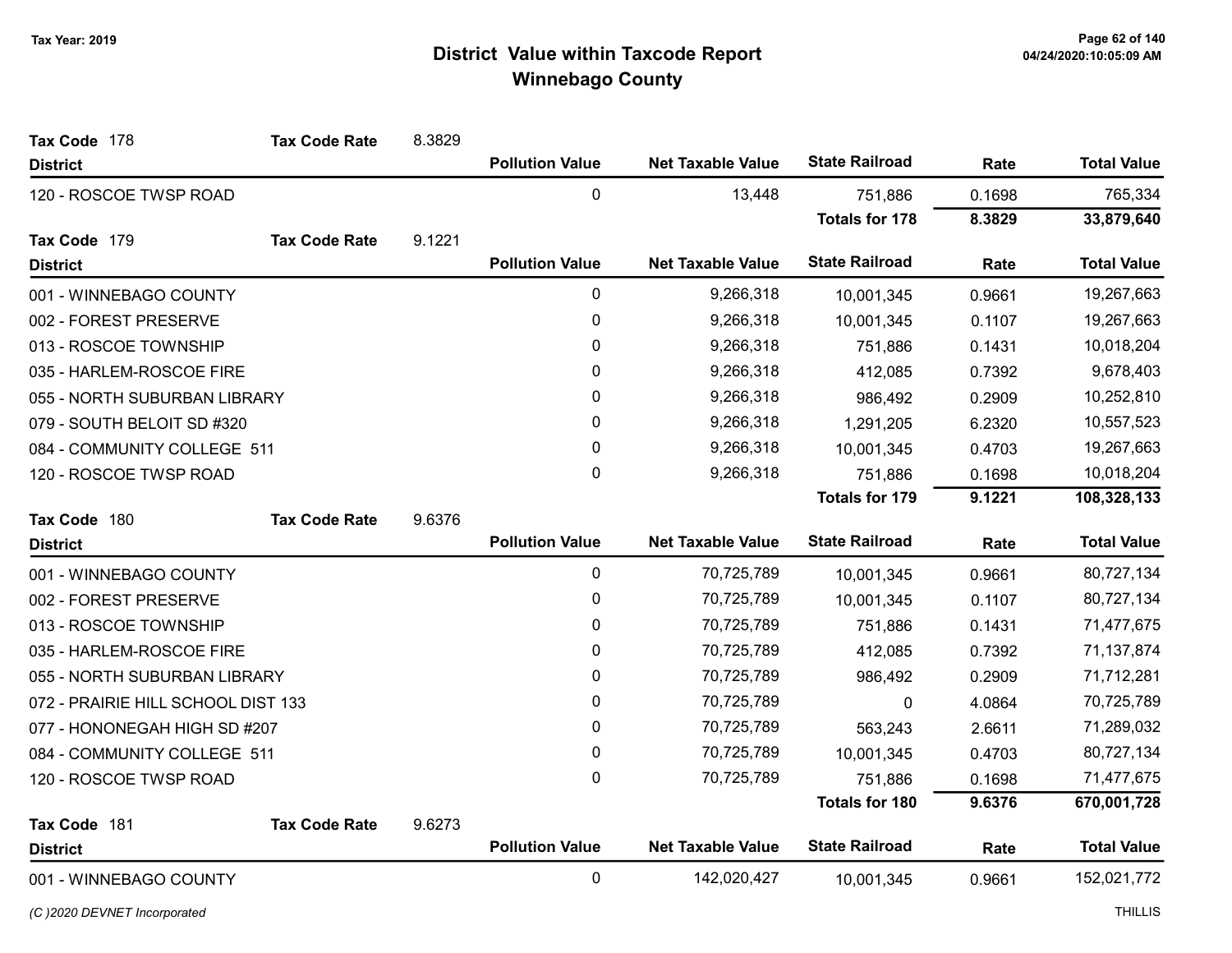| Tax Code 181                  | <b>Tax Code Rate</b> | 9.6273 |                        |                          |                       |        |                    |
|-------------------------------|----------------------|--------|------------------------|--------------------------|-----------------------|--------|--------------------|
| <b>District</b>               |                      |        | <b>Pollution Value</b> | <b>Net Taxable Value</b> | <b>State Railroad</b> | Rate   | <b>Total Value</b> |
| 002 - FOREST PRESERVE         |                      |        | 0                      | 142,020,427              | 10,001,345            | 0.1107 | 152,021,772        |
| 013 - ROSCOE TOWNSHIP         |                      |        | $\pmb{0}$              | 142,020,427              | 751,886               | 0.1431 | 142,772,313        |
| 035 - HARLEM-ROSCOE FIRE      |                      |        | 0                      | 142,020,427              | 412,085               | 0.7392 | 142,432,512        |
| 055 - NORTH SUBURBAN LIBRARY  |                      |        | 0                      | 142,020,427              | 986,492               | 0.2909 | 143,006,919        |
| 071 - KINNIKINNICK SD #131    |                      |        | 0                      | 142,020,427              | 101,873               | 4.0761 | 142,122,300        |
| 077 - HONONEGAH HIGH SD #207  |                      |        | 0                      | 142,020,427              | 563,243               | 2.6611 | 142,583,670        |
| 084 - COMMUNITY COLLEGE 511   |                      |        | 0                      | 142,020,427              | 10,001,345            | 0.4703 | 152,021,772        |
| 120 - ROSCOE TWSP ROAD        |                      |        | 0                      | 142,020,427              | 751,886               | 0.1698 | 142,772,313        |
|                               |                      |        |                        |                          | <b>Totals for 181</b> | 9.6273 | 1,311,755,343      |
| Tax Code 182                  | <b>Tax Code Rate</b> | 8.8962 |                        |                          |                       |        |                    |
| <b>District</b>               |                      |        | <b>Pollution Value</b> | <b>Net Taxable Value</b> | <b>State Railroad</b> | Rate   | <b>Total Value</b> |
| 001 - WINNEBAGO COUNTY        |                      |        | 0                      | 651,025                  | 10,001,345            | 0.9661 | 10,652,370         |
| 002 - FOREST PRESERVE         |                      |        | 0                      | 651,025                  | 10,001,345            | 0.1107 | 10,652,370         |
| 013 - ROSCOE TOWNSHIP         |                      |        | 0                      | 651,025                  | 751,886               | 0.1431 | 1,402,911          |
| 035 - HARLEM-ROSCOE FIRE      |                      |        | 0                      | 651,025                  | 412,085               | 0.7392 | 1,063,110          |
| 074 - ROCKTON SCHOOL DIST 140 |                      |        | 0                      | 651,025                  | 461,370               | 3.6359 | 1,112,395          |
| 077 - HONONEGAH HIGH SD #207  |                      |        | 0                      | 651,025                  | 563,243               | 2.6611 | 1,214,268          |
| 084 - COMMUNITY COLLEGE 511   |                      |        | 0                      | 651,025                  | 10,001,345            | 0.4703 | 10,652,370         |
| 120 - ROSCOE TWSP ROAD        |                      |        | $\mathbf 0$            | 651,025                  | 751,886               | 0.1698 | 1,402,911          |
|                               |                      |        |                        |                          | <b>Totals for 182</b> | 8.8962 | 38, 152, 705       |
| Tax Code 183                  | <b>Tax Code Rate</b> | 8.8962 |                        |                          |                       |        |                    |
| <b>District</b>               |                      |        | <b>Pollution Value</b> | <b>Net Taxable Value</b> | <b>State Railroad</b> | Rate   | <b>Total Value</b> |
| 001 - WINNEBAGO COUNTY        |                      |        | 0                      | 0                        | 10,001,345            | 0.9661 | 10,001,345         |
| 002 - FOREST PRESERVE         |                      |        | 0                      | 0                        | 10,001,345            | 0.1107 | 10,001,345         |
| 013 - ROSCOE TOWNSHIP         |                      |        | 0                      | 0                        | 751,886               | 0.1431 | 751,886            |
| 020 - MACHESNEY PARK VILLAGE  |                      |        | 0                      | 0                        | 0                     | 0.0000 | 0                  |
| 035 - HARLEM-ROSCOE FIRE      |                      |        | 0                      | 0                        | 412,085               | 0.7392 | 412,085            |
| 074 - ROCKTON SCHOOL DIST 140 |                      |        | $\mathbf 0$            | 0                        | 461,370               | 3.6359 | 461,370            |
| (C)2020 DEVNET Incorporated   |                      |        |                        |                          |                       |        | <b>THILLIS</b>     |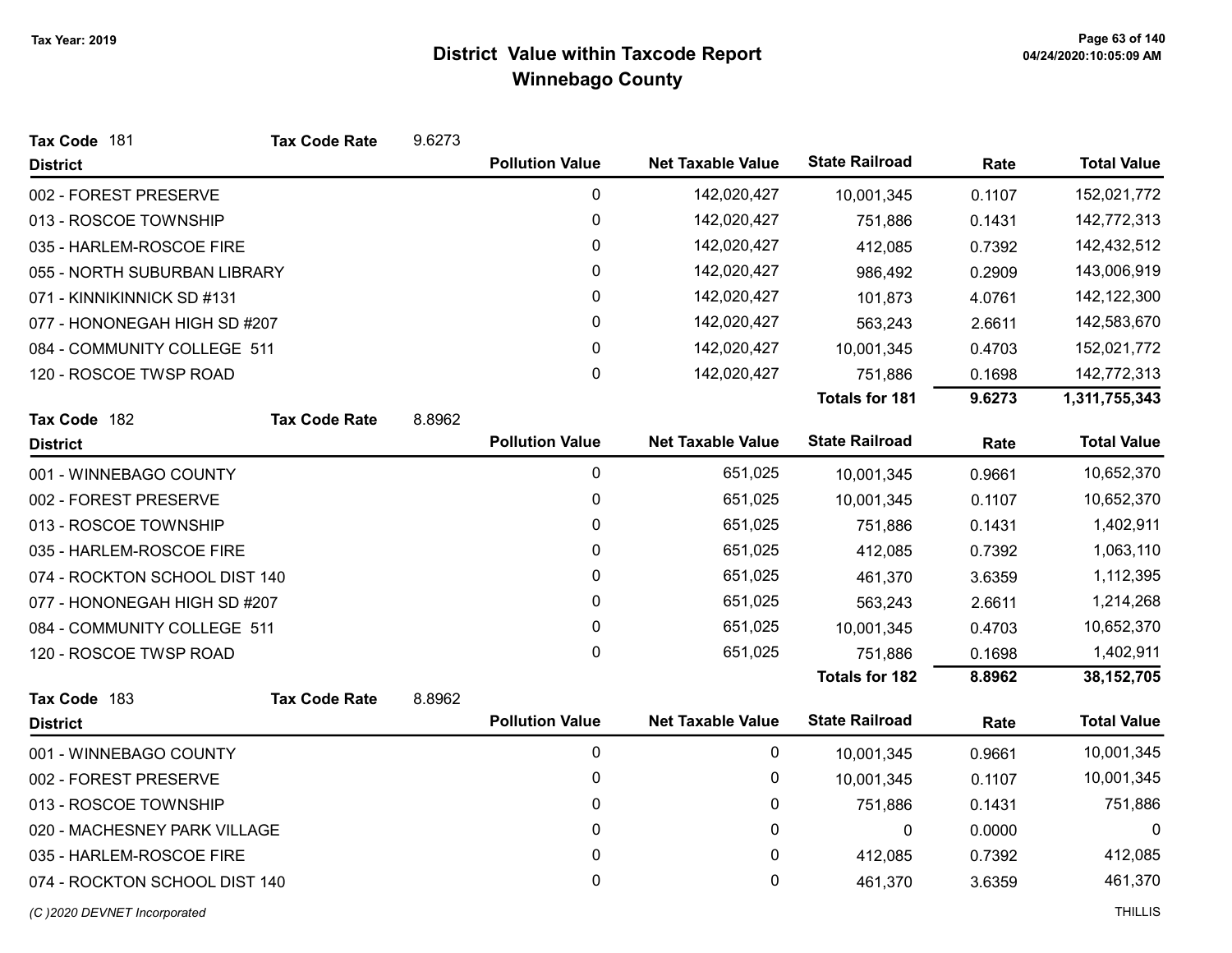| Tax Code 183                 | <b>Tax Code Rate</b> | 8.8962  |                        |                          |                       |         |                    |
|------------------------------|----------------------|---------|------------------------|--------------------------|-----------------------|---------|--------------------|
| <b>District</b>              |                      |         | <b>Pollution Value</b> | <b>Net Taxable Value</b> | <b>State Railroad</b> | Rate    | <b>Total Value</b> |
| 077 - HONONEGAH HIGH SD #207 |                      |         | 0                      | 0                        | 563,243               | 2.6611  | 563,243            |
| 084 - COMMUNITY COLLEGE 511  |                      |         | $\pmb{0}$              | 0                        | 10,001,345            | 0.4703  | 10,001,345         |
| 120 - ROSCOE TWSP ROAD       |                      |         | 0                      | 0                        | 751,886               | 0.1698  | 751,886            |
|                              |                      |         |                        |                          | <b>Totals for 183</b> | 8.8962  | 32,944,505         |
| Tax Code 184                 | <b>Tax Code Rate</b> | 9.9983  |                        |                          |                       |         |                    |
| <b>District</b>              |                      |         | <b>Pollution Value</b> | <b>Net Taxable Value</b> | <b>State Railroad</b> | Rate    | <b>Total Value</b> |
| 001 - WINNEBAGO COUNTY       |                      |         | $\pmb{0}$              | 1,106,758                | 10,001,345            | 0.9661  | 11,108,103         |
| 002 - FOREST PRESERVE        |                      |         | 0                      | 1,106,758                | 10,001,345            | 0.1107  | 11,108,103         |
| 013 - ROSCOE TOWNSHIP        |                      |         | $\pmb{0}$              | 1,106,758                | 751,886               | 0.1431  | 1,858,644          |
| 035 - HARLEM-ROSCOE FIRE     |                      |         | 0                      | 1,106,758                | 412,085               | 0.7392  | 1,518,843          |
| 055 - NORTH SUBURBAN LIBRARY |                      |         | 0                      | 1,106,758                | 986,492               | 0.2909  | 2,093,250          |
| 075 - NORTH BOONE SD #200    |                      |         | 0                      | 1,106,758                | 0                     | 7.1082  | 1,106,758          |
| 084 - COMMUNITY COLLEGE 511  |                      |         | $\pmb{0}$              | 1,106,758                | 10,001,345            | 0.4703  | 11,108,103         |
| 120 - ROSCOE TWSP ROAD       |                      |         | 0                      | 1,106,758                | 751,886               | 0.1698  | 1,858,644          |
|                              |                      |         |                        |                          | <b>Totals for 184</b> | 9.9983  | 41,760,448         |
| Tax Code 185                 | <b>Tax Code Rate</b> | 10.2695 |                        |                          |                       |         |                    |
| <b>District</b>              |                      |         | <b>Pollution Value</b> | <b>Net Taxable Value</b> | <b>State Railroad</b> | Rate    | <b>Total Value</b> |
| 001 - WINNEBAGO COUNTY       |                      |         | $\mathbf 0$            | 11,411,393               | 10,001,345            | 0.9661  | 21,412,738         |
| 002 - FOREST PRESERVE        |                      |         | 0                      | 11,411,393               | 10,001,345            | 0.1107  | 21,412,738         |
| 013 - ROSCOE TOWNSHIP        |                      |         | $\pmb{0}$              | 11,411,393               | 751,886               | 0.1431  | 12,163,279         |
| 025 - ROSCOE VILLAGE         |                      |         | 0                      | 11,411,393               | 0                     | 0.6422  | 11,411,393         |
| 035 - HARLEM-ROSCOE FIRE     |                      |         | 0                      | 11,411,393               | 412,085               | 0.7392  | 11,823,478         |
| 055 - NORTH SUBURBAN LIBRARY |                      |         | 0                      | 11,411,393               | 986,492               | 0.2909  | 12,397,885         |
| 071 - KINNIKINNICK SD #131   |                      |         | $\pmb{0}$              | 11,411,393               | 101,873               | 4.0761  | 11,513,266         |
| 077 - HONONEGAH HIGH SD #207 |                      |         | 0                      | 11,411,393               | 563,243               | 2.6611  | 11,974,636         |
| 084 - COMMUNITY COLLEGE 511  |                      |         | $\pmb{0}$              | 11,411,393               | 10,001,345            | 0.4703  | 21,412,738         |
| 120 - ROSCOE TWSP ROAD       |                      |         | 0                      | 11,411,393               | 751,886               | 0.1698  | 12,163,279         |
|                              |                      |         |                        |                          | <b>Totals for 185</b> | 10.2695 | 147,685,430        |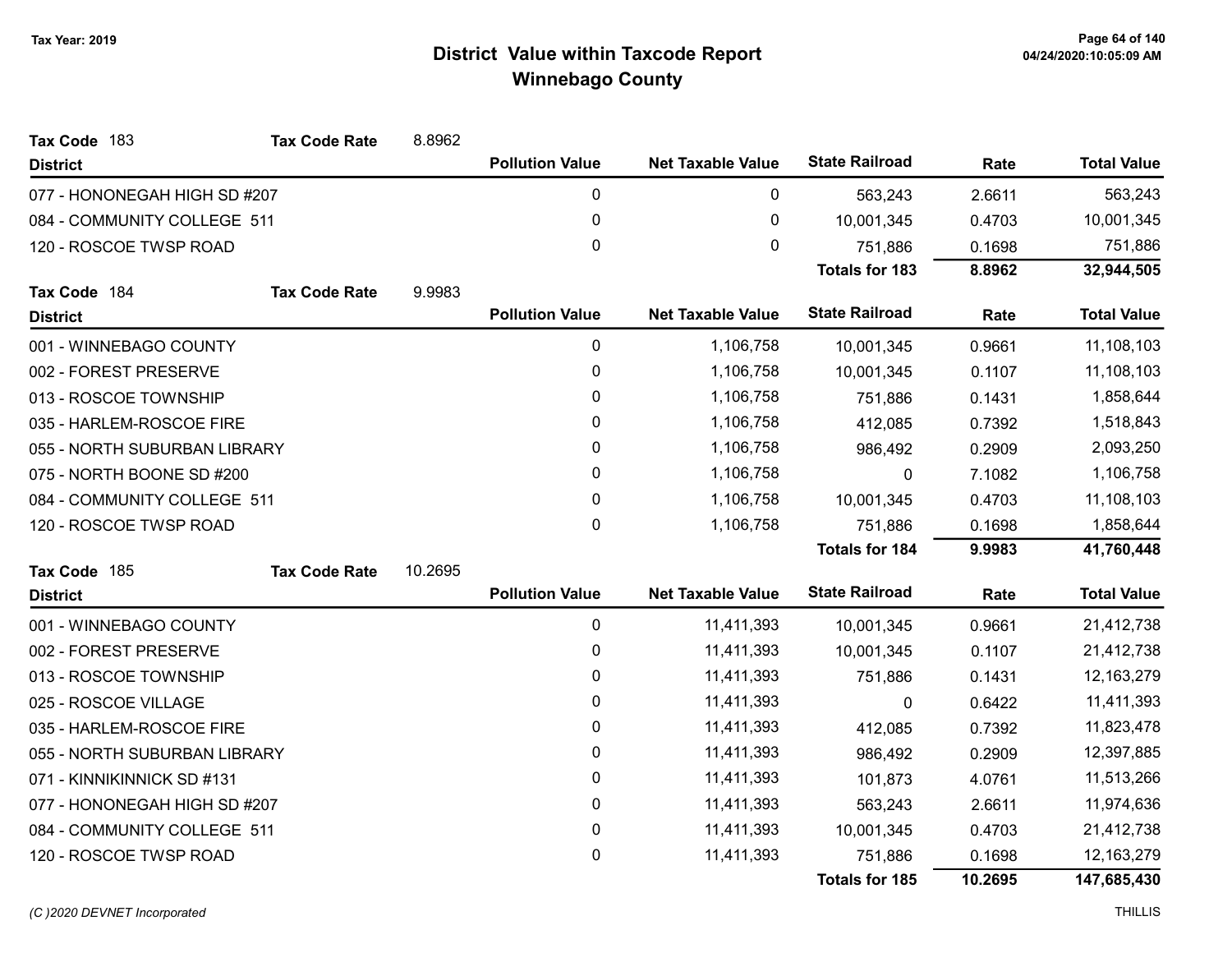| Tax Code 187                       | <b>Tax Code Rate</b> | 9.8121  |                        |                          |                       |        |                    |
|------------------------------------|----------------------|---------|------------------------|--------------------------|-----------------------|--------|--------------------|
| <b>District</b>                    |                      |         | <b>Pollution Value</b> | <b>Net Taxable Value</b> | <b>State Railroad</b> | Rate   | <b>Total Value</b> |
| 001 - WINNEBAGO COUNTY             |                      |         | $\pmb{0}$              | 2,794,446                | 10,001,345            | 0.9661 | 12,795,791         |
| 002 - FOREST PRESERVE              |                      |         | 0                      | 2,794,446                | 10,001,345            | 0.1107 | 12,795,791         |
| 013 - ROSCOE TOWNSHIP              |                      |         | 0                      | 2,794,446                | 751,886               | 0.1431 | 3,546,332          |
| 035 - HARLEM-ROSCOE FIRE           |                      |         | 0                      | 2,794,446                | 412,085               | 0.7392 | 3,206,531          |
| 051 - ROCK RIVER WATER REC         |                      |         | $\pmb{0}$              | 2,794,446                | 5,405,492             | 0.1848 | 8,199,938          |
| 055 - NORTH SUBURBAN LIBRARY       |                      |         | 0                      | 2,794,446                | 986,492               | 0.2909 | 3,780,938          |
| 071 - KINNIKINNICK SD #131         |                      |         | 0                      | 2,794,446                | 101,873               | 4.0761 | 2,896,319          |
| 077 - HONONEGAH HIGH SD #207       |                      |         | 0                      | 2,794,446                | 563,243               | 2.6611 | 3,357,689          |
| 084 - COMMUNITY COLLEGE 511        |                      |         | 0                      | 2,794,446                | 10,001,345            | 0.4703 | 12,795,791         |
| 120 - ROSCOE TWSP ROAD             |                      |         | 0                      | 2,794,446                | 751,886               | 0.1698 | 3,546,332          |
|                                    |                      |         |                        |                          | <b>Totals for 187</b> | 9.8121 | 66,921,452         |
| Tax Code 188                       | <b>Tax Code Rate</b> | 9.8224  |                        |                          |                       |        |                    |
| <b>District</b>                    |                      |         | <b>Pollution Value</b> | <b>Net Taxable Value</b> | <b>State Railroad</b> | Rate   | <b>Total Value</b> |
| 001 - WINNEBAGO COUNTY             |                      |         | 0                      | 596,749                  | 10,001,345            | 0.9661 | 10,598,094         |
| 002 - FOREST PRESERVE              |                      |         | 0                      | 596,749                  | 10,001,345            | 0.1107 | 10,598,094         |
| 013 - ROSCOE TOWNSHIP              |                      |         | $\pmb{0}$              | 596,749                  | 751,886               | 0.1431 | 1,348,635          |
| 035 - HARLEM-ROSCOE FIRE           |                      |         | 0                      | 596,749                  | 412,085               | 0.7392 | 1,008,834          |
| 051 - ROCK RIVER WATER REC         |                      |         | 0                      | 596,749                  | 5,405,492             | 0.1848 | 6,002,241          |
| 055 - NORTH SUBURBAN LIBRARY       |                      |         | 0                      | 596,749                  | 986,492               | 0.2909 | 1,583,241          |
| 072 - PRAIRIE HILL SCHOOL DIST 133 |                      |         | $\pmb{0}$              | 596,749                  | 0                     | 4.0864 | 596,749            |
| 077 - HONONEGAH HIGH SD #207       |                      |         | 0                      | 596,749                  | 563,243               | 2.6611 | 1,159,992          |
| 084 - COMMUNITY COLLEGE 511        |                      |         | $\pmb{0}$              | 596,749                  | 10,001,345            | 0.4703 | 10,598,094         |
| 120 - ROSCOE TWSP ROAD             |                      |         | 0                      | 596,749                  | 751,886               | 0.1698 | 1,348,635          |
|                                    |                      |         |                        |                          | <b>Totals for 188</b> | 9.8224 | 44,842,609         |
| Tax Code 189                       | <b>Tax Code Rate</b> | 10.4543 |                        |                          |                       |        |                    |
| <b>District</b>                    |                      |         | <b>Pollution Value</b> | <b>Net Taxable Value</b> | <b>State Railroad</b> | Rate   | <b>Total Value</b> |
| 001 - WINNEBAGO COUNTY             |                      |         | $\pmb{0}$              | 71,169,478               | 10,001,345            | 0.9661 | 81,170,823         |
| 002 - FOREST PRESERVE              |                      |         | 0                      | 71,169,478               | 10,001,345            | 0.1107 | 81,170,823         |
| (C)2020 DEVNET Incorporated        |                      |         |                        |                          |                       |        | <b>THILLIS</b>     |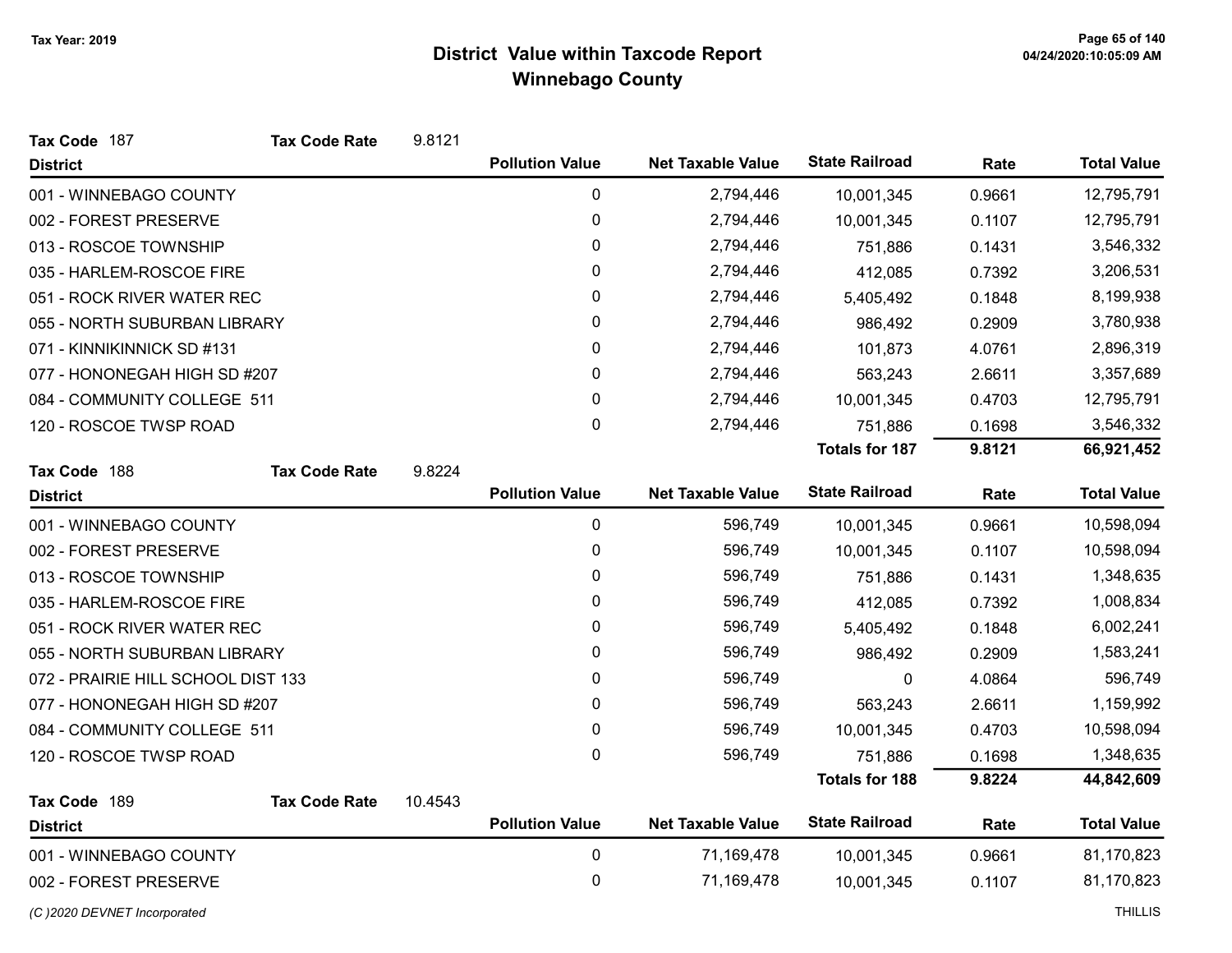| Tax Code 189                    | <b>Tax Code Rate</b> | 10.4543 |                        |                          |                       |         |                    |
|---------------------------------|----------------------|---------|------------------------|--------------------------|-----------------------|---------|--------------------|
| <b>District</b>                 |                      |         | <b>Pollution Value</b> | <b>Net Taxable Value</b> | <b>State Railroad</b> | Rate    | <b>Total Value</b> |
| 013 - ROSCOE TOWNSHIP           |                      |         | 0                      | 71,169,478               | 751,886               | 0.1431  | 71,921,364         |
| 025 - ROSCOE VILLAGE            |                      |         | 0                      | 71,169,478               | 0                     | 0.6422  | 71,169,478         |
| 035 - HARLEM-ROSCOE FIRE        |                      |         | 0                      | 71,169,478               | 412,085               | 0.7392  | 71,581,563         |
| 051 - ROCK RIVER WATER REC      |                      |         | 0                      | 71,169,478               | 5,405,492             | 0.1848  | 76,574,970         |
| 055 - NORTH SUBURBAN LIBRARY    |                      |         | 0                      | 71,169,478               | 986,492               | 0.2909  | 72,155,970         |
| 071 - KINNIKINNICK SD #131      |                      |         | 0                      | 71,169,478               | 101,873               | 4.0761  | 71,271,351         |
| 077 - HONONEGAH HIGH SD #207    |                      |         | 0                      | 71,169,478               | 563,243               | 2.6611  | 71,732,721         |
| 084 - COMMUNITY COLLEGE 511     |                      |         | $\pmb{0}$              | 71,169,478               | 10,001,345            | 0.4703  | 81,170,823         |
| 120 - ROSCOE TWSP ROAD          |                      |         | 0                      | 71,169,478               | 751,886               | 0.1698  | 71,921,364         |
|                                 |                      |         |                        |                          | <b>Totals for 189</b> | 10.4543 | 821,841,250        |
| Tax Code 190                    | <b>Tax Code Rate</b> | 9.4019  |                        |                          |                       |         |                    |
| <b>District</b>                 |                      |         | <b>Pollution Value</b> | <b>Net Taxable Value</b> | <b>State Railroad</b> | Rate    | <b>Total Value</b> |
| 001 - WINNEBAGO COUNTY          |                      |         | $\pmb{0}$              | 39,850,219               | 10,001,345            | 0.9661  | 49,851,564         |
| 002 - FOREST PRESERVE           |                      |         | $\pmb{0}$              | 39,850,219               | 10,001,345            | 0.1107  | 49,851,564         |
| 012 - ROCKTON TOWNSHIP          |                      |         | 0                      | 39,850,219               | 1,056,280             | 0.1901  | 40,906,499         |
| 026 - SOUTH BELOIT CITY         |                      |         | 0                      | 39,850,219               | 1,188,777             | 1.0813  | 41,038,996         |
| 061 - SOUTH BELOIT CITY LIBRARY |                      |         | 0                      | 39,850,219               | 1,188,777             | 0.2008  | 41,038,996         |
| 079 - SOUTH BELOIT SD #320      |                      |         | 0                      | 39,850,219               | 1,291,205             | 6.2320  | 41, 141, 424       |
| 084 - COMMUNITY COLLEGE 511     |                      |         | 0                      | 39,850,219               | 10,001,345            | 0.4703  | 49,851,564         |
| 119 - ROCKTON TWSP ROAD         |                      |         | $\mathbf 0$            | 39,850,219               | 1,056,280             | 0.1506  | 40,906,499         |
|                                 |                      |         |                        |                          | <b>Totals for 190</b> | 9.4019  | 354,587,106        |
| Tax Code 191                    | <b>Tax Code Rate</b> | 9.1048  |                        |                          |                       |         |                    |
| <b>District</b>                 |                      |         | <b>Pollution Value</b> | <b>Net Taxable Value</b> | <b>State Railroad</b> | Rate    | <b>Total Value</b> |
| 001 - WINNEBAGO COUNTY          |                      |         | $\pmb{0}$              | 12,815,351               | 10,001,345            | 0.9661  | 22,816,696         |
| 002 - FOREST PRESERVE           |                      |         | 0                      | 12,815,351               | 10,001,345            | 0.1107  | 22,816,696         |
| 012 - ROCKTON TOWNSHIP          |                      |         | $\pmb{0}$              | 12,815,351               | 1,056,280             | 0.1901  | 13,871,631         |
| 041 - ROCKTON FIRE              |                      |         | 0                      | 12,815,351               | 496,081               | 0.6975  | 13,311,432         |
| 057 - TALCOTT FREE LIBRARY      |                      |         | 0                      | 12,815,351               | 348,558               | 0.2875  | 13,163,909         |

(C)2020 DEVNET Incorporated THILLIS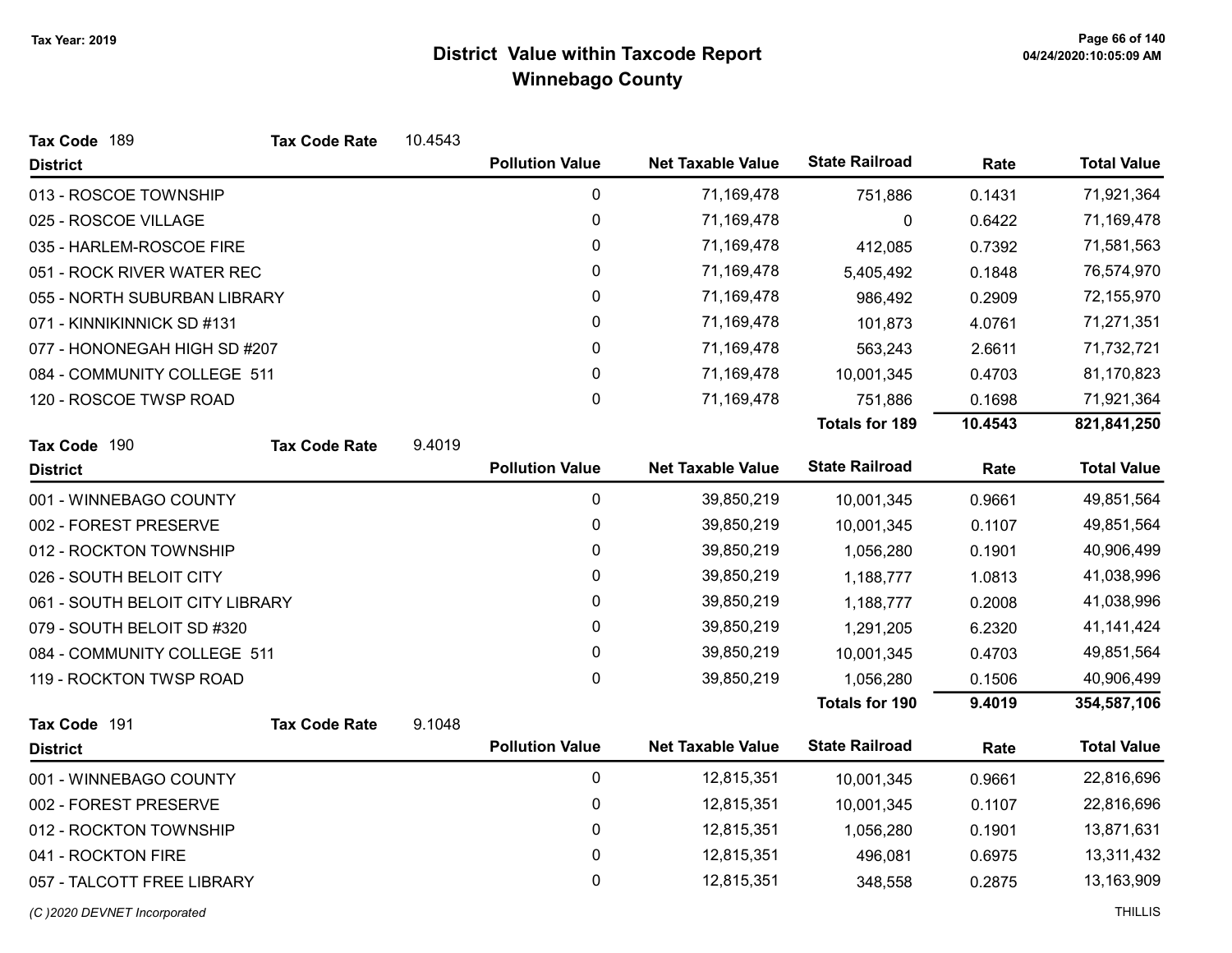| Tax Code 191                       | <b>Tax Code Rate</b> | 9.1048  |                        |                          |                       |         |                    |
|------------------------------------|----------------------|---------|------------------------|--------------------------|-----------------------|---------|--------------------|
| <b>District</b>                    |                      |         | <b>Pollution Value</b> | <b>Net Taxable Value</b> | <b>State Railroad</b> | Rate    | <b>Total Value</b> |
| 079 - SOUTH BELOIT SD #320         |                      |         | 0                      | 12,815,351               | 1,291,205             | 6.2320  | 14,106,556         |
| 084 - COMMUNITY COLLEGE 511        |                      |         | $\mathbf 0$            | 12,815,351               | 10,001,345            | 0.4703  | 22,816,696         |
| 119 - ROCKTON TWSP ROAD            |                      |         | 0                      | 12,815,351               | 1,056,280             | 0.1506  | 13,871,631         |
|                                    |                      |         |                        |                          | <b>Totals for 191</b> | 9.1048  | 136,775,247        |
| Tax Code 192                       | <b>Tax Code Rate</b> | 10.2798 |                        |                          |                       |         |                    |
| <b>District</b>                    |                      |         | <b>Pollution Value</b> | <b>Net Taxable Value</b> | <b>State Railroad</b> | Rate    | <b>Total Value</b> |
| 001 - WINNEBAGO COUNTY             |                      |         | $\mathbf 0$            | 17,564,950               | 10,001,345            | 0.9661  | 27,566,295         |
| 002 - FOREST PRESERVE              |                      |         | 0                      | 17,564,950               | 10,001,345            | 0.1107  | 27,566,295         |
| 013 - ROSCOE TOWNSHIP              |                      |         | 0                      | 17,564,950               | 751,886               | 0.1431  | 18,316,836         |
| 025 - ROSCOE VILLAGE               |                      |         | 0                      | 17,564,950               | 0                     | 0.6422  | 17,564,950         |
| 035 - HARLEM-ROSCOE FIRE           |                      |         | 0                      | 17,564,950               | 412,085               | 0.7392  | 17,977,035         |
| 055 - NORTH SUBURBAN LIBRARY       |                      |         | 0                      | 17,564,950               | 986,492               | 0.2909  | 18,551,442         |
| 072 - PRAIRIE HILL SCHOOL DIST 133 |                      |         | 0                      | 17,564,950               | 0                     | 4.0864  | 17,564,950         |
| 077 - HONONEGAH HIGH SD #207       |                      |         | 0                      | 17,564,950               | 563,243               | 2.6611  | 18,128,193         |
| 084 - COMMUNITY COLLEGE 511        |                      |         | 0                      | 17,564,950               | 10,001,345            | 0.4703  | 27,566,295         |
| 120 - ROSCOE TWSP ROAD             |                      |         | 0                      | 17,564,950               | 751,886               | 0.1698  | 18,316,836         |
|                                    |                      |         |                        |                          | <b>Totals for 192</b> | 10.2798 | 209,119,127        |
| Tax Code 193                       | <b>Tax Code Rate</b> | 9.4102  |                        |                          |                       |         |                    |
| <b>District</b>                    |                      |         | <b>Pollution Value</b> | <b>Net Taxable Value</b> | <b>State Railroad</b> | Rate    | <b>Total Value</b> |
| 001 - WINNEBAGO COUNTY             |                      |         | 0                      | 8,607,884                | 10,001,345            | 0.9661  | 18,609,229         |
| 002 - FOREST PRESERVE              |                      |         | 0                      | 8,607,884                | 10,001,345            | 0.1107  | 18,609,229         |
| 012 - ROCKTON TOWNSHIP             |                      |         | 0                      | 8,607,884                | 1,056,280             | 0.1901  | 9,664,164          |
| 041 - ROCKTON FIRE                 |                      |         | 0                      | 8,607,884                | 496,081               | 0.6975  | 9,103,965          |
| 057 - TALCOTT FREE LIBRARY         |                      |         | 0                      | 8,607,884                | 348,558               | 0.2875  | 8,956,442          |
| 073 - SHIRLAND SCHOOL DIST 134     |                      |         | $\mathbf 0$            | 8,607,884                | 0                     | 3.8763  | 8,607,884          |
| 077 - HONONEGAH HIGH SD #207       |                      |         | 0                      | 8,607,884                | 563,243               | 2.6611  | 9,171,127          |
| 084 - COMMUNITY COLLEGE 511        |                      |         | 0                      | 8,607,884                | 10,001,345            | 0.4703  | 18,609,229         |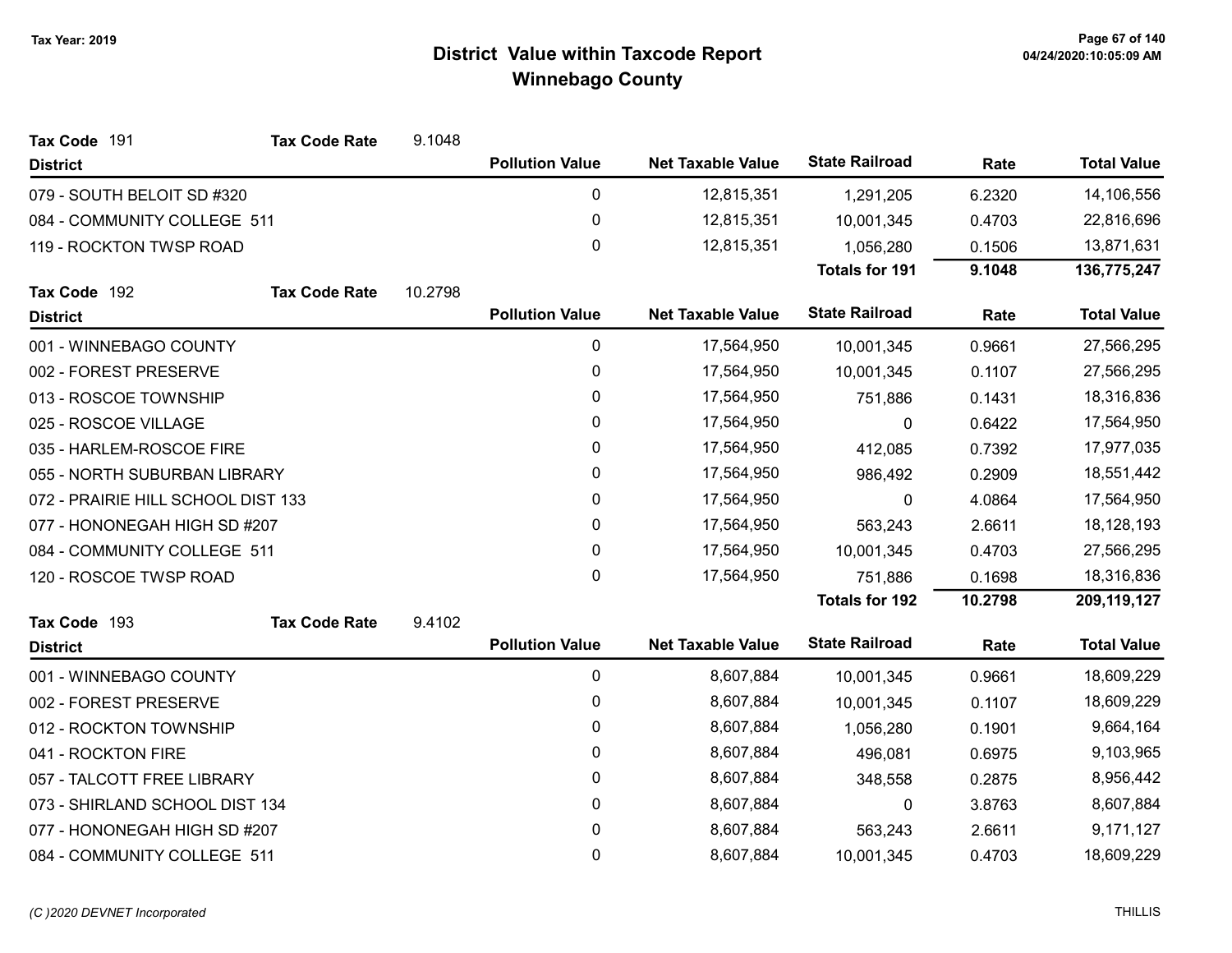| Tax Code 193                   | <b>Tax Code Rate</b> | 9.4102 |                        |                          |                       |           |                    |
|--------------------------------|----------------------|--------|------------------------|--------------------------|-----------------------|-----------|--------------------|
| <b>District</b>                |                      |        | <b>Pollution Value</b> | <b>Net Taxable Value</b> | <b>State Railroad</b> | Rate      | <b>Total Value</b> |
| 119 - ROCKTON TWSP ROAD        |                      |        | 0                      | 8,607,884                | 1,056,280             | 0.1506    | 9,664,164          |
|                                |                      |        |                        |                          | <b>Totals for 193</b> | 9.4102    | 110,995,433        |
| Tax Code 194                   | <b>Tax Code Rate</b> | 9.6165 |                        |                          |                       |           |                    |
| <b>District</b>                |                      |        | <b>Pollution Value</b> | <b>Net Taxable Value</b> | <b>State Railroad</b> | Rate      | <b>Total Value</b> |
| 001 - WINNEBAGO COUNTY         |                      |        | 0                      | 2,366,057                | 10,001,345            | 0.9661    | 12,367,402         |
| 002 - FOREST PRESERVE          |                      |        | 0                      | 2,366,057                | 10,001,345            | 0.1107    | 12,367,402         |
| 006 - HARLEM TOWNSHIP          |                      |        | $\mathbf 0$            | 2,366,057                | 0                     | 0.1079    | 2,366,057          |
| 037 - NORTH PARK FIRE          |                      |        | $\mathbf{0}$           | 2,366,057                | 516,607               | 0.4456    | 2,882,664          |
| 051 - ROCK RIVER WATER REC     |                      |        | 0                      | 2,366,057                | 5,405,492             | 0.1848    | 7,771,549          |
| 055 - NORTH SUBURBAN LIBRARY   |                      |        | 0                      | 2,366,057                | 986,492               | 0.2909    | 3,352,549          |
| 060 - GREATER RKFD AIRPORT     |                      | 0      | 2,366,057              | 7,017,722                | 0.1011                | 9,383,779 |                    |
| 076 - ROCKFORD SCHOOL DIST 205 |                      |        | 0                      | 2,366,057                | 6,163,673             | 6.8929    | 8,529,730          |
| 084 - COMMUNITY COLLEGE 511    |                      |        | $\mathbf{0}$           | 2,366,057                | 10,001,345            | 0.4703    | 12,367,402         |
| 113 - HARLEM TWSP ROAD         |                      |        | 0                      | 2,366,057                | $\Omega$              | 0.0462    | 2,366,057          |
|                                |                      |        |                        |                          | <b>Totals for 194</b> | 9.6165    | 73,754,591         |
| Tax Code 196                   | <b>Tax Code Rate</b> | 9.0810 |                        |                          |                       |           |                    |
| <b>District</b>                |                      |        | <b>Pollution Value</b> | <b>Net Taxable Value</b> | <b>State Railroad</b> | Rate      | <b>Total Value</b> |
| 001 - WINNEBAGO COUNTY         |                      |        | 0                      | 11,656                   | 10,001,345            | 0.9661    | 10,013,001         |
| 002 - FOREST PRESERVE          |                      |        | $\pmb{0}$              | 11,656                   | 10,001,345            | 0.1107    | 10,013,001         |
| 013 - ROSCOE TOWNSHIP          |                      |        | 0                      | 11,656                   | 751,886               | 0.1431    | 763,542            |
| 035 - HARLEM-ROSCOE FIRE       |                      |        | 0                      | 11,656                   | 412,085               | 0.7392    | 423,741            |
| 051 - ROCK RIVER WATER REC     |                      |        | $\mathbf{0}$           | 11,656                   | 5,405,492             | 0.1848    | 5,417,148          |
| 074 - ROCKTON SCHOOL DIST 140  |                      |        | 0                      | 11,656                   | 461,370               | 3.6359    | 473,026            |
| 077 - HONONEGAH HIGH SD #207   |                      |        | 0                      | 11,656                   | 563,243               | 2.6611    | 574,899            |
| 084 - COMMUNITY COLLEGE 511    |                      |        | 0                      | 11,656                   | 10,001,345            | 0.4703    | 10,013,001         |
| 120 - ROSCOE TWSP ROAD         |                      |        | 0                      | 11,656                   | 751,886               | 0.1698    | 763,542            |
|                                |                      |        |                        |                          | <b>Totals for 196</b> | 9.0810    | 38,454,901         |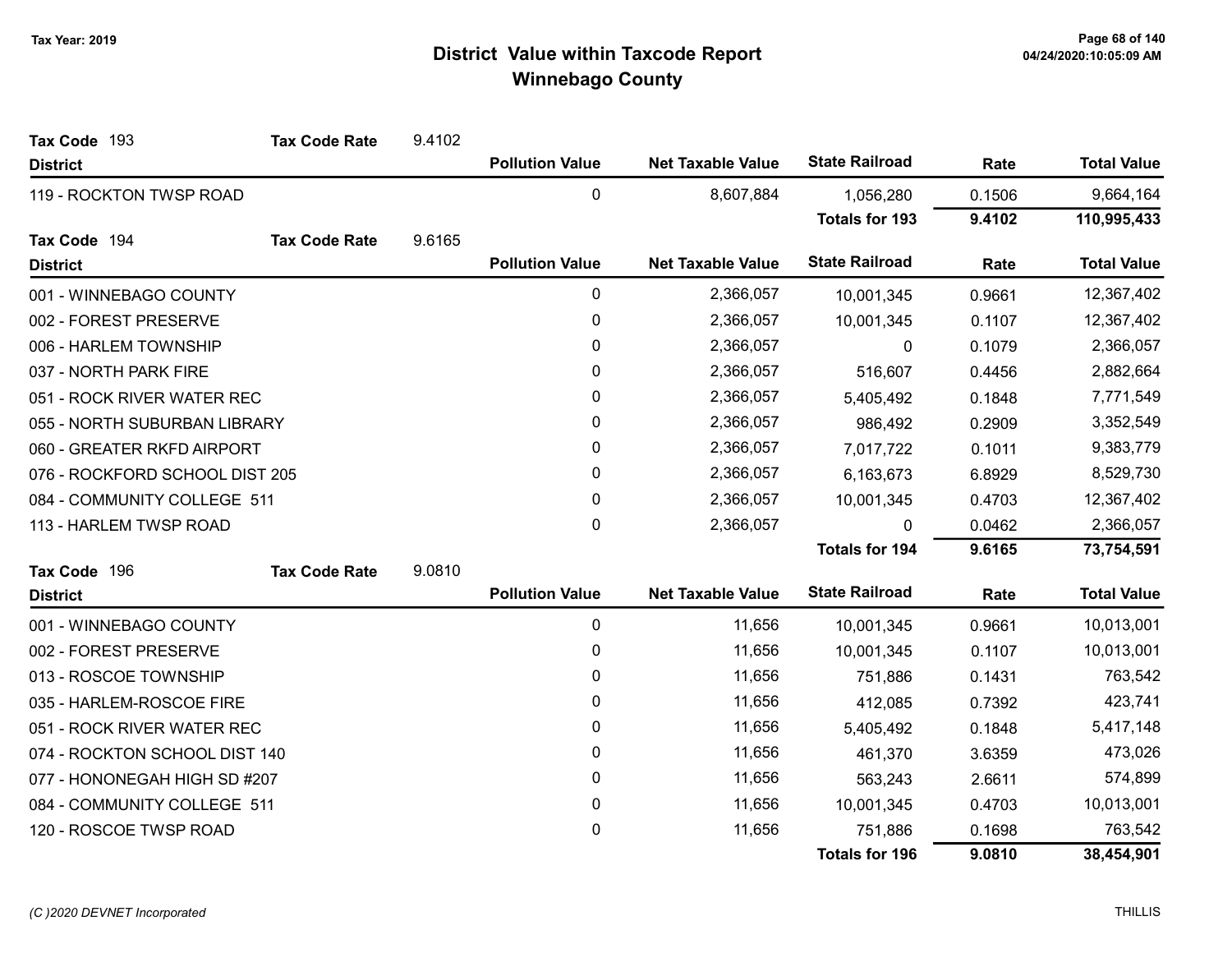| Tax Code 197                  | <b>Tax Code Rate</b> | 9.8125  |                        |                          |                       |         |                    |
|-------------------------------|----------------------|---------|------------------------|--------------------------|-----------------------|---------|--------------------|
| <b>District</b>               |                      |         | <b>Pollution Value</b> | <b>Net Taxable Value</b> | <b>State Railroad</b> | Rate    | <b>Total Value</b> |
| 001 - WINNEBAGO COUNTY        |                      |         | $\mathbf 0$            | 109,049,312              | 10,001,345            | 0.9661  | 119,050,657        |
| 002 - FOREST PRESERVE         |                      |         | 0                      | 109,049,312              | 10,001,345            | 0.1107  | 119,050,657        |
| 012 - ROCKTON TOWNSHIP        |                      |         | 0                      | 109,049,312              | 1,056,280             | 0.1901  | 110,105,592        |
| 024 - ROCKTON VILLAGE         |                      |         | 0                      | 109,049,312              | 122,212               | 0.6427  | 109,171,524        |
| 041 - ROCKTON FIRE            |                      |         | 0                      | 109,049,312              | 496,081               | 0.6975  | 109,545,393        |
| 057 - TALCOTT FREE LIBRARY    |                      |         | 0                      | 109,049,312              | 348,558               | 0.2875  | 109,397,870        |
| 074 - ROCKTON SCHOOL DIST 140 |                      |         | 0                      | 109,049,312              | 461,370               | 3.6359  | 109,510,682        |
| 077 - HONONEGAH HIGH SD #207  |                      |         | 0                      | 109,049,312              | 563,243               | 2.6611  | 109,612,555        |
| 084 - COMMUNITY COLLEGE 511   |                      |         | 0                      | 109,049,312              | 10,001,345            | 0.4703  | 119,050,657        |
| 119 - ROCKTON TWSP ROAD       |                      |         | 0                      | 109,049,312              | 1,056,280             | 0.1506  | 110,105,592        |
|                               |                      |         |                        |                          | <b>Totals for 197</b> | 9.8125  | 1,124,601,179      |
| Tax Code 198                  | <b>Tax Code Rate</b> | 10.2700 |                        |                          |                       |         |                    |
| <b>District</b>               |                      |         | <b>Pollution Value</b> | <b>Net Taxable Value</b> | <b>State Railroad</b> | Rate    | <b>Total Value</b> |
| 001 - WINNEBAGO COUNTY        |                      |         | $\mathbf 0$            | 4,487,595                | 10,001,345            | 0.9661  | 14,488,940         |
| 002 - FOREST PRESERVE         |                      |         | $\pmb{0}$              | 4,487,595                | 10,001,345            | 0.1107  | 14,488,940         |
| 013 - ROSCOE TOWNSHIP         |                      |         | 0                      | 4,487,595                | 751,886               | 0.1431  | 5,239,481          |
| 024 - ROCKTON VILLAGE         |                      |         | 0                      | 4,487,595                | 122,212               | 0.6427  | 4,609,807          |
| 035 - HARLEM-ROSCOE FIRE      |                      |         | 0                      | 4,487,595                | 412,085               | 0.7392  | 4,899,680          |
| 055 - NORTH SUBURBAN LIBRARY  |                      |         | 0                      | 4,487,595                | 986,492               | 0.2909  | 5,474,087          |
| 071 - KINNIKINNICK SD #131    |                      |         | 0                      | 4,487,595                | 101,873               | 4.0761  | 4,589,468          |
| 077 - HONONEGAH HIGH SD #207  |                      |         | 0                      | 4,487,595                | 563,243               | 2.6611  | 5,050,838          |
| 084 - COMMUNITY COLLEGE 511   |                      |         | 0                      | 4,487,595                | 10,001,345            | 0.4703  | 14,488,940         |
| 120 - ROSCOE TWSP ROAD        |                      |         | 0                      | 4,487,595                | 751,886               | 0.1698  | 5,239,481          |
|                               |                      |         |                        |                          | <b>Totals for 198</b> | 10.2700 | 78,569,662         |
| Tax Code 199                  | <b>Tax Code Rate</b> | 10.4548 |                        |                          |                       |         |                    |
| <b>District</b>               |                      |         | <b>Pollution Value</b> | <b>Net Taxable Value</b> | <b>State Railroad</b> | Rate    | <b>Total Value</b> |
| 001 - WINNEBAGO COUNTY        |                      |         | $\mathbf 0$            | 41,951,113               | 10,001,345            | 0.9661  | 51,952,458         |
| 002 - FOREST PRESERVE         |                      |         | 0                      | 41,951,113               | 10,001,345            | 0.1107  | 51,952,458         |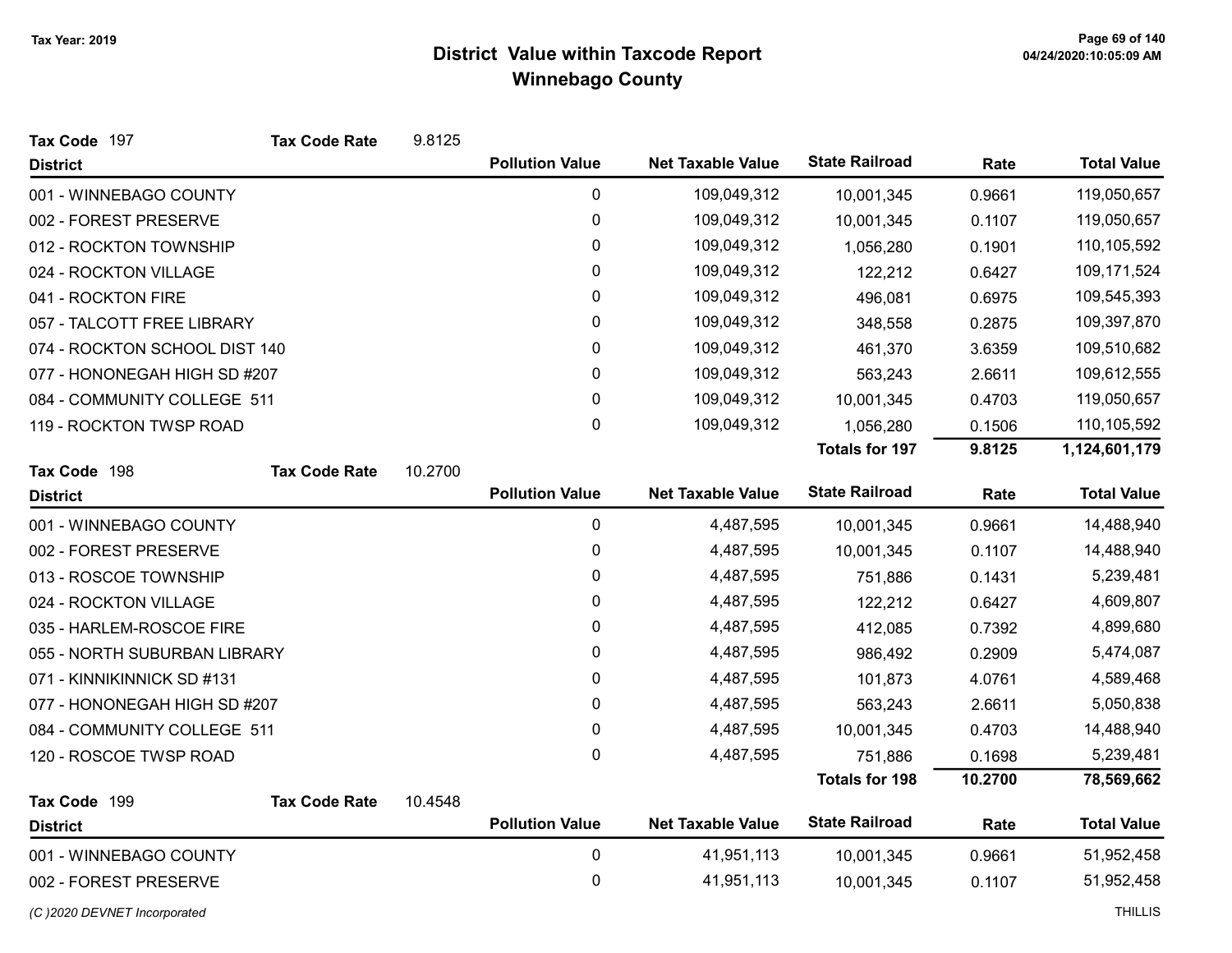| Tax Code 199                  | <b>Tax Code Rate</b> | 10.4548 |                        |                          |                       |         |                    |
|-------------------------------|----------------------|---------|------------------------|--------------------------|-----------------------|---------|--------------------|
| <b>District</b>               |                      |         | <b>Pollution Value</b> | <b>Net Taxable Value</b> | <b>State Railroad</b> | Rate    | <b>Total Value</b> |
| 013 - ROSCOE TOWNSHIP         |                      |         | $\mathbf 0$            | 41,951,113               | 751,886               | 0.1431  | 42,702,999         |
| 024 - ROCKTON VILLAGE         |                      |         | $\pmb{0}$              | 41,951,113               | 122,212               | 0.6427  | 42,073,325         |
| 035 - HARLEM-ROSCOE FIRE      |                      |         | 0                      | 41,951,113               | 412,085               | 0.7392  | 42,363,198         |
| 051 - ROCK RIVER WATER REC    |                      |         | 0                      | 41,951,113               | 5,405,492             | 0.1848  | 47,356,605         |
| 055 - NORTH SUBURBAN LIBRARY  |                      |         | 0                      | 41,951,113               | 986,492               | 0.2909  | 42,937,605         |
| 071 - KINNIKINNICK SD #131    |                      |         | 0                      | 41,951,113               | 101,873               | 4.0761  | 42,052,986         |
| 077 - HONONEGAH HIGH SD #207  |                      |         | 0                      | 41,951,113               | 563,243               | 2.6611  | 42,514,356         |
| 084 - COMMUNITY COLLEGE 511   |                      |         | 0                      | 41,951,113               | 10,001,345            | 0.4703  | 51,952,458         |
| 120 - ROSCOE TWSP ROAD        |                      |         | 0                      | 41,951,113               | 751,886               | 0.1698  | 42,702,999         |
|                               |                      |         |                        |                          | <b>Totals for 199</b> | 10.4548 | 500,561,447        |
| Tax Code 200                  | <b>Tax Code Rate</b> | 10.0987 |                        |                          |                       |         |                    |
| <b>District</b>               |                      |         | <b>Pollution Value</b> | <b>Net Taxable Value</b> | <b>State Railroad</b> | Rate    | <b>Total Value</b> |
| 001 - WINNEBAGO COUNTY        |                      |         | $\mathbf 0$            | 1,806,602                | 10,001,345            | 0.9661  | 11,807,947         |
| 002 - FOREST PRESERVE         |                      |         | 0                      | 1,806,602                | 10,001,345            | 0.1107  | 11,807,947         |
| 009 - OWEN TOWNSHIP           |                      |         | 0                      | 1,806,602                | 427,382               | 0.1405  | 2,233,984          |
| 025 - ROSCOE VILLAGE          |                      |         | 0                      | 1,806,602                | 0                     | 0.6422  | 1,806,602          |
| 041 - ROCKTON FIRE            |                      |         | 0                      | 1,806,602                | 496,081               | 0.6975  | 2,302,683          |
| 051 - ROCK RIVER WATER REC    |                      |         | 0                      | 1,806,602                | 5,405,492             | 0.1848  | 7,212,094          |
| 055 - NORTH SUBURBAN LIBRARY  |                      |         | 0                      | 1,806,602                | 986,492               | 0.2909  | 2,793,094          |
| 060 - GREATER RKFD AIRPORT    |                      |         | 0                      | 1,806,602                | 7,017,722             | 0.1011  | 8,824,324          |
| 074 - ROCKTON SCHOOL DIST 140 |                      |         | 0                      | 1,806,602                | 461,370               | 3.6359  | 2,267,972          |
| 077 - HONONEGAH HIGH SD #207  |                      |         | $\mathbf 0$            | 1,806,602                | 563,243               | 2.6611  | 2,369,845          |
| 084 - COMMUNITY COLLEGE 511   |                      |         | 0                      | 1,806,602                | 10,001,345            | 0.4703  | 11,807,947         |
| 116 - OWEN TWSP ROAD          |                      |         | 0                      | 1,806,602                | 427,382               | 0.1976  | 2,233,984          |
|                               |                      |         |                        |                          | <b>Totals for 200</b> | 10.0987 | 67,468,423         |
| Tax Code 201                  | <b>Tax Code Rate</b> | 9.4669  |                        |                          |                       |         |                    |
| <b>District</b>               |                      |         | <b>Pollution Value</b> | <b>Net Taxable Value</b> | <b>State Railroad</b> | Rate    | <b>Total Value</b> |
| 001 - WINNEBAGO COUNTY        |                      |         | $\mathbf 0$            | 18,119,863               | 10,001,345            | 0.9661  | 28,121,208         |

(C)2020 DEVNET Incorporated THILLIS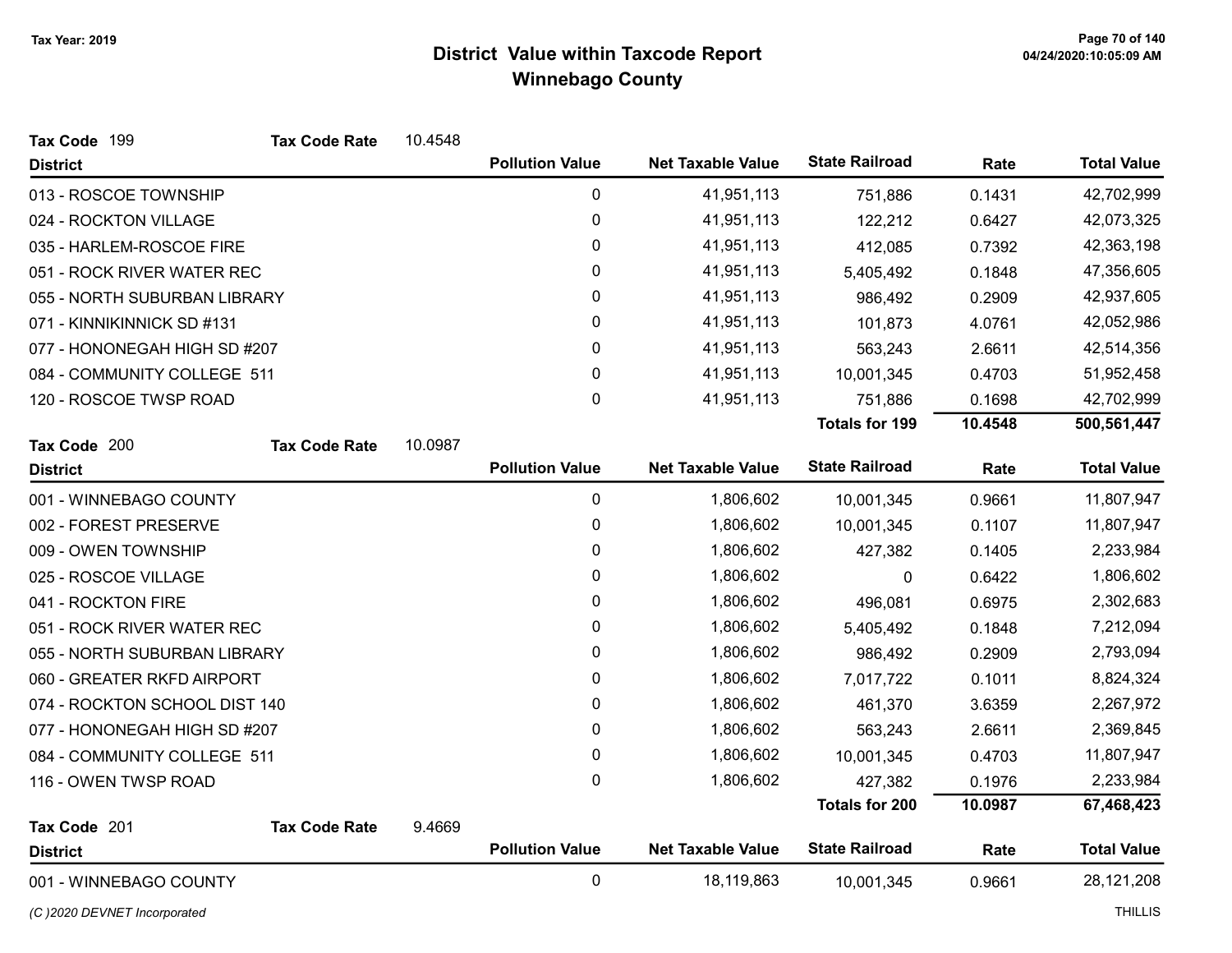| Tax Code 201                    | <b>Tax Code Rate</b> | 9.4669 |                        |                          |                       |        |                    |
|---------------------------------|----------------------|--------|------------------------|--------------------------|-----------------------|--------|--------------------|
| <b>District</b>                 |                      |        | <b>Pollution Value</b> | <b>Net Taxable Value</b> | <b>State Railroad</b> | Rate   | <b>Total Value</b> |
| 002 - FOREST PRESERVE           |                      |        | 0                      | 18,119,863               | 10,001,345            | 0.1107 | 28,121,208         |
| 012 - ROCKTON TOWNSHIP          |                      |        | 0                      | 18,119,863               | 1,056,280             | 0.1901 | 19,176,143         |
| 026 - SOUTH BELOIT CITY         |                      |        | 0                      | 18,119,863               | 1,188,777             | 1.0813 | 19,308,640         |
| 061 - SOUTH BELOIT CITY LIBRARY |                      |        | $\mathbf 0$            | 18,119,863               | 1,188,777             | 0.2008 | 19,308,640         |
| 074 - ROCKTON SCHOOL DIST 140   |                      |        | 0                      | 18,119,863               | 461,370               | 3.6359 | 18,581,233         |
| 077 - HONONEGAH HIGH SD #207    |                      |        | 0                      | 18,119,863               | 563,243               | 2.6611 | 18,683,106         |
| 084 - COMMUNITY COLLEGE 511     |                      |        | 0                      | 18,119,863               | 10,001,345            | 0.4703 | 28, 121, 208       |
| 119 - ROCKTON TWSP ROAD         |                      |        | 0                      | 18,119,863               | 1,056,280             | 0.1506 | 19,176,143         |
|                                 |                      |        |                        |                          | <b>Totals for 201</b> | 9.4669 | 198,597,529        |
| Tax Code 202                    | <b>Tax Code Rate</b> | 9.1698 |                        |                          |                       |        |                    |
| <b>District</b>                 |                      |        | <b>Pollution Value</b> | <b>Net Taxable Value</b> | <b>State Railroad</b> | Rate   | <b>Total Value</b> |
| 001 - WINNEBAGO COUNTY          |                      |        | $\mathbf 0$            | 45,851,586               | 10,001,345            | 0.9661 | 55,852,931         |
| 002 - FOREST PRESERVE           |                      |        | $\pmb{0}$              | 45,851,586               | 10,001,345            | 0.1107 | 55,852,931         |
| 012 - ROCKTON TOWNSHIP          |                      |        | 0                      | 45,851,586               | 1,056,280             | 0.1901 | 46,907,866         |
| 041 - ROCKTON FIRE              |                      |        | 0                      | 45,851,586               | 496,081               | 0.6975 | 46,347,667         |
| 057 - TALCOTT FREE LIBRARY      |                      |        | 0                      | 45,851,586               | 348,558               | 0.2875 | 46,200,144         |
| 074 - ROCKTON SCHOOL DIST 140   |                      |        | 0                      | 45,851,586               | 461,370               | 3.6359 | 46,312,956         |
| 077 - HONONEGAH HIGH SD #207    |                      |        | 0                      | 45,851,586               | 563,243               | 2.6611 | 46,414,829         |
| 084 - COMMUNITY COLLEGE 511     |                      |        | 0                      | 45,851,586               | 10,001,345            | 0.4703 | 55,852,931         |
| 119 - ROCKTON TWSP ROAD         |                      |        | $\mathbf 0$            | 45,851,586               | 1,056,280             | 0.1506 | 46,907,866         |
|                                 |                      |        |                        |                          | <b>Totals for 202</b> | 9.1698 | 446,650,121        |
| Tax Code 203                    | <b>Tax Code Rate</b> | 9.6100 | <b>Pollution Value</b> |                          | <b>State Railroad</b> |        |                    |
| <b>District</b>                 |                      |        |                        | <b>Net Taxable Value</b> |                       | Rate   | <b>Total Value</b> |
| 001 - WINNEBAGO COUNTY          |                      |        | $\mathbf 0$            | 4,839,061                | 10,001,345            | 0.9661 | 14,840,406         |
| 002 - FOREST PRESERVE           |                      |        | 0                      | 4,839,061                | 10,001,345            | 0.1107 | 14,840,406         |
| 012 - ROCKTON TOWNSHIP          |                      |        | 0                      | 4,839,061                | 1,056,280             | 0.1901 | 5,895,341          |
| 041 - ROCKTON FIRE              |                      |        | 0                      | 4,839,061                | 496,081               | 0.6975 | 5,335,142          |
| 057 - TALCOTT FREE LIBRARY      |                      |        | 0                      | 4,839,061                | 348,558               | 0.2875 | 5,187,619          |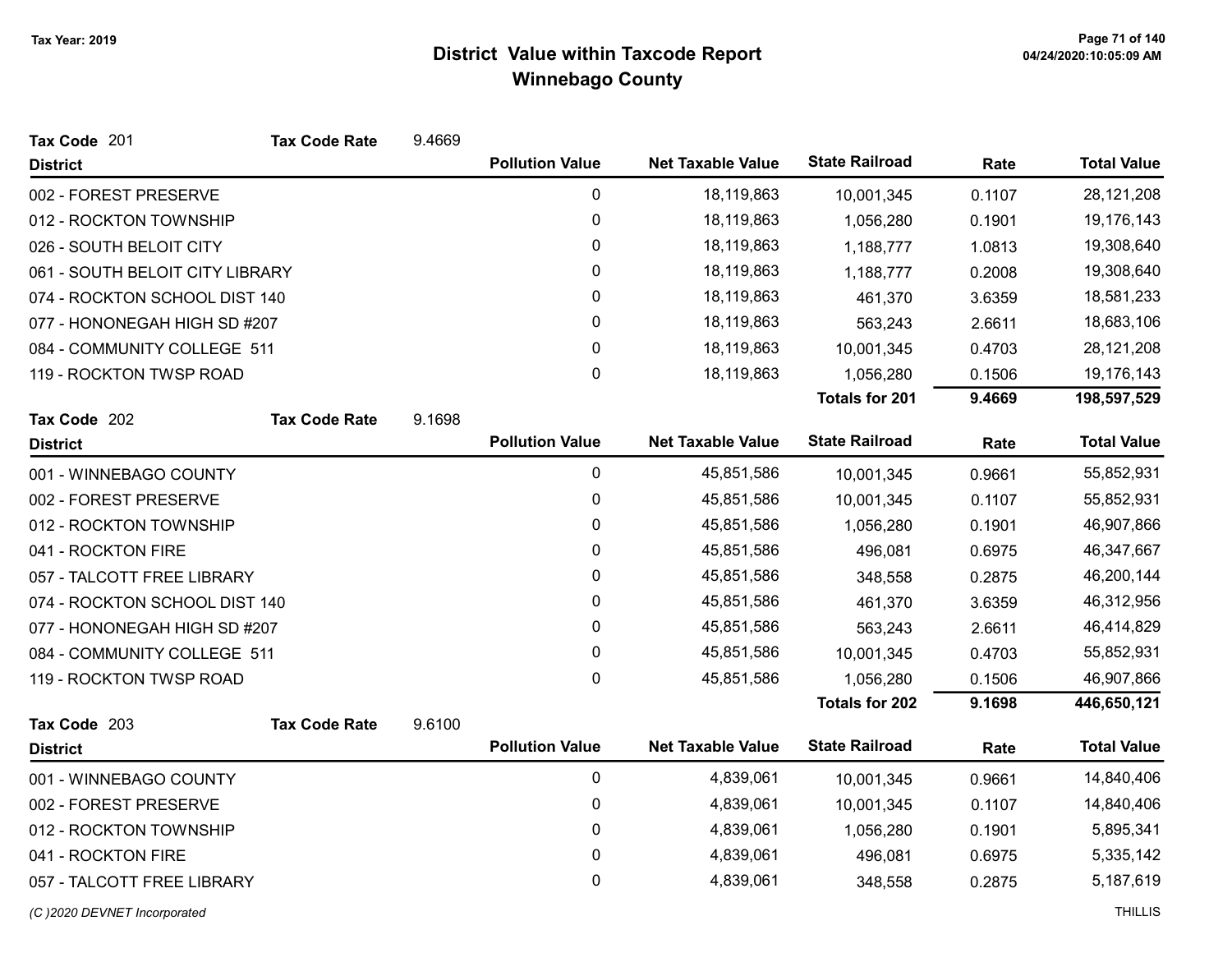| Tax Code 203                 | <b>Tax Code Rate</b> | 9.6100  |                        |                          |                       |         |                    |
|------------------------------|----------------------|---------|------------------------|--------------------------|-----------------------|---------|--------------------|
| <b>District</b>              |                      |         | <b>Pollution Value</b> | <b>Net Taxable Value</b> | <b>State Railroad</b> | Rate    | <b>Total Value</b> |
| 071 - KINNIKINNICK SD #131   |                      |         | 0                      | 4,839,061                | 101,873               | 4.0761  | 4,940,934          |
| 077 - HONONEGAH HIGH SD #207 |                      |         | 0                      | 4,839,061                | 563,243               | 2.6611  | 5,402,304          |
| 084 - COMMUNITY COLLEGE 511  |                      |         | 0                      | 4,839,061                | 10,001,345            | 0.4703  | 14,840,406         |
| 119 - ROCKTON TWSP ROAD      |                      |         | 0                      | 4,839,061                | 1,056,280             | 0.1506  | 5,895,341          |
|                              |                      |         |                        |                          | <b>Totals for 203</b> | 9.6100  | 77, 177, 899       |
| Tax Code 204                 | <b>Tax Code Rate</b> | 10.2527 |                        |                          |                       |         |                    |
| <b>District</b>              |                      |         | <b>Pollution Value</b> | <b>Net Taxable Value</b> | <b>State Railroad</b> | Rate    | <b>Total Value</b> |
| 001 - WINNEBAGO COUNTY       |                      |         | 0                      | 20,280                   | 10,001,345            | 0.9661  | 10,021,625         |
| 002 - FOREST PRESERVE        |                      |         | 0                      | 20,280                   | 10,001,345            | 0.1107  | 10,021,625         |
| 012 - ROCKTON TOWNSHIP       |                      |         | 0                      | 20,280                   | 1,056,280             | 0.1901  | 1,076,560          |
| 024 - ROCKTON VILLAGE        |                      |         | 0                      | 20,280                   | 122,212               | 0.6427  | 142,492            |
| 041 - ROCKTON FIRE           |                      |         | 0                      | 20,280                   | 496,081               | 0.6975  | 516,361            |
| 057 - TALCOTT FREE LIBRARY   |                      |         | 0                      | 20,280                   | 348,558               | 0.2875  | 368,838            |
| 071 - KINNIKINNICK SD #131   |                      |         | 0                      | 20,280                   | 101,873               | 4.0761  | 122,153            |
| 077 - HONONEGAH HIGH SD #207 |                      |         | $\mathbf{0}$           | 20,280                   | 563,243               | 2.6611  | 583,523            |
| 084 - COMMUNITY COLLEGE 511  |                      |         | 0                      | 20,280                   | 10,001,345            | 0.4703  | 10,021,625         |
| 119 - ROCKTON TWSP ROAD      |                      |         | $\Omega$               | 20,280                   | 1,056,280             | 0.1506  | 1,076,560          |
|                              |                      |         |                        |                          | <b>Totals for 204</b> | 10.2527 | 33,951,362         |
| Tax Code 205                 | <b>Tax Code Rate</b> | 10.2522 |                        |                          |                       |         |                    |
| <b>District</b>              |                      |         | <b>Pollution Value</b> | <b>Net Taxable Value</b> | <b>State Railroad</b> | Rate    | <b>Total Value</b> |
| 001 - WINNEBAGO COUNTY       |                      |         | 0                      | 139,387                  | 10,001,345            | 0.9661  | 10,140,732         |
| 002 - FOREST PRESERVE        |                      |         | 0                      | 139,387                  | 10,001,345            | 0.1107  | 10,140,732         |
| 012 - ROCKTON TOWNSHIP       |                      |         | 0                      | 139,387                  | 1,056,280             | 0.1901  | 1,195,667          |
| 025 - ROSCOE VILLAGE         |                      |         | 0                      | 139,387                  | 0                     | 0.6422  | 139,387            |
| 041 - ROCKTON FIRE           |                      |         | 0                      | 139,387                  | 496,081               | 0.6975  | 635,468            |
| 057 - TALCOTT FREE LIBRARY   |                      |         | 0                      | 139,387                  | 348,558               | 0.2875  | 487,945            |
| 071 - KINNIKINNICK SD #131   |                      |         | 0                      | 139,387                  | 101,873               | 4.0761  | 241,260            |
| 077 - HONONEGAH HIGH SD #207 |                      |         | 0                      | 139,387                  | 563,243               | 2.6611  | 702,630            |
| (C) 2020 DEVNET Incorporated |                      |         |                        |                          |                       |         | <b>THILLIS</b>     |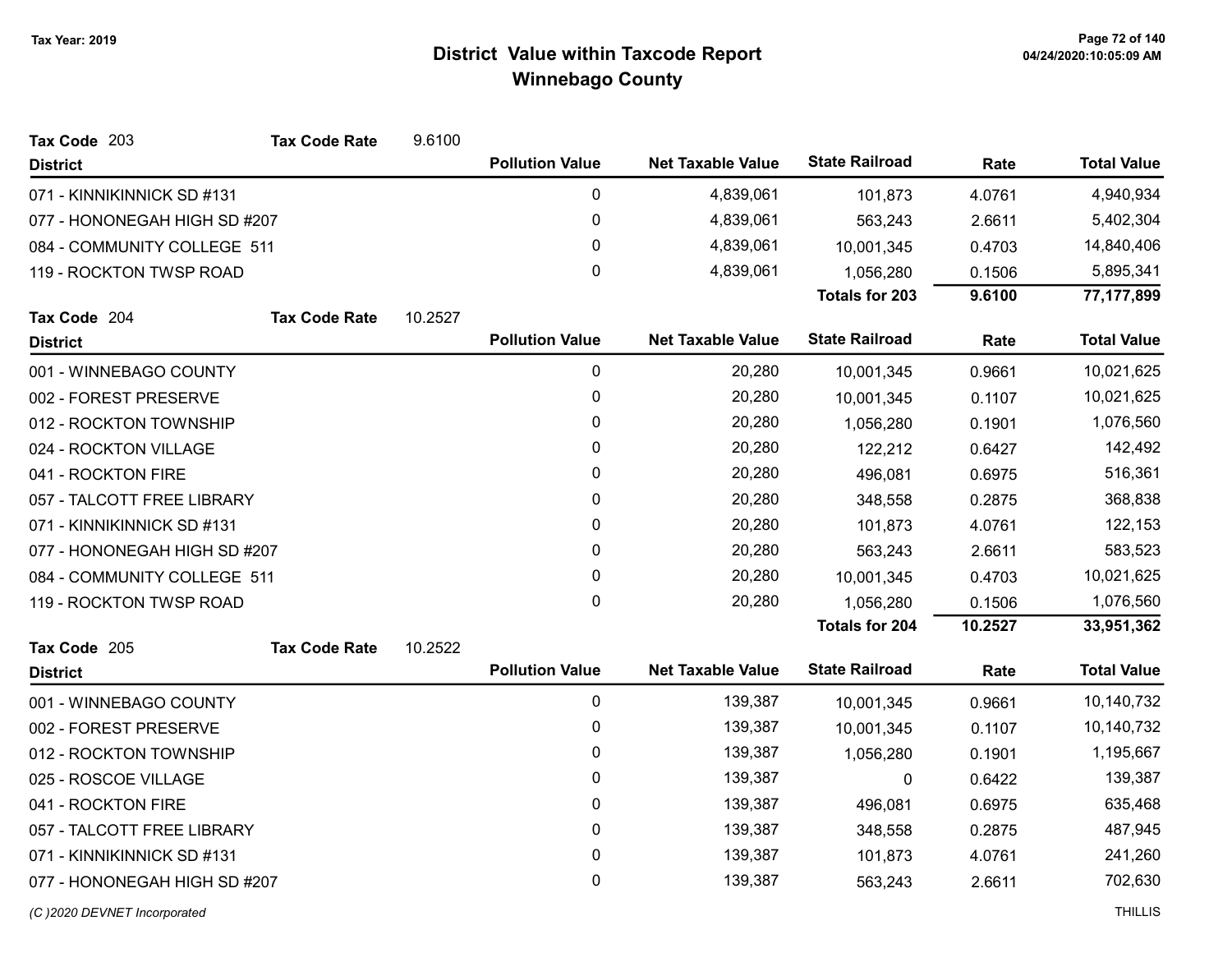| Tax Code 205                  | <b>Tax Code Rate</b> | 10.2522 |                        |                          |                       |         |                    |
|-------------------------------|----------------------|---------|------------------------|--------------------------|-----------------------|---------|--------------------|
| <b>District</b>               |                      |         | <b>Pollution Value</b> | <b>Net Taxable Value</b> | <b>State Railroad</b> | Rate    | <b>Total Value</b> |
| 084 - COMMUNITY COLLEGE 511   |                      |         | 0                      | 139,387                  | 10,001,345            | 0.4703  | 10,140,732         |
| 119 - ROCKTON TWSP ROAD       |                      |         | $\pmb{0}$              | 139,387                  | 1,056,280             | 0.1506  | 1,195,667          |
|                               |                      |         |                        |                          | <b>Totals for 205</b> | 10.2522 | 35,020,220         |
| Tax Code 206                  | <b>Tax Code Rate</b> | 10.4370 |                        |                          |                       |         |                    |
| <b>District</b>               |                      |         | <b>Pollution Value</b> | <b>Net Taxable Value</b> | <b>State Railroad</b> | Rate    | <b>Total Value</b> |
| 001 - WINNEBAGO COUNTY        |                      |         | 0                      | 21,132,569               | 10,001,345            | 0.9661  | 31,133,914         |
| 002 - FOREST PRESERVE         |                      |         | 0                      | 21,132,569               | 10,001,345            | 0.1107  | 31,133,914         |
| 012 - ROCKTON TOWNSHIP        |                      |         | 0                      | 21,132,569               | 1,056,280             | 0.1901  | 22,188,849         |
| 025 - ROSCOE VILLAGE          |                      |         | 0                      | 21,132,569               | $\mathbf{0}$          | 0.6422  | 21,132,569         |
| 041 - ROCKTON FIRE            |                      |         | 0                      | 21,132,569               | 496,081               | 0.6975  | 21,628,650         |
| 051 - ROCK RIVER WATER REC    |                      |         | 0                      | 21,132,569               | 5,405,492             | 0.1848  | 26,538,061         |
| 057 - TALCOTT FREE LIBRARY    |                      |         | 0                      | 21,132,569               | 348,558               | 0.2875  | 21,481,127         |
| 071 - KINNIKINNICK SD #131    |                      |         | 0                      | 21,132,569               | 101,873               | 4.0761  | 21,234,442         |
| 077 - HONONEGAH HIGH SD #207  |                      |         | 0                      | 21,132,569               | 563,243               | 2.6611  | 21,695,812         |
| 084 - COMMUNITY COLLEGE 511   |                      |         | 0                      | 21,132,569               | 10,001,345            | 0.4703  | 31,133,914         |
| 119 - ROCKTON TWSP ROAD       |                      |         | $\mathbf 0$            | 21,132,569               | 1,056,280             | 0.1506  | 22,188,849         |
|                               |                      |         |                        |                          | <b>Totals for 206</b> | 10.4370 | 271,490,101        |
| Tax Code 207                  | <b>Tax Code Rate</b> | 9.7232  |                        |                          |                       |         |                    |
| <b>District</b>               |                      |         | <b>Pollution Value</b> | <b>Net Taxable Value</b> | <b>State Railroad</b> | Rate    | <b>Total Value</b> |
| 001 - WINNEBAGO COUNTY        |                      |         | 0                      | 0                        | 10,001,345            | 0.9661  | 10,001,345         |
| 002 - FOREST PRESERVE         |                      |         | 0                      | 0                        | 10,001,345            | 0.1107  | 10,001,345         |
| 013 - ROSCOE TOWNSHIP         |                      |         | 0                      | 0                        | 751,886               | 0.1431  | 751,886            |
| 025 - ROSCOE VILLAGE          |                      |         | 0                      | 0                        | 0                     | 0.6422  | $\Omega$           |
| 035 - HARLEM-ROSCOE FIRE      |                      |         | 0                      | 0                        | 412,085               | 0.7392  | 412,085            |
| 051 - ROCK RIVER WATER REC    |                      |         | 0                      | 0                        | 5,405,492             | 0.1848  | 5,405,492          |
| 074 - ROCKTON SCHOOL DIST 140 |                      |         | 0                      | 0                        | 461,370               | 3.6359  | 461,370            |
| 077 - HONONEGAH HIGH SD #207  |                      |         | 0                      | 0                        | 563,243               | 2.6611  | 563,243            |
| 084 - COMMUNITY COLLEGE 511   |                      |         | 0                      | 0                        | 10,001,345            | 0.4703  | 10,001,345         |
| (C) 2020 DEVNET Incorporated  |                      |         |                        |                          |                       |         | <b>THILLIS</b>     |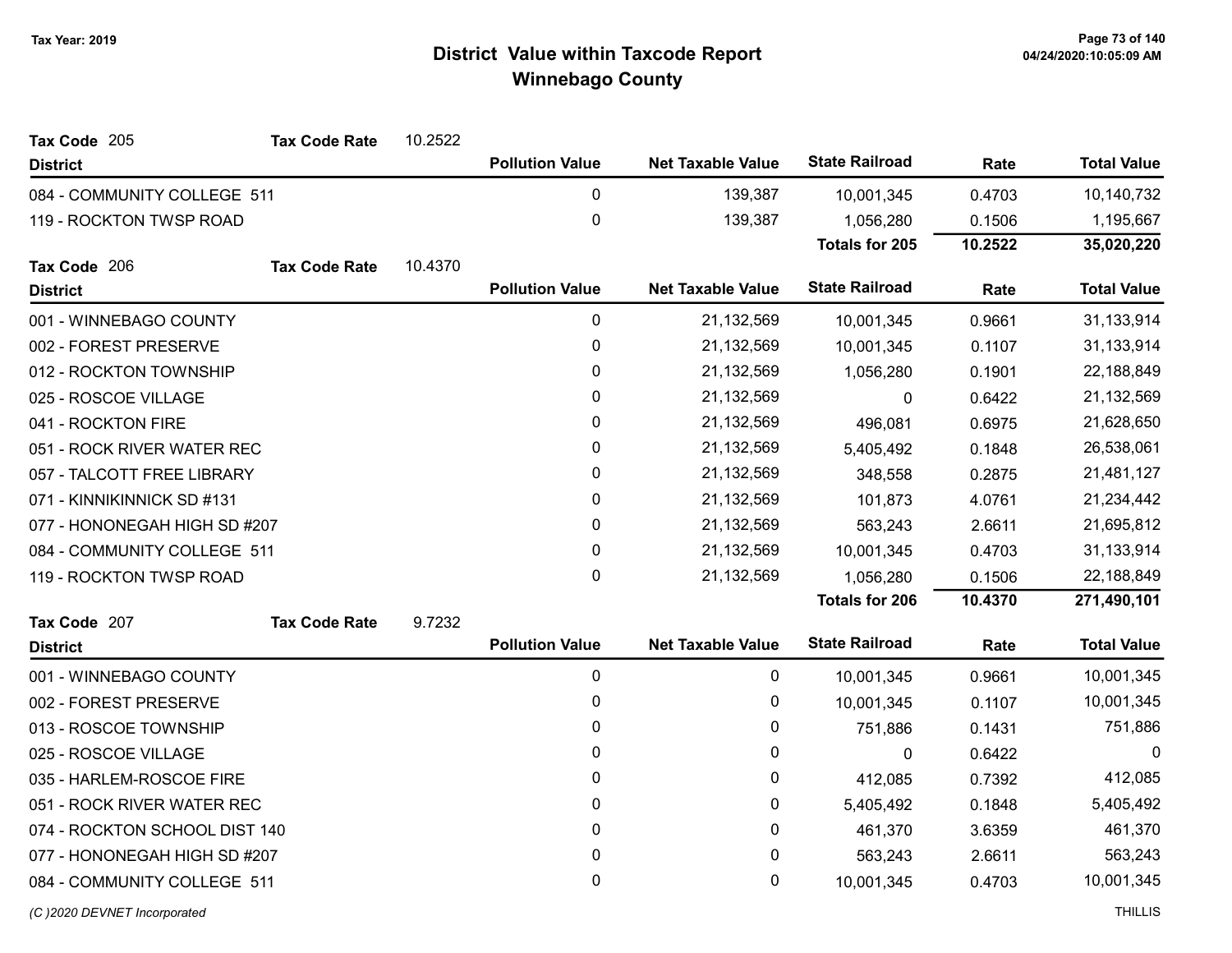| Tax Code 207                   | <b>Tax Code Rate</b> | 9.7232  |                        |                          |                       |        |                    |
|--------------------------------|----------------------|---------|------------------------|--------------------------|-----------------------|--------|--------------------|
| <b>District</b>                |                      |         | <b>Pollution Value</b> | <b>Net Taxable Value</b> | <b>State Railroad</b> | Rate   | <b>Total Value</b> |
| 120 - ROSCOE TWSP ROAD         |                      |         | 0                      | 0                        | 751,886               | 0.1698 | 751,886            |
|                                |                      |         |                        |                          | <b>Totals for 207</b> | 9.7232 | 38,349,997         |
| Tax Code 208                   | <b>Tax Code Rate</b> | 9.9101  |                        |                          |                       |        |                    |
| <b>District</b>                |                      |         | <b>Pollution Value</b> | <b>Net Taxable Value</b> | <b>State Railroad</b> | Rate   | <b>Total Value</b> |
| 001 - WINNEBAGO COUNTY         |                      |         | 0                      | 46,742                   | 10,001,345            | 0.9661 | 10,048,087         |
| 002 - FOREST PRESERVE          |                      |         | 0                      | 46,742                   | 10,001,345            | 0.1107 | 10,048,087         |
| 006 - HARLEM TOWNSHIP          |                      |         | 0                      | 46,742                   | 0                     | 0.1079 | 46,742             |
| 035 - HARLEM-ROSCOE FIRE       |                      |         | 0                      | 46,742                   | 412,085               | 0.7392 | 458,827            |
| 051 - ROCK RIVER WATER REC     |                      |         | 0                      | 46,742                   | 5,405,492             | 0.1848 | 5,452,234          |
| 055 - NORTH SUBURBAN LIBRARY   |                      |         | 0                      | 46,742                   | 986,492               | 0.2909 | 1,033,234          |
| 060 - GREATER RKFD AIRPORT     |                      |         | 0                      | 46,742                   | 7,017,722             | 0.1011 | 7,064,464          |
| 076 - ROCKFORD SCHOOL DIST 205 |                      |         | 0                      | 46,742                   | 6,163,673             | 6.8929 | 6,210,415          |
| 084 - COMMUNITY COLLEGE 511    |                      |         | 0                      | 46,742                   | 10,001,345            | 0.4703 | 10,048,087         |
| 113 - HARLEM TWSP ROAD         |                      |         | 0                      | 46,742                   | 0                     | 0.0462 | 46,742             |
|                                |                      |         |                        |                          | <b>Totals for 208</b> | 9.9101 | 50,456,919         |
| Tax Code 209                   | <b>Tax Code Rate</b> | 10.0141 |                        |                          |                       |        |                    |
| <b>District</b>                |                      |         | <b>Pollution Value</b> | <b>Net Taxable Value</b> | <b>State Railroad</b> | Rate   | <b>Total Value</b> |
| 001 - WINNEBAGO COUNTY         |                      |         | 0                      | 42,036,574               | 10,001,345            | 0.9661 | 52,037,919         |
| 002 - FOREST PRESERVE          |                      |         | 0                      | 42,036,574               | 10,001,345            | 0.1107 | 52,037,919         |
| 013 - ROSCOE TOWNSHIP          |                      |         | 0                      | 42,036,574               | 751,886               | 0.1431 | 42,788,460         |
| 025 - ROSCOE VILLAGE           |                      |         | 0                      | 42,036,574               | 0                     | 0.6422 | 42,036,574         |
| 035 - HARLEM-ROSCOE FIRE       |                      |         | 0                      | 42,036,574               | 412,085               | 0.7392 | 42,448,659         |
| 051 - ROCK RIVER WATER REC     |                      |         | 0                      | 42,036,574               | 5,405,492             | 0.1848 | 47,442,066         |
| 055 - NORTH SUBURBAN LIBRARY   |                      |         | 0                      | 42,036,574               | 986,492               | 0.2909 | 43,023,066         |
| 074 - ROCKTON SCHOOL DIST 140  |                      |         | 0                      | 42,036,574               | 461,370               | 3.6359 | 42,497,944         |
| 077 - HONONEGAH HIGH SD #207   |                      |         | 0                      | 42,036,574               | 563,243               | 2.6611 | 42,599,817         |
| 084 - COMMUNITY COLLEGE 511    |                      |         | 0                      | 42,036,574               | 10,001,345            | 0.4703 | 52,037,919         |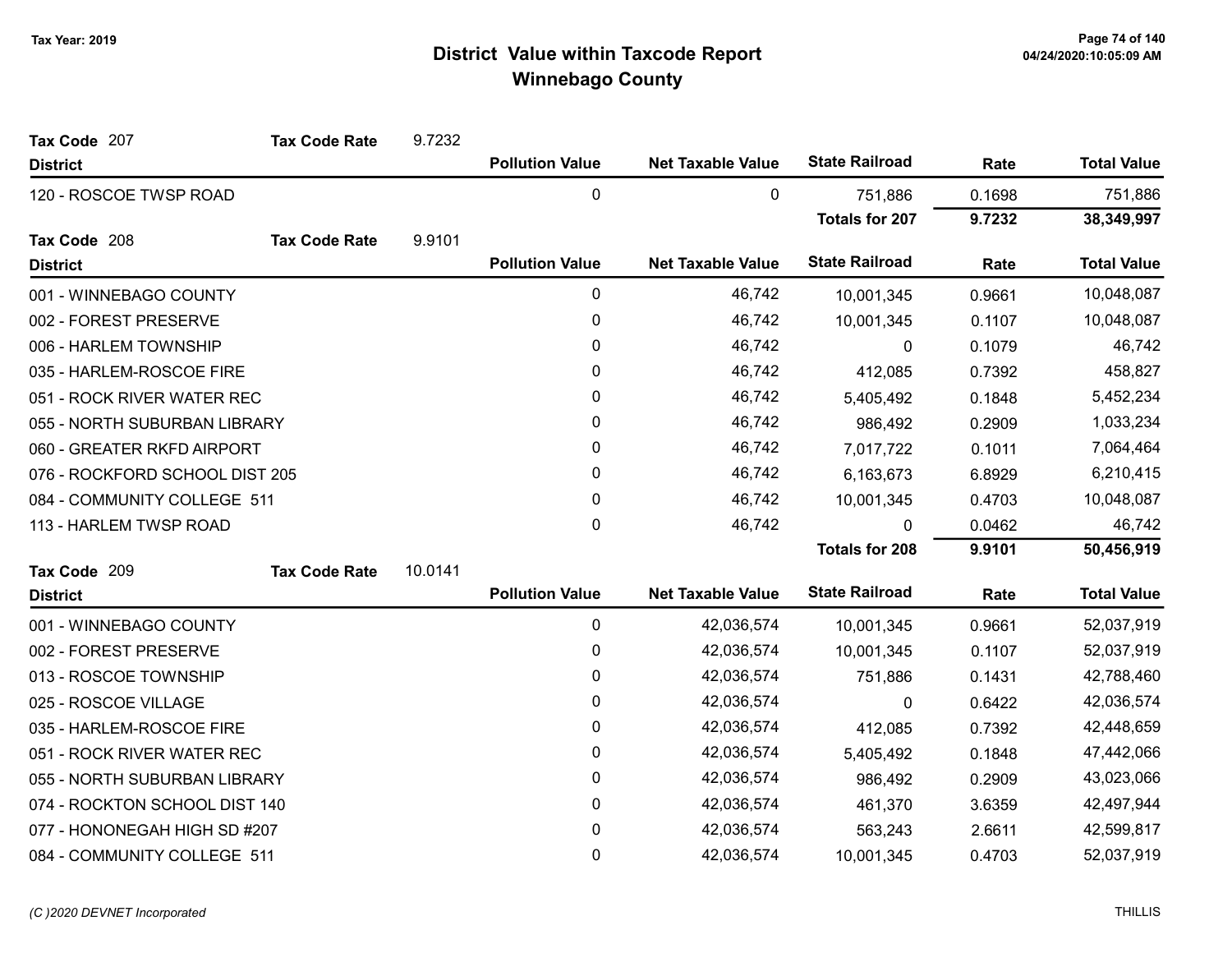| Tax Code 209                   | <b>Tax Code Rate</b> | 10.0141 |                        |                          |                       |         |                    |
|--------------------------------|----------------------|---------|------------------------|--------------------------|-----------------------|---------|--------------------|
| <b>District</b>                |                      |         | <b>Pollution Value</b> | <b>Net Taxable Value</b> | <b>State Railroad</b> | Rate    | <b>Total Value</b> |
| 120 - ROSCOE TWSP ROAD         |                      |         | $\mathbf 0$            | 42,036,574               | 751,886               | 0.1698  | 42,788,460         |
|                                |                      |         |                        |                          | <b>Totals for 209</b> | 10.0141 | 501,738,803        |
| Tax Code 210                   | <b>Tax Code Rate</b> | 9.0835  |                        |                          |                       |         |                    |
| <b>District</b>                |                      |         | <b>Pollution Value</b> | <b>Net Taxable Value</b> | <b>State Railroad</b> | Rate    | <b>Total Value</b> |
| 001 - WINNEBAGO COUNTY         |                      |         | 0                      | 0                        | 10,001,345            | 0.9661  | 10,001,345         |
| 002 - FOREST PRESERVE          |                      |         | 0                      | 0                        | 10,001,345            | 0.1107  | 10,001,345         |
| 015 - SHIRLAND TOWNSHIP        |                      |         | 0                      | 0                        | 0                     | 0.1854  | $\Omega$           |
| 041 - ROCKTON FIRE             |                      |         | 0                      | 0                        | 496,081               | 0.6975  | 496,081            |
| 073 - SHIRLAND SCHOOL DIST 134 |                      |         | 0                      | 0                        | $\mathbf{0}$          | 3.8763  | 0                  |
| 077 - HONONEGAH HIGH SD #207   |                      |         | 0                      | 0                        | 563,243               | 2.6611  | 563,243            |
| 084 - COMMUNITY COLLEGE 511    |                      |         | 0                      | 0                        | 10,001,345            | 0.4703  | 10,001,345         |
| 122 - SHIRLAND TWSP ROAD       |                      |         | 0                      | 0                        | 0                     | 0.1161  | 0                  |
|                                |                      |         |                        |                          | <b>Totals for 210</b> | 9.0835  | 31,063,359         |
| Tax Code 211                   | <b>Tax Code Rate</b> | 9.1313  |                        |                          |                       |         |                    |
| <b>District</b>                |                      |         | <b>Pollution Value</b> | <b>Net Taxable Value</b> | <b>State Railroad</b> | Rate    | <b>Total Value</b> |
| 001 - WINNEBAGO COUNTY         |                      |         | $\mathbf 0$            | 0                        | 10,001,345            | 0.9661  | 10,001,345         |
| 002 - FOREST PRESERVE          |                      |         | 0                      | 0                        | 10,001,345            | 0.1107  | 10,001,345         |
| 015 - SHIRLAND TOWNSHIP        |                      |         | 0                      | 0                        | 0                     | 0.1854  | $\Omega$           |
| 033 - FIRE 1                   |                      |         | 0                      | 0                        | 0                     | 0.7453  | <sup>0</sup>       |
| 073 - SHIRLAND SCHOOL DIST 134 |                      |         | 0                      | 0                        | 0                     | 3.8763  | 0                  |
| 077 - HONONEGAH HIGH SD #207   |                      |         | 0                      | 0                        | 563,243               | 2.6611  | 563,243            |
| 084 - COMMUNITY COLLEGE 511    |                      |         | 0                      | 0                        | 10,001,345            | 0.4703  | 10,001,345         |
| 122 - SHIRLAND TWSP ROAD       |                      |         | 0                      | 0                        | 0                     | 0.1161  |                    |
|                                |                      |         |                        |                          | <b>Totals for 211</b> | 9.1313  | 30,567,278         |
| Tax Code 212                   | <b>Tax Code Rate</b> | 9.1450  |                        |                          |                       |         |                    |
| <b>District</b>                |                      |         | <b>Pollution Value</b> | <b>Net Taxable Value</b> | <b>State Railroad</b> | Rate    | <b>Total Value</b> |
| 001 - WINNEBAGO COUNTY         |                      |         | 0                      | 0                        | 10,001,345            | 0.9661  | 10,001,345         |
| 002 - FOREST PRESERVE          |                      |         | 0                      | 0                        | 10,001,345            | 0.1107  | 10,001,345         |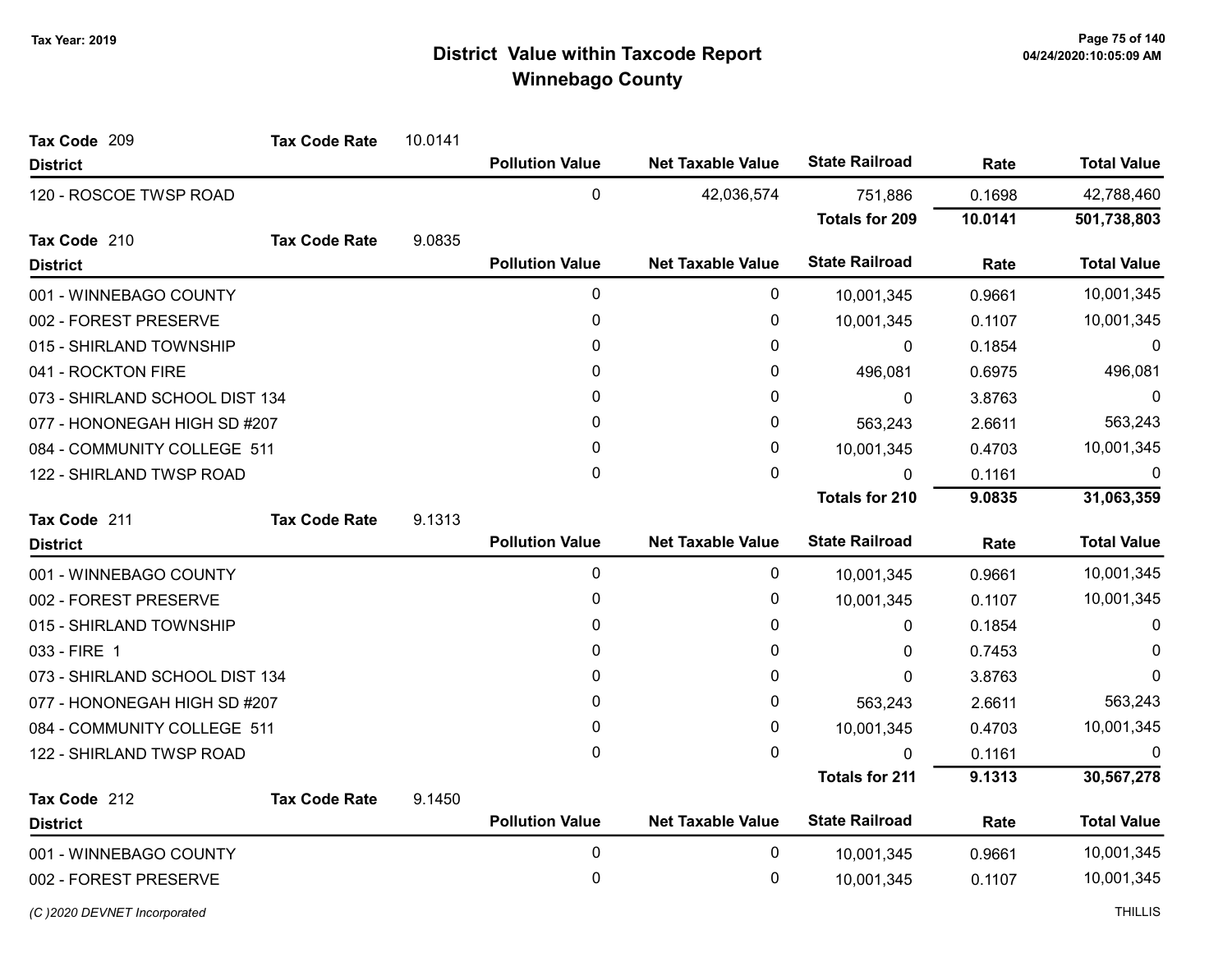| Tax Code 212                   | <b>Tax Code Rate</b> | 9.1450 |                        |                          |                       |        |                    |
|--------------------------------|----------------------|--------|------------------------|--------------------------|-----------------------|--------|--------------------|
| <b>District</b>                |                      |        | <b>Pollution Value</b> | <b>Net Taxable Value</b> | <b>State Railroad</b> | Rate   | <b>Total Value</b> |
| 008 - LAONA TOWNSHIP           |                      |        | 0                      | 0                        | $\mathbf{0}$          | 0.1199 | 0                  |
| 033 - FIRE 1                   |                      |        | 0                      | 0                        | $\mathbf{0}$          | 0.7453 | $\Omega$           |
| 073 - SHIRLAND SCHOOL DIST 134 |                      |        | 0                      | 0                        | $\Omega$              | 3.8763 | $\Omega$           |
| 077 - HONONEGAH HIGH SD #207   |                      |        | 0                      | 0                        | 563,243               | 2.6611 | 563,243            |
| 084 - COMMUNITY COLLEGE 511    |                      |        | 0                      | 0                        | 10,001,345            | 0.4703 | 10,001,345         |
| 115 - LAONA TWSP ROAD          |                      |        | $\Omega$               | $\mathbf{0}$             | 0                     | 0.1953 | 0                  |
|                                |                      |        |                        |                          | <b>Totals for 212</b> | 9.1450 | 30,567,278         |
| Tax Code 213                   | <b>Tax Code Rate</b> | 9.1257 |                        |                          |                       |        |                    |
| <b>District</b>                |                      |        | <b>Pollution Value</b> | <b>Net Taxable Value</b> | <b>State Railroad</b> | Rate   | <b>Total Value</b> |
| 001 - WINNEBAGO COUNTY         |                      |        | 0                      | 7,213,061                | 10,001,345            | 0.9661 | 17,214,406         |
| 002 - FOREST PRESERVE          |                      |        | 0                      | 7,213,061                | 10,001,345            | 0.1107 | 17,214,406         |
| 015 - SHIRLAND TOWNSHIP        |                      |        | 0                      | 7,213,061                | 0                     | 0.1854 | 7,213,061          |
| 041 - ROCKTON FIRE             |                      |        | 0                      | 7,213,061                | 496,081               | 0.6975 | 7,709,142          |
| 073 - SHIRLAND SCHOOL DIST 134 |                      |        | 0                      | 7,213,061                | $\mathbf{0}$          | 3.8763 | 7,213,061          |
| 077 - HONONEGAH HIGH SD #207   |                      |        | 0                      | 7,213,061                | 563,243               | 2.6611 | 7,776,304          |
| 084 - COMMUNITY COLLEGE 511    |                      |        | 0                      | 7,213,061                | 10,001,345            | 0.4703 | 17,214,406         |
| 101 - BU/HA/SH MULTI TOWNSHIP  |                      |        | 0                      | 7,213,061                | 0                     | 0.0422 | 7,213,061          |
| 122 - SHIRLAND TWSP ROAD       |                      |        | 0                      | 7,213,061                | $\Omega$              | 0.1161 | 7,213,061          |
|                                |                      |        |                        |                          | <b>Totals for 213</b> | 9.1257 | 95,980,908         |
| Tax Code 214                   | <b>Tax Code Rate</b> | 9.1735 |                        |                          |                       |        |                    |
| <b>District</b>                |                      |        | <b>Pollution Value</b> | <b>Net Taxable Value</b> | <b>State Railroad</b> | Rate   | <b>Total Value</b> |
| 001 - WINNEBAGO COUNTY         |                      |        | 0                      | 16,866,260               | 10,001,345            | 0.9661 | 26,867,605         |
| 002 - FOREST PRESERVE          |                      |        | 0                      | 16,866,260               | 10,001,345            | 0.1107 | 26,867,605         |
| 015 - SHIRLAND TOWNSHIP        |                      |        | 0                      | 16,866,260               | 0                     | 0.1854 | 16,866,260         |
| 033 - FIRE 1                   |                      |        | 0                      | 16,866,260               | $\Omega$              | 0.7453 | 16,866,260         |
| 073 - SHIRLAND SCHOOL DIST 134 |                      |        | 0                      | 16,866,260               | 0                     | 3.8763 | 16,866,260         |
| 077 - HONONEGAH HIGH SD #207   |                      |        | 0                      | 16,866,260               | 563,243               | 2.6611 | 17,429,503         |
| 084 - COMMUNITY COLLEGE 511    |                      |        | 0                      | 16,866,260               | 10,001,345            | 0.4703 | 26,867,605         |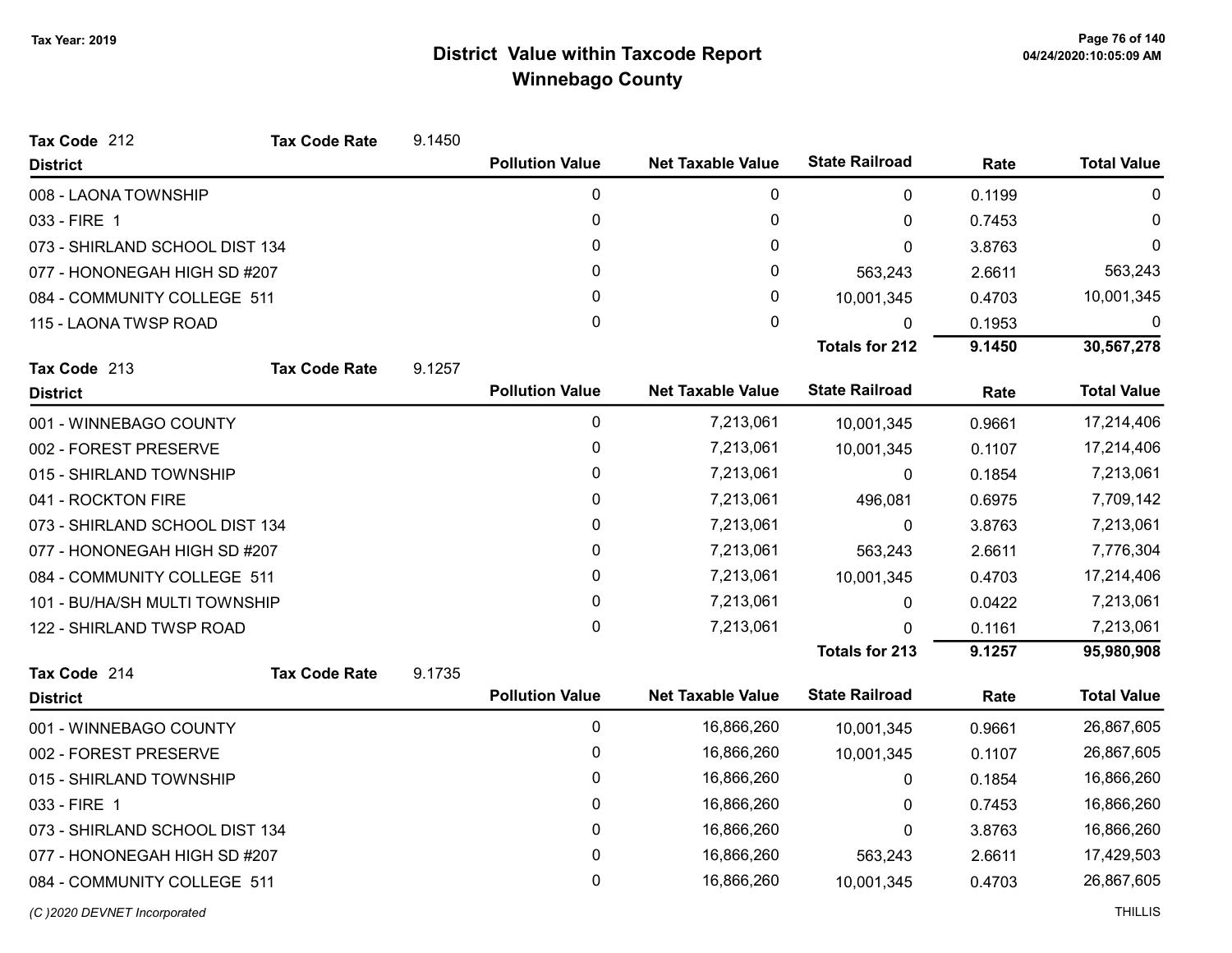| Tax Code 214                   | <b>Tax Code Rate</b> | 9.1735  |                        |                          |                       |        |                    |
|--------------------------------|----------------------|---------|------------------------|--------------------------|-----------------------|--------|--------------------|
| <b>District</b>                |                      |         | <b>Pollution Value</b> | <b>Net Taxable Value</b> | <b>State Railroad</b> | Rate   | <b>Total Value</b> |
| 101 - BU/HA/SH MULTI TOWNSHIP  |                      |         | 0                      | 16,866,260               | $\mathbf{0}$          | 0.0422 | 16,866,260         |
| 122 - SHIRLAND TWSP ROAD       |                      |         | $\pmb{0}$              | 16,866,260               | 0                     | 0.1161 | 16,866,260         |
|                                |                      |         |                        |                          | <b>Totals for 214</b> | 9.1735 | 182,363,618        |
| Tax Code 220                   | <b>Tax Code Rate</b> | 9.6441  |                        |                          |                       |        |                    |
| <b>District</b>                |                      |         | <b>Pollution Value</b> | <b>Net Taxable Value</b> | <b>State Railroad</b> | Rate   | <b>Total Value</b> |
| 001 - WINNEBAGO COUNTY         |                      |         | 0                      | 35,438,962               | 10,001,345            | 0.9661 | 45,440,307         |
| 002 - FOREST PRESERVE          |                      |         | 0                      | 35,438,962               | 10,001,345            | 0.1107 | 45,440,307         |
| 008 - LAONA TOWNSHIP           |                      |         | 0                      | 35,438,962               | 0                     | 0.1199 | 35,438,962         |
| 033 - FIRE 1                   |                      |         | 0                      | 35,438,962               | 0                     | 0.7453 | 35,438,962         |
| 081 - DURAND UNIT SD #322      |                      |         | 0                      | 35,438,962               | 0                     | 6.9966 | 35,438,962         |
| 084 - COMMUNITY COLLEGE 511    |                      |         | 0                      | 35,438,962               | 10,001,345            | 0.4703 | 45,440,307         |
| 102 - DU/LA MULTI TOWNSHIP     |                      |         | 0                      | 35,438,962               | 0                     | 0.0399 | 35,438,962         |
| 115 - LAONA TWSP ROAD          |                      |         | $\mathbf{0}$           | 35,438,962               | <sup>0</sup>          | 0.1953 | 35,438,962         |
|                                |                      |         |                        |                          | <b>Totals for 220</b> | 9.6441 | 313,515,731        |
| Tax Code 223                   | <b>Tax Code Rate</b> | 13.3967 |                        |                          |                       |        |                    |
| <b>District</b>                |                      |         | <b>Pollution Value</b> | <b>Net Taxable Value</b> | <b>State Railroad</b> | Rate   | <b>Total Value</b> |
| 001 - WINNEBAGO COUNTY         |                      |         | $\pmb{0}$              | 6,824,997                | 10,001,345            | 0.9661 | 16,826,342         |
| 002 - FOREST PRESERVE          |                      |         | $\pmb{0}$              | 6,824,997                | 10,001,345            | 0.1107 | 16,826,342         |
| 011 - ROCKFORD TOWNSHIP        |                      |         | 0                      | 6,824,997                | 5,034,387             | 0.1298 | 11,859,384         |
| 023 - ROCKFORD CITY            |                      |         | 0                      | 6,824,997                | 4,079,000             | 2.9185 | 10,903,997         |
| 046 - ROCKFORD PARK DISTRICT   |                      |         | 0                      | 6,824,997                | 5,084,871             | 1.0334 | 11,909,868         |
| 051 - ROCK RIVER WATER REC     |                      |         | 0                      | 6,824,997                | 5,405,492             | 0.1848 | 12,230,489         |
| 059 - ROCKFORD CITY LIBRARY    |                      |         | 0                      | 6,824,997                | 4,079,000             | 0.4564 | 10,903,997         |
| 060 - GREATER RKFD AIRPORT     |                      |         | $\pmb{0}$              | 6,824,997                | 7,017,722             | 0.1011 | 13,842,719         |
| 076 - ROCKFORD SCHOOL DIST 205 |                      |         | 0                      | 6,824,997                | 6,163,673             | 6.8929 | 12,988,670         |
| 084 - COMMUNITY COLLEGE 511    |                      |         | 0                      | 6,824,997                | 10,001,345            | 0.4703 | 16,826,342         |
| 089 - JACKSON SCHOOL TIF       |                      |         | $\mathbf 0$            | 276,935                  | 0                     | 0.0000 | 276,935            |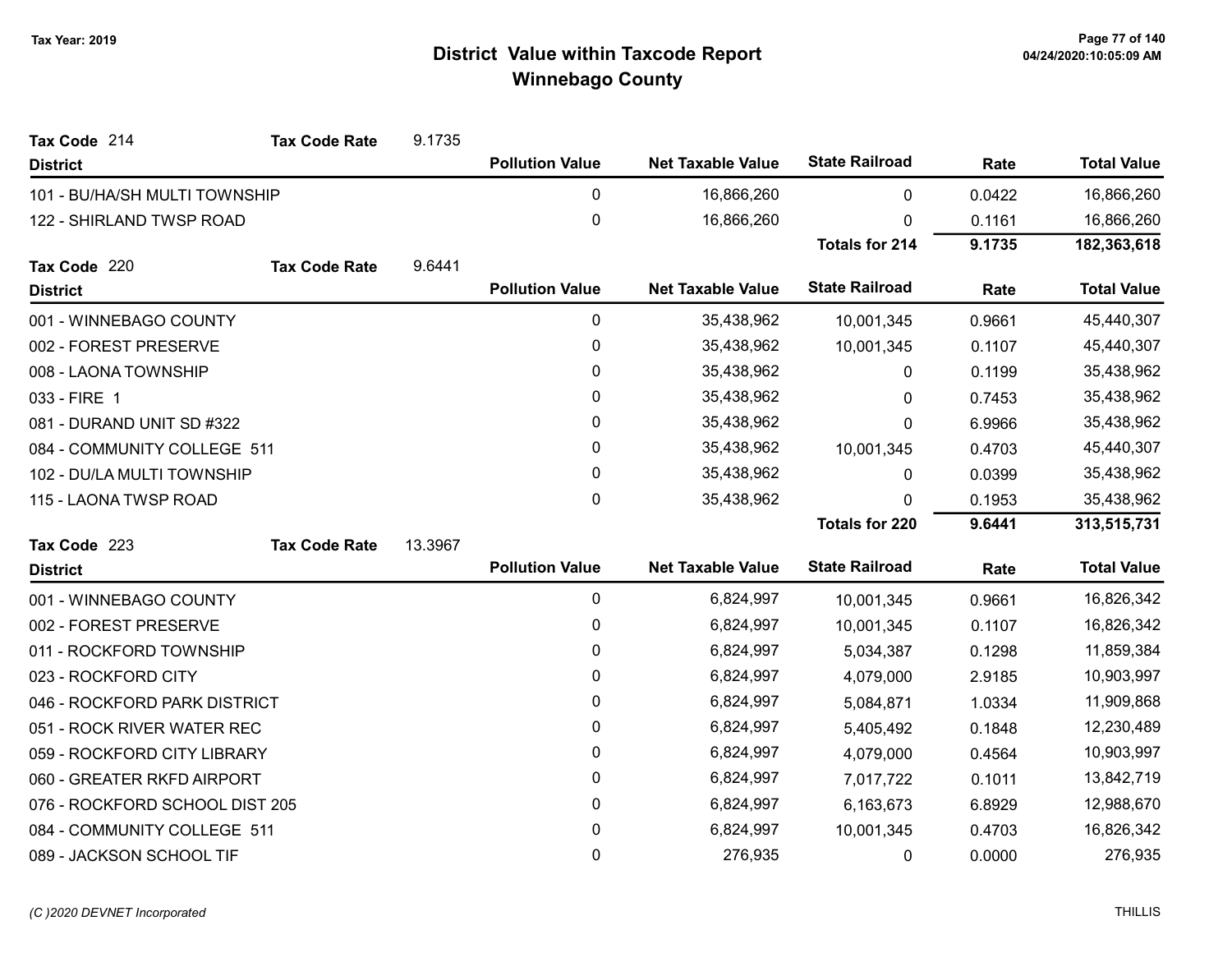| Tax Code 223                   | <b>Tax Code Rate</b> | 13.3967 |                        |                          |                       |         |                    |
|--------------------------------|----------------------|---------|------------------------|--------------------------|-----------------------|---------|--------------------|
| <b>District</b>                |                      |         | <b>Pollution Value</b> | <b>Net Taxable Value</b> | <b>State Railroad</b> | Rate    | <b>Total Value</b> |
| 118 - ROCKFORD TWSP ROAD       |                      |         | $\mathbf 0$            | 6,824,997                | 5,034,387             | 0.1327  | 11,859,384         |
|                                |                      |         |                        |                          | <b>Totals for 223</b> | 13.3967 | 147,254,469        |
| Tax Code 226                   | <b>Tax Code Rate</b> | 13.3967 |                        |                          |                       |         |                    |
| <b>District</b>                |                      |         | <b>Pollution Value</b> | <b>Net Taxable Value</b> | <b>State Railroad</b> | Rate    | <b>Total Value</b> |
| 001 - WINNEBAGO COUNTY         |                      |         | $\mathbf 0$            | 765,291                  | 10,001,345            | 0.9661  | 10,766,636         |
| 002 - FOREST PRESERVE          |                      |         | $\pmb{0}$              | 765,291                  | 10,001,345            | 0.1107  | 10,766,636         |
| 011 - ROCKFORD TOWNSHIP        |                      |         | $\pmb{0}$              | 765,291                  | 5,034,387             | 0.1298  | 5,799,678          |
| 023 - ROCKFORD CITY            |                      |         | $\mathbf 0$            | 765,291                  | 4,079,000             | 2.9185  | 4,844,291          |
| 046 - ROCKFORD PARK DISTRICT   |                      |         | $\pmb{0}$              | 765,291                  | 5,084,871             | 1.0334  | 5,850,162          |
| 051 - ROCK RIVER WATER REC     |                      |         | 0                      | 765,291                  | 5,405,492             | 0.1848  | 6,170,783          |
| 059 - ROCKFORD CITY LIBRARY    |                      |         | $\mathbf 0$            | 765,291                  | 4,079,000             | 0.4564  | 4,844,291          |
| 060 - GREATER RKFD AIRPORT     |                      |         | 0                      | 765,291                  | 7,017,722             | 0.1011  | 7,783,013          |
| 068 - WEST STATE & KILBURN TIF |                      |         | $\mathbf 0$            | 273,373                  | $\mathbf 0$           | 0.0000  | 273,373            |
| 076 - ROCKFORD SCHOOL DIST 205 |                      |         | 0                      | 765,291                  | 6,163,673             | 6.8929  | 6,928,964          |
| 084 - COMMUNITY COLLEGE 511    |                      |         | $\pmb{0}$              | 765,291                  | 10,001,345            | 0.4703  | 10,766,636         |
| 118 - ROCKFORD TWSP ROAD       |                      |         | $\mathbf 0$            | 765,291                  | 5,034,387             | 0.1327  | 5,799,678          |
|                                |                      |         |                        |                          | <b>Totals for 226</b> | 13.3967 | 80,594,141         |
| Tax Code 228                   | <b>Tax Code Rate</b> | 10.1315 |                        |                          |                       |         |                    |
| <b>District</b>                |                      |         | <b>Pollution Value</b> | <b>Net Taxable Value</b> | <b>State Railroad</b> | Rate    | <b>Total Value</b> |
| 001 - WINNEBAGO COUNTY         |                      |         | $\mathbf 0$            | 1,289,122                | 10,001,345            | 0.9661  | 11,290,467         |
| 002 - FOREST PRESERVE          |                      |         | $\pmb{0}$              | 1,289,122                | 10,001,345            | 0.1107  | 11,290,467         |
| 005 - DURAND TOWNSHIP          |                      |         | $\pmb{0}$              | 1,289,122                | 0                     | 0.1750  | 1,289,122          |
| 018 - DURAND VILLAGE           |                      |         | 0                      | 1,289,122                | 0                     | 0.3068  | 1,289,122          |
| 033 - FIRE 1                   |                      |         | $\mathbf 0$            | 1,289,122                | 0                     | 0.7453  | 1,289,122          |
| 050 - DURAND SANITARY          |                      |         | 0                      | 1,289,122                | 0                     | 0.0411  | 1,289,122          |
| 081 - DURAND UNIT SD #322      |                      |         | $\pmb{0}$              | 1,289,122                | 0                     | 6.9966  | 1,289,122          |
| 084 - COMMUNITY COLLEGE 511    |                      |         | $\pmb{0}$              | 1,289,122                | 10,001,345            | 0.4703  | 11,290,467         |
| 102 - DU/LA MULTI TOWNSHIP     |                      |         | $\mathbf 0$            | 1,289,122                | $\mathbf 0$           | 0.0399  | 1,289,122          |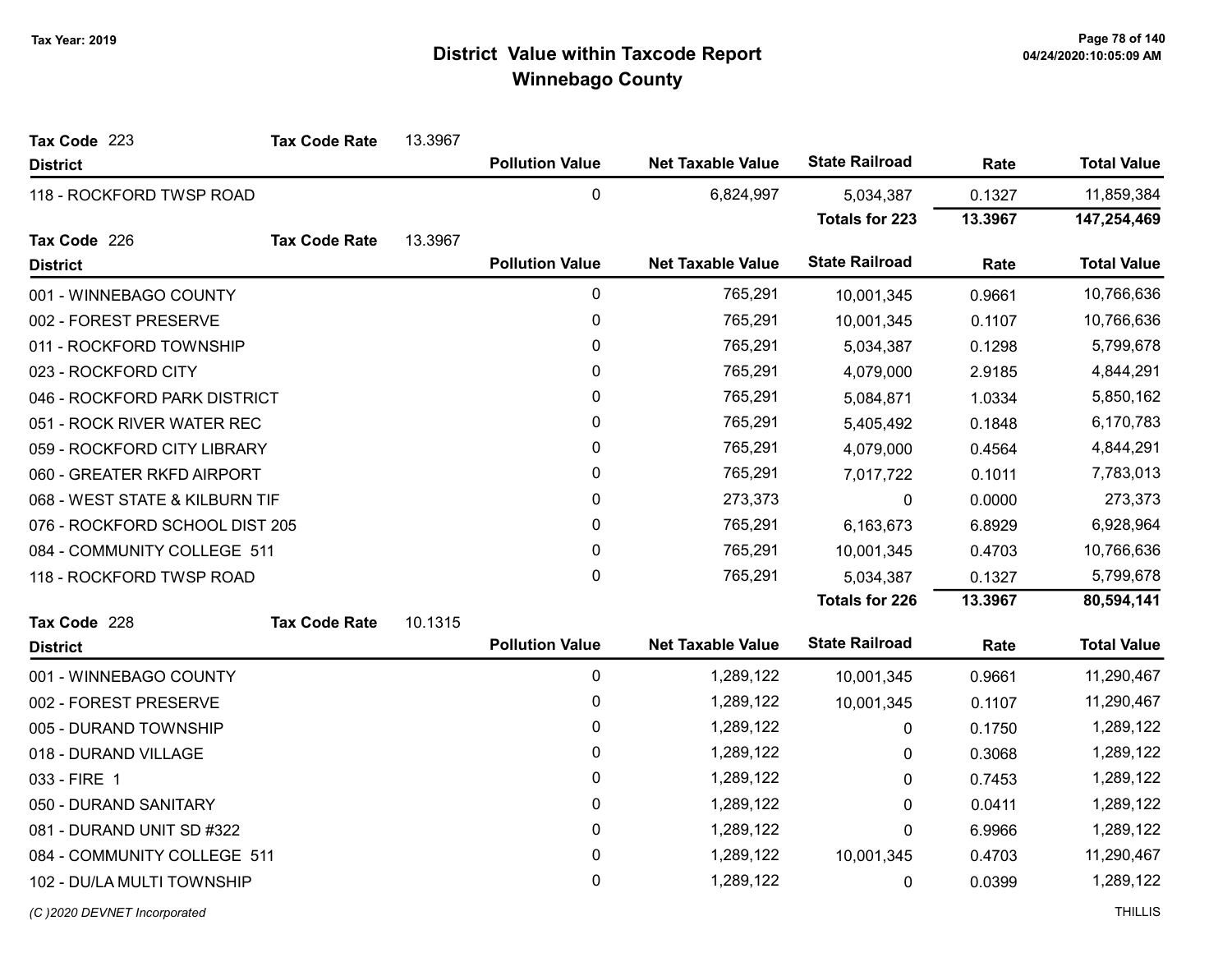| Tax Code 228                | <b>Tax Code Rate</b> | 10.1315 |                        |                          |                       |         |                    |
|-----------------------------|----------------------|---------|------------------------|--------------------------|-----------------------|---------|--------------------|
| <b>District</b>             |                      |         | <b>Pollution Value</b> | <b>Net Taxable Value</b> | <b>State Railroad</b> | Rate    | <b>Total Value</b> |
| 106 - DURAND VILLAGE TIF    |                      |         | 0                      | 328,410                  | 0                     | 0.0000  | 328,410            |
| 112 - DURAND TWSP ROAD      |                      |         | 0                      | 1,289,122                | 0                     | 0.2797  | 1,289,122          |
|                             |                      |         |                        |                          | <b>Totals for 228</b> | 10.1315 | 43,223,665         |
| Tax Code 229                | <b>Tax Code Rate</b> | 10.0904 |                        |                          |                       |         |                    |
| <b>District</b>             |                      |         | <b>Pollution Value</b> | <b>Net Taxable Value</b> | <b>State Railroad</b> | Rate    | <b>Total Value</b> |
| 001 - WINNEBAGO COUNTY      |                      |         | 0                      | 1,943,522                | 10,001,345            | 0.9661  | 11,944,867         |
| 002 - FOREST PRESERVE       |                      |         | $\pmb{0}$              | 1,943,522                | 10,001,345            | 0.1107  | 11,944,867         |
| 005 - DURAND TOWNSHIP       |                      |         | 0                      | 1,943,522                | 0                     | 0.1750  | 1,943,522          |
| 018 - DURAND VILLAGE        |                      |         | $\pmb{0}$              | 1,943,522                | 0                     | 0.3068  | 1,943,522          |
| 033 - FIRE 1                |                      |         | 0                      | 1,943,522                | 0                     | 0.7453  | 1,943,522          |
| 081 - DURAND UNIT SD #322   |                      |         | 0                      | 1,943,522                | 0                     | 6.9966  | 1,943,522          |
| 084 - COMMUNITY COLLEGE 511 |                      |         | 0                      | 1,943,522                | 10,001,345            | 0.4703  | 11,944,867         |
| 102 - DU/LA MULTI TOWNSHIP  |                      |         | 0                      | 1,943,522                | 0                     | 0.0399  | 1,943,522          |
| 112 - DURAND TWSP ROAD      |                      |         | 0                      | 1,943,522                | 0                     | 0.2797  | 1,943,522          |
|                             |                      |         |                        |                          | <b>Totals for 229</b> | 10.0904 | 47,495,733         |
| Tax Code 230                | <b>Tax Code Rate</b> | 9.7836  |                        |                          |                       |         |                    |
| <b>District</b>             |                      |         | <b>Pollution Value</b> | <b>Net Taxable Value</b> | <b>State Railroad</b> | Rate    | <b>Total Value</b> |
| 001 - WINNEBAGO COUNTY      |                      |         | $\pmb{0}$              | 21,183,981               | 10,001,345            | 0.9661  | 31,185,326         |
| 002 - FOREST PRESERVE       |                      |         | $\pmb{0}$              | 21,183,981               | 10,001,345            | 0.1107  | 31,185,326         |
| 005 - DURAND TOWNSHIP       |                      |         | $\pmb{0}$              | 21,183,981               | 0                     | 0.1750  | 21,183,981         |
| 033 - FIRE 1                |                      |         | 0                      | 21,183,981               | 0                     | 0.7453  | 21,183,981         |
| 081 - DURAND UNIT SD #322   |                      |         | $\pmb{0}$              | 21,183,981               | 0                     | 6.9966  | 21,183,981         |
| 084 - COMMUNITY COLLEGE 511 |                      |         | $\pmb{0}$              | 21,183,981               | 10,001,345            | 0.4703  | 31,185,326         |
| 102 - DU/LA MULTI TOWNSHIP  |                      |         | 0                      | 21,183,981               | 0                     | 0.0399  | 21,183,981         |
| 112 - DURAND TWSP ROAD      |                      |         | $\pmb{0}$              | 21,183,981               | U                     | 0.2797  | 21,183,981         |
|                             |                      |         |                        |                          | <b>Totals for 230</b> | 9.7836  | 199,475,883        |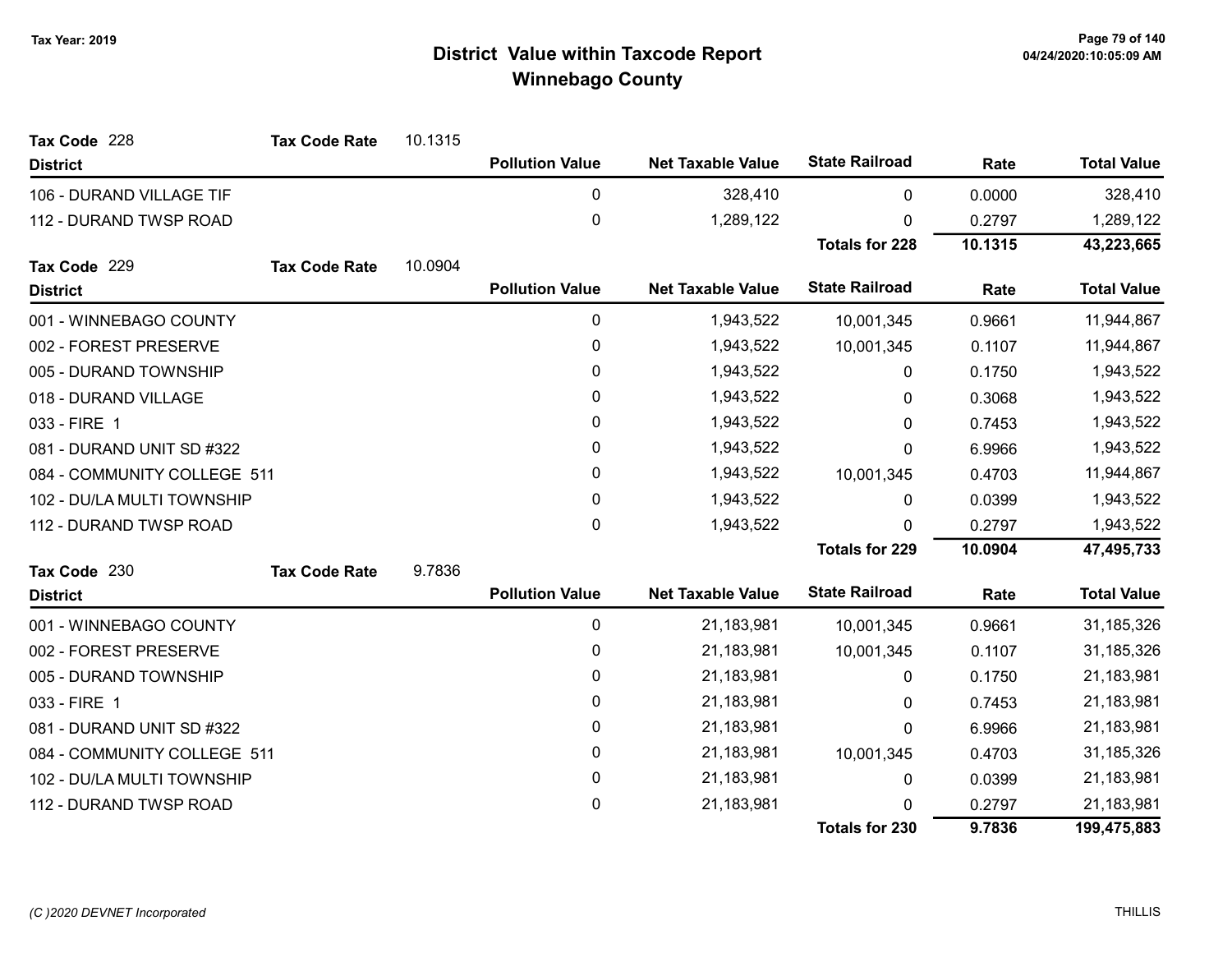| Tax Code 231                  | <b>Tax Code Rate</b> | 9.9753  |                        |                          |                       |         |                    |
|-------------------------------|----------------------|---------|------------------------|--------------------------|-----------------------|---------|--------------------|
| <b>District</b>               |                      |         | <b>Pollution Value</b> | <b>Net Taxable Value</b> | <b>State Railroad</b> | Rate    | <b>Total Value</b> |
| 001 - WINNEBAGO COUNTY        |                      |         | $\pmb{0}$              | 126,699                  | 10,001,345            | 0.9661  | 10,128,044         |
| 002 - FOREST PRESERVE         |                      |         | 0                      | 126,699                  | 10,001,345            | 0.1107  | 10,128,044         |
| 005 - DURAND TOWNSHIP         |                      |         | 0                      | 126,699                  | 0                     | 0.1750  | 126,699            |
| 033 - FIRE 1                  |                      |         | 0                      | 126,699                  | 0                     | 0.7453  | 126,699            |
| 056 - PECATONICA LIBRARY      |                      |         | 0                      | 126,699                  | 0                     | 0.1917  | 126,699            |
| 081 - DURAND UNIT SD #322     |                      |         | 0                      | 126,699                  | 0                     | 6.9966  | 126,699            |
| 084 - COMMUNITY COLLEGE 511   |                      |         | 0                      | 126,699                  | 10,001,345            | 0.4703  | 10,128,044         |
| 102 - DU/LA MULTI TOWNSHIP    |                      |         | 0                      | 126,699                  | 0                     | 0.0399  | 126,699            |
| 112 - DURAND TWSP ROAD        |                      |         | $\mathbf{0}$           | 126,699                  | 0                     | 0.2797  | 126,699            |
|                               |                      |         |                        |                          | <b>Totals for 231</b> | 9.9753  | 31,144,326         |
| Tax Code 232                  | <b>Tax Code Rate</b> | 10.5306 |                        |                          |                       |         |                    |
| <b>District</b>               |                      |         | <b>Pollution Value</b> | <b>Net Taxable Value</b> | <b>State Railroad</b> | Rate    | <b>Total Value</b> |
| 001 - WINNEBAGO COUNTY        |                      |         | 0                      | 934,552                  | 10,001,345            | 0.9661  | 10,935,897         |
| 002 - FOREST PRESERVE         |                      |         | 0                      | 934,552                  | 10,001,345            | 0.1107  | 10,935,897         |
| 005 - DURAND TOWNSHIP         |                      |         | 0                      | 934,552                  | 0                     | 0.1750  | 934,552            |
| 033 - FIRE 1                  |                      |         | 0                      | 934,552                  | 0                     | 0.7453  | 934,552            |
| 056 - PECATONICA LIBRARY      |                      |         | 0                      | 934,552                  | 0                     | 0.1917  | 934,552            |
| 080 - PECATONICA UNIT SD #321 |                      |         | 0                      | 934,552                  | 0                     | 7.5519  | 934,552            |
| 084 - COMMUNITY COLLEGE 511   |                      |         | 0                      | 934,552                  | 10,001,345            | 0.4703  | 10,935,897         |
| 102 - DU/LA MULTI TOWNSHIP    |                      |         | $\pmb{0}$              | 934,552                  | 0                     | 0.0399  | 934,552            |
| 112 - DURAND TWSP ROAD        |                      |         | $\mathbf 0$            | 934,552                  | $\Omega$              | 0.2797  | 934,552            |
|                               |                      |         |                        |                          | <b>Totals for 232</b> | 10.5306 | 38,415,003         |
| Tax Code 233                  | <b>Tax Code Rate</b> | 10.1315 |                        |                          |                       |         |                    |
| <b>District</b>               |                      |         | <b>Pollution Value</b> | <b>Net Taxable Value</b> | <b>State Railroad</b> | Rate    | <b>Total Value</b> |
| 001 - WINNEBAGO COUNTY        |                      |         | $\mathbf 0$            | 14,146,466               | 10,001,345            | 0.9661  | 24, 147, 811       |
| 002 - FOREST PRESERVE         |                      |         | 0                      | 14,146,466               | 10,001,345            | 0.1107  | 24, 147, 811       |
| 005 - DURAND TOWNSHIP         |                      |         | 0                      | 14,146,466               | 0                     | 0.1750  | 14,146,466         |
| 018 - DURAND VILLAGE          |                      |         | $\mathbf 0$            | 14,146,466               | 0                     | 0.3068  | 14,146,466         |
| (C)2020 DEVNET Incorporated   |                      |         |                        |                          |                       |         | <b>THILLIS</b>     |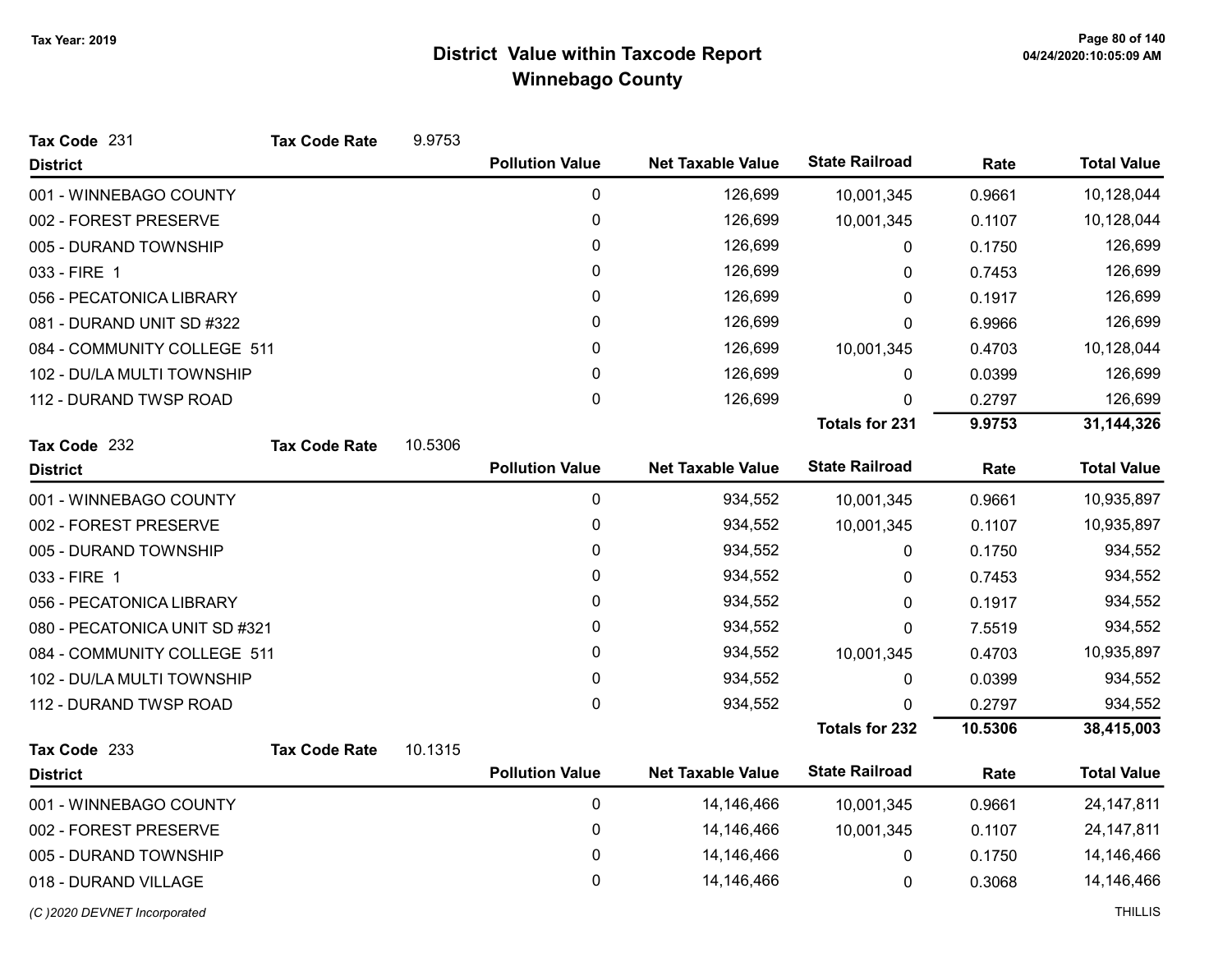| Tax Code 233                  | <b>Tax Code Rate</b> | 10.1315 |                        |                          |                       |         |                    |
|-------------------------------|----------------------|---------|------------------------|--------------------------|-----------------------|---------|--------------------|
| <b>District</b>               |                      |         | <b>Pollution Value</b> | <b>Net Taxable Value</b> | <b>State Railroad</b> | Rate    | <b>Total Value</b> |
| 033 - FIRE 1                  |                      |         | 0                      | 14,146,466               | $\pmb{0}$             | 0.7453  | 14,146,466         |
| 050 - DURAND SANITARY         |                      |         | $\mathsf 0$            | 14,146,466               | 0                     | 0.0411  | 14,146,466         |
| 081 - DURAND UNIT SD #322     |                      |         | 0                      | 14,146,466               | 0                     | 6.9966  | 14,146,466         |
| 084 - COMMUNITY COLLEGE 511   |                      |         | 0                      | 14,146,466               | 10,001,345            | 0.4703  | 24, 147, 811       |
| 102 - DU/LA MULTI TOWNSHIP    |                      |         | 0                      | 14,146,466               | 0                     | 0.0399  | 14,146,466         |
| 112 - DURAND TWSP ROAD        |                      |         | $\mathbf 0$            | 14,146,466               | 0                     | 0.2797  | 14,146,466         |
|                               |                      |         |                        |                          | <b>Totals for 233</b> | 10.1315 | 171,468,695        |
| Tax Code 234                  | <b>Tax Code Rate</b> | 9.8247  |                        |                          |                       |         |                    |
| <b>District</b>               |                      |         | <b>Pollution Value</b> | <b>Net Taxable Value</b> | <b>State Railroad</b> | Rate    | <b>Total Value</b> |
| 001 - WINNEBAGO COUNTY        |                      |         | 0                      | 298,396                  | 10,001,345            | 0.9661  | 10,299,741         |
| 002 - FOREST PRESERVE         |                      |         | 0                      | 298,396                  | 10,001,345            | 0.1107  | 10,299,741         |
| 005 - DURAND TOWNSHIP         |                      |         | 0                      | 298,396                  | 0                     | 0.1750  | 298,396            |
| 033 - FIRE 1                  |                      |         | 0                      | 298,396                  | 0                     | 0.7453  | 298,396            |
| 050 - DURAND SANITARY         |                      |         | 0                      | 298,396                  | 0                     | 0.0411  | 298,396            |
| 081 - DURAND UNIT SD #322     |                      |         | 0                      | 298,396                  | 0                     | 6.9966  | 298,396            |
| 084 - COMMUNITY COLLEGE 511   |                      |         | 0                      | 298,396                  | 10,001,345            | 0.4703  | 10,299,741         |
| 102 - DU/LA MULTI TOWNSHIP    |                      |         | 0                      | 298,396                  | 0                     | 0.0399  | 298,396            |
| 112 - DURAND TWSP ROAD        |                      |         | 0                      | 298,396                  | $\Omega$              | 0.2797  | 298,396            |
|                               |                      |         |                        |                          | <b>Totals for 234</b> | 9.8247  | 32,689,599         |
| Tax Code 246                  | <b>Tax Code Rate</b> | 9.6545  |                        |                          |                       |         |                    |
| <b>District</b>               |                      |         | <b>Pollution Value</b> | <b>Net Taxable Value</b> | <b>State Railroad</b> | Rate    | <b>Total Value</b> |
| 001 - WINNEBAGO COUNTY        |                      |         | $\pmb{0}$              | 8,601,580                | 10,001,345            | 0.9661  | 18,602,925         |
| 002 - FOREST PRESERVE         |                      |         | 0                      | 8,601,580                | 10,001,345            | 0.1107  | 18,602,925         |
| 007 - HARRISON TOWNSHIP       |                      |         | 0                      | 8,601,580                | 0                     | 0.1221  | 8,601,580          |
| 033 - FIRE 1                  |                      |         | 0                      | 8,601,580                | 0                     | 0.7453  | 8,601,580          |
| 081 - DURAND UNIT SD #322     |                      |         | 0                      | 8,601,580                | $\mathbf 0$           | 6.9966  | 8,601,580          |
| 084 - COMMUNITY COLLEGE 511   |                      |         | 0                      | 8,601,580                | 10,001,345            | 0.4703  | 18,602,925         |
| 101 - BU/HA/SH MULTI TOWNSHIP |                      |         | 0                      | 8,601,580                | 0                     | 0.0422  | 8,601,580          |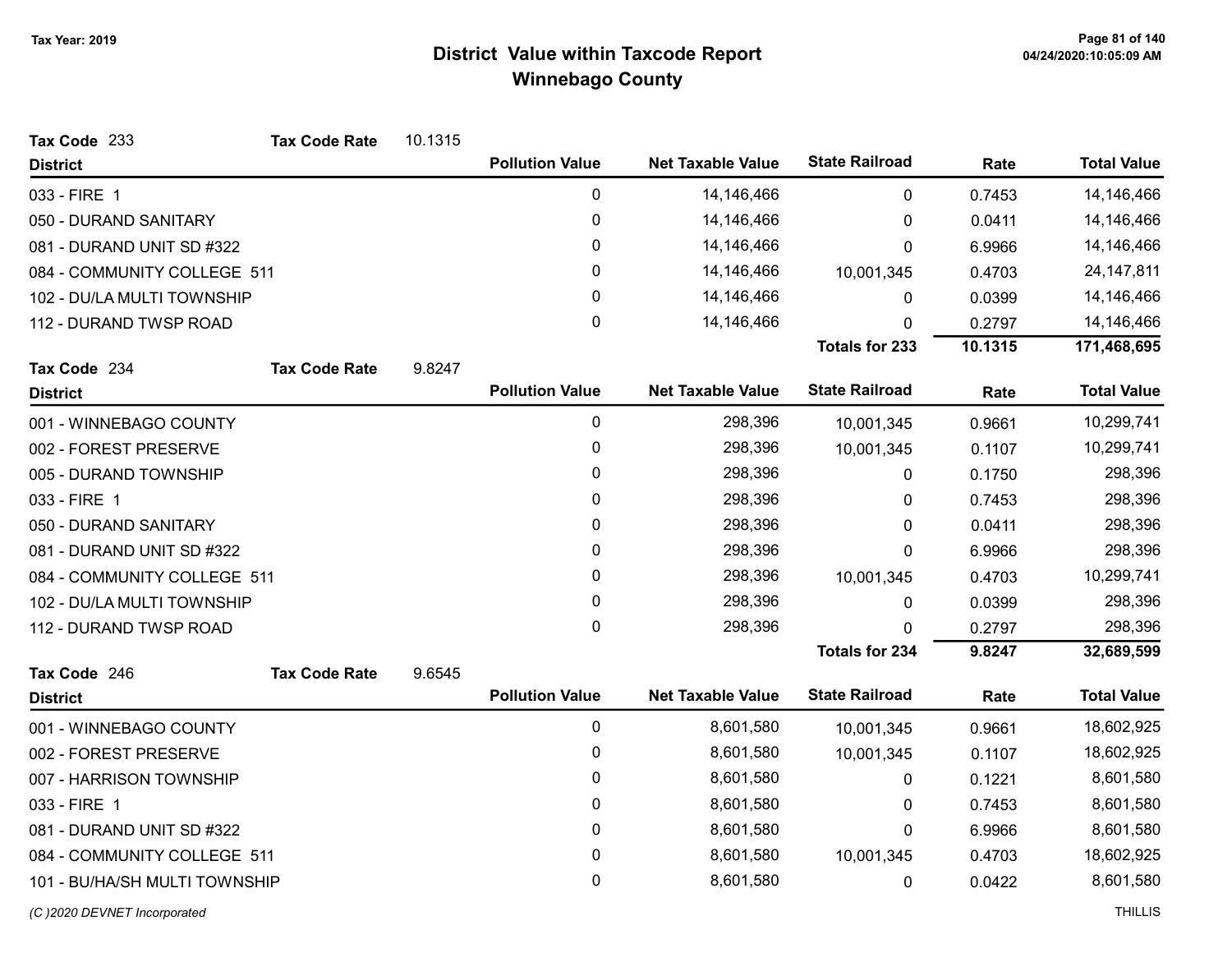| Tax Code 246                  | <b>Tax Code Rate</b> | 9.6545 |                        |                          |                       |        |                    |
|-------------------------------|----------------------|--------|------------------------|--------------------------|-----------------------|--------|--------------------|
| <b>District</b>               |                      |        | <b>Pollution Value</b> | <b>Net Taxable Value</b> | <b>State Railroad</b> | Rate   | <b>Total Value</b> |
| 114 - HARRISON TWSP ROAD      |                      |        | 0                      | 8,601,580                | $\pmb{0}$             | 0.2012 | 8,601,580          |
|                               |                      |        |                        |                          | <b>Totals for 246</b> | 9.6545 | 98,816,675         |
| Tax Code 247                  | <b>Tax Code Rate</b> | 8.9549 |                        |                          |                       |        |                    |
| <b>District</b>               |                      |        | <b>Pollution Value</b> | <b>Net Taxable Value</b> | <b>State Railroad</b> | Rate   | <b>Total Value</b> |
| 001 - WINNEBAGO COUNTY        |                      |        | 0                      | 6,753,801                | 10,001,345            | 0.9661 | 16,755,146         |
| 002 - FOREST PRESERVE         |                      |        | 0                      | 6,753,801                | 10,001,345            | 0.1107 | 16,755,146         |
| 007 - HARRISON TOWNSHIP       |                      |        | 0                      | 6,753,801                | $\mathbf{0}$          | 0.1221 | 6,753,801          |
| 033 - FIRE 1                  |                      |        | 0                      | 6,753,801                | $\mathbf{0}$          | 0.7453 | 6,753,801          |
| 074 - ROCKTON SCHOOL DIST 140 |                      |        | 0                      | 6,753,801                | 461,370               | 3.6359 | 7,215,171          |
| 077 - HONONEGAH HIGH SD #207  |                      |        | 0                      | 6,753,801                | 563,243               | 2.6611 | 7,317,044          |
| 084 - COMMUNITY COLLEGE 511   |                      |        | 0                      | 6,753,801                | 10,001,345            | 0.4703 | 16,755,146         |
| 101 - BU/HA/SH MULTI TOWNSHIP |                      |        | 0                      | 6,753,801                | 0                     | 0.0422 | 6,753,801          |
| 114 - HARRISON TWSP ROAD      |                      |        | 0                      | 6,753,801                | $\Omega$              | 0.2012 | 6,753,801          |
|                               |                      |        |                        |                          | <b>Totals for 247</b> | 8.9549 | 91,812,857         |
| Tax Code 248                  | <b>Tax Code Rate</b> | 9.6683 |                        |                          |                       |        |                    |
| <b>District</b>               |                      |        | <b>Pollution Value</b> | <b>Net Taxable Value</b> | <b>State Railroad</b> | Rate   | <b>Total Value</b> |
| 001 - WINNEBAGO COUNTY        |                      |        | 0                      | 63,740                   | 10,001,345            | 0.9661 | 10,065,085         |
| 002 - FOREST PRESERVE         |                      |        | 0                      | 63,740                   | 10,001,345            | 0.1107 | 10,065,085         |
| 007 - HARRISON TOWNSHIP       |                      |        | 0                      | 63,740                   | 0                     | 0.1221 | 63,740             |
| 033 - FIRE 1                  |                      |        | 0                      | 63,740                   | 0                     | 0.7453 | 63,740             |
| 058 - WINNEBAGO LIBRARY       |                      |        | 0                      | 63,740                   | $\mathbf{0}$          | 0.2078 | 63,740             |
| 082 - WINNEBAGO UNIT SD #323  |                      |        | 0                      | 63,740                   | 1,318,497             | 6.8026 | 1,382,237          |
| 084 - COMMUNITY COLLEGE 511   |                      |        | 0                      | 63,740                   | 10,001,345            | 0.4703 | 10,065,085         |
| 101 - BU/HA/SH MULTI TOWNSHIP |                      |        | 0                      | 63,740                   | 0                     | 0.0422 | 63,740             |
| 114 - HARRISON TWSP ROAD      |                      |        | 0                      | 63,740                   | 0                     | 0.2012 | 63,740             |
|                               |                      |        |                        |                          | <b>Totals for 248</b> | 9.6683 | 31,896,192         |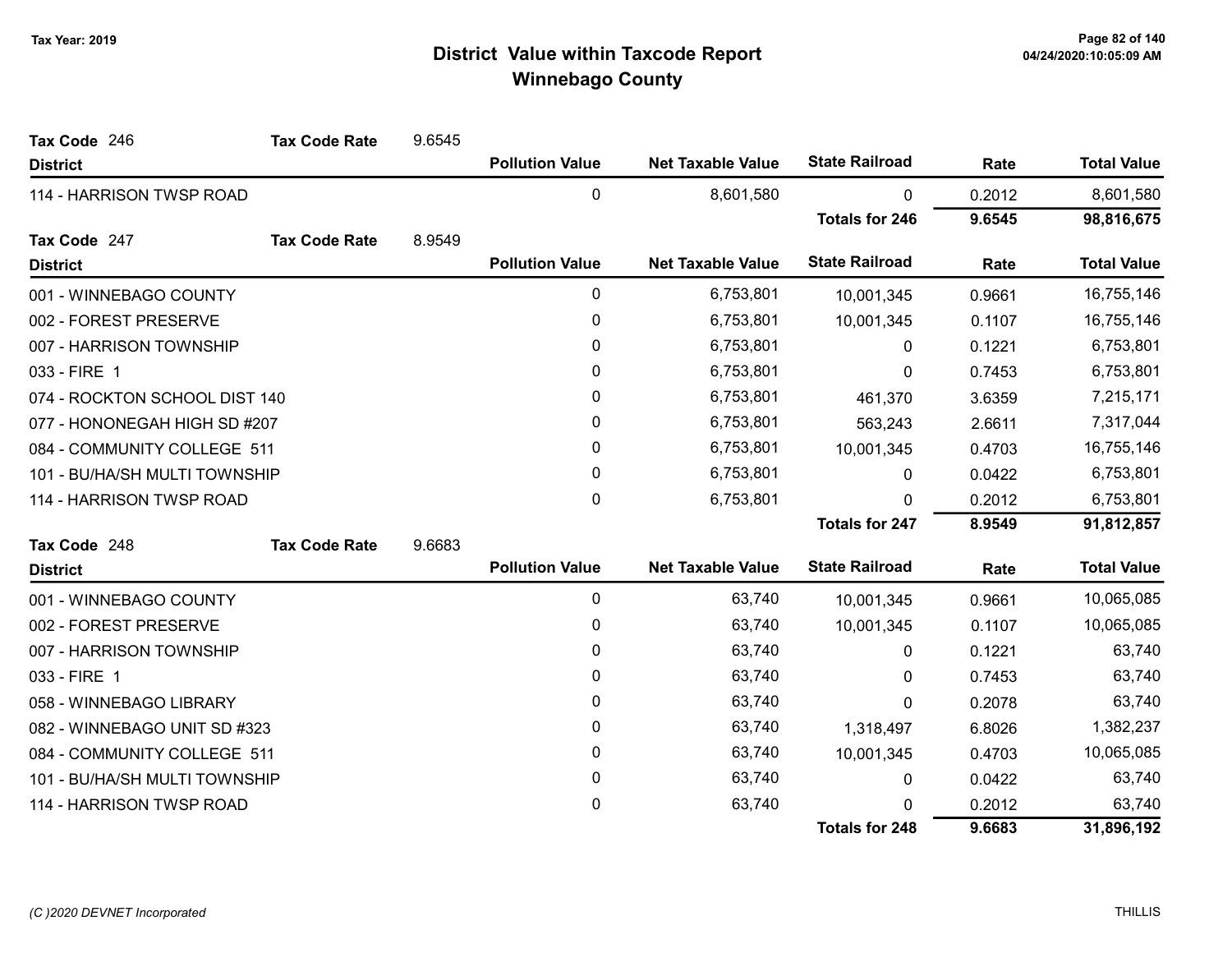| Tax Code 254                  | <b>Tax Code Rate</b> | 9.6708  |                        |                          |                       |         |                    |
|-------------------------------|----------------------|---------|------------------------|--------------------------|-----------------------|---------|--------------------|
| <b>District</b>               |                      |         | <b>Pollution Value</b> | <b>Net Taxable Value</b> | <b>State Railroad</b> | Rate    | <b>Total Value</b> |
| 001 - WINNEBAGO COUNTY        |                      |         | 0                      | 244,504                  | 10,001,345            | 0.9661  | 10,245,849         |
| 002 - FOREST PRESERVE         |                      |         | 0                      | 244,504                  | 10,001,345            | 0.1107  | 10,245,849         |
| 003 - BURRITT TOWNSHIP        |                      |         | 0                      | 244,504                  | $\Omega$              | 0.1731  | 244,504            |
| 044 - W B S FIRE              |                      |         | 0                      | 244,504                  | 630,542               | 0.6599  | 875,046            |
| 058 - WINNEBAGO LIBRARY       |                      |         | 0                      | 244,504                  | 0                     | 0.2078  | 244,504            |
| 062 - RKFD - WINN DRAINAGE    |                      |         | 0                      | 244,504                  | 0                     | 0.0405  | 244,504            |
| 082 - WINNEBAGO UNIT SD #323  |                      |         | 0                      | 244,504                  | 1,318,497             | 6.8026  | 1,563,001          |
| 084 - COMMUNITY COLLEGE 511   |                      |         | 0                      | 244,504                  | 10,001,345            | 0.4703  | 10,245,849         |
| 101 - BU/HA/SH MULTI TOWNSHIP |                      |         | 0                      | 244,504                  | $\mathbf{0}$          | 0.0422  | 244,504            |
| 110 - BURRITT TWSP ROAD       |                      |         | 0                      | 244,504                  | 0                     | 0.1976  | 244,504            |
|                               |                      |         |                        |                          | <b>Totals for 254</b> | 9.6708  | 34,398,114         |
| Tax Code 258                  | <b>Tax Code Rate</b> | 12.1375 |                        |                          |                       |         |                    |
| <b>District</b>               |                      |         | <b>Pollution Value</b> | <b>Net Taxable Value</b> | <b>State Railroad</b> | Rate    | <b>Total Value</b> |
| 001 - WINNEBAGO COUNTY        |                      |         | 0                      | 0                        | 10,001,345            | 0.9661  | 10,001,345         |
| 002 - FOREST PRESERVE         |                      |         | 0                      | 0                        | 10,001,345            | 0.1107  | 10,001,345         |
| 003 - BURRITT TOWNSHIP        |                      |         | 0                      | $\mathbf{0}$             | 0                     | 0.1731  | 0                  |
| 023 - ROCKFORD CITY           |                      |         | 0                      | 0                        | 4,079,000             | 2.9185  | 4,079,000          |
| 059 - ROCKFORD CITY LIBRARY   |                      |         | 0                      | 0                        | 4,079,000             | 0.4564  | 4,079,000          |
| 082 - WINNEBAGO UNIT SD #323  |                      |         | 0                      | 0                        | 1,318,497             | 6.8026  | 1,318,497          |
| 084 - COMMUNITY COLLEGE 511   |                      |         | 0                      | 0                        | 10,001,345            | 0.4703  | 10,001,345         |
| 101 - BU/HA/SH MULTI TOWNSHIP |                      |         | 0                      | 0                        | 0                     | 0.0422  | 0                  |
| 110 - BURRITT TWSP ROAD       |                      |         | 0                      | 0                        | $\mathbf 0$           | 0.1976  | $\Omega$           |
|                               |                      |         |                        |                          | <b>Totals for 258</b> | 12.1375 | 39,480,532         |
| Tax Code 259                  | <b>Tax Code Rate</b> | 12.8868 |                        |                          |                       |         |                    |
| <b>District</b>               |                      |         | <b>Pollution Value</b> | <b>Net Taxable Value</b> | <b>State Railroad</b> | Rate    | <b>Total Value</b> |
| 001 - WINNEBAGO COUNTY        |                      |         | 0                      | 0                        | 10,001,345            | 0.9661  | 10,001,345         |
| 002 - FOREST PRESERVE         |                      |         | 0                      | 0                        | 10,001,345            | 0.1107  | 10,001,345         |
| 003 - BURRITT TOWNSHIP        |                      |         | 0                      | 0                        | 0                     | 0.1731  | 0                  |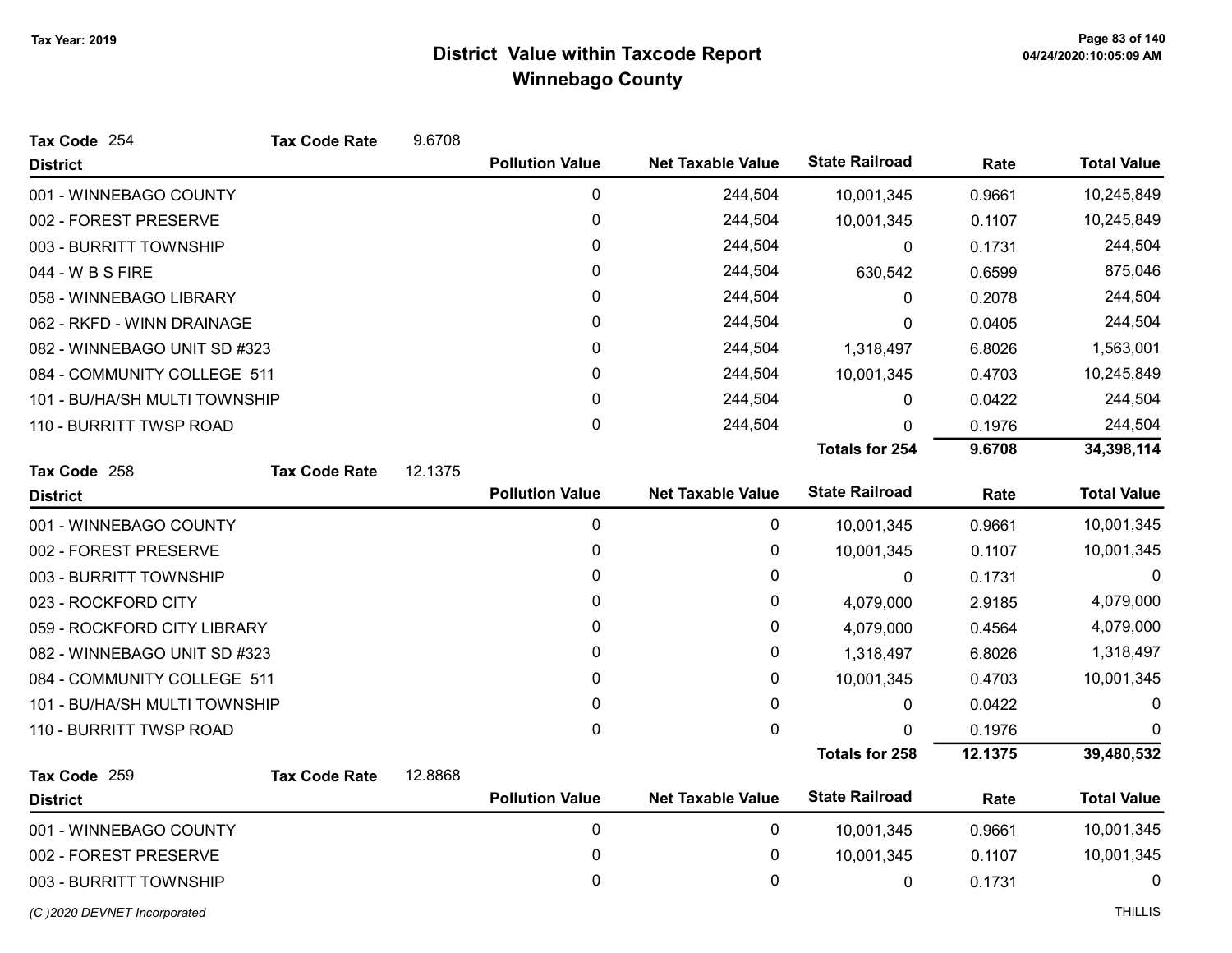| Tax Code 259                  | <b>Tax Code Rate</b> | 12.8868 |                        |                          |                       |         |                    |
|-------------------------------|----------------------|---------|------------------------|--------------------------|-----------------------|---------|--------------------|
| <b>District</b>               |                      |         | <b>Pollution Value</b> | <b>Net Taxable Value</b> | <b>State Railroad</b> | Rate    | <b>Total Value</b> |
| 023 - ROCKFORD CITY           |                      |         | 0                      | $\mathbf 0$              | 4,079,000             | 2.9185  | 4,079,000          |
| 059 - ROCKFORD CITY LIBRARY   |                      |         | 0                      | 0                        | 4,079,000             | 0.4564  | 4,079,000          |
| 080 - PECATONICA UNIT SD #321 |                      |         | 0                      | 0                        | 0                     | 7.5519  | 0                  |
| 084 - COMMUNITY COLLEGE 511   |                      |         | 0                      | 0                        | 10,001,345            | 0.4703  | 10,001,345         |
| 101 - BU/HA/SH MULTI TOWNSHIP |                      |         | 0                      | 0                        | 0                     | 0.0422  | 0                  |
| 110 - BURRITT TWSP ROAD       |                      |         | 0                      | $\mathbf{0}$             | 0                     | 0.1976  | $\Omega$           |
|                               |                      |         |                        |                          | <b>Totals for 259</b> | 12.8868 | 38,162,035         |
| Tax Code 260                  | <b>Tax Code Rate</b> | 9.6303  |                        |                          |                       |         |                    |
| <b>District</b>               |                      |         | <b>Pollution Value</b> | <b>Net Taxable Value</b> | <b>State Railroad</b> | Rate    | <b>Total Value</b> |
| 001 - WINNEBAGO COUNTY        |                      |         | 0                      | 14,572,222               | 10,001,345            | 0.9661  | 24,573,567         |
| 002 - FOREST PRESERVE         |                      |         | 0                      | 14,572,222               | 10,001,345            | 0.1107  | 24,573,567         |
| 003 - BURRITT TOWNSHIP        |                      |         | 0                      | 14,572,222               | $\Omega$              | 0.1731  | 14,572,222         |
| 044 - W B S FIRE              |                      |         | 0                      | 14,572,222               | 630,542               | 0.6599  | 15,202,764         |
| 058 - WINNEBAGO LIBRARY       |                      |         | 0                      | 14,572,222               | $\mathbf 0$           | 0.2078  | 14,572,222         |
| 082 - WINNEBAGO UNIT SD #323  |                      |         | 0                      | 14,572,222               | 1,318,497             | 6.8026  | 15,890,719         |
| 084 - COMMUNITY COLLEGE 511   |                      |         | 0                      | 14,572,222               | 10,001,345            | 0.4703  | 24,573,567         |
| 101 - BU/HA/SH MULTI TOWNSHIP |                      |         | 0                      | 14,572,222               | 0                     | 0.0422  | 14,572,222         |
| 110 - BURRITT TWSP ROAD       |                      |         | 0                      | 14,572,222               | 0                     | 0.1976  | 14,572,222         |
|                               |                      |         |                        |                          | <b>Totals for 260</b> | 9.6303  | 163,103,072        |
| Tax Code 262                  | <b>Tax Code Rate</b> | 9.4225  |                        |                          |                       |         |                    |
| <b>District</b>               |                      |         | <b>Pollution Value</b> | <b>Net Taxable Value</b> | <b>State Railroad</b> | Rate    | <b>Total Value</b> |
| 001 - WINNEBAGO COUNTY        |                      |         | 0                      | 185,937                  | 10,001,345            | 0.9661  | 10,187,282         |
| 002 - FOREST PRESERVE         |                      |         | 0                      | 185,937                  | 10,001,345            | 0.1107  | 10,187,282         |
| 003 - BURRITT TOWNSHIP        |                      |         | 0                      | 185,937                  | $\mathbf{0}$          | 0.1731  | 185,937            |
| 044 - W B S FIRE              |                      |         | 0                      | 185,937                  | 630,542               | 0.6599  | 816,479            |
| 082 - WINNEBAGO UNIT SD #323  |                      |         | 0                      | 185,937                  | 1,318,497             | 6.8026  | 1,504,434          |
| 084 - COMMUNITY COLLEGE 511   |                      |         | 0                      | 185,937                  | 10,001,345            | 0.4703  | 10,187,282         |
| 101 - BU/HA/SH MULTI TOWNSHIP |                      |         | 0                      | 185,937                  | 0                     | 0.0422  | 185,937            |
|                               |                      |         |                        |                          |                       |         |                    |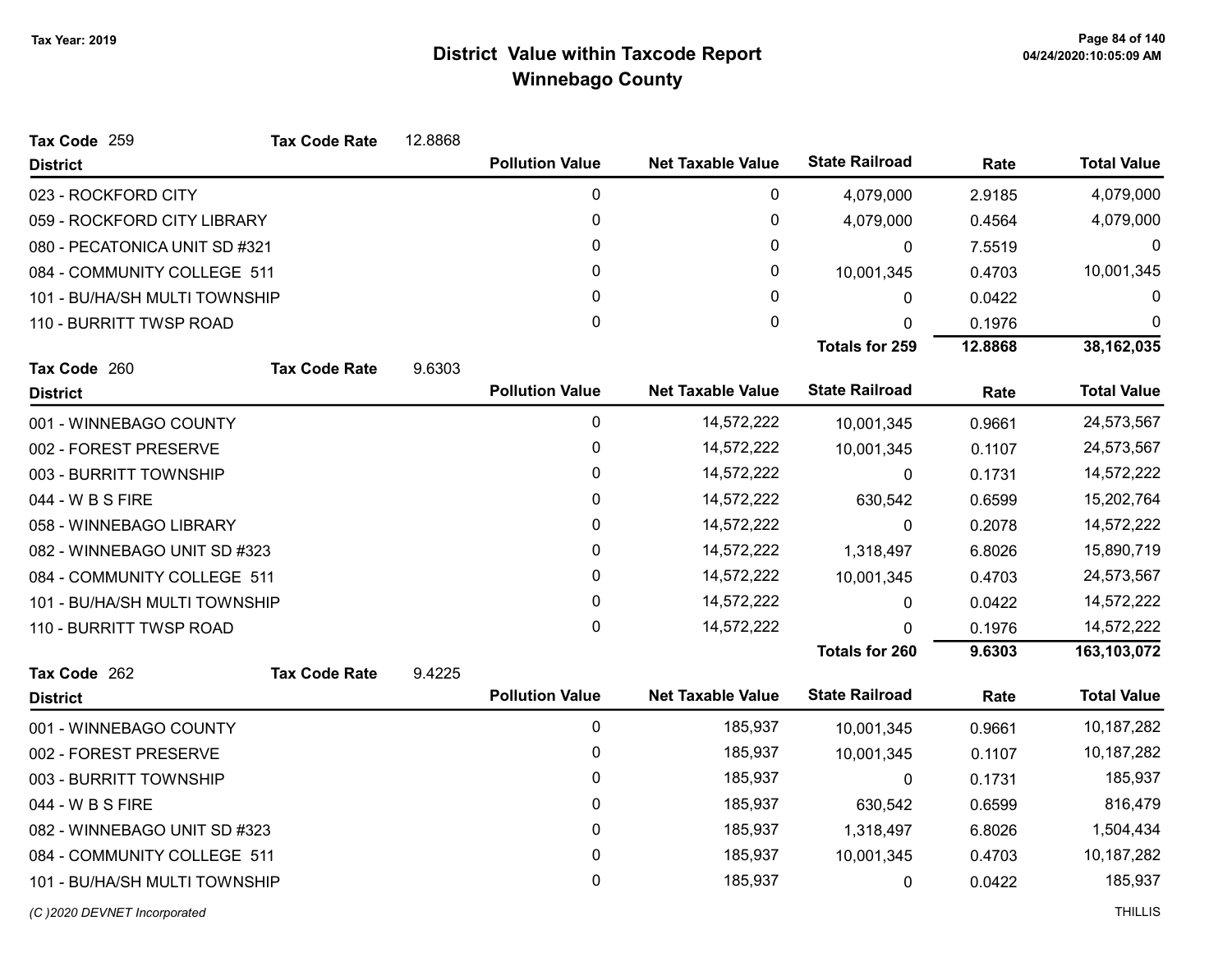| Tax Code 262                  | <b>Tax Code Rate</b> | 9.4225 |                        |                          |                       |        |                    |
|-------------------------------|----------------------|--------|------------------------|--------------------------|-----------------------|--------|--------------------|
| <b>District</b>               |                      |        | <b>Pollution Value</b> | <b>Net Taxable Value</b> | <b>State Railroad</b> | Rate   | <b>Total Value</b> |
| 110 - BURRITT TWSP ROAD       |                      |        | 0                      | 185,937                  | $\mathbf{0}$          | 0.1976 | 185,937            |
|                               |                      |        |                        |                          | <b>Totals for 262</b> | 9.4225 | 33,440,570         |
| Tax Code 263                  | <b>Tax Code Rate</b> | 9.3700 |                        |                          |                       |        |                    |
| <b>District</b>               |                      |        | <b>Pollution Value</b> | <b>Net Taxable Value</b> | <b>State Railroad</b> | Rate   | <b>Total Value</b> |
| 001 - WINNEBAGO COUNTY        |                      |        | $\mathbf 0$            | 192,740                  | 10,001,345            | 0.9661 | 10,194,085         |
| 002 - FOREST PRESERVE         |                      |        | $\pmb{0}$              | 192,740                  | 10,001,345            | 0.1107 | 10,194,085         |
| 003 - BURRITT TOWNSHIP        |                      |        | $\mathbf{0}$           | 192,740                  | $\mathbf{0}$          | 0.1731 | 192,740            |
| 039 - PECATONICA FIRE         |                      |        | $\mathbf{0}$           | 192,740                  | 544,915               | 0.3996 | 737,655            |
| 058 - WINNEBAGO LIBRARY       |                      |        | $\pmb{0}$              | 192,740                  | $\pmb{0}$             | 0.2078 | 192,740            |
| 082 - WINNEBAGO UNIT SD #323  |                      |        | $\mathbf{0}$           | 192,740                  | 1,318,497             | 6.8026 | 1,511,237          |
| 084 - COMMUNITY COLLEGE 511   |                      |        | $\mathbf{0}$           | 192,740                  | 10,001,345            | 0.4703 | 10,194,085         |
| 101 - BU/HA/SH MULTI TOWNSHIP |                      |        | 0                      | 192,740                  | $\Omega$              | 0.0422 | 192,740            |
| 110 - BURRITT TWSP ROAD       |                      |        | 0                      | 192,740                  | $\Omega$              | 0.1976 | 192,740            |
|                               |                      |        |                        |                          | <b>Totals for 263</b> | 9.3700 | 33,602,107         |
| Tax Code 265                  | <b>Tax Code Rate</b> | 9.6142 |                        |                          |                       |        |                    |
| <b>District</b>               |                      |        | <b>Pollution Value</b> | <b>Net Taxable Value</b> | <b>State Railroad</b> | Rate   | <b>Total Value</b> |
| 001 - WINNEBAGO COUNTY        |                      |        | 0                      | 921,616                  | 10,001,345            | 0.9661 | 10,922,961         |
| 002 - FOREST PRESERVE         |                      |        | 0                      | 921,616                  | 10,001,345            | 0.1107 | 10,922,961         |
| 003 - BURRITT TOWNSHIP        |                      |        | 0                      | 921,616                  | $\Omega$              | 0.1731 | 921,616            |
| 044 - W B S FIRE              |                      |        | 0                      | 921,616                  | 630,542               | 0.6599 | 1,552,158          |
| 056 - PECATONICA LIBRARY      |                      |        | 0                      | 921,616                  | $\mathbf{0}$          | 0.1917 | 921,616            |
| 082 - WINNEBAGO UNIT SD #323  |                      |        | 0                      | 921,616                  | 1,318,497             | 6.8026 | 2,240,113          |
| 084 - COMMUNITY COLLEGE 511   |                      |        | $\pmb{0}$              | 921,616                  | 10,001,345            | 0.4703 | 10,922,961         |
| 101 - BU/HA/SH MULTI TOWNSHIP |                      |        | 0                      | 921,616                  | $\mathbf{0}$          | 0.0422 | 921,616            |
| 110 - BURRITT TWSP ROAD       |                      |        | 0                      | 921,616                  | 0                     | 0.1976 | 921,616            |
|                               |                      |        |                        |                          | <b>Totals for 265</b> | 9.6142 | 40,247,618         |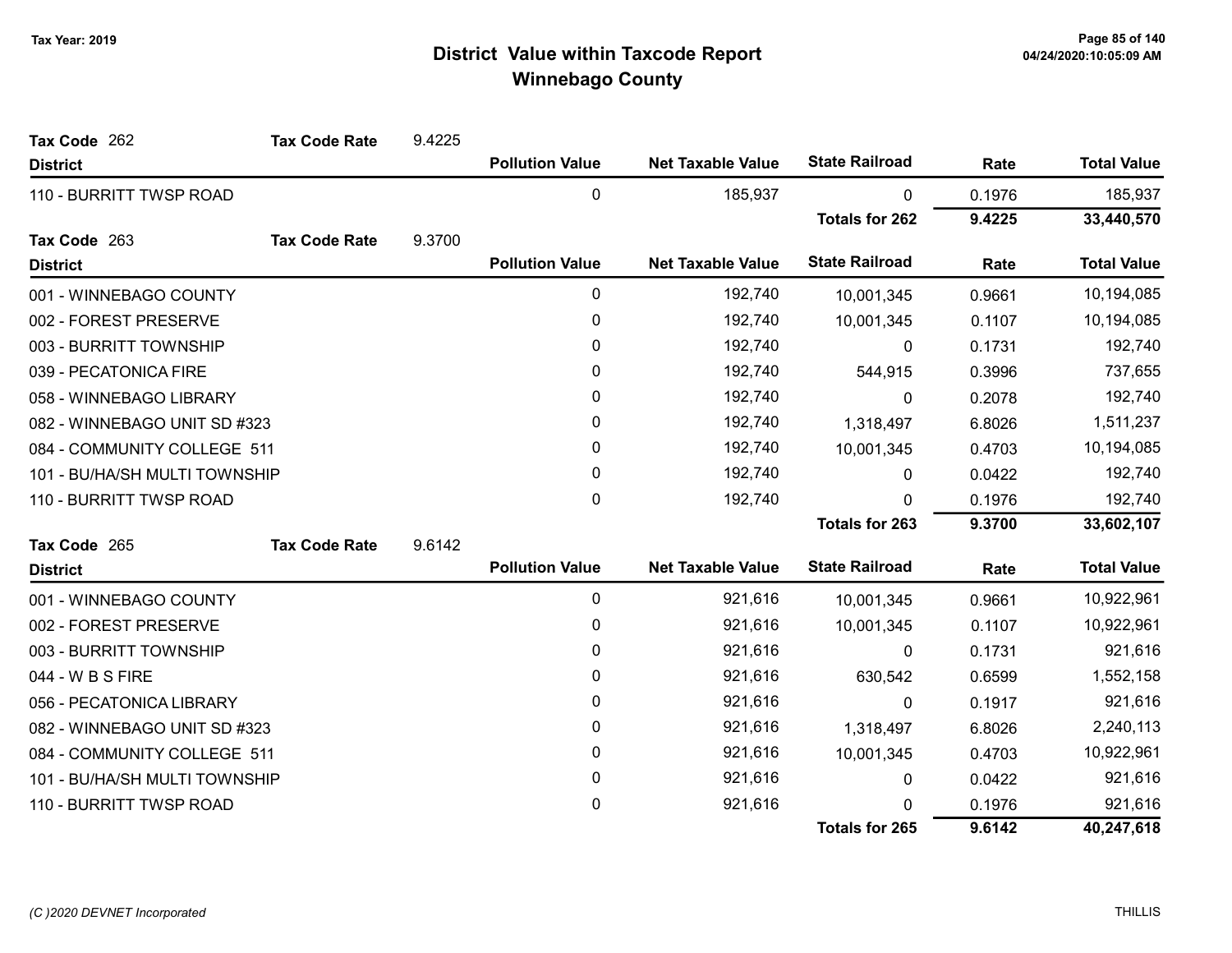| Tax Code 266                  | <b>Tax Code Rate</b> | 10.3635 |                        |                          |                       |         |                    |
|-------------------------------|----------------------|---------|------------------------|--------------------------|-----------------------|---------|--------------------|
| <b>District</b>               |                      |         | <b>Pollution Value</b> | <b>Net Taxable Value</b> | <b>State Railroad</b> | Rate    | <b>Total Value</b> |
| 001 - WINNEBAGO COUNTY        |                      |         | 0                      | 6,292,153                | 10,001,345            | 0.9661  | 16,293,498         |
| 002 - FOREST PRESERVE         |                      |         | $\pmb{0}$              | 6,292,153                | 10,001,345            | 0.1107  | 16,293,498         |
| 003 - BURRITT TOWNSHIP        |                      |         | $\mathbf 0$            | 6,292,153                | 0                     | 0.1731  | 6,292,153          |
| 044 - W B S FIRE              |                      |         | 0                      | 6,292,153                | 630,542               | 0.6599  | 6,922,695          |
| 056 - PECATONICA LIBRARY      |                      |         | 0                      | 6,292,153                | 0                     | 0.1917  | 6,292,153          |
| 080 - PECATONICA UNIT SD #321 |                      |         | $\pmb{0}$              | 6,292,153                | $\Omega$              | 7.5519  | 6,292,153          |
| 084 - COMMUNITY COLLEGE 511   |                      |         | 0                      | 6,292,153                | 10,001,345            | 0.4703  | 16,293,498         |
| 101 - BU/HA/SH MULTI TOWNSHIP |                      |         | $\pmb{0}$              | 6,292,153                | $\Omega$              | 0.0422  | 6,292,153          |
| 110 - BURRITT TWSP ROAD       |                      |         | $\mathbf 0$            | 6,292,153                | $\Omega$              | 0.1976  | 6,292,153          |
|                               |                      |         |                        |                          | <b>Totals for 266</b> | 10.3635 | 87,263,954         |
| Tax Code 267                  | <b>Tax Code Rate</b> | 9.3539  |                        |                          |                       |         |                    |
| <b>District</b>               |                      |         | <b>Pollution Value</b> | <b>Net Taxable Value</b> | <b>State Railroad</b> | Rate    | <b>Total Value</b> |
| 001 - WINNEBAGO COUNTY        |                      |         | $\pmb{0}$              | 1,384,473                | 10,001,345            | 0.9661  | 11,385,818         |
| 002 - FOREST PRESERVE         |                      |         | $\pmb{0}$              | 1,384,473                | 10,001,345            | 0.1107  | 11,385,818         |
| 003 - BURRITT TOWNSHIP        |                      |         | $\pmb{0}$              | 1,384,473                | 0                     | 0.1731  | 1,384,473          |
| 039 - PECATONICA FIRE         |                      |         | $\pmb{0}$              | 1,384,473                | 544,915               | 0.3996  | 1,929,388          |
| 056 - PECATONICA LIBRARY      |                      |         | $\pmb{0}$              | 1,384,473                | 0                     | 0.1917  | 1,384,473          |
| 082 - WINNEBAGO UNIT SD #323  |                      |         | $\pmb{0}$              | 1,384,473                | 1,318,497             | 6.8026  | 2,702,970          |
| 084 - COMMUNITY COLLEGE 511   |                      |         | $\pmb{0}$              | 1,384,473                | 10,001,345            | 0.4703  | 11,385,818         |
| 101 - BU/HA/SH MULTI TOWNSHIP |                      |         | $\pmb{0}$              | 1,384,473                | 0                     | 0.0422  | 1,384,473          |
| 110 - BURRITT TWSP ROAD       |                      |         | $\mathbf 0$            | 1,384,473                | $\Omega$              | 0.1976  | 1,384,473          |
|                               |                      |         |                        |                          | Totals for 267        | 9.3539  | 44,327,704         |
| Tax Code 268                  | <b>Tax Code Rate</b> | 10.1032 |                        |                          |                       |         |                    |
| <b>District</b>               |                      |         | <b>Pollution Value</b> | <b>Net Taxable Value</b> | <b>State Railroad</b> | Rate    | <b>Total Value</b> |
| 001 - WINNEBAGO COUNTY        |                      |         | $\pmb{0}$              | 3,646,788                | 10,001,345            | 0.9661  | 13,648,133         |
| 002 - FOREST PRESERVE         |                      |         | 0                      | 3,646,788                | 10,001,345            | 0.1107  | 13,648,133         |
| 003 - BURRITT TOWNSHIP        |                      |         | $\pmb{0}$              | 3,646,788                | 0                     | 0.1731  | 3,646,788          |
| 039 - PECATONICA FIRE         |                      |         | 0                      | 3,646,788                | 544,915               | 0.3996  | 4,191,703          |
| (C) 2020 DEVNET Incorporated  |                      |         |                        |                          |                       |         | <b>THILLIS</b>     |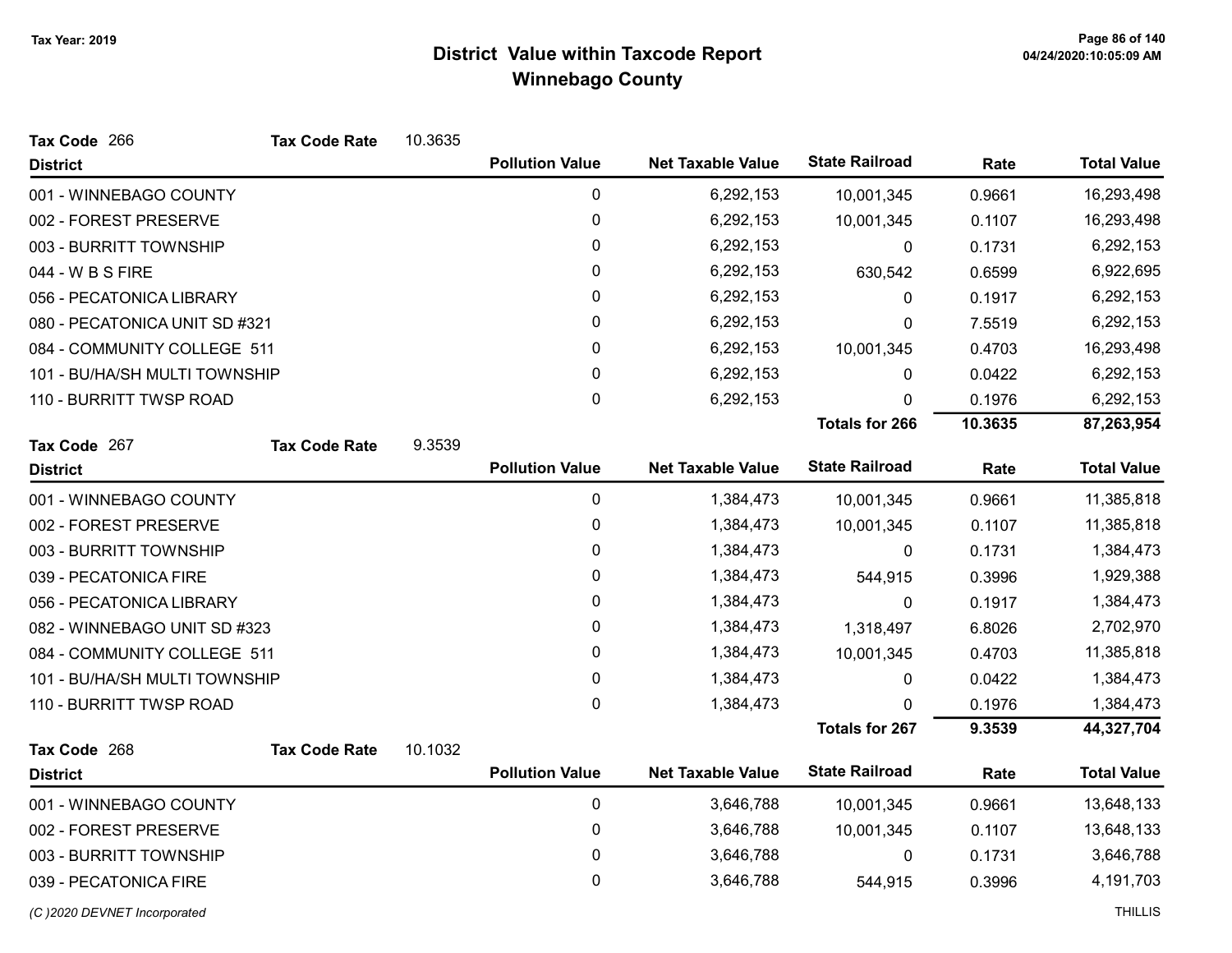| Tax Code 268                  | <b>Tax Code Rate</b> | 10.1032 |                        |                          |                       |         |                    |
|-------------------------------|----------------------|---------|------------------------|--------------------------|-----------------------|---------|--------------------|
| <b>District</b>               |                      |         | <b>Pollution Value</b> | <b>Net Taxable Value</b> | <b>State Railroad</b> | Rate    | <b>Total Value</b> |
| 056 - PECATONICA LIBRARY      |                      |         | 0                      | 3,646,788                | 0                     | 0.1917  | 3,646,788          |
| 080 - PECATONICA UNIT SD #321 |                      |         | $\pmb{0}$              | 3,646,788                | $\pmb{0}$             | 7.5519  | 3,646,788          |
| 084 - COMMUNITY COLLEGE 511   |                      |         | 0                      | 3,646,788                | 10,001,345            | 0.4703  | 13,648,133         |
| 101 - BU/HA/SH MULTI TOWNSHIP |                      |         | 0                      | 3,646,788                | 0                     | 0.0422  | 3,646,788          |
| 110 - BURRITT TWSP ROAD       |                      |         | 0                      | 3,646,788                | 0                     | 0.1976  | 3,646,788          |
|                               |                      |         |                        |                          | <b>Totals for 268</b> | 10.1032 | 63,370,042         |
| Tax Code 281                  | <b>Tax Code Rate</b> | 10.2553 |                        |                          |                       |         |                    |
| <b>District</b>               |                      |         | <b>Pollution Value</b> | <b>Net Taxable Value</b> | <b>State Railroad</b> | Rate    | <b>Total Value</b> |
| 001 - WINNEBAGO COUNTY        |                      |         | 0                      | 44,376,743               | 10,001,345            | 0.9661  | 54,378,088         |
| 002 - FOREST PRESERVE         |                      |         | 0                      | 44,376,743               | 10,001,345            | 0.1107  | 54,378,088         |
| 010 - PECATONICA TOWNSHIP     |                      |         | 0                      | 44,376,743               | 0                     | 0.1818  | 44,376,743         |
| 039 - PECATONICA FIRE         |                      |         | 0                      | 44,376,743               | 544,915               | 0.3996  | 44,921,658         |
| 047 - SUMNER PARK             |                      |         | 0                      | 44,376,743               | 0                     | 0.1434  | 44,376,743         |
| 056 - PECATONICA LIBRARY      |                      |         | 0                      | 44,376,743               | 0                     | 0.1917  | 44,376,743         |
| 080 - PECATONICA UNIT SD #321 |                      |         | 0                      | 44,376,743               | $\mathbf{0}$          | 7.5519  | 44,376,743         |
| 084 - COMMUNITY COLLEGE 511   |                      |         | 0                      | 44,376,743               | 10,001,345            | 0.4703  | 54,378,088         |
| 117 - PECATONICA TWSP ROAD    |                      |         | 0                      | 44,376,743               | 0                     | 0.1862  | 44,376,743         |
| 124 - PE/SE MULTI TOWNSHIP    |                      |         | 0                      | 44,376,743               | 0                     | 0.0536  | 44,376,743         |
|                               |                      |         |                        |                          | <b>Totals for 281</b> | 10.2553 | 474,316,380        |
| Tax Code 282                  | <b>Tax Code Rate</b> | 9.5060  |                        |                          |                       |         |                    |
| <b>District</b>               |                      |         | <b>Pollution Value</b> | <b>Net Taxable Value</b> | <b>State Railroad</b> | Rate    | <b>Total Value</b> |
| 001 - WINNEBAGO COUNTY        |                      |         | $\mathbf 0$            | 153,798                  | 10,001,345            | 0.9661  | 10,155,143         |
| 002 - FOREST PRESERVE         |                      |         | 0                      | 153,798                  | 10,001,345            | 0.1107  | 10,155,143         |
| 010 - PECATONICA TOWNSHIP     |                      |         | 0                      | 153,798                  | 0                     | 0.1818  | 153,798            |
| 039 - PECATONICA FIRE         |                      |         | 0                      | 153,798                  | 544,915               | 0.3996  | 698,713            |
| 047 - SUMNER PARK             |                      |         | 0                      | 153,798                  | 0                     | 0.1434  | 153,798            |
| 056 - PECATONICA LIBRARY      |                      |         | 0                      | 153,798                  | 0                     | 0.1917  | 153,798            |
| 082 - WINNEBAGO UNIT SD #323  |                      |         | 0                      | 153,798                  | 1,318,497             | 6.8026  | 1,472,295          |
|                               |                      |         |                        |                          |                       |         |                    |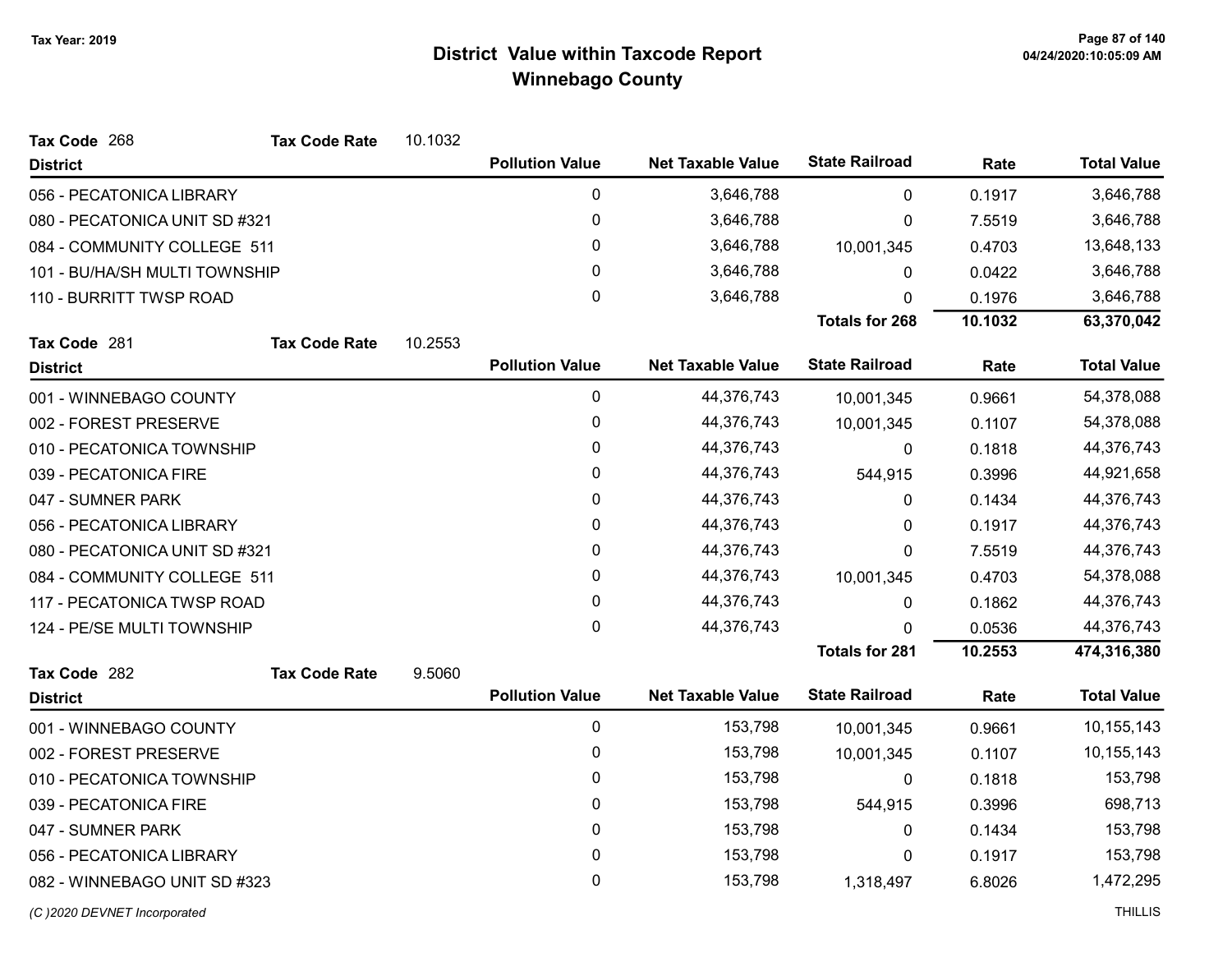| Tax Code 282                  | <b>Tax Code Rate</b> | 9.5060  |                        |                          |                       |         |                    |
|-------------------------------|----------------------|---------|------------------------|--------------------------|-----------------------|---------|--------------------|
| <b>District</b>               |                      |         | <b>Pollution Value</b> | <b>Net Taxable Value</b> | <b>State Railroad</b> | Rate    | <b>Total Value</b> |
| 084 - COMMUNITY COLLEGE 511   |                      |         | $\pmb{0}$              | 153,798                  | 10,001,345            | 0.4703  | 10,155,143         |
| 117 - PECATONICA TWSP ROAD    |                      |         | $\pmb{0}$              | 153,798                  | 0                     | 0.1862  | 153,798            |
| 124 - PE/SE MULTI TOWNSHIP    |                      |         | $\mathbf 0$            | 153,798                  | $\Omega$              | 0.0536  | 153,798            |
|                               |                      |         |                        |                          | <b>Totals for 282</b> | 9.5060  | 33,405,427         |
| Tax Code 283                  | <b>Tax Code Rate</b> | 9.7663  |                        |                          |                       |         |                    |
| <b>District</b>               |                      |         | <b>Pollution Value</b> | <b>Net Taxable Value</b> | <b>State Railroad</b> | Rate    | <b>Total Value</b> |
| 001 - WINNEBAGO COUNTY        |                      |         | $\pmb{0}$              | 133,138                  | 10,001,345            | 0.9661  | 10,134,483         |
| 002 - FOREST PRESERVE         |                      |         | $\pmb{0}$              | 133,138                  | 10,001,345            | 0.1107  | 10,134,483         |
| 010 - PECATONICA TOWNSHIP     |                      |         | $\pmb{0}$              | 133,138                  | 0                     | 0.1818  | 133,138            |
| 044 - W B S FIRE              |                      |         | 0                      | 133,138                  | 630,542               | 0.6599  | 763,680            |
| 047 - SUMNER PARK             |                      |         | $\mathbf 0$            | 133,138                  | 0                     | 0.1434  | 133,138            |
| 056 - PECATONICA LIBRARY      |                      | 0       | 133,138                | 0                        | 0.1917                | 133,138 |                    |
| 082 - WINNEBAGO UNIT SD #323  |                      |         | $\pmb{0}$              | 133,138                  | 1,318,497             | 6.8026  | 1,451,635          |
| 084 - COMMUNITY COLLEGE 511   |                      |         | $\pmb{0}$              | 133,138                  | 10,001,345            | 0.4703  | 10,134,483         |
| 117 - PECATONICA TWSP ROAD    |                      |         | $\pmb{0}$              | 133,138                  | 0                     | 0.1862  | 133,138            |
| 124 - PE/SE MULTI TOWNSHIP    |                      |         | $\pmb{0}$              | 133,138                  | 0                     | 0.0536  | 133,138            |
|                               |                      |         |                        |                          | <b>Totals for 283</b> | 9.7663  | 33,284,454         |
| Tax Code 284                  | <b>Tax Code Rate</b> | 10.5156 |                        |                          |                       |         |                    |
| <b>District</b>               |                      |         | <b>Pollution Value</b> | <b>Net Taxable Value</b> | <b>State Railroad</b> | Rate    | <b>Total Value</b> |
| 001 - WINNEBAGO COUNTY        |                      |         | $\mathbf 0$            | 33,528                   | 10,001,345            | 0.9661  | 10,034,873         |
| 002 - FOREST PRESERVE         |                      |         | $\pmb{0}$              | 33,528                   | 10,001,345            | 0.1107  | 10,034,873         |
| 010 - PECATONICA TOWNSHIP     |                      |         | $\pmb{0}$              | 33,528                   | 0                     | 0.1818  | 33,528             |
| 044 - W B S FIRE              |                      |         | 0                      | 33,528                   | 630,542               | 0.6599  | 664,070            |
| 047 - SUMNER PARK             |                      |         | $\mathbf 0$            | 33,528                   | 0                     | 0.1434  | 33,528             |
| 056 - PECATONICA LIBRARY      |                      |         | $\pmb{0}$              | 33,528                   | 0                     | 0.1917  | 33,528             |
| 080 - PECATONICA UNIT SD #321 |                      |         | $\pmb{0}$              | 33,528                   | 0                     | 7.5519  | 33,528             |
| 084 - COMMUNITY COLLEGE 511   |                      |         | $\pmb{0}$              | 33,528                   | 10,001,345            | 0.4703  | 10,034,873         |
| 117 - PECATONICA TWSP ROAD    |                      |         | $\mathbf{0}$           | 33,528                   | 0                     | 0.1862  | 33,528             |
|                               |                      |         |                        |                          |                       |         |                    |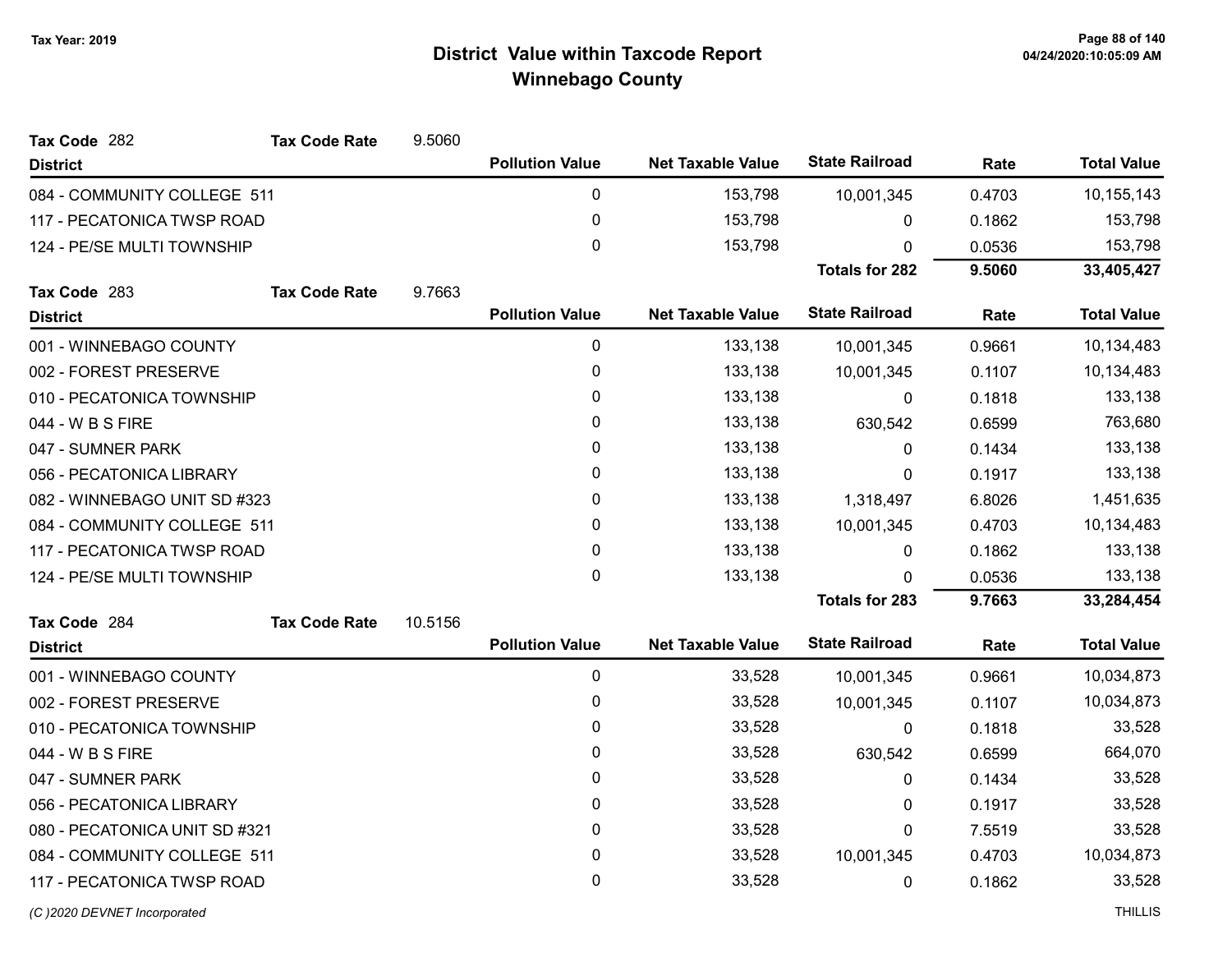| Tax Code 284                    | <b>Tax Code Rate</b> | 10.5156 |                        |                          |                       |         |                    |
|---------------------------------|----------------------|---------|------------------------|--------------------------|-----------------------|---------|--------------------|
| <b>District</b>                 |                      |         | <b>Pollution Value</b> | <b>Net Taxable Value</b> | <b>State Railroad</b> | Rate    | <b>Total Value</b> |
| 124 - PE/SE MULTI TOWNSHIP      |                      |         | 0                      | 33,528                   | 0                     | 0.0536  | 33,528             |
|                                 |                      |         |                        |                          | <b>Totals for 284</b> | 10.5156 | 30,969,857         |
| Tax Code 286                    | <b>Tax Code Rate</b> | 11.0243 |                        |                          |                       |         |                    |
| <b>District</b>                 |                      |         | <b>Pollution Value</b> | <b>Net Taxable Value</b> | <b>State Railroad</b> | Rate    | <b>Total Value</b> |
| 001 - WINNEBAGO COUNTY          |                      |         | 0                      | 27,469,759               | 10,001,345            | 0.9661  | 37,471,104         |
| 002 - FOREST PRESERVE           |                      |         | 0                      | 27,469,759               | 10,001,345            | 0.1107  | 37,471,104         |
| 010 - PECATONICA TOWNSHIP       |                      |         | 0                      | 27,469,759               | 0                     | 0.1818  | 27,469,759         |
| 022 - PECATONICA VILLAGE        |                      |         | 0                      | 27,469,759               | $\mathbf 0$           | 0.7690  | 27,469,759         |
| 039 - PECATONICA FIRE           |                      |         | 0                      | 27,469,759               | 544,915               | 0.3996  | 28,014,674         |
| 047 - SUMNER PARK               |                      |         | 0                      | 27,469,759               | 0                     | 0.1434  | 27,469,759         |
| 056 - PECATONICA LIBRARY        |                      |         | 0                      | 27,469,759               | $\Omega$              | 0.1917  | 27,469,759         |
| 080 - PECATONICA UNIT SD #321   |                      |         | 0                      | 27,469,759               | 0                     | 7.5519  | 27,469,759         |
| 084 - COMMUNITY COLLEGE 511     |                      |         | 0                      | 27,469,759               | 10,001,345            | 0.4703  | 37,471,104         |
| 117 - PECATONICA TWSP ROAD      |                      |         | 0                      | 27,469,759               | 0                     | 0.1862  | 27,469,759         |
| 124 - PE/SE MULTI TOWNSHIP      |                      |         | 0                      | 27,469,759               | $\mathbf 0$           | 0.0536  | 27,469,759         |
|                                 |                      |         |                        |                          | <b>Totals for 286</b> | 11.0243 | 332,716,299        |
| Tax Code 290                    | <b>Tax Code Rate</b> | 9.4019  |                        |                          |                       |         |                    |
| <b>District</b>                 |                      |         | <b>Pollution Value</b> | <b>Net Taxable Value</b> | <b>State Railroad</b> | Rate    | <b>Total Value</b> |
| 001 - WINNEBAGO COUNTY          |                      |         | 0                      | 0                        | 10,001,345            | 0.9661  | 10,001,345         |
| 002 - FOREST PRESERVE           |                      |         | 0                      | 0                        | 10,001,345            | 0.1107  | 10,001,345         |
| 012 - ROCKTON TOWNSHIP          |                      |         | 0                      | 0                        | 1,056,280             | 0.1901  | 1,056,280          |
| 026 - SOUTH BELOIT CITY         |                      |         | 0                      | 0                        | 1,188,777             | 1.0813  | 1,188,777          |
| 061 - SOUTH BELOIT CITY LIBRARY |                      |         | 0                      | 0                        | 1,188,777             | 0.2008  | 1,188,777          |
| 079 - SOUTH BELOIT SD #320      |                      |         | 0                      | 0                        | 1,291,205             | 6.2320  | 1,291,205          |
| 084 - COMMUNITY COLLEGE 511     |                      |         | 0                      | 0                        | 10,001,345            | 0.4703  | 10,001,345         |
| 119 - ROCKTON TWSP ROAD         |                      |         | 0                      | 0                        | 1,056,280             | 0.1506  | 1,056,280          |
| 160 - SOUTH BELOIT SSA 1        |                      |         | 0                      | 0                        | 0                     | 0.0000  | 0                  |
|                                 |                      |         |                        |                          | <b>Totals for 290</b> | 9.4019  | 35,785,354         |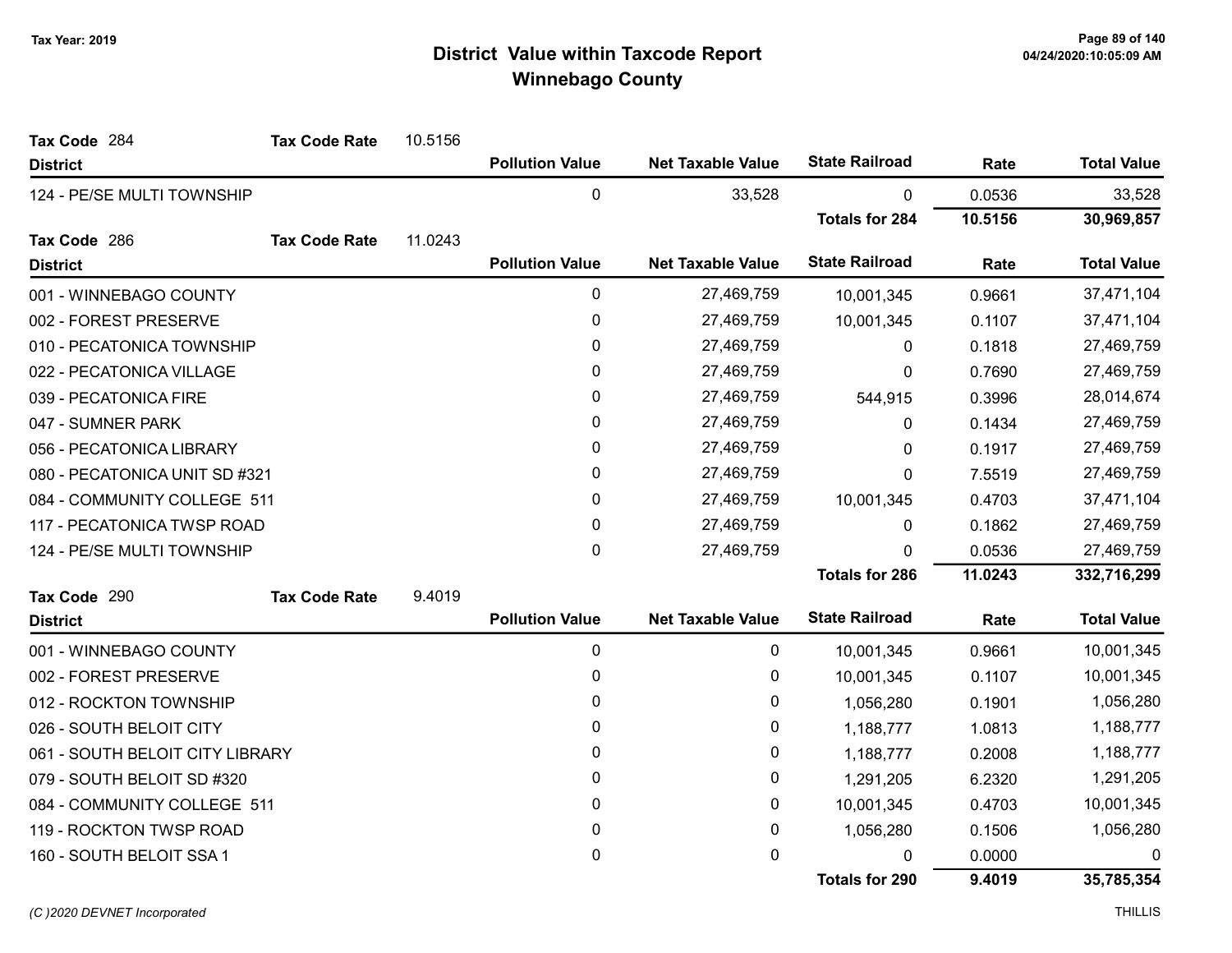| Tax Code 305                  | <b>Tax Code Rate</b> | 10.7448 |                        |                          |                       |         |                    |
|-------------------------------|----------------------|---------|------------------------|--------------------------|-----------------------|---------|--------------------|
| <b>District</b>               |                      |         | <b>Pollution Value</b> | <b>Net Taxable Value</b> | <b>State Railroad</b> | Rate    | <b>Total Value</b> |
| 001 - WINNEBAGO COUNTY        |                      |         | 0                      | 274,023                  | 10,001,345            | 0.9661  | 10,275,368         |
| 002 - FOREST PRESERVE         |                      |         | 0                      | 274,023                  | 10,001,345            | 0.1107  | 10,275,368         |
| 014 - SEWARD TOWNSHIP         |                      |         | 0                      | 274,023                  | 632,245               | 0.4204  | 906,268            |
| 039 - PECATONICA FIRE         |                      |         | 0                      | 274,023                  | 544,915               | 0.3996  | 818,938            |
| 049 - SEWARD PARK DISTRICT    |                      |         | 0                      | 274,023                  | 632,245               | 0.1508  | 906,268            |
| 056 - PECATONICA LIBRARY      |                      |         | 0                      | 274,023                  | 0                     | 0.1917  | 274,023            |
| 080 - PECATONICA UNIT SD #321 |                      |         | 0                      | 274,023                  | 0                     | 7.5519  | 274,023            |
| 084 - COMMUNITY COLLEGE 511   |                      |         | 0                      | 274,023                  | 10,001,345            | 0.4703  | 10,275,368         |
| 121 - SEWARD TWSP ROAD        |                      |         | 0                      | 274,023                  | 632,245               | 0.4297  | 906,268            |
| 124 - PE/SE MULTI TOWNSHIP    |                      |         | 0                      | 274,023                  | 0                     | 0.0536  | 274,023            |
|                               |                      |         |                        |                          | <b>Totals for 305</b> | 10.7448 | 35,185,915         |
| Tax Code 306                  | <b>Tax Code Rate</b> | 10.2645 |                        |                          |                       |         |                    |
| <b>District</b>               |                      |         | <b>Pollution Value</b> | <b>Net Taxable Value</b> | <b>State Railroad</b> | Rate    | <b>Total Value</b> |
| 001 - WINNEBAGO COUNTY        |                      |         | $\mathbf 0$            | 394,762                  | 10,001,345            | 0.9661  | 10,396,107         |
| 002 - FOREST PRESERVE         |                      |         | 0                      | 394,762                  | 10,001,345            | 0.1107  | 10,396,107         |
| 014 - SEWARD TOWNSHIP         |                      |         | 0                      | 394,762                  | 632,245               | 0.4204  | 1,027,007          |
| 044 - W B S FIRE              |                      |         | 0                      | 394,762                  | 630,542               | 0.6599  | 1,025,304          |
| 047 - SUMNER PARK             |                      |         | 0                      | 394,762                  | 0                     | 0.1434  | 394,762            |
| 058 - WINNEBAGO LIBRARY       |                      |         | 0                      | 394,762                  | 0                     | 0.2078  | 394,762            |
| 082 - WINNEBAGO UNIT SD #323  |                      |         | 0                      | 394,762                  | 1,318,497             | 6.8026  | 1,713,259          |
| 084 - COMMUNITY COLLEGE 511   |                      |         | 0                      | 394,762                  | 10,001,345            | 0.4703  | 10,396,107         |
| 121 - SEWARD TWSP ROAD        |                      |         | 0                      | 394,762                  | 632,245               | 0.4297  | 1,027,007          |
| 124 - PE/SE MULTI TOWNSHIP    |                      |         | 0                      | 394,762                  | 0                     | 0.0536  | 394,762            |
|                               |                      |         |                        |                          | <b>Totals for 306</b> | 10.2645 | 37, 165, 184       |
| Tax Code 308                  | <b>Tax Code Rate</b> | 10.0042 |                        |                          |                       |         |                    |
| <b>District</b>               |                      |         | <b>Pollution Value</b> | <b>Net Taxable Value</b> | <b>State Railroad</b> | Rate    | <b>Total Value</b> |
| 001 - WINNEBAGO COUNTY        |                      |         | 0                      | 751,717                  | 10,001,345            | 0.9661  | 10,753,062         |
| 002 - FOREST PRESERVE         |                      |         | 0                      | 751,717                  | 10,001,345            | 0.1107  | 10,753,062         |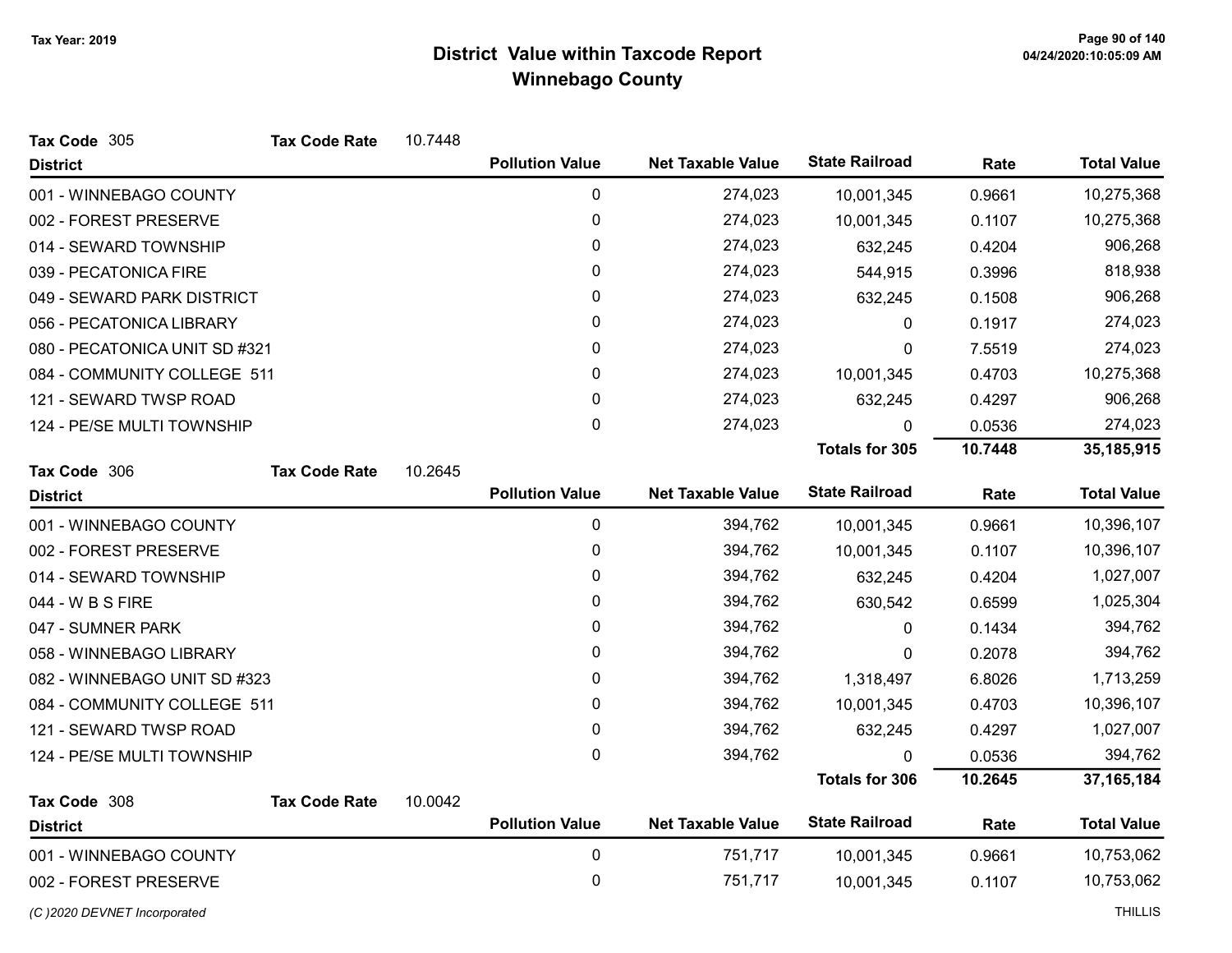| Tax Code 308                  | <b>Tax Code Rate</b> | 10.0042 |                        |                          |                       |         |                    |
|-------------------------------|----------------------|---------|------------------------|--------------------------|-----------------------|---------|--------------------|
| <b>District</b>               |                      |         | <b>Pollution Value</b> | <b>Net Taxable Value</b> | <b>State Railroad</b> | Rate    | <b>Total Value</b> |
| 014 - SEWARD TOWNSHIP         |                      |         | $\mathbf 0$            | 751,717                  | 632,245               | 0.4204  | 1,383,962          |
| 039 - PECATONICA FIRE         |                      |         | $\pmb{0}$              | 751,717                  | 544,915               | 0.3996  | 1,296,632          |
| 047 - SUMNER PARK             |                      |         | 0                      | 751,717                  | 0                     | 0.1434  | 751,717            |
| 058 - WINNEBAGO LIBRARY       |                      |         | 0                      | 751,717                  | 0                     | 0.2078  | 751,717            |
| 082 - WINNEBAGO UNIT SD #323  |                      |         | 0                      | 751,717                  | 1,318,497             | 6.8026  | 2,070,214          |
| 084 - COMMUNITY COLLEGE 511   |                      |         | 0                      | 751,717                  | 10,001,345            | 0.4703  | 10,753,062         |
| 121 - SEWARD TWSP ROAD        |                      |         | 0                      | 751,717                  | 632,245               | 0.4297  | 1,383,962          |
| 124 - PE/SE MULTI TOWNSHIP    |                      |         | $\mathbf 0$            | 751,717                  | 0                     | 0.0536  | 751,717            |
|                               |                      |         |                        |                          | <b>Totals for 308</b> | 10.0042 | 40,649,107         |
| Tax Code 309                  | <b>Tax Code Rate</b> | 10.7374 |                        |                          |                       |         |                    |
| <b>District</b>               |                      |         | <b>Pollution Value</b> | <b>Net Taxable Value</b> | <b>State Railroad</b> | Rate    | <b>Total Value</b> |
| 001 - WINNEBAGO COUNTY        |                      |         | $\mathbf 0$            | 5,462,313                | 10,001,345            | 0.9661  | 15,463,658         |
| 002 - FOREST PRESERVE         |                      |         | 0                      | 5,462,313                | 10,001,345            | 0.1107  | 15,463,658         |
| 014 - SEWARD TOWNSHIP         |                      |         | 0                      | 5,462,313                | 632,245               | 0.4204  | 6,094,558          |
| 039 - PECATONICA FIRE         |                      |         | 0                      | 5,462,313                | 544,915               | 0.3996  | 6,007,228          |
| 047 - SUMNER PARK             |                      |         | 0                      | 5,462,313                | 0                     | 0.1434  | 5,462,313          |
| 056 - PECATONICA LIBRARY      |                      |         | 0                      | 5,462,313                | 0                     | 0.1917  | 5,462,313          |
| 080 - PECATONICA UNIT SD #321 |                      |         | 0                      | 5,462,313                | 0                     | 7.5519  | 5,462,313          |
| 084 - COMMUNITY COLLEGE 511   |                      |         | 0                      | 5,462,313                | 10,001,345            | 0.4703  | 15,463,658         |
| 121 - SEWARD TWSP ROAD        |                      |         | 0                      | 5,462,313                | 632,245               | 0.4297  | 6,094,558          |
| 124 - PE/SE MULTI TOWNSHIP    |                      |         | $\pmb{0}$              | 5,462,313                | 0                     | 0.0536  | 5,462,313          |
|                               |                      |         |                        |                          | <b>Totals for 309</b> | 10.7374 | 86,436,570         |
| Tax Code 310                  | <b>Tax Code Rate</b> | 10.0116 |                        |                          |                       |         |                    |
| <b>District</b>               |                      |         | <b>Pollution Value</b> | <b>Net Taxable Value</b> | <b>State Railroad</b> | Rate    | <b>Total Value</b> |
| 001 - WINNEBAGO COUNTY        |                      |         | $\mathbf 0$            | 7,419,605                | 10,001,345            | 0.9661  | 17,420,950         |
| 002 - FOREST PRESERVE         |                      |         | 0                      | 7,419,605                | 10,001,345            | 0.1107  | 17,420,950         |
| 014 - SEWARD TOWNSHIP         |                      |         | 0                      | 7,419,605                | 632,245               | 0.4204  | 8,051,850          |
| 039 - PECATONICA FIRE         |                      |         | $\mathbf 0$            | 7,419,605                | 544,915               | 0.3996  | 7,964,520          |

(C)2020 DEVNET Incorporated THILLIS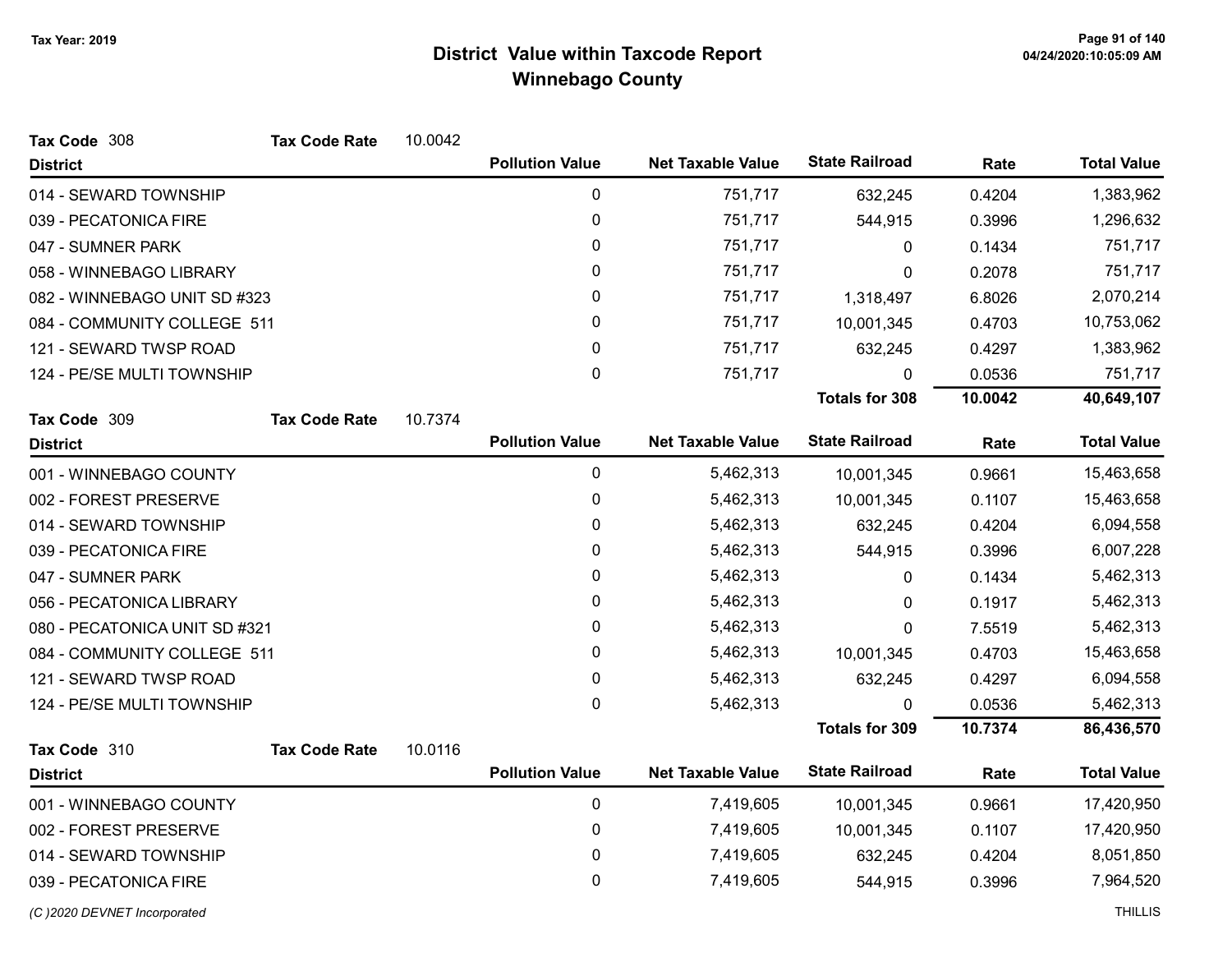| Tax Code 310                 | <b>Tax Code Rate</b> | 10.0116 |                        |                          |                       |         |                    |
|------------------------------|----------------------|---------|------------------------|--------------------------|-----------------------|---------|--------------------|
| <b>District</b>              |                      |         | <b>Pollution Value</b> | <b>Net Taxable Value</b> | <b>State Railroad</b> | Rate    | <b>Total Value</b> |
| 049 - SEWARD PARK DISTRICT   |                      |         | 0                      | 7,419,605                | 632,245               | 0.1508  | 8,051,850          |
| 058 - WINNEBAGO LIBRARY      |                      |         | 0                      | 7,419,605                | 0                     | 0.2078  | 7,419,605          |
| 082 - WINNEBAGO UNIT SD #323 |                      |         | 0                      | 7,419,605                | 1,318,497             | 6.8026  | 8,738,102          |
| 084 - COMMUNITY COLLEGE 511  |                      |         | 0                      | 7,419,605                | 10,001,345            | 0.4703  | 17,420,950         |
| 121 - SEWARD TWSP ROAD       |                      |         | 0                      | 7,419,605                | 632,245               | 0.4297  | 8,051,850          |
| 124 - PE/SE MULTI TOWNSHIP   |                      |         | 0                      | 7,419,605                | 0                     | 0.0536  | 7,419,605          |
|                              |                      |         |                        |                          | Totals for 310        | 10.0116 | 107,960,232        |
| Tax Code 311                 | <b>Tax Code Rate</b> | 10.2719 |                        |                          |                       |         |                    |
| <b>District</b>              |                      |         | <b>Pollution Value</b> | <b>Net Taxable Value</b> | <b>State Railroad</b> | Rate    | <b>Total Value</b> |
| 001 - WINNEBAGO COUNTY       |                      |         | 0                      | 3,845,306                | 10,001,345            | 0.9661  | 13,846,651         |
| 002 - FOREST PRESERVE        |                      |         | 0                      | 3,845,306                | 10,001,345            | 0.1107  | 13,846,651         |
| 014 - SEWARD TOWNSHIP        |                      |         | 0                      | 3,845,306                | 632,245               | 0.4204  | 4,477,551          |
| 044 - W B S FIRE             |                      |         | 0                      | 3,845,306                | 630,542               | 0.6599  | 4,475,848          |
| 049 - SEWARD PARK DISTRICT   |                      |         | 0                      | 3,845,306                | 632,245               | 0.1508  | 4,477,551          |
| 058 - WINNEBAGO LIBRARY      |                      |         | 0                      | 3,845,306                | 0                     | 0.2078  | 3,845,306          |
| 082 - WINNEBAGO UNIT SD #323 |                      |         | 0                      | 3,845,306                | 1,318,497             | 6.8026  | 5,163,803          |
| 084 - COMMUNITY COLLEGE 511  |                      |         | 0                      | 3,845,306                | 10,001,345            | 0.4703  | 13,846,651         |
| 121 - SEWARD TWSP ROAD       |                      |         | 0                      | 3,845,306                | 632,245               | 0.4297  | 4,477,551          |
| 124 - PE/SE MULTI TOWNSHIP   |                      |         | 0                      | 3,845,306                | $\mathbf{0}$          | 0.0536  | 3,845,306          |
|                              |                      |         |                        |                          | <b>Totals for 311</b> | 10.2719 | 72,302,869         |
| Tax Code 312                 | <b>Tax Code Rate</b> | 9.9881  |                        |                          |                       |         |                    |
| <b>District</b>              |                      |         | <b>Pollution Value</b> | <b>Net Taxable Value</b> | <b>State Railroad</b> | Rate    | <b>Total Value</b> |
| 001 - WINNEBAGO COUNTY       |                      |         | 0                      | 1,526,734                | 10,001,345            | 0.9661  | 11,528,079         |
| 002 - FOREST PRESERVE        |                      |         | $\mathbf 0$            | 1,526,734                | 10,001,345            | 0.1107  | 11,528,079         |
| 014 - SEWARD TOWNSHIP        |                      |         | 0                      | 1,526,734                | 632,245               | 0.4204  | 2,158,979          |
| 039 - PECATONICA FIRE        |                      |         | 0                      | 1,526,734                | 544,915               | 0.3996  | 2,071,649          |
| 047 - SUMNER PARK            |                      |         | 0                      | 1,526,734                | 0                     | 0.1434  | 1,526,734          |
| 056 - PECATONICA LIBRARY     |                      |         | 0                      | 1,526,734                | 0                     | 0.1917  | 1,526,734          |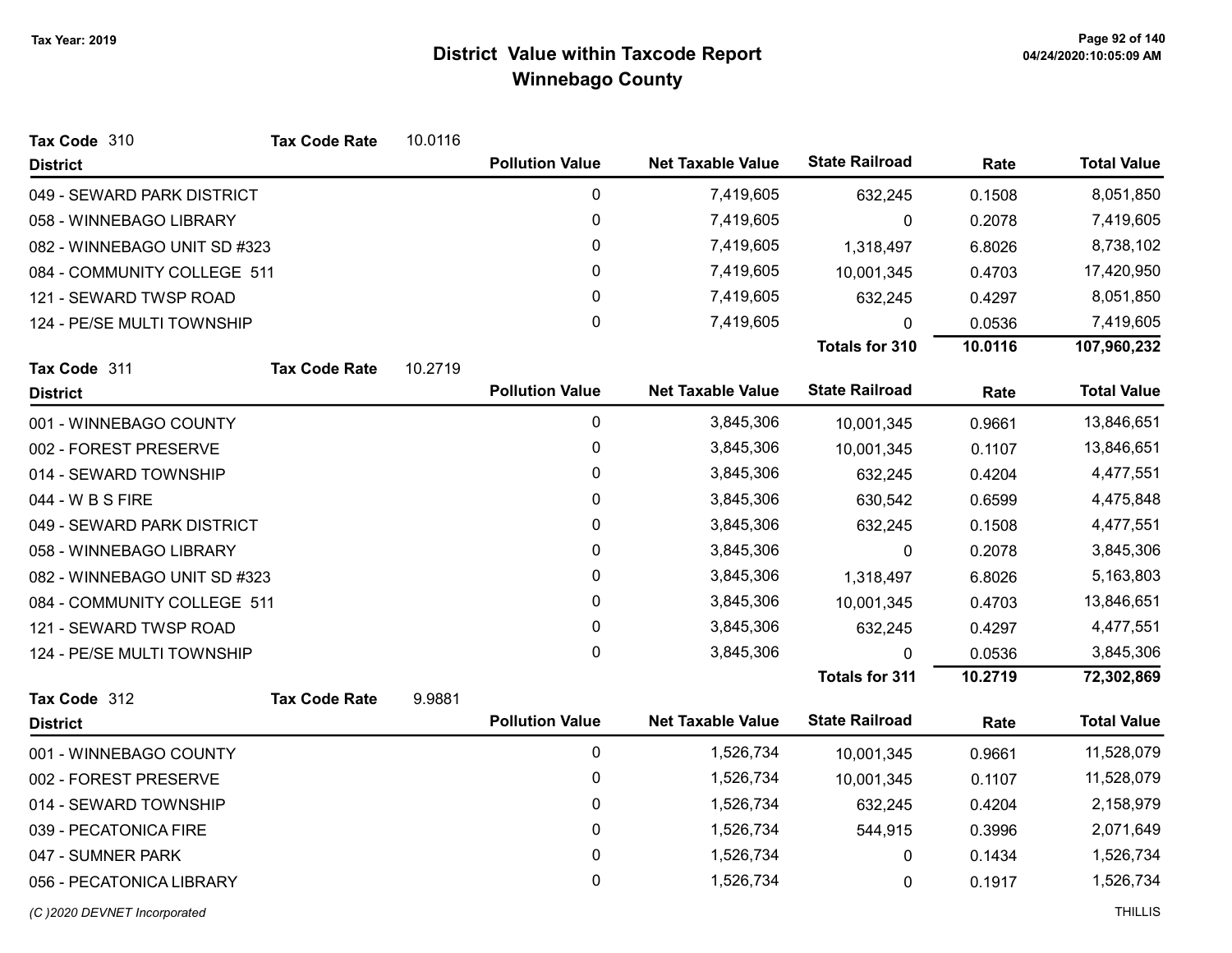| Tax Code 312                 | <b>Tax Code Rate</b> | 9.9881  |                        |                          |                       |           |                    |
|------------------------------|----------------------|---------|------------------------|--------------------------|-----------------------|-----------|--------------------|
| <b>District</b>              |                      |         | <b>Pollution Value</b> | <b>Net Taxable Value</b> | <b>State Railroad</b> | Rate      | <b>Total Value</b> |
| 082 - WINNEBAGO UNIT SD #323 |                      |         | 0                      | 1,526,734                | 1,318,497             | 6.8026    | 2,845,231          |
| 084 - COMMUNITY COLLEGE 511  |                      |         | 0                      | 1,526,734                | 10,001,345            | 0.4703    | 11,528,079         |
| 121 - SEWARD TWSP ROAD       |                      |         | 0                      | 1,526,734                | 632,245               | 0.4297    | 2,158,979          |
| 124 - PE/SE MULTI TOWNSHIP   |                      |         | 0                      | 1,526,734                | 0                     | 0.0536    | 1,526,734          |
|                              |                      |         |                        |                          | <b>Totals for 312</b> | 9.9881    | 48,399,277         |
| Tax Code 313                 | <b>Tax Code Rate</b> | 10.3996 |                        |                          |                       |           |                    |
| <b>District</b>              |                      |         | <b>Pollution Value</b> | <b>Net Taxable Value</b> | <b>State Railroad</b> | Rate      | <b>Total Value</b> |
| 001 - WINNEBAGO COUNTY       |                      |         | 0                      | 1,715,883                | 10,001,345            | 0.9661    | 11,717,228         |
| 002 - FOREST PRESERVE        |                      |         | 0                      | 1,715,883                | 10,001,345            | 0.1107    | 11,717,228         |
| 014 - SEWARD TOWNSHIP        |                      |         | 0                      | 1,715,883                | 632,245               | 0.4204    | 2,348,128          |
| 034 - GERMAN VALLEY FIRE     |                      |         | 0                      | 1,715,883                | $\boldsymbol{0}$      | 0.7876    | 1,715,883          |
| 049 - SEWARD PARK DISTRICT   |                      |         | 0                      | 1,715,883                | 632,245               | 0.1508    | 2,348,128          |
| 058 - WINNEBAGO LIBRARY      |                      |         | 0                      | 1,715,883                | 0                     | 0.2078    | 1,715,883          |
| 082 - WINNEBAGO UNIT SD #323 |                      | 0       | 1,715,883              | 1,318,497                | 6.8026                | 3,034,380 |                    |
| 084 - COMMUNITY COLLEGE 511  |                      |         | 0                      | 1,715,883                | 10,001,345            | 0.4703    | 11,717,228         |
| 121 - SEWARD TWSP ROAD       |                      |         | 0                      | 1,715,883                | 632,245               | 0.4297    | 2,348,128          |
| 124 - PE/SE MULTI TOWNSHIP   |                      |         | 0                      | 1,715,883                | $\mathbf{0}$          | 0.0536    | 1,715,883          |
|                              |                      |         |                        |                          | <b>Totals for 313</b> | 10.3996   | 50,378,097         |
| Tax Code 314                 | <b>Tax Code Rate</b> | 10.0996 |                        |                          |                       |           |                    |
| <b>District</b>              |                      |         | <b>Pollution Value</b> | <b>Net Taxable Value</b> | <b>State Railroad</b> | Rate      | <b>Total Value</b> |
| 001 - WINNEBAGO COUNTY       |                      |         | 0                      | 4,378,963                | 10,001,345            | 0.9661    | 14,380,308         |
| 002 - FOREST PRESERVE        |                      |         | 0                      | 4,378,963                | 10,001,345            | 0.1107    | 14,380,308         |
| 014 - SEWARD TOWNSHIP        |                      |         | 0                      | 4,378,963                | 632,245               | 0.4204    | 5,011,208          |
| 039 - PECATONICA FIRE        |                      |         | 0                      | 4,378,963                | 544,915               | 0.3996    | 4,923,878          |
| 049 - SEWARD PARK DISTRICT   |                      |         | 0                      | 4,378,963                | 632,245               | 0.1508    | 5,011,208          |
| 053 - SEWARD SANITARY        |                      |         | 0                      | 4,378,963                | 56,194                | 0.0880    | 4,435,157          |
| 058 - WINNEBAGO LIBRARY      |                      |         | 0                      | 4,378,963                | $\mathbf 0$           | 0.2078    | 4,378,963          |
| 082 - WINNEBAGO UNIT SD #323 |                      |         | 0                      | 4,378,963                | 1,318,497             | 6.8026    | 5,697,460          |
| (C) 2020 DEVNET Incorporated |                      |         |                        |                          |                       |           | <b>THILLIS</b>     |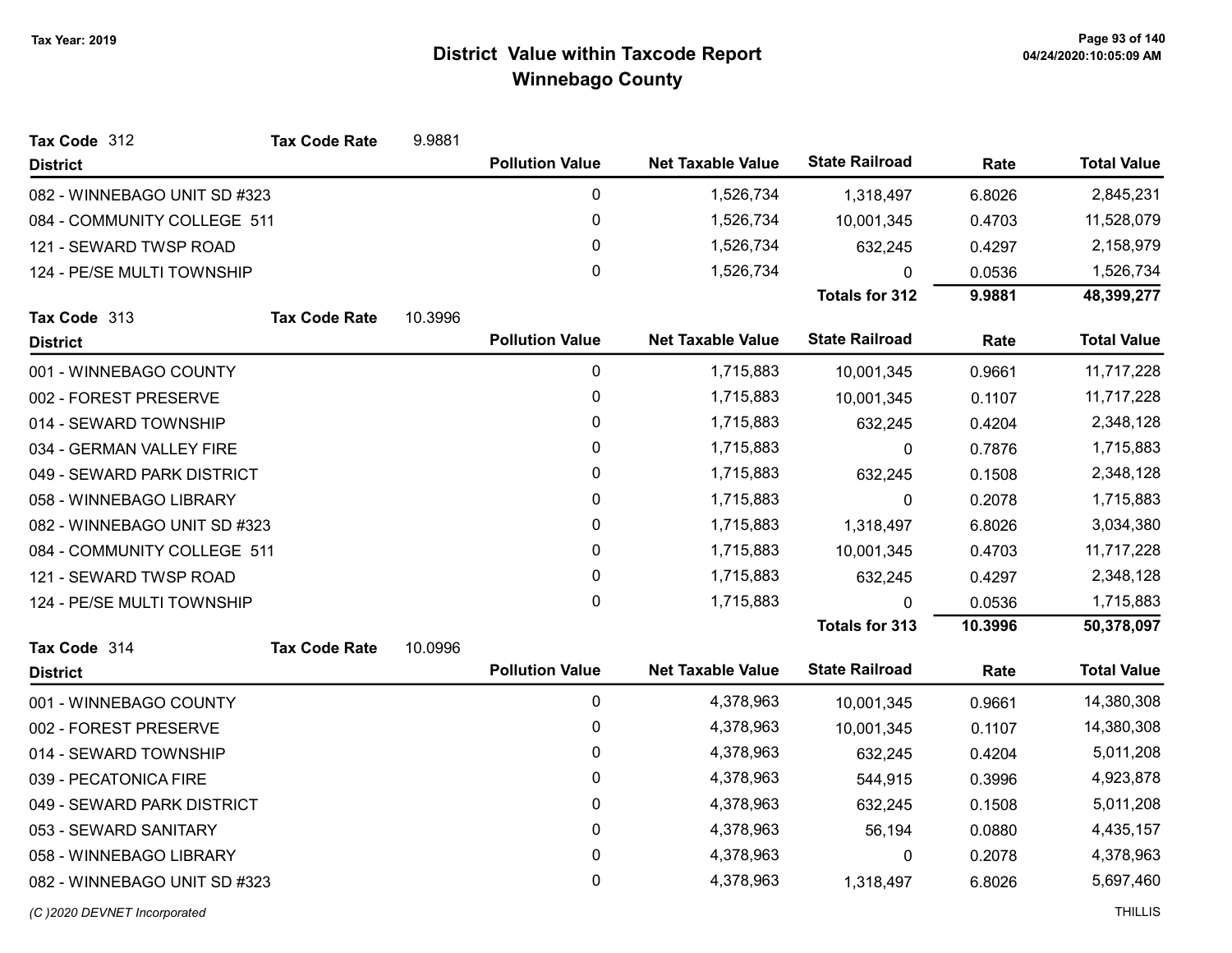| Tax Code 314                  | <b>Tax Code Rate</b> | 10.0996 |                        |                          |                       |         |                    |
|-------------------------------|----------------------|---------|------------------------|--------------------------|-----------------------|---------|--------------------|
| <b>District</b>               |                      |         | <b>Pollution Value</b> | <b>Net Taxable Value</b> | <b>State Railroad</b> | Rate    | <b>Total Value</b> |
| 084 - COMMUNITY COLLEGE 511   |                      |         | $\pmb{0}$              | 4,378,963                | 10,001,345            | 0.4703  | 14,380,308         |
| 121 - SEWARD TWSP ROAD        |                      |         | $\pmb{0}$              | 4,378,963                | 632,245               | 0.4297  | 5,011,208          |
| 124 - PE/SE MULTI TOWNSHIP    |                      |         | $\mathbf{0}$           | 4,378,963                | $\Omega$              | 0.0536  | 4,378,963          |
|                               |                      |         |                        |                          | Totals for 314        | 10.0996 | 81,988,969         |
| Tax Code 315                  | <b>Tax Code Rate</b> | 12.2489 |                        |                          |                       |         |                    |
| <b>District</b>               |                      |         | <b>Pollution Value</b> | <b>Net Taxable Value</b> | <b>State Railroad</b> | Rate    | <b>Total Value</b> |
| 001 - WINNEBAGO COUNTY        |                      |         | $\pmb{0}$              | 69,907                   | 10,001,345            | 0.9661  | 10,071,252         |
| 002 - FOREST PRESERVE         |                      |         | 0                      | 69,907                   | 10,001,345            | 0.1107  | 10,071,252         |
| 016 - WINNEBAGO TOWNSHIP      |                      |         | $\mathbf 0$            | 69,907                   | 543,212               | 0.1641  | 613,119            |
| 023 - ROCKFORD CITY           |                      |         | 0                      | 69,907                   | 4,079,000             | 2.9185  | 4,148,907          |
| 048 - WINNEBAGO PARK DISTRICT |                      |         | $\pmb{0}$              | 69,907                   | 543,212               | 0.1275  | 613,119            |
| 059 - ROCKFORD CITY LIBRARY   |                      |         | 0                      | 69,907                   | 4,079,000             | 0.4564  | 4,148,907          |
| 062 - RKFD - WINN DRAINAGE    |                      |         | $\pmb{0}$              | 69,907                   | 0                     | 0.0405  | 69,907             |
| 082 - WINNEBAGO UNIT SD #323  |                      |         | 0                      | 69,907                   | 1,318,497             | 6.8026  | 1,388,404          |
| 084 - COMMUNITY COLLEGE 511   |                      |         | $\pmb{0}$              | 69,907                   | 10,001,345            | 0.4703  | 10,071,252         |
| 123 - WINNEBAGO TWSP ROAD     |                      |         | $\mathbf 0$            | 69,907                   | 543,212               | 0.1922  | 613,119            |
|                               |                      |         |                        |                          | <b>Totals for 315</b> | 12.2489 | 41,809,238         |
| Tax Code 324                  | <b>Tax Code Rate</b> | 9.7417  |                        |                          |                       |         |                    |
| <b>District</b>               |                      |         | <b>Pollution Value</b> | <b>Net Taxable Value</b> | <b>State Railroad</b> | Rate    | <b>Total Value</b> |
| 001 - WINNEBAGO COUNTY        |                      |         | $\pmb{0}$              | 1,731,834                | 10,001,345            | 0.9661  | 11,733,179         |
| 002 - FOREST PRESERVE         |                      |         | $\pmb{0}$              | 1,731,834                | 10,001,345            | 0.1107  | 11,733,179         |
| 016 - WINNEBAGO TOWNSHIP      |                      |         | $\pmb{0}$              | 1,731,834                | 543,212               | 0.1641  | 2,275,046          |
| 044 - W B S FIRE              |                      |         | 0                      | 1,731,834                | 630,542               | 0.6599  | 2,362,376          |
| 048 - WINNEBAGO PARK DISTRICT |                      |         | $\mathbf 0$            | 1,731,834                | 543,212               | 0.1275  | 2,275,046          |
| 058 - WINNEBAGO LIBRARY       |                      |         | 0                      | 1,731,834                | 0                     | 0.2078  | 1,731,834          |
| 062 - RKFD - WINN DRAINAGE    |                      |         | $\pmb{0}$              | 1,731,834                | 0                     | 0.0405  | 1,731,834          |
| 082 - WINNEBAGO UNIT SD #323  |                      |         | $\pmb{0}$              | 1,731,834                | 1,318,497             | 6.8026  | 3,050,331          |
| 084 - COMMUNITY COLLEGE 511   |                      |         | $\mathbf 0$            | 1,731,834                | 10,001,345            | 0.4703  | 11,733,179         |
|                               |                      |         |                        |                          |                       |         |                    |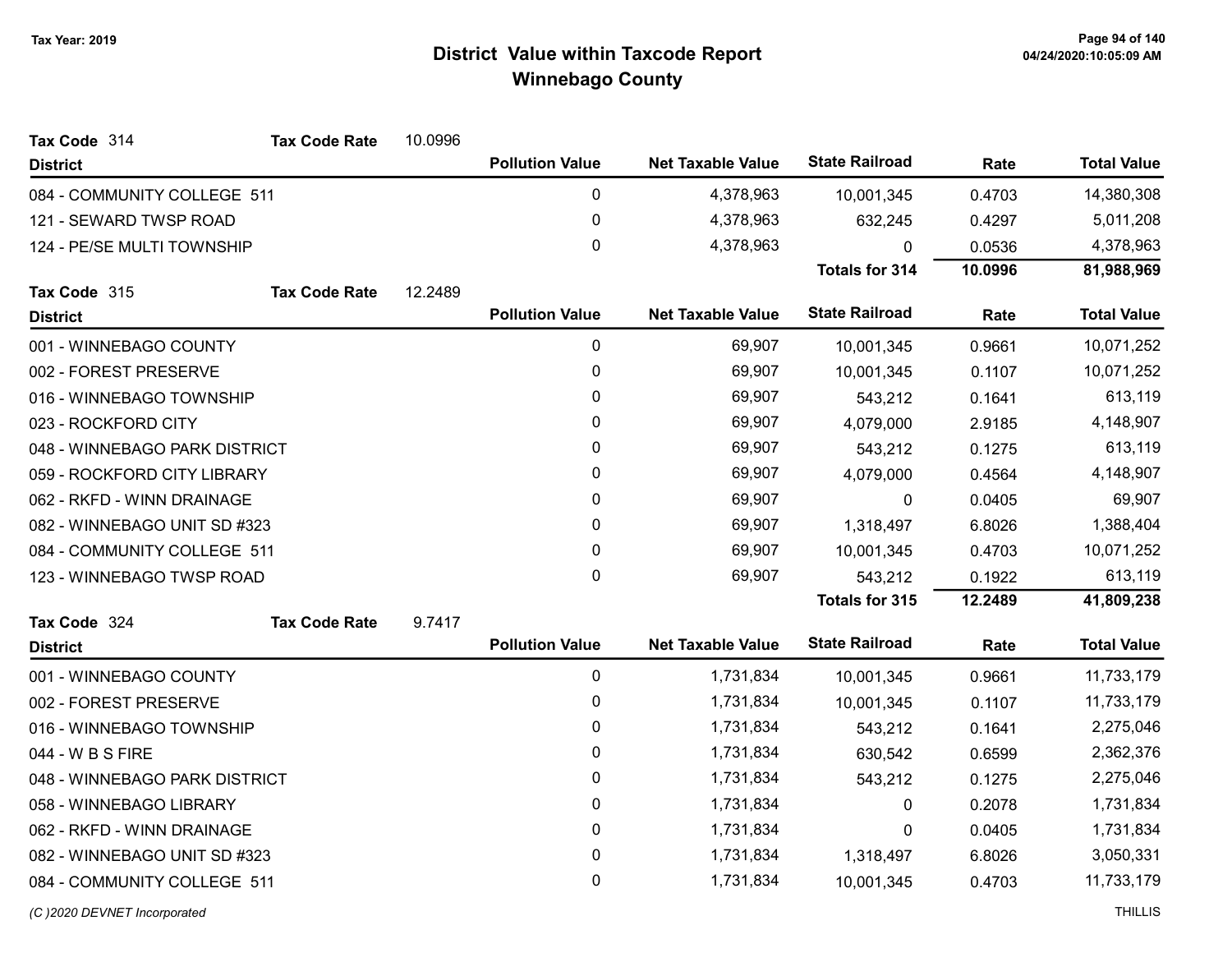| Tax Code 324                  | <b>Tax Code Rate</b> | 9.7417  |                        |                          |                       |           |                    |
|-------------------------------|----------------------|---------|------------------------|--------------------------|-----------------------|-----------|--------------------|
| <b>District</b>               |                      |         | <b>Pollution Value</b> | <b>Net Taxable Value</b> | <b>State Railroad</b> | Rate      | <b>Total Value</b> |
| 123 - WINNEBAGO TWSP ROAD     |                      |         | 0                      | 1,731,834                | 543,212               | 0.1922    | 2,275,046          |
|                               |                      |         |                        |                          | <b>Totals for 324</b> | 9.7417    | 50,901,050         |
| Tax Code 325                  | <b>Tax Code Rate</b> | 10.5957 |                        |                          |                       |           |                    |
| <b>District</b>               |                      |         | <b>Pollution Value</b> | <b>Net Taxable Value</b> | <b>State Railroad</b> | Rate      | <b>Total Value</b> |
| 001 - WINNEBAGO COUNTY        |                      |         | 0                      | 300,159                  | 10,001,345            | 0.9661    | 10,301,504         |
| 002 - FOREST PRESERVE         |                      |         | 0                      | 300,159                  | 10,001,345            | 0.1107    | 10,301,504         |
| 016 - WINNEBAGO TOWNSHIP      |                      |         | 0                      | 300,159                  | 543,212               | 0.1641    | 843,371            |
| 027 - WINNEBAGO VILLAGE       |                      |         | 0                      | 300,159                  | 0                     | 0.8945    | 300,159            |
| 044 - W B S FIRE              |                      |         | 0                      | 300,159                  | 630,542               | 0.6599    | 930,701            |
| 048 - WINNEBAGO PARK DISTRICT |                      |         | 0                      | 300,159                  | 543,212               | 0.1275    | 843,371            |
| 058 - WINNEBAGO LIBRARY       |                      | 0       | 300,159                | 0                        | 0.2078                | 300,159   |                    |
| 082 - WINNEBAGO UNIT SD #323  |                      | 0       | 300,159                | 1,318,497                | 6.8026                | 1,618,656 |                    |
| 084 - COMMUNITY COLLEGE 511   |                      |         | 0                      | 300,159                  | 10,001,345            | 0.4703    | 10,301,504         |
| 123 - WINNEBAGO TWSP ROAD     |                      |         | 0                      | 300,159                  | 543,212               | 0.1922    | 843,371            |
|                               |                      |         |                        |                          | <b>Totals for 325</b> | 10.5957   | 36,584,300         |
| Tax Code 326                  | <b>Tax Code Rate</b> | 9.7012  |                        |                          |                       |           |                    |
| <b>District</b>               |                      |         | <b>Pollution Value</b> | <b>Net Taxable Value</b> | <b>State Railroad</b> | Rate      | <b>Total Value</b> |
| 001 - WINNEBAGO COUNTY        |                      |         | 0                      | 46,779,773               | 10,001,345            | 0.9661    | 56,781,118         |
| 002 - FOREST PRESERVE         |                      |         | 0                      | 46,779,773               | 10,001,345            | 0.1107    | 56,781,118         |
| 016 - WINNEBAGO TOWNSHIP      |                      |         | 0                      | 46,779,773               | 543,212               | 0.1641    | 47,322,985         |
| 044 - W B S FIRE              |                      |         | 0                      | 46,779,773               | 630,542               | 0.6599    | 47,410,315         |
| 048 - WINNEBAGO PARK DISTRICT |                      |         | 0                      | 46,779,773               | 543,212               | 0.1275    | 47,322,985         |
| 058 - WINNEBAGO LIBRARY       |                      |         | 0                      | 46,779,773               | 0                     | 0.2078    | 46,779,773         |
| 082 - WINNEBAGO UNIT SD #323  |                      |         | 0                      | 46,779,773               | 1,318,497             | 6.8026    | 48,098,270         |
| 084 - COMMUNITY COLLEGE 511   |                      |         | 0                      | 46,779,773               | 10,001,345            | 0.4703    | 56,781,118         |
| 123 - WINNEBAGO TWSP ROAD     |                      |         | 0                      | 46,779,773               | 543,212               | 0.1922    | 47,322,985         |
|                               |                      |         |                        |                          | <b>Totals for 326</b> | 9.7012    | 454,600,667        |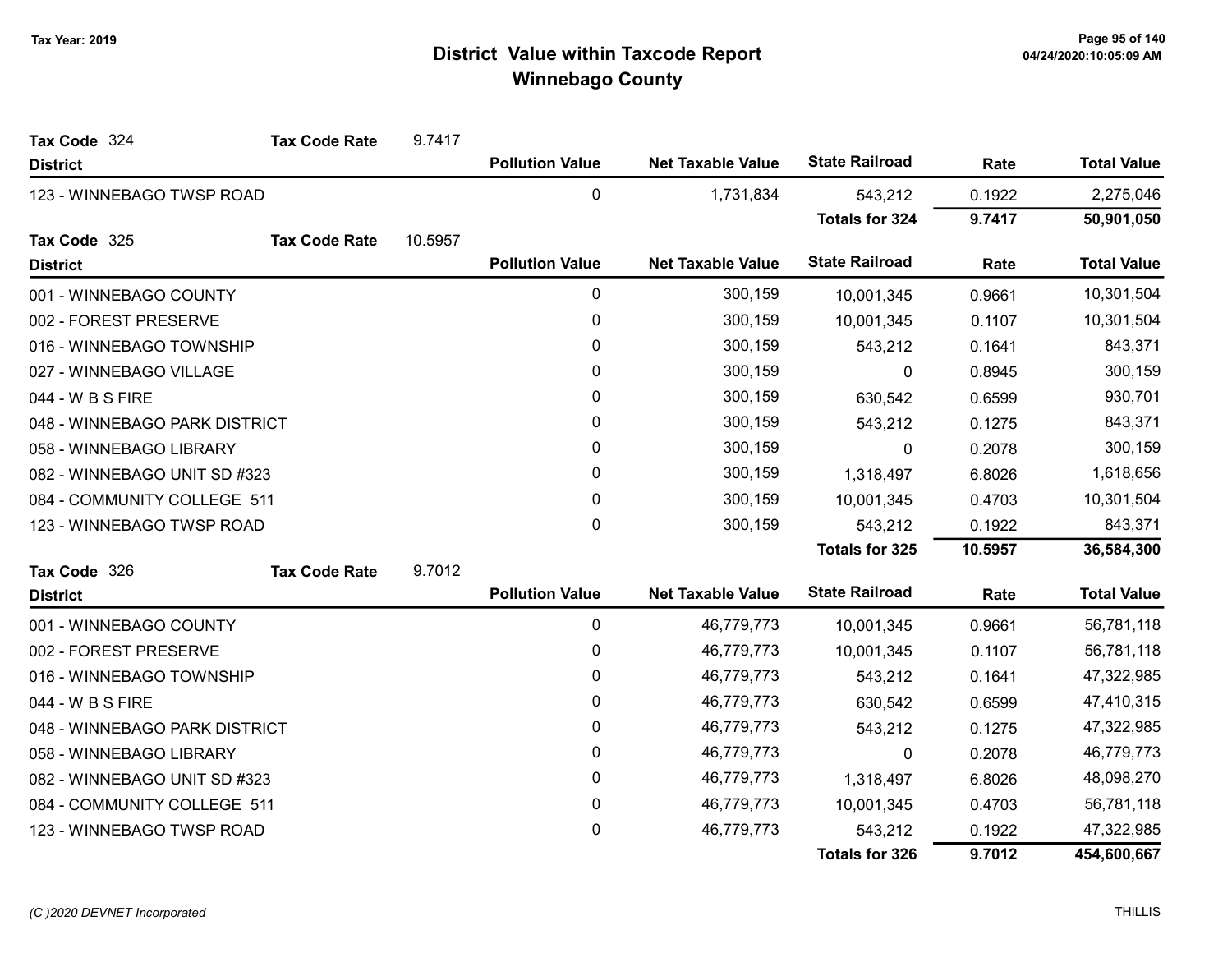| Tax Code 327                  | <b>Tax Code Rate</b> | 12.2084 |                        |                          |                       |         |                    |
|-------------------------------|----------------------|---------|------------------------|--------------------------|-----------------------|---------|--------------------|
| <b>District</b>               |                      |         | <b>Pollution Value</b> | <b>Net Taxable Value</b> | <b>State Railroad</b> | Rate    | <b>Total Value</b> |
| 001 - WINNEBAGO COUNTY        |                      |         | 0                      | 48,256                   | 10,001,345            | 0.9661  | 10,049,601         |
| 002 - FOREST PRESERVE         |                      |         | $\mathbf 0$            | 48,256                   | 10,001,345            | 0.1107  | 10,049,601         |
| 016 - WINNEBAGO TOWNSHIP      |                      |         | $\pmb{0}$              | 48,256                   | 543,212               | 0.1641  | 591,468            |
| 023 - ROCKFORD CITY           |                      |         | 0                      | 48,256                   | 4,079,000             | 2.9185  | 4,127,256          |
| 048 - WINNEBAGO PARK DISTRICT |                      |         | 0                      | 48,256                   | 543,212               | 0.1275  | 591,468            |
| 059 - ROCKFORD CITY LIBRARY   |                      |         | 0                      | 48,256                   | 4,079,000             | 0.4564  | 4,127,256          |
| 082 - WINNEBAGO UNIT SD #323  |                      |         | 0                      | 48,256                   | 1,318,497             | 6.8026  | 1,366,753          |
| 084 - COMMUNITY COLLEGE 511   |                      |         | $\mathbf{0}$           | 48,256                   | 10,001,345            | 0.4703  | 10,049,601         |
| 123 - WINNEBAGO TWSP ROAD     |                      |         | $\pmb{0}$              | 48,256                   | 543,212               | 0.1922  | 591,468            |
|                               |                      |         |                        |                          | <b>Totals for 327</b> | 12.2084 | 41,544,472         |
| Tax Code 328                  | <b>Tax Code Rate</b> | 10.7805 |                        |                          |                       |         |                    |
| <b>District</b>               |                      |         | <b>Pollution Value</b> | <b>Net Taxable Value</b> | <b>State Railroad</b> | Rate    | <b>Total Value</b> |
| 001 - WINNEBAGO COUNTY        |                      |         | $\pmb{0}$              | 49,029,540               | 10,001,345            | 0.9661  | 59,030,885         |
| 002 - FOREST PRESERVE         |                      |         | $\pmb{0}$              | 49,029,540               | 10,001,345            | 0.1107  | 59,030,885         |
| 016 - WINNEBAGO TOWNSHIP      |                      |         | 0                      | 49,029,540               | 543,212               | 0.1641  | 49,572,752         |
| 027 - WINNEBAGO VILLAGE       |                      |         | 0                      | 49,029,540               | 0                     | 0.8945  | 49,029,540         |
| 044 - W B S FIRE              |                      |         | 0                      | 49,029,540               | 630,542               | 0.6599  | 49,660,082         |
| 048 - WINNEBAGO PARK DISTRICT |                      |         | 0                      | 49,029,540               | 543,212               | 0.1275  | 49,572,752         |
| 051 - ROCK RIVER WATER REC    |                      |         | 0                      | 49,029,540               | 5,405,492             | 0.1848  | 54,435,032         |
| 058 - WINNEBAGO LIBRARY       |                      |         | 0                      | 49,029,540               | 0                     | 0.2078  | 49,029,540         |
| 082 - WINNEBAGO UNIT SD #323  |                      |         | 0                      | 49,029,540               | 1,318,497             | 6.8026  | 50,348,037         |
| 084 - COMMUNITY COLLEGE 511   |                      |         | $\pmb{0}$              | 49,029,540               | 10,001,345            | 0.4703  | 59,030,885         |
| 123 - WINNEBAGO TWSP ROAD     |                      |         | $\mathbf 0$            | 49,029,540               | 543,212               | 0.1922  | 49,572,752         |
|                               |                      |         |                        |                          | <b>Totals for 328</b> | 10.7805 | 578,313,142        |
| Tax Code 329                  | <b>Tax Code Rate</b> | 9.8860  |                        |                          |                       |         |                    |
| <b>District</b>               |                      |         | <b>Pollution Value</b> | <b>Net Taxable Value</b> | <b>State Railroad</b> | Rate    | <b>Total Value</b> |
| 001 - WINNEBAGO COUNTY        |                      |         | 0                      | 1,778,042                | 10,001,345            | 0.9661  | 11,779,387         |
| 002 - FOREST PRESERVE         |                      |         | $\pmb{0}$              | 1,778,042                | 10,001,345            | 0.1107  | 11,779,387         |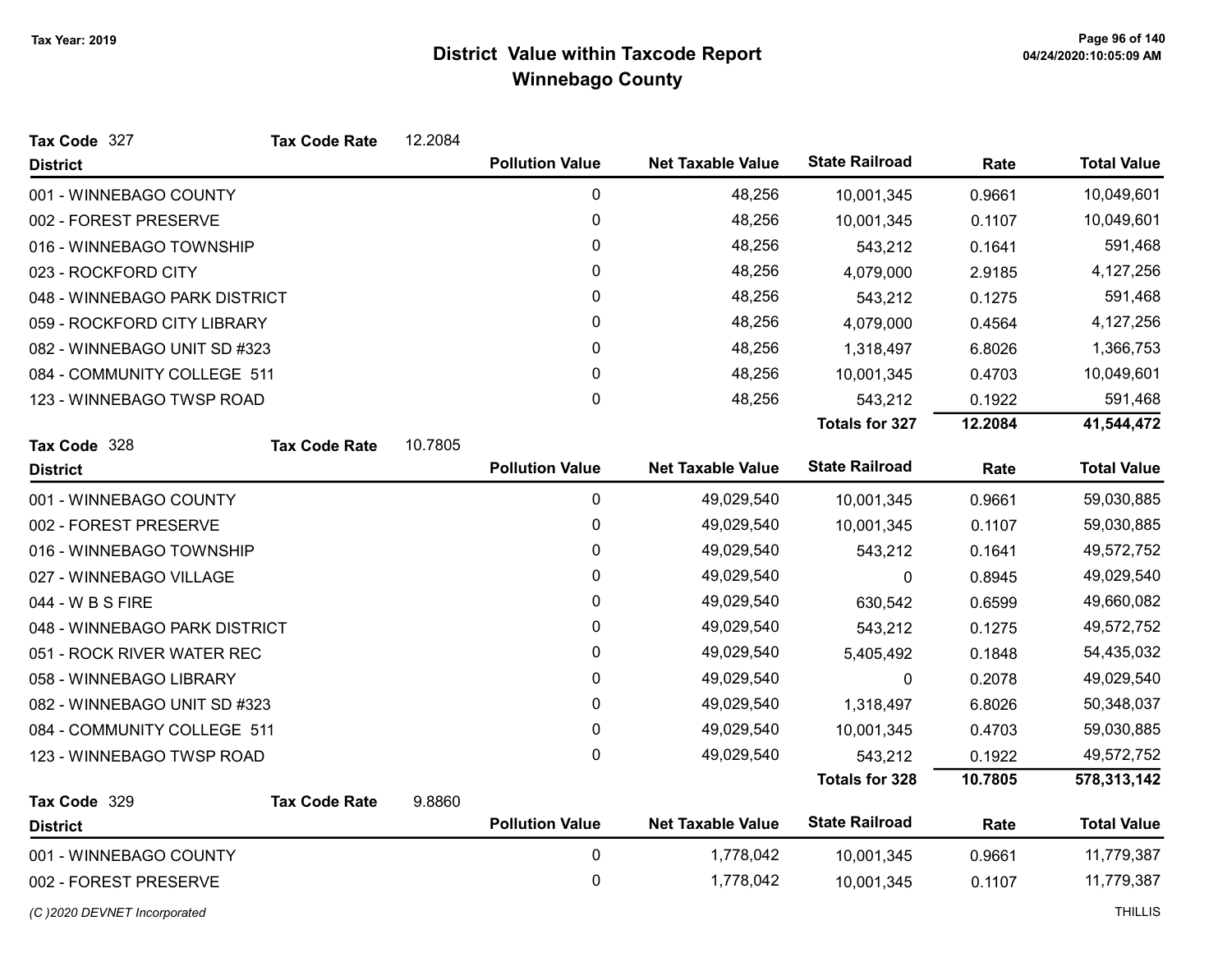| Tax Code 329                   | <b>Tax Code Rate</b> | 9.8860  |                        |                          |                       |         |                    |
|--------------------------------|----------------------|---------|------------------------|--------------------------|-----------------------|---------|--------------------|
| <b>District</b>                |                      |         | <b>Pollution Value</b> | <b>Net Taxable Value</b> | <b>State Railroad</b> | Rate    | <b>Total Value</b> |
| 016 - WINNEBAGO TOWNSHIP       |                      |         | 0                      | 1,778,042                | 543,212               | 0.1641  | 2,321,254          |
| 044 - W B S FIRE               |                      |         | 0                      | 1,778,042                | 630,542               | 0.6599  | 2,408,584          |
| 048 - WINNEBAGO PARK DISTRICT  |                      |         | 0                      | 1,778,042                | 543,212               | 0.1275  | 2,321,254          |
| 051 - ROCK RIVER WATER REC     |                      |         | 0                      | 1,778,042                | 5,405,492             | 0.1848  | 7,183,534          |
| 058 - WINNEBAGO LIBRARY        |                      |         | 0                      | 1,778,042                | 0                     | 0.2078  | 1,778,042          |
| 082 - WINNEBAGO UNIT SD #323   |                      |         | 0                      | 1,778,042                | 1,318,497             | 6.8026  | 3,096,539          |
| 084 - COMMUNITY COLLEGE 511    |                      |         | 0                      | 1,778,042                | 10,001,345            | 0.4703  | 11,779,387         |
| 123 - WINNEBAGO TWSP ROAD      |                      |         | $\mathbf{0}$           | 1,778,042                | 543,212               | 0.1922  | 2,321,254          |
|                                |                      |         |                        |                          | <b>Totals for 329</b> | 9.8860  | 56,768,622         |
| Tax Code 343                   | <b>Tax Code Rate</b> | 11.1298 |                        |                          |                       |         |                    |
| <b>District</b>                |                      |         | <b>Pollution Value</b> | <b>Net Taxable Value</b> | <b>State Railroad</b> | Rate    | <b>Total Value</b> |
| 001 - WINNEBAGO COUNTY         |                      |         | $\mathbf{0}$           | 540,338                  | 10,001,345            | 0.9661  | 10,541,683         |
| 002 - FOREST PRESERVE          |                      |         | 0                      | 540,338                  | 10,001,345            | 0.1107  | 10,541,683         |
| 004 - CHERRY VALLEY TOWNSHIP   |                      |         | 0                      | 540,338                  | 1,555,953             | 0.1334  | 2,096,291          |
| 031 - CHERRY VALLEY FIRE       |                      |         | 0                      | 540,338                  | 759,924               | 0.9763  | 1,300,262          |
| 046 - ROCKFORD PARK DISTRICT   |                      |         | 0                      | 540,338                  | 5,084,871             | 1.0334  | 5,625,209          |
| 051 - ROCK RIVER WATER REC     |                      |         | $\mathbf{0}$           | 540,338                  | 5,405,492             | 0.1848  | 5,945,830          |
| 060 - GREATER RKFD AIRPORT     |                      |         | 0                      | 540,338                  | 7,017,722             | 0.1011  | 7,558,060          |
| 076 - ROCKFORD SCHOOL DIST 205 |                      |         | 0                      | 540,338                  | 6,163,673             | 6.8929  | 6,704,011          |
| 084 - COMMUNITY COLLEGE 511    |                      |         | 0                      | 540,338                  | 10,001,345            | 0.4703  | 10,541,683         |
| 111 - CHERRY VALLEY TWSP ROAD  |                      |         | 0                      | 540,338                  | 1,555,953             | 0.2608  | 2,096,291          |
|                                |                      |         |                        |                          | <b>Totals for 343</b> | 11.1298 | 62,951,003         |
| Tax Code 347                   | <b>Tax Code Rate</b> | 9.3741  |                        |                          |                       |         |                    |
| <b>District</b>                |                      |         | <b>Pollution Value</b> | <b>Net Taxable Value</b> | <b>State Railroad</b> | Rate    | <b>Total Value</b> |
| 001 - WINNEBAGO COUNTY         |                      |         | 0                      | 304,604                  | 10,001,345            | 0.9661  | 10,305,949         |
| 002 - FOREST PRESERVE          |                      |         | $\mathbf 0$            | 304,604                  | 10,001,345            | 0.1107  | 10,305,949         |
| 013 - ROSCOE TOWNSHIP          |                      |         | 0                      | 304,604                  | 751,886               | 0.1431  | 1,056,490          |
| 026 - SOUTH BELOIT CITY        |                      |         | 0                      | 304,604                  | 1,188,777             | 1.0813  | 1,493,381          |
|                                |                      |         |                        |                          |                       |         |                    |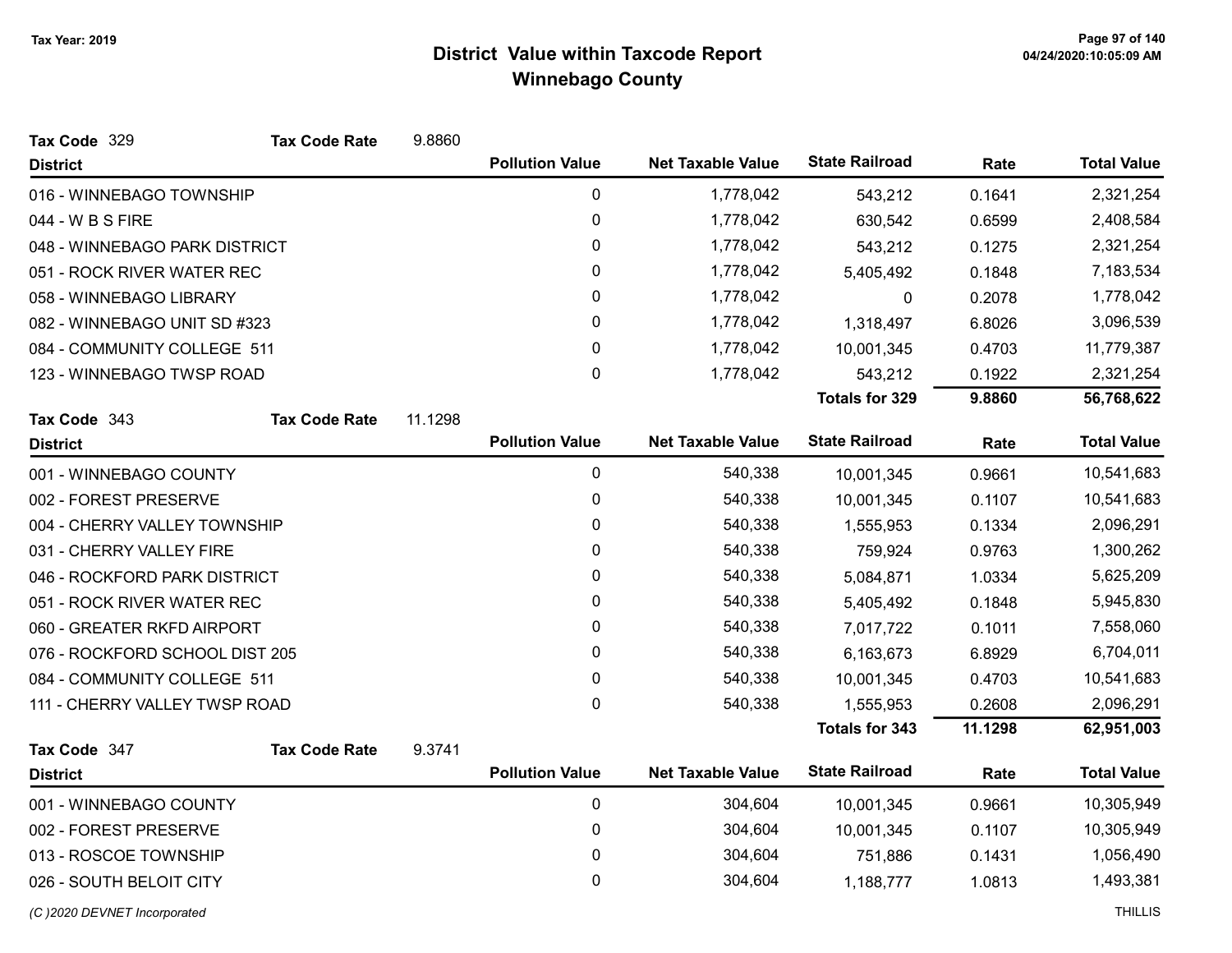| Tax Code 347                    | <b>Tax Code Rate</b> | 9.3741 |                        |                          |                       |        |                    |
|---------------------------------|----------------------|--------|------------------------|--------------------------|-----------------------|--------|--------------------|
| <b>District</b>                 |                      |        | <b>Pollution Value</b> | <b>Net Taxable Value</b> | <b>State Railroad</b> | Rate   | <b>Total Value</b> |
| 061 - SOUTH BELOIT CITY LIBRARY |                      |        | $\mathbf 0$            | 304,604                  | 1,188,777             | 0.2008 | 1,493,381          |
| 079 - SOUTH BELOIT SD #320      |                      |        | $\mathbf 0$            | 304,604                  | 1,291,205             | 6.2320 | 1,595,809          |
| 084 - COMMUNITY COLLEGE 511     |                      |        | 0                      | 304,604                  | 10,001,345            | 0.4703 | 10,305,949         |
| 120 - ROSCOE TWSP ROAD          |                      |        | 0                      | 304,604                  | 751,886               | 0.1698 | 1,056,490          |
| 166 - GARDNER / BLACKHAWK TIF   |                      |        | 0                      | 148,114                  | 0                     | 0.0000 | 148,114            |
| 174 - SOUTH BELOIT SSA 10       |                      |        | $\mathbf 0$            | 304,604                  | $\Omega$              | 0.0000 | 304,604            |
|                                 |                      |        |                        |                          | <b>Totals for 347</b> | 9.3741 | 38,066,116         |
| Tax Code 348                    | <b>Tax Code Rate</b> | 9.4019 |                        |                          |                       |        |                    |
| <b>District</b>                 |                      |        | <b>Pollution Value</b> | <b>Net Taxable Value</b> | <b>State Railroad</b> | Rate   | <b>Total Value</b> |
| 001 - WINNEBAGO COUNTY          |                      |        | 0                      | 60,862                   | 10,001,345            | 0.9661 | 10,062,207         |
| 002 - FOREST PRESERVE           |                      |        | 0                      | 60,862                   | 10,001,345            | 0.1107 | 10,062,207         |
| 012 - ROCKTON TOWNSHIP          |                      |        | $\mathbf{0}$           | 60,862                   | 1,056,280             | 0.1901 | 1,117,142          |
| 026 - SOUTH BELOIT CITY         |                      |        | 0                      | 60,862                   | 1,188,777             | 1.0813 | 1,249,639          |
| 061 - SOUTH BELOIT CITY LIBRARY |                      |        | 0                      | 60,862                   | 1,188,777             | 0.2008 | 1,249,639          |
| 079 - SOUTH BELOIT SD #320      |                      |        | 0                      | 60,862                   | 1,291,205             | 6.2320 | 1,352,067          |
| 084 - COMMUNITY COLLEGE 511     |                      |        | 0                      | 60,862                   | 10,001,345            | 0.4703 | 10,062,207         |
| 119 - ROCKTON TWSP ROAD         |                      |        | 0                      | 60,862                   | 1,056,280             | 0.1506 | 1,117,142          |
| 166 - GARDNER / BLACKHAWK TIF   |                      |        | 0                      | 149,941                  | 0                     | 0.0000 | 149,941            |
| 169 - SOUTH BELOIT SSA 5        |                      |        | $\mathbf 0$            | 60,862                   | 0                     | 0.0000 | 60,862             |
|                                 |                      |        |                        |                          | <b>Totals for 348</b> | 9.4019 | 36,483,053         |
| Tax Code 351                    | <b>Tax Code Rate</b> | 8.4806 |                        |                          |                       |        |                    |
| <b>District</b>                 |                      |        | <b>Pollution Value</b> | <b>Net Taxable Value</b> | <b>State Railroad</b> | Rate   | <b>Total Value</b> |
| 001 - WINNEBAGO COUNTY          |                      |        | $\mathbf 0$            | 741,200                  | 10,001,345            | 0.9661 | 10,742,545         |
| 002 - FOREST PRESERVE           |                      |        | $\mathbf 0$            | 741,200                  | 10,001,345            | 0.1107 | 10,742,545         |
| 011 - ROCKFORD TOWNSHIP         |                      |        | $\mathbf{0}$           | 741,200                  | 5,034,387             | 0.1298 | 5,775,587          |
| 036 - NEW MILFORD FIRE          |                      |        | $\mathbf 0$            | 741,200                  | 223,305               | 0.8195 | 964,505            |
| 060 - GREATER RKFD AIRPORT      |                      |        | $\mathbf 0$            | 741,200                  | 7,017,722             | 0.1011 | 7,758,922          |
| 078 - MERIDIAN SCHOOL DIST 223  |                      |        | 0                      | 741,200                  | 60,395                | 5.7504 | 801,595            |
|                                 |                      |        |                        |                          |                       |        |                    |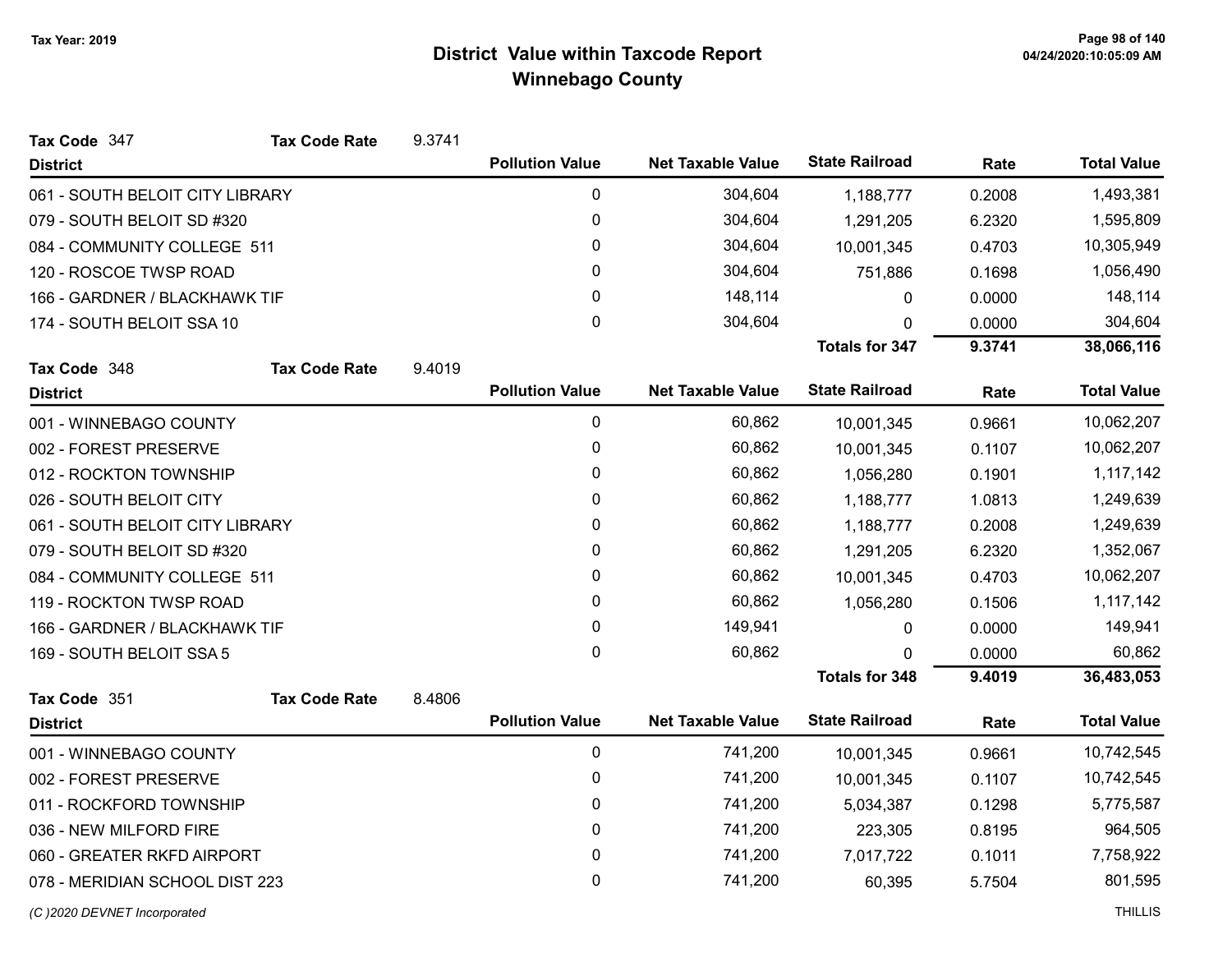| Tax Code 351                      | <b>Tax Code Rate</b> | 8.4806 |                        |                          |                       |           |                    |
|-----------------------------------|----------------------|--------|------------------------|--------------------------|-----------------------|-----------|--------------------|
| <b>District</b>                   |                      |        | <b>Pollution Value</b> | <b>Net Taxable Value</b> | <b>State Railroad</b> | Rate      | <b>Total Value</b> |
| 084 - COMMUNITY COLLEGE 511       |                      |        | 0                      | 741,200                  | 10,001,345            | 0.4703    | 10,742,545         |
| 118 - ROCKFORD TWSP ROAD          |                      |        | $\pmb{0}$              | 741,200                  | 5,034,387             | 0.1327    | 5,775,587          |
|                                   |                      |        |                        |                          | <b>Totals for 351</b> | 8.4806    | 53,303,831         |
| Tax Code 358                      | <b>Tax Code Rate</b> | 9.7182 |                        |                          |                       |           |                    |
| <b>District</b>                   |                      |        | <b>Pollution Value</b> | <b>Net Taxable Value</b> | <b>State Railroad</b> | Rate      | <b>Total Value</b> |
| 001 - WINNEBAGO COUNTY            |                      |        | 0                      | 0                        | 10,001,345            | 0.9661    | 10,001,345         |
| 002 - FOREST PRESERVE             |                      |        | 0                      | 0                        | 10,001,345            | 0.1107    | 10,001,345         |
| 009 - OWEN TOWNSHIP               |                      |        | 0                      | 0                        | 427,382               | 0.1405    | 427,382            |
| 020 - MACHESNEY PARK VILLAGE      |                      |        | 0                      | 0                        | $\boldsymbol{0}$      | 0.0000    | 0                  |
| 038 - NORTHWEST FIRE              |                      |        | 0                      | 0                        | 331,926               | 0.5481    | 331,926            |
| 055 - NORTH SUBURBAN LIBRARY      |                      |        | 0                      | 0                        | 986,492               | 0.2909    | 986,492            |
| 060 - GREATER RKFD AIRPORT        |                      | 0      | 0                      | 7,017,722                | 0.1011                | 7,017,722 |                    |
| 076 - ROCKFORD SCHOOL DIST 205    |                      |        | 0                      | 0                        | 6,163,673             | 6.8929    | 6,163,673          |
| 084 - COMMUNITY COLLEGE 511       |                      |        | 0                      | 0                        | 10,001,345            | 0.4703    | 10,001,345         |
| 116 - OWEN TWSP ROAD              |                      |        | 0                      | 0                        | 427,382               | 0.1976    | 427,382            |
| 156 - OLDE RIVER RIDGE PLAT 6 SSA |                      |        | $\mathbf 0$            | 0                        | $\Omega$              | 0.0000    | $\Omega$           |
|                                   |                      |        |                        |                          | <b>Totals for 358</b> | 9.7182    | 45,358,612         |
| Tax Code 359                      | <b>Tax Code Rate</b> | 9.7182 |                        |                          |                       |           |                    |
| <b>District</b>                   |                      |        | <b>Pollution Value</b> | <b>Net Taxable Value</b> | <b>State Railroad</b> | Rate      | <b>Total Value</b> |
| 001 - WINNEBAGO COUNTY            |                      |        | 0                      | 3,727                    | 10,001,345            | 0.9661    | 10,005,072         |
| 002 - FOREST PRESERVE             |                      |        | 0                      | 3,727                    | 10,001,345            | 0.1107    | 10,005,072         |
| 009 - OWEN TOWNSHIP               |                      |        | 0                      | 3,727                    | 427,382               | 0.1405    | 431,109            |
| 020 - MACHESNEY PARK VILLAGE      |                      |        | 0                      | 3,727                    | 0                     | 0.0000    | 3,727              |
| 038 - NORTHWEST FIRE              |                      |        | 0                      | 3,727                    | 331,926               | 0.5481    | 335,653            |
| 055 - NORTH SUBURBAN LIBRARY      |                      |        | 0                      | 3,727                    | 986,492               | 0.2909    | 990,219            |
| 060 - GREATER RKFD AIRPORT        |                      |        | 0                      | 3,727                    | 7,017,722             | 0.1011    | 7,021,449          |
| 076 - ROCKFORD SCHOOL DIST 205    |                      |        | 0                      | 3,727                    | 6,163,673             | 6.8929    | 6,167,400          |
| 084 - COMMUNITY COLLEGE 511       |                      |        | 0                      | 3,727                    | 10,001,345            | 0.4703    | 10,005,072         |
|                                   |                      |        |                        |                          |                       |           |                    |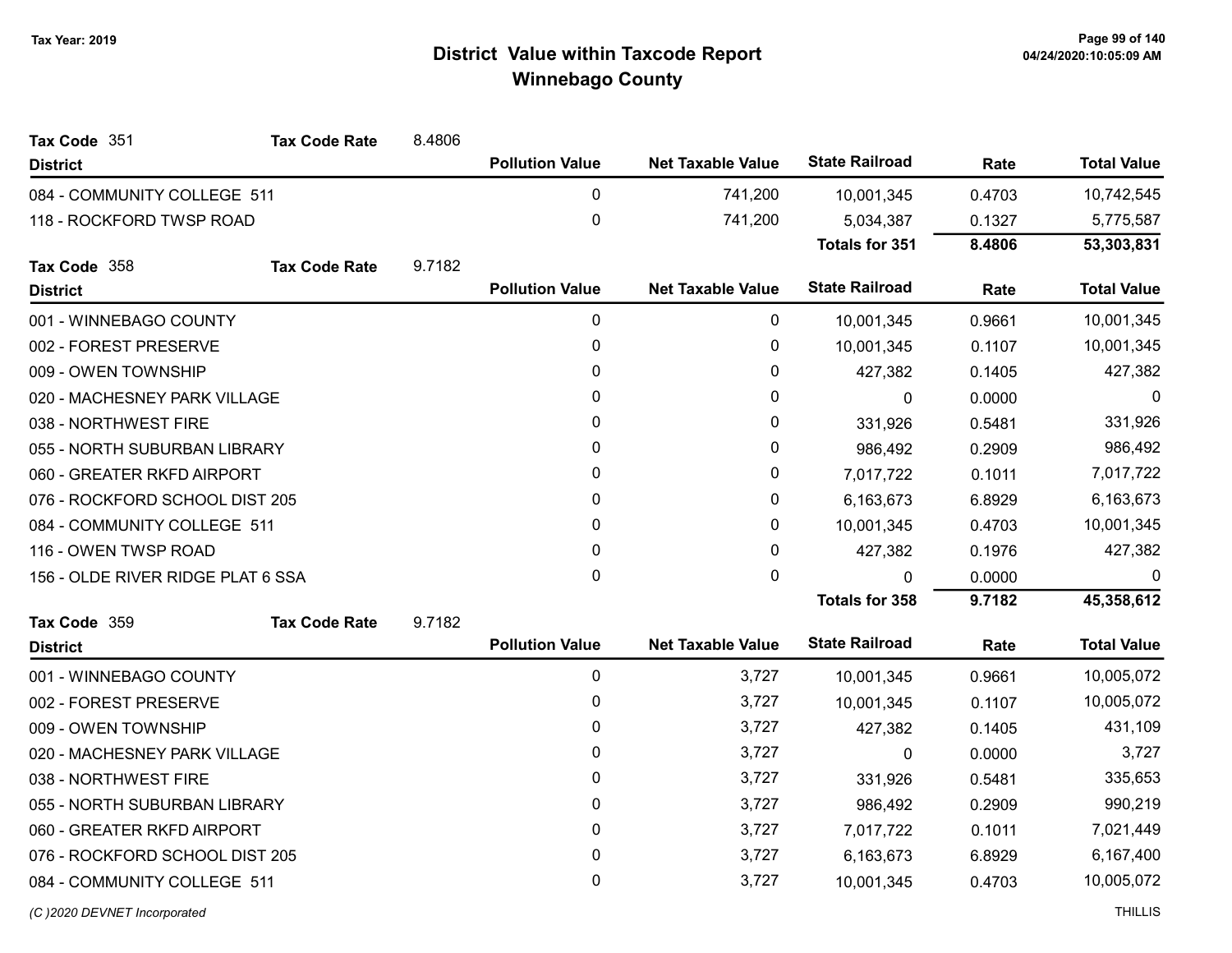| Tax Code 359                      | <b>Tax Code Rate</b> | 9.7182  |                        |                          |                       |            |                    |
|-----------------------------------|----------------------|---------|------------------------|--------------------------|-----------------------|------------|--------------------|
| <b>District</b>                   |                      |         | <b>Pollution Value</b> | <b>Net Taxable Value</b> | <b>State Railroad</b> | Rate       | <b>Total Value</b> |
| 116 - OWEN TWSP ROAD              |                      |         | $\pmb{0}$              | 3,727                    | 427,382               | 0.1976     | 431,109            |
| 156 - OLDE RIVER RIDGE PLAT 6 SSA |                      |         | 0                      | 3,727                    | U                     | 0.0000     | 3,727              |
|                                   |                      |         |                        |                          | <b>Totals for 359</b> | 9.7182     | 45,399,609         |
| Tax Code 360                      | <b>Tax Code Rate</b> | 9.3262  |                        |                          |                       |            |                    |
| <b>District</b>                   |                      |         | <b>Pollution Value</b> | <b>Net Taxable Value</b> | <b>State Railroad</b> | Rate       | <b>Total Value</b> |
| 001 - WINNEBAGO COUNTY            |                      |         | $\pmb{0}$              | 0                        | 10,001,345            | 0.9661     | 10,001,345         |
| 002 - FOREST PRESERVE             |                      |         | 0                      | 0                        | 10,001,345            | 0.1107     | 10,001,345         |
| 009 - OWEN TOWNSHIP               |                      |         | $\mathbf{0}$           | 0                        | 427,382               | 0.1405     | 427,382            |
| 038 - NORTHWEST FIRE              |                      |         | 0                      | 0                        | 331,926               | 0.5481     | 331,926            |
| 076 - ROCKFORD SCHOOL DIST 205    |                      |         | 0                      | 0                        | 6,163,673             | 6.8929     | 6,163,673          |
| 084 - COMMUNITY COLLEGE 511       |                      | 0       | 0                      | 10,001,345               | 0.4703                | 10,001,345 |                    |
| 116 - OWEN TWSP ROAD              |                      |         | 0                      | 0                        | 427,382               | 0.1976     | 427,382            |
|                                   |                      |         |                        |                          | <b>Totals for 360</b> | 9.3262     | 37,354,398         |
| Tax Code 361                      | <b>Tax Code Rate</b> | 12.4389 |                        |                          |                       |            |                    |
| <b>District</b>                   |                      |         | <b>Pollution Value</b> | <b>Net Taxable Value</b> | <b>State Railroad</b> | Rate       | <b>Total Value</b> |
| 001 - WINNEBAGO COUNTY            |                      |         | $\mathbf 0$            | 3,891                    | 10,001,345            | 0.9661     | 10,005,236         |
| 002 - FOREST PRESERVE             |                      |         | 0                      | 3,891                    | 10,001,345            | 0.1107     | 10,005,236         |
| 009 - OWEN TOWNSHIP               |                      |         | 0                      | 3,891                    | 427,382               | 0.1405     | 431,273            |
| 023 - ROCKFORD CITY               |                      |         | 0                      | 3,891                    | 4,079,000             | 2.9185     | 4,082,891          |
| 051 - ROCK RIVER WATER REC        |                      |         | 0                      | 3,891                    | 5,405,492             | 0.1848     | 5,409,383          |
| 059 - ROCKFORD CITY LIBRARY       |                      |         | $\mathbf{0}$           | 3,891                    | 4,079,000             | 0.4564     | 4,082,891          |
| 060 - GREATER RKFD AIRPORT        |                      |         | 0                      | 3,891                    | 7,017,722             | 0.1011     | 7,021,613          |
| 076 - ROCKFORD SCHOOL DIST 205    |                      |         | 0                      | 3,891                    | 6,163,673             | 6.8929     | 6,167,564          |
| 084 - COMMUNITY COLLEGE 511       |                      |         | 0                      | 3,891                    | 10,001,345            | 0.4703     | 10,005,236         |
| 116 - OWEN TWSP ROAD              |                      |         | 0                      | 3,891                    | 427,382               | 0.1976     | 431,273            |
|                                   |                      |         |                        |                          | <b>Totals for 361</b> | 12.4389    | 57,642,596         |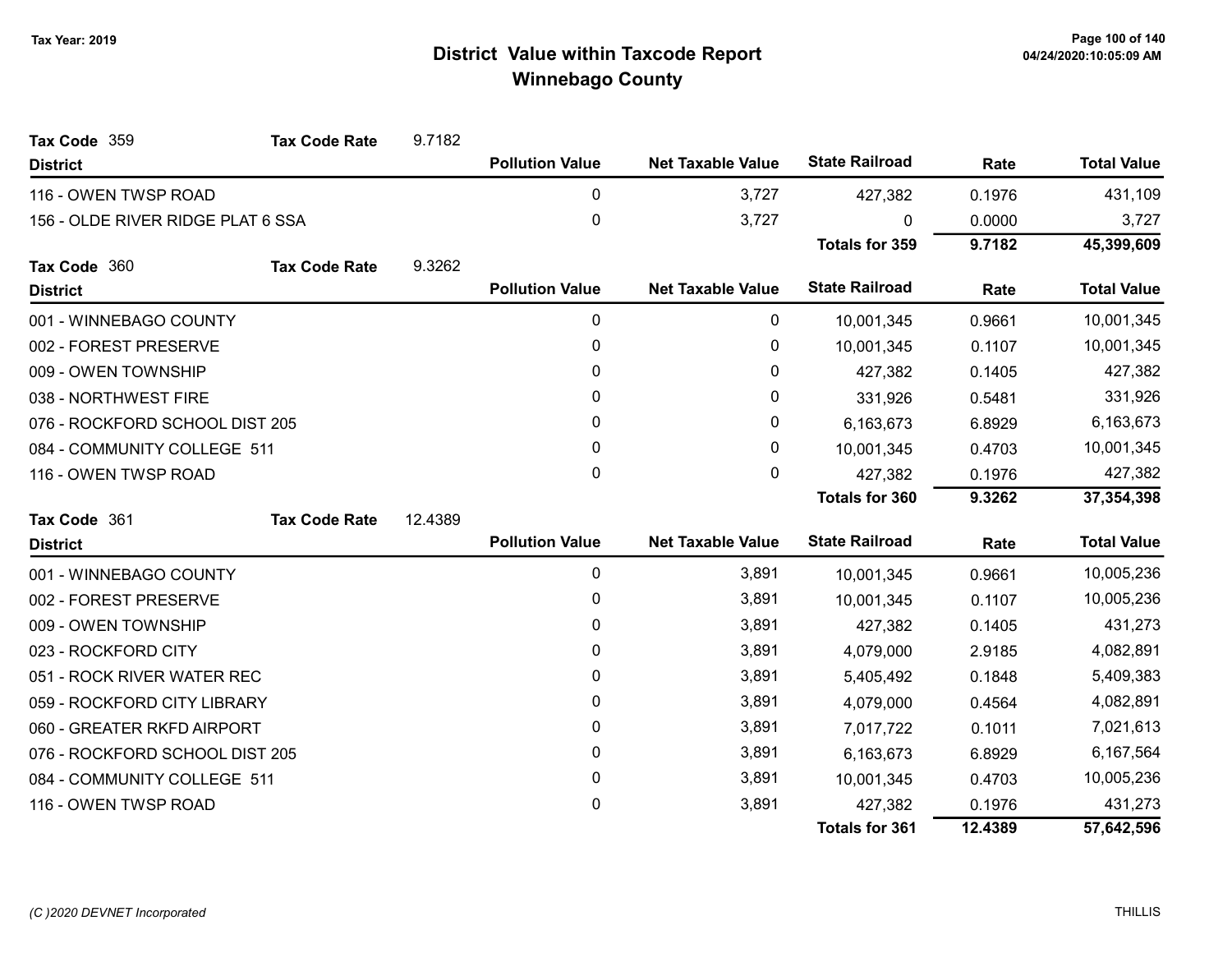| Tax Code 362                  | <b>Tax Code Rate</b> | 8.7303 |                        |                          |                       |        |                    |
|-------------------------------|----------------------|--------|------------------------|--------------------------|-----------------------|--------|--------------------|
| <b>District</b>               |                      |        | <b>Pollution Value</b> | <b>Net Taxable Value</b> | <b>State Railroad</b> | Rate   | <b>Total Value</b> |
| 001 - WINNEBAGO COUNTY        |                      |        | $\pmb{0}$              | 1,017,686                | 10,001,345            | 0.9661 | 11,019,031         |
| 002 - FOREST PRESERVE         |                      |        | $\pmb{0}$              | 1,017,686                | 10,001,345            | 0.1107 | 11,019,031         |
| 009 - OWEN TOWNSHIP           |                      |        | 0                      | 1,017,686                | 427,382               | 0.1405 | 1,445,068          |
| 038 - NORTHWEST FIRE          |                      |        | 0                      | 1,017,686                | 331,926               | 0.5481 | 1,349,612          |
| 074 - ROCKTON SCHOOL DIST 140 |                      |        | 0                      | 1,017,686                | 461,370               | 3.6359 | 1,479,056          |
| 077 - HONONEGAH HIGH SD #207  |                      |        | $\pmb{0}$              | 1,017,686                | 563,243               | 2.6611 | 1,580,929          |
| 084 - COMMUNITY COLLEGE 511   |                      |        | 0                      | 1,017,686                | 10,001,345            | 0.4703 | 11,019,031         |
| 116 - OWEN TWSP ROAD          |                      |        | 0                      | 1,017,686                | 427,382               | 0.1976 | 1,445,068          |
|                               |                      |        |                        |                          | <b>Totals for 362</b> | 8.7303 | 40,356,826         |
| Tax Code 363                  | <b>Tax Code Rate</b> | 9.4437 |                        |                          |                       |        |                    |
| <b>District</b>               |                      |        | <b>Pollution Value</b> | <b>Net Taxable Value</b> | <b>State Railroad</b> | Rate   | <b>Total Value</b> |
| 001 - WINNEBAGO COUNTY        |                      |        | $\pmb{0}$              | 49,219                   | 10,001,345            | 0.9661 | 10,050,564         |
| 002 - FOREST PRESERVE         |                      |        | $\pmb{0}$              | 49,219                   | 10,001,345            | 0.1107 | 10,050,564         |
| 009 - OWEN TOWNSHIP           |                      |        | 0                      | 49,219                   | 427,382               | 0.1405 | 476,601            |
| 038 - NORTHWEST FIRE          |                      |        | 0                      | 49,219                   | 331,926               | 0.5481 | 381,145            |
| 058 - WINNEBAGO LIBRARY       |                      |        | 0                      | 49,219                   | 0                     | 0.2078 | 49,219             |
| 082 - WINNEBAGO UNIT SD #323  |                      |        | 0                      | 49,219                   | 1,318,497             | 6.8026 | 1,367,716          |
| 084 - COMMUNITY COLLEGE 511   |                      |        | $\pmb{0}$              | 49,219                   | 10,001,345            | 0.4703 | 10,050,564         |
| 116 - OWEN TWSP ROAD          |                      |        | 0                      | 49,219                   | 427,382               | 0.1976 | 476,601            |
|                               |                      |        |                        |                          | Totals for 363        | 9.4437 | 32,902,974         |
| Tax Code 364                  | <b>Tax Code Rate</b> | 8.8797 |                        |                          |                       |        |                    |
| <b>District</b>               |                      |        | <b>Pollution Value</b> | <b>Net Taxable Value</b> | <b>State Railroad</b> | Rate   | <b>Total Value</b> |
| 001 - WINNEBAGO COUNTY        |                      |        | 0                      | 239,733                  | 10,001,345            | 0.9661 | 10,241,078         |
| 002 - FOREST PRESERVE         |                      |        | 0                      | 239,733                  | 10,001,345            | 0.1107 | 10,241,078         |
| 009 - OWEN TOWNSHIP           |                      |        | $\pmb{0}$              | 239,733                  | 427,382               | 0.1405 | 667,115            |
| 041 - ROCKTON FIRE            |                      |        | $\pmb{0}$              | 239,733                  | 496,081               | 0.6975 | 735,814            |
| 074 - ROCKTON SCHOOL DIST 140 |                      |        | $\pmb{0}$              | 239,733                  | 461,370               | 3.6359 | 701,103            |
| 077 - HONONEGAH HIGH SD #207  |                      |        | 0                      | 239,733                  | 563,243               | 2.6611 | 802,976            |
| (C) 2020 DEVNET Incorporated  |                      |        |                        |                          |                       |        | <b>THILLIS</b>     |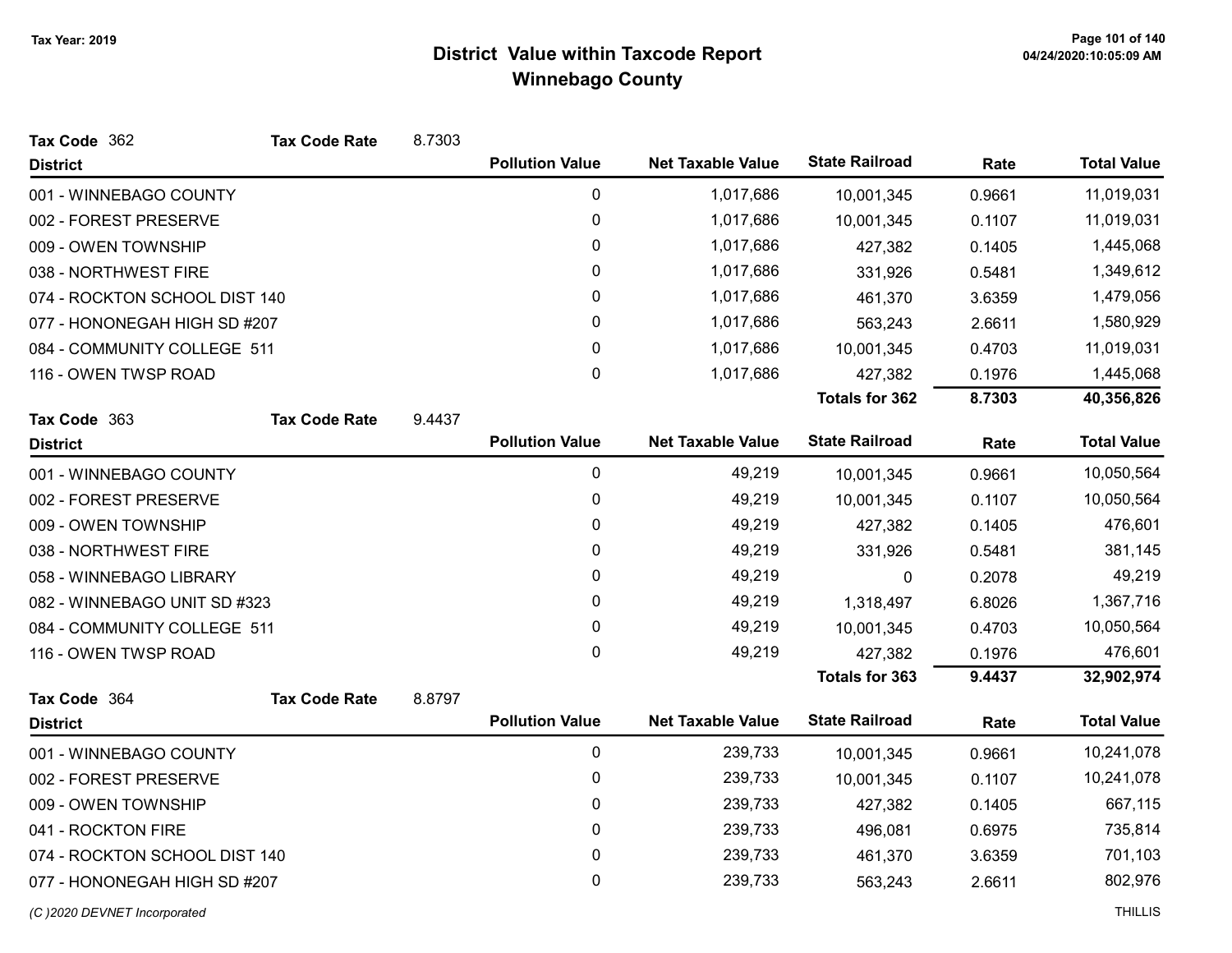| Tax Code 364                   | <b>Tax Code Rate</b> | 8.8797  |                        |                          |                       |              |                    |
|--------------------------------|----------------------|---------|------------------------|--------------------------|-----------------------|--------------|--------------------|
| <b>District</b>                |                      |         | <b>Pollution Value</b> | <b>Net Taxable Value</b> | <b>State Railroad</b> | Rate         | <b>Total Value</b> |
| 084 - COMMUNITY COLLEGE 511    |                      |         | 0                      | 239,733                  | 10,001,345            | 0.4703       | 10,241,078         |
| 116 - OWEN TWSP ROAD           |                      |         | 0                      | 239,733                  | 427,382               | 0.1976       | 667,115            |
|                                |                      |         |                        |                          | <b>Totals for 364</b> | 8.8797       | 34,297,357         |
| Tax Code 365                   | <b>Tax Code Rate</b> | 9.9030  |                        |                          |                       |              |                    |
| <b>District</b>                |                      |         | <b>Pollution Value</b> | <b>Net Taxable Value</b> | <b>State Railroad</b> | Rate         | <b>Total Value</b> |
| 001 - WINNEBAGO COUNTY         |                      |         | 0                      | 11,159,820               | 10,001,345            | 0.9661       | 21, 161, 165       |
| 002 - FOREST PRESERVE          |                      |         | 0                      | 11,159,820               | 10,001,345            | 0.1107       | 21, 161, 165       |
| 009 - OWEN TOWNSHIP            |                      |         | 0                      | 11,159,820               | 427,382               | 0.1405       | 11,587,202         |
| 020 - MACHESNEY PARK VILLAGE   |                      |         | 0                      | 11,159,820               | $\mathbf{0}$          | 0.0000       | 11,159,820         |
| 038 - NORTHWEST FIRE           |                      |         | 0                      | 11,159,820               | 331,926               | 0.5481       | 11,491,746         |
| 051 - ROCK RIVER WATER REC     |                      |         | 0                      | 11,159,820               | 5,405,492             | 0.1848       | 16,565,312         |
| 055 - NORTH SUBURBAN LIBRARY   |                      |         | 0                      | 11,159,820               | 986,492               | 0.2909       | 12,146,312         |
| 060 - GREATER RKFD AIRPORT     |                      | 0       | 11,159,820             | 7,017,722                | 0.1011                | 18, 177, 542 |                    |
| 076 - ROCKFORD SCHOOL DIST 205 |                      |         | 0                      | 11,159,820               | 6,163,673             | 6.8929       | 17,323,493         |
| 084 - COMMUNITY COLLEGE 511    |                      |         | 0                      | 11,159,820               | 10,001,345            | 0.4703       | 21, 161, 165       |
| 116 - OWEN TWSP ROAD           |                      |         | 0                      | 11,159,820               | 427,382               | 0.1976       | 11,587,202         |
|                                |                      |         |                        |                          | <b>Totals for 365</b> | 9.9030       | 173,522,124        |
| Tax Code 366                   | <b>Tax Code Rate</b> | 10.1866 |                        |                          |                       |              |                    |
| <b>District</b>                |                      |         | <b>Pollution Value</b> | <b>Net Taxable Value</b> | <b>State Railroad</b> | Rate         | <b>Total Value</b> |
| 001 - WINNEBAGO COUNTY         |                      |         | 0                      | 700,062                  | 10,001,345            | 0.9661       | 10,701,407         |
| 002 - FOREST PRESERVE          |                      |         | 0                      | 700,062                  | 10,001,345            | 0.1107       | 10,701,407         |
| 004 - CHERRY VALLEY TOWNSHIP   |                      |         | 0                      | 700,062                  | 1,555,953             | 0.1334       | 2,256,015          |
| 031 - CHERRY VALLEY FIRE       |                      |         | 0                      | 700,062                  | 759,924               | 0.9763       | 1,459,986          |
| 054 - CHERRY VALLEY LIBRARY    |                      |         | 0                      | 700,062                  | 981,213               | 0.3761       | 1,681,275          |
| 076 - ROCKFORD SCHOOL DIST 205 |                      |         | 0                      | 700,062                  | 6,163,673             | 6.8929       | 6,863,735          |
| 084 - COMMUNITY COLLEGE 511    |                      |         | 0                      | 700,062                  | 10,001,345            | 0.4703       | 10,701,407         |
| 111 - CHERRY VALLEY TWSP ROAD  |                      |         | 0                      | 700,062                  | 1,555,953             | 0.2608       | 2,256,015          |
|                                |                      |         |                        |                          | Totals for 366        | 10.1866      | 46,621,247         |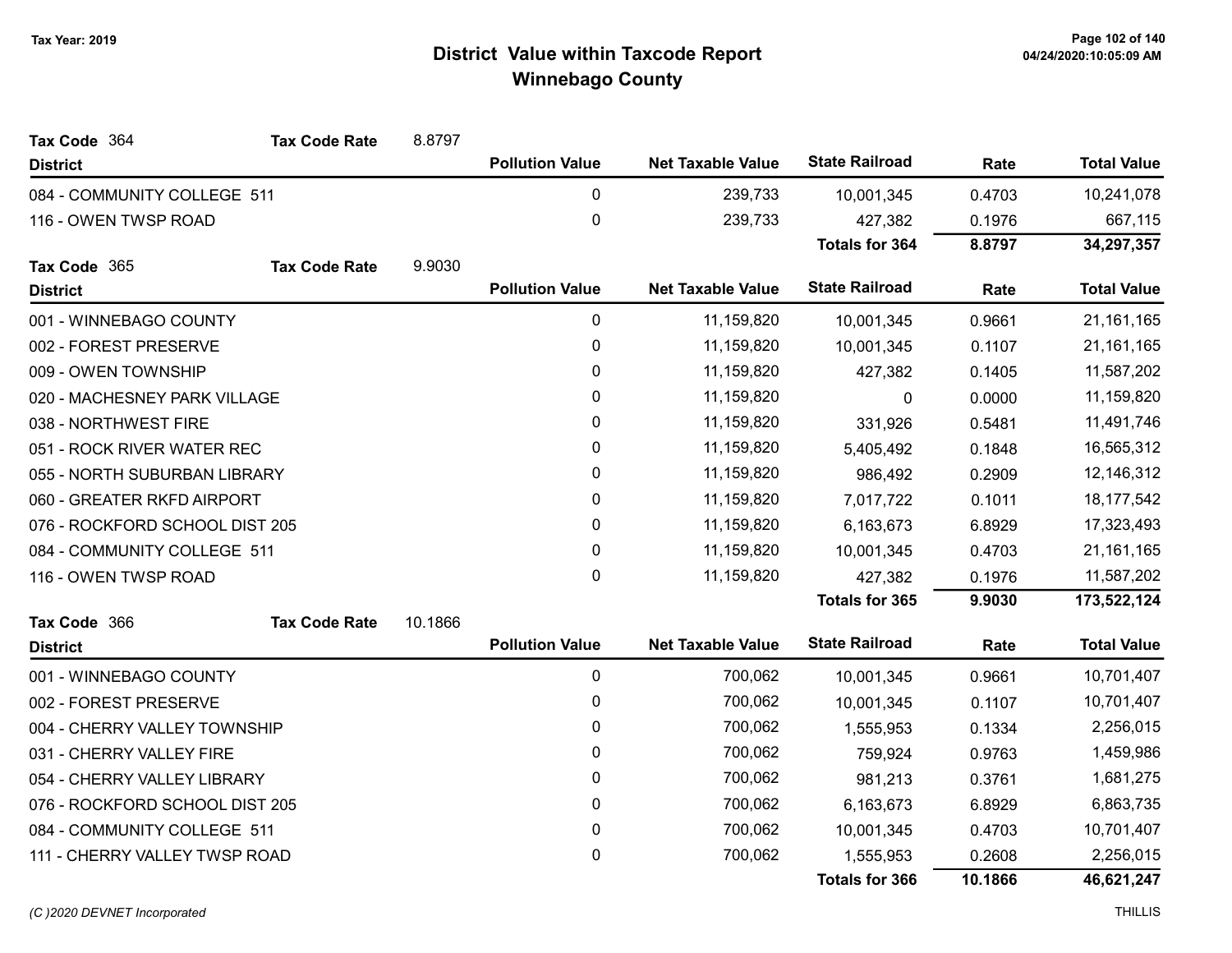| Tax Code 367                   | <b>Tax Code Rate</b> | 9.7014 |                        |                          |                       |        |                    |
|--------------------------------|----------------------|--------|------------------------|--------------------------|-----------------------|--------|--------------------|
| <b>District</b>                |                      |        | <b>Pollution Value</b> | <b>Net Taxable Value</b> | <b>State Railroad</b> | Rate   | <b>Total Value</b> |
| 001 - WINNEBAGO COUNTY         |                      |        | 0                      | 111,362                  | 10,001,345            | 0.9661 | 10,112,707         |
| 002 - FOREST PRESERVE          |                      |        | 0                      | 111,362                  | 10,001,345            | 0.1107 | 10,112,707         |
| 004 - CHERRY VALLEY TOWNSHIP   |                      |        | 0                      | 111,362                  | 1,555,953             | 0.1334 | 1,667,315          |
| 031 - CHERRY VALLEY FIRE       |                      |        | 0                      | 111,362                  | 759,924               | 0.9763 | 871,286            |
| 054 - CHERRY VALLEY LIBRARY    |                      |        | 0                      | 111,362                  | 981,213               | 0.3761 | 1,092,575          |
| 083 - HIAWATHA SCHOOL DIST 426 |                      |        | 0                      | 111,362                  | 0                     | 6.2246 | 111,362            |
| 085 - COMMUNITY COLLEGE 523    |                      |        | $\mathbf{0}$           | 111,362                  | 0                     | 0.6534 | 111,362            |
| 111 - CHERRY VALLEY TWSP ROAD  |                      |        | $\pmb{0}$              | 111,362                  | 1,555,953             | 0.2608 | 1,667,315          |
|                                |                      |        |                        |                          | <b>Totals for 367</b> | 9.7014 | 25,746,629         |
| Tax Code 368                   | <b>Tax Code Rate</b> | 9.7182 |                        |                          |                       |        |                    |
| <b>District</b>                |                      |        | <b>Pollution Value</b> | <b>Net Taxable Value</b> | <b>State Railroad</b> | Rate   | <b>Total Value</b> |
| 001 - WINNEBAGO COUNTY         |                      |        | 0                      | 0                        | 10,001,345            | 0.9661 | 10,001,345         |
| 002 - FOREST PRESERVE          |                      |        | 0                      | 0                        | 10,001,345            | 0.1107 | 10,001,345         |
| 009 - OWEN TOWNSHIP            |                      |        | 0                      | 0                        | 427,382               | 0.1405 | 427,382            |
| 020 - MACHESNEY PARK VILLAGE   |                      |        | 0                      | 0                        | $\boldsymbol{0}$      | 0.0000 | 0                  |
| 038 - NORTHWEST FIRE           |                      |        | 0                      | 0                        | 331,926               | 0.5481 | 331,926            |
| 055 - NORTH SUBURBAN LIBRARY   |                      |        | 0                      | 0                        | 986,492               | 0.2909 | 986,492            |
| 060 - GREATER RKFD AIRPORT     |                      |        | 0                      | 0                        | 7,017,722             | 0.1011 | 7,017,722          |
| 076 - ROCKFORD SCHOOL DIST 205 |                      |        | 0                      | 0                        | 6,163,673             | 6.8929 | 6,163,673          |
| 084 - COMMUNITY COLLEGE 511    |                      |        | 0                      | 0                        | 10,001,345            | 0.4703 | 10,001,345         |
| 116 - OWEN TWSP ROAD           |                      |        | $\mathbf{0}$           | 0                        | 427,382               | 0.1976 | 427,382            |
|                                |                      |        |                        |                          | <b>Totals for 368</b> | 9.7182 | 45,358,612         |
| Tax Code 369                   | <b>Tax Code Rate</b> | 9.9030 |                        |                          |                       |        |                    |
| <b>District</b>                |                      |        | <b>Pollution Value</b> | <b>Net Taxable Value</b> | <b>State Railroad</b> | Rate   | <b>Total Value</b> |
| 001 - WINNEBAGO COUNTY         |                      |        | 0                      | 112,104                  | 10,001,345            | 0.9661 | 10,113,449         |
| 002 - FOREST PRESERVE          |                      |        | 0                      | 112,104                  | 10,001,345            | 0.1107 | 10,113,449         |
| 009 - OWEN TOWNSHIP            |                      |        | 0                      | 112,104                  | 427,382               | 0.1405 | 539,486            |
| 038 - NORTHWEST FIRE           |                      |        | 0                      | 112,104                  | 331,926               | 0.5481 | 444,030            |
| (C) 2020 DEVNET Incorporated   |                      |        |                        |                          |                       |        | <b>THILLIS</b>     |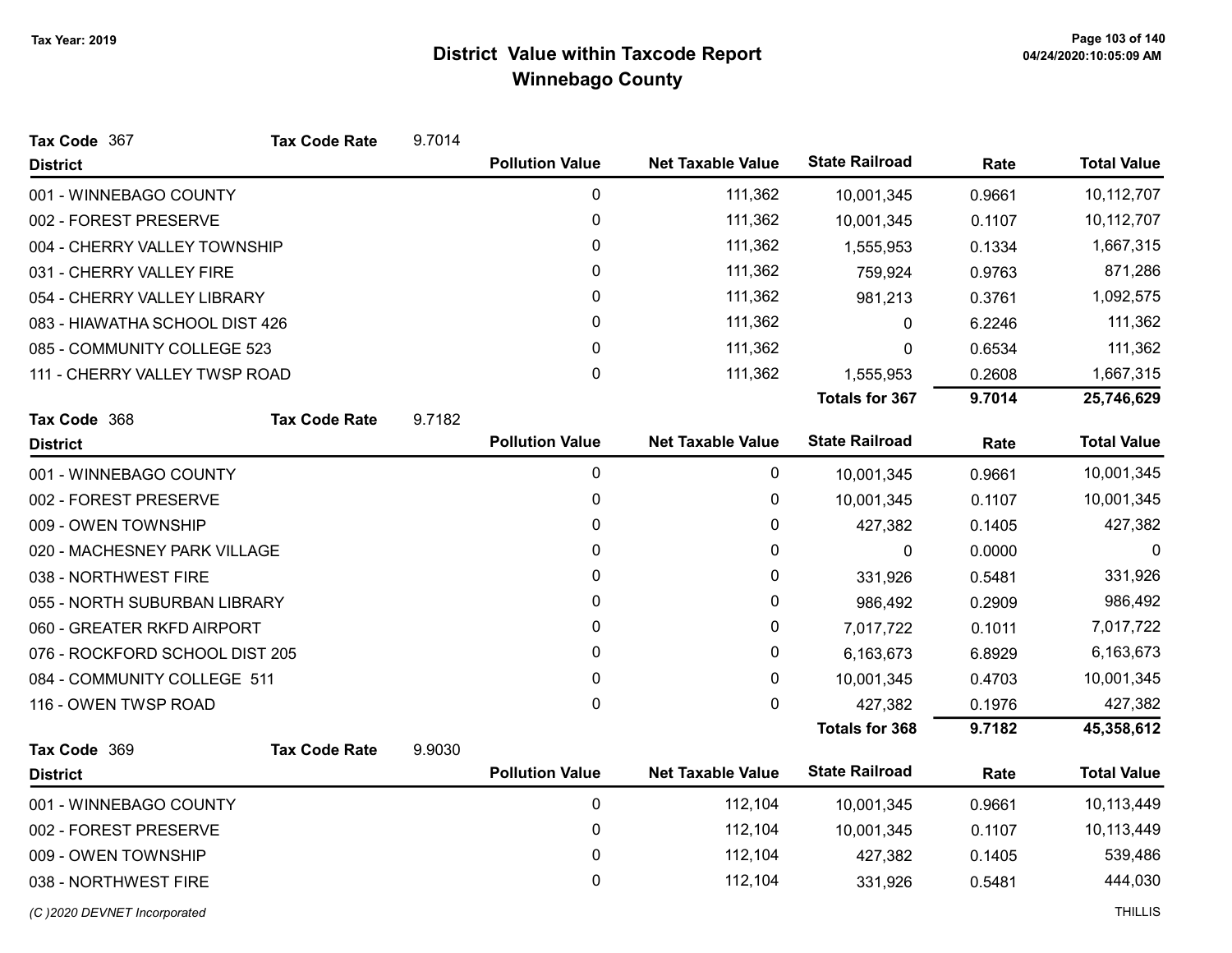| Tax Code 369                   | <b>Tax Code Rate</b> | 9.9030  |                        |                          |                       |         |                    |
|--------------------------------|----------------------|---------|------------------------|--------------------------|-----------------------|---------|--------------------|
| <b>District</b>                |                      |         | <b>Pollution Value</b> | <b>Net Taxable Value</b> | <b>State Railroad</b> | Rate    | <b>Total Value</b> |
| 051 - ROCK RIVER WATER REC     |                      |         | 0                      | 112,104                  | 5,405,492             | 0.1848  | 5,517,596          |
| 055 - NORTH SUBURBAN LIBRARY   |                      |         | 0                      | 112,104                  | 986,492               | 0.2909  | 1,098,596          |
| 060 - GREATER RKFD AIRPORT     |                      |         | 0                      | 112,104                  | 7,017,722             | 0.1011  | 7,129,826          |
| 076 - ROCKFORD SCHOOL DIST 205 |                      |         | 0                      | 112,104                  | 6,163,673             | 6.8929  | 6,275,777          |
| 084 - COMMUNITY COLLEGE 511    |                      |         | 0                      | 112,104                  | 10,001,345            | 0.4703  | 10,113,449         |
| 116 - OWEN TWSP ROAD           |                      |         | 0                      | 112,104                  | 427,382               | 0.1976  | 539,486            |
|                                |                      |         |                        |                          | <b>Totals for 369</b> | 9.9030  | 51,885,144         |
| Tax Code 370                   | <b>Tax Code Rate</b> | 11.0326 |                        |                          |                       |         |                    |
| <b>District</b>                |                      |         | <b>Pollution Value</b> | <b>Net Taxable Value</b> | <b>State Railroad</b> | Rate    | <b>Total Value</b> |
| 001 - WINNEBAGO COUNTY         |                      |         | 0                      | 0                        | 10,001,345            | 0.9661  | 10,001,345         |
| 002 - FOREST PRESERVE          |                      |         | 0                      | 0                        | 10,001,345            | 0.1107  | 10,001,345         |
| 011 - ROCKFORD TOWNSHIP        |                      |         | 0                      | 0                        | 5,034,387             | 0.1298  | 5,034,387          |
| 021 - NEW MILFORD VILLAGE      |                      |         | 0                      | 0                        | 0                     | 0.0000  | 0                  |
| 036 - NEW MILFORD FIRE         |                      |         | 0                      | 0                        | 223,305               | 0.8195  | 223,305            |
| 046 - ROCKFORD PARK DISTRICT   |                      |         | 0                      | 0                        | 5,084,871             | 1.0334  | 5,084,871          |
| 054 - CHERRY VALLEY LIBRARY    |                      |         | 0                      | 0                        | 981,213               | 0.3761  | 981,213            |
| 060 - GREATER RKFD AIRPORT     |                      |         | 0                      | 0                        | 7,017,722             | 0.1011  | 7,017,722          |
| 076 - ROCKFORD SCHOOL DIST 205 |                      |         | 0                      | 0                        | 6,163,673             | 6.8929  | 6,163,673          |
| 084 - COMMUNITY COLLEGE 511    |                      |         | 0                      | 0                        | 10,001,345            | 0.4703  | 10,001,345         |
| 118 - ROCKFORD TWSP ROAD       |                      |         | 0                      | $\mathbf{0}$             | 5,034,387             | 0.1327  | 5,034,387          |
|                                |                      |         |                        |                          | <b>Totals for 370</b> | 11.0326 | 59,543,593         |
| Tax Code 372                   | <b>Tax Code Rate</b> | 11.2174 |                        |                          | <b>State Railroad</b> |         |                    |
| <b>District</b>                |                      |         | <b>Pollution Value</b> | <b>Net Taxable Value</b> |                       | Rate    | <b>Total Value</b> |
| 001 - WINNEBAGO COUNTY         |                      |         | 0                      | 3,885,669                | 10,001,345            | 0.9661  | 13,887,014         |
| 002 - FOREST PRESERVE          |                      |         | 0                      | 3,885,669                | 10,001,345            | 0.1107  | 13,887,014         |
| 011 - ROCKFORD TOWNSHIP        |                      |         | 0                      | 3,885,669                | 5,034,387             | 0.1298  | 8,920,056          |
| 021 - NEW MILFORD VILLAGE      |                      |         | 0                      | 3,885,669                | $\mathbf{0}$          | 0.0000  | 3,885,669          |
| 036 - NEW MILFORD FIRE         |                      |         | 0                      | 3,885,669                | 223,305               | 0.8195  | 4,108,974          |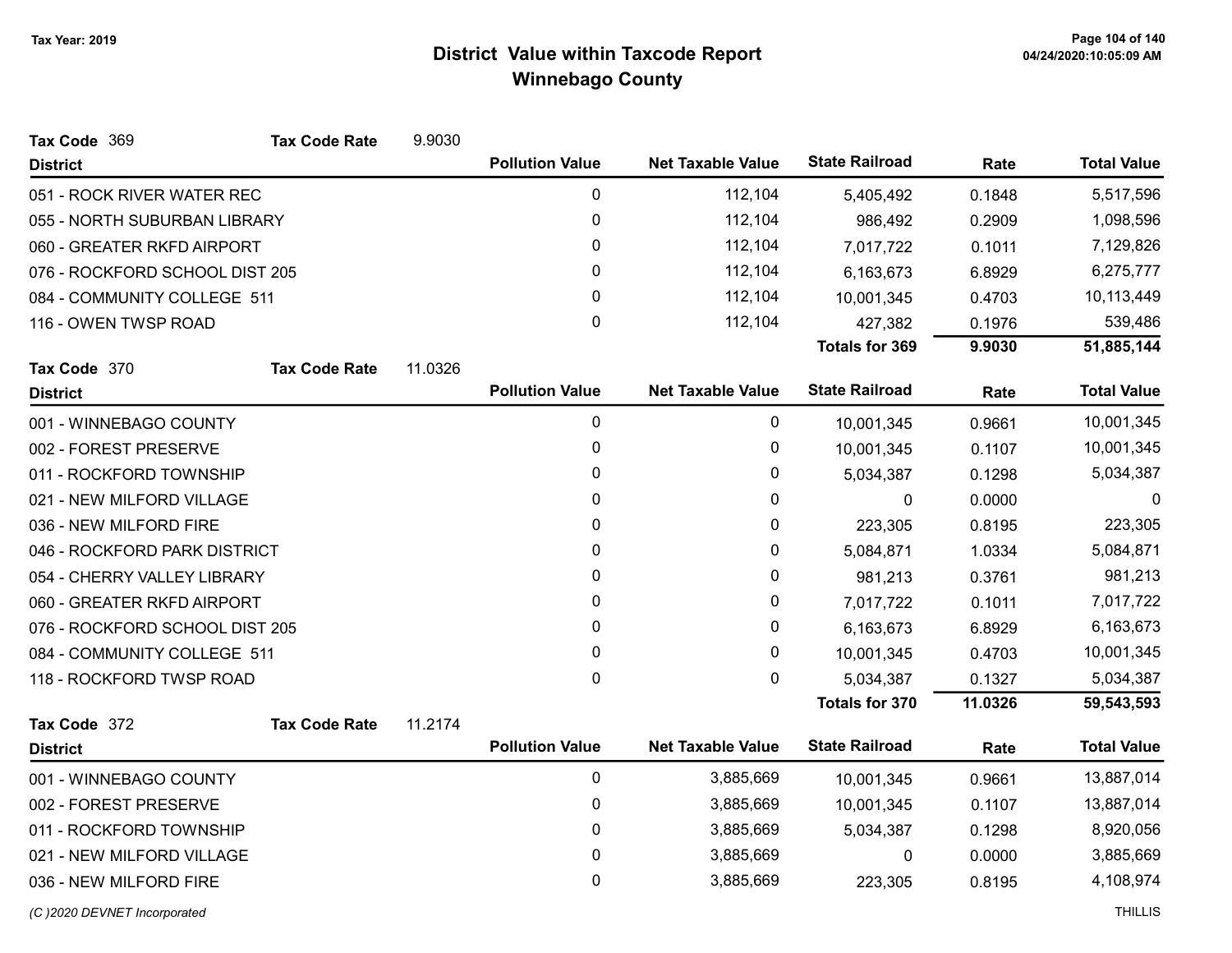| Tax Code 372                   | <b>Tax Code Rate</b> | 11.2174 |                        |                          |                       |         |                    |
|--------------------------------|----------------------|---------|------------------------|--------------------------|-----------------------|---------|--------------------|
| <b>District</b>                |                      |         | <b>Pollution Value</b> | <b>Net Taxable Value</b> | <b>State Railroad</b> | Rate    | <b>Total Value</b> |
| 046 - ROCKFORD PARK DISTRICT   |                      |         | $\mathbf 0$            | 3,885,669                | 5,084,871             | 1.0334  | 8,970,540          |
| 051 - ROCK RIVER WATER REC     |                      |         | $\mathbf 0$            | 3,885,669                | 5,405,492             | 0.1848  | 9,291,161          |
| 054 - CHERRY VALLEY LIBRARY    |                      |         | 0                      | 3,885,669                | 981,213               | 0.3761  | 4,866,882          |
| 060 - GREATER RKFD AIRPORT     |                      |         | 0                      | 3,885,669                | 7,017,722             | 0.1011  | 10,903,391         |
| 076 - ROCKFORD SCHOOL DIST 205 |                      |         | 0                      | 3,885,669                | 6,163,673             | 6.8929  | 10,049,342         |
| 084 - COMMUNITY COLLEGE 511    |                      |         | $\mathbf 0$            | 3,885,669                | 10,001,345            | 0.4703  | 13,887,014         |
| 118 - ROCKFORD TWSP ROAD       |                      |         | 0                      | 3,885,669                | 5,034,387             | 0.1327  | 8,920,056          |
|                                |                      |         |                        |                          | Totals for 372        | 11.2174 | 111,577,113        |
| Tax Code 373                   | <b>Tax Code Rate</b> | 9.8079  |                        |                          |                       |         |                    |
| <b>District</b>                |                      |         | <b>Pollution Value</b> | <b>Net Taxable Value</b> | <b>State Railroad</b> | Rate    | <b>Total Value</b> |
| 001 - WINNEBAGO COUNTY         |                      |         | $\pmb{0}$              | 1,927,162                | 10,001,345            | 0.9661  | 11,928,507         |
| 002 - FOREST PRESERVE          |                      |         | 0                      | 1,927,162                | 10,001,345            | 0.1107  | 11,928,507         |
| 011 - ROCKFORD TOWNSHIP        |                      |         | $\pmb{0}$              | 1,927,162                | 5,034,387             | 0.1298  | 6,961,549          |
| 021 - NEW MILFORD VILLAGE      |                      |         | 0                      | 1,927,162                | 0                     | 0.0000  | 1,927,162          |
| 036 - NEW MILFORD FIRE         |                      |         | 0                      | 1,927,162                | 223,305               | 0.8195  | 2,150,467          |
| 051 - ROCK RIVER WATER REC     |                      |         | 0                      | 1,927,162                | 5,405,492             | 0.1848  | 7,332,654          |
| 060 - GREATER RKFD AIRPORT     |                      |         | $\pmb{0}$              | 1,927,162                | 7,017,722             | 0.1011  | 8,944,884          |
| 076 - ROCKFORD SCHOOL DIST 205 |                      |         | 0                      | 1,927,162                | 6,163,673             | 6.8929  | 8,090,835          |
| 084 - COMMUNITY COLLEGE 511    |                      |         | 0                      | 1,927,162                | 10,001,345            | 0.4703  | 11,928,507         |
| 118 - ROCKFORD TWSP ROAD       |                      |         | 0                      | 1,927,162                | 5,034,387             | 0.1327  | 6,961,549          |
|                                |                      |         |                        |                          | Totals for 373        | 9.8079  | 78,154,621         |
| Tax Code 374                   | <b>Tax Code Rate</b> | 11.1894 |                        |                          |                       |         |                    |
| <b>District</b>                |                      |         | <b>Pollution Value</b> | <b>Net Taxable Value</b> | <b>State Railroad</b> | Rate    | <b>Total Value</b> |
| 001 - WINNEBAGO COUNTY         |                      |         | $\mathbf 0$            | 1,511,504                | 10,001,345            | 0.9661  | 11,512,849         |
| 002 - FOREST PRESERVE          |                      |         | $\mathbf 0$            | 1,511,504                | 10,001,345            | 0.1107  | 11,512,849         |
| 011 - ROCKFORD TOWNSHIP        |                      |         | $\pmb{0}$              | 1,511,504                | 5,034,387             | 0.1298  | 6,545,891          |
| 017 - CHERRY VALLEY VILLAGE    |                      |         | 0                      | 1,511,504                | 194,575               | 0.0000  | 1,706,079          |
| 031 - CHERRY VALLEY FIRE       |                      |         | $\mathbf 0$            | 1,511,504                | 759,924               | 0.9763  | 2,271,428          |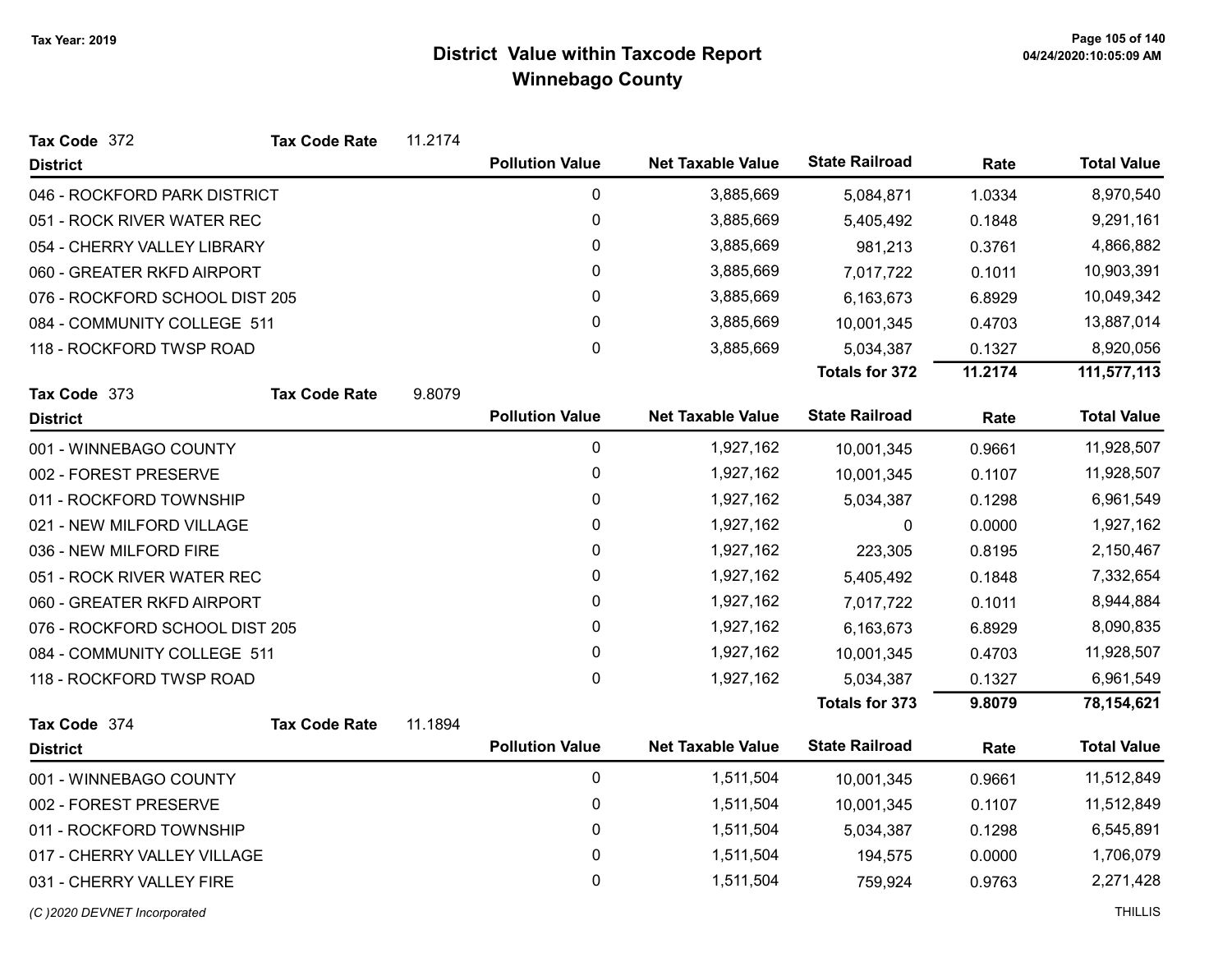| Tax Code 374                   | <b>Tax Code Rate</b> | 11.1894 |                        |                          |                       |         |                    |
|--------------------------------|----------------------|---------|------------------------|--------------------------|-----------------------|---------|--------------------|
| <b>District</b>                |                      |         | <b>Pollution Value</b> | <b>Net Taxable Value</b> | <b>State Railroad</b> | Rate    | <b>Total Value</b> |
| 046 - ROCKFORD PARK DISTRICT   |                      |         | 0                      | 1,511,504                | 5,084,871             | 1.0334  | 6,596,375          |
| 054 - CHERRY VALLEY LIBRARY    |                      |         | $\pmb{0}$              | 1,511,504                | 981,213               | 0.3761  | 2,492,717          |
| 060 - GREATER RKFD AIRPORT     |                      |         | 0                      | 1,511,504                | 7,017,722             | 0.1011  | 8,529,226          |
| 076 - ROCKFORD SCHOOL DIST 205 |                      |         | $\mathbf 0$            | 1,511,504                | 6,163,673             | 6.8929  | 7,675,177          |
| 084 - COMMUNITY COLLEGE 511    |                      |         | 0                      | 1,511,504                | 10,001,345            | 0.4703  | 11,512,849         |
| 118 - ROCKFORD TWSP ROAD       |                      |         | $\mathbf{0}$           | 1,511,504                | 5,034,387             | 0.1327  | 6,545,891          |
|                                |                      |         |                        |                          | <b>Totals for 374</b> | 11.1894 | 76,901,331         |
| Tax Code 378                   | <b>Tax Code Rate</b> | 11.3742 |                        |                          |                       |         |                    |
| <b>District</b>                |                      |         | <b>Pollution Value</b> | <b>Net Taxable Value</b> | <b>State Railroad</b> | Rate    | <b>Total Value</b> |
| 001 - WINNEBAGO COUNTY         |                      |         | $\mathbf 0$            | 49,233,547               | 10,001,345            | 0.9661  | 59,234,892         |
| 002 - FOREST PRESERVE          |                      |         | 0                      | 49,233,547               | 10,001,345            | 0.1107  | 59,234,892         |
| 011 - ROCKFORD TOWNSHIP        |                      |         | 0                      | 49,233,547               | 5,034,387             | 0.1298  | 54,267,934         |
| 017 - CHERRY VALLEY VILLAGE    |                      |         | 0                      | 49,233,547               | 194,575               | 0.0000  | 49,428,122         |
| 031 - CHERRY VALLEY FIRE       |                      |         | $\mathbf 0$            | 49,233,547               | 759,924               | 0.9763  | 49,993,471         |
| 046 - ROCKFORD PARK DISTRICT   |                      |         | 0                      | 49,233,547               | 5,084,871             | 1.0334  | 54,318,418         |
| 051 - ROCK RIVER WATER REC     |                      |         | 0                      | 49,233,547               | 5,405,492             | 0.1848  | 54,639,039         |
| 054 - CHERRY VALLEY LIBRARY    |                      |         | 0                      | 49,233,547               | 981,213               | 0.3761  | 50,214,760         |
| 060 - GREATER RKFD AIRPORT     |                      |         | 0                      | 49,233,547               | 7,017,722             | 0.1011  | 56,251,269         |
| 076 - ROCKFORD SCHOOL DIST 205 |                      |         | 0                      | 49,233,547               | 6,163,673             | 6.8929  | 55,397,220         |
| 084 - COMMUNITY COLLEGE 511    |                      |         | $\mathbf{0}$           | 49,233,547               | 10,001,345            | 0.4703  | 59,234,892         |
| 118 - ROCKFORD TWSP ROAD       |                      |         | $\mathbf 0$            | 49,233,547               | 5,034,387             | 0.1327  | 54,267,934         |
|                                |                      |         |                        |                          | <b>Totals for 378</b> | 11.3742 | 656,482,843        |
| Tax Code 379                   | <b>Tax Code Rate</b> | 9.6231  |                        |                          |                       |         |                    |
| <b>District</b>                |                      |         | <b>Pollution Value</b> | <b>Net Taxable Value</b> | <b>State Railroad</b> | Rate    | <b>Total Value</b> |
| 001 - WINNEBAGO COUNTY         |                      |         | $\pmb{0}$              | 819,125                  | 10,001,345            | 0.9661  | 10,820,470         |
| 002 - FOREST PRESERVE          |                      |         | 0                      | 819,125                  | 10,001,345            | 0.1107  | 10,820,470         |
| 011 - ROCKFORD TOWNSHIP        |                      |         | 0                      | 819,125                  | 5,034,387             | 0.1298  | 5,853,512          |
| 021 - NEW MILFORD VILLAGE      |                      |         | 0                      | 819,125                  | 0                     | 0.0000  | 819,125            |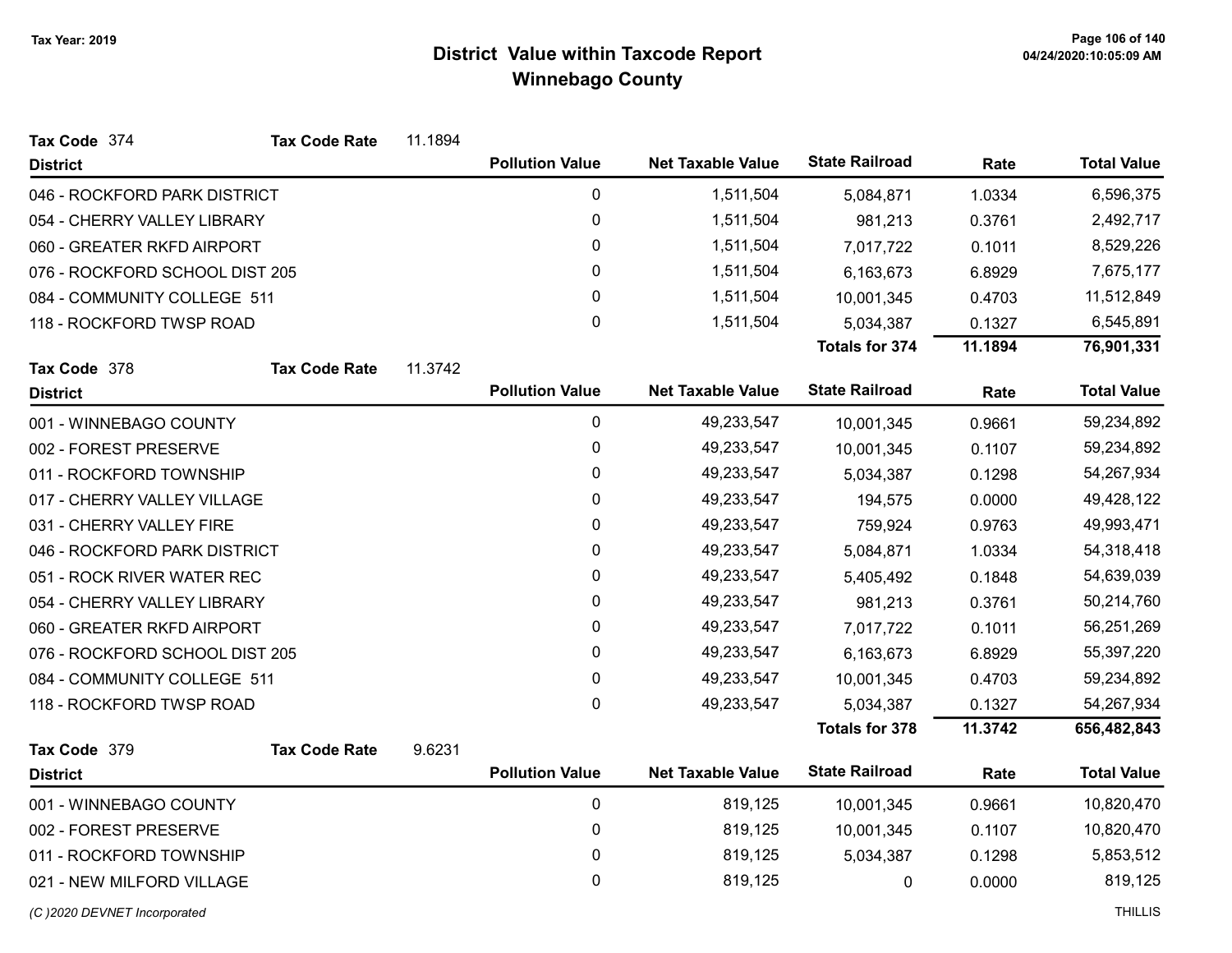| Tax Code 379                   | <b>Tax Code Rate</b>        | 9.6231  |                        |                          |                       |         |                    |
|--------------------------------|-----------------------------|---------|------------------------|--------------------------|-----------------------|---------|--------------------|
| <b>District</b>                |                             |         | <b>Pollution Value</b> | <b>Net Taxable Value</b> | <b>State Railroad</b> | Rate    | <b>Total Value</b> |
| 036 - NEW MILFORD FIRE         |                             |         | 0                      | 819,125                  | 223,305               | 0.8195  | 1,042,430          |
| 060 - GREATER RKFD AIRPORT     |                             |         | $\mathbf 0$            | 819,125                  | 7,017,722             | 0.1011  | 7,836,847          |
| 076 - ROCKFORD SCHOOL DIST 205 |                             |         | 0                      | 819,125                  | 6,163,673             | 6.8929  | 6,982,798          |
|                                | 084 - COMMUNITY COLLEGE 511 |         | 0                      | 819,125                  | 10,001,345            | 0.4703  | 10,820,470         |
| 118 - ROCKFORD TWSP ROAD       |                             |         | $\mathbf 0$            | 819,125                  | 5,034,387             | 0.1327  | 5,853,512          |
|                                |                             |         |                        |                          | <b>Totals for 379</b> | 9.6231  | 60,849,634         |
| Tax Code 380                   | <b>Tax Code Rate</b>        | 10.6565 |                        |                          |                       |         |                    |
| <b>District</b>                |                             |         | <b>Pollution Value</b> | <b>Net Taxable Value</b> | <b>State Railroad</b> | Rate    | <b>Total Value</b> |
| 001 - WINNEBAGO COUNTY         |                             |         | $\pmb{0}$              | 914,437                  | 10,001,345            | 0.9661  | 10,915,782         |
| 002 - FOREST PRESERVE          |                             |         | 0                      | 914,437                  | 10,001,345            | 0.1107  | 10,915,782         |
| 011 - ROCKFORD TOWNSHIP        |                             |         | $\mathbf 0$            | 914,437                  | 5,034,387             | 0.1298  | 5,948,824          |
| 021 - NEW MILFORD VILLAGE      |                             |         | $\mathbf{0}$           | 914,437                  | $\mathbf{0}$          | 0.0000  | 914,437            |
| 036 - NEW MILFORD FIRE         |                             |         | 0                      | 914,437                  | 223,305               | 0.8195  | 1,137,742          |
| 046 - ROCKFORD PARK DISTRICT   |                             |         | 0                      | 914,437                  | 5,084,871             | 1.0334  | 5,999,308          |
| 060 - GREATER RKFD AIRPORT     |                             |         | 0                      | 914,437                  | 7,017,722             | 0.1011  | 7,932,159          |
| 076 - ROCKFORD SCHOOL DIST 205 |                             |         | 0                      | 914,437                  | 6,163,673             | 6.8929  | 7,078,110          |
| 084 - COMMUNITY COLLEGE 511    |                             |         | 0                      | 914,437                  | 10,001,345            | 0.4703  | 10,915,782         |
| 118 - ROCKFORD TWSP ROAD       |                             |         | 0                      | 914,437                  | 5,034,387             | 0.1327  | 5,948,824          |
|                                |                             |         |                        |                          | <b>Totals for 380</b> | 10.6565 | 67,706,750         |
| Tax Code 381                   | <b>Tax Code Rate</b>        | 13.3064 |                        |                          |                       |         |                    |
| <b>District</b>                |                             |         | <b>Pollution Value</b> | <b>Net Taxable Value</b> | <b>State Railroad</b> | Rate    | <b>Total Value</b> |
| 001 - WINNEBAGO COUNTY         |                             |         | $\mathbf 0$            | 6,820,495                | 10,001,345            | 0.9661  | 16,821,840         |
| 002 - FOREST PRESERVE          |                             |         | 0                      | 6,820,495                | 10,001,345            | 0.1107  | 16,821,840         |
| 011 - ROCKFORD TOWNSHIP        |                             |         | 0                      | 6,820,495                | 5,034,387             | 0.1298  | 11,854,882         |
| 023 - ROCKFORD CITY            |                             |         | 0                      | 6,820,495                | 4,079,000             | 2.9185  | 10,899,495         |
| 046 - ROCKFORD PARK DISTRICT   |                             |         | 0                      | 6,820,495                | 5,084,871             | 1.0334  | 11,905,366         |
| 051 - ROCK RIVER WATER REC     |                             |         | 0                      | 6,820,495                | 5,405,492             | 0.1848  | 12,225,987         |
| 059 - ROCKFORD CITY LIBRARY    |                             |         | $\mathbf 0$            | 6,820,495                | 4,079,000             | 0.4564  | 10,899,495         |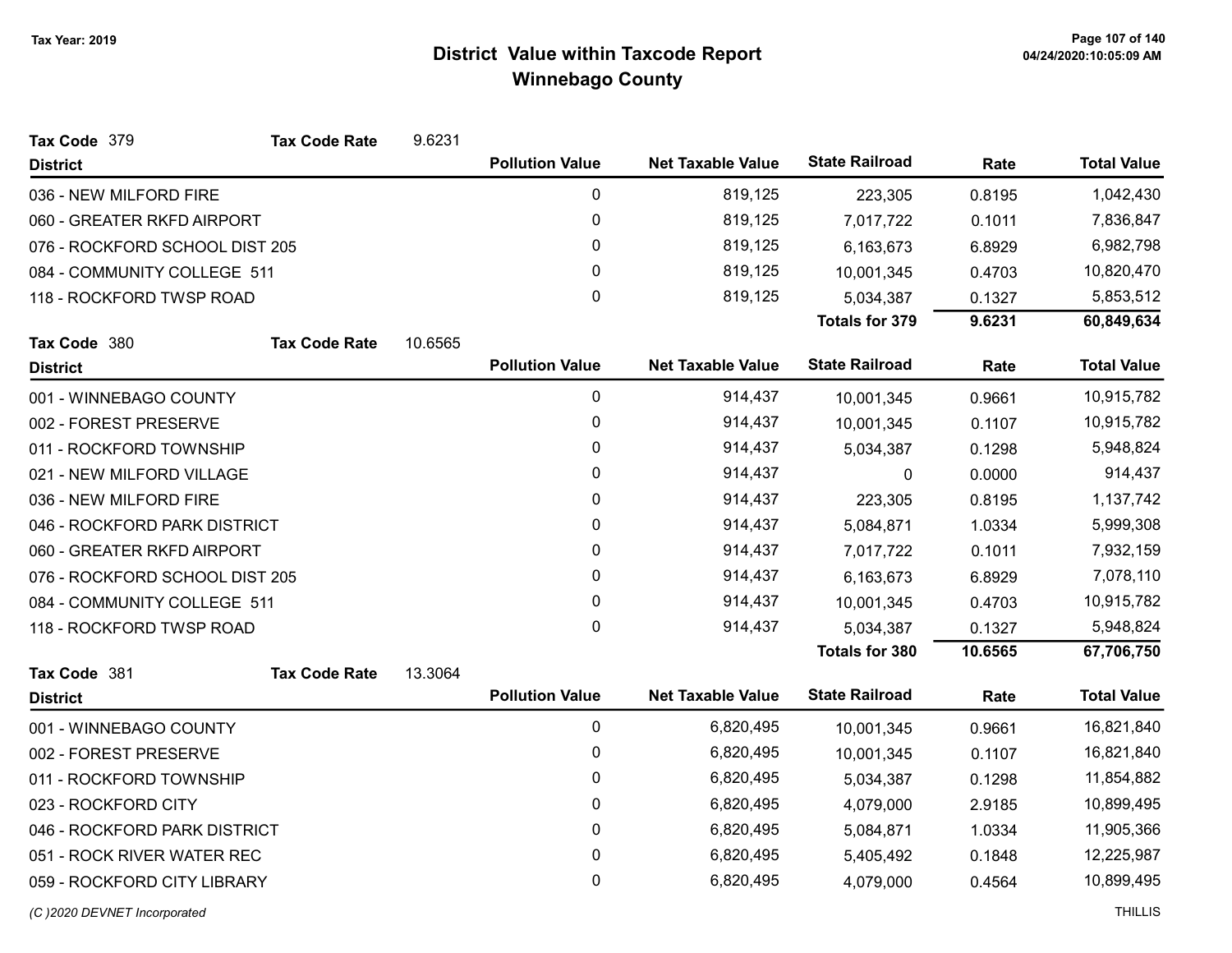| Tax Code 381                   | <b>Tax Code Rate</b> | 13.3064 |                        |                          |                       |           |                    |
|--------------------------------|----------------------|---------|------------------------|--------------------------|-----------------------|-----------|--------------------|
| <b>District</b>                |                      |         | <b>Pollution Value</b> | <b>Net Taxable Value</b> | <b>State Railroad</b> | Rate      | <b>Total Value</b> |
| 060 - GREATER RKFD AIRPORT     |                      |         | 0                      | 6,820,495                | 7,017,722             | 0.1011    | 13,838,217         |
| 082 - WINNEBAGO UNIT SD #323   |                      |         | 0                      | 6,820,495                | 1,318,497             | 6.8026    | 8,138,992          |
| 084 - COMMUNITY COLLEGE 511    |                      |         | 0                      | 6,820,495                | 10,001,345            | 0.4703    | 16,821,840         |
| 118 - ROCKFORD TWSP ROAD       |                      |         | 0                      | 6,820,495                | 5,034,387             | 0.1327    | 11,854,882         |
|                                |                      |         |                        |                          | <b>Totals for 381</b> | 13.3064   | 142,082,836        |
| Tax Code 382                   | <b>Tax Code Rate</b> | 13.1216 |                        |                          |                       |           |                    |
| <b>District</b>                |                      |         | <b>Pollution Value</b> | <b>Net Taxable Value</b> | <b>State Railroad</b> | Rate      | <b>Total Value</b> |
| 001 - WINNEBAGO COUNTY         |                      |         | 0                      | 162,492                  | 10,001,345            | 0.9661    | 10,163,837         |
| 002 - FOREST PRESERVE          |                      |         | 0                      | 162,492                  | 10,001,345            | 0.1107    | 10,163,837         |
| 011 - ROCKFORD TOWNSHIP        |                      |         | 0                      | 162,492                  | 5,034,387             | 0.1298    | 5,196,879          |
| 023 - ROCKFORD CITY            |                      |         | 0                      | 162,492                  | 4,079,000             | 2.9185    | 4,241,492          |
| 046 - ROCKFORD PARK DISTRICT   |                      | 0       | 162,492                | 5,084,871                | 1.0334                | 5,247,363 |                    |
| 059 - ROCKFORD CITY LIBRARY    |                      | 0       | 162,492                | 4,079,000                | 0.4564                | 4,241,492 |                    |
| 060 - GREATER RKFD AIRPORT     |                      | 0       | 162,492                | 7,017,722                | 0.1011                | 7,180,214 |                    |
| 082 - WINNEBAGO UNIT SD #323   |                      |         | 0                      | 162,492                  | 1,318,497             | 6.8026    | 1,480,989          |
| 084 - COMMUNITY COLLEGE 511    |                      |         | 0                      | 162,492                  | 10,001,345            | 0.4703    | 10,163,837         |
| 118 - ROCKFORD TWSP ROAD       |                      |         | $\mathbf{0}$           | 162,492                  | 5,034,387             | 0.1327    | 5,196,879          |
|                                |                      |         |                        |                          | <b>Totals for 382</b> | 13.1216   | 63,276,819         |
| Tax Code 383                   | <b>Tax Code Rate</b> | 13.3436 |                        |                          |                       |           |                    |
| <b>District</b>                |                      |         | <b>Pollution Value</b> | <b>Net Taxable Value</b> | <b>State Railroad</b> | Rate      | <b>Total Value</b> |
| 001 - WINNEBAGO COUNTY         |                      |         | 0                      | 1,405,543                | 10,001,345            | 0.9661    | 11,406,888         |
| 002 - FOREST PRESERVE          |                      |         | 0                      | 1,405,543                | 10,001,345            | 0.1107    | 11,406,888         |
| 004 - CHERRY VALLEY TOWNSHIP   |                      |         | 0                      | 1,405,543                | 1,555,953             | 0.1334    | 2,961,496          |
| 023 - ROCKFORD CITY            |                      |         | 0                      | 1,405,543                | 4,079,000             | 2.9185    | 5,484,543          |
| 046 - ROCKFORD PARK DISTRICT   |                      |         | 0                      | 1,405,543                | 5,084,871             | 1.0334    | 6,490,414          |
| 059 - ROCKFORD CITY LIBRARY    |                      |         | 0                      | 1,405,543                | 4,079,000             | 0.4564    | 5,484,543          |
| 060 - GREATER RKFD AIRPORT     |                      |         | 0                      | 1,405,543                | 7,017,722             | 0.1011    | 8,423,265          |
| 076 - ROCKFORD SCHOOL DIST 205 |                      |         | 0                      | 1,405,543                | 6,163,673             | 6.8929    | 7,569,216          |
| (C)2020 DEVNET Incorporated    |                      |         |                        |                          |                       |           | <b>THILLIS</b>     |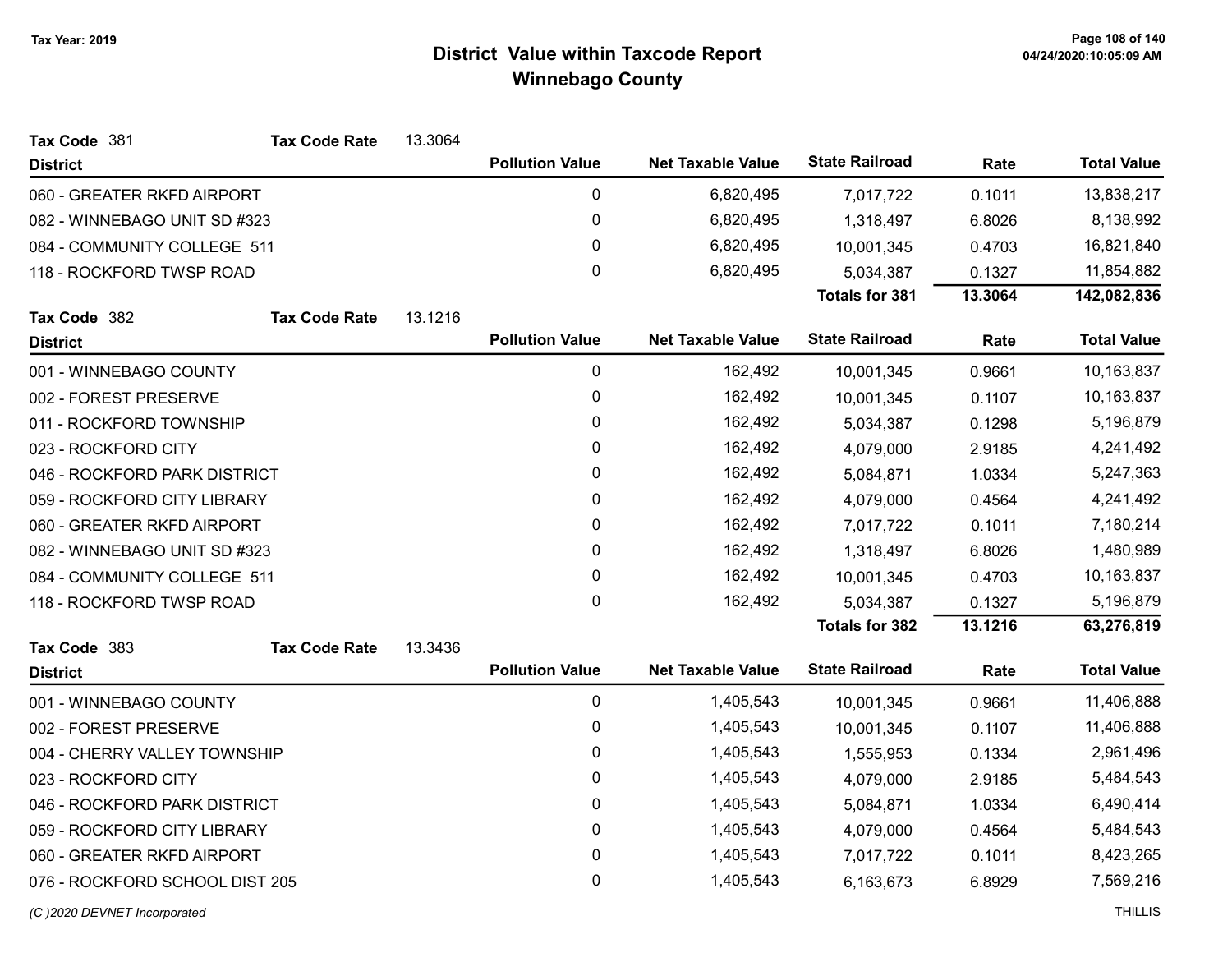| Tax Code 383                   | <b>Tax Code Rate</b> | 13.3436 |                        |                          |                       |         |                    |
|--------------------------------|----------------------|---------|------------------------|--------------------------|-----------------------|---------|--------------------|
| <b>District</b>                |                      |         | <b>Pollution Value</b> | <b>Net Taxable Value</b> | <b>State Railroad</b> | Rate    | <b>Total Value</b> |
| 084 - COMMUNITY COLLEGE 511    |                      |         | $\mathbf 0$            | 1,405,543                | 10,001,345            | 0.4703  | 11,406,888         |
| 111 - CHERRY VALLEY TWSP ROAD  |                      |         | 0                      | 1,405,543                | 1,555,953             | 0.2608  | 2,961,496          |
|                                |                      |         |                        |                          | <b>Totals for 383</b> | 13.3436 | 73,595,637         |
| Tax Code 385                   | <b>Tax Code Rate</b> | 10.8413 |                        |                          |                       |         |                    |
| <b>District</b>                |                      |         | <b>Pollution Value</b> | <b>Net Taxable Value</b> | <b>State Railroad</b> | Rate    | <b>Total Value</b> |
| 001 - WINNEBAGO COUNTY         |                      |         | $\pmb{0}$              | 893,548                  | 10,001,345            | 0.9661  | 10,894,893         |
| 002 - FOREST PRESERVE          |                      |         | 0                      | 893,548                  | 10,001,345            | 0.1107  | 10,894,893         |
| 011 - ROCKFORD TOWNSHIP        |                      |         | 0                      | 893,548                  | 5,034,387             | 0.1298  | 5,927,935          |
| 021 - NEW MILFORD VILLAGE      |                      |         | 0                      | 893,548                  | $\mathbf{0}$          | 0.0000  | 893,548            |
| 036 - NEW MILFORD FIRE         |                      |         | 0                      | 893,548                  | 223,305               | 0.8195  | 1,116,853          |
| 046 - ROCKFORD PARK DISTRICT   |                      |         | 0                      | 893,548                  | 5,084,871             | 1.0334  | 5,978,419          |
| 051 - ROCK RIVER WATER REC     |                      |         | 0                      | 893,548                  | 5,405,492             | 0.1848  | 6,299,040          |
| 060 - GREATER RKFD AIRPORT     |                      |         | 0                      | 893,548                  | 7,017,722             | 0.1011  | 7,911,270          |
| 076 - ROCKFORD SCHOOL DIST 205 |                      |         | 0                      | 893,548                  | 6,163,673             | 6.8929  | 7,057,221          |
| 084 - COMMUNITY COLLEGE 511    |                      |         | 0                      | 893,548                  | 10,001,345            | 0.4703  | 10,894,893         |
| 118 - ROCKFORD TWSP ROAD       |                      |         | 0                      | 893,548                  | 5,034,387             | 0.1327  | 5,927,935          |
|                                |                      |         |                        |                          | <b>Totals for 385</b> | 10.8413 | 73,796,900         |
| Tax Code 386                   | <b>Tax Code Rate</b> | 11.3211 |                        |                          |                       |         |                    |
| <b>District</b>                |                      |         | <b>Pollution Value</b> | <b>Net Taxable Value</b> | <b>State Railroad</b> | Rate    | <b>Total Value</b> |
| 001 - WINNEBAGO COUNTY         |                      |         | $\pmb{0}$              | 0                        | 10,001,345            | 0.9661  | 10,001,345         |
| 002 - FOREST PRESERVE          |                      |         | 0                      | 0                        | 10,001,345            | 0.1107  | 10,001,345         |
| 004 - CHERRY VALLEY TOWNSHIP   |                      |         | 0                      | 0                        | 1,555,953             | 0.1334  | 1,555,953          |
| 021 - NEW MILFORD VILLAGE      |                      |         | 0                      | 0                        | $\mathbf{0}$          | 0.0000  | $\Omega$           |
| 031 - CHERRY VALLEY FIRE       |                      |         | 0                      | 0                        | 759,924               | 0.9763  | 759,924            |
| 046 - ROCKFORD PARK DISTRICT   |                      |         | 0                      | 0                        | 5,084,871             | 1.0334  | 5,084,871          |
| 054 - CHERRY VALLEY LIBRARY    |                      |         | 0                      | 0                        | 981,213               | 0.3761  | 981,213            |
| 060 - GREATER RKFD AIRPORT     |                      |         | 0                      | 0                        | 7,017,722             | 0.1011  | 7,017,722          |
| 076 - ROCKFORD SCHOOL DIST 205 |                      |         | 0                      | 0                        | 6,163,673             | 6.8929  | 6,163,673          |
| (C)2020 DEVNET Incorporated    |                      |         |                        |                          |                       |         | <b>THILLIS</b>     |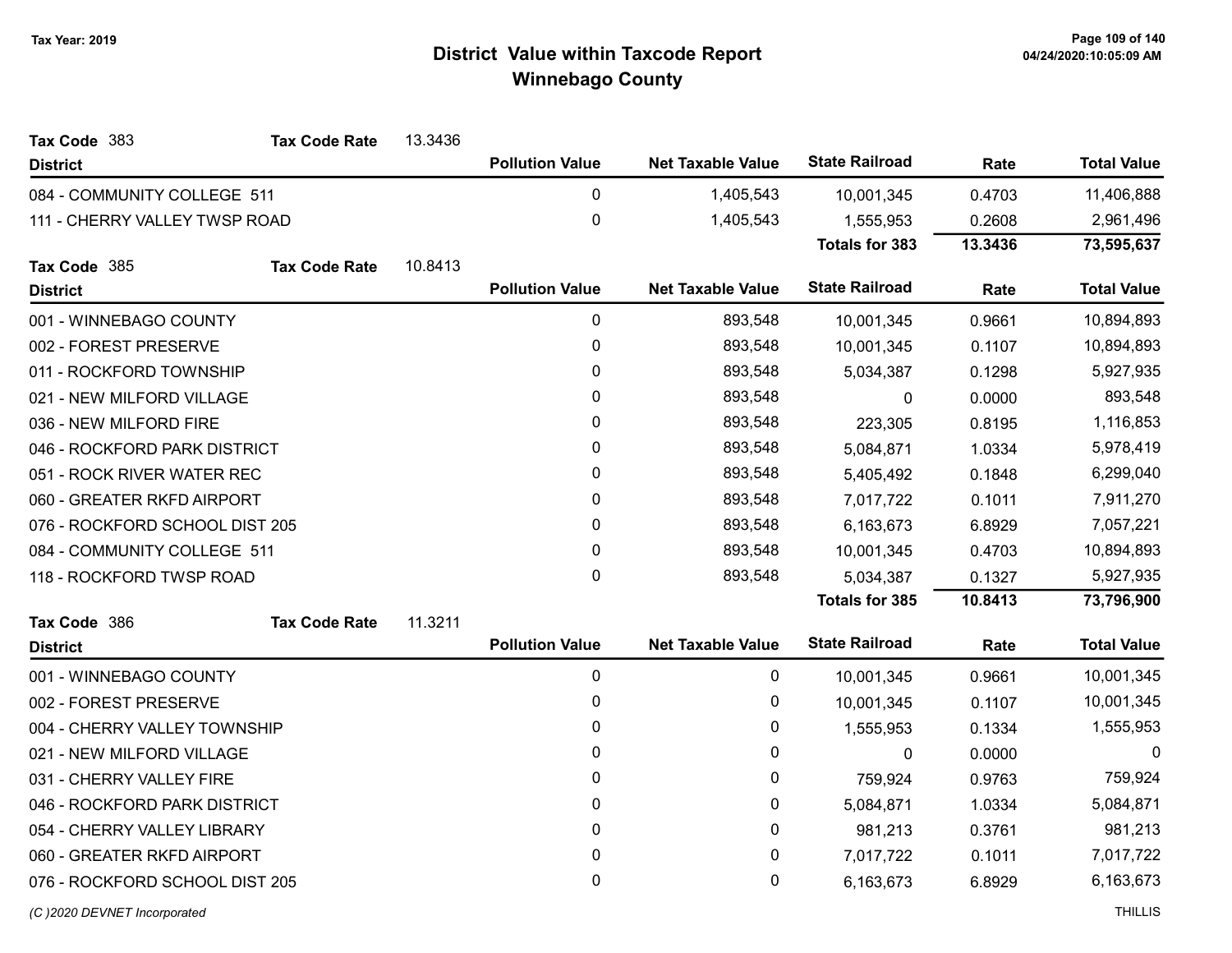| Tax Code 386<br><b>Tax Code Rate</b> | 11.3211 |                        |                          |                       |         |                    |
|--------------------------------------|---------|------------------------|--------------------------|-----------------------|---------|--------------------|
| <b>District</b>                      |         | <b>Pollution Value</b> | <b>Net Taxable Value</b> | <b>State Railroad</b> | Rate    | <b>Total Value</b> |
| 084 - COMMUNITY COLLEGE 511          |         | 0                      | 0                        | 10,001,345            | 0.4703  | 10,001,345         |
| 111 - CHERRY VALLEY TWSP ROAD        |         | $\pmb{0}$              | 0                        | 1,555,953             | 0.2608  | 1,555,953          |
|                                      |         |                        |                          | <b>Totals for 386</b> | 11.3211 | 53, 123, 344       |
| Tax Code 391<br><b>Tax Code Rate</b> | 13.3967 |                        |                          |                       |         |                    |
| <b>District</b>                      |         | <b>Pollution Value</b> | <b>Net Taxable Value</b> | <b>State Railroad</b> | Rate    | <b>Total Value</b> |
| 001 - WINNEBAGO COUNTY               |         | $\pmb{0}$              | 871,360                  | 10,001,345            | 0.9661  | 10,872,705         |
| 002 - FOREST PRESERVE                |         | $\pmb{0}$              | 871,360                  | 10,001,345            | 0.1107  | 10,872,705         |
| 011 - ROCKFORD TOWNSHIP              |         | 0                      | 871,360                  | 5,034,387             | 0.1298  | 5,905,747          |
| 023 - ROCKFORD CITY                  |         | $\pmb{0}$              | 871,360                  | 4,079,000             | 2.9185  | 4,950,360          |
| 046 - ROCKFORD PARK DISTRICT         |         | 0                      | 871,360                  | 5,084,871             | 1.0334  | 5,956,231          |
| 051 - ROCK RIVER WATER REC           |         | $\mathbf 0$            | 871,360                  | 5,405,492             | 0.1848  | 6,276,852          |
| 059 - ROCKFORD CITY LIBRARY          |         | 0                      | 871,360                  | 4,079,000             | 0.4564  | 4,950,360          |
| 060 - GREATER RKFD AIRPORT           |         | $\pmb{0}$              | 871,360                  | 7,017,722             | 0.1011  | 7,889,082          |
| 076 - ROCKFORD SCHOOL DIST 205       |         | $\pmb{0}$              | 871,360                  | 6,163,673             | 6.8929  | 7,035,033          |
| 084 - COMMUNITY COLLEGE 511          |         | 0                      | 871,360                  | 10,001,345            | 0.4703  | 10,872,705         |
| 093 - NORTH MAIN TIF                 |         | $\mathbf 0$            | 356,334                  | $\mathbf{0}$          | 0.0000  | 356,334            |
| 118 - ROCKFORD TWSP ROAD             |         | $\pmb{0}$              | 871,360                  | 5,034,387             | 0.1327  | 5,905,747          |
|                                      |         |                        |                          | <b>Totals for 391</b> | 13.3967 | 81,843,861         |
| Tax Code 392<br><b>Tax Code Rate</b> | 13.3967 |                        |                          |                       |         |                    |
| <b>District</b>                      |         | <b>Pollution Value</b> | <b>Net Taxable Value</b> | <b>State Railroad</b> | Rate    | <b>Total Value</b> |
| 001 - WINNEBAGO COUNTY               |         | 0                      | 23, 139, 583             | 10,001,345            | 0.9661  | 33,140,928         |
| 002 - FOREST PRESERVE                |         | $\pmb{0}$              | 23, 139, 583             | 10,001,345            | 0.1107  | 33,140,928         |
| 011 - ROCKFORD TOWNSHIP              |         | $\pmb{0}$              | 23, 139, 583             | 5,034,387             | 0.1298  | 28,173,970         |
| 023 - ROCKFORD CITY                  |         | $\pmb{0}$              | 23, 139, 583             | 4,079,000             | 2.9185  | 27,218,583         |
| 046 - ROCKFORD PARK DISTRICT         |         | 0                      | 23, 139, 583             | 5,084,871             | 1.0334  | 28,224,454         |
| 051 - ROCK RIVER WATER REC           |         | $\pmb{0}$              | 23, 139, 583             | 5,405,492             | 0.1848  | 28,545,075         |
| 059 - ROCKFORD CITY LIBRARY          |         | $\pmb{0}$              | 23, 139, 583             | 4,079,000             | 0.4564  | 27,218,583         |
| 060 - GREATER RKFD AIRPORT           |         | 0                      | 23, 139, 583             | 7,017,722             | 0.1011  | 30, 157, 305       |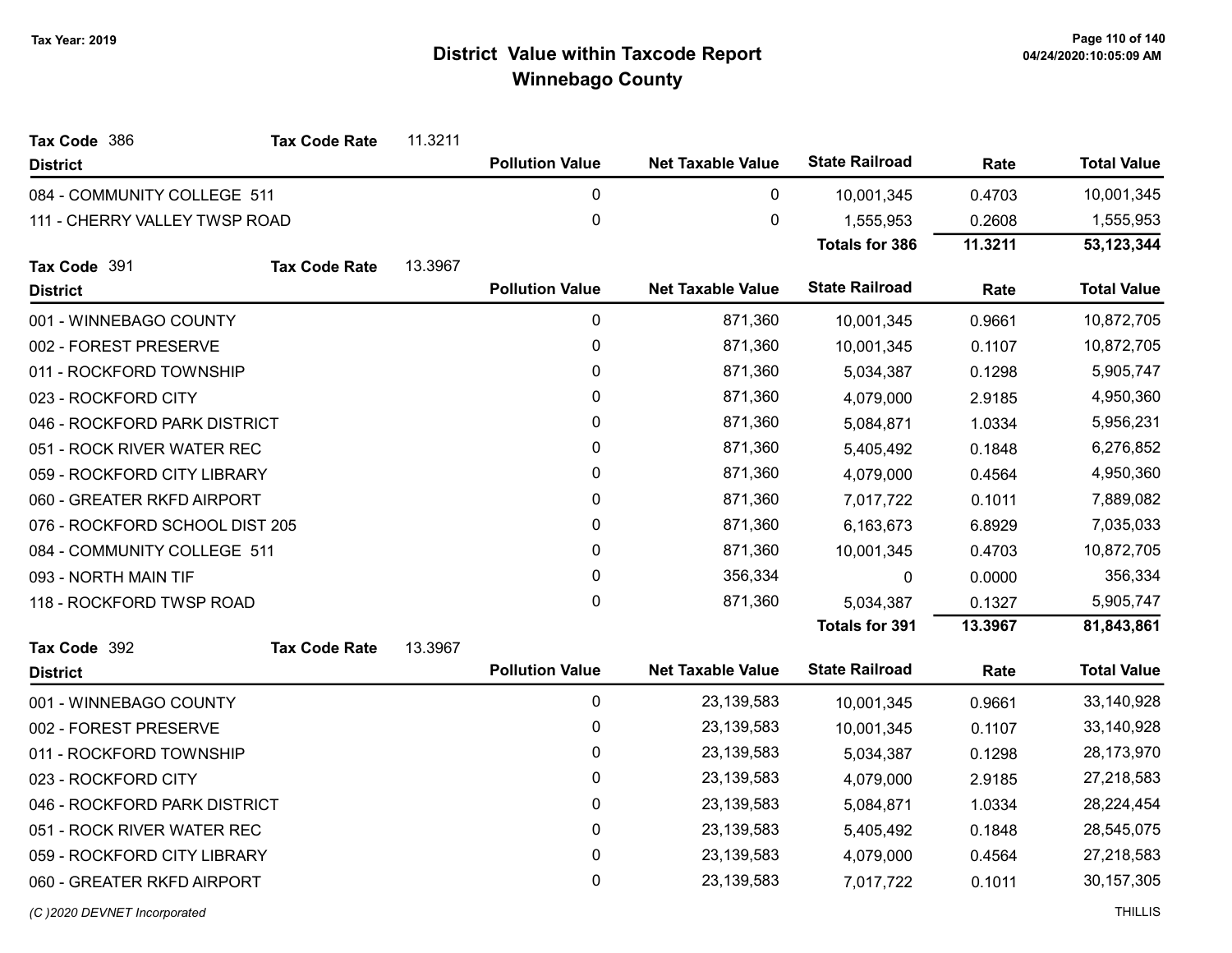| Tax Code 392                   | <b>Tax Code Rate</b> | 13.3967 |                        |                          |                       |         |                    |
|--------------------------------|----------------------|---------|------------------------|--------------------------|-----------------------|---------|--------------------|
| <b>District</b>                |                      |         | <b>Pollution Value</b> | <b>Net Taxable Value</b> | <b>State Railroad</b> | Rate    | <b>Total Value</b> |
| 076 - ROCKFORD SCHOOL DIST 205 |                      |         | 0                      | 23, 139, 583             | 6,163,673             | 6.8929  | 29,303,256         |
| 084 - COMMUNITY COLLEGE 511    |                      |         | 0                      | 23, 139, 583             | 10,001,345            | 0.4703  | 33,140,928         |
| 094 - GLOBAL TRADE TIF #1      |                      |         | 0                      | 8,269,555                | 0                     | 0.0000  | 8,269,555          |
| 118 - ROCKFORD TWSP ROAD       |                      |         | 0                      | 23, 139, 583             | 5,034,387             | 0.1327  | 28,173,970         |
|                                |                      |         |                        |                          | <b>Totals for 392</b> | 13.3967 | 334,707,535        |
| Tax Code 393                   | <b>Tax Code Rate</b> | 9.9992  |                        |                          |                       |         |                    |
| <b>District</b>                |                      |         | <b>Pollution Value</b> | <b>Net Taxable Value</b> | <b>State Railroad</b> | Rate    | <b>Total Value</b> |
| 001 - WINNEBAGO COUNTY         |                      |         | 0                      | 408,510                  | 10,001,345            | 0.9661  | 10,409,855         |
| 002 - FOREST PRESERVE          |                      |         | 0                      | 408,510                  | 10,001,345            | 0.1107  | 10,409,855         |
| 011 - ROCKFORD TOWNSHIP        |                      |         | 0                      | 408,510                  | 5,034,387             | 0.1298  | 5,442,897          |
| 021 - NEW MILFORD VILLAGE      |                      |         | 0                      | 408,510                  | 0                     | 0.0000  | 408,510            |
| 036 - NEW MILFORD FIRE         |                      |         | 0                      | 408,510                  | 223,305               | 0.8195  | 631,815            |
| 054 - CHERRY VALLEY LIBRARY    |                      |         | 0                      | 408,510                  | 981,213               | 0.3761  | 1,389,723          |
| 060 - GREATER RKFD AIRPORT     |                      |         | $\mathbf{0}$           | 408,510                  | 7,017,722             | 0.1011  | 7,426,232          |
| 076 - ROCKFORD SCHOOL DIST 205 |                      |         | 0                      | 408,510                  | 6,163,673             | 6.8929  | 6,572,183          |
| 084 - COMMUNITY COLLEGE 511    |                      |         | 0                      | 408,510                  | 10,001,345            | 0.4703  | 10,409,855         |
| 118 - ROCKFORD TWSP ROAD       |                      |         | $\mathbf{0}$           | 408,510                  | 5,034,387             | 0.1327  | 5,442,897          |
|                                |                      |         |                        |                          | <b>Totals for 393</b> | 9.9992  | 58,543,822         |
| Tax Code 394                   | <b>Tax Code Rate</b> | 9.9992  |                        |                          |                       |         |                    |
| <b>District</b>                |                      |         | <b>Pollution Value</b> | <b>Net Taxable Value</b> | <b>State Railroad</b> | Rate    | <b>Total Value</b> |
| 001 - WINNEBAGO COUNTY         |                      |         | 0                      | 0                        | 10,001,345            | 0.9661  | 10,001,345         |
| 002 - FOREST PRESERVE          |                      |         | 0                      | 0                        | 10,001,345            | 0.1107  | 10,001,345         |
| 011 - ROCKFORD TOWNSHIP        |                      |         | 0                      | 0                        | 5,034,387             | 0.1298  | 5,034,387          |
| 017 - CHERRY VALLEY VILLAGE    |                      |         | 0                      | 0                        | 194,575               | 0.0000  | 194,575            |
| 036 - NEW MILFORD FIRE         |                      |         | 0                      | 0                        | 223,305               | 0.8195  | 223,305            |
| 054 - CHERRY VALLEY LIBRARY    |                      |         | 0                      | 0                        | 981,213               | 0.3761  | 981,213            |
| 060 - GREATER RKFD AIRPORT     |                      |         | 0                      | 0                        | 7,017,722             | 0.1011  | 7,017,722          |
| 076 - ROCKFORD SCHOOL DIST 205 |                      |         | 0                      | 0                        | 6,163,673             | 6.8929  | 6,163,673          |
| (C)2020 DEVNET Incorporated    |                      |         |                        |                          |                       |         | <b>THILLIS</b>     |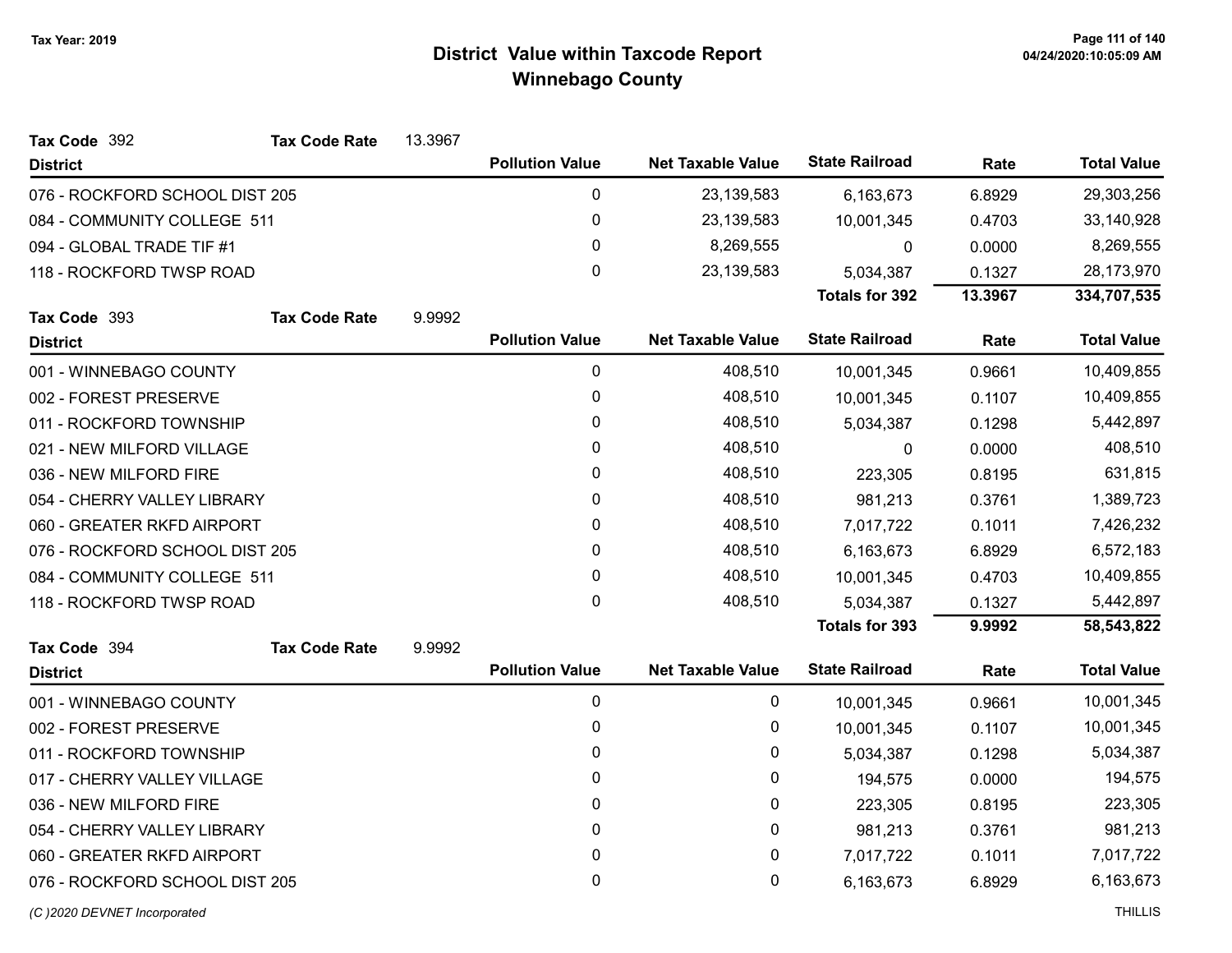| Tax Code 394                   | <b>Tax Code Rate</b> | 9.9992       |                        |                          |                       |            |                    |
|--------------------------------|----------------------|--------------|------------------------|--------------------------|-----------------------|------------|--------------------|
| <b>District</b>                |                      |              | <b>Pollution Value</b> | <b>Net Taxable Value</b> | <b>State Railroad</b> | Rate       | <b>Total Value</b> |
| 084 - COMMUNITY COLLEGE 511    |                      |              | 0                      | 0                        | 10,001,345            | 0.4703     | 10,001,345         |
| 118 - ROCKFORD TWSP ROAD       |                      |              | $\mathbf 0$            | 0                        | 5,034,387             | 0.1327     | 5,034,387          |
|                                |                      |              |                        |                          | <b>Totals for 394</b> | 9.9992     | 54,653,297         |
| Tax Code 396                   | <b>Tax Code Rate</b> | 10.1866      |                        |                          |                       |            |                    |
| <b>District</b>                |                      |              | <b>Pollution Value</b> | <b>Net Taxable Value</b> | <b>State Railroad</b> | Rate       | <b>Total Value</b> |
| 001 - WINNEBAGO COUNTY         |                      |              | 0                      | 0                        | 10,001,345            | 0.9661     | 10,001,345         |
| 002 - FOREST PRESERVE          |                      |              | 0                      | 0                        | 10,001,345            | 0.1107     | 10,001,345         |
| 004 - CHERRY VALLEY TOWNSHIP   |                      |              | 0                      | 0                        | 1,555,953             | 0.1334     | 1,555,953          |
| 017 - CHERRY VALLEY VILLAGE    |                      |              | 0                      | 0                        | 194,575               | 0.0000     | 194,575            |
| 031 - CHERRY VALLEY FIRE       |                      |              | $\mathbf{0}$           | 0                        | 759,924               | 0.9763     | 759,924            |
| 054 - CHERRY VALLEY LIBRARY    |                      |              | 0                      | 0                        | 981,213               | 0.3761     | 981,213            |
| 076 - ROCKFORD SCHOOL DIST 205 |                      | $\mathbf{0}$ | 0                      | 6,163,673                | 6.8929                | 6,163,673  |                    |
| 084 - COMMUNITY COLLEGE 511    |                      | $\mathbf{0}$ | 0                      | 10,001,345               | 0.4703                | 10,001,345 |                    |
| 111 - CHERRY VALLEY TWSP ROAD  |                      |              | $\pmb{0}$              | 0                        | 1,555,953             | 0.2608     | 1,555,953          |
|                                |                      |              |                        |                          | <b>Totals for 396</b> | 10.1866    | 41,215,326         |
| Tax Code 397                   | <b>Tax Code Rate</b> | 9.7799       |                        |                          |                       |            |                    |
| <b>District</b>                |                      |              | <b>Pollution Value</b> | <b>Net Taxable Value</b> | <b>State Railroad</b> | Rate       | <b>Total Value</b> |
| 001 - WINNEBAGO COUNTY         |                      |              | 0                      | 0                        | 10,001,345            | 0.9661     | 10,001,345         |
| 002 - FOREST PRESERVE          |                      |              | $\pmb{0}$              | 0                        | 10,001,345            | 0.1107     | 10,001,345         |
| 011 - ROCKFORD TOWNSHIP        |                      |              | 0                      | 0                        | 5,034,387             | 0.1298     | 5,034,387          |
| 017 - CHERRY VALLEY VILLAGE    |                      |              | $\mathbf{0}$           | 0                        | 194,575               | 0.0000     | 194,575            |
| 031 - CHERRY VALLEY FIRE       |                      |              | $\mathbf{0}$           | 0                        | 759,924               | 0.9763     | 759,924            |
| 060 - GREATER RKFD AIRPORT     |                      |              | 0                      | 0                        | 7,017,722             | 0.1011     | 7,017,722          |
| 076 - ROCKFORD SCHOOL DIST 205 |                      |              | 0                      | 0                        | 6,163,673             | 6.8929     | 6,163,673          |
| 084 - COMMUNITY COLLEGE 511    |                      |              | $\pmb{0}$              | 0                        | 10,001,345            | 0.4703     | 10,001,345         |
| 118 - ROCKFORD TWSP ROAD       |                      |              | $\pmb{0}$              | 0                        | 5,034,387             | 0.1327     | 5,034,387          |
|                                |                      |              |                        |                          | <b>Totals for 397</b> | 9.7799     | 54,208,703         |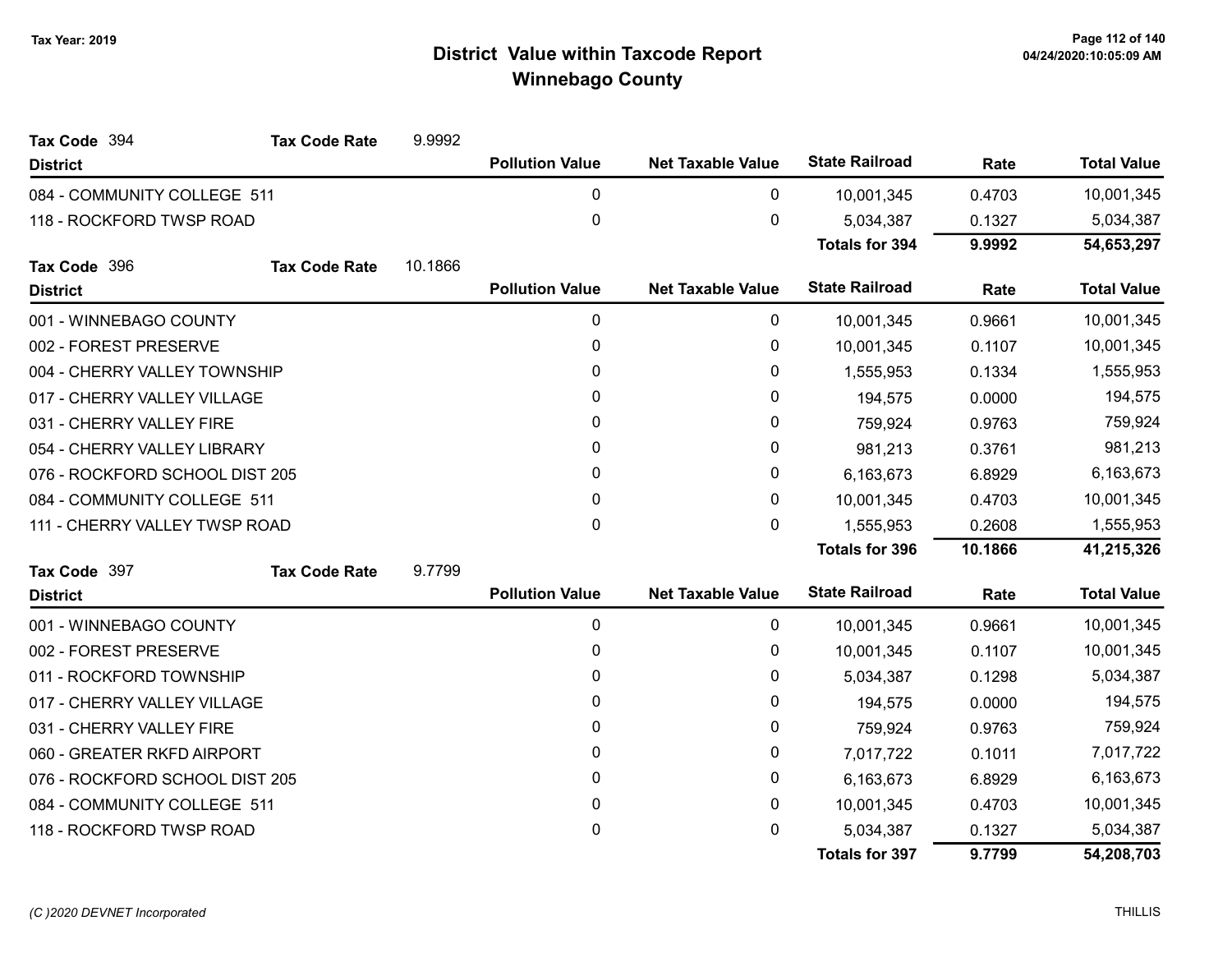| Tax Code 400                          | <b>Tax Code Rate</b> | 13.3967 |                        |                          |                       |         |                    |
|---------------------------------------|----------------------|---------|------------------------|--------------------------|-----------------------|---------|--------------------|
| <b>District</b>                       |                      |         | <b>Pollution Value</b> | <b>Net Taxable Value</b> | <b>State Railroad</b> | Rate    | <b>Total Value</b> |
| 001 - WINNEBAGO COUNTY                |                      |         | 0                      | 45,762                   | 10,001,345            | 0.9661  | 10,047,107         |
| 002 - FOREST PRESERVE                 |                      |         | 0                      | 45,762                   | 10,001,345            | 0.1107  | 10,047,107         |
| 011 - ROCKFORD TOWNSHIP               |                      |         | 0                      | 45,762                   | 5,034,387             | 0.1298  | 5,080,149          |
| 023 - ROCKFORD CITY                   |                      |         | 0                      | 45,762                   | 4,079,000             | 2.9185  | 4,124,762          |
| 046 - ROCKFORD PARK DISTRICT          |                      |         | 0                      | 45,762                   | 5,084,871             | 1.0334  | 5,130,633          |
| 051 - ROCK RIVER WATER REC            |                      |         | 0                      | 45,762                   | 5,405,492             | 0.1848  | 5,451,254          |
| 059 - ROCKFORD CITY LIBRARY           |                      |         | 0                      | 45,762                   | 4,079,000             | 0.4564  | 4,124,762          |
| 060 - GREATER RKFD AIRPORT            |                      |         | 0                      | 45,762                   | 7,017,722             | 0.1011  | 7,063,484          |
| 076 - ROCKFORD SCHOOL DIST 205        |                      |         | 0                      | 45,762                   | 6,163,673             | 6.8929  | 6,209,435          |
| 084 - COMMUNITY COLLEGE 511           |                      |         | 0                      | 45,762                   | 10,001,345            | 0.4703  | 10,047,107         |
| 118 - ROCKFORD TWSP ROAD              |                      |         | 0                      | 45,762                   | 5,034,387             | 0.1327  | 5,080,149          |
|                                       |                      |         |                        |                          | <b>Totals for 400</b> | 13.3967 | 72,405,949         |
| Tax Code 401                          | <b>Tax Code Rate</b> | 9.8125  |                        |                          |                       |         |                    |
| <b>District</b>                       |                      |         | <b>Pollution Value</b> | <b>Net Taxable Value</b> | <b>State Railroad</b> | Rate    | <b>Total Value</b> |
| 001 - WINNEBAGO COUNTY                |                      |         | 0                      | 3,994,120                | 10,001,345            | 0.9661  | 13,995,465         |
| 002 - FOREST PRESERVE                 |                      |         | 0                      | 3,994,120                | 10,001,345            | 0.1107  | 13,995,465         |
| 012 - ROCKTON TOWNSHIP                |                      |         | 0                      | 3,994,120                | 1,056,280             | 0.1901  | 5,050,400          |
| 024 - ROCKTON VILLAGE                 |                      |         | 0                      | 3,994,120                | 122,212               | 0.6427  | 4,116,332          |
| 041 - ROCKTON FIRE                    |                      |         | 0                      | 3,994,120                | 496,081               | 0.6975  | 4,490,201          |
| 057 - TALCOTT FREE LIBRARY            |                      |         | 0                      | 3,994,120                | 348,558               | 0.2875  | 4,342,678          |
| 074 - ROCKTON SCHOOL DIST 140         |                      |         | 0                      | 3,994,120                | 461,370               | 3.6359  | 4,455,490          |
| 077 - HONONEGAH HIGH SD #207          |                      |         | 0                      | 3,994,120                | 563,243               | 2.6611  | 4,557,363          |
| 084 - COMMUNITY COLLEGE 511           |                      |         | $\pmb{0}$              | 3,994,120                | 10,001,345            | 0.4703  | 13,995,465         |
| 119 - ROCKTON TWSP ROAD               |                      |         | 0                      | 3,994,120                | 1,056,280             | 0.1506  | 5,050,400          |
| 167 - VILLAGE OF ROCKTON DOWNTOWN TIF |                      |         | 0                      | 639,317                  | ი                     | 0.0000  | 639,317            |
|                                       |                      |         |                        |                          | <b>Totals for 401</b> | 9.8125  | 74,688,576         |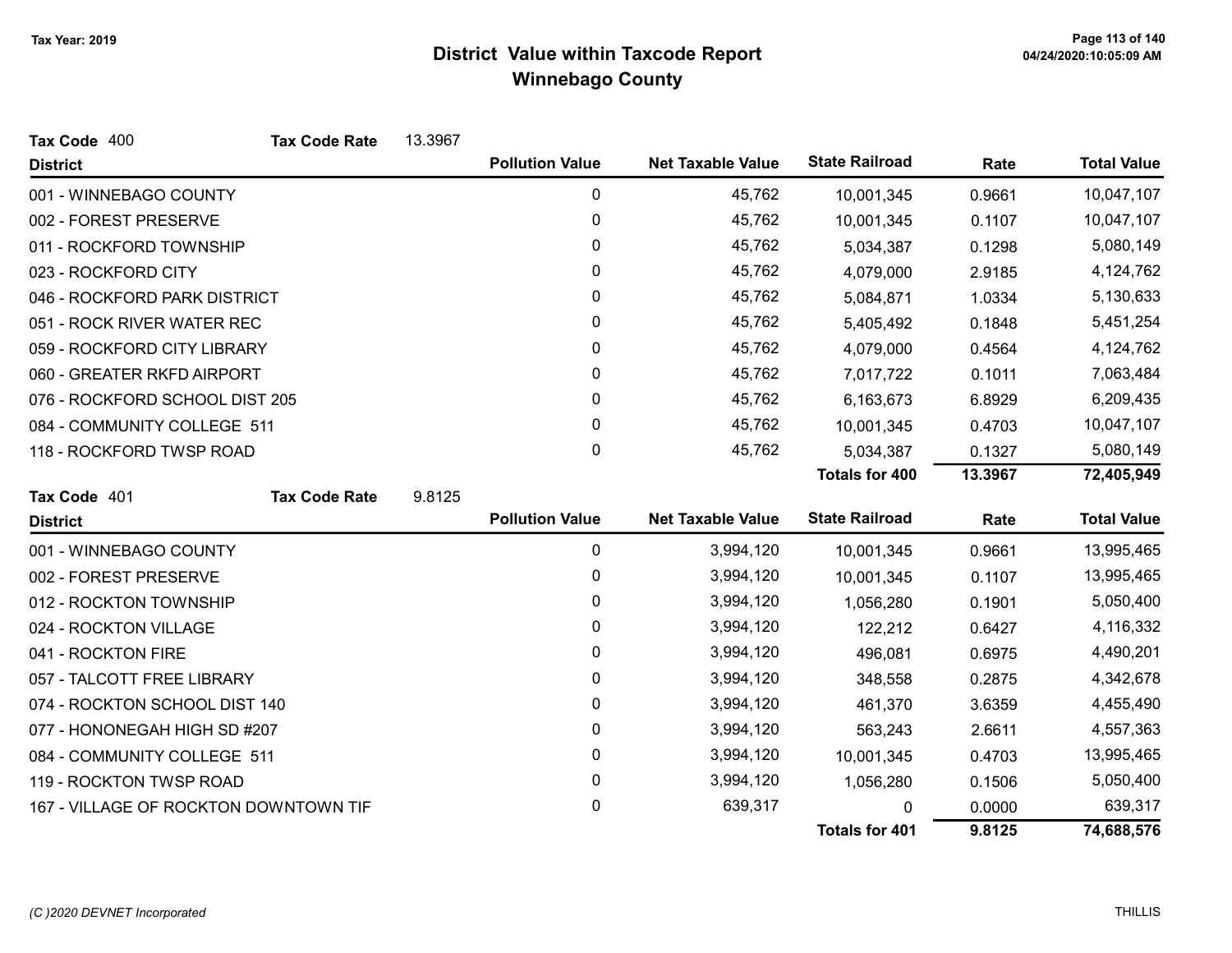| Tax Code 402                   | <b>Tax Code Rate</b> | 9.8125  |                        |                          |                       |        |                    |
|--------------------------------|----------------------|---------|------------------------|--------------------------|-----------------------|--------|--------------------|
| <b>District</b>                |                      |         | <b>Pollution Value</b> | <b>Net Taxable Value</b> | <b>State Railroad</b> | Rate   | <b>Total Value</b> |
| 001 - WINNEBAGO COUNTY         |                      |         | 0                      | 533,396                  | 10,001,345            | 0.9661 | 10,534,741         |
| 002 - FOREST PRESERVE          |                      |         | $\mathbf 0$            | 533,396                  | 10,001,345            | 0.1107 | 10,534,741         |
| 012 - ROCKTON TOWNSHIP         |                      |         | $\mathbf{0}$           | 533,396                  | 1,056,280             | 0.1901 | 1,589,676          |
| 024 - ROCKTON VILLAGE          |                      |         | 0                      | 533,396                  | 122,212               | 0.6427 | 655,608            |
| 041 - ROCKTON FIRE             |                      |         | 0                      | 533,396                  | 496,081               | 0.6975 | 1,029,477          |
| 057 - TALCOTT FREE LIBRARY     |                      |         | 0                      | 533,396                  | 348,558               | 0.2875 | 881,954            |
| 074 - ROCKTON SCHOOL DIST 140  |                      |         | 0                      | 533,396                  | 461,370               | 3.6359 | 994,766            |
| 077 - HONONEGAH HIGH SD #207   |                      |         | 0                      | 533,396                  | 563,243               | 2.6611 | 1,096,639          |
| 084 - COMMUNITY COLLEGE 511    |                      |         | 0                      | 533,396                  | 10,001,345            | 0.4703 | 10,534,741         |
| 119 - ROCKTON TWSP ROAD        |                      |         | 0                      | 533,396                  | 1,056,280             | 0.1506 | 1,589,676          |
| 125 - WAGON WHEEL TIF          |                      |         | $\mathbf 0$            | 1,100,498                | $\Omega$              | 0.0000 | 1,100,498          |
|                                |                      |         |                        |                          | <b>Totals for 402</b> | 9.8125 | 40,542,517         |
| Tax Code 403                   | <b>Tax Code Rate</b> | 13.3967 |                        |                          |                       |        |                    |
|                                |                      |         |                        |                          |                       |        |                    |
| <b>District</b>                |                      |         | <b>Pollution Value</b> | <b>Net Taxable Value</b> | <b>State Railroad</b> | Rate   | <b>Total Value</b> |
| 001 - WINNEBAGO COUNTY         |                      |         | 0                      | 69,744                   | 10,001,345            | 0.9661 | 10,071,089         |
| 002 - FOREST PRESERVE          |                      |         | 0                      | 69,744                   | 10,001,345            | 0.1107 | 10,071,089         |
| 011 - ROCKFORD TOWNSHIP        |                      |         | 0                      | 69,744                   | 5,034,387             | 0.1298 | 5,104,131          |
| 023 - ROCKFORD CITY            |                      |         | 0                      | 69,744                   | 4,079,000             | 2.9185 | 4,148,744          |
| 046 - ROCKFORD PARK DISTRICT   |                      |         | 0                      | 69,744                   | 5,084,871             | 1.0334 | 5,154,615          |
| 051 - ROCK RIVER WATER REC     |                      |         | 0                      | 69,744                   | 5,405,492             | 0.1848 | 5,475,236          |
| 059 - ROCKFORD CITY LIBRARY    |                      |         | $\mathbf{0}$           | 69,744                   | 4,079,000             | 0.4564 | 4,148,744          |
| 060 - GREATER RKFD AIRPORT     |                      |         | 0                      | 69,744                   | 7,017,722             | 0.1011 | 7,087,466          |
| 076 - ROCKFORD SCHOOL DIST 205 |                      |         | 0                      | 69,744                   | 6,163,673             | 6.8929 | 6,233,417          |
| 084 - COMMUNITY COLLEGE 511    |                      |         | 0                      | 69,744                   | 10,001,345            | 0.4703 | 10,071,089         |
| 118 - ROCKFORD TWSP ROAD       |                      |         | 0                      | 69,744                   | 5,034,387             | 0.1327 | 5,104,131          |
| 126 - RIVER OAKS TIF           |                      |         | 0                      | 202,760                  |                       | 0.0000 | 202,760            |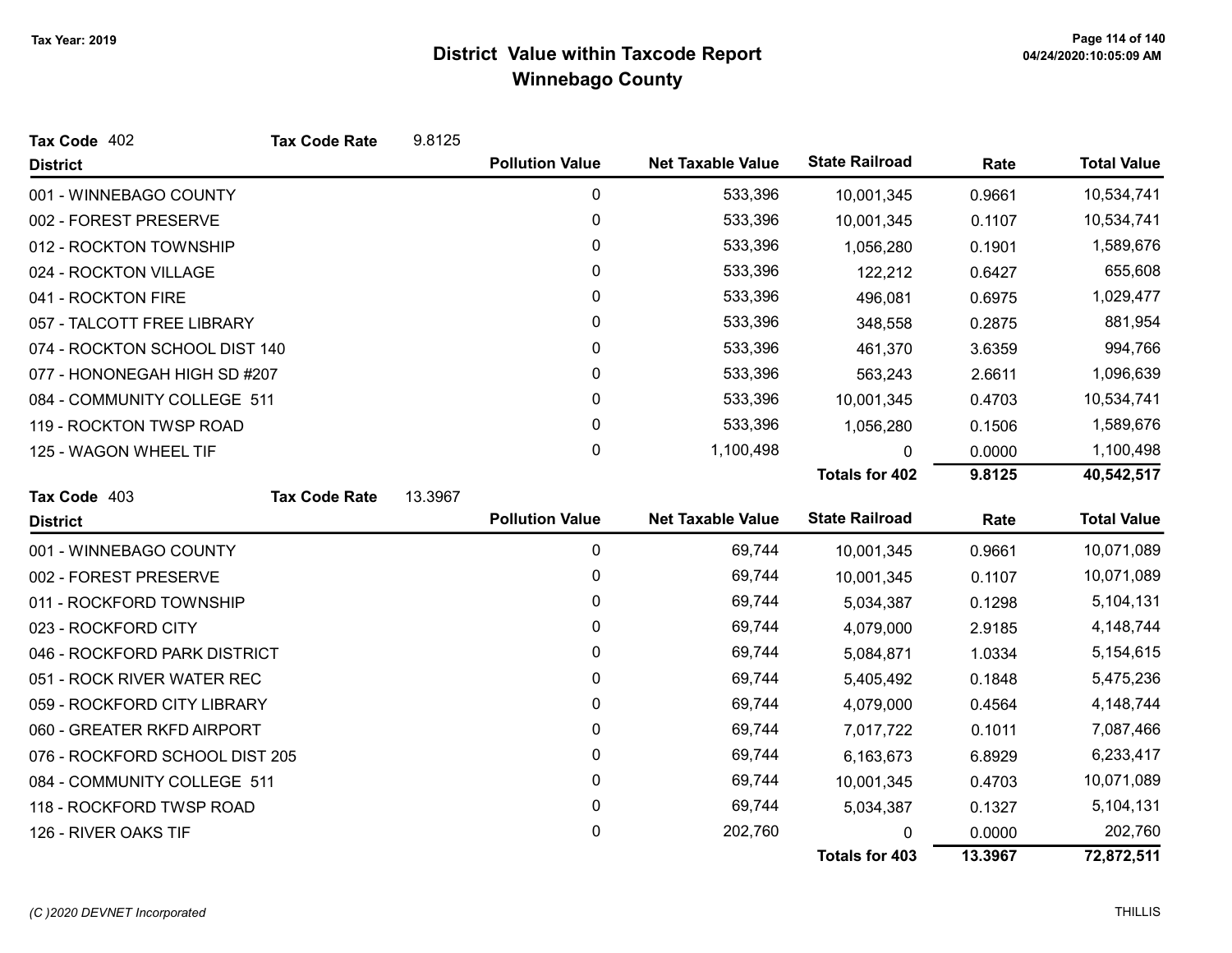| Tax Code 404                    | <b>Tax Code Rate</b> | 13.3967 |                        |                          |                       |         |                    |
|---------------------------------|----------------------|---------|------------------------|--------------------------|-----------------------|---------|--------------------|
| <b>District</b>                 |                      |         | <b>Pollution Value</b> | <b>Net Taxable Value</b> | <b>State Railroad</b> | Rate    | <b>Total Value</b> |
| 001 - WINNEBAGO COUNTY          |                      |         | 0                      | 1,038,459                | 10,001,345            | 0.9661  | 11,039,804         |
| 002 - FOREST PRESERVE           |                      |         | 0                      | 1,038,459                | 10,001,345            | 0.1107  | 11,039,804         |
| 011 - ROCKFORD TOWNSHIP         |                      |         | 0                      | 1,038,459                | 5,034,387             | 0.1298  | 6,072,846          |
| 023 - ROCKFORD CITY             |                      |         | 0                      | 1,038,459                | 4,079,000             | 2.9185  | 5,117,459          |
| 046 - ROCKFORD PARK DISTRICT    |                      |         | 0                      | 1,038,459                | 5,084,871             | 1.0334  | 6,123,330          |
| 051 - ROCK RIVER WATER REC      |                      |         | 0                      | 1,038,459                | 5,405,492             | 0.1848  | 6,443,951          |
| 059 - ROCKFORD CITY LIBRARY     |                      |         | 0                      | 1,038,459                | 4,079,000             | 0.4564  | 5,117,459          |
| 060 - GREATER RKFD AIRPORT      |                      |         | 0                      | 1,038,459                | 7,017,722             | 0.1011  | 8,056,181          |
| 076 - ROCKFORD SCHOOL DIST 205  |                      |         | 0                      | 1,038,459                | 6,163,673             | 6.8929  | 7,202,132          |
| 084 - COMMUNITY COLLEGE 511     |                      |         | 0                      | 1,038,459                | 10,001,345            | 0.4703  | 11,039,804         |
| 118 - ROCKFORD TWSP ROAD        |                      |         | 0                      | 1,038,459                | 5,034,387             | 0.1327  | 6,072,846          |
| 127 - GARRISON SCHOOL TIF       |                      |         | $\pmb{0}$              | 910,176                  | 0                     | 0.0000  | 910,176            |
|                                 |                      |         |                        |                          | Totals for 404        | 13.3967 | 84,235,792         |
| Tax Code 405                    | <b>Tax Code Rate</b> | 13.3967 |                        |                          |                       |         |                    |
| <b>District</b>                 |                      |         | <b>Pollution Value</b> | <b>Net Taxable Value</b> | <b>State Railroad</b> | Rate    | <b>Total Value</b> |
| 001 - WINNEBAGO COUNTY          |                      |         | $\mathbf 0$            | 1,509,273                | 10,001,345            | 0.9661  | 11,510,618         |
| 002 - FOREST PRESERVE           |                      |         | 0                      | 1,509,273                | 10,001,345            | 0.1107  | 11,510,618         |
| 011 - ROCKFORD TOWNSHIP         |                      |         | $\pmb{0}$              | 1,509,273                | 5,034,387             | 0.1298  | 6,543,660          |
| 023 - ROCKFORD CITY             |                      |         | 0                      | 1,509,273                | 4,079,000             | 2.9185  | 5,588,273          |
| 046 - ROCKFORD PARK DISTRICT    |                      |         | $\pmb{0}$              | 1,509,273                | 5,084,871             | 1.0334  | 6,594,144          |
| 051 - ROCK RIVER WATER REC      |                      |         | 0                      | 1,509,273                | 5,405,492             | 0.1848  | 6,914,765          |
| 059 - ROCKFORD CITY LIBRARY     |                      |         | 0                      | 1,509,273                | 4,079,000             | 0.4564  | 5,588,273          |
| 060 - GREATER RKFD AIRPORT      |                      |         | 0                      | 1,509,273                | 7,017,722             | 0.1011  | 8,526,995          |
| 076 - ROCKFORD SCHOOL DIST 205  |                      |         | 0                      | 1,509,273                | 6,163,673             | 6.8929  | 7,672,946          |
| 084 - COMMUNITY COLLEGE 511     |                      |         | 0                      | 1,509,273                | 10,001,345            | 0.4703  | 11,510,618         |
| 118 - ROCKFORD TWSP ROAD        |                      |         | 0                      | 1,509,273                | 5,034,387             | 0.1327  | 6,543,660          |
| 128 - KISHWAUKEE & HARRISON TIF |                      |         | 0                      | 357,208                  | 0                     | 0.0000  | 357,208            |
|                                 |                      |         |                        |                          | Totals for 405        | 13.3967 | 88,861,778         |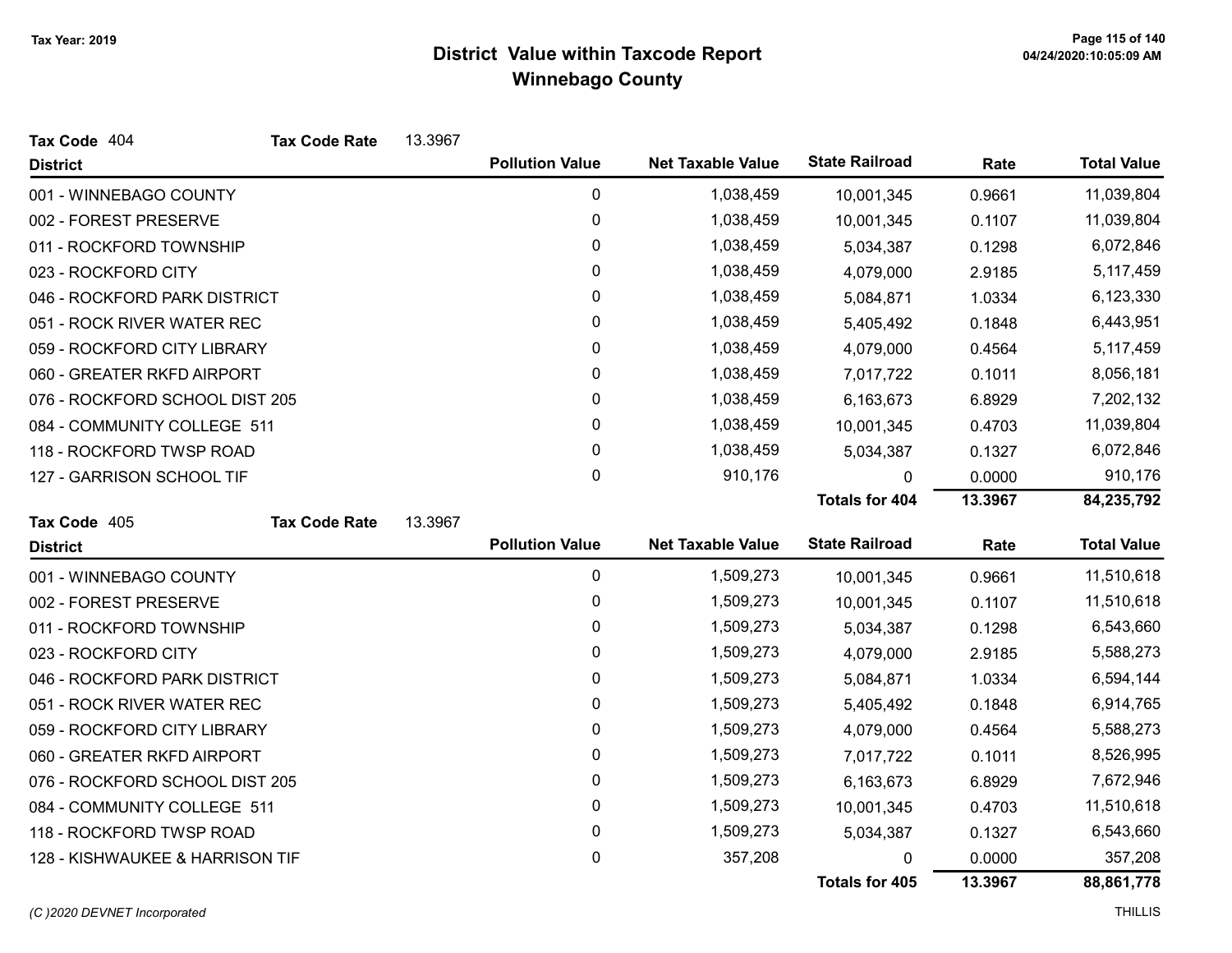| Tax Code 406                   | <b>Tax Code Rate</b> | 13.3967 |                        |                          |                       |         |                    |
|--------------------------------|----------------------|---------|------------------------|--------------------------|-----------------------|---------|--------------------|
| <b>District</b>                |                      |         | <b>Pollution Value</b> | <b>Net Taxable Value</b> | <b>State Railroad</b> | Rate    | <b>Total Value</b> |
| 001 - WINNEBAGO COUNTY         |                      |         | 0                      | 10,548                   | 10,001,345            | 0.9661  | 10,011,893         |
| 002 - FOREST PRESERVE          |                      |         | 0                      | 10,548                   | 10,001,345            | 0.1107  | 10,011,893         |
| 011 - ROCKFORD TOWNSHIP        |                      |         | 0                      | 10,548                   | 5,034,387             | 0.1298  | 5,044,935          |
| 023 - ROCKFORD CITY            |                      |         | 0                      | 10,548                   | 4,079,000             | 2.9185  | 4,089,548          |
| 046 - ROCKFORD PARK DISTRICT   |                      |         | 0                      | 10,548                   | 5,084,871             | 1.0334  | 5,095,419          |
| 051 - ROCK RIVER WATER REC     |                      |         | 0                      | 10,548                   | 5,405,492             | 0.1848  | 5,416,040          |
| 059 - ROCKFORD CITY LIBRARY    |                      |         | 0                      | 10,548                   | 4,079,000             | 0.4564  | 4,089,548          |
| 060 - GREATER RKFD AIRPORT     |                      |         | 0                      | 10,548                   | 7,017,722             | 0.1011  | 7,028,270          |
| 076 - ROCKFORD SCHOOL DIST 205 |                      |         | 0                      | 10,548                   | 6,163,673             | 6.8929  | 6,174,221          |
| 084 - COMMUNITY COLLEGE 511    |                      |         | 0                      | 10,548                   | 10,001,345            | 0.4703  | 10,011,893         |
| 118 - ROCKFORD TWSP ROAD       |                      |         | 0                      | 10,548                   | 5,034,387             | 0.1327  | 5,044,935          |
| 129 - LINCOLNWOOD TIF #2       |                      |         | 0                      | 311,893                  | 0                     | 0.0000  | 311,893            |
|                                |                      |         |                        |                          | <b>Totals for 406</b> | 13.3967 | 72,330,488         |
| Tax Code 407                   | <b>Tax Code Rate</b> | 13.3967 |                        |                          |                       |         |                    |
| <b>District</b>                |                      |         | <b>Pollution Value</b> | <b>Net Taxable Value</b> | <b>State Railroad</b> | Rate    | <b>Total Value</b> |
| 001 - WINNEBAGO COUNTY         |                      |         | $\pmb{0}$              | 688,934                  | 10,001,345            | 0.9661  | 10,690,279         |
| 002 - FOREST PRESERVE          |                      |         | 0                      | 688,934                  | 10,001,345            | 0.1107  | 10,690,279         |
| 011 - ROCKFORD TOWNSHIP        |                      |         | 0                      | 688,934                  | 5,034,387             | 0.1298  | 5,723,321          |
| 023 - ROCKFORD CITY            |                      |         | 0                      | 688,934                  | 4,079,000             | 2.9185  | 4,767,934          |
| 046 - ROCKFORD PARK DISTRICT   |                      |         | 0                      | 688,934                  | 5,084,871             | 1.0334  | 5,773,805          |
| 051 - ROCK RIVER WATER REC     |                      |         | 0                      | 688,934                  | 5,405,492             | 0.1848  | 6,094,426          |
| 059 - ROCKFORD CITY LIBRARY    |                      |         | 0                      | 688,934                  | 4,079,000             | 0.4564  | 4,767,934          |
| 060 - GREATER RKFD AIRPORT     |                      |         | 0                      | 688,934                  | 7,017,722             | 0.1011  | 7,706,656          |
| 076 - ROCKFORD SCHOOL DIST 205 |                      |         | 0                      | 688,934                  | 6,163,673             | 6.8929  | 6,852,607          |
| 084 - COMMUNITY COLLEGE 511    |                      |         | 0                      | 688,934                  | 10,001,345            | 0.4703  | 10,690,279         |
|                                |                      |         |                        |                          |                       |         |                    |
| 118 - ROCKFORD TWSP ROAD       |                      |         | 0                      | 688,934                  | 5,034,387             | 0.1327  | 5,723,321          |
| 130 - HOPE VI TIF              |                      |         | 0                      | 966,631                  | O                     | 0.0000  | 966,631            |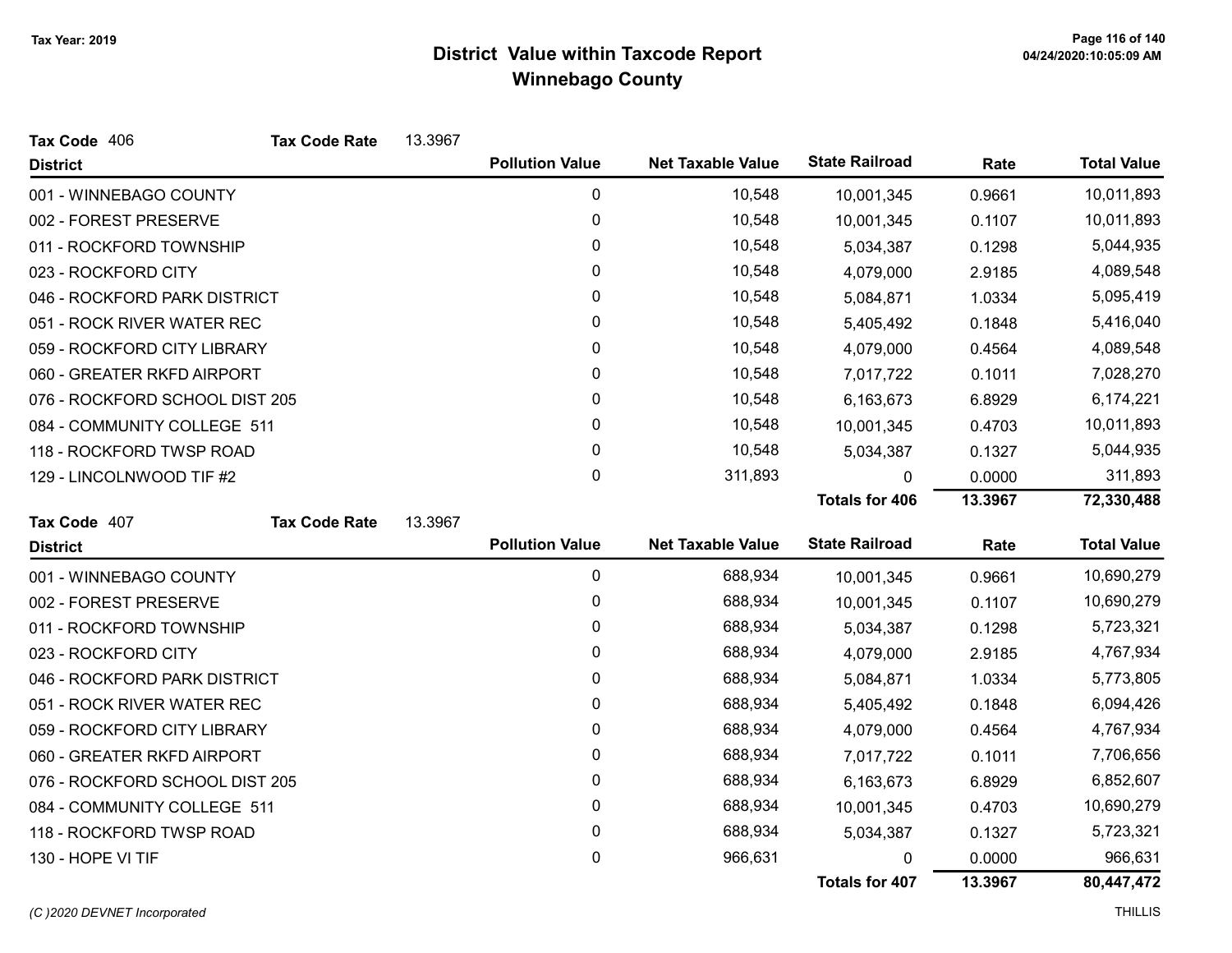| Tax Code 408                   | <b>Tax Code Rate</b> | 13.3967 |                        |                          |                       |         |                    |
|--------------------------------|----------------------|---------|------------------------|--------------------------|-----------------------|---------|--------------------|
| <b>District</b>                |                      |         | <b>Pollution Value</b> | <b>Net Taxable Value</b> | <b>State Railroad</b> | Rate    | <b>Total Value</b> |
| 001 - WINNEBAGO COUNTY         |                      |         | $\mathbf 0$            | 281,186                  | 10,001,345            | 0.9661  | 10,282,531         |
| 002 - FOREST PRESERVE          |                      |         | 0                      | 281,186                  | 10,001,345            | 0.1107  | 10,282,531         |
| 011 - ROCKFORD TOWNSHIP        |                      |         | 0                      | 281,186                  | 5,034,387             | 0.1298  | 5,315,573          |
| 023 - ROCKFORD CITY            |                      |         | 0                      | 281,186                  | 4,079,000             | 2.9185  | 4,360,186          |
| 046 - ROCKFORD PARK DISTRICT   |                      |         | 0                      | 281,186                  | 5,084,871             | 1.0334  | 5,366,057          |
| 051 - ROCK RIVER WATER REC     |                      |         | 0                      | 281,186                  | 5,405,492             | 0.1848  | 5,686,678          |
| 059 - ROCKFORD CITY LIBRARY    |                      |         | 0                      | 281,186                  | 4,079,000             | 0.4564  | 4,360,186          |
| 060 - GREATER RKFD AIRPORT     |                      |         | 0                      | 281,186                  | 7,017,722             | 0.1011  | 7,298,908          |
| 076 - ROCKFORD SCHOOL DIST 205 |                      |         | 0                      | 281,186                  | 6,163,673             | 6.8929  | 6,444,859          |
| 084 - COMMUNITY COLLEGE 511    |                      |         | 0                      | 281,186                  | 10,001,345            | 0.4703  | 10,282,531         |
| 118 - ROCKFORD TWSP ROAD       |                      |         | 0                      | 281,186                  | 5,034,387             | 0.1327  | 5,315,573          |
| 177 - SOUTH MAIN-ROCK ST TIF   |                      |         | 0                      | 61,035                   | $\Omega$              | 0.0000  | 61,035             |
|                                |                      |         |                        |                          | <b>Totals for 408</b> | 13.3967 | 75,056,648         |
| Tax Code 409                   | <b>Tax Code Rate</b> | 10.5670 |                        |                          |                       |         |                    |
| <b>District</b>                |                      |         | <b>Pollution Value</b> | <b>Net Taxable Value</b> | <b>State Railroad</b> | Rate    | <b>Total Value</b> |
| 001 - WINNEBAGO COUNTY         |                      |         | 0                      | 11,010,334               | 10,001,345            | 0.9661  | 21,011,679         |
| 002 - FOREST PRESERVE          |                      |         | 0                      | 11,010,334               | 10,001,345            | 0.1107  | 21,011,679         |
| 011 - ROCKFORD TOWNSHIP        |                      |         | 0                      | 11,010,334               | 5,034,387             | 0.1298  | 16,044,721         |
| 019 - LOVES PARK CITY          |                      |         | 0                      | 11,010,334               | 0                     | 0.0000  | 11,010,334         |
| 046 - ROCKFORD PARK DISTRICT   |                      |         | 0                      | 11,010,334               | 5,084,871             | 1.0334  | 16,095,205         |
| 051 - ROCK RIVER WATER REC     |                      |         | 0                      | 11,010,334               | 5,405,492             | 0.1848  | 16,415,826         |
| 055 - NORTH SUBURBAN LIBRARY   |                      |         | 0                      | 11,010,334               | 986,492               | 0.2909  | 11,996,826         |
| 060 - GREATER RKFD AIRPORT     |                      |         | 0                      | 11,010,334               | 7,017,722             | 0.1011  | 18,028,056         |
| 070 - HARLEM SCHOOL DIST 122   |                      |         | 0                      | 11,010,334               | 604,332               | 7.1472  | 11,614,666         |
| 084 - COMMUNITY COLLEGE 511    |                      |         | 0                      | 11,010,334               | 10,001,345            | 0.4703  | 21,011,679         |
| 118 - ROCKFORD TWSP ROAD       |                      |         | 0                      | 11,010,334               | 5,034,387             | 0.1327  | 16,044,721         |
| 132 - NORTH 2ND TIF LOVES PARK |                      |         | 0                      | 1,258,072                | 0                     | 0.0000  | 1,258,072          |
|                                |                      |         |                        |                          | Totals for 409        | 10.5670 | 181,543,464        |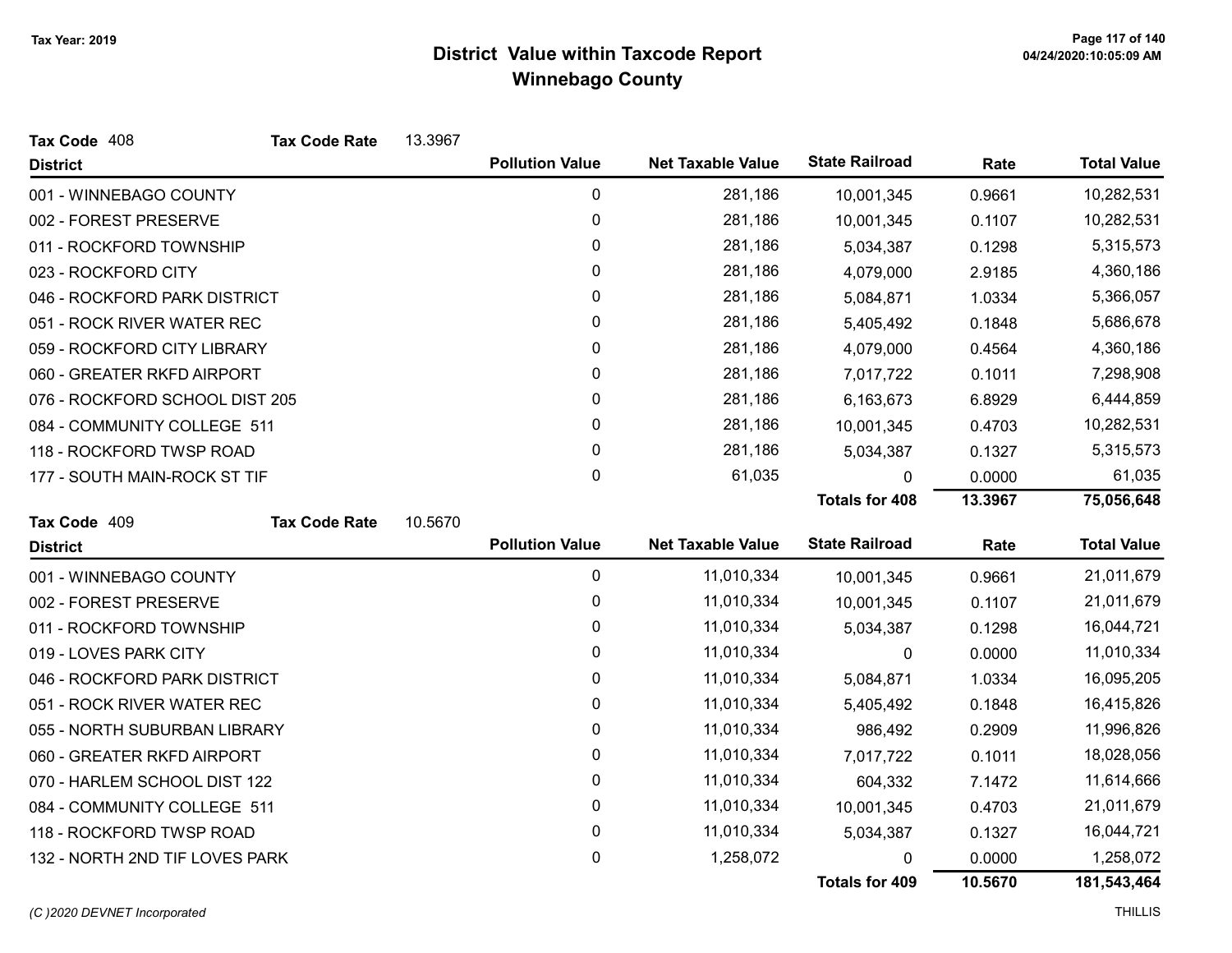| Tax Code 410                   | <b>Tax Code Rate</b> | 13.3967 |                        |                          |                       |         |                    |
|--------------------------------|----------------------|---------|------------------------|--------------------------|-----------------------|---------|--------------------|
| <b>District</b>                |                      |         | <b>Pollution Value</b> | <b>Net Taxable Value</b> | <b>State Railroad</b> | Rate    | <b>Total Value</b> |
| 001 - WINNEBAGO COUNTY         |                      |         | 0                      | 7,315,444                | 10,001,345            | 0.9661  | 17,316,789         |
| 002 - FOREST PRESERVE          |                      |         | $\boldsymbol{0}$       | 7,315,444                | 10,001,345            | 0.1107  | 17,316,789         |
| 011 - ROCKFORD TOWNSHIP        |                      |         | 0                      | 7,315,444                | 5,034,387             | 0.1298  | 12,349,831         |
| 023 - ROCKFORD CITY            |                      |         | 0                      | 7,315,444                | 4,079,000             | 2.9185  | 11,394,444         |
| 046 - ROCKFORD PARK DISTRICT   |                      |         | 0                      | 7,315,444                | 5,084,871             | 1.0334  | 12,400,315         |
| 051 - ROCK RIVER WATER REC     |                      |         | 0                      | 7,315,444                | 5,405,492             | 0.1848  | 12,720,936         |
| 059 - ROCKFORD CITY LIBRARY    |                      |         | $\mathbf 0$            | 7,315,444                | 4,079,000             | 0.4564  | 11,394,444         |
| 060 - GREATER RKFD AIRPORT     |                      |         | 0                      | 7,315,444                | 7,017,722             | 0.1011  | 14,333,166         |
| 076 - ROCKFORD SCHOOL DIST 205 |                      |         | 0                      | 7,315,444                | 6,163,673             | 6.8929  | 13,479,117         |
| 084 - COMMUNITY COLLEGE 511    |                      |         | $\pmb{0}$              | 7,315,444                | 10,001,345            | 0.4703  | 17,316,789         |
| 118 - ROCKFORD TWSP ROAD       |                      |         | 0                      | 7,315,444                | 5,034,387             | 0.1327  | 12,349,831         |
| 133 - GLOBAL TRADE TIF #2      |                      |         | 0                      | 1,960,383                | $\Omega$              | 0.0000  | 1,960,383          |
|                                |                      |         |                        |                          | <b>Totals for 410</b> | 13.3967 | 154,332,834        |
| Tax Code 411                   | <b>Tax Code Rate</b> | 13.2119 |                        |                          |                       |         |                    |
| <b>District</b>                |                      |         | <b>Pollution Value</b> | <b>Net Taxable Value</b> | <b>State Railroad</b> | Rate    | <b>Total Value</b> |
| 001 - WINNEBAGO COUNTY         |                      |         | 0                      | 453                      | 10,001,345            | 0.9661  | 10,001,798         |
| 002 - FOREST PRESERVE          |                      |         | $\boldsymbol{0}$       | 453                      | 10,001,345            | 0.1107  | 10,001,798         |
| 011 - ROCKFORD TOWNSHIP        |                      |         | 0                      | 453                      | 5,034,387             | 0.1298  | 5,034,840          |
| 023 - ROCKFORD CITY            |                      |         | 0                      | 453                      | 4,079,000             | 2.9185  | 4,079,453          |
| 046 - ROCKFORD PARK DISTRICT   |                      |         | 0                      | 453                      | 5,084,871             | 1.0334  | 5,085,324          |
| 059 - ROCKFORD CITY LIBRARY    |                      |         | 0                      | 453                      | 4,079,000             | 0.4564  | 4,079,453          |
| 060 - GREATER RKFD AIRPORT     |                      |         | 0                      | 453                      | 7,017,722             | 0.1011  | 7,018,175          |
| 076 - ROCKFORD SCHOOL DIST 205 |                      |         | 0                      | 453                      | 6,163,673             | 6.8929  | 6,164,126          |
| 084 - COMMUNITY COLLEGE 511    |                      |         | 0                      | 453                      | 10,001,345            | 0.4703  | 10,001,798         |
| 118 - ROCKFORD TWSP ROAD       |                      |         | 0                      | 453                      | 5,034,387             | 0.1327  | 5,034,840          |
| 133 - GLOBAL TRADE TIF #2      |                      |         | 0                      | 0                        | 0                     | 0.0000  | 0                  |
|                                |                      |         |                        |                          | <b>Totals for 411</b> | 13.2119 | 66,501,605         |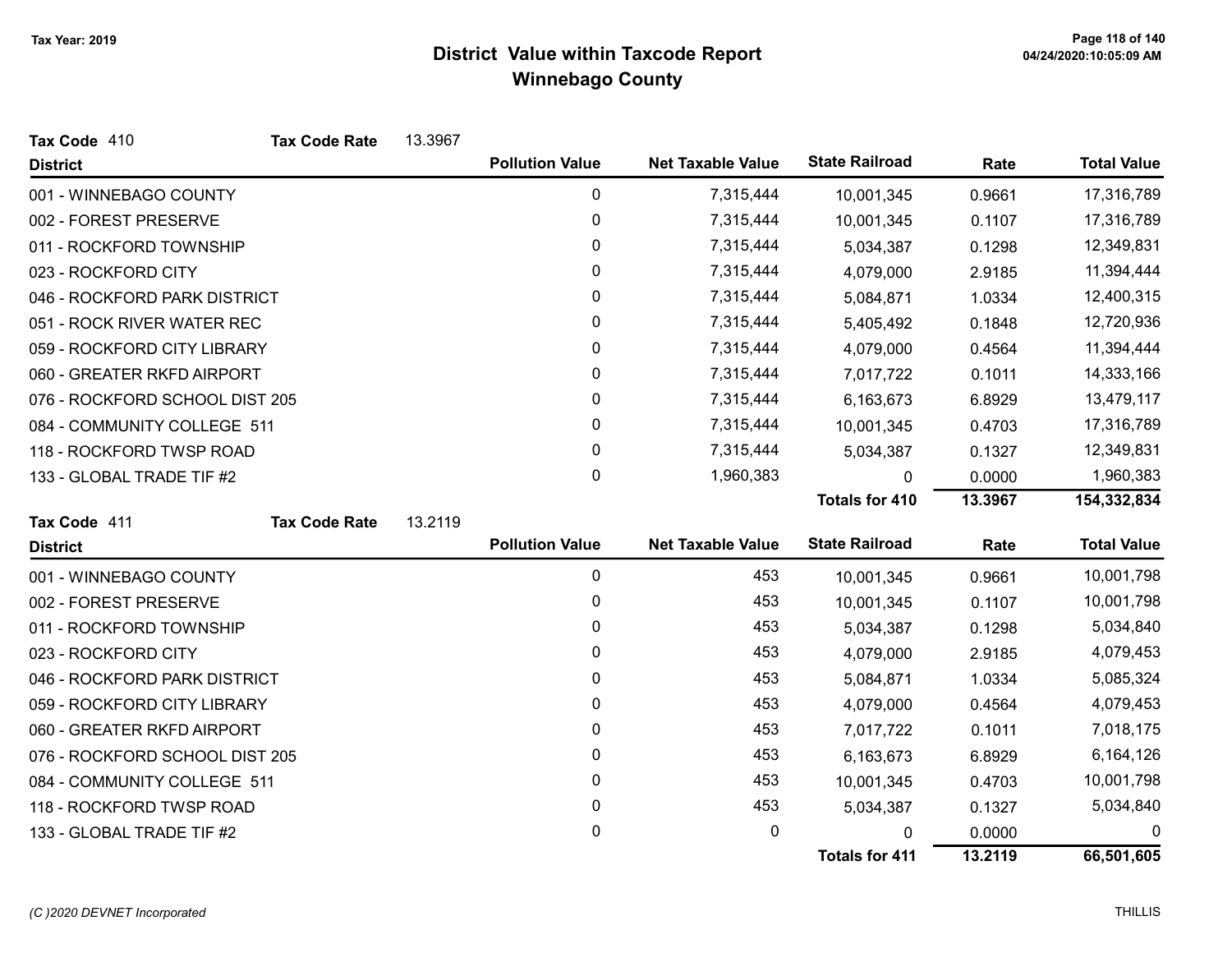| Tax Code 412                             | <b>Tax Code Rate</b> | 13.3967 |                        |                          |                       |         |                    |
|------------------------------------------|----------------------|---------|------------------------|--------------------------|-----------------------|---------|--------------------|
| <b>District</b>                          |                      |         | <b>Pollution Value</b> | <b>Net Taxable Value</b> | <b>State Railroad</b> | Rate    | <b>Total Value</b> |
| 001 - WINNEBAGO COUNTY                   |                      |         | $\mathbf 0$            | 92,341                   | 10,001,345            | 0.9661  | 10,093,686         |
| 002 - FOREST PRESERVE                    |                      |         | 0                      | 92,341                   | 10,001,345            | 0.1107  | 10,093,686         |
| 011 - ROCKFORD TOWNSHIP                  |                      |         | 0                      | 92,341                   | 5,034,387             | 0.1298  | 5,126,728          |
| 023 - ROCKFORD CITY                      |                      |         | 0                      | 92,341                   | 4,079,000             | 2.9185  | 4,171,341          |
| 046 - ROCKFORD PARK DISTRICT             |                      |         | 0                      | 92,341                   | 5,084,871             | 1.0334  | 5, 177, 212        |
| 051 - ROCK RIVER WATER REC               |                      |         | 0                      | 92,341                   | 5,405,492             | 0.1848  | 5,497,833          |
| 059 - ROCKFORD CITY LIBRARY              |                      |         | 0                      | 92,341                   | 4,079,000             | 0.4564  | 4,171,341          |
| 060 - GREATER RKFD AIRPORT               |                      |         | 0                      | 92,341                   | 7,017,722             | 0.1011  | 7,110,063          |
| 076 - ROCKFORD SCHOOL DIST 205           |                      |         | 0                      | 92,341                   | 6,163,673             | 6.8929  | 6,256,014          |
| 084 - COMMUNITY COLLEGE 511              |                      |         | 0                      | 92,341                   | 10,001,345            | 0.4703  | 10,093,686         |
| 118 - ROCKFORD TWSP ROAD                 |                      |         | 0                      | 92,341                   | 5,034,387             | 0.1327  | 5,126,728          |
| 134 - ASSISTED LIVING/ RIVER HOUSING TIF |                      |         | 0                      | 0                        | $\Omega$              | 0.0000  | $\Omega$           |
|                                          |                      |         |                        |                          | <b>Totals for 412</b> | 13.3967 | 72,918,318         |
| Tax Code 413                             | <b>Tax Code Rate</b> | 9.9796  |                        |                          |                       |         |                    |
| <b>District</b>                          |                      |         | <b>Pollution Value</b> | <b>Net Taxable Value</b> | <b>State Railroad</b> | Rate    | <b>Total Value</b> |
| 001 - WINNEBAGO COUNTY                   |                      |         | 0                      | 491,895                  | 10,001,345            | 0.9661  | 10,493,240         |
| 002 - FOREST PRESERVE                    |                      |         | $\boldsymbol{0}$       | 491,895                  | 10,001,345            | 0.1107  | 10,493,240         |
| 006 - HARLEM TOWNSHIP                    |                      |         | 0                      | 491,895                  | $\mathbf{0}$          | 0.1079  | 491,895            |
| 020 - MACHESNEY PARK VILLAGE             |                      |         | 0                      | 491,895                  | 0                     | 0.0000  | 491,895            |
| 035 - HARLEM-ROSCOE FIRE                 |                      |         | 0                      | 491,895                  | 412,085               | 0.7392  | 903,980            |
| 055 - NORTH SUBURBAN LIBRARY             |                      |         | 0                      | 491,895                  | 986,492               | 0.2909  | 1,478,387          |
| 060 - GREATER RKFD AIRPORT               |                      |         | 0                      | 491,895                  | 7,017,722             | 0.1011  | 7,509,617          |
| 070 - HARLEM SCHOOL DIST 122             |                      |         | 0                      | 491,895                  | 604,332               | 7.1472  | 1,096,227          |
| 084 - COMMUNITY COLLEGE 511              |                      |         | 0                      | 491,895                  | 10,001,345            | 0.4703  | 10,493,240         |
| 113 - HARLEM TWSP ROAD                   |                      |         | 0                      | 491,895                  | 0                     | 0.0462  | 491,895            |
| 135 - NORTH 2ND TIF MACHESNEY PARK       |                      |         | 0                      | 194,071                  | $\Omega$              | 0.0000  | 194,071            |
|                                          |                      |         |                        |                          | <b>Totals for 413</b> | 9.9796  | 44, 137, 687       |

#### (C)2020 DEVNET Incorporated THILLIS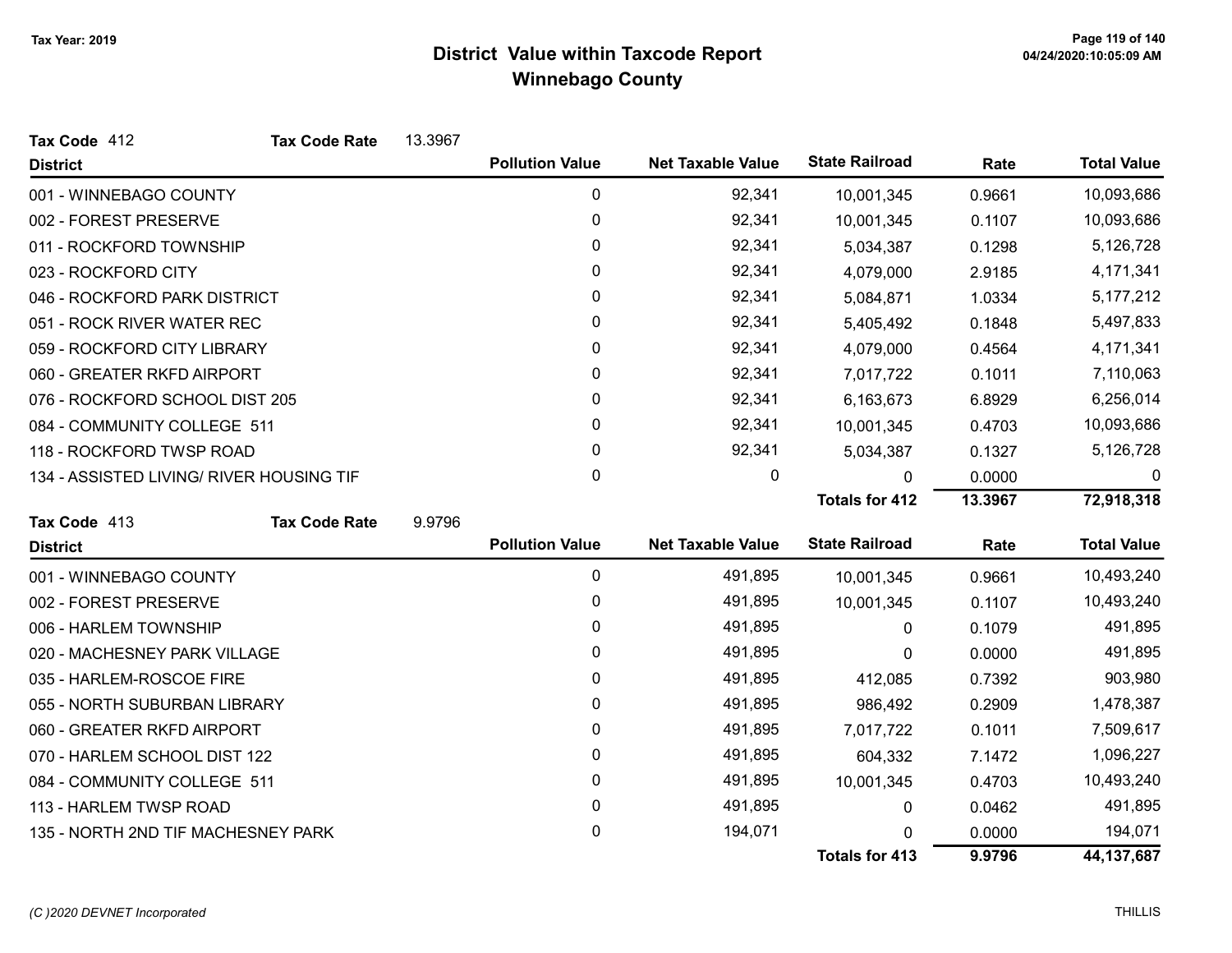| Tax Code 414                       | <b>Tax Code Rate</b> | 10.1644 |                        |                          |                       |         |                    |
|------------------------------------|----------------------|---------|------------------------|--------------------------|-----------------------|---------|--------------------|
| <b>District</b>                    |                      |         | <b>Pollution Value</b> | <b>Net Taxable Value</b> | <b>State Railroad</b> | Rate    | <b>Total Value</b> |
| 001 - WINNEBAGO COUNTY             |                      |         | $\pmb{0}$              | 1,051,893                | 10,001,345            | 0.9661  | 11,053,238         |
| 002 - FOREST PRESERVE              |                      |         | 0                      | 1,051,893                | 10,001,345            | 0.1107  | 11,053,238         |
| 006 - HARLEM TOWNSHIP              |                      |         | 0                      | 1,051,893                | 0                     | 0.1079  | 1,051,893          |
| 020 - MACHESNEY PARK VILLAGE       |                      |         | 0                      | 1,051,893                | 0                     | 0.0000  | 1,051,893          |
| 035 - HARLEM-ROSCOE FIRE           |                      |         | 0                      | 1,051,893                | 412,085               | 0.7392  | 1,463,978          |
| 051 - ROCK RIVER WATER REC         |                      |         | 0                      | 1,051,893                | 5,405,492             | 0.1848  | 6,457,385          |
| 055 - NORTH SUBURBAN LIBRARY       |                      |         | 0                      | 1,051,893                | 986,492               | 0.2909  | 2,038,385          |
| 060 - GREATER RKFD AIRPORT         |                      |         | 0                      | 1,051,893                | 7,017,722             | 0.1011  | 8,069,615          |
| 070 - HARLEM SCHOOL DIST 122       |                      |         | 0                      | 1,051,893                | 604,332               | 7.1472  | 1,656,225          |
| 084 - COMMUNITY COLLEGE 511        |                      |         | 0                      | 1,051,893                | 10,001,345            | 0.4703  | 11,053,238         |
| 113 - HARLEM TWSP ROAD             |                      |         | 0                      | 1,051,893                | 0                     | 0.0462  | 1,051,893          |
| 135 - NORTH 2ND TIF MACHESNEY PARK |                      |         | 0                      | 76,272                   | 0                     | 0.0000  | 76,272             |
|                                    |                      |         |                        |                          | <b>Totals for 414</b> | 10.1644 | 56,077,253         |
| Tax Code 416                       | <b>Tax Code Rate</b> | 9.8708  |                        |                          |                       |         |                    |
| <b>District</b>                    |                      |         | <b>Pollution Value</b> | <b>Net Taxable Value</b> | <b>State Railroad</b> | Rate    | <b>Total Value</b> |
| 001 - WINNEBAGO COUNTY             |                      |         | $\pmb{0}$              | 6,106,653                | 10,001,345            | 0.9661  | 16,107,998         |
| 002 - FOREST PRESERVE              |                      |         | $\mathbf{0}$           | 6,106,653                | 10,001,345            | 0.1107  | 16,107,998         |
| 006 - HARLEM TOWNSHIP              |                      |         | 0                      | 6,106,653                | 0                     | 0.1079  | 6,106,653          |
| 020 - MACHESNEY PARK VILLAGE       |                      |         | 0                      | 6,106,653                | 0                     | 0.0000  | 6,106,653          |
| 037 - NORTH PARK FIRE              |                      |         | 0                      | 6,106,653                | 516,607               | 0.4456  | 6,623,260          |
| 051 - ROCK RIVER WATER REC         |                      |         | 0                      | 6,106,653                | 5,405,492             | 0.1848  | 11,512,145         |
| 055 - NORTH SUBURBAN LIBRARY       |                      |         | 0                      | 6,106,653                | 986,492               | 0.2909  | 7,093,145          |
| 060 - GREATER RKFD AIRPORT         |                      |         | 0                      | 6,106,653                | 7,017,722             | 0.1011  | 13,124,375         |
| 070 - HARLEM SCHOOL DIST 122       |                      |         | 0                      | 6,106,653                | 604,332               | 7.1472  | 6,710,985          |
| 084 - COMMUNITY COLLEGE 511        |                      |         | 0                      | 6,106,653                | 10,001,345            | 0.4703  | 16,107,998         |
| 113 - HARLEM TWSP ROAD             |                      |         | 0                      | 6,106,653                | 0                     | 0.0462  | 6,106,653          |
| 135 - NORTH 2ND TIF MACHESNEY PARK |                      |         | 0                      | 4,219,394                | 0                     | 0.0000  | 4,219,394          |
|                                    |                      |         |                        |                          | Totals for 416        | 9.8708  | 115,927,257        |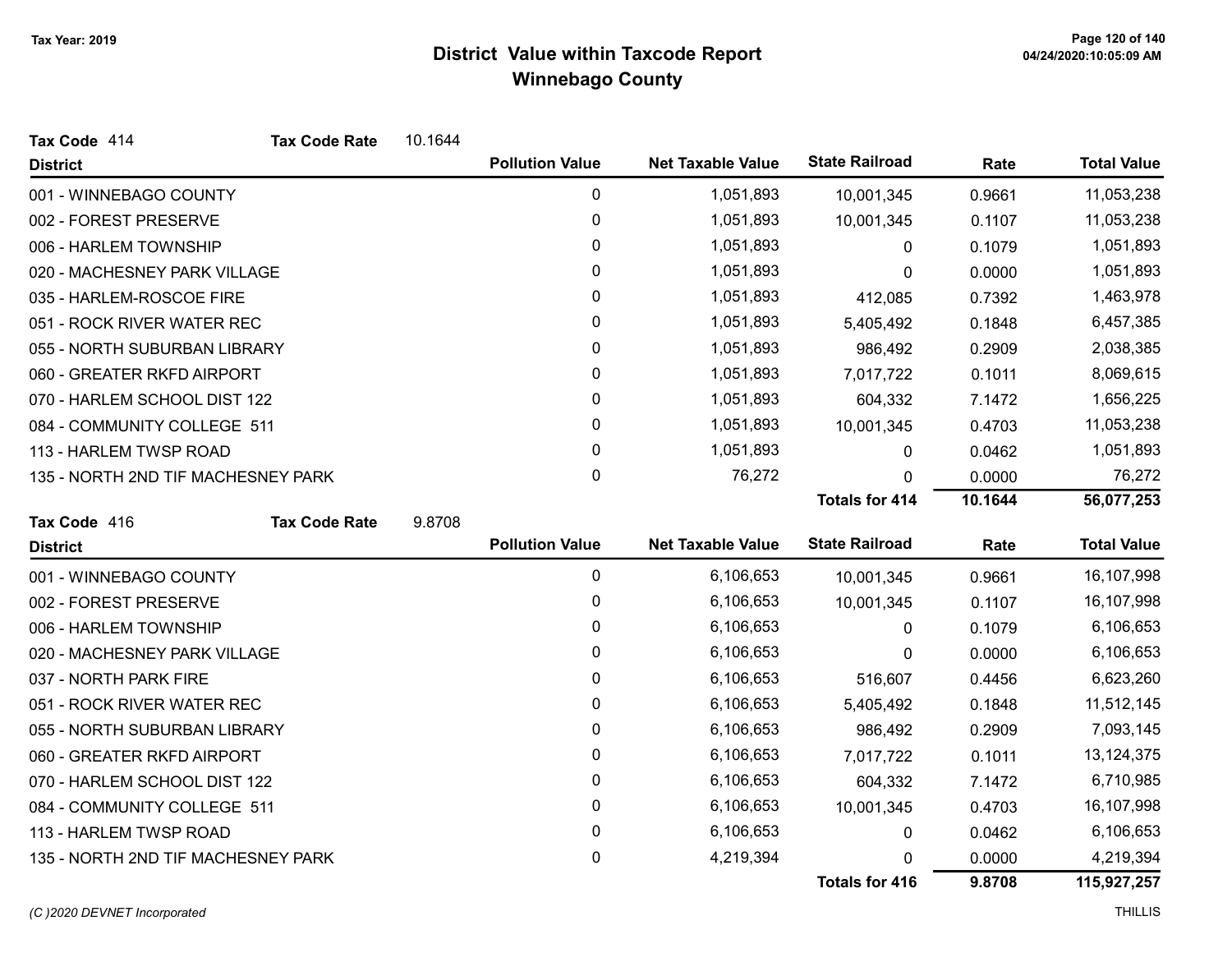| Tax Code 417                   | <b>Tax Code Rate</b> | 13.3967 |                        |                          |                       |         |                    |
|--------------------------------|----------------------|---------|------------------------|--------------------------|-----------------------|---------|--------------------|
| <b>District</b>                |                      |         | <b>Pollution Value</b> | <b>Net Taxable Value</b> | <b>State Railroad</b> | Rate    | <b>Total Value</b> |
| 001 - WINNEBAGO COUNTY         |                      |         | 0                      | 859,688                  | 10,001,345            | 0.9661  | 10,861,033         |
| 002 - FOREST PRESERVE          |                      |         | $\mathbf{0}$           | 859,688                  | 10,001,345            | 0.1107  | 10,861,033         |
| 011 - ROCKFORD TOWNSHIP        |                      |         | $\Omega$               | 859,688                  | 5,034,387             | 0.1298  | 5,894,075          |
| 023 - ROCKFORD CITY            |                      |         | $\Omega$               | 859,688                  | 4,079,000             | 2.9185  | 4,938,688          |
| 046 - ROCKFORD PARK DISTRICT   |                      |         | $\Omega$               | 859,688                  | 5,084,871             | 1.0334  | 5,944,559          |
| 051 - ROCK RIVER WATER REC     |                      |         | 0                      | 859,688                  | 5,405,492             | 0.1848  | 6,265,180          |
| 059 - ROCKFORD CITY LIBRARY    |                      |         | 0                      | 859,688                  | 4,079,000             | 0.4564  | 4,938,688          |
| 060 - GREATER RKFD AIRPORT     |                      |         | 0                      | 859,688                  | 7,017,722             | 0.1011  | 7,877,410          |
| 076 - ROCKFORD SCHOOL DIST 205 |                      |         | 0                      | 859,688                  | 6,163,673             | 6.8929  | 7,023,361          |
| 084 - COMMUNITY COLLEGE 511    |                      |         | 0                      | 859,688                  | 10,001,345            | 0.4703  | 10,861,033         |
| 118 - ROCKFORD TWSP ROAD       |                      |         | 0                      | 859,688                  | 5,034,387             | 0.1327  | 5,894,075          |
| 137 - MAIN & WHITMAN TIF       |                      |         | 0                      | 983,582                  | 0                     | 0.0000  | 983,582            |
|                                |                      |         |                        |                          | <b>Totals for 417</b> | 13.3967 | 82,342,717         |
| Tax Code 418                   | <b>Tax Code Rate</b> | 13.3967 |                        |                          |                       |         |                    |
| <b>District</b>                |                      |         | <b>Pollution Value</b> | <b>Net Taxable Value</b> | <b>State Railroad</b> | Rate    | <b>Total Value</b> |
| 001 - WINNEBAGO COUNTY         |                      |         | $\pmb{0}$              | 5,607,444                | 10,001,345            | 0.9661  | 15,608,789         |
| 002 - FOREST PRESERVE          |                      |         | 0                      | 5,607,444                | 10,001,345            | 0.1107  | 15,608,789         |
| 011 - ROCKFORD TOWNSHIP        |                      |         | 0                      | 5,607,444                | 5,034,387             | 0.1298  | 10,641,831         |
| 023 - ROCKFORD CITY            |                      |         | 0                      | 5,607,444                | 4,079,000             | 2.9185  | 9,686,444          |
| 046 - ROCKFORD PARK DISTRICT   |                      |         | 0                      | 5,607,444                | 5,084,871             | 1.0334  | 10,692,315         |
| 051 - ROCK RIVER WATER REC     |                      |         | 0                      | 5,607,444                | 5,405,492             | 0.1848  | 11,012,936         |
| 059 - ROCKFORD CITY LIBRARY    |                      |         | 0                      | 5,607,444                | 4,079,000             | 0.4564  | 9,686,444          |
| 060 - GREATER RKFD AIRPORT     |                      |         | 0                      | 5,607,444                | 7,017,722             | 0.1011  | 12,625,166         |
| 076 - ROCKFORD SCHOOL DIST 205 |                      |         | 0                      | 5,607,444                | 6,163,673             | 6.8929  | 11,771,117         |
| 084 - COMMUNITY COLLEGE 511    |                      |         | $\mathbf{0}$           | 5,607,444                | 10,001,345            | 0.4703  | 15,608,789         |
| 118 - ROCKFORD TWSP ROAD       |                      |         | 0                      | 5,607,444                | 5,034,387             | 0.1327  | 10,641,831         |
| 138 - MIDTOWN TIF              |                      |         | 0                      | 373,859                  | 0                     | 0.0000  | 373,859            |
|                                |                      |         |                        |                          |                       |         |                    |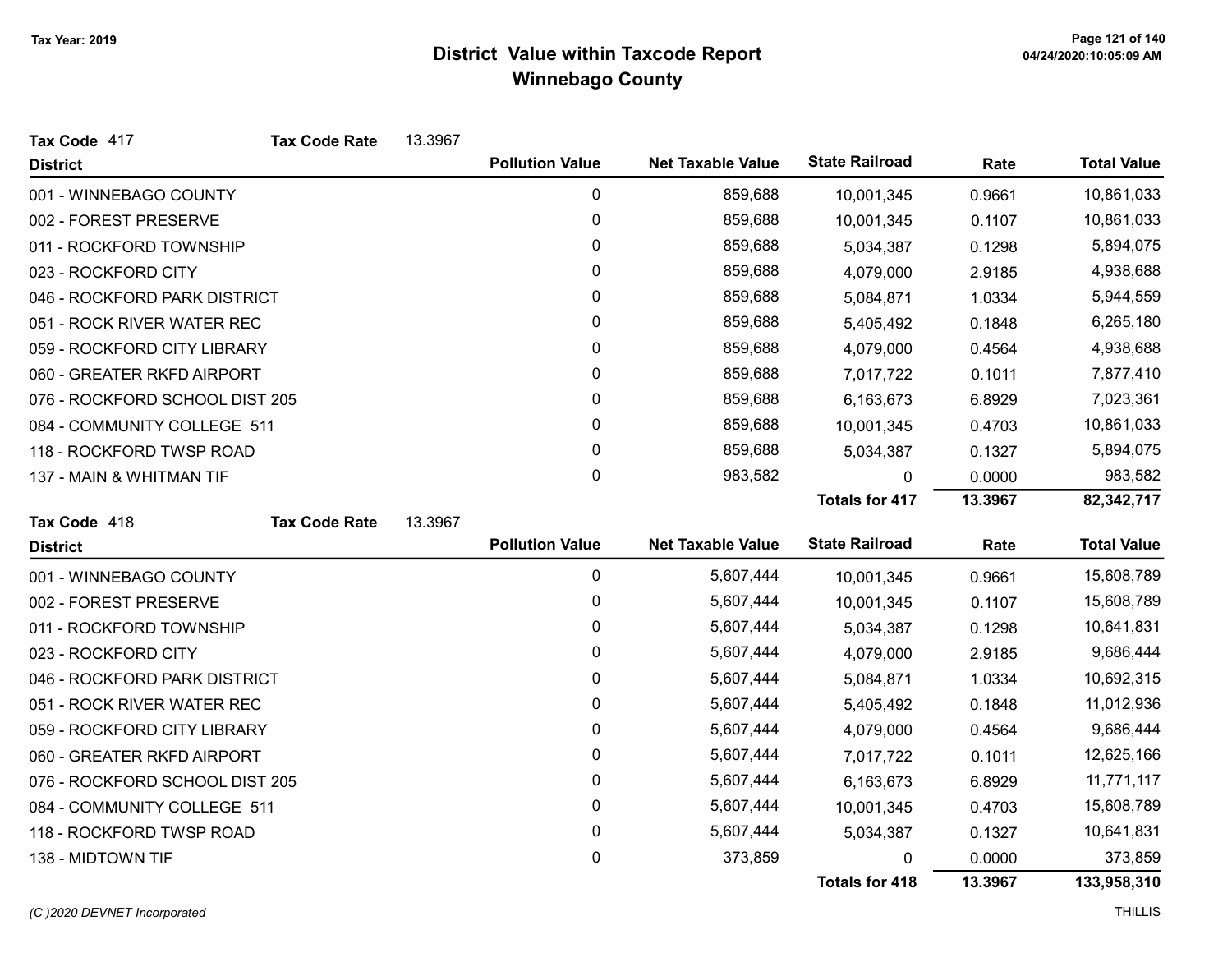| Tax Code 419                       | <b>Tax Code Rate</b> | 13.3967 |                        |                          |                       |         |                    |
|------------------------------------|----------------------|---------|------------------------|--------------------------|-----------------------|---------|--------------------|
| <b>District</b>                    |                      |         | <b>Pollution Value</b> | <b>Net Taxable Value</b> | <b>State Railroad</b> | Rate    | <b>Total Value</b> |
| 001 - WINNEBAGO COUNTY             |                      |         | $\mathbf 0$            | 436,393                  | 10,001,345            | 0.9661  | 10,437,738         |
| 002 - FOREST PRESERVE              |                      |         | 0                      | 436,393                  | 10,001,345            | 0.1107  | 10,437,738         |
| 011 - ROCKFORD TOWNSHIP            |                      |         | 0                      | 436,393                  | 5,034,387             | 0.1298  | 5,470,780          |
| 023 - ROCKFORD CITY                |                      |         | 0                      | 436,393                  | 4,079,000             | 2.9185  | 4,515,393          |
| 046 - ROCKFORD PARK DISTRICT       |                      |         | 0                      | 436,393                  | 5,084,871             | 1.0334  | 5,521,264          |
| 051 - ROCK RIVER WATER REC         |                      |         | 0                      | 436,393                  | 5,405,492             | 0.1848  | 5,841,885          |
| 059 - ROCKFORD CITY LIBRARY        |                      |         | 0                      | 436,393                  | 4,079,000             | 0.4564  | 4,515,393          |
| 060 - GREATER RKFD AIRPORT         |                      |         | 0                      | 436,393                  | 7,017,722             | 0.1011  | 7,454,115          |
| 076 - ROCKFORD SCHOOL DIST 205     |                      |         | 0                      | 436,393                  | 6,163,673             | 6.8929  | 6,600,066          |
| 084 - COMMUNITY COLLEGE 511        |                      |         | 0                      | 436,393                  | 10,001,345            | 0.4703  | 10,437,738         |
| 118 - ROCKFORD TWSP ROAD           |                      |         | 0                      | 436,393                  | 5,034,387             | 0.1327  | 5,470,780          |
| 139 - KISHWAUKEE & HARRISON TIF #2 |                      |         | 0                      | 0                        | $\Omega$              | 0.0000  | $\Omega$           |
|                                    |                      |         |                        |                          | <b>Totals for 419</b> | 13.3967 | 76,702,890         |
| Tax Code 420                       | <b>Tax Code Rate</b> | 9.8125  |                        |                          |                       |         |                    |
| <b>District</b>                    |                      |         | <b>Pollution Value</b> | <b>Net Taxable Value</b> | <b>State Railroad</b> | Rate    | <b>Total Value</b> |
| 001 - WINNEBAGO COUNTY             |                      |         | 0                      | 1,710,085                | 10,001,345            | 0.9661  | 11,711,430         |
| 002 - FOREST PRESERVE              |                      |         | $\boldsymbol{0}$       | 1,710,085                | 10,001,345            | 0.1107  | 11,711,430         |
| 012 - ROCKTON TOWNSHIP             |                      |         | 0                      | 1,710,085                | 1,056,280             | 0.1901  | 2,766,365          |
| 024 - ROCKTON VILLAGE              |                      |         | 0                      | 1,710,085                | 122,212               | 0.6427  | 1,832,297          |
| 041 - ROCKTON FIRE                 |                      |         | $\mathbf 0$            | 1,710,085                | 496,081               | 0.6975  | 2,206,166          |
| 057 - TALCOTT FREE LIBRARY         |                      |         | 0                      | 1,710,085                | 348,558               | 0.2875  | 2,058,643          |
| 074 - ROCKTON SCHOOL DIST 140      |                      |         | $\mathbf 0$            | 1,710,085                | 461,370               | 3.6359  | 2,171,455          |
| 077 - HONONEGAH HIGH SD #207       |                      |         | 0                      | 1,710,085                | 563,243               | 2.6611  | 2,273,328          |
| 084 - COMMUNITY COLLEGE 511        |                      |         | $\boldsymbol{0}$       | 1,710,085                | 10,001,345            | 0.4703  | 11,711,430         |
| 119 - ROCKTON TWSP ROAD            |                      |         | $\boldsymbol{0}$       | 1,710,085                | 1,056,280             | 0.1506  | 2,766,365          |
| 140 - FORMER BELOIT CORP TIF       |                      |         | 0                      | 2,695,158                | 0                     | 0.0000  | 2,695,158          |
|                                    |                      |         |                        |                          | <b>Totals for 420</b> | 9.8125  | 53,904,067         |

#### (C)2020 DEVNET Incorporated THILLIS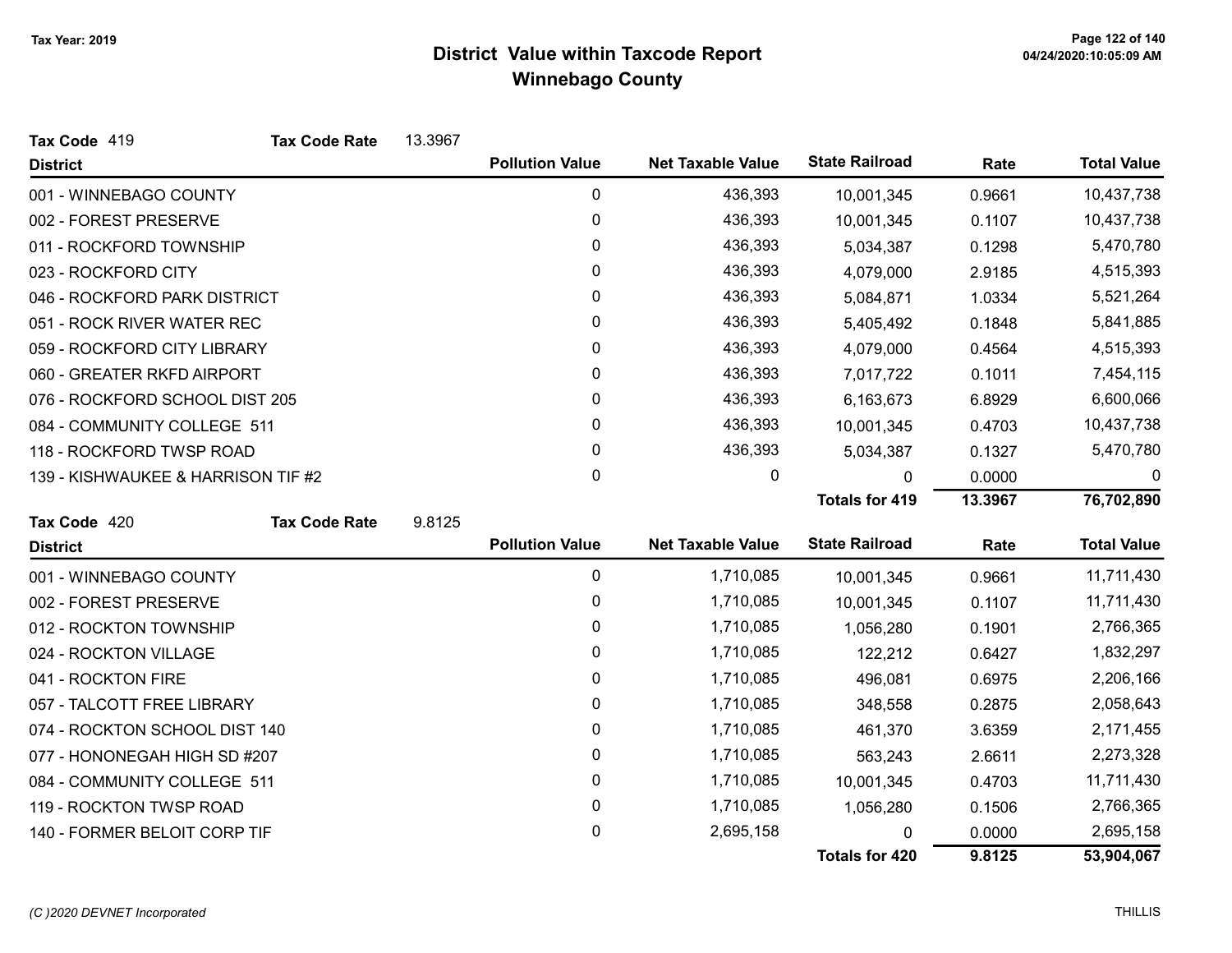| Tax Code 421                   | <b>Tax Code Rate</b> | 13.3967 |                        |                          |                       |         |                    |
|--------------------------------|----------------------|---------|------------------------|--------------------------|-----------------------|---------|--------------------|
| <b>District</b>                |                      |         | <b>Pollution Value</b> | <b>Net Taxable Value</b> | <b>State Railroad</b> | Rate    | <b>Total Value</b> |
| 001 - WINNEBAGO COUNTY         |                      |         | 0                      | 14,509,063               | 10,001,345            | 0.9661  | 24,510,408         |
| 002 - FOREST PRESERVE          |                      |         | 0                      | 14,509,063               | 10,001,345            | 0.1107  | 24,510,408         |
| 011 - ROCKFORD TOWNSHIP        |                      |         | 0                      | 14,509,063               | 5,034,387             | 0.1298  | 19,543,450         |
| 023 - ROCKFORD CITY            |                      |         | 0                      | 14,509,063               | 4,079,000             | 2.9185  | 18,588,063         |
| 046 - ROCKFORD PARK DISTRICT   |                      |         | 0                      | 14,509,063               | 5,084,871             | 1.0334  | 19,593,934         |
| 051 - ROCK RIVER WATER REC     |                      |         | 0                      | 14,509,063               | 5,405,492             | 0.1848  | 19,914,555         |
| 059 - ROCKFORD CITY LIBRARY    |                      |         | 0                      | 14,509,063               | 4,079,000             | 0.4564  | 18,588,063         |
| 060 - GREATER RKFD AIRPORT     |                      |         | 0                      | 14,509,063               | 7,017,722             | 0.1011  | 21,526,785         |
| 076 - ROCKFORD SCHOOL DIST 205 |                      |         | 0                      | 14,509,063               | 6,163,673             | 6.8929  | 20,672,736         |
| 084 - COMMUNITY COLLEGE 511    |                      |         | 0                      | 14,509,063               | 10,001,345            | 0.4703  | 24,510,408         |
| 118 - ROCKFORD TWSP ROAD       |                      |         | 0                      | 14,509,063               | 5,034,387             | 0.1327  | 19,543,450         |
| 141 - GLOBAL TRADE TIF #3      |                      |         | $\pmb{0}$              | 443,094                  | 0                     | 0.0000  | 443,094            |
|                                |                      |         |                        |                          | <b>Totals for 421</b> | 13.3967 | 231,945,354        |
| Tax Code 422                   | <b>Tax Code Rate</b> | 13.3967 |                        |                          |                       |         |                    |
| <b>District</b>                |                      |         | <b>Pollution Value</b> | <b>Net Taxable Value</b> | <b>State Railroad</b> | Rate    | <b>Total Value</b> |
| 001 - WINNEBAGO COUNTY         |                      |         | $\mathbf 0$            | 9,094,860                | 10,001,345            | 0.9661  | 19,096,205         |
| 002 - FOREST PRESERVE          |                      |         | 0                      | 9,094,860                | 10,001,345            | 0.1107  | 19,096,205         |
| 011 - ROCKFORD TOWNSHIP        |                      |         | 0                      | 9,094,860                | 5,034,387             | 0.1298  | 14,129,247         |
| 023 - ROCKFORD CITY            |                      |         | 0                      | 9,094,860                | 4,079,000             | 2.9185  | 13,173,860         |
| 046 - ROCKFORD PARK DISTRICT   |                      |         | 0                      | 9,094,860                | 5,084,871             | 1.0334  | 14,179,731         |
| 051 - ROCK RIVER WATER REC     |                      |         | 0                      | 9,094,860                | 5,405,492             | 0.1848  | 14,500,352         |
| 059 - ROCKFORD CITY LIBRARY    |                      |         | 0                      | 9,094,860                | 4,079,000             | 0.4564  | 13,173,860         |
| 060 - GREATER RKFD AIRPORT     |                      |         | 0                      | 9,094,860                | 7,017,722             | 0.1011  | 16,112,582         |
| 076 - ROCKFORD SCHOOL DIST 205 |                      |         | 0                      | 9,094,860                | 6,163,673             | 6.8929  | 15,258,533         |
| 084 - COMMUNITY COLLEGE 511    |                      |         | 0                      | 9,094,860                | 10,001,345            | 0.4703  | 19,096,205         |
| 118 - ROCKFORD TWSP ROAD       |                      |         | 0                      | 9,094,860                | 5,034,387             | 0.1327  | 14,129,247         |
| 142 - RIVER DISTRICT NORTH TIF |                      |         | 0                      | 2,454,213                | 0                     | 0.0000  | 2,454,213          |
|                                |                      |         |                        |                          | Totals for 422        | 13.3967 | 174,400,240        |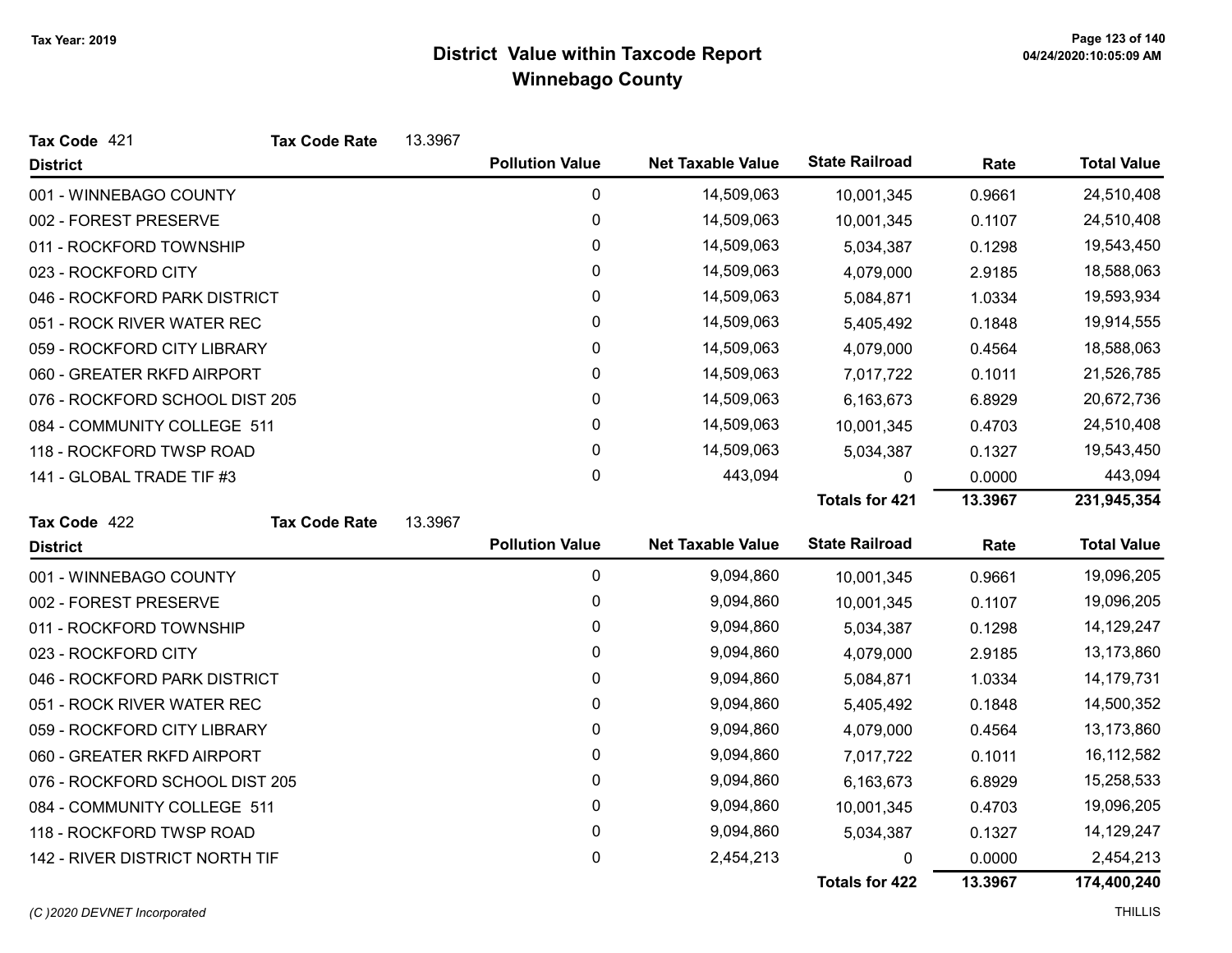| Tax Code 423                   | <b>Tax Code Rate</b> | 13.3967 |                        |                          |                       |         |                    |
|--------------------------------|----------------------|---------|------------------------|--------------------------|-----------------------|---------|--------------------|
| <b>District</b>                |                      |         | <b>Pollution Value</b> | <b>Net Taxable Value</b> | <b>State Railroad</b> | Rate    | <b>Total Value</b> |
| 001 - WINNEBAGO COUNTY         |                      |         | 0                      | 11,788,824               | 10,001,345            | 0.9661  | 21,790,169         |
| 002 - FOREST PRESERVE          |                      |         | 0                      | 11,788,824               | 10,001,345            | 0.1107  | 21,790,169         |
| 011 - ROCKFORD TOWNSHIP        |                      |         | 0                      | 11,788,824               | 5,034,387             | 0.1298  | 16,823,211         |
| 023 - ROCKFORD CITY            |                      |         | 0                      | 11,788,824               | 4,079,000             | 2.9185  | 15,867,824         |
| 046 - ROCKFORD PARK DISTRICT   |                      |         | 0                      | 11,788,824               | 5,084,871             | 1.0334  | 16,873,695         |
| 051 - ROCK RIVER WATER REC     |                      |         | 0                      | 11,788,824               | 5,405,492             | 0.1848  | 17,194,316         |
| 059 - ROCKFORD CITY LIBRARY    |                      |         | 0                      | 11,788,824               | 4,079,000             | 0.4564  | 15,867,824         |
| 060 - GREATER RKFD AIRPORT     |                      |         | 0                      | 11,788,824               | 7,017,722             | 0.1011  | 18,806,546         |
| 076 - ROCKFORD SCHOOL DIST 205 |                      |         | 0                      | 11,788,824               | 6,163,673             | 6.8929  | 17,952,497         |
| 084 - COMMUNITY COLLEGE 511    |                      |         | 0                      | 11,788,824               | 10,001,345            | 0.4703  | 21,790,169         |
| 118 - ROCKFORD TWSP ROAD       |                      |         | $\mathbf{0}$           | 11,788,824               | 5,034,387             | 0.1327  | 16,823,211         |
| 143 - BROADWAY TIF             |                      |         | 0                      | 538,224                  | 0                     | 0.0000  | 538,224            |
|                                |                      |         |                        |                          | <b>Totals for 423</b> | 13.3967 | 202, 117, 855      |
| Tax Code 424                   | <b>Tax Code Rate</b> | 13.3967 |                        |                          |                       |         |                    |
| <b>District</b>                |                      |         | <b>Pollution Value</b> | <b>Net Taxable Value</b> | <b>State Railroad</b> | Rate    | <b>Total Value</b> |
| 001 - WINNEBAGO COUNTY         |                      |         | 0                      | 8,271,035                | 10,001,345            | 0.9661  | 18,272,380         |
| 002 - FOREST PRESERVE          |                      |         | 0                      | 8,271,035                | 10,001,345            | 0.1107  | 18,272,380         |
| 011 - ROCKFORD TOWNSHIP        |                      |         | 0                      | 8,271,035                | 5,034,387             | 0.1298  | 13,305,422         |
| 023 - ROCKFORD CITY            |                      |         | 0                      | 8,271,035                | 4,079,000             | 2.9185  | 12,350,035         |
| 046 - ROCKFORD PARK DISTRICT   |                      |         | 0                      | 8,271,035                | 5,084,871             | 1.0334  | 13,355,906         |
| 051 - ROCK RIVER WATER REC     |                      |         | 0                      | 8,271,035                | 5,405,492             | 0.1848  | 13,676,527         |
| 059 - ROCKFORD CITY LIBRARY    |                      |         | 0                      | 8,271,035                | 4,079,000             | 0.4564  | 12,350,035         |
| 060 - GREATER RKFD AIRPORT     |                      |         | 0                      | 8,271,035                | 7,017,722             | 0.1011  | 15,288,757         |
| 076 - ROCKFORD SCHOOL DIST 205 |                      |         | 0                      | 8,271,035                | 6,163,673             | 6.8929  | 14,434,708         |
| 084 - COMMUNITY COLLEGE 511    |                      |         | 0                      | 8,271,035                | 10,001,345            | 0.4703  | 18,272,380         |
| 118 - ROCKFORD TWSP ROAD       |                      |         | 0                      | 8,271,035                | 5,034,387             | 0.1327  | 13,305,422         |
| 144 - EAST RIVER TIF           |                      |         | 0                      | 3,091,137                | 0                     | 0.0000  | 3,091,137          |
|                                |                      |         |                        |                          | <b>Totals for 424</b> | 13.3967 | 165,975,089        |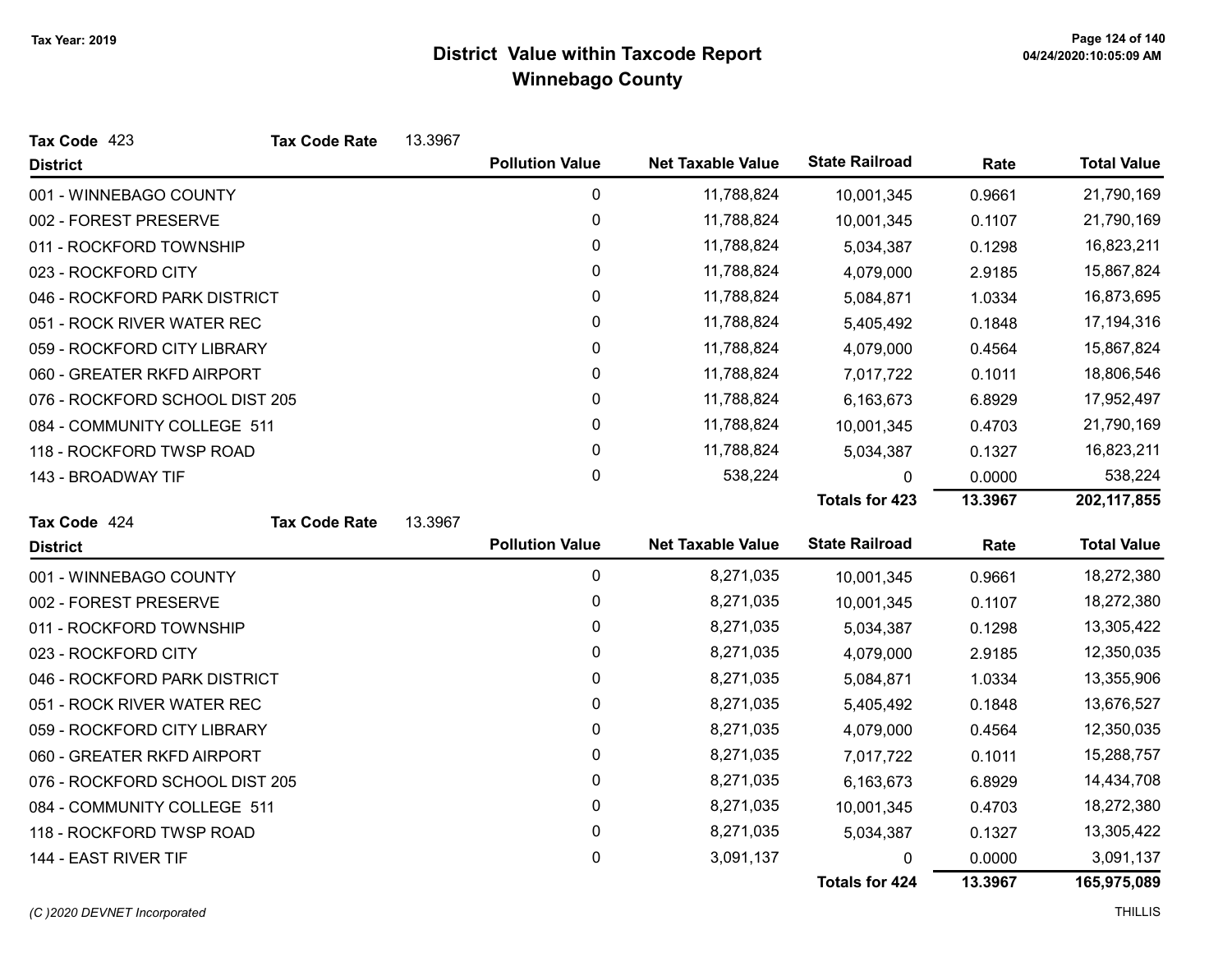| Tax Code 425                     | <b>Tax Code Rate</b> | 11.0243 |                        |                          |                       |         |                    |
|----------------------------------|----------------------|---------|------------------------|--------------------------|-----------------------|---------|--------------------|
| <b>District</b>                  |                      |         | <b>Pollution Value</b> | <b>Net Taxable Value</b> | <b>State Railroad</b> | Rate    | <b>Total Value</b> |
| 001 - WINNEBAGO COUNTY           |                      |         | 0                      | 61,434                   | 10,001,345            | 0.9661  | 10,062,779         |
| 002 - FOREST PRESERVE            |                      |         | 0                      | 61,434                   | 10,001,345            | 0.1107  | 10,062,779         |
| 010 - PECATONICA TOWNSHIP        |                      |         | 0                      | 61,434                   | 0                     | 0.1818  | 61,434             |
| 022 - PECATONICA VILLAGE         |                      |         | 0                      | 61,434                   | 0                     | 0.7690  | 61,434             |
| 039 - PECATONICA FIRE            |                      |         | 0                      | 61,434                   | 544,915               | 0.3996  | 606,349            |
| 047 - SUMNER PARK                |                      |         | 0                      | 61,434                   | $\mathbf{0}$          | 0.1434  | 61,434             |
| 056 - PECATONICA LIBRARY         |                      |         | 0                      | 61,434                   | 0                     | 0.1917  | 61,434             |
| 080 - PECATONICA UNIT SD #321    |                      |         | 0                      | 61,434                   | $\mathbf 0$           | 7.5519  | 61,434             |
| 084 - COMMUNITY COLLEGE 511      |                      |         | $\mathbf{0}$           | 61,434                   | 10,001,345            | 0.4703  | 10,062,779         |
| 117 - PECATONICA TWSP ROAD       |                      |         | 0                      | 61,434                   | 0                     | 0.1862  | 61,434             |
| 124 - PE/SE MULTI TOWNSHIP       |                      |         | 0                      | 61,434                   | $\Omega$              | 0.0536  | 61,434             |
| 145 - SUMNER ROAD / GROVE ST TIF |                      |         | 0                      | 0                        | 0                     | 0.0000  | 0                  |
|                                  |                      |         |                        |                          | <b>Totals for 425</b> | 11.0243 | 31,224,724         |
| Tax Code 426                     | <b>Tax Code Rate</b> | 10.3127 |                        |                          |                       |         |                    |
| <b>District</b>                  |                      |         | <b>Pollution Value</b> | <b>Net Taxable Value</b> | <b>State Railroad</b> | Rate    | <b>Total Value</b> |
| 001 - WINNEBAGO COUNTY           |                      |         | 0                      | 2,286,236                | 10,001,345            | 0.9661  | 12,287,581         |
| 002 - FOREST PRESERVE            |                      |         | 0                      | 2,286,236                | 10,001,345            | 0.1107  | 12,287,581         |
| 011 - ROCKFORD TOWNSHIP          |                      |         | 0                      | 2,286,236                | 5,034,387             | 0.1298  | 7,320,623          |
| 019 - LOVES PARK CITY            |                      |         | $\mathbf{0}$           | 2,286,236                | 0                     | 0.0000  | 2,286,236          |
| 046 - ROCKFORD PARK DISTRICT     |                      |         | 0                      | 2,286,236                | 5,084,871             | 1.0334  | 7,371,107          |
| 051 - ROCK RIVER WATER REC       |                      |         | 0                      | 2,286,236                | 5,405,492             | 0.1848  | 7,691,728          |
| 055 - NORTH SUBURBAN LIBRARY     |                      |         | 0                      | 2,286,236                | 986,492               | 0.2909  | 3,272,728          |
| 060 - GREATER RKFD AIRPORT       |                      |         | 0                      | 2,286,236                | 7,017,722             | 0.1011  | 9,303,958          |
| 076 - ROCKFORD SCHOOL DIST 205   |                      |         | 0                      | 2,286,236                | 6,163,673             | 6.8929  | 8,449,909          |
| 084 - COMMUNITY COLLEGE 511      |                      |         | 0                      | 2,286,236                | 10,001,345            | 0.4703  | 12,287,581         |
| 118 - ROCKFORD TWSP ROAD         |                      |         | 0                      | 2,286,236                | 5,034,387             | 0.1327  | 7,320,623          |
| 146 - LOVES PARK CORP CENTER TIF |                      |         | 0                      | 839,061                  | 0                     | 0.0000  | 839,061            |
|                                  |                      |         |                        |                          |                       |         |                    |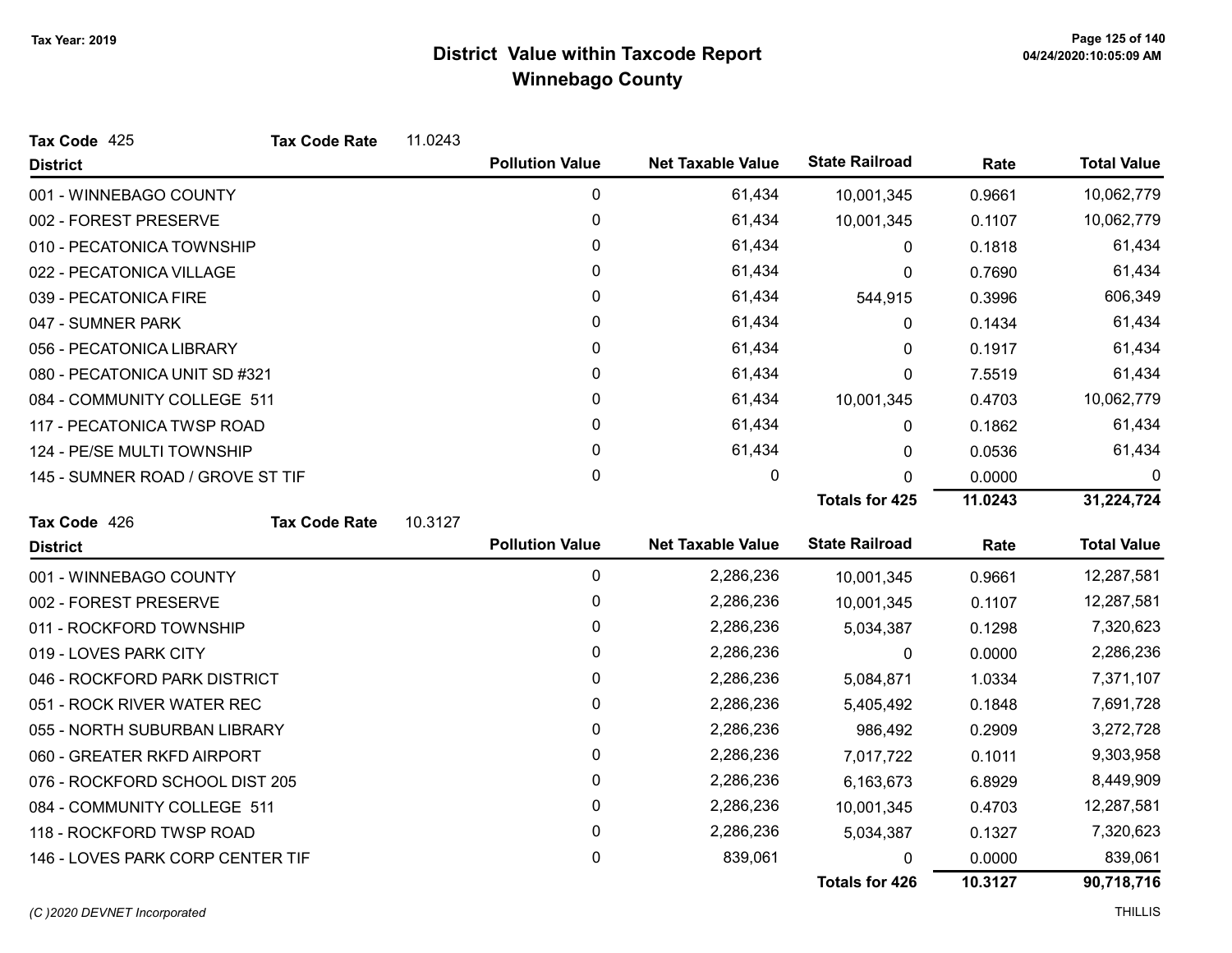| Tax Code 427                     | <b>Tax Code Rate</b> | 10.0195 |                        |                          |                       |         |                    |
|----------------------------------|----------------------|---------|------------------------|--------------------------|-----------------------|---------|--------------------|
| <b>District</b>                  |                      |         | <b>Pollution Value</b> | <b>Net Taxable Value</b> | <b>State Railroad</b> | Rate    | <b>Total Value</b> |
| 001 - WINNEBAGO COUNTY           |                      |         | $\pmb{0}$              | 10,133                   | 10,001,345            | 0.9661  | 10,011,478         |
| 002 - FOREST PRESERVE            |                      |         | 0                      | 10,133                   | 10,001,345            | 0.1107  | 10,011,478         |
| 006 - HARLEM TOWNSHIP            |                      |         | 0                      | 10,133                   | 0                     | 0.1079  | 10,133             |
| 019 - LOVES PARK CITY            |                      |         | $\mathbf{0}$           | 10,133                   | 0                     | 0.0000  | 10,133             |
| 046 - ROCKFORD PARK DISTRICT     |                      |         | 0                      | 10,133                   | 5,084,871             | 1.0334  | 5,095,004          |
| 055 - NORTH SUBURBAN LIBRARY     |                      |         | 0                      | 10,133                   | 986,492               | 0.2909  | 996,625            |
| 060 - GREATER RKFD AIRPORT       |                      |         | 0                      | 10,133                   | 7,017,722             | 0.1011  | 7,027,855          |
| 076 - ROCKFORD SCHOOL DIST 205   |                      |         | $\mathbf{0}$           | 10,133                   | 6,163,673             | 6.8929  | 6,173,806          |
| 084 - COMMUNITY COLLEGE 511      |                      |         | $\mathbf{0}$           | 10,133                   | 10,001,345            | 0.4703  | 10,011,478         |
| 113 - HARLEM TWSP ROAD           |                      |         | $\pmb{0}$              | 10,133                   | 0                     | 0.0462  | 10,133             |
| 146 - LOVES PARK CORP CENTER TIF |                      |         | 0                      | 5,089                    | 0                     | 0.0000  | 5,089              |
|                                  |                      |         |                        |                          | <b>Totals for 427</b> | 10.0195 | 49,363,212         |
| Tax Code 428                     | <b>Tax Code Rate</b> | 10.2043 |                        |                          |                       |         |                    |
| <b>District</b>                  |                      |         | <b>Pollution Value</b> | <b>Net Taxable Value</b> | <b>State Railroad</b> | Rate    | <b>Total Value</b> |
| 001 - WINNEBAGO COUNTY           |                      |         | $\pmb{0}$              | 1,724,291                | 10,001,345            | 0.9661  | 11,725,636         |
| 002 - FOREST PRESERVE            |                      |         | 0                      | 1,724,291                | 10,001,345            | 0.1107  | 11,725,636         |
| 006 - HARLEM TOWNSHIP            |                      |         | $\pmb{0}$              | 1,724,291                | 0                     | 0.1079  | 1,724,291          |
| 019 - LOVES PARK CITY            |                      |         | 0                      | 1,724,291                | 0                     | 0.0000  | 1,724,291          |
| 046 - ROCKFORD PARK DISTRICT     |                      |         | $\mathbf{0}$           | 1,724,291                | 5,084,871             | 1.0334  | 6,809,162          |
| 051 - ROCK RIVER WATER REC       |                      |         | $\pmb{0}$              | 1,724,291                | 5,405,492             | 0.1848  | 7,129,783          |
| 055 - NORTH SUBURBAN LIBRARY     |                      |         | 0                      | 1,724,291                | 986,492               | 0.2909  | 2,710,783          |
| 060 - GREATER RKFD AIRPORT       |                      |         | 0                      | 1,724,291                | 7,017,722             | 0.1011  | 8,742,013          |
| 076 - ROCKFORD SCHOOL DIST 205   |                      |         | 0                      | 1,724,291                | 6,163,673             | 6.8929  | 7,887,964          |
| 084 - COMMUNITY COLLEGE 511      |                      |         | 0                      | 1,724,291                | 10,001,345            | 0.4703  | 11,725,636         |
| 113 - HARLEM TWSP ROAD           |                      |         | $\pmb{0}$              | 1,724,291                | 0                     | 0.0462  | 1,724,291          |
| 146 - LOVES PARK CORP CENTER TIF |                      |         | 0                      | 3,391,238                |                       | 0.0000  | 3,391,238          |
|                                  |                      |         |                        |                          | <b>Totals for 428</b> | 10.2043 | 77,020,724         |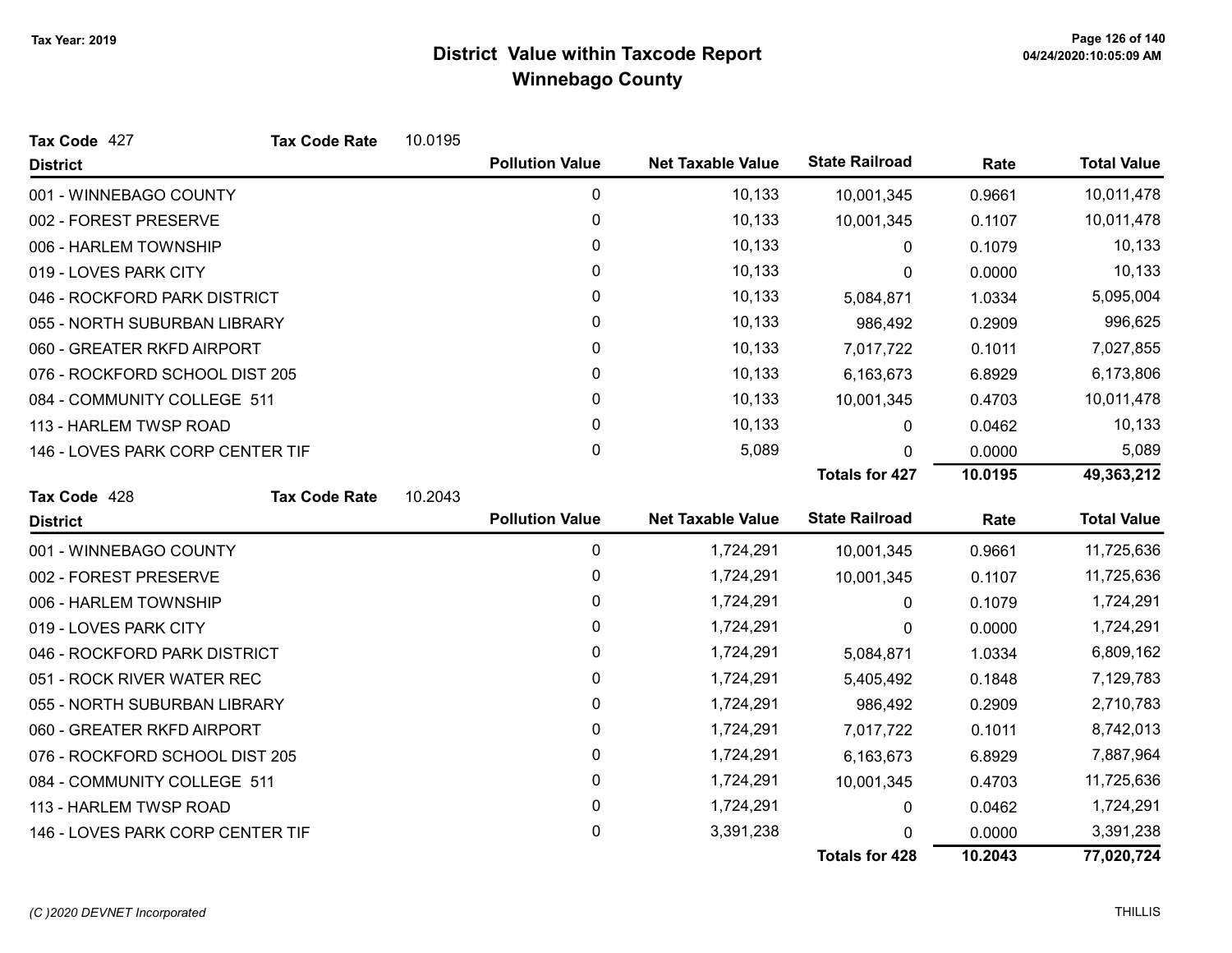| Tax Code 429                   | <b>Tax Code Rate</b> | 9.7253 |                        |                          |                       |        |                    |
|--------------------------------|----------------------|--------|------------------------|--------------------------|-----------------------|--------|--------------------|
| <b>District</b>                |                      |        | <b>Pollution Value</b> | <b>Net Taxable Value</b> | <b>State Railroad</b> | Rate   | <b>Total Value</b> |
| 001 - WINNEBAGO COUNTY         |                      |        | 0                      | 4,613                    | 10,001,345            | 0.9661 | 10,005,958         |
| 002 - FOREST PRESERVE          |                      |        | $\mathbf 0$            | 4,613                    | 10,001,345            | 0.1107 | 10,005,958         |
| 006 - HARLEM TOWNSHIP          |                      |        | $\mathbf{0}$           | 4,613                    | 0                     | 0.1079 | 4,613              |
| 020 - MACHESNEY PARK VILLAGE   |                      |        | 0                      | 4,613                    | 0                     | 0.0000 | 4,613              |
| 035 - HARLEM-ROSCOE FIRE       |                      |        | 0                      | 4,613                    | 412,085               | 0.7392 | 416,698            |
| 055 - NORTH SUBURBAN LIBRARY   |                      |        | 0                      | 4,613                    | 986,492               | 0.2909 | 991,105            |
| 060 - GREATER RKFD AIRPORT     |                      |        | 0                      | 4,613                    | 7,017,722             | 0.1011 | 7,022,335          |
| 076 - ROCKFORD SCHOOL DIST 205 |                      |        | 0                      | 4,613                    | 6,163,673             | 6.8929 | 6,168,286          |
| 084 - COMMUNITY COLLEGE 511    |                      |        | 0                      | 4,613                    | 10,001,345            | 0.4703 | 10,005,958         |
| 113 - HARLEM TWSP ROAD         |                      |        | 0                      | 4,613                    | 0                     | 0.0462 | 4,613              |
| 147 - WESTSTONE TIF            |                      |        | 0                      | 13,566                   | $\Omega$              | 0.0000 | 13,566             |
|                                |                      |        |                        |                          | <b>Totals for 429</b> | 9.7253 | 44,643,703         |
| Tax Code 430                   | <b>Tax Code Rate</b> | 9.9101 |                        |                          |                       |        |                    |
| <b>District</b>                |                      |        | <b>Pollution Value</b> | <b>Net Taxable Value</b> | <b>State Railroad</b> | Rate   | <b>Total Value</b> |
| 001 - WINNEBAGO COUNTY         |                      |        | 0                      | 145,444                  | 10,001,345            | 0.9661 | 10,146,789         |
| 002 - FOREST PRESERVE          |                      |        | 0                      | 145,444                  | 10,001,345            | 0.1107 | 10,146,789         |
| 006 - HARLEM TOWNSHIP          |                      |        | $\mathbf 0$            | 145,444                  | 0                     | 0.1079 | 145,444            |
| 020 - MACHESNEY PARK VILLAGE   |                      |        | $\mathbf{0}$           | 145,444                  | 0                     | 0.0000 | 145,444            |
| 035 - HARLEM-ROSCOE FIRE       |                      |        | 0                      | 145,444                  | 412,085               | 0.7392 | 557,529            |
| 051 - ROCK RIVER WATER REC     |                      |        | 0                      | 145,444                  | 5,405,492             | 0.1848 | 5,550,936          |
| 055 - NORTH SUBURBAN LIBRARY   |                      |        | 0                      | 145,444                  | 986,492               | 0.2909 | 1,131,936          |
| 060 - GREATER RKFD AIRPORT     |                      |        | 0                      | 145,444                  | 7,017,722             | 0.1011 | 7,163,166          |
| 076 - ROCKFORD SCHOOL DIST 205 |                      |        | 0                      | 145,444                  | 6,163,673             | 6.8929 | 6,309,117          |
| 084 - COMMUNITY COLLEGE 511    |                      |        | 0                      | 145,444                  | 10,001,345            | 0.4703 | 10,146,789         |
| 113 - HARLEM TWSP ROAD         |                      |        | 0                      | 145,444                  | 0                     | 0.0462 | 145,444            |
| 147 - WESTSTONE TIF            |                      |        | 0                      | 5,511,204                | n                     | 0.0000 | 5,511,204          |
|                                |                      |        |                        |                          | <b>Totals for 430</b> | 9.9101 | 57,100,587         |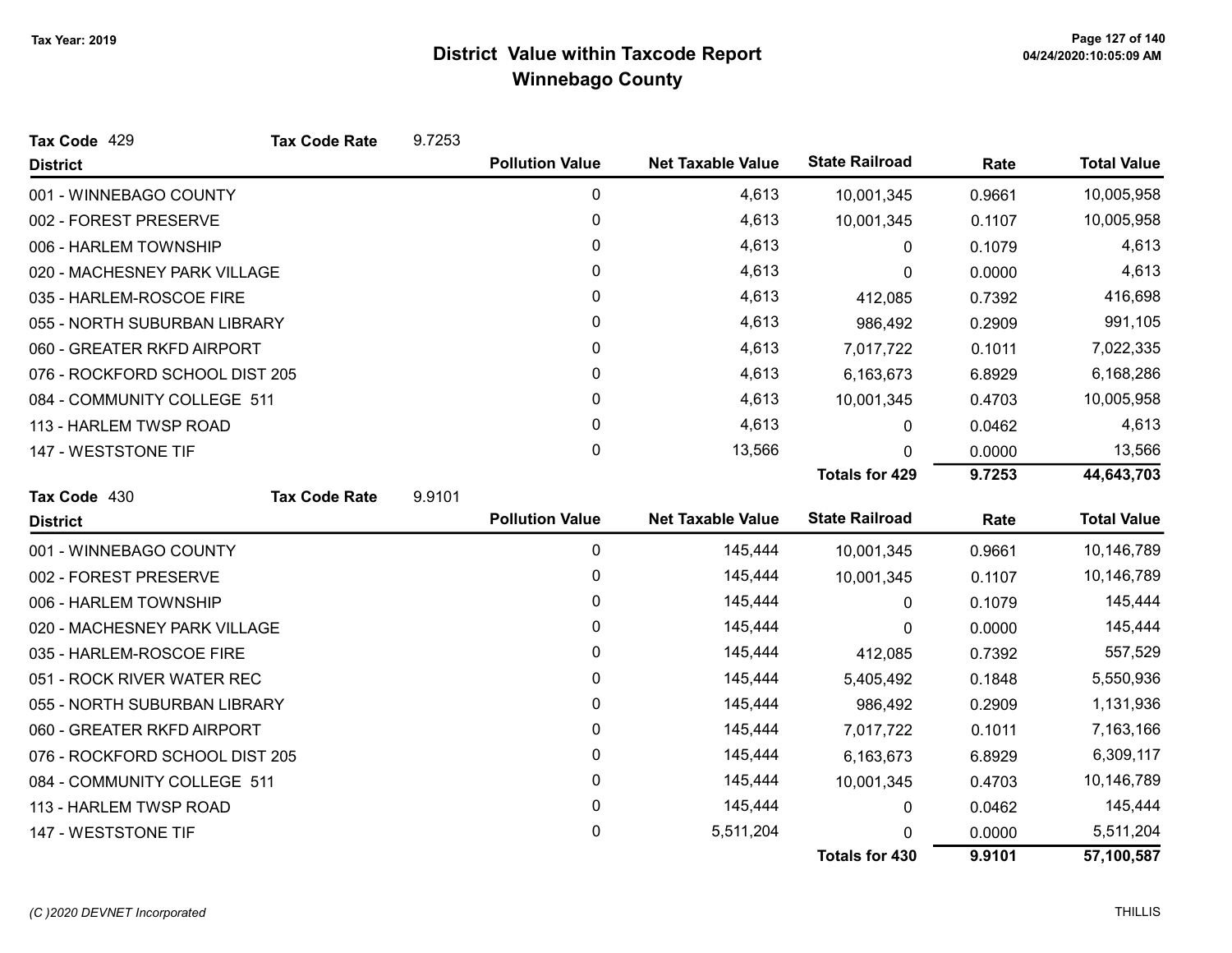| Tax Code 431                   | <b>Tax Code Rate</b> | 9.9101  |                        |                          |                       |        |                    |
|--------------------------------|----------------------|---------|------------------------|--------------------------|-----------------------|--------|--------------------|
| <b>District</b>                |                      |         | <b>Pollution Value</b> | <b>Net Taxable Value</b> | <b>State Railroad</b> | Rate   | <b>Total Value</b> |
| 001 - WINNEBAGO COUNTY         |                      |         | 0                      | 0                        | 10,001,345            | 0.9661 | 10,001,345         |
| 002 - FOREST PRESERVE          |                      |         | 0                      | 0                        | 10,001,345            | 0.1107 | 10,001,345         |
| 006 - HARLEM TOWNSHIP          |                      |         | 0                      | 0                        | $\mathbf{0}$          | 0.1079 | 0                  |
| 035 - HARLEM-ROSCOE FIRE       |                      |         | $\mathbf{0}$           | 0                        | 412,085               | 0.7392 | 412,085            |
| 051 - ROCK RIVER WATER REC     |                      |         | 0                      | 0                        | 5,405,492             | 0.1848 | 5,405,492          |
| 055 - NORTH SUBURBAN LIBRARY   |                      |         | 0                      | 0                        | 986,492               | 0.2909 | 986,492            |
| 060 - GREATER RKFD AIRPORT     |                      |         | $\mathbf{0}$           | 0                        | 7,017,722             | 0.1011 | 7,017,722          |
| 076 - ROCKFORD SCHOOL DIST 205 |                      |         | 0                      | 0                        | 6,163,673             | 6.8929 | 6,163,673          |
| 084 - COMMUNITY COLLEGE 511    |                      |         | $\mathbf{0}$           | 0                        | 10,001,345            | 0.4703 | 10,001,345         |
| 113 - HARLEM TWSP ROAD         |                      |         | 0                      | 0                        | 0                     | 0.0462 | 0                  |
| 147 - WESTSTONE TIF            |                      |         | $\mathbf{0}$           |                          | 0                     | 0.0000 |                    |
|                                |                      |         |                        |                          | <b>Totals for 431</b> | 9.9101 | 49,989,499         |
| Tax Code 432                   | <b>Tax Code Rate</b> | 9.7253  |                        |                          |                       |        |                    |
| <b>District</b>                |                      |         | <b>Pollution Value</b> | <b>Net Taxable Value</b> | <b>State Railroad</b> | Rate   | <b>Total Value</b> |
| 001 - WINNEBAGO COUNTY         |                      |         | 0                      | $\mathbf 0$              | 10,001,345            | 0.9661 | 10,001,345         |
| 002 - FOREST PRESERVE          |                      |         | 0                      | 0                        | 10,001,345            | 0.1107 | 10,001,345         |
| 006 - HARLEM TOWNSHIP          |                      |         | 0                      | 0                        | 0                     | 0.1079 | $\Omega$           |
| 035 - HARLEM-ROSCOE FIRE       |                      |         | 0                      | 0                        | 412,085               | 0.7392 | 412,085            |
| 055 - NORTH SUBURBAN LIBRARY   |                      |         | 0                      | 0                        | 986,492               | 0.2909 | 986,492            |
| 060 - GREATER RKFD AIRPORT     |                      |         | 0                      | 0                        | 7,017,722             | 0.1011 | 7,017,722          |
| 076 - ROCKFORD SCHOOL DIST 205 |                      |         | 0                      | 0                        | 6,163,673             | 6.8929 | 6,163,673          |
| 084 - COMMUNITY COLLEGE 511    |                      |         | $\mathbf{0}$           | 0                        | 10,001,345            | 0.4703 | 10,001,345         |
| 113 - HARLEM TWSP ROAD         |                      |         | 0                      | $\mathbf{0}$             | 0                     | 0.0462 | $\Omega$           |
| 147 - WESTSTONE TIF            |                      |         | $\mathbf 0$            |                          | O                     | 0.0000 |                    |
|                                |                      |         |                        |                          | <b>Totals for 432</b> | 9.7253 | 44,584,007         |
| Tax Code 433                   | <b>Tax Code Rate</b> | 10.1644 |                        |                          |                       |        |                    |
| <b>District</b>                |                      |         | <b>Pollution Value</b> | <b>Net Taxable Value</b> | <b>State Railroad</b> | Rate   | <b>Total Value</b> |
| 001 - WINNEBAGO COUNTY         |                      |         | 0                      | 1,399,128                | 10,001,345            | 0.9661 | 11,400,473         |
| (C) 2020 DEVNET Incorporated   |                      |         |                        |                          |                       |        | <b>THILLIS</b>     |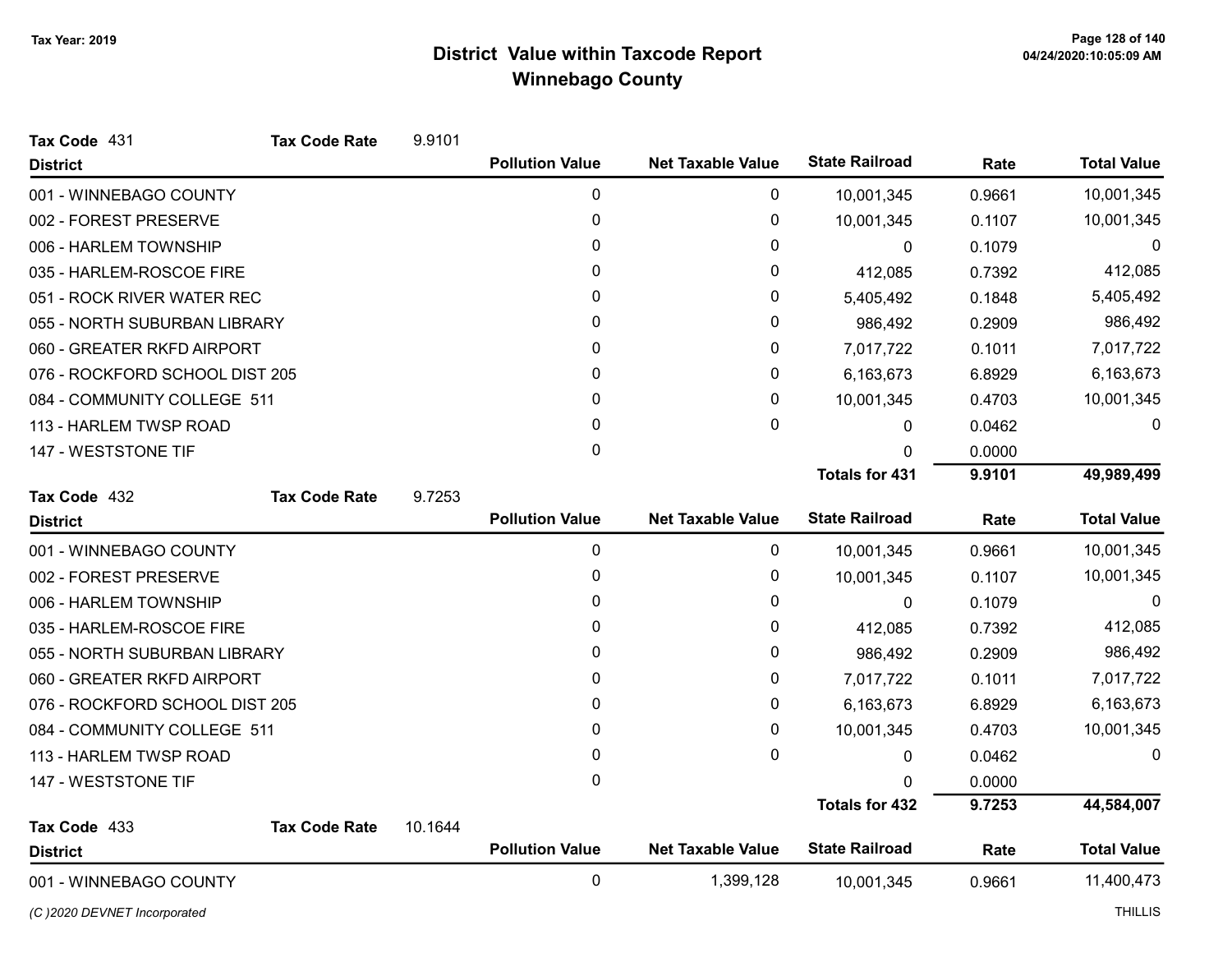| Tax Code 433                 | <b>Tax Code Rate</b> | 10.1644 |                        |                          |                       |         |                    |
|------------------------------|----------------------|---------|------------------------|--------------------------|-----------------------|---------|--------------------|
| <b>District</b>              |                      |         | <b>Pollution Value</b> | <b>Net Taxable Value</b> | <b>State Railroad</b> | Rate    | <b>Total Value</b> |
| 002 - FOREST PRESERVE        |                      |         | 0                      | 1,399,128                | 10,001,345            | 0.1107  | 11,400,473         |
| 006 - HARLEM TOWNSHIP        |                      |         | 0                      | 1,399,128                | 0                     | 0.1079  | 1,399,128          |
| 020 - MACHESNEY PARK VILLAGE |                      |         | 0                      | 1,399,128                | 0                     | 0.0000  | 1,399,128          |
| 035 - HARLEM-ROSCOE FIRE     |                      |         | 0                      | 1,399,128                | 412,085               | 0.7392  | 1,811,213          |
| 051 - ROCK RIVER WATER REC   |                      |         | 0                      | 1,399,128                | 5,405,492             | 0.1848  | 6,804,620          |
| 055 - NORTH SUBURBAN LIBRARY |                      |         | 0                      | 1,399,128                | 986,492               | 0.2909  | 2,385,620          |
| 060 - GREATER RKFD AIRPORT   |                      |         | $\pmb{0}$              | 1,399,128                | 7,017,722             | 0.1011  | 8,416,850          |
| 070 - HARLEM SCHOOL DIST 122 |                      |         | 0                      | 1,399,128                | 604,332               | 7.1472  | 2,003,460          |
| 084 - COMMUNITY COLLEGE 511  |                      |         | 0                      | 1,399,128                | 10,001,345            | 0.4703  | 11,400,473         |
| 113 - HARLEM TWSP ROAD       |                      |         | 0                      | 1,399,128                | 0                     | 0.0462  | 1,399,128          |
| 148 - NORTH WILLOW CREEK TIF |                      |         | 0                      | 176,619                  | 0                     | 0.0000  | 176,619            |
|                              |                      |         |                        |                          | <b>Totals for 433</b> | 10.1644 | 59,997,185         |
| Tax Code 434                 | <b>Tax Code Rate</b> | 10.1644 |                        |                          |                       |         |                    |
| <b>District</b>              |                      |         | <b>Pollution Value</b> | <b>Net Taxable Value</b> | <b>State Railroad</b> | Rate    | <b>Total Value</b> |
| 001 - WINNEBAGO COUNTY       |                      |         | 0                      | 206,707                  | 10,001,345            | 0.9661  | 10,208,052         |
| 002 - FOREST PRESERVE        |                      |         | 0                      | 206,707                  | 10,001,345            | 0.1107  | 10,208,052         |
| 006 - HARLEM TOWNSHIP        |                      |         | 0                      | 206,707                  | 0                     | 0.1079  | 206,707            |
| 035 - HARLEM-ROSCOE FIRE     |                      |         | 0                      | 206,707                  | 412,085               | 0.7392  | 618,792            |
| 051 - ROCK RIVER WATER REC   |                      |         | 0                      | 206,707                  | 5,405,492             | 0.1848  | 5,612,199          |
| 055 - NORTH SUBURBAN LIBRARY |                      |         | 0                      | 206,707                  | 986,492               | 0.2909  | 1,193,199          |
| 060 - GREATER RKFD AIRPORT   |                      |         | 0                      | 206,707                  | 7,017,722             | 0.1011  | 7,224,429          |
| 070 - HARLEM SCHOOL DIST 122 |                      |         | 0                      | 206,707                  | 604,332               | 7.1472  | 811,039            |
| 084 - COMMUNITY COLLEGE 511  |                      |         | 0                      | 206,707                  | 10,001,345            | 0.4703  | 10,208,052         |
| 113 - HARLEM TWSP ROAD       |                      |         | 0                      | 206,707                  | $\mathbf{0}$          | 0.0462  | 206,707            |
| 149 - SOUTH WILLOW CREEK TIF |                      |         | 0                      | 0                        | $\Omega$              | 0.0000  | 0                  |
|                              |                      |         |                        |                          | <b>Totals for 434</b> | 10.1644 | 46,497,228         |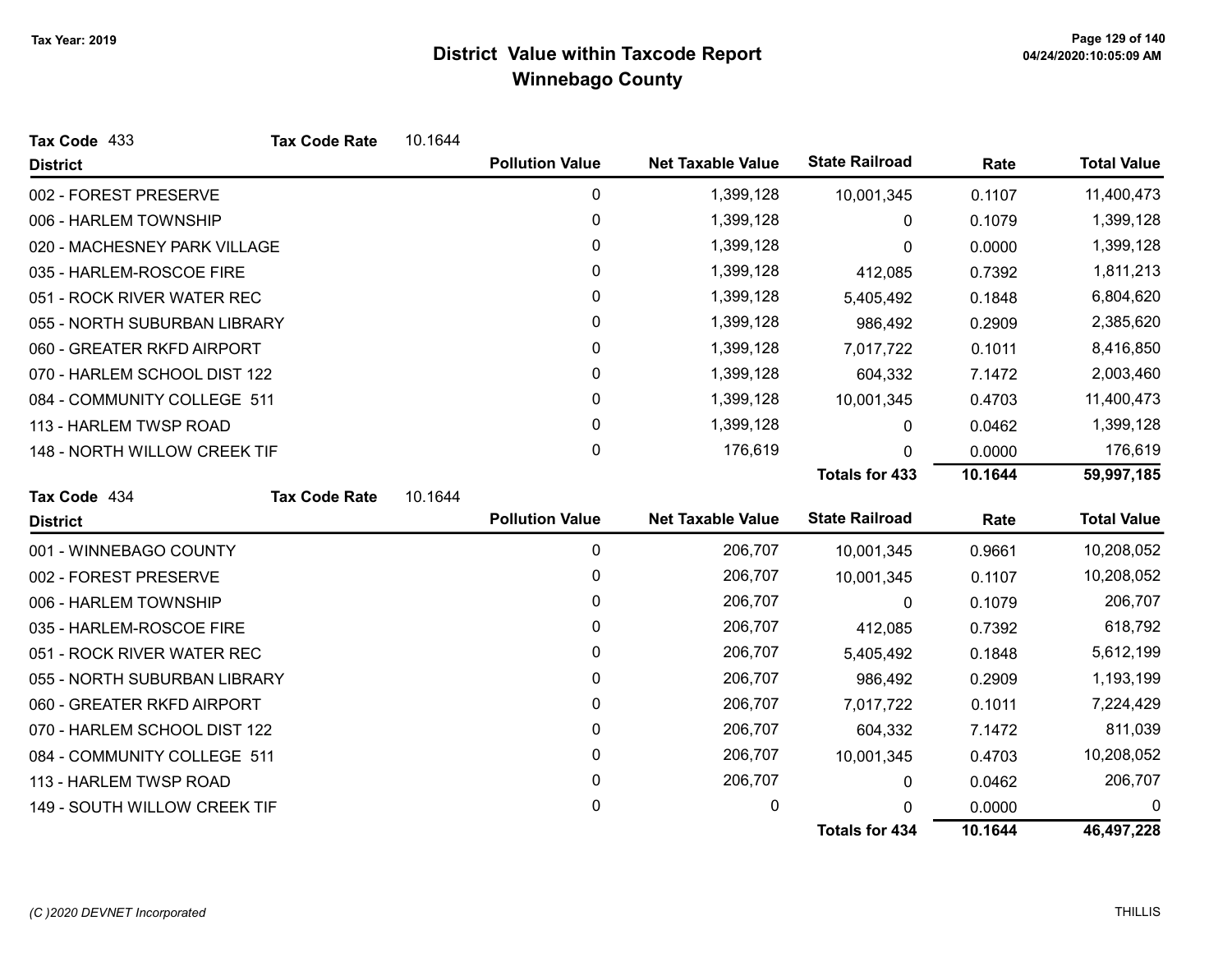| Tax Code 435                   | <b>Tax Code Rate</b> | 10.1644 |                        |                          |                       |         |                    |
|--------------------------------|----------------------|---------|------------------------|--------------------------|-----------------------|---------|--------------------|
| <b>District</b>                |                      |         | <b>Pollution Value</b> | <b>Net Taxable Value</b> | <b>State Railroad</b> | Rate    | <b>Total Value</b> |
| 001 - WINNEBAGO COUNTY         |                      |         | 0                      | 6,285,368                | 10,001,345            | 0.9661  | 16,286,713         |
| 002 - FOREST PRESERVE          |                      |         | 0                      | 6,285,368                | 10,001,345            | 0.1107  | 16,286,713         |
| 006 - HARLEM TOWNSHIP          |                      |         | 0                      | 6,285,368                | 0                     | 0.1079  | 6,285,368          |
| 020 - MACHESNEY PARK VILLAGE   |                      |         | 0                      | 6,285,368                | 0                     | 0.0000  | 6,285,368          |
| 035 - HARLEM-ROSCOE FIRE       |                      |         | 0                      | 6,285,368                | 412,085               | 0.7392  | 6,697,453          |
| 051 - ROCK RIVER WATER REC     |                      |         | 0                      | 6,285,368                | 5,405,492             | 0.1848  | 11,690,860         |
| 055 - NORTH SUBURBAN LIBRARY   |                      |         | 0                      | 6,285,368                | 986,492               | 0.2909  | 7,271,860          |
| 060 - GREATER RKFD AIRPORT     |                      |         | 0                      | 6,285,368                | 7,017,722             | 0.1011  | 13,303,090         |
| 070 - HARLEM SCHOOL DIST 122   |                      |         | 0                      | 6,285,368                | 604,332               | 7.1472  | 6,889,700          |
| 084 - COMMUNITY COLLEGE 511    |                      |         | 0                      | 6,285,368                | 10,001,345            | 0.4703  | 16,286,713         |
| 113 - HARLEM TWSP ROAD         |                      |         | 0                      | 6,285,368                | 0                     | 0.0462  | 6,285,368          |
| 149 - SOUTH WILLOW CREEK TIF   |                      |         | $\mathbf{0}$           | 4,440,154                | 0                     | 0.0000  | 4,440,154          |
|                                |                      |         |                        |                          | <b>Totals for 435</b> | 10.1644 | 118,009,360        |
| Tax Code 438                   | <b>Tax Code Rate</b> | 9.9992  |                        |                          |                       |         |                    |
| <b>District</b>                |                      |         | <b>Pollution Value</b> | <b>Net Taxable Value</b> | <b>State Railroad</b> | Rate    | <b>Total Value</b> |
| 001 - WINNEBAGO COUNTY         |                      |         | 0                      | 552,420                  | 10,001,345            | 0.9661  | 10,553,765         |
| 002 - FOREST PRESERVE          |                      |         | 0                      | 552,420                  | 10,001,345            | 0.1107  | 10,553,765         |
| 011 - ROCKFORD TOWNSHIP        |                      |         | 0                      | 552,420                  | 5,034,387             | 0.1298  | 5,586,807          |
| 036 - NEW MILFORD FIRE         |                      |         | 0                      | 552,420                  | 223,305               | 0.8195  | 775,725            |
| 054 - CHERRY VALLEY LIBRARY    |                      |         | $\pmb{0}$              | 552,420                  | 981,213               | 0.3761  | 1,533,633          |
| 060 - GREATER RKFD AIRPORT     |                      |         | 0                      | 552,420                  | 7,017,722             | 0.1011  | 7,570,142          |
| 076 - ROCKFORD SCHOOL DIST 205 |                      |         | 0                      | 552,420                  | 6,163,673             | 6.8929  | 6,716,093          |
| 084 - COMMUNITY COLLEGE 511    |                      |         | $\mathbf 0$            | 552,420                  | 10,001,345            | 0.4703  | 10,553,765         |
| 118 - ROCKFORD TWSP ROAD       |                      |         | 0                      | 552,420                  | 5,034,387             | 0.1327  | 5,586,807          |
| 151 - I-39 / BAXTER ROAD TIF   |                      |         | 0                      | 65,514                   | 0                     | 0.0000  | 65,514             |
|                                |                      |         |                        |                          | <b>Totals for 438</b> | 9.9992  | 59,496,016         |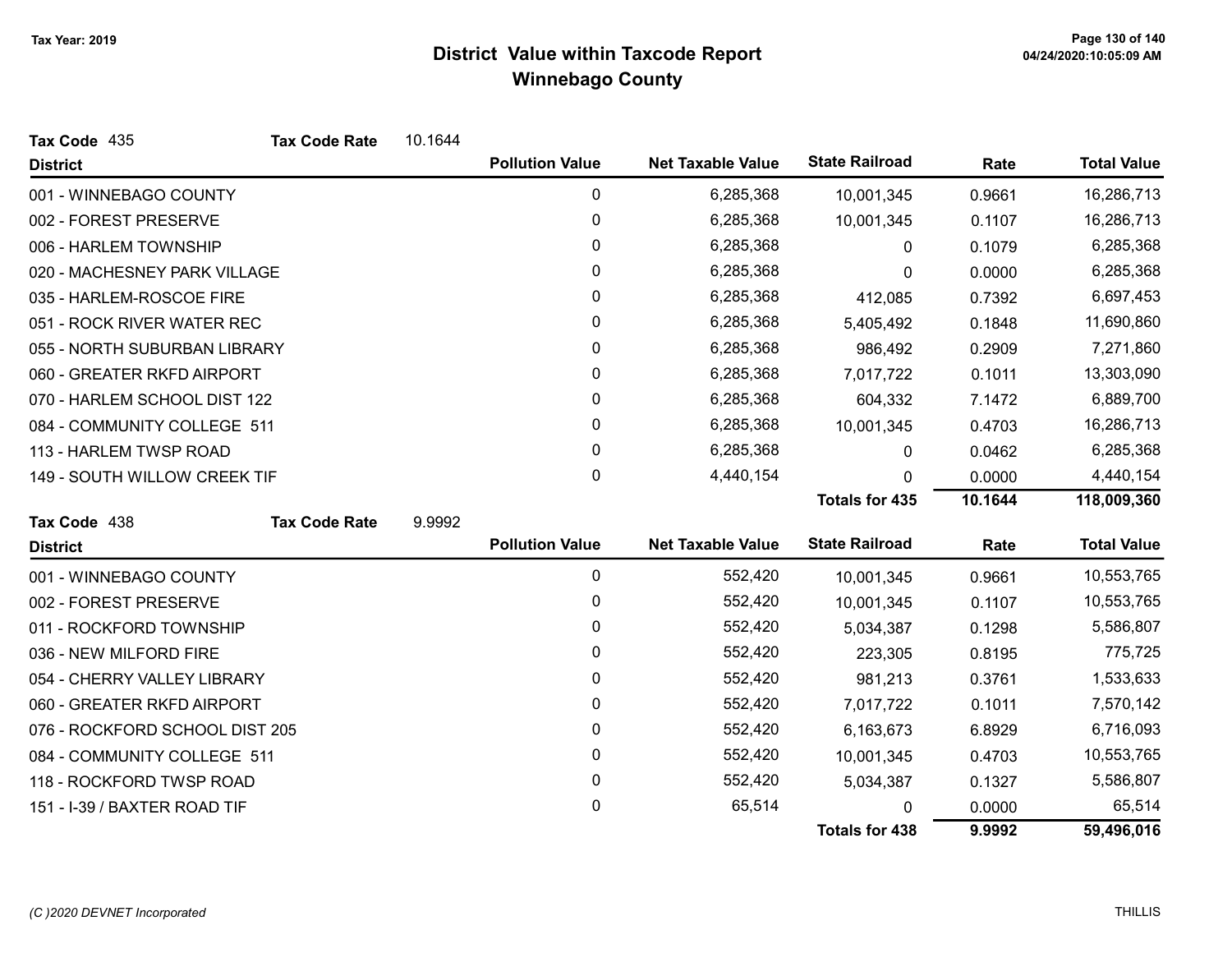| Tax Code 439                   | <b>Tax Code Rate</b> | 10.1560 |                        |                          |                       |         |                    |
|--------------------------------|----------------------|---------|------------------------|--------------------------|-----------------------|---------|--------------------|
| <b>District</b>                |                      |         | <b>Pollution Value</b> | <b>Net Taxable Value</b> | <b>State Railroad</b> | Rate    | <b>Total Value</b> |
| 001 - WINNEBAGO COUNTY         |                      |         | 0                      | 465,801                  | 10,001,345            | 0.9661  | 10,467,146         |
| 002 - FOREST PRESERVE          |                      |         | 0                      | 465,801                  | 10,001,345            | 0.1107  | 10,467,146         |
| 011 - ROCKFORD TOWNSHIP        |                      |         | 0                      | 465,801                  | 5,034,387             | 0.1298  | 5,500,188          |
| 017 - CHERRY VALLEY VILLAGE    |                      |         | 0                      | 465,801                  | 194,575               | 0.0000  | 660,376            |
| 031 - CHERRY VALLEY FIRE       |                      |         | 0                      | 465,801                  | 759,924               | 0.9763  | 1,225,725          |
| 054 - CHERRY VALLEY LIBRARY    |                      |         | 0                      | 465,801                  | 981,213               | 0.3761  | 1,447,014          |
| 060 - GREATER RKFD AIRPORT     |                      |         | 0                      | 465,801                  | 7,017,722             | 0.1011  | 7,483,523          |
| 076 - ROCKFORD SCHOOL DIST 205 |                      |         | 0                      | 465,801                  | 6,163,673             | 6.8929  | 6,629,474          |
| 084 - COMMUNITY COLLEGE 511    |                      |         | 0                      | 465,801                  | 10,001,345            | 0.4703  | 10,467,146         |
| 118 - ROCKFORD TWSP ROAD       |                      |         | 0                      | 465,801                  | 5,034,387             | 0.1327  | 5,500,188          |
| 151 - I-39 / BAXTER ROAD TIF   |                      |         | 0                      | 37,848                   | 0                     | 0.0000  | 37,848             |
|                                |                      |         |                        |                          | <b>Totals for 439</b> | 10.1560 | 59,885,774         |
| Tax Code 440                   | <b>Tax Code Rate</b> | 10.2877 |                        |                          |                       |         |                    |
| <b>District</b>                |                      |         | <b>Pollution Value</b> | <b>Net Taxable Value</b> | <b>State Railroad</b> | Rate    | <b>Total Value</b> |
| 001 - WINNEBAGO COUNTY         |                      |         | 0                      | 26,485                   | 10,001,345            | 0.9661  | 10,027,830         |
| 002 - FOREST PRESERVE          |                      |         | 0                      | 26,485                   | 10,001,345            | 0.1107  | 10,027,830         |
| 004 - CHERRY VALLEY TOWNSHIP   |                      |         | 0                      | 26,485                   | 1,555,953             | 0.1334  | 1,582,438          |
| 017 - CHERRY VALLEY VILLAGE    |                      |         | 0                      | 26,485                   | 194,575               | 0.0000  | 221,060            |
| 031 - CHERRY VALLEY FIRE       |                      |         | 0                      | 26,485                   | 759,924               | 0.9763  | 786,409            |
| 054 - CHERRY VALLEY LIBRARY    |                      |         | 0                      | 26,485                   | 981,213               | 0.3761  | 1,007,698          |
| 060 - GREATER RKFD AIRPORT     |                      |         | 0                      | 26,485                   | 7,017,722             | 0.1011  | 7,044,207          |
| 076 - ROCKFORD SCHOOL DIST 205 |                      |         | 0                      | 26,485                   | 6,163,673             | 6.8929  | 6,190,158          |
| 084 - COMMUNITY COLLEGE 511    |                      |         | 0                      | 26,485                   | 10,001,345            | 0.4703  | 10,027,830         |
| 111 - CHERRY VALLEY TWSP ROAD  |                      |         | 0                      | 26,485                   | 1,555,953             | 0.2608  | 1,582,438          |
| 151 - I-39 / BAXTER ROAD TIF   |                      |         | 0                      | 8,845,727                | 0                     | 0.0000  | 8,845,727          |
|                                |                      |         |                        |                          | <b>Totals for 440</b> | 10.2877 | 57,343,625         |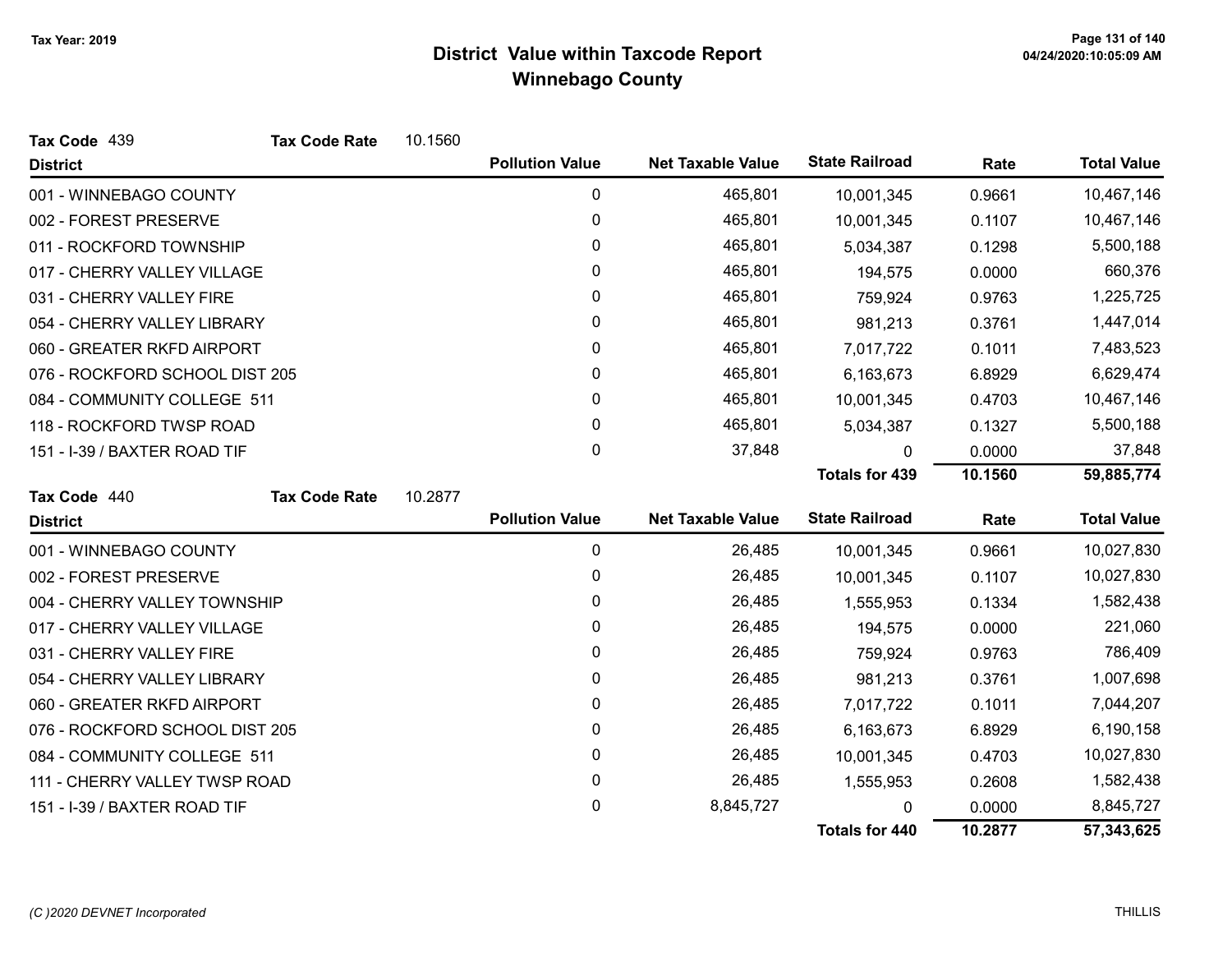| Tax Code 441                   | <b>Tax Code Rate</b> | 9.9992  |                        |                          |                       |        |                    |
|--------------------------------|----------------------|---------|------------------------|--------------------------|-----------------------|--------|--------------------|
| <b>District</b>                |                      |         | <b>Pollution Value</b> | <b>Net Taxable Value</b> | <b>State Railroad</b> | Rate   | <b>Total Value</b> |
| 001 - WINNEBAGO COUNTY         |                      |         | 0                      | 424,911                  | 10,001,345            | 0.9661 | 10,426,256         |
| 002 - FOREST PRESERVE          |                      |         | 0                      | 424,911                  | 10,001,345            | 0.1107 | 10,426,256         |
| 011 - ROCKFORD TOWNSHIP        |                      |         | 0                      | 424,911                  | 5,034,387             | 0.1298 | 5,459,298          |
| 021 - NEW MILFORD VILLAGE      |                      |         | 0                      | 424,911                  | 0                     | 0.0000 | 424,911            |
| 036 - NEW MILFORD FIRE         |                      |         | 0                      | 424,911                  | 223,305               | 0.8195 | 648,216            |
| 054 - CHERRY VALLEY LIBRARY    |                      |         | 0                      | 424,911                  | 981,213               | 0.3761 | 1,406,124          |
| 060 - GREATER RKFD AIRPORT     |                      |         | 0                      | 424,911                  | 7,017,722             | 0.1011 | 7,442,633          |
| 076 - ROCKFORD SCHOOL DIST 205 |                      |         | 0                      | 424,911                  | 6,163,673             | 6.8929 | 6,588,584          |
| 084 - COMMUNITY COLLEGE 511    |                      |         | 0                      | 424,911                  | 10,001,345            | 0.4703 | 10,426,256         |
| 118 - ROCKFORD TWSP ROAD       |                      |         | 0                      | 424,911                  | 5,034,387             | 0.1327 | 5,459,298          |
| 151 - I-39 / BAXTER ROAD TIF   |                      |         | 0                      | 50,769                   | $\mathbf{0}$          | 0.0000 | 50,769             |
|                                |                      |         |                        |                          | <b>Totals for 441</b> | 9.9992 | 58,758,601         |
| Tax Code 442                   | <b>Tax Code Rate</b> | 10.4586 |                        |                          |                       |        |                    |
| <b>District</b>                |                      |         | <b>Pollution Value</b> | <b>Net Taxable Value</b> | <b>State Railroad</b> | Rate   | <b>Total Value</b> |
| 001 - WINNEBAGO COUNTY         |                      |         | 0                      | 1,000,647                | 10,001,345            | 0.9661 | 11,001,992         |
| 002 - FOREST PRESERVE          |                      |         | 0                      | 1,000,647                | 10,001,345            | 0.1107 | 11,001,992         |
| 006 - HARLEM TOWNSHIP          |                      |         | 0                      | 1,000,647                | 0                     | 0.1079 | 1,000,647          |
| 019 - LOVES PARK CITY          |                      |         | 0                      | 1,000,647                | 0                     | 0.0000 | 1,000,647          |
| 046 - ROCKFORD PARK DISTRICT   |                      |         | 0                      | 1,000,647                | 5,084,871             | 1.0334 | 6,085,518          |
| 051 - ROCK RIVER WATER REC     |                      |         | 0                      | 1,000,647                | 5,405,492             | 0.1848 | 6,406,139          |
| 055 - NORTH SUBURBAN LIBRARY   |                      |         | 0                      | 1,000,647                | 986,492               | 0.2909 | 1,987,139          |
| 060 - GREATER RKFD AIRPORT     |                      |         | 0                      | 1,000,647                | 7,017,722             | 0.1011 | 8,018,369          |
| 070 - HARLEM SCHOOL DIST 122   |                      |         | 0                      | 1,000,647                | 604,332               | 7.1472 | 1,604,979          |
| 084 - COMMUNITY COLLEGE 511    |                      |         | 0                      | 1,000,647                | 10,001,345            | 0.4703 | 11,001,992         |
| 113 - HARLEM TWSP ROAD         |                      |         | 0                      | 1,000,647                | 0                     | 0.0462 | 1,000,647          |
| 152 - ZENITH CUTTER TIF        |                      |         | 0                      | 10,500,008               | 0                     | 0.0000 | 10,500,008         |
|                                |                      |         |                        |                          |                       |        |                    |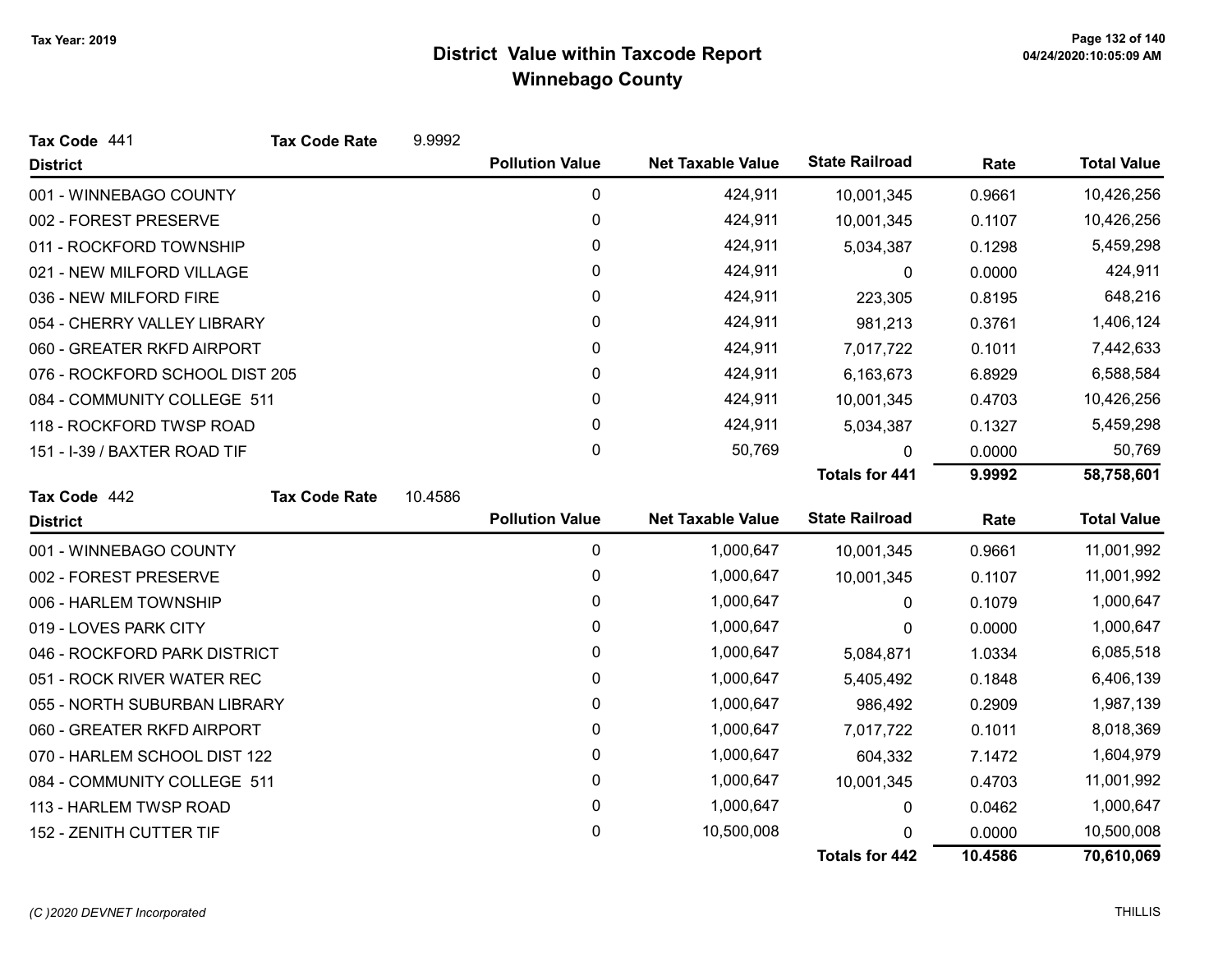| Tax Code 443                   | <b>Tax Code Rate</b> | 8.9861  |                        |                          |                       |         |                    |
|--------------------------------|----------------------|---------|------------------------|--------------------------|-----------------------|---------|--------------------|
| <b>District</b>                |                      |         | <b>Pollution Value</b> | <b>Net Taxable Value</b> | <b>State Railroad</b> | Rate    | <b>Total Value</b> |
| 001 - WINNEBAGO COUNTY         |                      |         | 0                      | 53,848                   | 10,001,345            | 0.9661  | 10,055,193         |
| 002 - FOREST PRESERVE          |                      |         | 0                      | 53,848                   | 10,001,345            | 0.1107  | 10,055,193         |
| 006 - HARLEM TOWNSHIP          |                      |         | 0                      | 53,848                   | 0                     | 0.1079  | 53,848             |
| 019 - LOVES PARK CITY          |                      |         | $\mathbf{0}$           | 53,848                   | 0                     | 0.0000  | 53,848             |
| 055 - NORTH SUBURBAN LIBRARY   |                      |         | $\mathbf{0}$           | 53,848                   | 986,492               | 0.2909  | 1,040,340          |
| 060 - GREATER RKFD AIRPORT     |                      |         | 0                      | 53,848                   | 7,017,722             | 0.1011  | 7,071,570          |
| 076 - ROCKFORD SCHOOL DIST 205 |                      |         | 0                      | 53,848                   | 6,163,673             | 6.8929  | 6,217,521          |
| 084 - COMMUNITY COLLEGE 511    |                      |         | 0                      | 53,848                   | 10,001,345            | 0.4703  | 10,055,193         |
| 113 - HARLEM TWSP ROAD         |                      |         | 0                      | 53,848                   | 0                     | 0.0462  | 53,848             |
| 153 - SPRING CREEK LAKES TIF   |                      |         | 0                      | 53,477                   | $\Omega$              | 0.0000  | 53,477             |
|                                |                      |         |                        |                          | <b>Totals for 443</b> | 8.9861  | 44,710,031         |
| Tax Code 444                   | <b>Tax Code Rate</b> | 10.2043 |                        |                          |                       |         |                    |
| <b>District</b>                |                      |         | <b>Pollution Value</b> | <b>Net Taxable Value</b> | <b>State Railroad</b> | Rate    | <b>Total Value</b> |
| 001 - WINNEBAGO COUNTY         |                      |         | $\pmb{0}$              | 12,832                   | 10,001,345            | 0.9661  | 10,014,177         |
| 002 - FOREST PRESERVE          |                      |         | 0                      | 12,832                   | 10,001,345            | 0.1107  | 10,014,177         |
| 006 - HARLEM TOWNSHIP          |                      |         | 0                      | 12,832                   | 0                     | 0.1079  | 12,832             |
| 019 - LOVES PARK CITY          |                      |         | $\mathbf{0}$           | 12,832                   | 0                     | 0.0000  | 12,832             |
| 046 - ROCKFORD PARK DISTRICT   |                      |         | 0                      | 12,832                   | 5,084,871             | 1.0334  | 5,097,703          |
| 051 - ROCK RIVER WATER REC     |                      |         | 0                      | 12,832                   | 5,405,492             | 0.1848  | 5,418,324          |
| 055 - NORTH SUBURBAN LIBRARY   |                      |         | 0                      | 12,832                   | 986,492               | 0.2909  | 999,324            |
| 060 - GREATER RKFD AIRPORT     |                      |         | 0                      | 12,832                   | 7,017,722             | 0.1011  | 7,030,554          |
| 076 - ROCKFORD SCHOOL DIST 205 |                      |         | 0                      | 12,832                   | 6,163,673             | 6.8929  | 6,176,505          |
| 084 - COMMUNITY COLLEGE 511    |                      |         | 0                      | 12,832                   | 10,001,345            | 0.4703  | 10,014,177         |
| 113 - HARLEM TWSP ROAD         |                      |         | 0                      | 12,832                   | 0                     | 0.0462  | 12,832             |
| 153 - SPRING CREEK LAKES TIF   |                      |         | 0                      | 1,200,971                | 0                     | 0.0000  | 1,200,971          |
|                                |                      |         |                        |                          | <b>Totals for 444</b> | 10.2043 | 56,004,408         |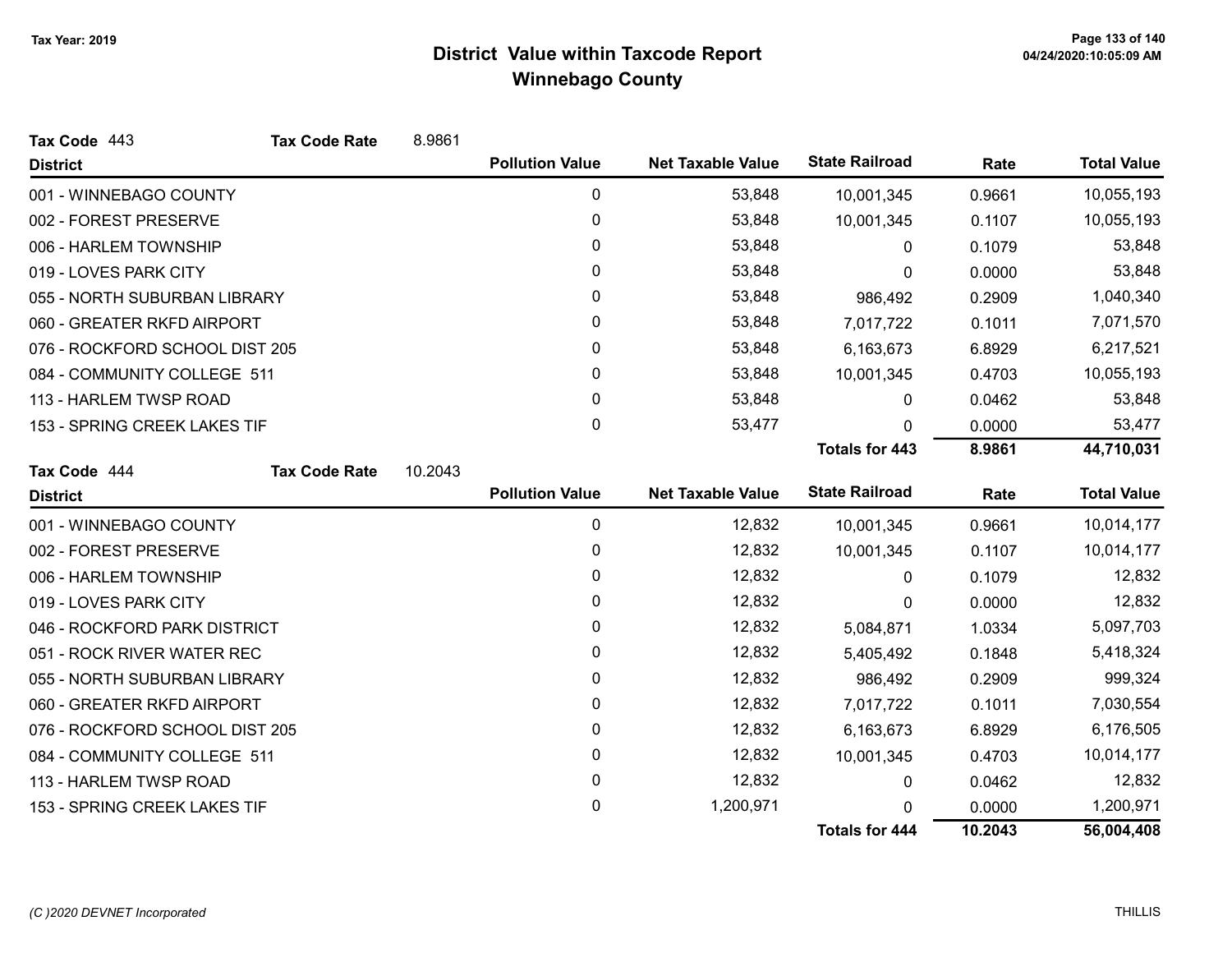| Tax Code 447                     | <b>Tax Code Rate</b> | 10.2695 |                        |                          |                       |         |                    |
|----------------------------------|----------------------|---------|------------------------|--------------------------|-----------------------|---------|--------------------|
| <b>District</b>                  |                      |         | <b>Pollution Value</b> | <b>Net Taxable Value</b> | <b>State Railroad</b> | Rate    | <b>Total Value</b> |
| 001 - WINNEBAGO COUNTY           |                      |         | 0                      | 390,181                  | 10,001,345            | 0.9661  | 10,391,526         |
| 002 - FOREST PRESERVE            |                      |         | $\mathbf 0$            | 390,181                  | 10,001,345            | 0.1107  | 10,391,526         |
| 013 - ROSCOE TOWNSHIP            |                      |         | 0                      | 390,181                  | 751,886               | 0.1431  | 1,142,067          |
| 025 - ROSCOE VILLAGE             |                      |         | $\mathbf{0}$           | 390,181                  | 0                     | 0.6422  | 390,181            |
| 035 - HARLEM-ROSCOE FIRE         |                      |         | 0                      | 390,181                  | 412,085               | 0.7392  | 802,266            |
| 055 - NORTH SUBURBAN LIBRARY     |                      |         | 0                      | 390,181                  | 986,492               | 0.2909  | 1,376,673          |
| 071 - KINNIKINNICK SD #131       |                      |         | 0                      | 390,181                  | 101,873               | 4.0761  | 492,054            |
| 077 - HONONEGAH HIGH SD #207     |                      |         | 0                      | 390,181                  | 563,243               | 2.6611  | 953,424            |
| 084 - COMMUNITY COLLEGE 511      |                      |         | 0                      | 390,181                  | 10,001,345            | 0.4703  | 10,391,526         |
| 120 - ROSCOE TWSP ROAD           |                      |         | 0                      | 390,181                  | 751,886               | 0.1698  | 1,142,067          |
| 154 - FORMER WARNER ELECTRIC TIF |                      |         | 0                      | 114,623                  | $\Omega$              | 0.0000  | 114,623            |
|                                  |                      |         |                        |                          | <b>Totals for 447</b> | 10.2695 | 37,587,933         |
| Tax Code 448                     | <b>Tax Code Rate</b> | 10.3127 |                        |                          |                       |         |                    |
| <b>District</b>                  |                      |         | <b>Pollution Value</b> | <b>Net Taxable Value</b> | <b>State Railroad</b> | Rate    | <b>Total Value</b> |
| 001 - WINNEBAGO COUNTY           |                      |         | 0                      | 11,686                   | 10,001,345            | 0.9661  | 10,013,031         |
| 002 - FOREST PRESERVE            |                      |         | 0                      | 11,686                   | 10,001,345            | 0.1107  | 10,013,031         |
| 011 - ROCKFORD TOWNSHIP          |                      |         | $\mathbf 0$            | 11,686                   | 5,034,387             | 0.1298  | 5,046,073          |
| 019 - LOVES PARK CITY            |                      |         | $\mathbf{0}$           | 11,686                   | 0                     | 0.0000  | 11,686             |
| 046 - ROCKFORD PARK DISTRICT     |                      |         | 0                      | 11,686                   | 5,084,871             | 1.0334  | 5,096,557          |
| 051 - ROCK RIVER WATER REC       |                      |         | 0                      | 11,686                   | 5,405,492             | 0.1848  | 5,417,178          |
| 055 - NORTH SUBURBAN LIBRARY     |                      |         | 0                      | 11,686                   | 986,492               | 0.2909  | 998,178            |
| 060 - GREATER RKFD AIRPORT       |                      |         | 0                      | 11,686                   | 7,017,722             | 0.1011  | 7,029,408          |
| 076 - ROCKFORD SCHOOL DIST 205   |                      |         | 0                      | 11,686                   | 6,163,673             | 6.8929  | 6,175,359          |
| 084 - COMMUNITY COLLEGE 511      |                      |         | 0                      | 11,686                   | 10,001,345            | 0.4703  | 10,013,031         |
| 118 - ROCKFORD TWSP ROAD         |                      |         | 0                      | 11,686                   | 5,034,387             | 0.1327  | 5,046,073          |
| 153 - SPRING CREEK LAKES TIF     |                      |         | 0                      | 155,390                  |                       | 0.0000  | 155,390            |
|                                  |                      |         |                        |                          | <b>Totals for 448</b> | 10.3127 | 65,014,995         |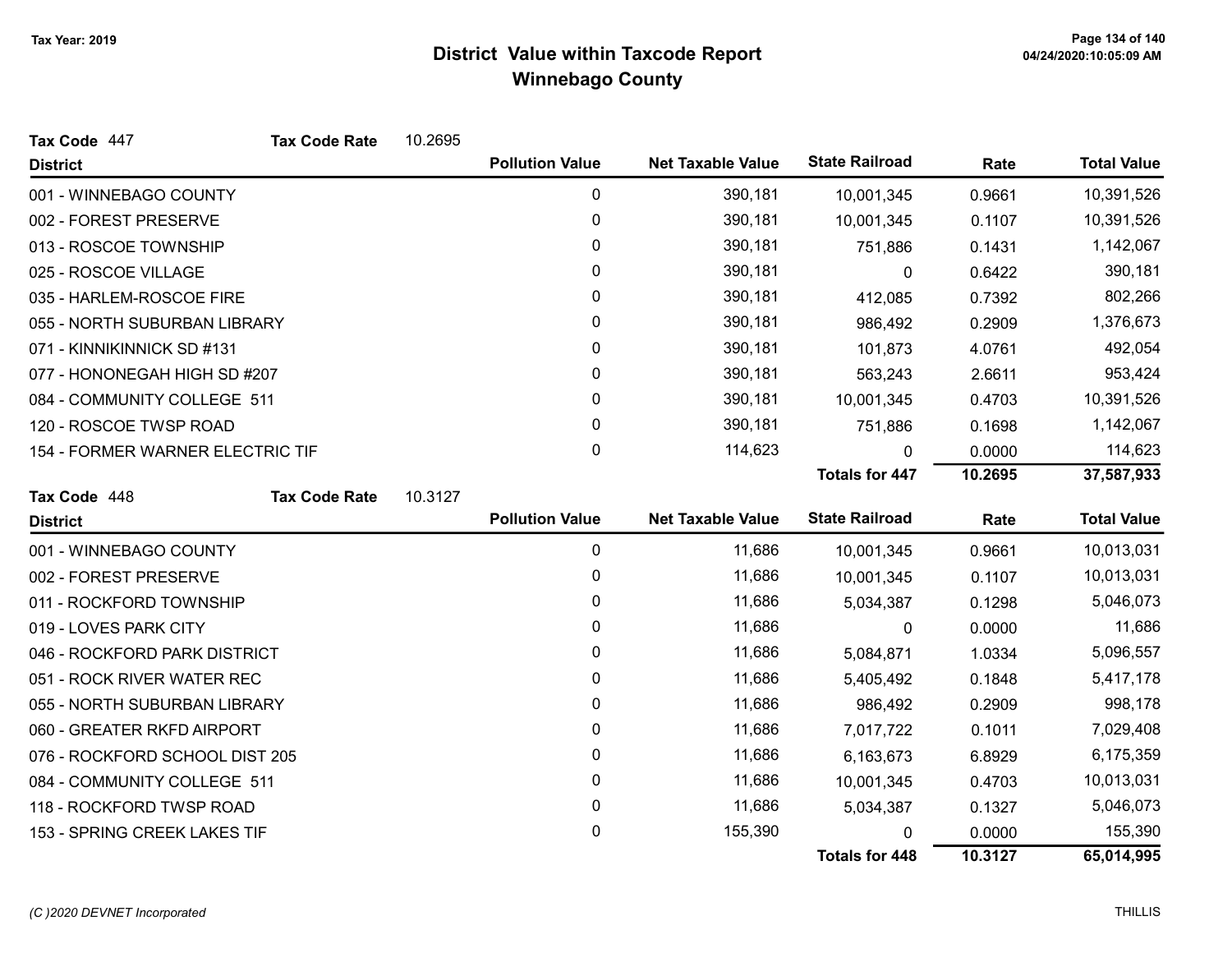| Tax Code 450                          | <b>Tax Code Rate</b> | 13.3967 |                        |                          |                       |         |                    |
|---------------------------------------|----------------------|---------|------------------------|--------------------------|-----------------------|---------|--------------------|
| <b>District</b>                       |                      |         | <b>Pollution Value</b> | <b>Net Taxable Value</b> | <b>State Railroad</b> | Rate    | <b>Total Value</b> |
| 001 - WINNEBAGO COUNTY                |                      |         | 0                      | 221,396                  | 10,001,345            | 0.9661  | 10,222,741         |
| 002 - FOREST PRESERVE                 |                      |         | 0                      | 221,396                  | 10,001,345            | 0.1107  | 10,222,741         |
| 011 - ROCKFORD TOWNSHIP               |                      |         | 0                      | 221,396                  | 5,034,387             | 0.1298  | 5,255,783          |
| 023 - ROCKFORD CITY                   |                      |         | 0                      | 221,396                  | 4,079,000             | 2.9185  | 4,300,396          |
| 046 - ROCKFORD PARK DISTRICT          |                      |         | 0                      | 221,396                  | 5,084,871             | 1.0334  | 5,306,267          |
| 051 - ROCK RIVER WATER REC            |                      |         | 0                      | 221,396                  | 5,405,492             | 0.1848  | 5,626,888          |
| 059 - ROCKFORD CITY LIBRARY           |                      |         | $\mathbf{0}$           | 221,396                  | 4,079,000             | 0.4564  | 4,300,396          |
| 060 - GREATER RKFD AIRPORT            |                      |         | 0                      | 221,396                  | 7,017,722             | 0.1011  | 7,239,118          |
| 076 - ROCKFORD SCHOOL DIST 205        |                      |         | $\mathbf{0}$           | 221,396                  | 6,163,673             | 6.8929  | 6,385,069          |
| 084 - COMMUNITY COLLEGE 511           |                      |         | 0                      | 221,396                  | 10,001,345            | 0.4703  | 10,222,741         |
| 118 - ROCKFORD TWSP ROAD              |                      |         | 0                      | 221,396                  | 5,034,387             | 0.1327  | 5,255,783          |
| 157 - JEFFERSON / NORTH 3RD ST TIF    |                      |         | $\mathbf 0$            | 378,758                  | 0                     | 0.0000  | 378,758            |
|                                       |                      |         |                        |                          | <b>Totals for 450</b> | 13.3967 | 74,716,681         |
| Tax Code 451                          | <b>Tax Code Rate</b> | 13.3967 |                        |                          |                       |         |                    |
| <b>District</b>                       |                      |         | <b>Pollution Value</b> | <b>Net Taxable Value</b> | <b>State Railroad</b> | Rate    | <b>Total Value</b> |
| 001 - WINNEBAGO COUNTY                |                      |         | $\pmb{0}$              | 40,909,104               | 10,001,345            | 0.9661  | 50,910,449         |
| 002 - FOREST PRESERVE                 |                      |         | 0                      | 40,909,104               | 10,001,345            | 0.1107  | 50,910,449         |
| 011 - ROCKFORD TOWNSHIP               |                      |         | 0                      | 40,909,104               | 5,034,387             | 0.1298  | 45,943,491         |
| 023 - ROCKFORD CITY                   |                      |         | 0                      | 40,909,104               | 4,079,000             | 2.9185  | 44,988,104         |
| 046 - ROCKFORD PARK DISTRICT          |                      |         | 0                      | 40,909,104               | 5,084,871             | 1.0334  | 45,993,975         |
| 051 - ROCK RIVER WATER REC            |                      |         | $\mathbf 0$            | 40,909,104               | 5,405,492             | 0.1848  | 46,314,596         |
| 059 - ROCKFORD CITY LIBRARY           |                      |         | 0                      | 40,909,104               | 4,079,000             | 0.4564  | 44,988,104         |
| 060 - GREATER RKFD AIRPORT            |                      |         | 0                      | 40,909,104               | 7,017,722             | 0.1011  | 47,926,826         |
| 076 - ROCKFORD SCHOOL DIST 205        |                      |         | 0                      | 40,909,104               | 6,163,673             | 6.8929  | 47,072,777         |
| 084 - COMMUNITY COLLEGE 511           |                      |         | 0                      | 40,909,104               | 10,001,345            | 0.4703  | 50,910,449         |
| 118 - ROCKFORD TWSP ROAD              |                      |         | 0                      | 40,909,104               | 5,034,387             | 0.1327  | 45,943,491         |
| 159 - MULFORD & EAST STATE STREET TIF |                      |         | $\mathbf 0$            | 3,418,944                | 0                     | 0.0000  | 3,418,944          |
|                                       |                      |         |                        |                          | <b>Totals for 451</b> | 13.3967 | 525,321,655        |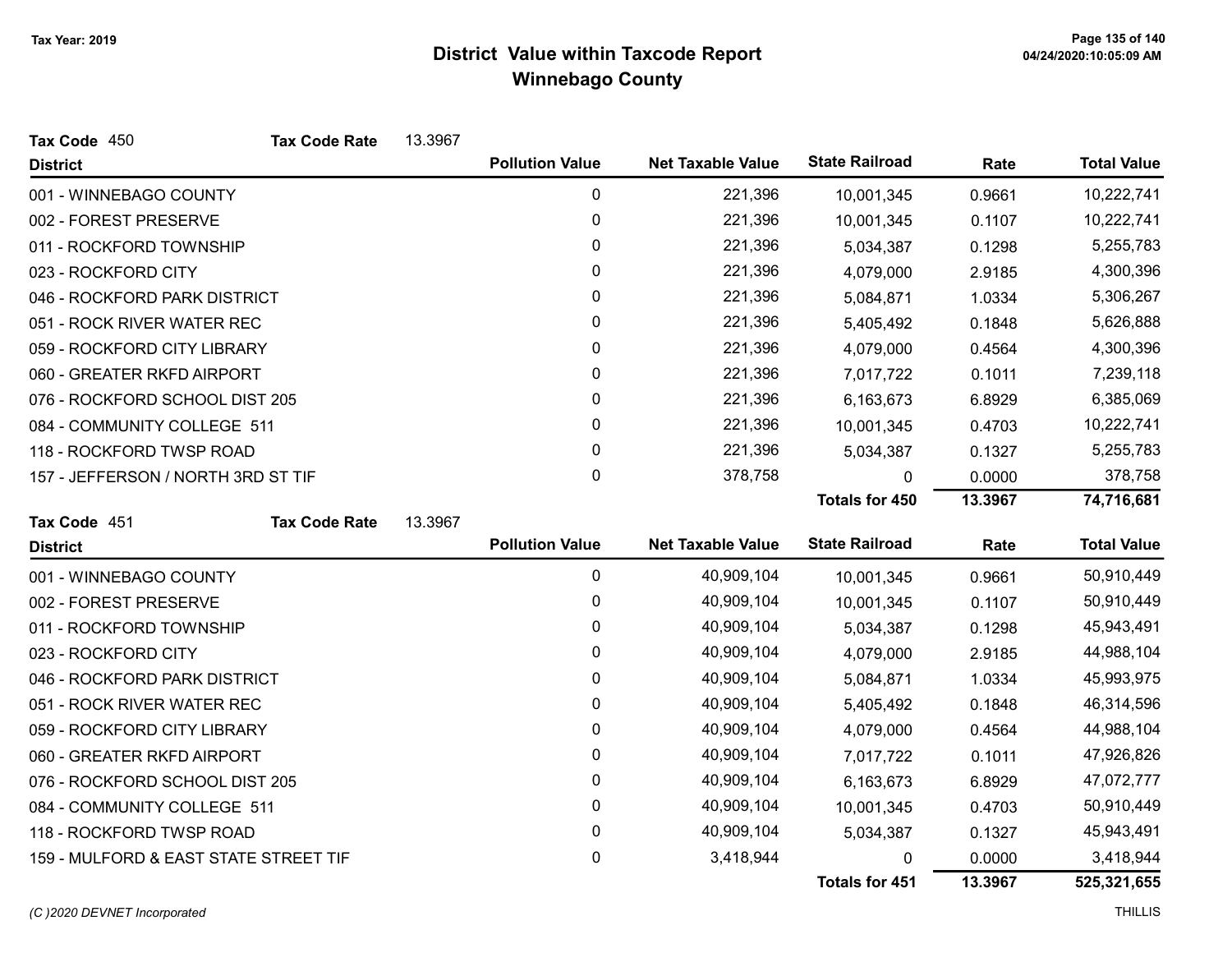| Tax Code 452                     | <b>Tax Code Rate</b> | 9.9992  |                        |                          |                       |         |                    |
|----------------------------------|----------------------|---------|------------------------|--------------------------|-----------------------|---------|--------------------|
| <b>District</b>                  |                      |         | <b>Pollution Value</b> | <b>Net Taxable Value</b> | <b>State Railroad</b> | Rate    | <b>Total Value</b> |
| 001 - WINNEBAGO COUNTY           |                      |         | 0                      | 27,615                   | 10,001,345            | 0.9661  | 10,028,960         |
| 002 - FOREST PRESERVE            |                      |         | 0                      | 27,615                   | 10,001,345            | 0.1107  | 10,028,960         |
| 011 - ROCKFORD TOWNSHIP          |                      |         | 0                      | 27,615                   | 5,034,387             | 0.1298  | 5,062,002          |
| 017 - CHERRY VALLEY VILLAGE      |                      |         | 0                      | 27,615                   | 194,575               | 0.0000  | 222,190            |
| 036 - NEW MILFORD FIRE           |                      |         | 0                      | 27,615                   | 223,305               | 0.8195  | 250,920            |
| 054 - CHERRY VALLEY LIBRARY      |                      |         | 0                      | 27,615                   | 981,213               | 0.3761  | 1,008,828          |
| 060 - GREATER RKFD AIRPORT       |                      |         | 0                      | 27,615                   | 7,017,722             | 0.1011  | 7,045,337          |
| 076 - ROCKFORD SCHOOL DIST 205   |                      |         | 0                      | 27,615                   | 6,163,673             | 6.8929  | 6,191,288          |
| 084 - COMMUNITY COLLEGE 511      |                      |         | 0                      | 27,615                   | 10,001,345            | 0.4703  | 10,028,960         |
| 118 - ROCKFORD TWSP ROAD         |                      |         | 0                      | 27,615                   | 5,034,387             | 0.1327  | 5,062,002          |
| 151 - I-39 / BAXTER ROAD TIF     |                      |         | 0                      | 7,350                    | 0                     | 0.0000  | 7,350              |
|                                  |                      |         |                        |                          | <b>Totals for 452</b> | 9.9992  | 54,936,797         |
| Tax Code 453                     | <b>Tax Code Rate</b> | 12.0694 |                        |                          |                       |         |                    |
| <b>District</b>                  |                      |         | <b>Pollution Value</b> | <b>Net Taxable Value</b> | <b>State Railroad</b> | Rate    | <b>Total Value</b> |
| 001 - WINNEBAGO COUNTY           |                      |         | 0                      | 184,696                  | 10,001,345            | 0.9661  | 10,186,041         |
| 002 - FOREST PRESERVE            |                      |         | 0                      | 184,696                  | 10,001,345            | 0.1107  | 10,186,041         |
| 011 - ROCKFORD TOWNSHIP          |                      |         | 0                      | 184,696                  | 5,034,387             | 0.1298  | 5,219,083          |
| 023 - ROCKFORD CITY              |                      |         | 0                      | 184,696                  | 4,079,000             | 2.9185  | 4,263,696          |
| 046 - ROCKFORD PARK DISTRICT     |                      |         | 0                      | 184,696                  | 5,084,871             | 1.0334  | 5,269,567          |
| 059 - ROCKFORD CITY LIBRARY      |                      |         | 0                      | 184,696                  | 4,079,000             | 0.4564  | 4,263,696          |
| 060 - GREATER RKFD AIRPORT       |                      |         | 0                      | 184,696                  | 7,017,722             | 0.1011  | 7,202,418          |
| 078 - MERIDIAN SCHOOL DIST 223   |                      | 0       | 184,696                | 60,395                   | 5.7504                | 245,091 |                    |
| 084 - COMMUNITY COLLEGE 511      |                      |         | 0                      | 184,696                  | 10,001,345            | 0.4703  | 10,186,041         |
| 118 - ROCKFORD TWSP ROAD         |                      |         | 0                      | 184,696                  | 5,034,387             | 0.1327  | 5,219,083          |
| 150 - GLOBAL TRADEPARK SOUTH TIF |                      |         | 0                      | 210,634                  | <sup>0</sup>          | 0.0000  | 210,634            |
|                                  |                      |         |                        |                          | <b>Totals for 453</b> | 12.0694 | 62,451,391         |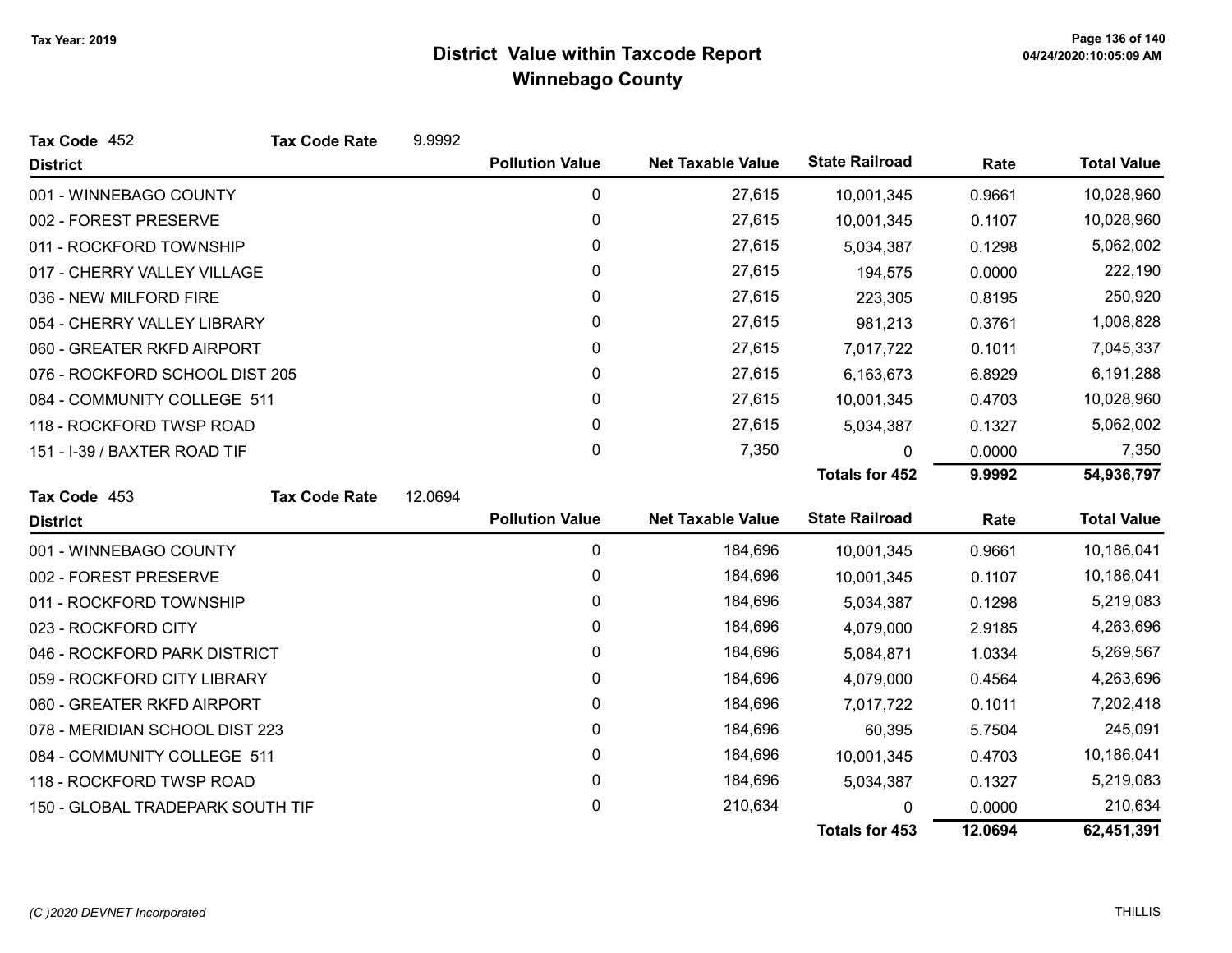| Tax Code 454                   | <b>Tax Code Rate</b> | 10.0195 |                        |                          |                       |         |                    |
|--------------------------------|----------------------|---------|------------------------|--------------------------|-----------------------|---------|--------------------|
| <b>District</b>                |                      |         | <b>Pollution Value</b> | <b>Net Taxable Value</b> | <b>State Railroad</b> | Rate    | <b>Total Value</b> |
| 001 - WINNEBAGO COUNTY         |                      |         | 0                      | 30,306                   | 10,001,345            | 0.9661  | 10,031,651         |
| 002 - FOREST PRESERVE          |                      |         | 0                      | 30,306                   | 10,001,345            | 0.1107  | 10,031,651         |
| 006 - HARLEM TOWNSHIP          |                      |         | 0                      | 30,306                   | 0                     | 0.1079  | 30,306             |
| 019 - LOVES PARK CITY          |                      |         | 0                      | 30,306                   | 0                     | 0.0000  | 30,306             |
| 046 - ROCKFORD PARK DISTRICT   |                      |         | 0                      | 30,306                   | 5,084,871             | 1.0334  | 5,115,177          |
| 055 - NORTH SUBURBAN LIBRARY   |                      |         | 0                      | 30,306                   | 986,492               | 0.2909  | 1,016,798          |
| 060 - GREATER RKFD AIRPORT     |                      |         | 0                      | 30,306                   | 7,017,722             | 0.1011  | 7,048,028          |
| 076 - ROCKFORD SCHOOL DIST 205 |                      |         | 0                      | 30,306                   | 6,163,673             | 6.8929  | 6,193,979          |
| 084 - COMMUNITY COLLEGE 511    |                      |         | 0                      | 30,306                   | 10,001,345            | 0.4703  | 10,031,651         |
| 113 - HARLEM TWSP ROAD         |                      |         | 0                      | 30,306                   | 0                     | 0.0462  | 30,306             |
| 153 - SPRING CREEK LAKES TIF   |                      |         | 0                      | 2,338,022                | 0                     | 0.0000  | 2,338,022          |
|                                |                      |         |                        |                          | <b>Totals for 454</b> | 10.0195 | 51,897,875         |
| Tax Code 455                   | <b>Tax Code Rate</b> | 13.3967 |                        |                          |                       |         |                    |
| <b>District</b>                |                      |         | <b>Pollution Value</b> | <b>Net Taxable Value</b> | <b>State Railroad</b> | Rate    | <b>Total Value</b> |
| 001 - WINNEBAGO COUNTY         |                      |         | 0                      | 6,523,417                | 10,001,345            | 0.9661  | 16,524,762         |
| 002 - FOREST PRESERVE          |                      |         | 0                      | 6,523,417                | 10,001,345            | 0.1107  | 16,524,762         |
| 011 - ROCKFORD TOWNSHIP        |                      |         | 0                      | 6,523,417                | 5,034,387             | 0.1298  | 11,557,804         |
| 023 - ROCKFORD CITY            |                      |         | 0                      | 6,523,417                | 4,079,000             | 2.9185  | 10,602,417         |
| 046 - ROCKFORD PARK DISTRICT   |                      |         | 0                      | 6,523,417                | 5,084,871             | 1.0334  | 11,608,288         |
| 051 - ROCK RIVER WATER REC     |                      |         | 0                      | 6,523,417                | 5,405,492             | 0.1848  | 11,928,909         |
| 059 - ROCKFORD CITY LIBRARY    |                      |         | $\mathbf{0}$           | 6,523,417                | 4,079,000             | 0.4564  | 10,602,417         |
| 060 - GREATER RKFD AIRPORT     |                      |         | 0                      | 6,523,417                | 7,017,722             | 0.1011  | 13,541,139         |
| 076 - ROCKFORD SCHOOL DIST 205 |                      |         | 0                      | 6,523,417                | 6,163,673             | 6.8929  | 12,687,090         |
| 084 - COMMUNITY COLLEGE 511    |                      |         | 0                      | 6,523,417                | 10,001,345            | 0.4703  | 16,524,762         |
| 118 - ROCKFORD TWSP ROAD       |                      |         | 0                      | 6,523,417                | 5,034,387             | 0.1327  | 11,557,804         |
| 164 - AUBURN STREET TIF        |                      |         | 0                      | 845,173                  |                       | 0.0000  | 845,173            |
|                                |                      |         |                        |                          |                       |         |                    |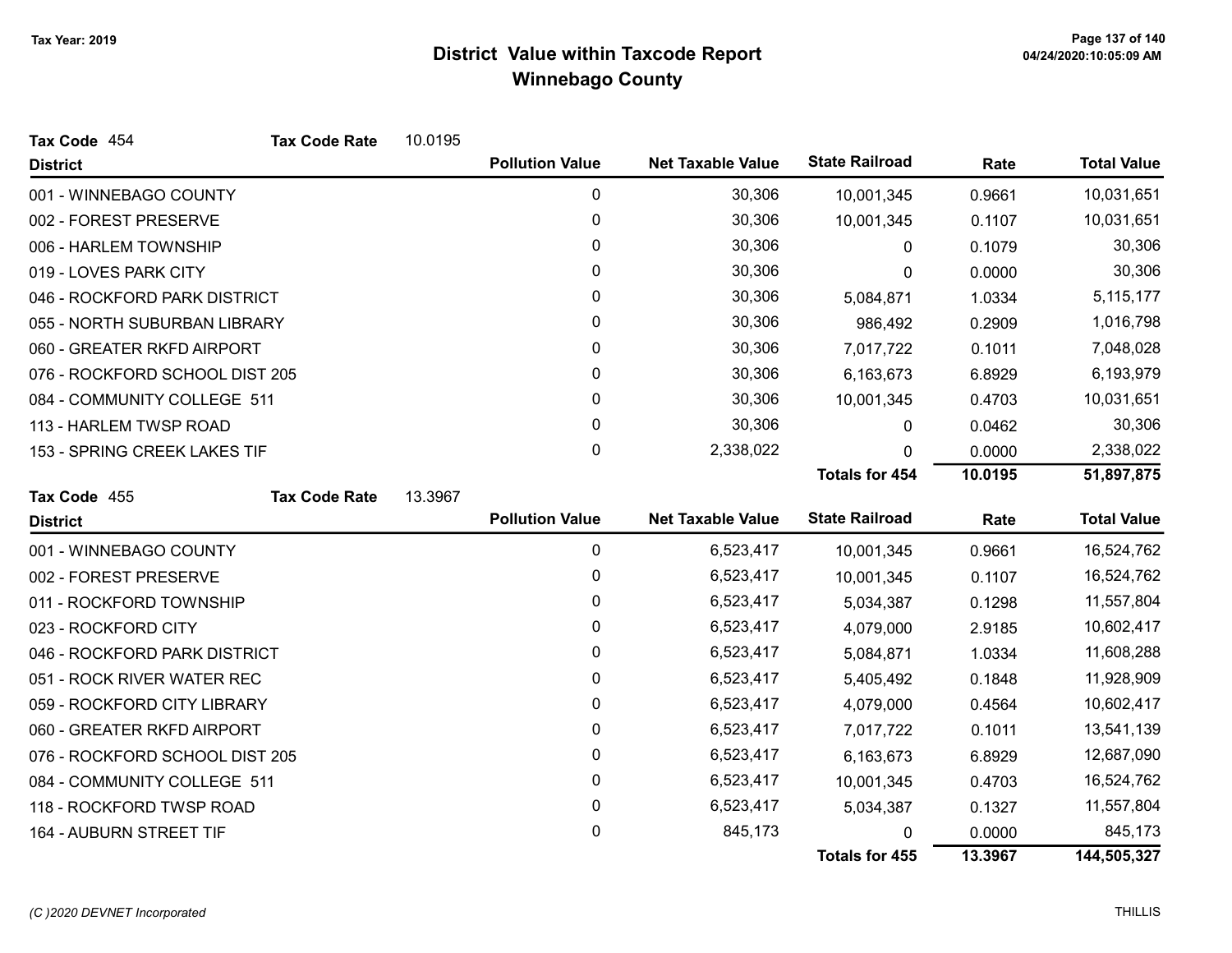| Tax Code 456                    | <b>Tax Code Rate</b> | 10.5670 |                        |                          |                       |         |                    |
|---------------------------------|----------------------|---------|------------------------|--------------------------|-----------------------|---------|--------------------|
| <b>District</b>                 |                      |         | <b>Pollution Value</b> | <b>Net Taxable Value</b> | <b>State Railroad</b> | Rate    | <b>Total Value</b> |
| 001 - WINNEBAGO COUNTY          |                      |         | 0                      | 4,218,890                | 10,001,345            | 0.9661  | 14,220,235         |
| 002 - FOREST PRESERVE           |                      |         | $\mathbf 0$            | 4,218,890                | 10,001,345            | 0.1107  | 14,220,235         |
| 011 - ROCKFORD TOWNSHIP         |                      |         | 0                      | 4,218,890                | 5,034,387             | 0.1298  | 9,253,277          |
| 019 - LOVES PARK CITY           |                      |         | 0                      | 4,218,890                | 0                     | 0.0000  | 4,218,890          |
| 046 - ROCKFORD PARK DISTRICT    |                      |         | 0                      | 4,218,890                | 5,084,871             | 1.0334  | 9,303,761          |
| 051 - ROCK RIVER WATER REC      |                      |         | 0                      | 4,218,890                | 5,405,492             | 0.1848  | 9,624,382          |
| 055 - NORTH SUBURBAN LIBRARY    |                      |         | 0                      | 4,218,890                | 986,492               | 0.2909  | 5,205,382          |
| 060 - GREATER RKFD AIRPORT      |                      |         | 0                      | 4,218,890                | 7,017,722             | 0.1011  | 11,236,612         |
| 070 - HARLEM SCHOOL DIST 122    |                      |         | 0                      | 4,218,890                | 604,332               | 7.1472  | 4,823,222          |
| 084 - COMMUNITY COLLEGE 511     |                      |         | 0                      | 4,218,890                | 10,001,345            | 0.4703  | 14,220,235         |
| 118 - ROCKFORD TWSP ROAD        |                      |         | 0                      | 4,218,890                | 5,034,387             | 0.1327  | 9,253,277          |
| 165 - FOREST HILLS ROAD TIF     |                      |         | 0                      | 1,554,711                | 0                     | 0.0000  | 1,554,711          |
|                                 |                      |         |                        |                          | <b>Totals for 456</b> | 10.5670 | 107,134,219        |
| Tax Code 457                    | <b>Tax Code Rate</b> | 9.3741  |                        |                          |                       |         |                    |
| <b>District</b>                 |                      |         | <b>Pollution Value</b> | <b>Net Taxable Value</b> | <b>State Railroad</b> | Rate    | <b>Total Value</b> |
| 001 - WINNEBAGO COUNTY          |                      |         | 0                      | 1,642,941                | 10,001,345            | 0.9661  | 11,644,286         |
| 002 - FOREST PRESERVE           |                      |         | 0                      | 1,642,941                | 10,001,345            | 0.1107  | 11,644,286         |
| 013 - ROSCOE TOWNSHIP           |                      |         | 0                      | 1,642,941                | 751,886               | 0.1431  | 2,394,827          |
| 026 - SOUTH BELOIT CITY         |                      |         | 0                      | 1,642,941                | 1,188,777             | 1.0813  | 2,831,718          |
| 061 - SOUTH BELOIT CITY LIBRARY |                      |         | 0                      | 1,642,941                | 1,188,777             | 0.2008  | 2,831,718          |
| 079 - SOUTH BELOIT SD #320      |                      |         | 0                      | 1,642,941                | 1,291,205             | 6.2320  | 2,934,146          |
| 084 - COMMUNITY COLLEGE 511     |                      |         | 0                      | 1,642,941                | 10,001,345            | 0.4703  | 11,644,286         |
| 120 - ROSCOE TWSP ROAD          |                      |         | 0                      | 1,642,941                | 751,886               | 0.1698  | 2,394,827          |
| 166 - GARDNER / BLACKHAWK TIF   |                      |         | 0                      | 213,743                  | <sup>0</sup>          | 0.0000  | 213,743            |
|                                 |                      |         |                        |                          | <b>Totals for 457</b> | 9.3741  | 48,533,837         |
| Tax Code 458                    | <b>Tax Code Rate</b> | 9.4019  |                        |                          |                       |         |                    |
| <b>District</b>                 |                      |         | <b>Pollution Value</b> | <b>Net Taxable Value</b> | <b>State Railroad</b> | Rate    | <b>Total Value</b> |
| 001 - WINNEBAGO COUNTY          |                      |         | $\mathbf 0$            | 5,128,651                | 10,001,345            | 0.9661  | 15,129,996         |

(C)2020 DEVNET Incorporated THILLIS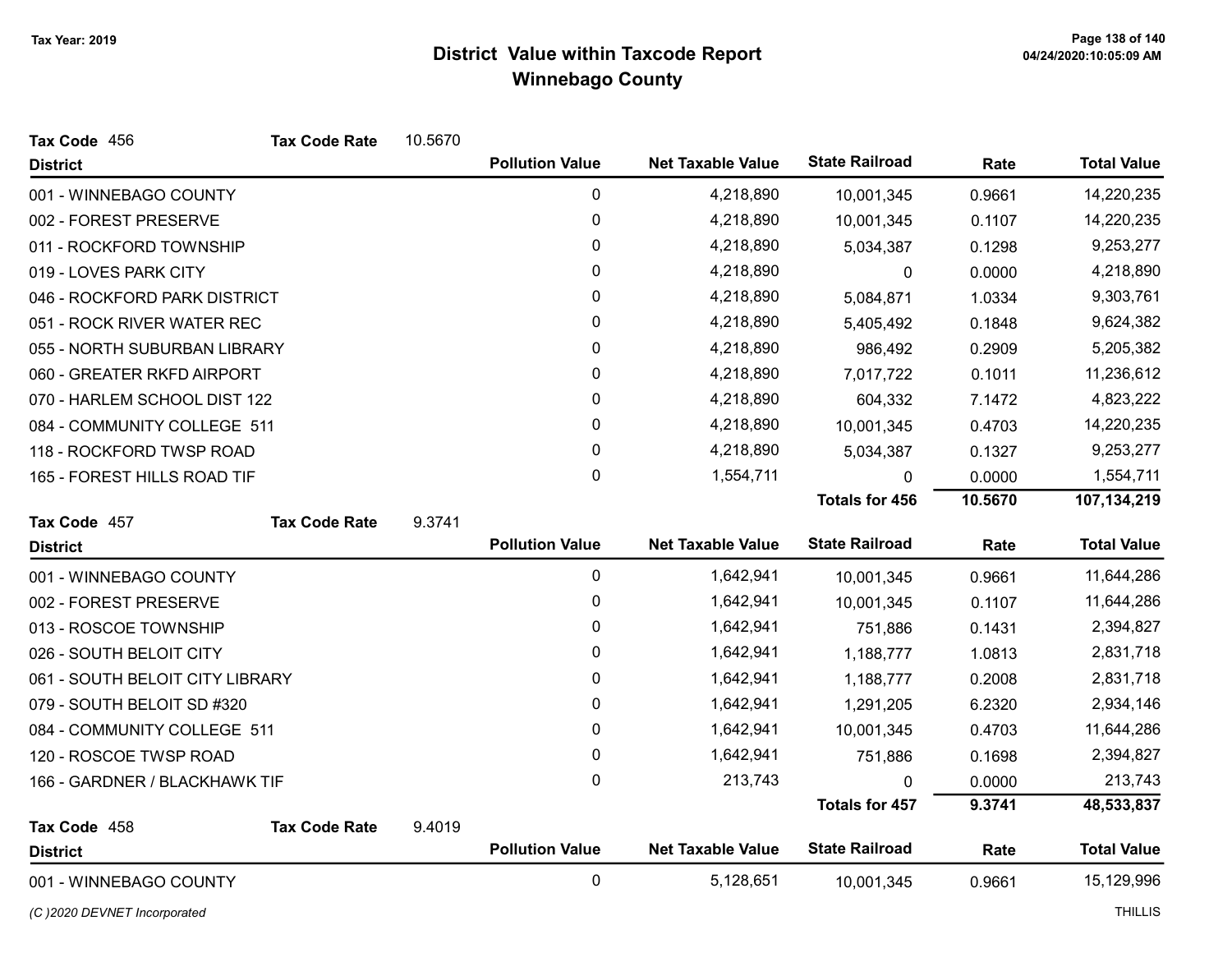| Tax Code 458                    | <b>Tax Code Rate</b> | 9.4019  |                        |                          |                       |        |                    |
|---------------------------------|----------------------|---------|------------------------|--------------------------|-----------------------|--------|--------------------|
| <b>District</b>                 |                      |         | <b>Pollution Value</b> | <b>Net Taxable Value</b> | <b>State Railroad</b> | Rate   | <b>Total Value</b> |
| 002 - FOREST PRESERVE           |                      |         | 0                      | 5,128,651                | 10,001,345            | 0.1107 | 15,129,996         |
| 012 - ROCKTON TOWNSHIP          |                      |         | 0                      | 5,128,651                | 1,056,280             | 0.1901 | 6,184,931          |
| 026 - SOUTH BELOIT CITY         |                      |         | 0                      | 5,128,651                | 1,188,777             | 1.0813 | 6,317,428          |
| 061 - SOUTH BELOIT CITY LIBRARY |                      |         | 0                      | 5,128,651                | 1,188,777             | 0.2008 | 6,317,428          |
| 079 - SOUTH BELOIT SD #320      |                      |         | 0                      | 5,128,651                | 1,291,205             | 6.2320 | 6,419,856          |
| 084 - COMMUNITY COLLEGE 511     |                      |         | 0                      | 5,128,651                | 10,001,345            | 0.4703 | 15,129,996         |
| 119 - ROCKTON TWSP ROAD         |                      |         | 0                      | 5,128,651                | 1,056,280             | 0.1506 | 6,184,931          |
| 166 - GARDNER / BLACKHAWK TIF   |                      |         | $\mathbf 0$            | 992,080                  | $\mathbf{0}$          | 0.0000 | 992,080            |
|                                 |                      |         |                        |                          | <b>Totals for 458</b> | 9.4019 | 77,806,642         |
| Tax Code 459                    | <b>Tax Code Rate</b> | 9.4019  |                        |                          |                       |        |                    |
| <b>District</b>                 |                      |         | <b>Pollution Value</b> | <b>Net Taxable Value</b> | <b>State Railroad</b> | Rate   | <b>Total Value</b> |
| 001 - WINNEBAGO COUNTY          |                      |         | 0                      | 0                        | 10,001,345            | 0.9661 | 10,001,345         |
| 002 - FOREST PRESERVE           |                      |         | $\pmb{0}$              | 0                        | 10,001,345            | 0.1107 | 10,001,345         |
| 012 - ROCKTON TOWNSHIP          |                      |         | 0                      | 0                        | 1,056,280             | 0.1901 | 1,056,280          |
| 026 - SOUTH BELOIT CITY         |                      |         | 0                      | 0                        | 1,188,777             | 1.0813 | 1,188,777          |
| 061 - SOUTH BELOIT CITY LIBRARY |                      |         | 0                      | 0                        | 1,188,777             | 0.2008 | 1,188,777          |
| 079 - SOUTH BELOIT SD #320      |                      |         | 0                      | 0                        | 1,291,205             | 6.2320 | 1,291,205          |
| 084 - COMMUNITY COLLEGE 511     |                      |         | 0                      | 0                        | 10,001,345            | 0.4703 | 10,001,345         |
| 119 - ROCKTON TWSP ROAD         |                      |         | 0                      | 0                        | 1,056,280             | 0.1506 | 1,056,280          |
| 160 - SOUTH BELOIT SSA 1        |                      |         | 0                      | 0                        | 0                     | 0.0000 | 0                  |
| 166 - GARDNER / BLACKHAWK TIF   |                      |         | 0                      |                          | $\Omega$              | 0.0000 |                    |
|                                 |                      |         |                        |                          | <b>Totals for 459</b> | 9.4019 | 35,785,354         |
| Tax Code 460                    | <b>Tax Code Rate</b> | 13.3967 |                        |                          |                       |        |                    |
| <b>District</b>                 |                      |         | <b>Pollution Value</b> | <b>Net Taxable Value</b> | <b>State Railroad</b> | Rate   | <b>Total Value</b> |
| 001 - WINNEBAGO COUNTY          |                      |         | 0                      | 119,482                  | 10,001,345            | 0.9661 | 10,120,827         |
| 002 - FOREST PRESERVE           |                      |         | 0                      | 119,482                  | 10,001,345            | 0.1107 | 10,120,827         |
| 011 - ROCKFORD TOWNSHIP         |                      |         | 0                      | 119,482                  | 5,034,387             | 0.1298 | 5,153,869          |
| 023 - ROCKFORD CITY             |                      |         | 0                      | 119,482                  | 4,079,000             | 2.9185 | 4,198,482          |
| (C) 2020 DEVNET Incorporated    |                      |         |                        |                          |                       |        | <b>THILLIS</b>     |